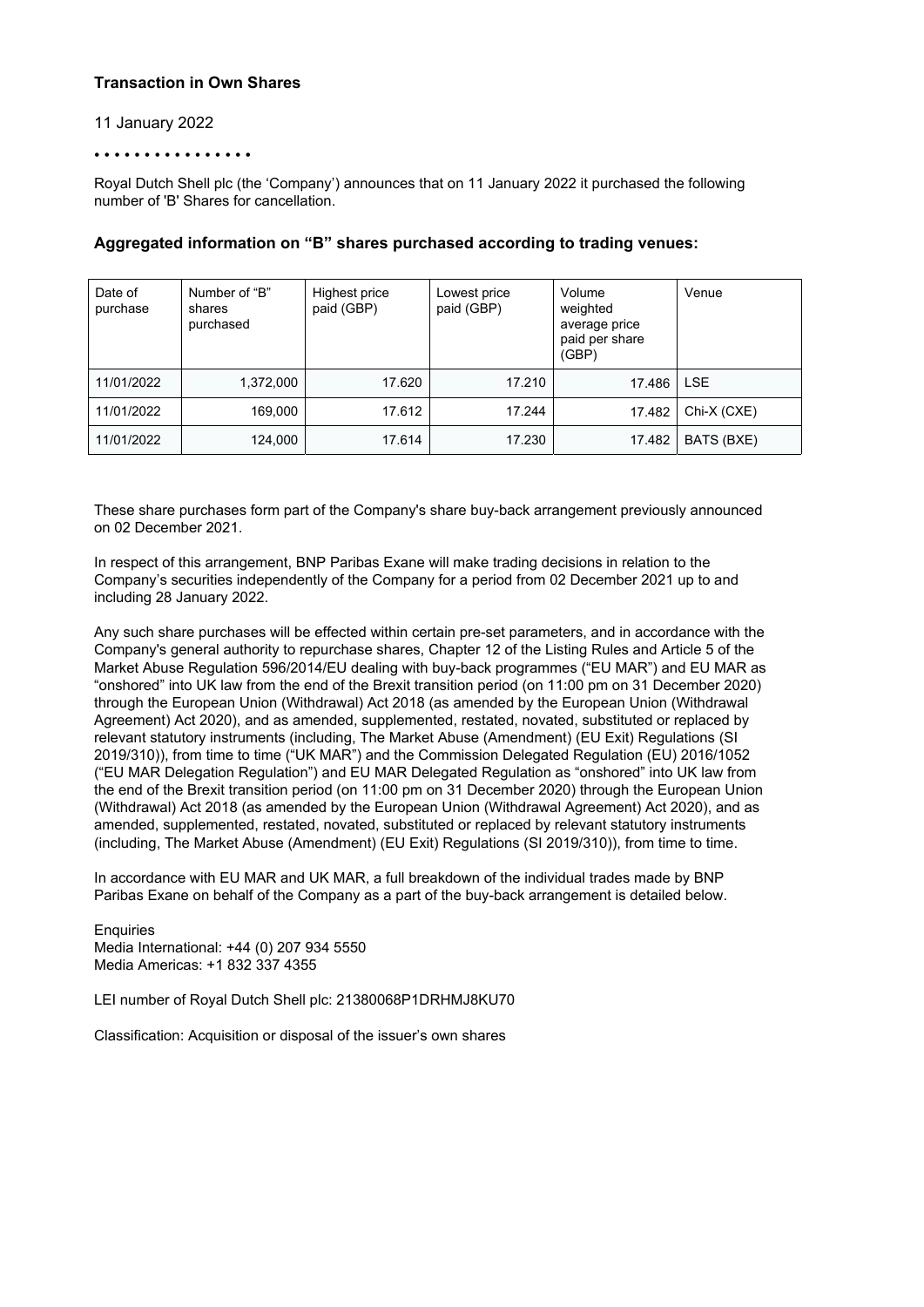# **Transaction details:**

| Transaction date and time | Volume | Price  | Trading<br>Venue | Transaction<br><b>Reference Number</b> |
|---------------------------|--------|--------|------------------|----------------------------------------|
| 2022-01-11 09:01:46       | 652    | 17.278 | <b>XLON</b>      | 00291396015EXPA1                       |
| 2022-01-11 09:01:46       | 709    | 17.278 | <b>XLON</b>      | 00291396016EXPA1                       |
| 2022-01-11 09:01:49       | 246    | 17.268 | <b>CHIX</b>      | 00291396030EXPA1                       |
| 2022-01-11 09:01:49       | 546    | 17.268 | <b>CHIX</b>      | 00291396031EXPA1                       |
| 2022-01-11 09:01:49       | 700    | 17.270 | <b>XLON</b>      | 00291396028EXPA1                       |
| 2022-01-11 09:01:49       | 730    | 17.270 | <b>XLON</b>      | 00291396029EXPA1                       |
| 2022-01-11 09:02:06       | 73     | 17.258 | <b>XLON</b>      | 00291396118EXPA1                       |
| 2022-01-11 09:02:06       | 727    | 17.258 | <b>XLON</b>      | 00291396119EXPA1                       |
| 2022-01-11 09:02:06       | 409    | 17.258 | <b>XLON</b>      | 00291396120EXPA1                       |
| 2022-01-11 09:02:07       | 45     | 17.250 | <b>XLON</b>      | 00291396123EXPA1                       |
| 2022-01-11 09:02:07       | 400    | 17.250 | <b>XLON</b>      | 00291396124EXPA1                       |
| 2022-01-11 09:02:29       | 522    | 17.234 | <b>XLON</b>      | 00291396246EXPA1                       |
| 2022-01-11 09:02:29       | 513    | 17.232 | <b>XLON</b>      | 00291396247EXPA1                       |
| 2022-01-11 09:02:44       | 170    | 17.230 | <b>BATE</b>      | 00291396302EXPA1                       |
| 2022-01-11 09:02:45       | 490    | 17.216 | <b>XLON</b>      | 00291396328EXPA1                       |
| 2022-01-11 09:03:07       | 624    | 17.212 | <b>XLON</b>      | 00291396384EXPA1                       |
| 2022-01-11 09:03:16       | 588    | 17.232 | <b>BATE</b>      | 00291396405EXPA1                       |
| 2022-01-11 09:03:16       | 813    | 17.226 | <b>XLON</b>      | 00291396406EXPA1                       |
| 2022-01-11 09:03:33       | 737    | 17.210 | <b>XLON</b>      | 00291396465EXPA1                       |
| 2022-01-11 09:04:12       | 743    | 17.238 | <b>XLON</b>      | 00291396560EXPA1                       |
| 2022-01-11 09:04:25       | 738    | 17.244 | <b>CHIX</b>      | 00291396596EXPA1                       |
| 2022-01-11 09:04:25       | 423    | 17.246 | <b>XLON</b>      | 00291396595EXPA1                       |
| 2022-01-11 09:04:25       | 1,397  | 17.246 | <b>XLON</b>      | 00291396597EXPA1                       |
| 2022-01-11 09:05:06       | 671    | 17.256 | <b>XLON</b>      | 00291396693EXPA1                       |
| 2022-01-11 09:05:06       | 787    | 17.258 | <b>XLON</b>      | 00291396694EXPA1                       |
| 2022-01-11 09:05:07       | 776    | 17.252 | <b>BATE</b>      | 00291396708EXPA1                       |
| 2022-01-11 09:05:07       | 603    | 17.252 | <b>XLON</b>      | 00291396709EXPA1                       |
| 2022-01-11 09:05:20       | 734    | 17.244 | <b>XLON</b>      | 00291396753EXPA1                       |
| 2022-01-11 09:05:23       | 82     | 17.234 | <b>XLON</b>      | 00291396770EXPA1                       |
| 2022-01-11 09:05:57       | 240    | 17.278 | <b>XLON</b>      | 00291396908EXPA1                       |
| 2022-01-11 09:05:57       | 240    | 17.278 | <b>XLON</b>      | 00291396909EXPA1                       |
| 2022-01-11 09:05:57       | 212    | 17.276 | <b>XLON</b>      | 00291396910EXPA1                       |
| 2022-01-11 09:05:57       | 435    | 17.278 | <b>XLON</b>      | 00291396911EXPA1                       |
| 2022-01-11 09:06:06       | 255    | 17.284 | <b>XLON</b>      | 00291396946EXPA1                       |
| 2022-01-11 09:06:07       | 340    | 17.286 | <b>XLON</b>      | 00291396947EXPA1                       |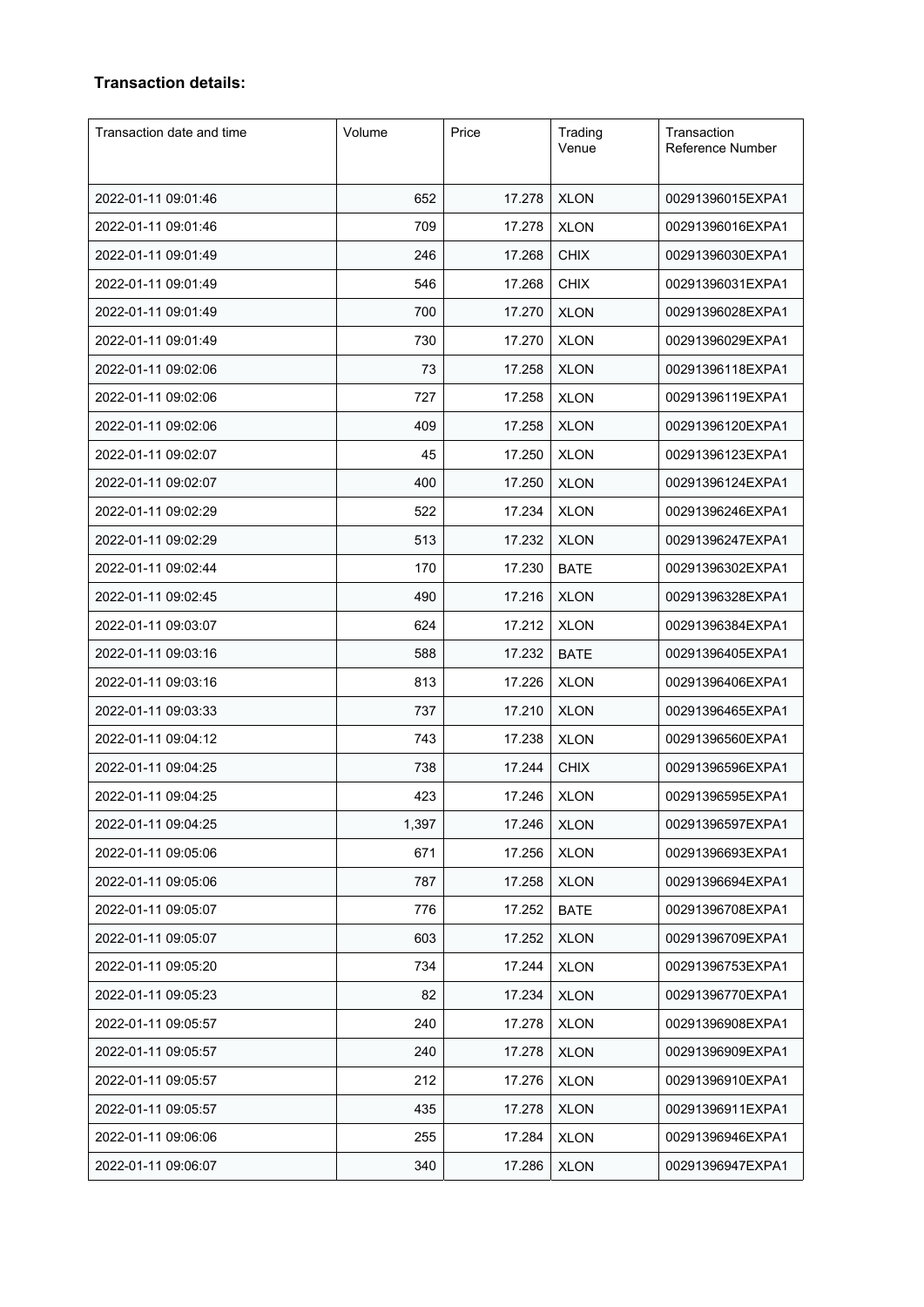| 2022-01-11 09:06:07 | 910   | 17.286 | <b>XLON</b> | 00291396948EXPA1 |
|---------------------|-------|--------|-------------|------------------|
| 2022-01-11 09:06:17 | 706   | 17.282 | <b>CHIX</b> | 00291397000EXPA1 |
| 2022-01-11 09:06:18 | 613   | 17.278 | <b>XLON</b> | 00291397007EXPA1 |
| 2022-01-11 09:06:18 | 239   | 17.276 | <b>XLON</b> | 00291397008EXPA1 |
| 2022-01-11 09:06:49 | 404   | 17.270 | <b>XLON</b> | 00291397177EXPA1 |
| 2022-01-11 09:06:49 | 612   | 17.268 | <b>XLON</b> | 00291397178EXPA1 |
| 2022-01-11 09:07:17 | 1,229 | 17.272 | <b>XLON</b> | 00291397278EXPA1 |
| 2022-01-11 09:07:17 | 116   | 17.272 | <b>XLON</b> | 00291397279EXPA1 |
| 2022-01-11 09:07:34 | 1,578 | 17.272 | <b>XLON</b> | 00291397354EXPA1 |
| 2022-01-11 09:07:35 | 563   | 17.266 | <b>XLON</b> | 00291397355EXPA1 |
| 2022-01-11 09:07:47 | 336   | 17.258 | <b>BATE</b> | 00291397388EXPA1 |
| 2022-01-11 09:07:47 | 339   | 17.258 | <b>BATE</b> | 00291397389EXPA1 |
| 2022-01-11 09:07:47 | 730   | 17.258 | <b>CHIX</b> | 00291397387EXPA1 |
| 2022-01-11 09:08:34 | 382   | 17.266 | <b>XLON</b> | 00291397538EXPA1 |
| 2022-01-11 09:08:34 | 597   | 17.266 | <b>XLON</b> | 00291397539EXPA1 |
| 2022-01-11 09:09:32 | 1,787 | 17.314 | <b>XLON</b> | 00291397806EXPA1 |
| 2022-01-11 09:09:32 | 1,581 | 17.314 | <b>XLON</b> | 00291397807EXPA1 |
| 2022-01-11 09:09:32 | 255   | 17.314 | <b>XLON</b> | 00291397808EXPA1 |
| 2022-01-11 09:09:32 | 88    | 17.314 | <b>XLON</b> | 00291397809EXPA1 |
| 2022-01-11 09:10:04 | 698   | 17.328 | <b>XLON</b> | 00291397918EXPA1 |
| 2022-01-11 09:10:04 | 773   | 17.324 | <b>XLON</b> | 00291397921EXPA1 |
| 2022-01-11 09:10:12 | 789   | 17.318 | <b>CHIX</b> | 00291397946EXPA1 |
| 2022-01-11 09:10:12 | 258   | 17.314 | <b>XLON</b> | 00291397947EXPA1 |
| 2022-01-11 09:10:13 | 671   | 17.310 | <b>BATE</b> | 00291397954EXPA1 |
| 2022-01-11 09:10:13 | 413   | 17.308 | <b>XLON</b> | 00291397955EXPA1 |
| 2022-01-11 09:10:25 | 429   | 17.292 | <b>XLON</b> | 00291398009EXPA1 |
| 2022-01-11 09:10:47 | 350   | 17.282 | <b>XLON</b> | 00291398085EXPA1 |
| 2022-01-11 09:11:21 | 629   | 17.300 | <b>XLON</b> | 00291398236EXPA1 |
| 2022-01-11 09:11:21 | 546   | 17.300 | <b>XLON</b> | 00291398237EXPA1 |
| 2022-01-11 09:11:21 | 233   | 17.300 | <b>XLON</b> | 00291398238EXPA1 |
| 2022-01-11 09:11:21 | 490   | 17.302 | <b>XLON</b> | 00291398239EXPA1 |
| 2022-01-11 09:11:21 | 61    | 17.300 | <b>XLON</b> | 00291398240EXPA1 |
| 2022-01-11 09:12:33 | 783   | 17.304 | <b>XLON</b> | 00291398496EXPA1 |
| 2022-01-11 09:12:33 | 472   | 17.306 | <b>XLON</b> | 00291398499EXPA1 |
| 2022-01-11 09:12:33 | 1,152 | 17.306 | <b>XLON</b> | 00291398502EXPA1 |
| 2022-01-11 09:12:33 | 340   | 17.306 | XLON        | 00291398503EXPA1 |
| 2022-01-11 09:12:33 | 418   | 17.306 | <b>XLON</b> | 00291398504EXPA1 |
| 2022-01-11 09:13:02 | 575   | 17.302 | <b>XLON</b> | 00291398590EXPA1 |
| 2022-01-11 09:13:02 | 647   | 17.302 | <b>XLON</b> | 00291398591EXPA1 |
|                     |       |        |             |                  |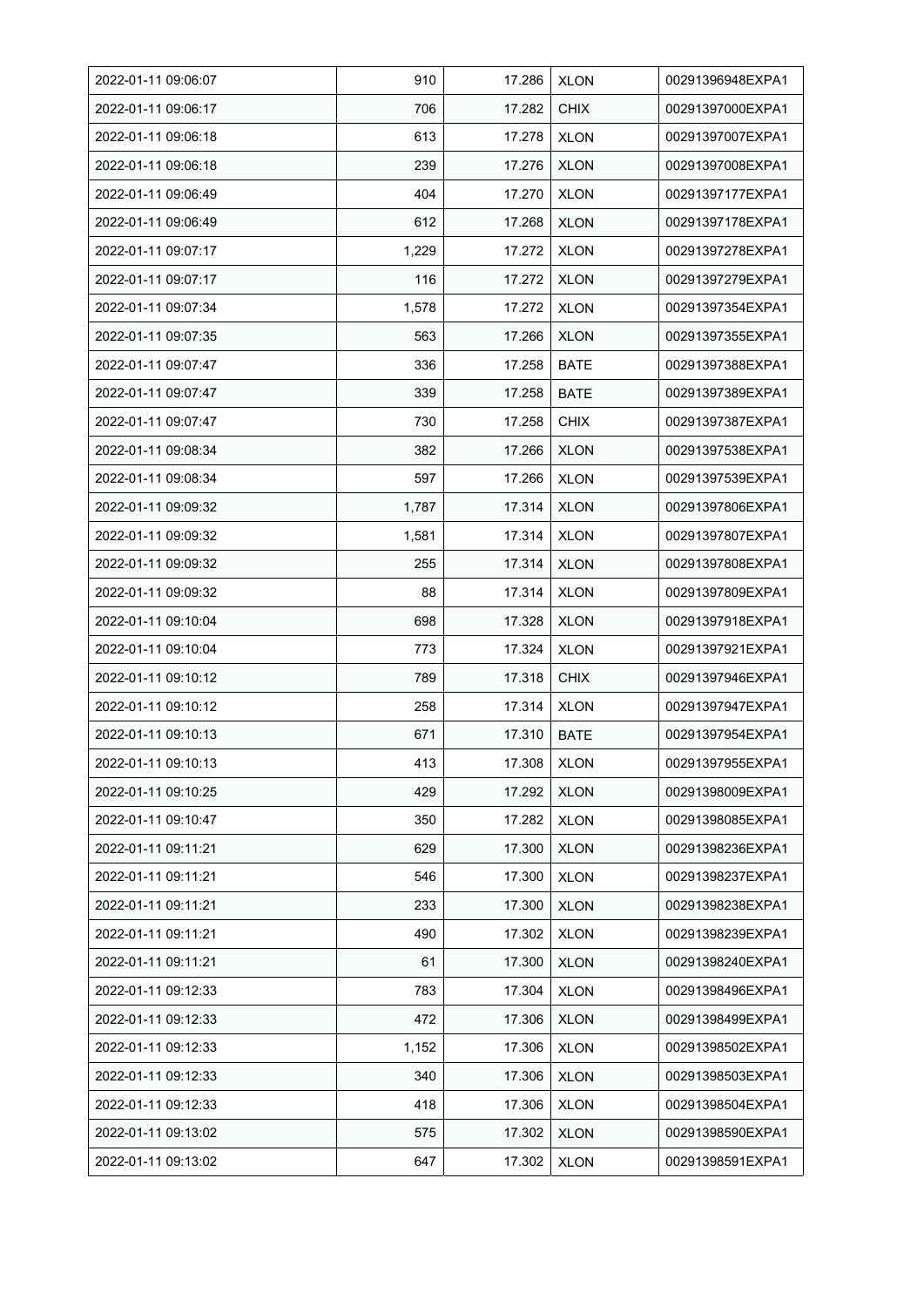| 2022-01-11 09:13:09 | 720   | 17.298 | <b>CHIX</b> | 00291398632EXPA1 |
|---------------------|-------|--------|-------------|------------------|
| 2022-01-11 09:13:09 | 168   | 17.298 | <b>XLON</b> | 00291398630EXPA1 |
| 2022-01-11 09:13:09 | 184   | 17.298 | <b>XLON</b> | 00291398631EXPA1 |
| 2022-01-11 09:13:42 | 200   | 17.298 | <b>XLON</b> | 00291398735EXPA1 |
| 2022-01-11 09:13:42 | 137   | 17.298 | <b>XLON</b> | 00291398736EXPA1 |
| 2022-01-11 09:13:42 | 375   | 17.298 | <b>XLON</b> | 00291398737EXPA1 |
| 2022-01-11 09:13:55 | 618   | 17.316 | <b>XLON</b> | 00291398827EXPA1 |
| 2022-01-11 09:13:55 | 623   | 17.316 | <b>XLON</b> | 00291398828EXPA1 |
| 2022-01-11 09:13:58 | 300   | 17.310 | <b>BATE</b> | 00291398840EXPA1 |
| 2022-01-11 09:14:05 | 406   | 17.310 | <b>BATE</b> | 00291398875EXPA1 |
| 2022-01-11 09:14:05 | 171   | 17.310 | <b>XLON</b> | 00291398876EXPA1 |
| 2022-01-11 09:14:05 | 169   | 17.310 | <b>XLON</b> | 00291398877EXPA1 |
| 2022-01-11 09:14:16 | 709   | 17.308 | <b>CHIX</b> | 00291398915EXPA1 |
| 2022-01-11 09:14:16 | 432   | 17.308 | <b>XLON</b> | 00291398916EXPA1 |
| 2022-01-11 09:14:16 | 384   | 17.308 | <b>XLON</b> | 00291398917EXPA1 |
| 2022-01-11 09:14:36 | 398   | 17.302 | <b>XLON</b> | 00291399058EXPA1 |
| 2022-01-11 09:14:36 | 413   | 17.302 | <b>XLON</b> | 00291399059EXPA1 |
| 2022-01-11 09:14:40 | 177   | 17.300 | <b>XLON</b> | 00291399094EXPA1 |
| 2022-01-11 09:14:40 | 297   | 17.300 | <b>XLON</b> | 00291399095EXPA1 |
| 2022-01-11 09:15:11 | 59    | 17.296 | <b>XLON</b> | 00291399210EXPA1 |
| 2022-01-11 09:15:11 | 39    | 17.296 | <b>XLON</b> | 00291399211EXPA1 |
| 2022-01-11 09:15:11 | 229   | 17.296 | <b>XLON</b> | 00291399212EXPA1 |
| 2022-01-11 09:15:21 | 516   | 17.292 | <b>BATE</b> | 00291399248EXPA1 |
| 2022-01-11 09:15:21 | 204   | 17.292 | <b>CHIX</b> | 00291399249EXPA1 |
| 2022-01-11 09:15:21 | 296   | 17.290 | <b>CHIX</b> | 00291399250EXPA1 |
| 2022-01-11 09:15:21 | 698   | 17.294 | <b>XLON</b> | 00291399245EXPA1 |
| 2022-01-11 09:15:21 | 629   | 17.294 | <b>XLON</b> | 00291399246EXPA1 |
| 2022-01-11 09:15:21 | 113   | 17.294 | <b>XLON</b> | 00291399247EXPA1 |
| 2022-01-11 09:15:35 | 89    | 17.290 | <b>XLON</b> | 00291399331EXPA1 |
| 2022-01-11 09:15:35 | 395   | 17.290 | <b>XLON</b> | 00291399332EXPA1 |
| 2022-01-11 09:15:39 | 278   | 17.282 | <b>BATE</b> | 00291399362EXPA1 |
| 2022-01-11 09:15:39 | 401   | 17.282 | <b>XLON</b> | 00291399363EXPA1 |
| 2022-01-11 09:16:51 | 70    | 17.288 | <b>XLON</b> | 00291399701EXPA1 |
| 2022-01-11 09:16:53 | 1,494 | 17.288 | <b>XLON</b> | 00291399708EXPA1 |
| 2022-01-11 09:16:53 | 619   | 17.288 | <b>XLON</b> | 00291399709EXPA1 |
| 2022-01-11 09:16:53 | 998   | 17.288 | <b>XLON</b> | 00291399710EXPA1 |
| 2022-01-11 09:17:11 | 419   | 17.278 | <b>XLON</b> | 00291399805EXPA1 |
| 2022-01-11 09:17:19 | 226   | 17.272 | <b>XLON</b> | 00291399854EXPA1 |
| 2022-01-11 09:17:19 | 114   | 17.272 | <b>XLON</b> | 00291399855EXPA1 |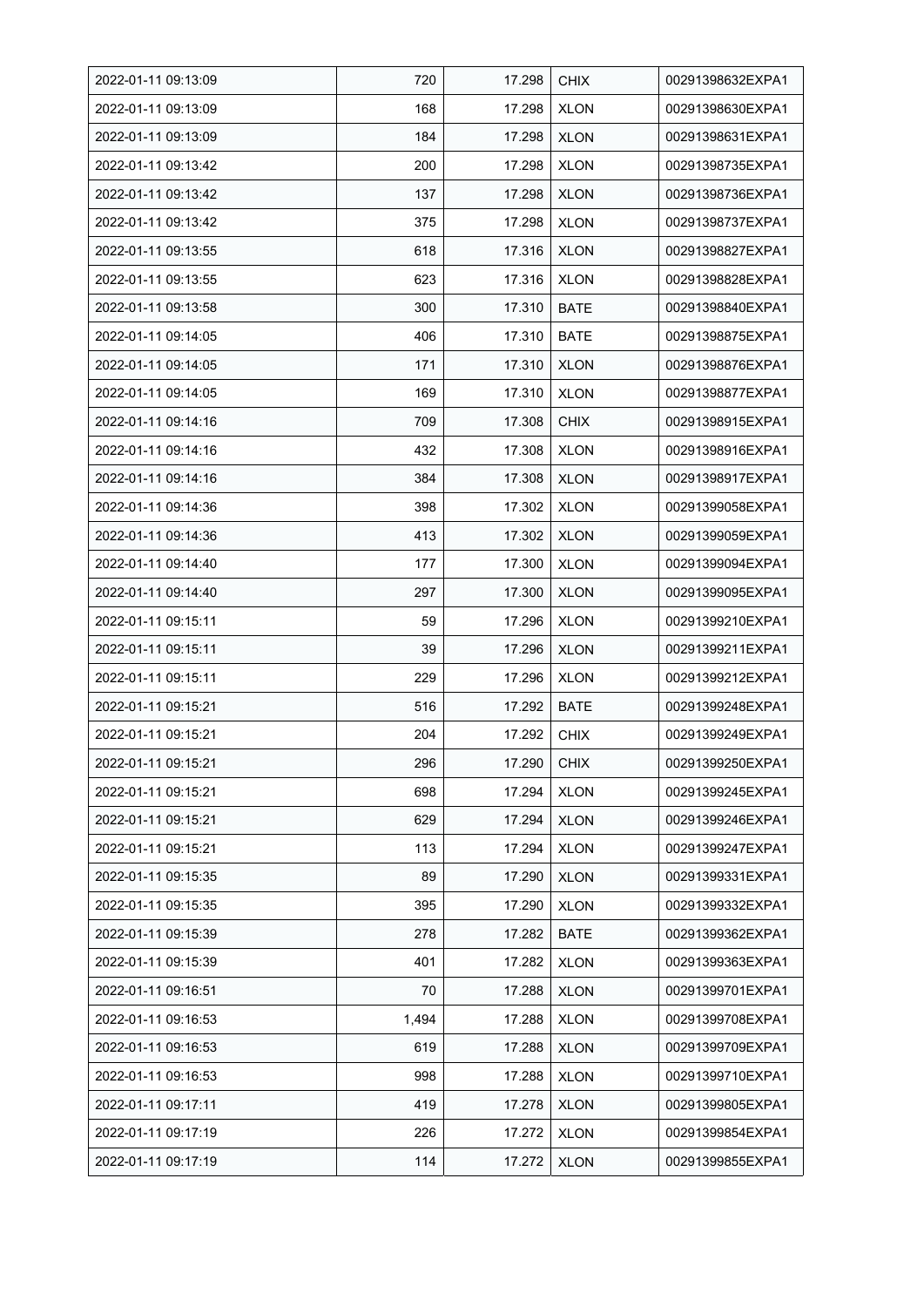| 2022-01-11 09:17:19 | 435   | 17.268 | <b>XLON</b> | 00291399859EXPA1 |
|---------------------|-------|--------|-------------|------------------|
| 2022-01-11 09:17:20 | 660   | 17.266 | <b>CHIX</b> | 00291399870EXPA1 |
| 2022-01-11 09:17:25 | 383   | 17.256 | <b>XLON</b> | 00291399913EXPA1 |
| 2022-01-11 09:17:27 | 46    | 17.250 | <b>XLON</b> | 00291399919EXPA1 |
| 2022-01-11 09:18:24 | 579   | 17.282 | <b>XLON</b> | 00291400184EXPA1 |
| 2022-01-11 09:18:24 | 600   | 17.282 | <b>XLON</b> | 00291400185EXPA1 |
| 2022-01-11 09:18:24 | 600   | 17.282 | <b>XLON</b> | 00291400186EXPA1 |
| 2022-01-11 09:18:24 | 600   | 17.282 | <b>XLON</b> | 00291400187EXPA1 |
| 2022-01-11 09:18:24 | 222   | 17.282 | <b>XLON</b> | 00291400188EXPA1 |
| 2022-01-11 09:18:24 | 41    | 17.282 | <b>XLON</b> | 00291400189EXPA1 |
| 2022-01-11 09:18:55 | 400   | 17.280 | <b>BATE</b> | 00291400293EXPA1 |
| 2022-01-11 09:19:10 | 465   | 17.288 | <b>XLON</b> | 00291400359EXPA1 |
| 2022-01-11 09:19:16 | 81    | 17.288 | <b>XLON</b> | 00291400390EXPA1 |
| 2022-01-11 09:19:16 | 1,418 | 17.288 | <b>XLON</b> | 00291400392EXPA1 |
| 2022-01-11 09:19:17 | 706   | 17.284 | <b>XLON</b> | 00291400396EXPA1 |
| 2022-01-11 09:20:02 | 234   | 17.276 | <b>BATE</b> | 00291400547EXPA1 |
| 2022-01-11 09:20:02 | 461   | 17.276 | <b>BATE</b> | 00291400551EXPA1 |
| 2022-01-11 09:20:02 | 530   | 17.276 | <b>CHIX</b> | 00291400550EXPA1 |
| 2022-01-11 09:20:02 | 313   | 17.278 | <b>XLON</b> | 00291400545EXPA1 |
| 2022-01-11 09:20:02 | 136   | 17.278 | <b>XLON</b> | 00291400546EXPA1 |
| 2022-01-11 09:20:02 | 14    | 17.278 | <b>XLON</b> | 00291400548EXPA1 |
| 2022-01-11 09:20:02 | 248   | 17.278 | <b>XLON</b> | 00291400549EXPA1 |
| 2022-01-11 09:20:02 | 163   | 17.278 | <b>XLON</b> | 00291400552EXPA1 |
| 2022-01-11 09:20:43 | 563   | 17.302 | <b>XLON</b> | 00291400758EXPA1 |
| 2022-01-11 09:20:44 | 1,498 | 17.308 | <b>XLON</b> | 00291400761EXPA1 |
| 2022-01-11 09:20:44 | 446   | 17.302 | <b>XLON</b> | 00291400762EXPA1 |
| 2022-01-11 09:20:44 | 159   | 17.302 | <b>XLON</b> | 00291400763EXPA1 |
| 2022-01-11 09:21:29 | 694   | 17.318 | <b>CHIX</b> | 00291400956EXPA1 |
| 2022-01-11 09:21:29 | 875   | 17.318 | <b>XLON</b> | 00291400957EXPA1 |
| 2022-01-11 09:21:29 | 556   | 17.318 | <b>XLON</b> | 00291400958EXPA1 |
| 2022-01-11 09:21:45 | 309   | 17.322 | <b>XLON</b> | 00291401027EXPA1 |
| 2022-01-11 09:21:45 | 571   | 17.322 | <b>XLON</b> | 00291401028EXPA1 |
| 2022-01-11 09:21:45 | 71    | 17.322 | <b>XLON</b> | 00291401029EXPA1 |
| 2022-01-11 09:21:45 | 87    | 17.322 | <b>XLON</b> | 00291401030EXPA1 |
| 2022-01-11 09:22:01 | 380   | 17.320 | <b>XLON</b> | 00291401096EXPA1 |
| 2022-01-11 09:23:08 | 188   | 17.326 | <b>XLON</b> | 00291401430EXPA1 |
| 2022-01-11 09:23:08 | 1,248 | 17.326 | <b>XLON</b> | 00291401431EXPA1 |
| 2022-01-11 09:23:08 | 1,859 | 17.326 | <b>XLON</b> | 00291401433EXPA1 |
| 2022-01-11 09:23:44 | 188   | 17.326 | <b>XLON</b> | 00291401601EXPA1 |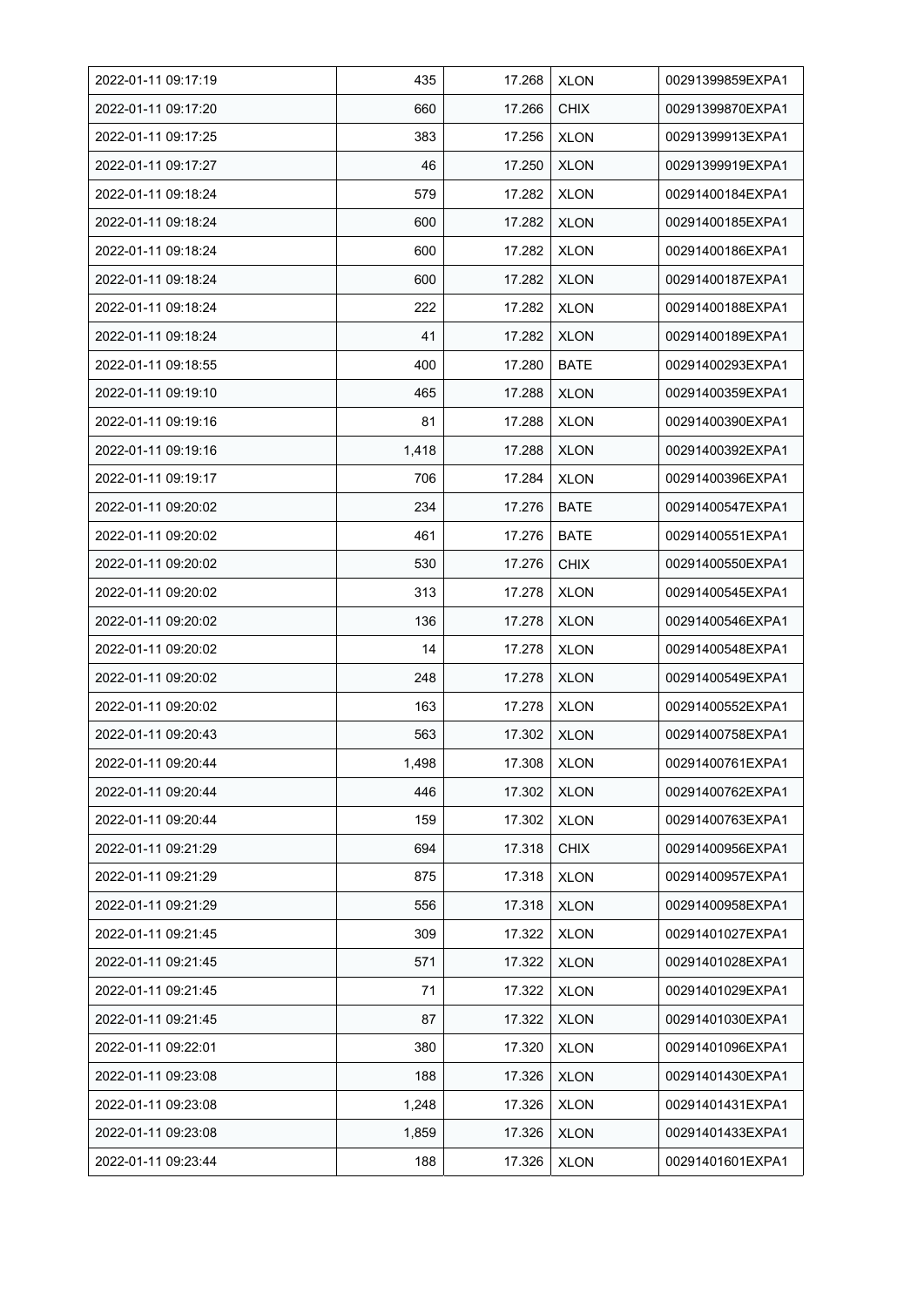| 2022-01-11 09:23:44 | 782   | 17.326 | <b>XLON</b> | 00291401602EXPA1 |
|---------------------|-------|--------|-------------|------------------|
| 2022-01-11 09:23:44 | 188   | 17.326 | <b>XLON</b> | 00291401603EXPA1 |
| 2022-01-11 09:24:00 | 166   | 17.328 | <b>XLON</b> | 00291401672EXPA1 |
| 2022-01-11 09:24:00 | 1,254 | 17.328 | <b>XLON</b> | 00291401674EXPA1 |
| 2022-01-11 09:24:35 | 527   | 17.340 | <b>XLON</b> | 00291401814EXPA1 |
| 2022-01-11 09:24:53 | 597   | 17.336 | <b>XLON</b> | 00291401884EXPA1 |
| 2022-01-11 09:24:53 | 418   | 17.336 | <b>XLON</b> | 00291401885EXPA1 |
| 2022-01-11 09:24:56 | 503   | 17.340 | <b>CHIX</b> | 00291401888EXPA1 |
| 2022-01-11 09:24:56 | 823   | 17.340 | <b>CHIX</b> | 00291401889EXPA1 |
| 2022-01-11 09:25:01 | 730   | 17.330 | <b>BATE</b> | 00291401922EXPA1 |
| 2022-01-11 09:25:01 | 667   | 17.334 | <b>XLON</b> | 00291401900EXPA1 |
| 2022-01-11 09:25:01 | 40    | 17.332 | <b>XLON</b> | 00291401904EXPA1 |
| 2022-01-11 09:25:01 | 39    | 17.330 | <b>XLON</b> | 00291401917EXPA1 |
| 2022-01-11 09:25:01 | 382   | 17.330 | <b>XLON</b> | 00291401918EXPA1 |
| 2022-01-11 09:25:01 | 326   | 17.330 | <b>XLON</b> | 00291401919EXPA1 |
| 2022-01-11 09:25:01 | 39    | 17.330 | <b>XLON</b> | 00291401920EXPA1 |
| 2022-01-11 09:25:04 | 300   | 17.326 | <b>BATE</b> | 00291401946EXPA1 |
| 2022-01-11 09:25:28 | 382   | 17.314 | <b>XLON</b> | 00291402078EXPA1 |
| 2022-01-11 09:25:28 | 431   | 17.314 | <b>XLON</b> | 00291402079EXPA1 |
| 2022-01-11 09:25:38 | 88    | 17.314 | <b>XLON</b> | 00291402103EXPA1 |
| 2022-01-11 09:25:52 | 244   | 17.310 | <b>XLON</b> | 00291402123EXPA1 |
| 2022-01-11 09:25:52 | 342   | 17.310 | <b>XLON</b> | 00291402124EXPA1 |
| 2022-01-11 09:25:52 | 148   | 17.310 | <b>XLON</b> | 00291402125EXPA1 |
| 2022-01-11 09:25:59 | 100   | 17.306 | <b>XLON</b> | 00291402145EXPA1 |
| 2022-01-11 09:25:59 | 449   | 17.306 | <b>XLON</b> | 00291402146EXPA1 |
| 2022-01-11 09:25:59 | 290   | 17.306 | <b>XLON</b> | 00291402147EXPA1 |
| 2022-01-11 09:26:56 | 389   | 17.308 | <b>XLON</b> | 00291402330EXPA1 |
| 2022-01-11 09:26:56 | 379   | 17.308 | <b>XLON</b> | 00291402331EXPA1 |
| 2022-01-11 09:27:06 | 593   | 17.304 | <b>BATE</b> | 00291402365EXPA1 |
| 2022-01-11 09:27:06 | 533   | 17.304 | <b>CHIX</b> | 00291402362EXPA1 |
| 2022-01-11 09:27:06 | 693   | 17.306 | <b>XLON</b> | 00291402363EXPA1 |
| 2022-01-11 09:27:06 | 698   | 17.306 | <b>XLON</b> | 00291402364EXPA1 |
| 2022-01-11 09:27:06 | 494   | 17.304 | <b>XLON</b> | 00291402366EXPA1 |
| 2022-01-11 09:27:06 | 6     | 17.304 | <b>XLON</b> | 00291402367EXPA1 |
| 2022-01-11 09:27:06 | 498   | 17.304 | <b>XLON</b> | 00291402368EXPA1 |
| 2022-01-11 09:27:24 | 438   | 17.310 | <b>XLON</b> | 00291402415EXPA1 |
| 2022-01-11 09:27:24 | 399   | 17.310 | <b>XLON</b> | 00291402416EXPA1 |
| 2022-01-11 09:27:55 | 341   | 17.310 | <b>XLON</b> | 00291402466EXPA1 |
| 2022-01-11 09:28:16 | 388   | 17.306 | <b>XLON</b> | 00291402506EXPA1 |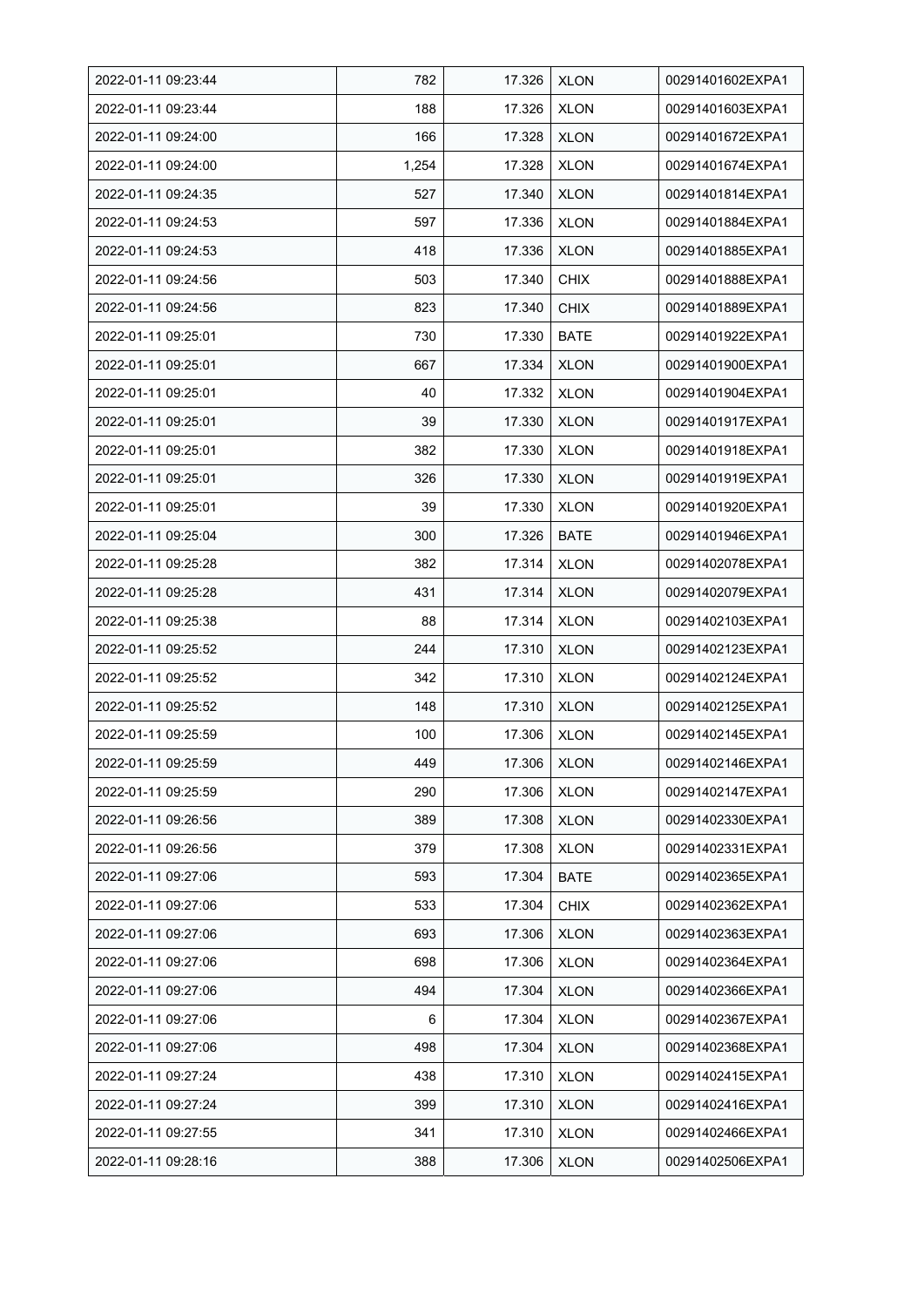| 2022-01-11 09:28:30 | 441   | 17.310 | <b>XLON</b> | 00291402538EXPA1 |
|---------------------|-------|--------|-------------|------------------|
| 2022-01-11 09:28:30 | 1,088 | 17.310 | <b>XLON</b> | 00291402539EXPA1 |
| 2022-01-11 09:28:32 | 479   | 17.302 | <b>BATE</b> | 00291402542EXPA1 |
| 2022-01-11 09:28:32 | 224   | 17.300 | <b>CHIX</b> | 00291402544EXPA1 |
| 2022-01-11 09:28:32 | 216   | 17.304 | <b>XLON</b> | 00291402541EXPA1 |
| 2022-01-11 09:28:32 | 621   | 17.302 | <b>XLON</b> | 00291402543EXPA1 |
| 2022-01-11 09:29:05 | 388   | 17.286 | <b>XLON</b> | 00291402606EXPA1 |
| 2022-01-11 09:29:05 | 366   | 17.286 | <b>XLON</b> | 00291402607EXPA1 |
| 2022-01-11 09:29:09 | 397   | 17.282 | <b>XLON</b> | 00291402624EXPA1 |
| 2022-01-11 09:29:09 | 416   | 17.282 | <b>XLON</b> | 00291402625EXPA1 |
| 2022-01-11 09:29:37 | 460   | 17.284 | <b>CHIX</b> | 00291402675EXPA1 |
| 2022-01-11 09:30:01 | 379   | 17.280 | <b>XLON</b> | 00291402754EXPA1 |
| 2022-01-11 09:30:01 | 388   | 17.280 | <b>XLON</b> | 00291402755EXPA1 |
| 2022-01-11 09:30:04 | 620   | 17.276 | <b>XLON</b> | 00291402811EXPA1 |
| 2022-01-11 09:30:04 | 213   | 17.276 | <b>XLON</b> | 00291402815EXPA1 |
| 2022-01-11 09:30:04 | 573   | 17.276 | <b>XLON</b> | 00291402818EXPA1 |
| 2022-01-11 09:30:04 | 269   | 17.276 | <b>XLON</b> | 00291402819EXPA1 |
| 2022-01-11 09:30:04 | 8     | 17.276 | <b>XLON</b> | 00291402821EXPA1 |
| 2022-01-11 09:30:22 | 410   | 17.266 | <b>XLON</b> | 00291402866EXPA1 |
| 2022-01-11 09:30:35 | 349   | 17.266 | <b>XLON</b> | 00291402891EXPA1 |
| 2022-01-11 09:30:42 | 686   | 17.274 | <b>XLON</b> | 00291402905EXPA1 |
| 2022-01-11 09:30:48 | 66    | 17.270 | <b>XLON</b> | 00291402929EXPA1 |
| 2022-01-11 09:31:22 | 616   | 17.288 | <b>XLON</b> | 00291403056EXPA1 |
| 2022-01-11 09:31:30 | 506   | 17.286 | <b>XLON</b> | 00291403069EXPA1 |
| 2022-01-11 09:31:45 | 1,484 | 17.288 | <b>XLON</b> | 00291403109EXPA1 |
| 2022-01-11 09:31:58 | 319   | 17.278 | BATE        | 00291403162EXPA1 |
| 2022-01-11 09:31:58 | 119   | 17.278 | <b>BATE</b> | 00291403163EXPA1 |
| 2022-01-11 09:31:58 | 162   | 17.278 | <b>CHIX</b> | 00291403164EXPA1 |
| 2022-01-11 09:31:58 | 381   | 17.278 | <b>CHIX</b> | 00291403165EXPA1 |
| 2022-01-11 09:31:58 | 381   | 17.280 | <b>XLON</b> | 00291403160EXPA1 |
| 2022-01-11 09:31:59 | 418   | 17.278 | <b>XLON</b> | 00291403175EXPA1 |
| 2022-01-11 09:32:07 | 390   | 17.276 | <b>XLON</b> | 00291403212EXPA1 |
| 2022-01-11 09:32:22 | 336   | 17.270 | <b>XLON</b> | 00291403306EXPA1 |
| 2022-01-11 09:32:22 | 323   | 17.270 | <b>XLON</b> | 00291403307EXPA1 |
| 2022-01-11 09:32:22 | 6     | 17.268 | <b>XLON</b> | 00291403308EXPA1 |
| 2022-01-11 09:32:22 | 32    | 17.266 | <b>XLON</b> | 00291403309EXPA1 |
| 2022-01-11 09:32:34 | 579   | 17.274 | <b>CHIX</b> | 00291403372EXPA1 |
| 2022-01-11 09:32:34 | 358   | 17.274 | <b>XLON</b> | 00291403370EXPA1 |
| 2022-01-11 09:32:36 | 100   | 17.270 | <b>XLON</b> | 00291403385EXPA1 |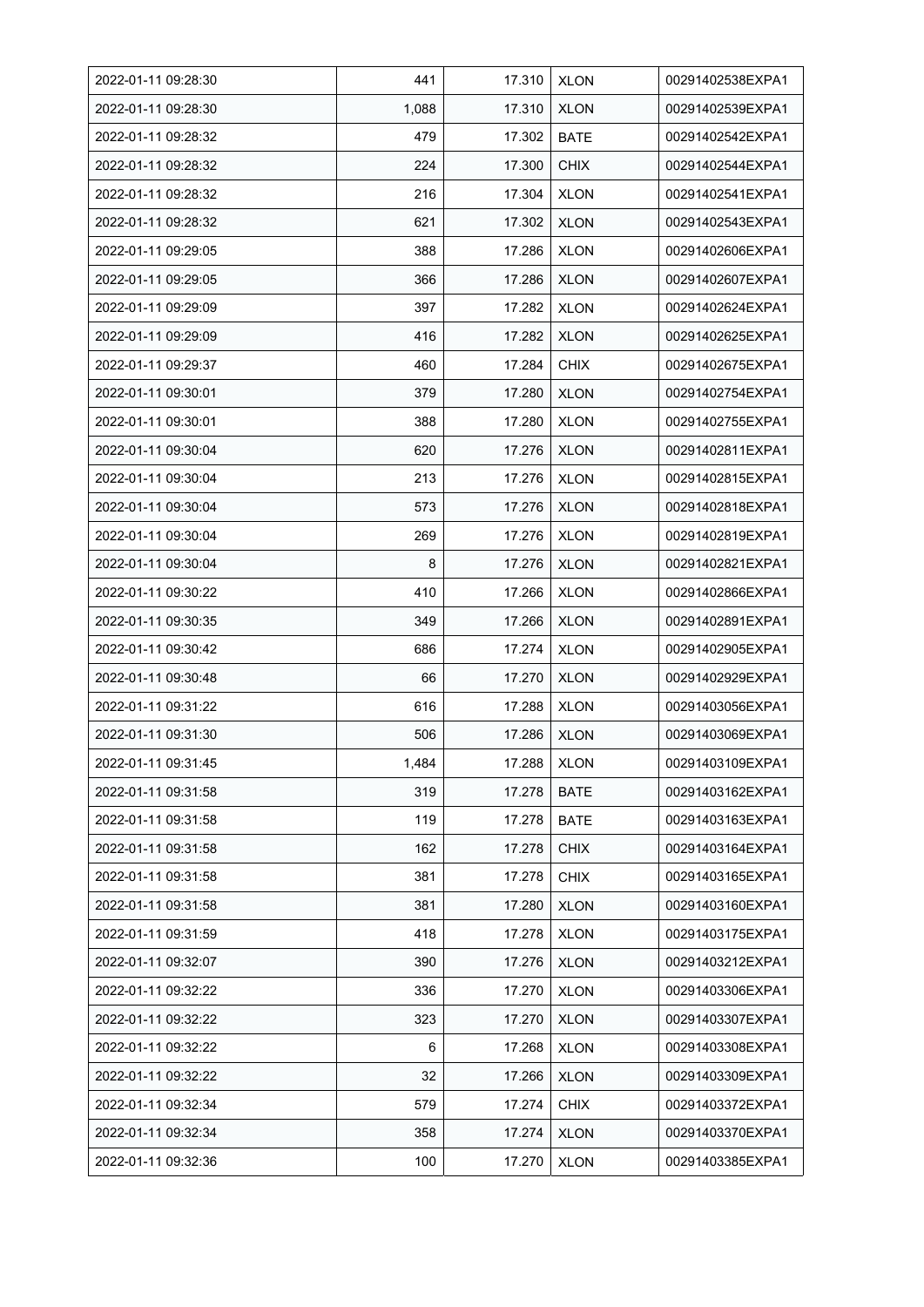| 2022-01-11 09:32:36 | 250            | 17.270 | <b>XLON</b> | 00291403386EXPA1 |
|---------------------|----------------|--------|-------------|------------------|
| 2022-01-11 09:33:33 | 134            | 17.268 | <b>XLON</b> | 00291403739EXPA1 |
| 2022-01-11 09:33:33 | 1,182          | 17.268 | <b>XLON</b> | 00291403740EXPA1 |
| 2022-01-11 09:33:34 | 1,320          | 17.268 | <b>XLON</b> | 00291403741EXPA1 |
| 2022-01-11 09:33:34 | 177            | 17.268 | <b>XLON</b> | 00291403742EXPA1 |
| 2022-01-11 09:34:11 | 528            | 17.264 | <b>BATE</b> | 00291403931EXPA1 |
| 2022-01-11 09:34:11 | 357            | 17.264 | <b>XLON</b> | 00291403932EXPA1 |
| 2022-01-11 09:34:19 | 677            | 17.260 | <b>CHIX</b> | 00291403955EXPA1 |
| 2022-01-11 09:34:19 | 178            | 17.262 | <b>XLON</b> | 00291403953EXPA1 |
| 2022-01-11 09:34:19 | 378            | 17.260 | <b>XLON</b> | 00291403956EXPA1 |
| 2022-01-11 09:34:20 | 541            | 17.258 | <b>XLON</b> | 00291403959EXPA1 |
| 2022-01-11 09:34:21 | 381            | 17.256 | <b>BATE</b> | 00291403968EXPA1 |
| 2022-01-11 09:34:21 | 126            | 17.256 | <b>XLON</b> | 00291403969EXPA1 |
| 2022-01-11 09:34:21 | 68             | 17.256 | <b>XLON</b> | 00291403972EXPA1 |
| 2022-01-11 09:34:36 | 394            | 17.250 | <b>XLON</b> | 00291404024EXPA1 |
| 2022-01-11 09:34:36 | 42             | 17.248 | <b>XLON</b> | 00291404025EXPA1 |
| 2022-01-11 09:34:39 | 355            | 17.244 | <b>XLON</b> | 00291404035EXPA1 |
| 2022-01-11 09:34:49 | 360            | 17.240 | <b>XLON</b> | 00291404050EXPA1 |
| 2022-01-11 09:34:49 | 382            | 17.240 | <b>XLON</b> | 00291404051EXPA1 |
| 2022-01-11 09:35:17 | 681            | 17.242 | <b>XLON</b> | 00291404177EXPA1 |
| 2022-01-11 09:35:56 | 601            | 17.248 | <b>XLON</b> | 00291404288EXPA1 |
| 2022-01-11 09:35:56 | 1,471          | 17.248 | <b>XLON</b> | 00291404289EXPA1 |
| 2022-01-11 09:35:56 | $\overline{2}$ | 17.248 | <b>XLON</b> | 00291404290EXPA1 |
| 2022-01-11 09:35:56 | 198            | 17.248 | <b>XLON</b> | 00291404292EXPA1 |
| 2022-01-11 09:36:04 | 56             | 17.246 | <b>XLON</b> | 00291404341EXPA1 |
| 2022-01-11 09:36:10 | 277            | 17.244 | <b>XLON</b> | 00291404357EXPA1 |
| 2022-01-11 09:36:10 | 92             | 17.244 | <b>XLON</b> | 00291404358EXPA1 |
| 2022-01-11 09:36:55 | 797            | 17.266 | <b>XLON</b> | 00291404442EXPA1 |
| 2022-01-11 09:36:55 | 598            | 17.266 | <b>XLON</b> | 00291404443EXPA1 |
| 2022-01-11 09:36:56 | 342            | 17.264 | <b>CHIX</b> | 00291404445EXPA1 |
| 2022-01-11 09:36:56 | 385            | 17.264 | <b>CHIX</b> | 00291404448EXPA1 |
| 2022-01-11 09:36:56 | 702            | 17.264 | <b>XLON</b> | 00291404446EXPA1 |
| 2022-01-11 09:36:56 | 96             | 17.262 | <b>XLON</b> | 00291404447EXPA1 |
| 2022-01-11 09:37:33 | 704            | 17.268 | <b>XLON</b> | 00291404522EXPA1 |
| 2022-01-11 09:38:02 | 600            | 17.266 | <b>XLON</b> | 00291404615EXPA1 |
| 2022-01-11 09:38:23 | 1,478          | 17.264 | <b>XLON</b> | 00291404666EXPA1 |
| 2022-01-11 09:38:32 | 1,407          | 17.270 | <b>XLON</b> | 00291404689EXPA1 |
| 2022-01-11 09:38:33 | 732            | 17.260 | <b>BATE</b> | 00291404694EXPA1 |
| 2022-01-11 09:38:33 | 433            | 17.262 | <b>XLON</b> | 00291404693EXPA1 |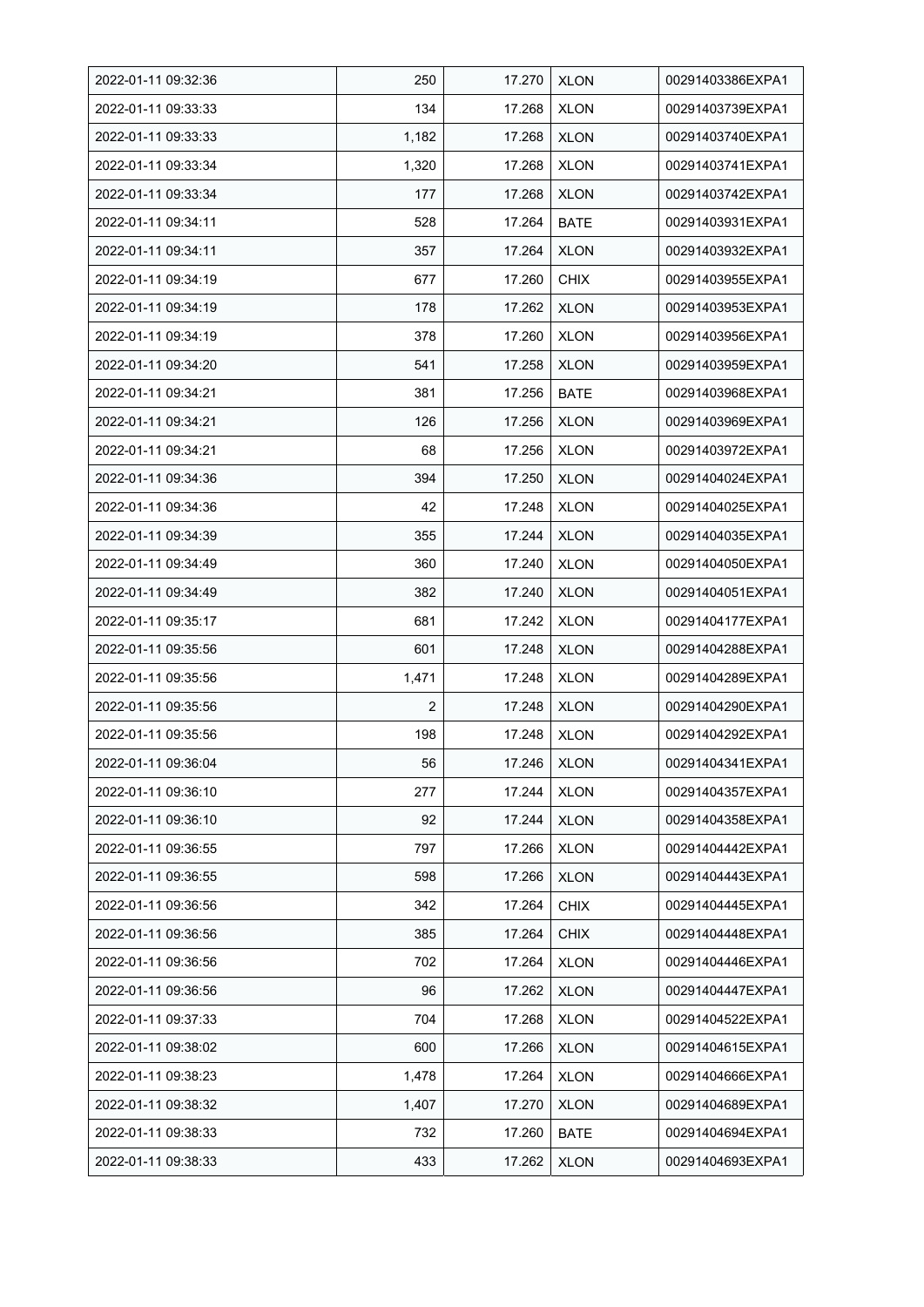| 2022-01-11 09:38:33 | 150   | 17.262 | <b>XLON</b> | 00291404695EXPA1 |
|---------------------|-------|--------|-------------|------------------|
| 2022-01-11 09:38:34 | 575   | 17.256 | <b>CHIX</b> | 00291404696EXPA1 |
| 2022-01-11 09:38:58 | 123   | 17.262 | <b>XLON</b> | 00291404755EXPA1 |
| 2022-01-11 09:39:41 | 1,503 | 17.274 | <b>XLON</b> | 00291404873EXPA1 |
| 2022-01-11 09:39:41 | 1,387 | 17.274 | <b>XLON</b> | 00291404874EXPA1 |
| 2022-01-11 09:40:27 | 634   | 17.274 | <b>CHIX</b> | 00291404979EXPA1 |
| 2022-01-11 09:40:27 | 414   | 17.272 | <b>XLON</b> | 00291404980EXPA1 |
| 2022-01-11 09:40:27 | 199   | 17.272 | <b>XLON</b> | 00291404981EXPA1 |
| 2022-01-11 09:40:27 | 229   | 17.272 | <b>XLON</b> | 00291404982EXPA1 |
| 2022-01-11 09:41:26 | 1,813 | 17.288 | <b>XLON</b> | 00291405162EXPA1 |
| 2022-01-11 09:41:26 | 335   | 17.288 | <b>XLON</b> | 00291405163EXPA1 |
| 2022-01-11 09:41:38 | 1,706 | 17.294 | <b>XLON</b> | 00291405205EXPA1 |
| 2022-01-11 09:42:21 | 600   | 17.292 | <b>XLON</b> | 00291405362EXPA1 |
| 2022-01-11 09:42:21 | 131   | 17.292 | <b>XLON</b> | 00291405363EXPA1 |
| 2022-01-11 09:42:21 | 284   | 17.292 | <b>XLON</b> | 00291405364EXPA1 |
| 2022-01-11 09:42:21 | 150   | 17.292 | <b>XLON</b> | 00291405365EXPA1 |
| 2022-01-11 09:42:24 | 734   | 17.290 | <b>CHIX</b> | 00291405368EXPA1 |
| 2022-01-11 09:42:24 | 141   | 17.288 | <b>XLON</b> | 00291405369EXPA1 |
| 2022-01-11 09:42:25 | 1,273 | 17.284 | <b>BATE</b> | 00291405371EXPA1 |
| 2022-01-11 09:42:25 | 778   | 17.284 | <b>XLON</b> | 00291405372EXPA1 |
| 2022-01-11 09:43:00 | 859   | 17.288 | <b>XLON</b> | 00291405477EXPA1 |
| 2022-01-11 09:43:00 | 881   | 17.288 | <b>XLON</b> | 00291405478EXPA1 |
| 2022-01-11 09:43:50 | 1,335 | 17.304 | <b>XLON</b> | 00291405683EXPA1 |
| 2022-01-11 09:43:50 | 1,310 | 17.304 | <b>XLON</b> | 00291405684EXPA1 |
| 2022-01-11 09:44:30 | 604   | 17.308 | <b>CHIX</b> | 00291405817EXPA1 |
| 2022-01-11 09:44:30 | 383   | 17.308 | <b>XLON</b> | 00291405818EXPA1 |
| 2022-01-11 09:44:30 | 5     | 17.308 | <b>XLON</b> | 00291405819EXPA1 |
| 2022-01-11 09:44:30 | 220   | 17.308 | <b>XLON</b> | 00291405820EXPA1 |
| 2022-01-11 09:44:30 | 175   | 17.308 | <b>XLON</b> | 00291405821EXPA1 |
| 2022-01-11 09:44:48 | 378   | 17.304 | <b>XLON</b> | 00291405856EXPA1 |
| 2022-01-11 09:44:48 | 37    | 17.304 | <b>XLON</b> | 00291405857EXPA1 |
| 2022-01-11 09:44:48 | 328   | 17.304 | <b>XLON</b> | 00291405858EXPA1 |
| 2022-01-11 09:45:09 | 192   | 17.300 | <b>XLON</b> | 00291405942EXPA1 |
| 2022-01-11 09:45:44 | 1,386 | 17.308 | <b>XLON</b> | 00291406036EXPA1 |
| 2022-01-11 09:45:44 | 167   | 17.308 | <b>XLON</b> | 00291406037EXPA1 |
| 2022-01-11 09:45:47 | 550   | 17.308 | <b>XLON</b> | 00291406043EXPA1 |
| 2022-01-11 09:45:47 | 1,068 | 17.306 | <b>XLON</b> | 00291406044EXPA1 |
| 2022-01-11 09:45:47 | 176   | 17.304 | <b>XLON</b> | 00291406045EXPA1 |
| 2022-01-11 09:45:47 | 87    | 17.304 | <b>XLON</b> | 00291406046EXPA1 |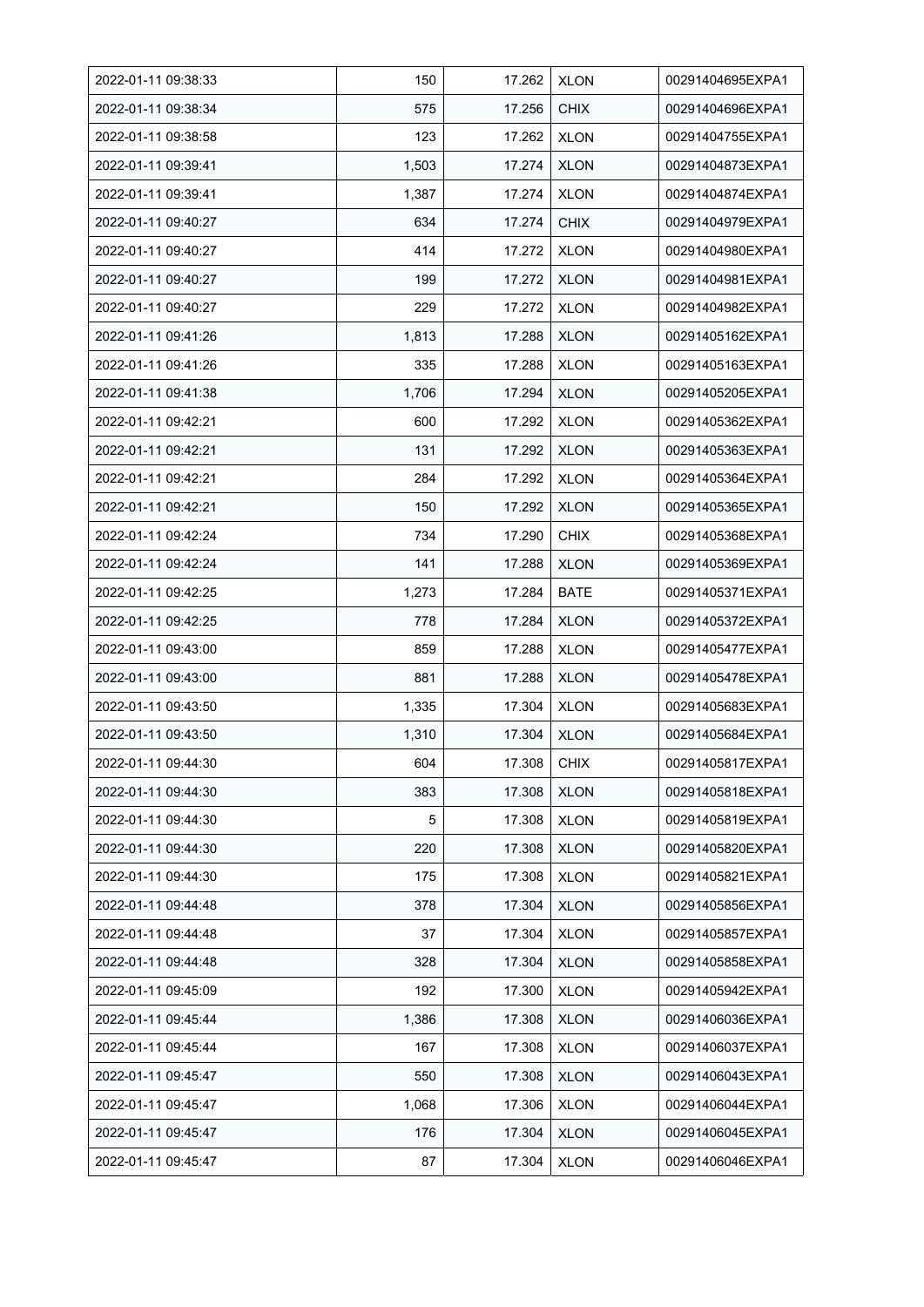| 2022-01-11 09:45:47 | 41    | 17.304 | <b>XLON</b> | 00291406047EXPA1 |
|---------------------|-------|--------|-------------|------------------|
| 2022-01-11 09:45:53 | 616   | 17.296 | <b>BATE</b> | 00291406084EXPA1 |
| 2022-01-11 09:46:43 | 40    | 17.300 | <b>CHIX</b> | 00291406225EXPA1 |
| 2022-01-11 09:46:52 | 686   | 17.300 | <b>CHIX</b> | 00291406263EXPA1 |
| 2022-01-11 09:46:52 | 216   | 17.296 | <b>CHIX</b> | 00291406274EXPA1 |
| 2022-01-11 09:46:52 | 114   | 17.300 | <b>XLON</b> | 00291406265EXPA1 |
| 2022-01-11 09:46:52 | 800   | 17.300 | <b>XLON</b> | 00291406268EXPA1 |
| 2022-01-11 09:46:52 | 1,203 | 17.300 | <b>XLON</b> | 00291406269EXPA1 |
| 2022-01-11 09:46:52 | 359   | 17.300 | <b>XLON</b> | 00291406270EXPA1 |
| 2022-01-11 09:46:52 | 212   | 17.300 | <b>XLON</b> | 00291406271EXPA1 |
| 2022-01-11 09:46:52 | 306   | 17.300 | <b>XLON</b> | 00291406272EXPA1 |
| 2022-01-11 09:46:52 | 44    | 17.300 | <b>XLON</b> | 00291406273EXPA1 |
| 2022-01-11 09:47:17 | 325   | 17.296 | <b>XLON</b> | 00291406331EXPA1 |
| 2022-01-11 09:47:29 | 385   | 17.294 | <b>XLON</b> | 00291406371EXPA1 |
| 2022-01-11 09:47:29 | 357   | 17.292 | <b>XLON</b> | 00291406373EXPA1 |
| 2022-01-11 09:48:09 | 595   | 17.316 | <b>XLON</b> | 00291406503EXPA1 |
| 2022-01-11 09:48:09 | 69    | 17.316 | <b>XLON</b> | 00291406504EXPA1 |
| 2022-01-11 09:48:09 | 164   | 17.316 | <b>XLON</b> | 00291406505EXPA1 |
| 2022-01-11 09:48:09 | 516   | 17.316 | <b>XLON</b> | 00291406506EXPA1 |
| 2022-01-11 09:48:12 | 163   | 17.312 | <b>XLON</b> | 00291406513EXPA1 |
| 2022-01-11 09:48:12 | 334   | 17.312 | <b>XLON</b> | 00291406514EXPA1 |
| 2022-01-11 09:48:45 | 740   | 17.334 | <b>XLON</b> | 00291406636EXPA1 |
| 2022-01-11 09:48:45 | 60    | 17.334 | <b>XLON</b> | 00291406637EXPA1 |
| 2022-01-11 09:48:45 | 587   | 17.334 | <b>XLON</b> | 00291406638EXPA1 |
| 2022-01-11 09:48:56 | 433   | 17.338 | <b>XLON</b> | 00291406676EXPA1 |
| 2022-01-11 09:49:42 | 733   | 17.354 | <b>XLON</b> | 00291406788EXPA1 |
| 2022-01-11 09:49:42 | 1,292 | 17.354 | <b>XLON</b> | 00291406789EXPA1 |
| 2022-01-11 09:50:01 | 692   | 17.350 | <b>CHIX</b> | 00291406875EXPA1 |
| 2022-01-11 09:50:01 | 469   | 17.350 | <b>XLON</b> | 00291406876EXPA1 |
| 2022-01-11 09:50:01 | 409   | 17.350 | <b>XLON</b> | 00291406877EXPA1 |
| 2022-01-11 09:50:02 | 705   | 17.348 | <b>BATE</b> | 00291406890EXPA1 |
| 2022-01-11 09:50:02 | 292   | 17.348 | <b>XLON</b> | 00291406891EXPA1 |
| 2022-01-11 09:50:02 | 131   | 17.348 | <b>XLON</b> | 00291406892EXPA1 |
| 2022-01-11 09:50:02 | 173   | 17.348 | <b>XLON</b> | 00291406893EXPA1 |
| 2022-01-11 09:50:35 | 481   | 17.356 | <b>XLON</b> | 00291406990EXPA1 |
| 2022-01-11 09:51:04 | 61    | 17.348 | <b>XLON</b> | 00291407049EXPA1 |
| 2022-01-11 09:51:05 | 646   | 17.346 | <b>XLON</b> | 00291407061EXPA1 |
| 2022-01-11 09:51:05 | 579   | 17.346 | <b>XLON</b> | 00291407062EXPA1 |
| 2022-01-11 09:51:38 | 1,314 | 17.356 | <b>XLON</b> | 00291407142EXPA1 |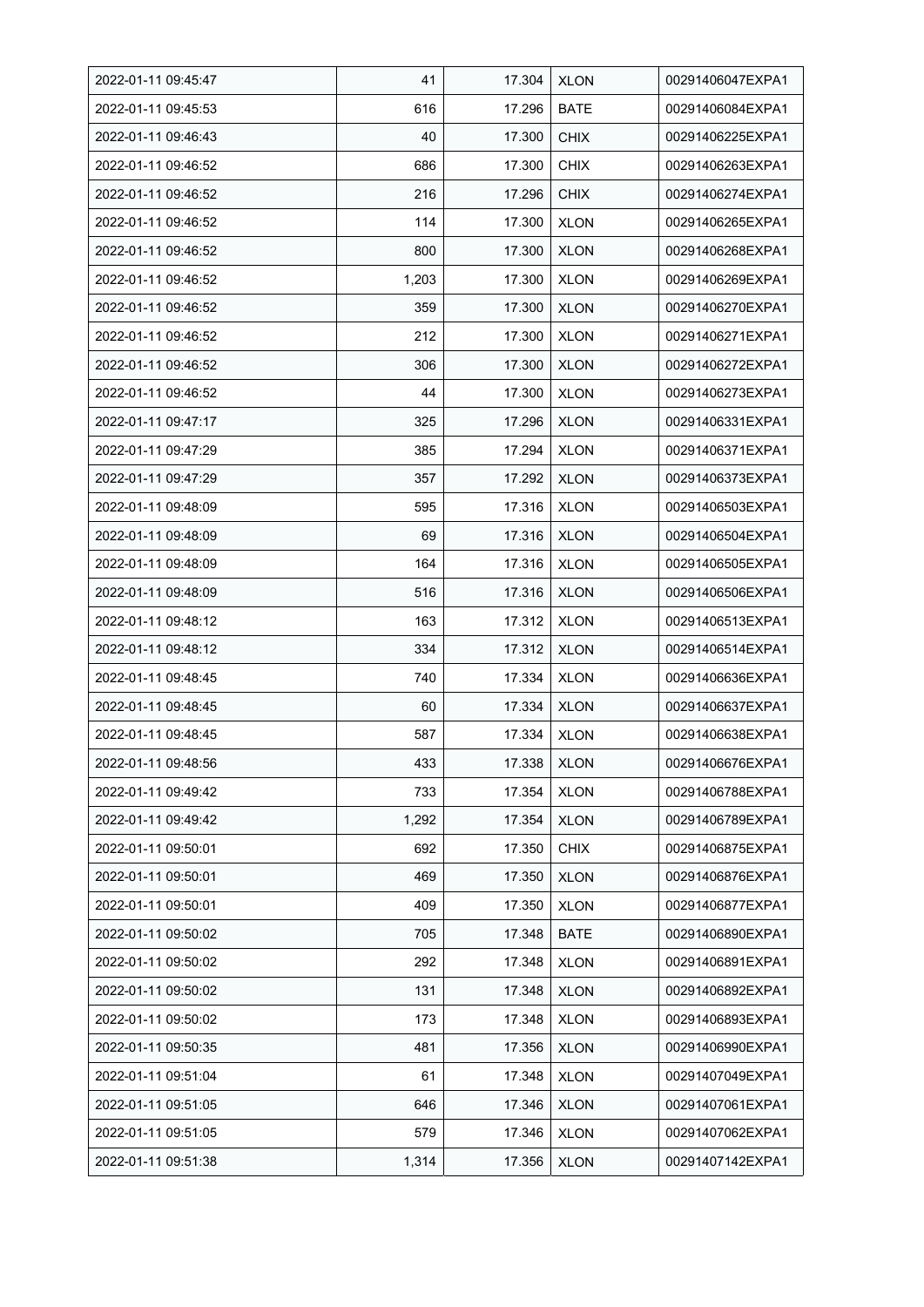| 2022-01-11 09:51:38 | 622 | 17.356 | <b>XLON</b> | 00291407143EXPA1 |
|---------------------|-----|--------|-------------|------------------|
| 2022-01-11 09:51:38 | 380 | 17.354 | <b>XLON</b> | 00291407144EXPA1 |
| 2022-01-11 09:51:47 | 667 | 17.352 | <b>BATE</b> | 00291407163EXPA1 |
| 2022-01-11 09:51:47 | 133 | 17.352 | <b>CHIX</b> | 00291407165EXPA1 |
| 2022-01-11 09:51:47 | 548 | 17.352 | <b>CHIX</b> | 00291407166EXPA1 |
| 2022-01-11 09:51:47 | 409 | 17.352 | <b>XLON</b> | 00291407164EXPA1 |
| 2022-01-11 09:51:48 | 402 | 17.346 | <b>XLON</b> | 00291407171EXPA1 |
| 2022-01-11 09:52:40 | 609 | 17.356 | <b>XLON</b> | 00291407344EXPA1 |
| 2022-01-11 09:52:40 | 566 | 17.356 | <b>XLON</b> | 00291407345EXPA1 |
| 2022-01-11 09:52:55 | 513 | 17.352 | <b>CHIX</b> | 00291407378EXPA1 |
| 2022-01-11 09:52:55 | 86  | 17.354 | <b>XLON</b> | 00291407379EXPA1 |
| 2022-01-11 09:52:55 | 169 | 17.354 | <b>XLON</b> | 00291407380EXPA1 |
| 2022-01-11 09:52:55 | 326 | 17.354 | <b>XLON</b> | 00291407381EXPA1 |
| 2022-01-11 09:52:55 | 496 | 17.354 | <b>XLON</b> | 00291407382EXPA1 |
| 2022-01-11 09:52:55 | 136 | 17.354 | <b>XLON</b> | 00291407383EXPA1 |
| 2022-01-11 09:53:16 | 255 | 17.350 | <b>XLON</b> | 00291407465EXPA1 |
| 2022-01-11 09:53:16 | 150 | 17.350 | <b>XLON</b> | 00291407466EXPA1 |
| 2022-01-11 09:53:16 | 61  | 17.350 | <b>XLON</b> | 00291407467EXPA1 |
| 2022-01-11 09:53:16 | 299 | 17.350 | <b>XLON</b> | 00291407468EXPA1 |
| 2022-01-11 09:53:18 | 398 | 17.348 | <b>XLON</b> | 00291407474EXPA1 |
| 2022-01-11 09:53:18 | 401 | 17.348 | <b>XLON</b> | 00291407475EXPA1 |
| 2022-01-11 09:53:30 | 375 | 17.350 | <b>XLON</b> | 00291407492EXPA1 |
| 2022-01-11 09:53:42 | 383 | 17.350 | <b>XLON</b> | 00291407545EXPA1 |
| 2022-01-11 09:54:22 | 756 | 17.356 | <b>XLON</b> | 00291407645EXPA1 |
| 2022-01-11 09:54:39 | 100 | 17.364 | <b>XLON</b> | 00291407742EXPA1 |
| 2022-01-11 09:54:39 | 100 | 17.364 | <b>XLON</b> | 00291407743EXPA1 |
| 2022-01-11 09:54:39 | 100 | 17.364 | <b>XLON</b> | 00291407744EXPA1 |
| 2022-01-11 09:54:39 | 100 | 17.364 | <b>XLON</b> | 00291407745EXPA1 |
| 2022-01-11 09:54:39 | 100 | 17.364 | <b>XLON</b> | 00291407746EXPA1 |
| 2022-01-11 09:54:54 | 535 | 17.356 | <b>BATE</b> | 00291407795EXPA1 |
| 2022-01-11 09:54:54 | 229 | 17.356 | <b>BATE</b> | 00291407797EXPA1 |
| 2022-01-11 09:54:54 | 478 | 17.356 | <b>CHIX</b> | 00291407793EXPA1 |
| 2022-01-11 09:54:54 | 589 | 17.354 | <b>XLON</b> | 00291407798EXPA1 |
| 2022-01-11 09:54:54 | 408 | 17.354 | <b>XLON</b> | 00291407800EXPA1 |
| 2022-01-11 09:54:54 | 24  | 17.354 | <b>XLON</b> | 00291407801EXPA1 |
| 2022-01-11 09:54:54 | 464 | 17.356 | <b>XLON</b> | 00291407802EXPA1 |
| 2022-01-11 09:55:00 | 437 | 17.352 | <b>XLON</b> | 00291407821EXPA1 |
| 2022-01-11 09:55:00 | 310 | 17.350 | <b>XLON</b> | 00291407824EXPA1 |
| 2022-01-11 09:55:04 | 110 | 17.348 | <b>XLON</b> | 00291407833EXPA1 |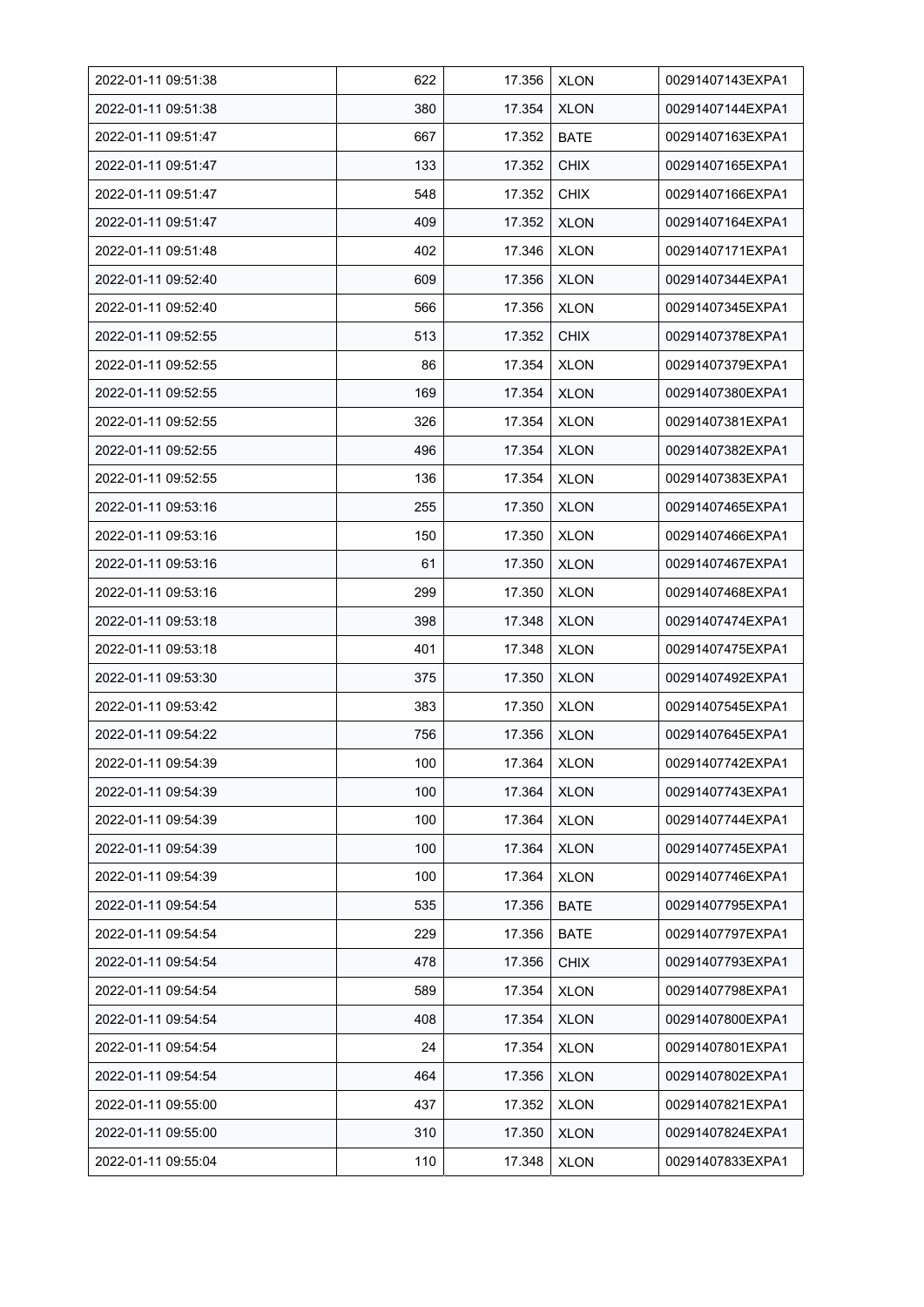| 2022-01-11 09:55:04 | 106   | 17.348 | <b>XLON</b> | 00291407834EXPA1 |
|---------------------|-------|--------|-------------|------------------|
| 2022-01-11 09:55:04 | 186   | 17.348 | <b>XLON</b> | 00291407835EXPA1 |
| 2022-01-11 09:55:09 | 78    | 17.344 | <b>XLON</b> | 00291407849EXPA1 |
| 2022-01-11 09:55:18 | 293   | 17.336 | <b>BATE</b> | 00291407929EXPA1 |
| 2022-01-11 09:55:57 | 379   | 17.332 | <b>XLON</b> | 00291408079EXPA1 |
| 2022-01-11 09:55:57 | 340   | 17.332 | <b>XLON</b> | 00291408080EXPA1 |
| 2022-01-11 09:56:07 | 539   | 17.330 | <b>XLON</b> | 00291408114EXPA1 |
| 2022-01-11 09:56:07 | 666   | 17.330 | <b>XLON</b> | 00291408115EXPA1 |
| 2022-01-11 09:56:11 | 612   | 17.328 | <b>XLON</b> | 00291408137EXPA1 |
| 2022-01-11 09:56:11 | 539   | 17.328 | <b>XLON</b> | 00291408138EXPA1 |
| 2022-01-11 09:57:25 | 1,586 | 17.344 | <b>XLON</b> | 00291408384EXPA1 |
| 2022-01-11 09:57:25 | 782   | 17.344 | <b>XLON</b> | 00291408385EXPA1 |
| 2022-01-11 09:57:28 | 556   | 17.354 | <b>XLON</b> | 00291408390EXPA1 |
| 2022-01-11 09:58:10 | 514   | 17.364 | <b>CHIX</b> | 00291408487EXPA1 |
| 2022-01-11 09:58:10 | 815   | 17.364 | <b>CHIX</b> | 00291408488EXPA1 |
| 2022-01-11 09:58:10 | 742   | 17.362 | <b>XLON</b> | 00291408494EXPA1 |
| 2022-01-11 09:58:10 | 813   | 17.362 | <b>XLON</b> | 00291408495EXPA1 |
| 2022-01-11 09:58:46 | 1,314 | 17.374 | <b>XLON</b> | 00291408595EXPA1 |
| 2022-01-11 09:59:02 | 745   | 17.376 | <b>BATE</b> | 00291408644EXPA1 |
| 2022-01-11 09:59:02 | 500   | 17.376 | <b>XLON</b> | 00291408645EXPA1 |
| 2022-01-11 09:59:02 | 680   | 17.376 | <b>XLON</b> | 00291408646EXPA1 |
| 2022-01-11 09:59:47 | 1,176 | 17.380 | <b>XLON</b> | 00291408793EXPA1 |
| 2022-01-11 10:00:18 | 564   | 17.384 | <b>XLON</b> | 00291408927EXPA1 |
| 2022-01-11 10:00:18 | 550   | 17.384 | <b>XLON</b> | 00291408930EXPA1 |
| 2022-01-11 10:00:25 | 1,474 | 17.390 | <b>XLON</b> | 00291408967EXPA1 |
| 2022-01-11 10:00:43 | 658   | 17.394 | <b>XLON</b> | 00291408998EXPA1 |
| 2022-01-11 10:01:34 | 600   | 17.416 | <b>XLON</b> | 00291409148EXPA1 |
| 2022-01-11 10:01:34 | 116   | 17.416 | <b>XLON</b> | 00291409149EXPA1 |
| 2022-01-11 10:01:34 | 600   | 17.416 | <b>XLON</b> | 00291409150EXPA1 |
| 2022-01-11 10:01:34 | 117   | 17.416 | <b>XLON</b> | 00291409151EXPA1 |
| 2022-01-11 10:01:34 | 182   | 17.416 | <b>XLON</b> | 00291409152EXPA1 |
| 2022-01-11 10:01:34 | 490   | 17.416 | <b>XLON</b> | 00291409153EXPA1 |
| 2022-01-11 10:01:34 | 98    | 17.416 | <b>XLON</b> | 00291409154EXPA1 |
| 2022-01-11 10:01:34 | 672   | 17.416 | <b>XLON</b> | 00291409155EXPA1 |
| 2022-01-11 10:01:34 | 208   | 17.416 | <b>XLON</b> | 00291409156EXPA1 |
| 2022-01-11 10:02:16 | 793   | 17.416 | <b>CHIX</b> | 00291409266EXPA1 |
| 2022-01-11 10:02:16 | 575   | 17.416 | <b>CHIX</b> | 00291409268EXPA1 |
| 2022-01-11 10:02:23 | 406   | 17.410 | <b>XLON</b> | 00291409287EXPA1 |
| 2022-01-11 10:02:23 | 409   | 17.410 | <b>XLON</b> | 00291409289EXPA1 |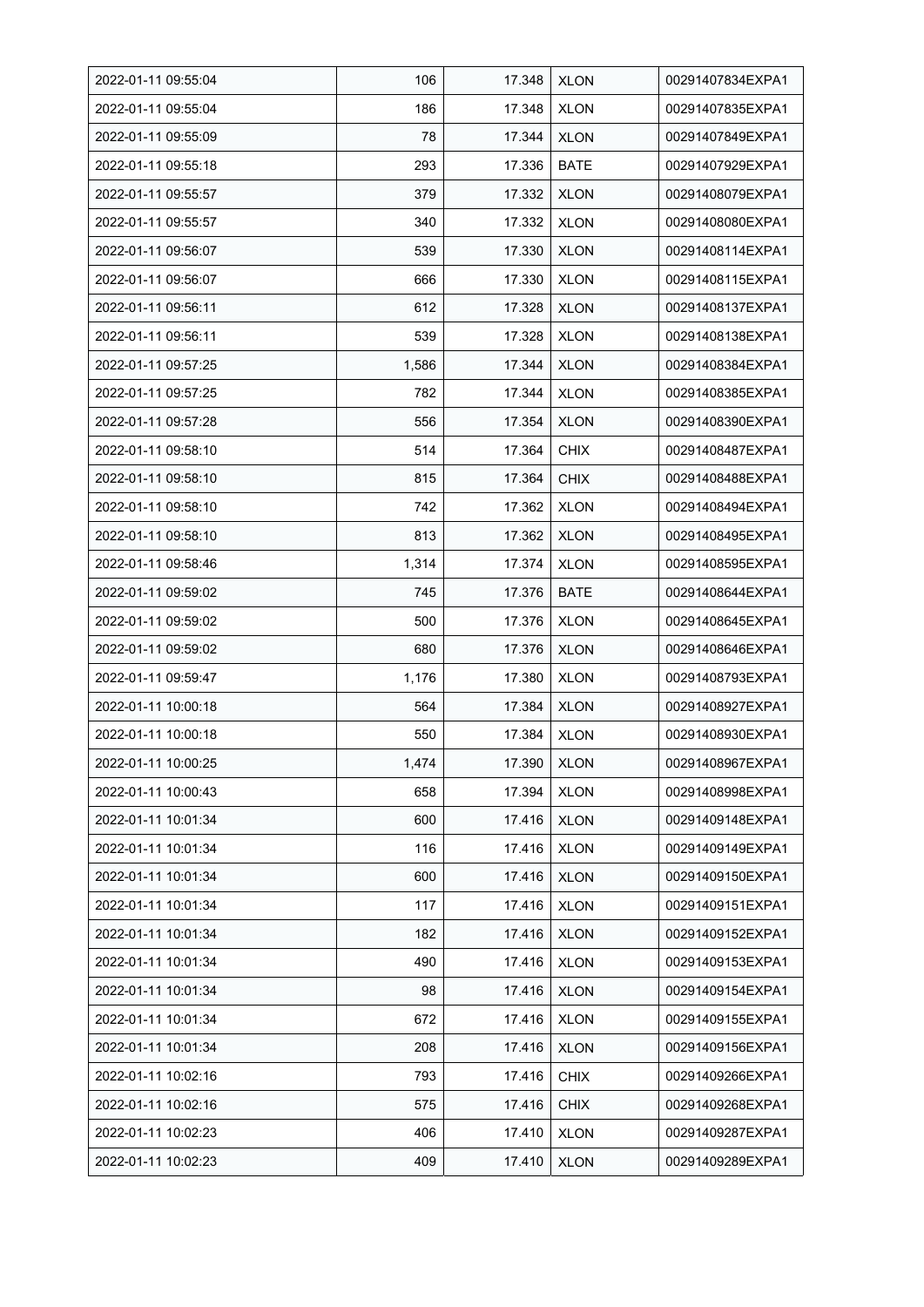| 2022-01-11 10:02:24 | 741   | 17.406 | <b>BATE</b> | 00291409298EXPA1 |
|---------------------|-------|--------|-------------|------------------|
| 2022-01-11 10:02:24 | 431   | 17.406 | <b>XLON</b> | 00291409297EXPA1 |
| 2022-01-11 10:02:24 | 403   | 17.406 | <b>XLON</b> | 00291409299EXPA1 |
| 2022-01-11 10:02:27 | 460   | 17.402 | <b>XLON</b> | 00291409308EXPA1 |
| 2022-01-11 10:02:27 | 396   | 17.402 | <b>XLON</b> | 00291409309EXPA1 |
| 2022-01-11 10:03:59 | 536   | 17.412 | <b>XLON</b> | 00291409649EXPA1 |
| 2022-01-11 10:03:59 | 521   | 17.412 | <b>XLON</b> | 00291409650EXPA1 |
| 2022-01-11 10:03:59 | 299   | 17.412 | <b>XLON</b> | 00291409651EXPA1 |
| 2022-01-11 10:03:59 | 339   | 17.412 | <b>XLON</b> | 00291409652EXPA1 |
| 2022-01-11 10:03:59 | 559   | 17.412 | <b>XLON</b> | 00291409653EXPA1 |
| 2022-01-11 10:04:14 | 1,410 | 17.432 | <b>XLON</b> | 00291409765EXPA1 |
| 2022-01-11 10:04:14 | 236   | 17.432 | <b>XLON</b> | 00291409766EXPA1 |
| 2022-01-11 10:05:00 | 69    | 17.458 | <b>XLON</b> | 00291410006EXPA1 |
| 2022-01-11 10:05:00 | 1,231 | 17.458 | <b>XLON</b> | 00291410007EXPA1 |
| 2022-01-11 10:05:00 | 1,128 | 17.458 | <b>XLON</b> | 00291410009EXPA1 |
| 2022-01-11 10:05:00 | 131   | 17.458 | <b>XLON</b> | 00291410010EXPA1 |
| 2022-01-11 10:05:01 | 100   | 17.454 | <b>BATE</b> | 00291410015EXPA1 |
| 2022-01-11 10:05:01 | 523   | 17.454 | <b>BATE</b> | 00291410016EXPA1 |
| 2022-01-11 10:05:01 | 669   | 17.454 | <b>CHIX</b> | 00291410012EXPA1 |
| 2022-01-11 10:05:01 | 306   | 17.454 | <b>XLON</b> | 00291410013EXPA1 |
| 2022-01-11 10:05:01 | 127   | 17.454 | <b>XLON</b> | 00291410014EXPA1 |
| 2022-01-11 10:05:19 | 404   | 17.440 | <b>XLON</b> | 00291410076EXPA1 |
| 2022-01-11 10:05:28 | 139   | 17.434 | <b>XLON</b> | 00291410121EXPA1 |
| 2022-01-11 10:05:28 | 300   | 17.434 | <b>XLON</b> | 00291410124EXPA1 |
| 2022-01-11 10:05:30 | 59    | 17.430 | <b>XLON</b> | 00291410160EXPA1 |
| 2022-01-11 10:06:22 | 1,333 | 17.442 | <b>XLON</b> | 00291410423EXPA1 |
| 2022-01-11 10:06:22 | 1,359 | 17.442 | <b>XLON</b> | 00291410424EXPA1 |
| 2022-01-11 10:06:41 | 625   | 17.434 | <b>CHIX</b> | 00291410498EXPA1 |
| 2022-01-11 10:06:41 | 414   | 17.434 | <b>XLON</b> | 00291410497EXPA1 |
| 2022-01-11 10:06:41 | 444   | 17.434 | <b>XLON</b> | 00291410499EXPA1 |
| 2022-01-11 10:07:12 | 616   | 17.430 | <b>BATE</b> | 00291410596EXPA1 |
| 2022-01-11 10:07:12 | 395   | 17.430 | <b>XLON</b> | 00291410597EXPA1 |
| 2022-01-11 10:07:12 | 149   | 17.430 | <b>XLON</b> | 00291410598EXPA1 |
| 2022-01-11 10:07:12 | 237   | 17.430 | <b>XLON</b> | 00291410599EXPA1 |
| 2022-01-11 10:07:12 | 28    | 17.430 | <b>XLON</b> | 00291410600EXPA1 |
| 2022-01-11 10:08:00 | 203   | 17.426 | <b>XLON</b> | 00291410770EXPA1 |
| 2022-01-11 10:08:00 | 133   | 17.426 | <b>XLON</b> | 00291410771EXPA1 |
| 2022-01-11 10:08:00 | 235   | 17.426 | <b>XLON</b> | 00291410772EXPA1 |
| 2022-01-11 10:08:00 | 57    | 17.426 | <b>XLON</b> | 00291410773EXPA1 |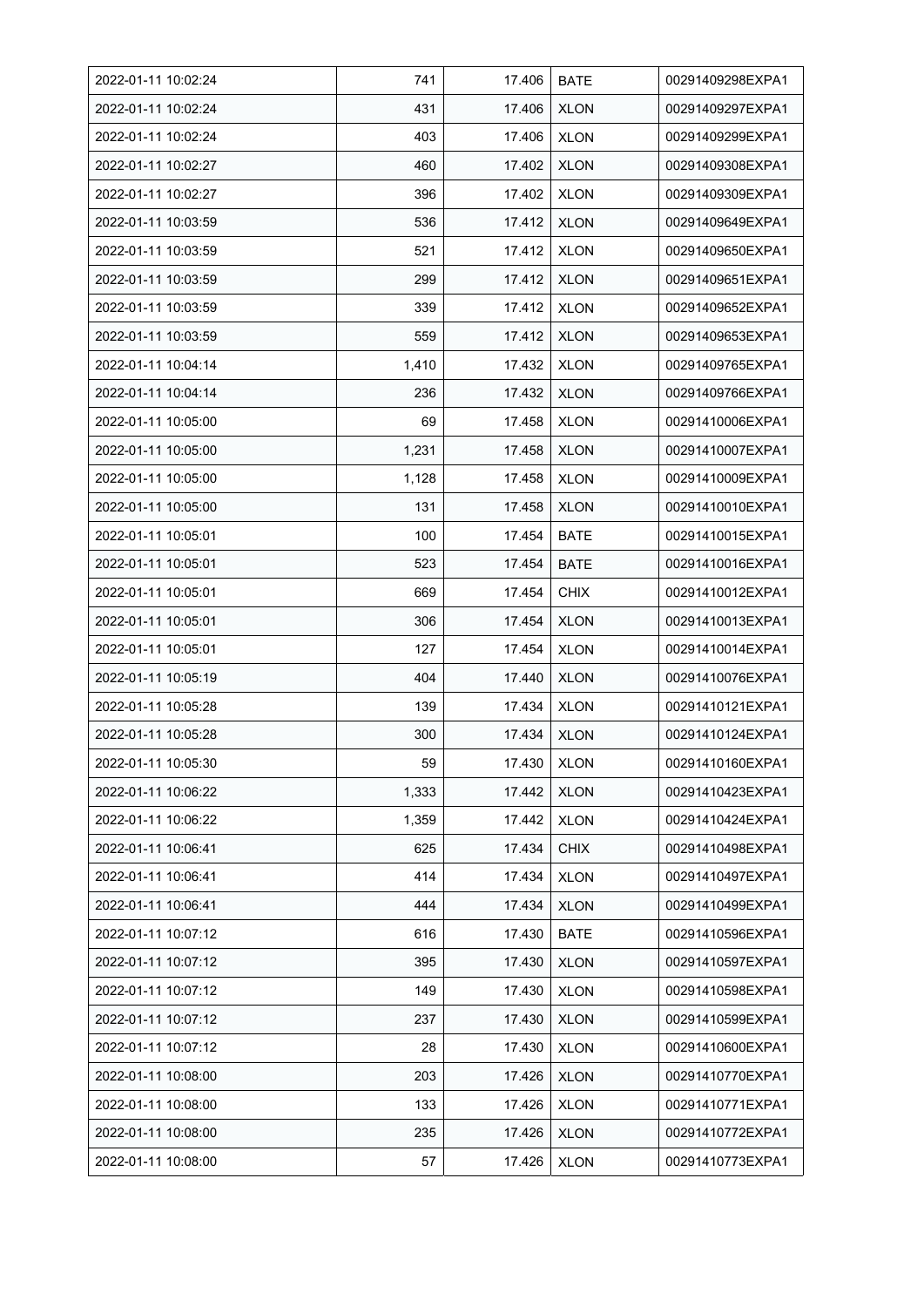| 2022-01-11 10:08:00 | 110   | 17.426 | <b>XLON</b> | 00291410774EXPA1 |
|---------------------|-------|--------|-------------|------------------|
| 2022-01-11 10:08:00 | 1,330 | 17.426 | <b>XLON</b> | 00291410775EXPA1 |
| 2022-01-11 10:08:00 | 555   | 17.426 | <b>XLON</b> | 00291410776EXPA1 |
| 2022-01-11 10:08:50 | 691   | 17.430 | <b>XLON</b> | 00291410954EXPA1 |
| 2022-01-11 10:08:50 | 781   | 17.430 | <b>XLON</b> | 00291410955EXPA1 |
| 2022-01-11 10:08:54 | 108   | 17.426 | <b>XLON</b> | 00291410958EXPA1 |
| 2022-01-11 10:08:54 | 201   | 17.426 | <b>XLON</b> | 00291410959EXPA1 |
| 2022-01-11 10:09:06 | 470   | 17.424 | <b>XLON</b> | 00291411013EXPA1 |
| 2022-01-11 10:09:06 | 438   | 17.424 | <b>XLON</b> | 00291411014EXPA1 |
| 2022-01-11 10:09:08 | 926   | 17.418 | <b>CHIX</b> | 00291411032EXPA1 |
| 2022-01-11 10:09:14 | 615   | 17.416 | <b>BATE</b> | 00291411052EXPA1 |
| 2022-01-11 10:09:26 | 420   | 17.410 | <b>XLON</b> | 00291411088EXPA1 |
| 2022-01-11 10:09:26 | 419   | 17.410 | <b>XLON</b> | 00291411089EXPA1 |
| 2022-01-11 10:09:43 | 160   | 17.406 | <b>XLON</b> | 00291411159EXPA1 |
| 2022-01-11 10:09:54 | 306   | 17.406 | <b>XLON</b> | 00291411301EXPA1 |
| 2022-01-11 10:09:54 | 426   | 17.406 | <b>XLON</b> | 00291411302EXPA1 |
| 2022-01-11 10:09:54 | 37    | 17.406 | <b>XLON</b> | 00291411303EXPA1 |
| 2022-01-11 10:10:10 | 410   | 17.396 | <b>XLON</b> | 00291411388EXPA1 |
| 2022-01-11 10:10:10 | 386   | 17.396 | <b>XLON</b> | 00291411389EXPA1 |
| 2022-01-11 10:10:22 | 453   | 17.396 | <b>XLON</b> | 00291411409EXPA1 |
| 2022-01-11 10:10:22 | 425   | 17.396 | <b>XLON</b> | 00291411410EXPA1 |
| 2022-01-11 10:10:54 | 472   | 17.396 | <b>XLON</b> | 00291411498EXPA1 |
| 2022-01-11 10:11:02 | 225   | 17.392 | <b>XLON</b> | 00291411530EXPA1 |
| 2022-01-11 10:11:02 | 736   | 17.392 | <b>XLON</b> | 00291411531EXPA1 |
| 2022-01-11 10:11:55 | 1,330 | 17.404 | <b>XLON</b> | 00291411750EXPA1 |
| 2022-01-11 10:11:55 | 1,222 | 17.404 | <b>XLON</b> | 00291411751EXPA1 |
| 2022-01-11 10:11:55 | 116   | 17.404 | <b>XLON</b> | 00291411752EXPA1 |
| 2022-01-11 10:11:55 | 279   | 17.404 | <b>XLON</b> | 00291411753EXPA1 |
| 2022-01-11 10:11:57 | 82    | 17.400 | <b>BATE</b> | 00291411755EXPA1 |
| 2022-01-11 10:11:57 | 559   | 17.400 | <b>BATE</b> | 00291411756EXPA1 |
| 2022-01-11 10:11:57 | 764   | 17.402 | <b>CHIX</b> | 00291411754EXPA1 |
| 2022-01-11 10:12:13 | 151   | 17.380 | <b>BATE</b> | 00291411848EXPA1 |
| 2022-01-11 10:12:13 | 113   | 17.382 | <b>XLON</b> | 00291411845EXPA1 |
| 2022-01-11 10:12:13 | 343   | 17.382 | <b>XLON</b> | 00291411846EXPA1 |
| 2022-01-11 10:12:13 | 441   | 17.382 | <b>XLON</b> | 00291411847EXPA1 |
| 2022-01-11 10:12:31 | 414   | 17.372 | XLON        | 00291411934EXPA1 |
| 2022-01-11 10:13:28 | 1,255 | 17.390 | <b>XLON</b> | 00291412120EXPA1 |
| 2022-01-11 10:13:28 | 550   | 17.390 | <b>XLON</b> | 00291412122EXPA1 |
| 2022-01-11 10:13:28 | 314   | 17.390 | <b>XLON</b> | 00291412123EXPA1 |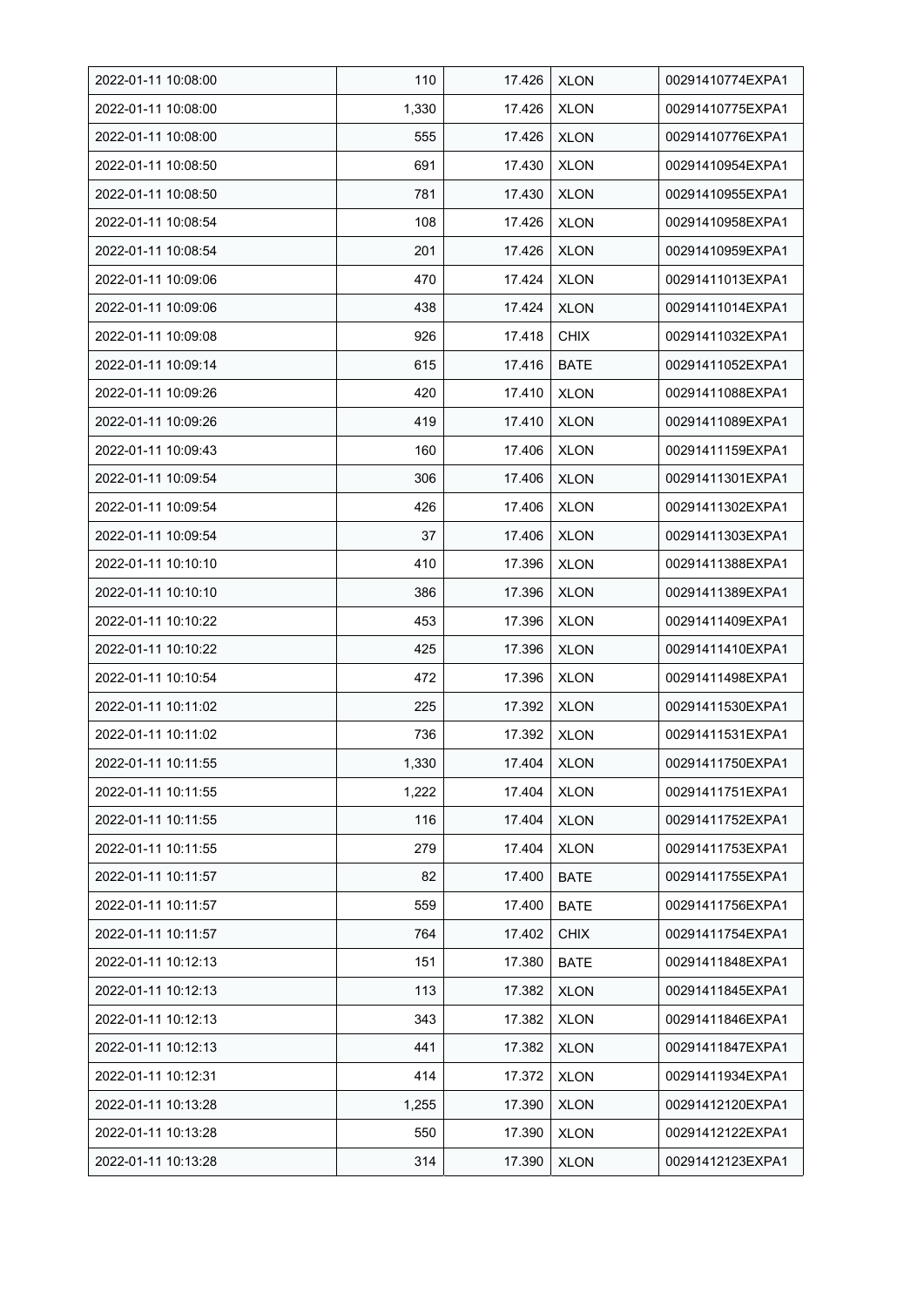| 2022-01-11 10:13:28 | 181   | 17.390 | <b>XLON</b> | 00291412124EXPA1 |
|---------------------|-------|--------|-------------|------------------|
| 2022-01-11 10:14:04 | 523   | 17.394 | <b>CHIX</b> | 00291412240EXPA1 |
| 2022-01-11 10:14:04 | 247   | 17.394 | <b>CHIX</b> | 00291412242EXPA1 |
| 2022-01-11 10:14:04 | 511   | 17.394 | <b>XLON</b> | 00291412239EXPA1 |
| 2022-01-11 10:14:04 | 289   | 17.394 | <b>XLON</b> | 00291412241EXPA1 |
| 2022-01-11 10:14:25 | 600   | 17.398 | <b>XLON</b> | 00291412278EXPA1 |
| 2022-01-11 10:14:25 | 194   | 17.398 | <b>XLON</b> | 00291412279EXPA1 |
| 2022-01-11 10:14:27 | 393   | 17.394 | <b>XLON</b> | 00291412284EXPA1 |
| 2022-01-11 10:14:27 | 268   | 17.394 | <b>XLON</b> | 00291412285EXPA1 |
| 2022-01-11 10:14:50 | 496   | 17.394 | <b>XLON</b> | 00291412360EXPA1 |
| 2022-01-11 10:15:00 | 46    | 17.392 | <b>XLON</b> | 00291412391EXPA1 |
| 2022-01-11 10:15:00 | 477   | 17.392 | <b>XLON</b> | 00291412392EXPA1 |
| 2022-01-11 10:15:00 | 170   | 17.392 | <b>XLON</b> | 00291412399EXPA1 |
| 2022-01-11 10:15:00 | 587   | 17.392 | <b>XLON</b> | 00291412400EXPA1 |
| 2022-01-11 10:15:47 | 308   | 17.400 | <b>XLON</b> | 00291412555EXPA1 |
| 2022-01-11 10:15:47 | 809   | 17.400 | <b>XLON</b> | 00291412556EXPA1 |
| 2022-01-11 10:15:47 | 303   | 17.400 | <b>XLON</b> | 00291412557EXPA1 |
| 2022-01-11 10:15:47 | 958   | 17.400 | <b>XLON</b> | 00291412558EXPA1 |
| 2022-01-11 10:15:51 | 200   | 17.398 | <b>CHIX</b> | 00291412564EXPA1 |
| 2022-01-11 10:15:51 | 188   | 17.398 | <b>XLON</b> | 00291412565EXPA1 |
| 2022-01-11 10:16:19 | 682   | 17.396 | <b>CHIX</b> | 00291412645EXPA1 |
| 2022-01-11 10:16:49 | 1,100 | 17.400 | <b>BATE</b> | 00291412728EXPA1 |
| 2022-01-11 10:16:49 | 313   | 17.400 | <b>XLON</b> | 00291412723EXPA1 |
| 2022-01-11 10:16:49 | 907   | 17.400 | <b>XLON</b> | 00291412724EXPA1 |
| 2022-01-11 10:16:49 | 323   | 17.400 | <b>XLON</b> | 00291412725EXPA1 |
| 2022-01-11 10:16:49 | 131   | 17.400 | <b>XLON</b> | 00291412726EXPA1 |
| 2022-01-11 10:16:49 | 763   | 17.400 | <b>XLON</b> | 00291412727EXPA1 |
| 2022-01-11 10:17:32 | 123   | 17.402 | <b>XLON</b> | 00291412878EXPA1 |
| 2022-01-11 10:17:32 | 1,288 | 17.402 | <b>XLON</b> | 00291412879EXPA1 |
| 2022-01-11 10:18:23 | 573   | 17.402 | <b>CHIX</b> | 00291413026EXPA1 |
| 2022-01-11 10:18:23 | 2,094 | 17.402 | <b>XLON</b> | 00291413025EXPA1 |
| 2022-01-11 10:18:23 | 77    | 17.400 | <b>XLON</b> | 00291413034EXPA1 |
| 2022-01-11 10:18:27 | 757   | 17.398 | <b>XLON</b> | 00291413049EXPA1 |
| 2022-01-11 10:18:27 | 78    | 17.398 | <b>XLON</b> | 00291413050EXPA1 |
| 2022-01-11 10:19:59 | 1,296 | 17.420 | <b>XLON</b> | 00291413379EXPA1 |
| 2022-01-11 10:19:59 | 641   | 17.420 | <b>XLON</b> | 00291413380EXPA1 |
| 2022-01-11 10:19:59 | 313   | 17.420 | <b>XLON</b> | 00291413381EXPA1 |
| 2022-01-11 10:19:59 | 118   | 17.420 | <b>XLON</b> | 00291413382EXPA1 |
| 2022-01-11 10:19:59 | 1,950 | 17.420 | <b>XLON</b> | 00291413383EXPA1 |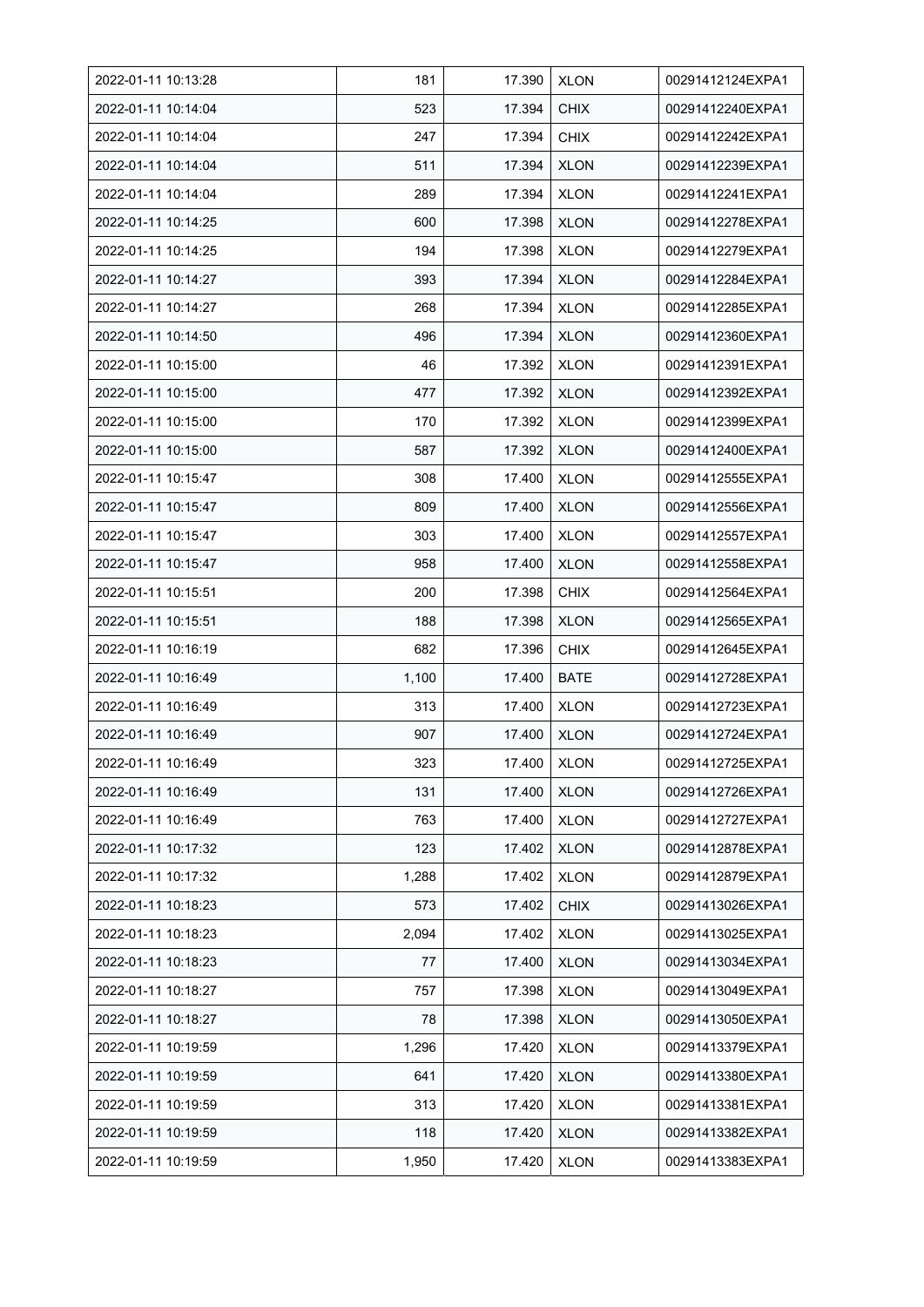| 2022-01-11 10:20:02 | 239   | 17.416 | <b>XLON</b> | 00291413405EXPA1 |
|---------------------|-------|--------|-------------|------------------|
| 2022-01-11 10:20:20 | 852   | 17.416 | <b>BATE</b> | 00291413476EXPA1 |
| 2022-01-11 10:20:20 | 474   | 17.418 | <b>XLON</b> | 00291413475EXPA1 |
| 2022-01-11 10:20:58 | 137   | 17.412 | <b>CHIX</b> | 00291413582EXPA1 |
| 2022-01-11 10:20:58 | 478   | 17.412 | <b>CHIX</b> | 00291413583EXPA1 |
| 2022-01-11 10:21:13 | 131   | 17.416 | <b>XLON</b> | 00291413647EXPA1 |
| 2022-01-11 10:21:30 | 338   | 17.416 | <b>XLON</b> | 00291413713EXPA1 |
| 2022-01-11 10:21:30 | 1,642 | 17.416 | <b>XLON</b> | 00291413714EXPA1 |
| 2022-01-11 10:21:30 | 1,188 | 17.416 | <b>XLON</b> | 00291413715EXPA1 |
| 2022-01-11 10:22:21 | 600   | 17.422 | <b>XLON</b> | 00291413887EXPA1 |
| 2022-01-11 10:22:24 | 600   | 17.422 | <b>XLON</b> | 00291413890EXPA1 |
| 2022-01-11 10:22:24 | 1,049 | 17.422 | <b>XLON</b> | 00291413891EXPA1 |
| 2022-01-11 10:22:40 | 46    | 17.418 | <b>XLON</b> | 00291413928EXPA1 |
| 2022-01-11 10:22:58 | 485   | 17.424 | <b>CHIX</b> | 00291414054EXPA1 |
| 2022-01-11 10:23:00 | 738   | 17.424 | <b>BATE</b> | 00291414065EXPA1 |
| 2022-01-11 10:23:00 | 765   | 17.424 | <b>XLON</b> | 00291414066EXPA1 |
| 2022-01-11 10:23:55 | 700   | 17.426 | <b>CHIX</b> | 00291414236EXPA1 |
| 2022-01-11 10:23:55 | 47    | 17.426 | <b>CHIX</b> | 00291414237EXPA1 |
| 2022-01-11 10:23:55 | 885   | 17.428 | <b>XLON</b> | 00291414230EXPA1 |
| 2022-01-11 10:23:55 | 656   | 17.428 | <b>XLON</b> | 00291414231EXPA1 |
| 2022-01-11 10:23:55 | 180   | 17.428 | <b>XLON</b> | 00291414233EXPA1 |
| 2022-01-11 10:23:55 | 1,663 | 17.428 | <b>XLON</b> | 00291414234EXPA1 |
| 2022-01-11 10:23:55 | 21    | 17.426 | <b>XLON</b> | 00291414239EXPA1 |
| 2022-01-11 10:23:55 | 29    | 17.426 | <b>XLON</b> | 00291414241EXPA1 |
| 2022-01-11 10:24:38 | 600   | 17.426 | <b>XLON</b> | 00291414374EXPA1 |
| 2022-01-11 10:24:38 | 131   | 17.426 | <b>XLON</b> | 00291414375EXPA1 |
| 2022-01-11 10:24:38 | 149   | 17.426 | <b>XLON</b> | 00291414376EXPA1 |
| 2022-01-11 10:24:38 | 41    | 17.426 | <b>XLON</b> | 00291414377EXPA1 |
| 2022-01-11 10:24:38 | 100   | 17.426 | <b>XLON</b> | 00291414378EXPA1 |
| 2022-01-11 10:24:38 | 100   | 17.426 | <b>XLON</b> | 00291414379EXPA1 |
| 2022-01-11 10:24:38 | 100   | 17.426 | <b>XLON</b> | 00291414380EXPA1 |
| 2022-01-11 10:24:38 | 100   | 17.426 | <b>XLON</b> | 00291414381EXPA1 |
| 2022-01-11 10:24:38 | 100   | 17.426 | <b>XLON</b> | 00291414382EXPA1 |
| 2022-01-11 10:24:38 | 337   | 17.426 | <b>XLON</b> | 00291414383EXPA1 |
| 2022-01-11 10:24:38 | 459   | 17.426 | <b>XLON</b> | 00291414384EXPA1 |
| 2022-01-11 10:24:53 | 454   | 17.416 | <b>XLON</b> | 00291414420EXPA1 |
| 2022-01-11 10:25:02 | 418   | 17.412 | <b>XLON</b> | 00291414450EXPA1 |
| 2022-01-11 10:25:02 | 435   | 17.412 | <b>XLON</b> | 00291414451EXPA1 |
| 2022-01-11 10:25:26 | 558   | 17.420 | <b>CHIX</b> | 00291414519EXPA1 |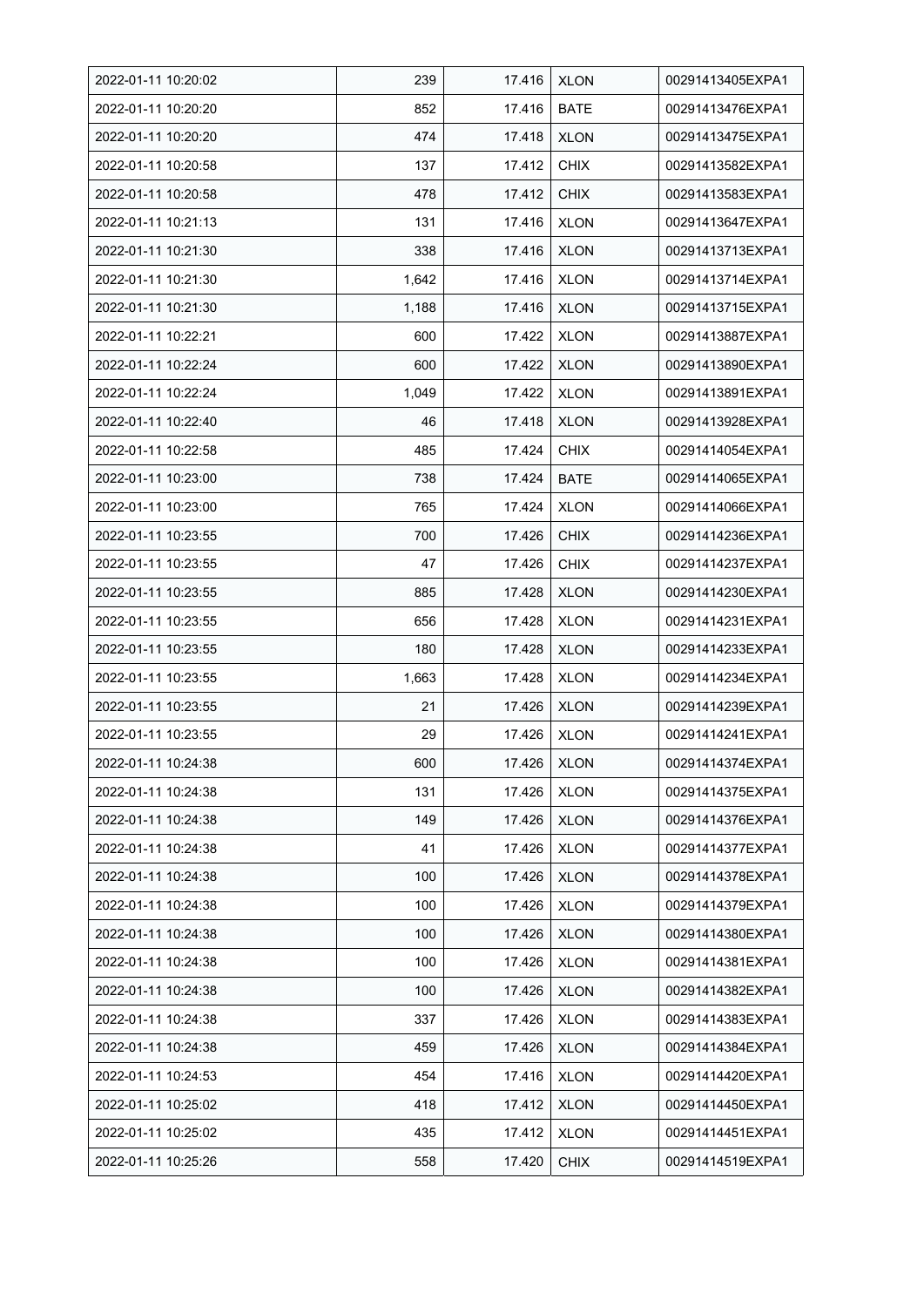| 2022-01-11 10:25:26 | 58    | 17.420 | <b>XLON</b> | 00291414521EXPA1 |
|---------------------|-------|--------|-------------|------------------|
| 2022-01-11 10:26:13 | 600   | 17.424 | <b>XLON</b> | 00291414674EXPA1 |
| 2022-01-11 10:26:13 | 100   | 17.424 | <b>XLON</b> | 00291414675EXPA1 |
| 2022-01-11 10:26:13 | 100   | 17.424 | <b>XLON</b> | 00291414676EXPA1 |
| 2022-01-11 10:26:13 | 100   | 17.424 | <b>XLON</b> | 00291414677EXPA1 |
| 2022-01-11 10:26:13 | 100   | 17.424 | <b>XLON</b> | 00291414678EXPA1 |
| 2022-01-11 10:26:13 | 36    | 17.424 | <b>XLON</b> | 00291414679EXPA1 |
| 2022-01-11 10:26:20 | 179   | 17.434 | <b>XLON</b> | 00291414706EXPA1 |
| 2022-01-11 10:26:22 | 1,495 | 17.434 | <b>XLON</b> | 00291414712EXPA1 |
| 2022-01-11 10:26:31 | 222   | 17.430 | <b>BATE</b> | 00291414723EXPA1 |
| 2022-01-11 10:26:31 | 526   | 17.430 | <b>BATE</b> | 00291414725EXPA1 |
| 2022-01-11 10:26:31 | 534   | 17.430 | <b>XLON</b> | 00291414724EXPA1 |
| 2022-01-11 10:27:18 | 189   | 17.440 | <b>XLON</b> | 00291414880EXPA1 |
| 2022-01-11 10:27:22 | 715   | 17.440 | <b>XLON</b> | 00291414893EXPA1 |
| 2022-01-11 10:27:31 | 642   | 17.440 | <b>CHIX</b> | 00291414922EXPA1 |
| 2022-01-11 10:27:31 | 1,395 | 17.442 | <b>XLON</b> | 00291414923EXPA1 |
| 2022-01-11 10:27:31 | 443   | 17.440 | <b>XLON</b> | 00291414924EXPA1 |
| 2022-01-11 10:28:11 | 1,103 | 17.446 | <b>XLON</b> | 00291415078EXPA1 |
| 2022-01-11 10:28:11 | 600   | 17.444 | <b>XLON</b> | 00291415080EXPA1 |
| 2022-01-11 10:28:54 | 1,595 | 17.452 | <b>XLON</b> | 00291415184EXPA1 |
| 2022-01-11 10:28:54 | 275   | 17.448 | <b>XLON</b> | 00291415185EXPA1 |
| 2022-01-11 10:28:54 | 411   | 17.448 | <b>XLON</b> | 00291415186EXPA1 |
| 2022-01-11 10:29:08 | 176   | 17.442 | <b>XLON</b> | 00291415230EXPA1 |
| 2022-01-11 10:29:08 | 218   | 17.442 | <b>XLON</b> | 00291415231EXPA1 |
| 2022-01-11 10:29:47 | 636   | 17.432 | <b>BATE</b> | 00291415322EXPA1 |
| 2022-01-11 10:29:47 | 659   | 17.432 | <b>CHIX</b> | 00291415324EXPA1 |
| 2022-01-11 10:29:47 | 444   | 17.432 | <b>XLON</b> | 00291415323EXPA1 |
| 2022-01-11 10:29:47 | 437   | 17.432 | <b>XLON</b> | 00291415325EXPA1 |
| 2022-01-11 10:29:55 | 391   | 17.430 | <b>XLON</b> | 00291415340EXPA1 |
| 2022-01-11 10:29:55 | 449   | 17.430 | <b>XLON</b> | 00291415341EXPA1 |
| 2022-01-11 10:30:43 | 150   | 17.440 | <b>XLON</b> | 00291415473EXPA1 |
| 2022-01-11 10:30:43 | 139   | 17.440 | <b>XLON</b> | 00291415474EXPA1 |
| 2022-01-11 10:30:43 | 114   | 17.440 | <b>XLON</b> | 00291415475EXPA1 |
| 2022-01-11 10:30:43 | 119   | 17.440 | <b>XLON</b> | 00291415476EXPA1 |
| 2022-01-11 10:30:43 | 279   | 17.440 | <b>XLON</b> | 00291415477EXPA1 |
| 2022-01-11 10:30:43 | 567   | 17.440 | <b>XLON</b> | 00291415478EXPA1 |
| 2022-01-11 10:30:43 | 1,383 | 17.440 | <b>XLON</b> | 00291415479EXPA1 |
| 2022-01-11 10:31:29 | 116   | 17.436 | <b>XLON</b> | 00291415572EXPA1 |
| 2022-01-11 10:31:29 | 1,034 | 17.436 | <b>XLON</b> | 00291415573EXPA1 |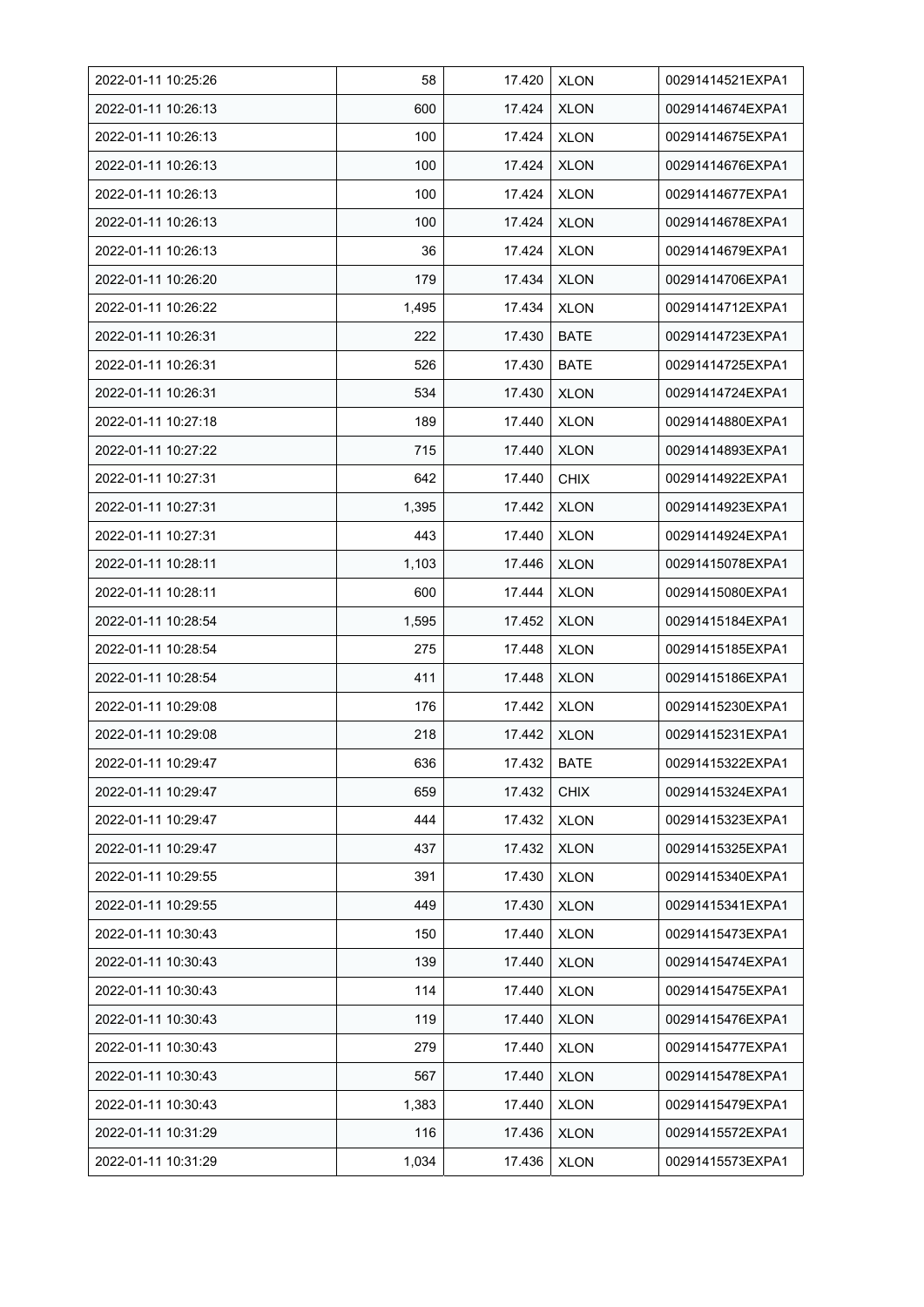| 2022-01-11 10:31:48 | 3     | 17.436 | <b>XLON</b> | 00291415620EXPA1 |
|---------------------|-------|--------|-------------|------------------|
| 2022-01-11 10:31:48 | 106   | 17.436 | <b>XLON</b> | 00291415621EXPA1 |
| 2022-01-11 10:31:51 | 600   | 17.436 | <b>XLON</b> | 00291415624EXPA1 |
| 2022-01-11 10:31:51 | 105   | 17.436 | <b>XLON</b> | 00291415625EXPA1 |
| 2022-01-11 10:31:51 | 290   | 17.436 | <b>XLON</b> | 00291415626EXPA1 |
| 2022-01-11 10:31:51 | 586   | 17.436 | <b>XLON</b> | 00291415627EXPA1 |
| 2022-01-11 10:31:54 | 38    | 17.432 | <b>XLON</b> | 00291415628EXPA1 |
| 2022-01-11 10:32:21 | 869   | 17.440 | BATE        | 00291415707EXPA1 |
| 2022-01-11 10:32:21 | 710   | 17.440 | <b>CHIX</b> | 00291415706EXPA1 |
| 2022-01-11 10:32:21 | 794   | 17.440 | <b>XLON</b> | 00291415705EXPA1 |
| 2022-01-11 10:32:35 | 456   | 17.436 | <b>XLON</b> | 00291415736EXPA1 |
| 2022-01-11 10:32:35 | 239   | 17.436 | <b>XLON</b> | 00291415737EXPA1 |
| 2022-01-11 10:33:11 | 1,358 | 17.436 | <b>XLON</b> | 00291415790EXPA1 |
| 2022-01-11 10:34:00 | 117   | 17.442 | <b>CHIX</b> | 00291415996EXPA1 |
| 2022-01-11 10:34:00 | 2,180 | 17.446 | <b>XLON</b> | 00291415993EXPA1 |
| 2022-01-11 10:34:00 | 784   | 17.446 | <b>XLON</b> | 00291415994EXPA1 |
| 2022-01-11 10:34:03 | 709   | 17.442 | <b>CHIX</b> | 00291416002EXPA1 |
| 2022-01-11 10:34:03 | 76    | 17.442 | <b>XLON</b> | 00291416003EXPA1 |
| 2022-01-11 10:34:34 | 205   | 17.438 | <b>CHIX</b> | 00291416118EXPA1 |
| 2022-01-11 10:34:34 | 83    | 17.440 | <b>XLON</b> | 00291416117EXPA1 |
| 2022-01-11 10:34:34 | 317   | 17.440 | <b>XLON</b> | 00291416122EXPA1 |
| 2022-01-11 10:34:34 | 237   | 17.438 | <b>XLON</b> | 00291416123EXPA1 |
| 2022-01-11 10:34:34 | 155   | 17.438 | <b>XLON</b> | 00291416125EXPA1 |
| 2022-01-11 10:34:50 | 434   | 17.434 | <b>XLON</b> | 00291416158EXPA1 |
| 2022-01-11 10:34:50 | 325   | 17.434 | <b>XLON</b> | 00291416159EXPA1 |
| 2022-01-11 10:35:04 | 150   | 17.432 | <b>XLON</b> | 00291416210EXPA1 |
| 2022-01-11 10:35:36 | 769   | 17.436 | <b>XLON</b> | 00291416325EXPA1 |
| 2022-01-11 10:35:36 | 109   | 17.436 | <b>XLON</b> | 00291416326EXPA1 |
| 2022-01-11 10:35:36 | 560   | 17.436 | <b>XLON</b> | 00291416327EXPA1 |
| 2022-01-11 10:35:53 | 144   | 17.436 | <b>XLON</b> | 00291416375EXPA1 |
| 2022-01-11 10:35:53 | 1,347 | 17.436 | <b>XLON</b> | 00291416378EXPA1 |
| 2022-01-11 10:36:06 | 838   | 17.432 | <b>BATE</b> | 00291416420EXPA1 |
| 2022-01-11 10:36:06 | 464   | 17.432 | <b>XLON</b> | 00291416421EXPA1 |
| 2022-01-11 10:36:06 | 130   | 17.432 | <b>XLON</b> | 00291416422EXPA1 |
| 2022-01-11 10:36:13 | 459   | 17.426 | <b>CHIX</b> | 00291416457EXPA1 |
| 2022-01-11 10:36:13 | 341   | 17.426 | <b>XLON</b> | 00291416458EXPA1 |
| 2022-01-11 10:36:13 | 430   | 17.426 | <b>XLON</b> | 00291416459EXPA1 |
| 2022-01-11 10:36:13 | 86    | 17.426 | <b>XLON</b> | 00291416460EXPA1 |
| 2022-01-11 10:36:14 | 157   | 17.422 | <b>CHIX</b> | 00291416473EXPA1 |
|                     |       |        |             |                  |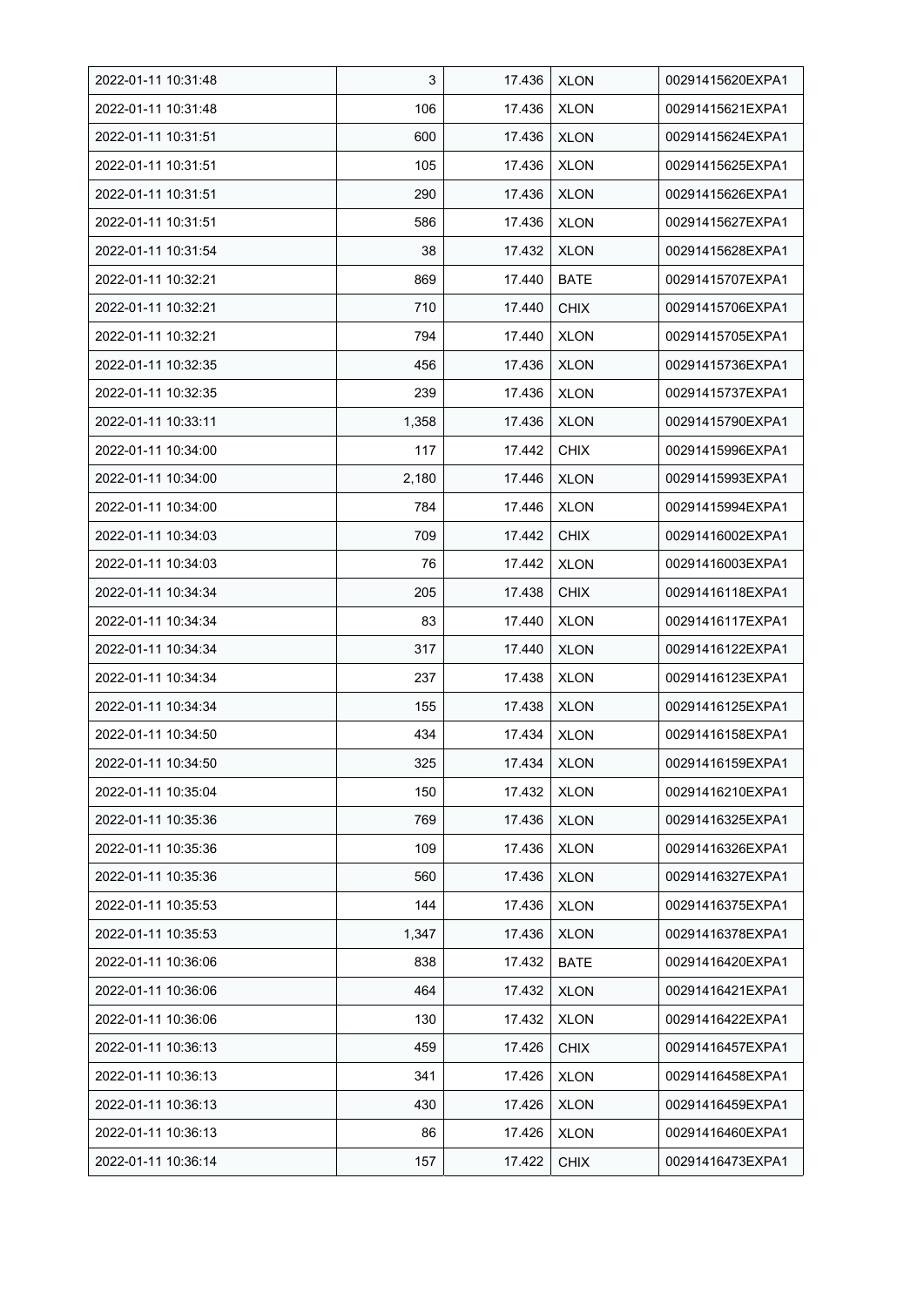| 2022-01-11 10:37:17 | 1,300 | 17.436 | <b>XLON</b> | 00291416679EXPA1 |
|---------------------|-------|--------|-------------|------------------|
| 2022-01-11 10:37:18 | 1,330 | 17.436 | <b>XLON</b> | 00291416686EXPA1 |
| 2022-01-11 10:37:59 | 390   | 17.436 | <b>XLON</b> | 00291416776EXPA1 |
| 2022-01-11 10:37:59 | 600   | 17.436 | <b>XLON</b> | 00291416778EXPA1 |
| 2022-01-11 10:38:06 | 500   | 17.436 | <b>XLON</b> | 00291416796EXPA1 |
| 2022-01-11 10:38:06 | 809   | 17.436 | <b>XLON</b> | 00291416797EXPA1 |
| 2022-01-11 10:38:48 | 147   | 17.436 | <b>XLON</b> | 00291416926EXPA1 |
| 2022-01-11 10:38:48 | 276   | 17.436 | <b>XLON</b> | 00291416927EXPA1 |
| 2022-01-11 10:38:49 | 463   | 17.434 | <b>XLON</b> | 00291416933EXPA1 |
| 2022-01-11 10:38:53 | 670   | 17.432 | <b>CHIX</b> | 00291416942EXPA1 |
| 2022-01-11 10:38:53 | 208   | 17.432 | <b>XLON</b> | 00291416943EXPA1 |
| 2022-01-11 10:38:53 | 137   | 17.432 | <b>XLON</b> | 00291416944EXPA1 |
| 2022-01-11 10:38:58 | 1,254 | 17.430 | <b>XLON</b> | 00291416980EXPA1 |
| 2022-01-11 10:39:37 | 1,272 | 17.434 | <b>XLON</b> | 00291417123EXPA1 |
| 2022-01-11 10:40:11 | 241   | 17.436 | <b>XLON</b> | 00291417242EXPA1 |
| 2022-01-11 10:40:11 | 1,129 | 17.436 | <b>XLON</b> | 00291417243EXPA1 |
| 2022-01-11 10:40:15 | 478   | 17.438 | <b>XLON</b> | 00291417256EXPA1 |
| 2022-01-11 10:40:19 | 866   | 17.436 | <b>BATE</b> | 00291417267EXPA1 |
| 2022-01-11 10:40:27 | 462   | 17.438 | <b>XLON</b> | 00291417292EXPA1 |
| 2022-01-11 10:40:33 | 228   | 17.432 | <b>BATE</b> | 00291417316EXPA1 |
| 2022-01-11 10:40:33 | 454   | 17.434 | <b>XLON</b> | 00291417315EXPA1 |
| 2022-01-11 10:40:34 | 22    | 17.430 | <b>XLON</b> | 00291417322EXPA1 |
| 2022-01-11 10:40:34 | 8     | 17.430 | <b>XLON</b> | 00291417323EXPA1 |
| 2022-01-11 10:40:54 | 156   | 17.422 | <b>BATE</b> | 00291417414EXPA1 |
| 2022-01-11 10:40:54 | 675   | 17.424 | <b>CHIX</b> | 00291417408EXPA1 |
| 2022-01-11 10:40:54 | 204   | 17.422 | <b>CHIX</b> | 00291417415EXPA1 |
| 2022-01-11 10:40:54 | 235   | 17.424 | <b>XLON</b> | 00291417410EXPA1 |
| 2022-01-11 10:40:54 | 191   | 17.424 | <b>XLON</b> | 00291417411EXPA1 |
| 2022-01-11 10:40:54 | 306   | 17.424 | <b>XLON</b> | 00291417412EXPA1 |
| 2022-01-11 10:40:54 | 128   | 17.424 | <b>XLON</b> | 00291417413EXPA1 |
| 2022-01-11 10:41:08 | 431   | 17.422 | <b>XLON</b> | 00291417479EXPA1 |
| 2022-01-11 10:41:38 | 76    | 17.426 | <b>XLON</b> | 00291417570EXPA1 |
| 2022-01-11 10:41:38 | 135   | 17.426 | <b>XLON</b> | 00291417571EXPA1 |
| 2022-01-11 10:41:38 | 79    | 17.426 | <b>XLON</b> | 00291417572EXPA1 |
| 2022-01-11 10:41:38 | 148   | 17.426 | <b>XLON</b> | 00291417573EXPA1 |
| 2022-01-11 10:41:54 | 100   | 17.426 | <b>XLON</b> | 00291417603EXPA1 |
| 2022-01-11 10:41:54 | 16    | 17.426 | <b>XLON</b> | 00291417604EXPA1 |
| 2022-01-11 10:41:56 | 300   | 17.426 | <b>XLON</b> | 00291417608EXPA1 |
| 2022-01-11 10:41:56 | 545   | 17.426 | <b>XLON</b> | 00291417609EXPA1 |
|                     |       |        |             |                  |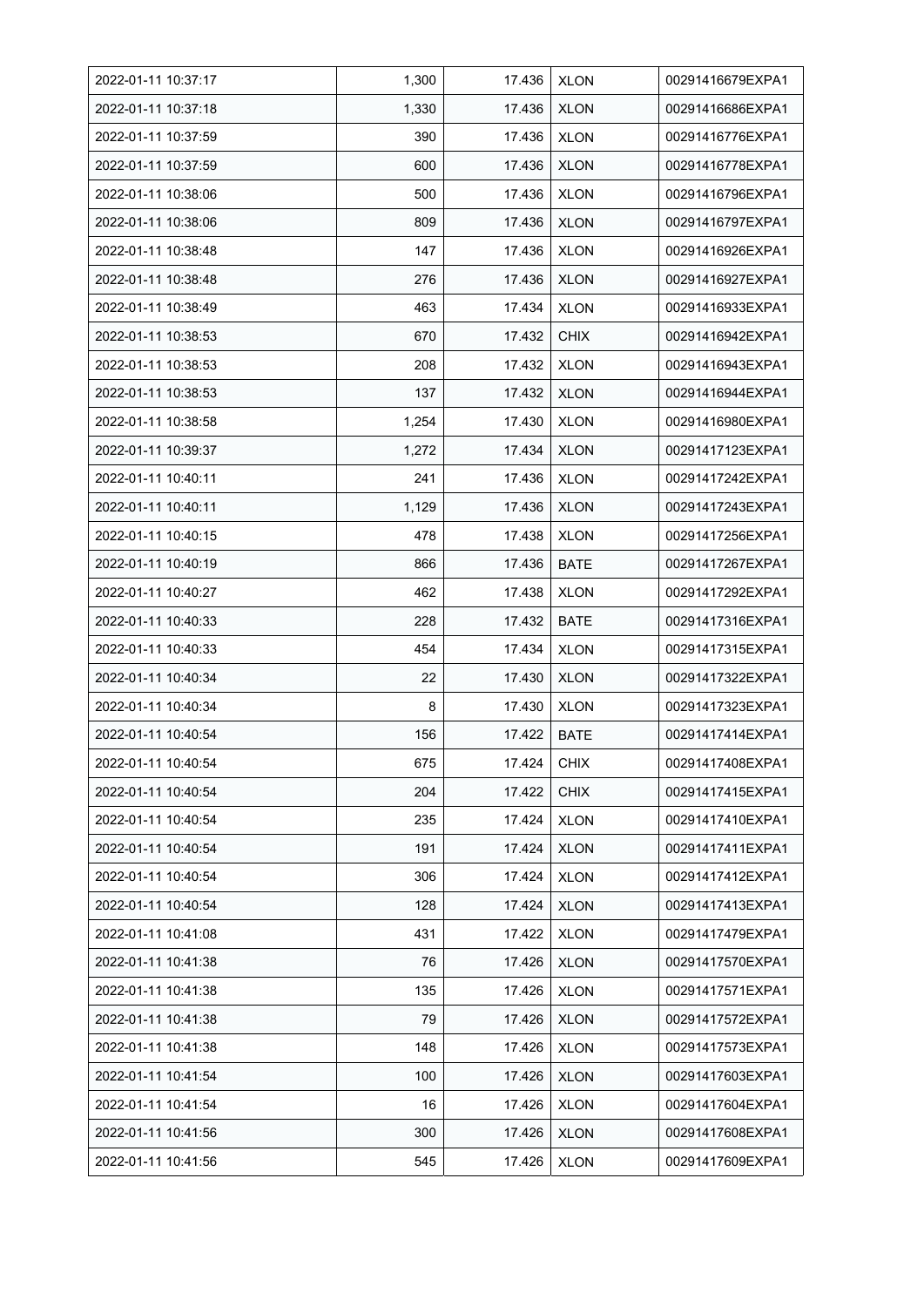| 2022-01-11 10:41:56 | 98    | 17.426 | <b>XLON</b> | 00291417610EXPA1 |
|---------------------|-------|--------|-------------|------------------|
| 2022-01-11 10:41:56 | 100   | 17.426 | <b>XLON</b> | 00291417611EXPA1 |
| 2022-01-11 10:41:57 | 88    | 17.426 | <b>XLON</b> | 00291417612EXPA1 |
| 2022-01-11 10:41:57 | 163   | 17.426 | <b>XLON</b> | 00291417613EXPA1 |
| 2022-01-11 10:41:57 | 56    | 17.426 | <b>XLON</b> | 00291417614EXPA1 |
| 2022-01-11 10:42:28 | 1,571 | 17.442 | <b>XLON</b> | 00291417710EXPA1 |
| 2022-01-11 10:42:28 | 30    | 17.442 | <b>XLON</b> | 00291417711EXPA1 |
| 2022-01-11 10:42:55 | 1,333 | 17.440 | <b>XLON</b> | 00291417768EXPA1 |
| 2022-01-11 10:43:05 | 701   | 17.434 | <b>XLON</b> | 00291417807EXPA1 |
| 2022-01-11 10:43:08 | 117   | 17.432 | <b>XLON</b> | 00291417819EXPA1 |
| 2022-01-11 10:43:36 | 477   | 17.434 | <b>XLON</b> | 00291417870EXPA1 |
| 2022-01-11 10:43:56 | 272   | 17.430 | <b>CHIX</b> | 00291417945EXPA1 |
| 2022-01-11 10:43:56 | 405   | 17.430 | <b>CHIX</b> | 00291417947EXPA1 |
| 2022-01-11 10:43:56 | 172   | 17.428 | <b>CHIX</b> | 00291417949EXPA1 |
| 2022-01-11 10:43:56 | 769   | 17.430 | <b>XLON</b> | 00291417946EXPA1 |
| 2022-01-11 10:43:56 | 421   | 17.430 | <b>XLON</b> | 00291417948EXPA1 |
| 2022-01-11 10:44:24 | 665   | 17.428 | <b>BATE</b> | 00291418045EXPA1 |
| 2022-01-11 10:44:24 | 135   | 17.428 | <b>XLON</b> | 00291418046EXPA1 |
| 2022-01-11 10:44:24 | 479   | 17.428 | <b>XLON</b> | 00291418047EXPA1 |
| 2022-01-11 10:44:24 | 236   | 17.428 | <b>XLON</b> | 00291418048EXPA1 |
| 2022-01-11 10:44:25 | 415   | 17.422 | <b>XLON</b> | 00291418052EXPA1 |
| 2022-01-11 10:44:26 | 130   | 17.420 | <b>BATE</b> | 00291418061EXPA1 |
| 2022-01-11 10:44:27 | 324   | 17.420 | <b>CHIX</b> | 00291418065EXPA1 |
| 2022-01-11 10:44:27 | 375   | 17.420 | <b>XLON</b> | 00291418064EXPA1 |
| 2022-01-11 10:44:28 | 68    | 17.416 | <b>BATE</b> | 00291418067EXPA1 |
| 2022-01-11 10:44:28 | 243   | 17.416 | <b>XLON</b> | 00291418068EXPA1 |
| 2022-01-11 10:44:30 | 221   | 17.414 | <b>XLON</b> | 00291418097EXPA1 |
| 2022-01-11 10:45:01 | 686   | 17.420 | <b>XLON</b> | 00291418191EXPA1 |
| 2022-01-11 10:45:01 | 109   | 17.420 | <b>XLON</b> | 00291418192EXPA1 |
| 2022-01-11 10:45:16 | 474   | 17.420 | <b>XLON</b> | 00291418246EXPA1 |
| 2022-01-11 10:45:40 | 600   | 17.422 | <b>XLON</b> | 00291418317EXPA1 |
| 2022-01-11 10:46:24 | 164   | 17.420 | <b>BATE</b> | 00291418484EXPA1 |
| 2022-01-11 10:46:24 | 199   | 17.420 | <b>BATE</b> | 00291418488EXPA1 |
| 2022-01-11 10:46:24 | 362   | 17.420 | <b>CHIX</b> | 00291418485EXPA1 |
| 2022-01-11 10:46:24 | 164   | 17.420 | <b>CHIX</b> | 00291418489EXPA1 |
| 2022-01-11 10:46:24 | 98    | 17.422 | <b>XLON</b> | 00291418483EXPA1 |
| 2022-01-11 10:46:24 | 982   | 17.422 | <b>XLON</b> | 00291418486EXPA1 |
| 2022-01-11 10:46:24 | 794   | 17.422 | <b>XLON</b> | 00291418487EXPA1 |
| 2022-01-11 10:46:25 | 300   | 17.422 | <b>XLON</b> | 00291418492EXPA1 |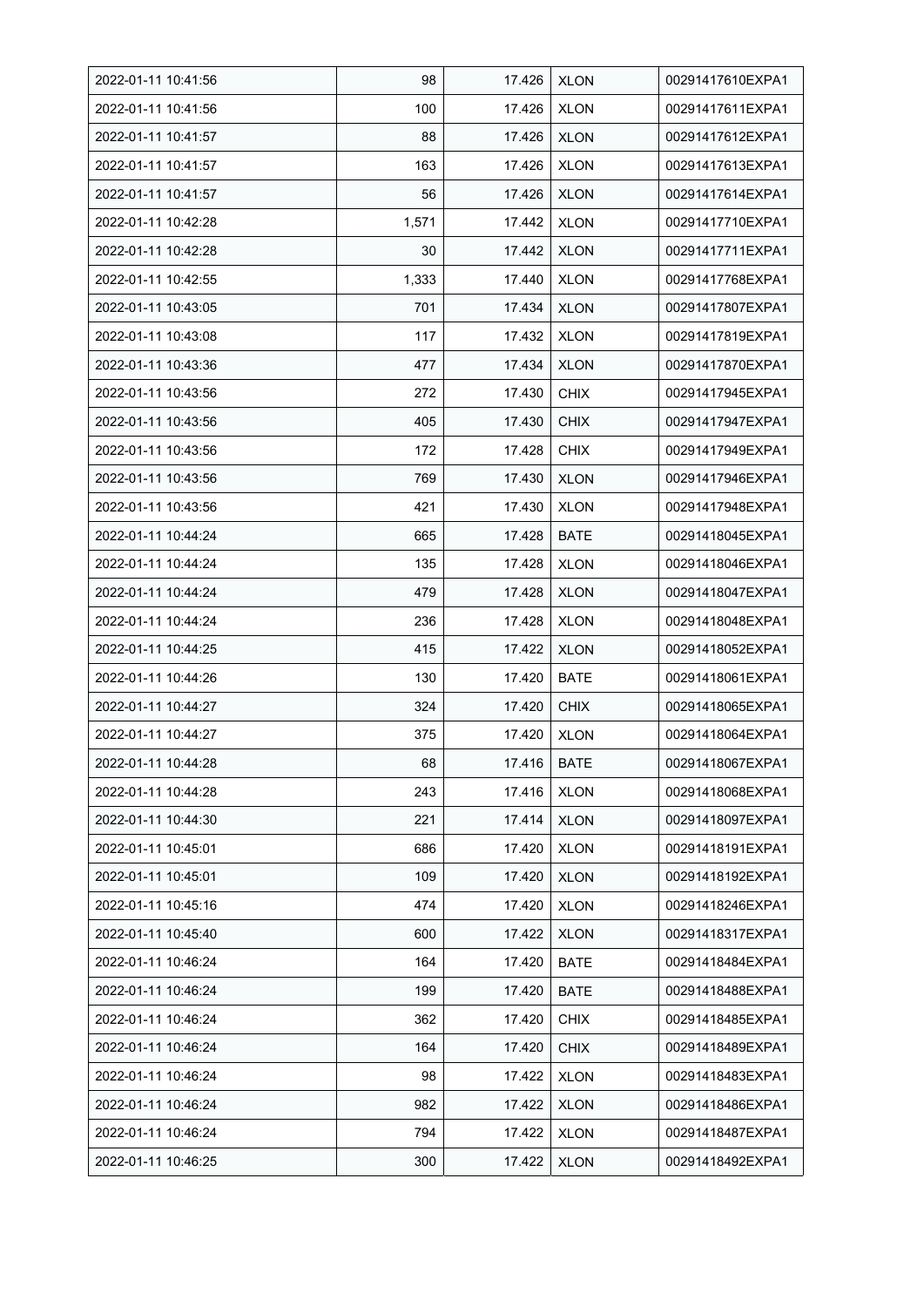| 2022-01-11 10:46:28 | 172   | 17.420 | <b>XLON</b> | 00291418500EXPA1 |
|---------------------|-------|--------|-------------|------------------|
| 2022-01-11 10:46:37 | 1,209 | 17.420 | <b>XLON</b> | 00291418524EXPA1 |
| 2022-01-11 10:47:16 | 134   | 17.408 | <b>CHIX</b> | 00291418641EXPA1 |
| 2022-01-11 10:47:16 | 442   | 17.410 | <b>XLON</b> | 00291418639EXPA1 |
| 2022-01-11 10:47:16 | 453   | 17.410 | <b>XLON</b> | 00291418640EXPA1 |
| 2022-01-11 10:47:18 | 754   | 17.406 | <b>XLON</b> | 00291418643EXPA1 |
| 2022-01-11 10:47:18 | 649   | 17.406 | <b>XLON</b> | 00291418644EXPA1 |
| 2022-01-11 10:48:15 | 423   | 17.410 | <b>XLON</b> | 00291418812EXPA1 |
| 2022-01-11 10:48:15 | 180   | 17.410 | <b>XLON</b> | 00291418813EXPA1 |
| 2022-01-11 10:48:15 | 928   | 17.410 | <b>XLON</b> | 00291418815EXPA1 |
| 2022-01-11 10:48:15 | 333   | 17.410 | <b>XLON</b> | 00291418816EXPA1 |
| 2022-01-11 10:48:15 | 803   | 17.410 | <b>XLON</b> | 00291418818EXPA1 |
| 2022-01-11 10:48:15 | 79    | 17.410 | <b>XLON</b> | 00291418819EXPA1 |
| 2022-01-11 10:48:34 | 601   | 17.408 | <b>BATE</b> | 00291418879EXPA1 |
| 2022-01-11 10:48:34 | 530   | 17.410 | <b>CHIX</b> | 00291418878EXPA1 |
| 2022-01-11 10:48:34 | 46    | 17.410 | <b>XLON</b> | 00291418880EXPA1 |
| 2022-01-11 10:49:49 | 860   | 17.410 | <b>XLON</b> | 00291419239EXPA1 |
| 2022-01-11 10:49:49 | 50    | 17.410 | <b>XLON</b> | 00291419240EXPA1 |
| 2022-01-11 10:49:49 | 1,258 | 17.410 | <b>XLON</b> | 00291419241EXPA1 |
| 2022-01-11 10:49:49 | 245   | 17.410 | <b>XLON</b> | 00291419242EXPA1 |
| 2022-01-11 10:49:49 | 385   | 17.410 | <b>XLON</b> | 00291419243EXPA1 |
| 2022-01-11 10:49:49 | 200   | 17.410 | <b>XLON</b> | 00291419244EXPA1 |
| 2022-01-11 10:49:49 | 425   | 17.410 | <b>XLON</b> | 00291419245EXPA1 |
| 2022-01-11 10:49:49 | 393   | 17.408 | <b>XLON</b> | 00291419246EXPA1 |
| 2022-01-11 10:49:49 | 32    | 17.408 | <b>XLON</b> | 00291419247EXPA1 |
| 2022-01-11 10:49:49 | 371   | 17.408 | <b>XLON</b> | 00291419248EXPA1 |
| 2022-01-11 10:49:49 | 44    | 17.406 | <b>XLON</b> | 00291419256EXPA1 |
| 2022-01-11 10:49:54 | 505   | 17.402 | <b>CHIX</b> | 00291419296EXPA1 |
| 2022-01-11 10:50:51 | 63    | 17.396 | <b>XLON</b> | 00291419516EXPA1 |
| 2022-01-11 10:50:51 | 389   | 17.396 | <b>XLON</b> | 00291419517EXPA1 |
| 2022-01-11 10:50:54 | 822   | 17.392 | XLON        | 00291419548EXPA1 |
| 2022-01-11 10:50:54 | 723   | 17.392 | <b>XLON</b> | 00291419549EXPA1 |
| 2022-01-11 10:51:23 | 152   | 17.398 | <b>XLON</b> | 00291419628EXPA1 |
| 2022-01-11 10:51:23 | 133   | 17.398 | <b>XLON</b> | 00291419629EXPA1 |
| 2022-01-11 10:51:23 | 229   | 17.398 | <b>XLON</b> | 00291419630EXPA1 |
| 2022-01-11 10:51:23 | 129   | 17.398 | <b>XLON</b> | 00291419631EXPA1 |
| 2022-01-11 10:51:23 | 54    | 17.398 | <b>XLON</b> | 00291419632EXPA1 |
| 2022-01-11 10:51:23 | 363   | 17.398 | <b>XLON</b> | 00291419633EXPA1 |
| 2022-01-11 10:51:23 | 195   | 17.398 | <b>XLON</b> | 00291419634EXPA1 |
|                     |       |        |             |                  |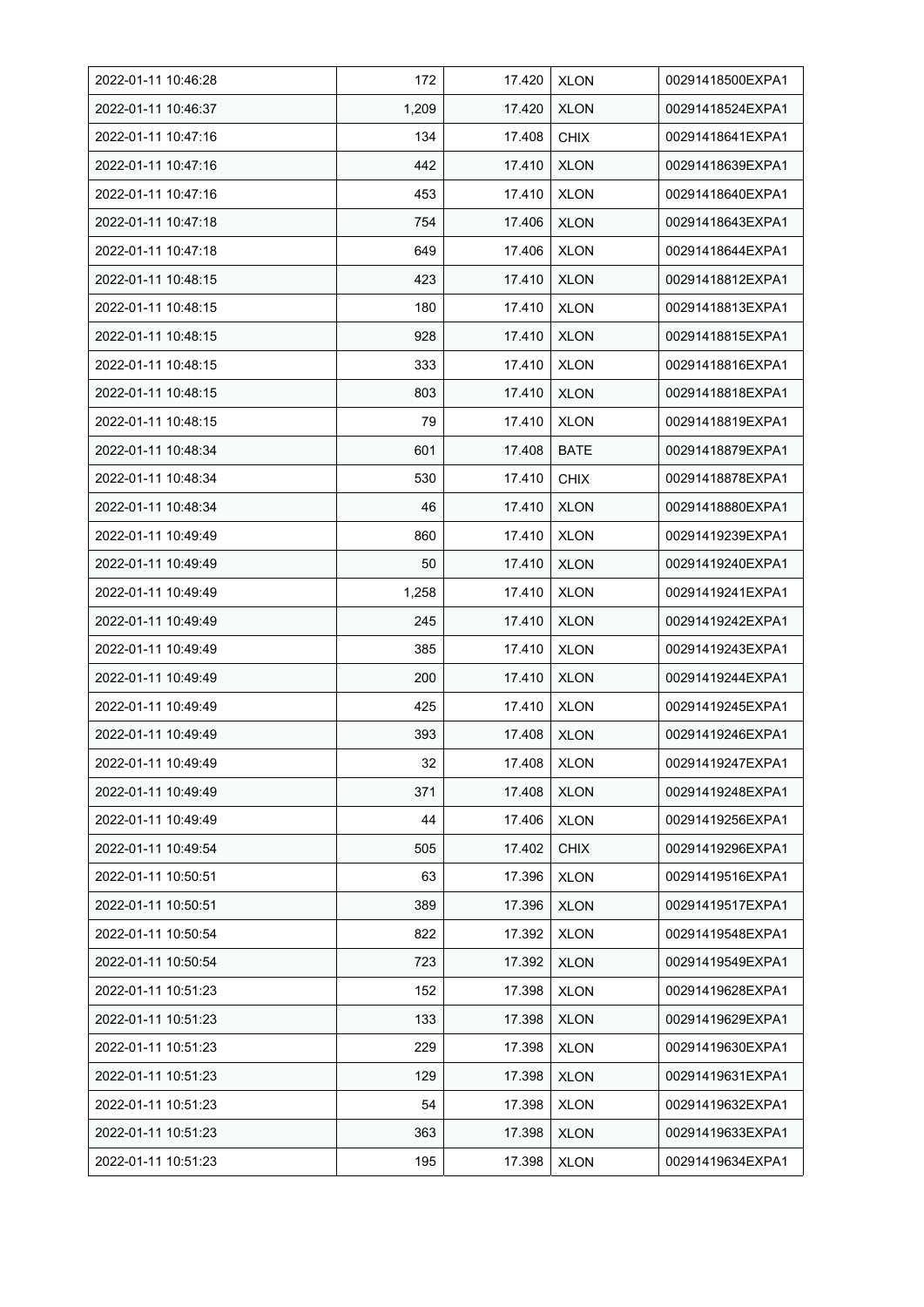| 2022-01-11 10:51:23 | 4     | 17.398 | <b>XLON</b> | 00291419635EXPA1 |
|---------------------|-------|--------|-------------|------------------|
| 2022-01-11 10:52:02 | 300   | 17.404 | <b>XLON</b> | 00291419794EXPA1 |
| 2022-01-11 10:52:02 | 1,036 | 17.404 | <b>XLON</b> | 00291419797EXPA1 |
| 2022-01-11 10:52:29 | 453   | 17.406 | <b>XLON</b> | 00291419882EXPA1 |
| 2022-01-11 10:52:29 | 541   | 17.406 | <b>XLON</b> | 00291419883EXPA1 |
| 2022-01-11 10:52:29 | 1,100 | 17.406 | <b>XLON</b> | 00291419884EXPA1 |
| 2022-01-11 10:53:04 | 280   | 17.400 | <b>BATE</b> | 00291419999EXPA1 |
| 2022-01-11 10:53:04 | 485   | 17.400 | <b>CHIX</b> | 00291419994EXPA1 |
| 2022-01-11 10:53:04 | 173   | 17.400 | <b>CHIX</b> | 00291419996EXPA1 |
| 2022-01-11 10:53:04 | 410   | 17.400 | <b>XLON</b> | 00291419995EXPA1 |
| 2022-01-11 10:53:04 | 380   | 17.400 | <b>XLON</b> | 00291419997EXPA1 |
| 2022-01-11 10:53:57 | 579   | 17.416 | <b>XLON</b> | 00291420170EXPA1 |
| 2022-01-11 10:53:57 | 1,643 | 17.416 | <b>XLON</b> | 00291420171EXPA1 |
| 2022-01-11 10:53:57 | 1,073 | 17.416 | <b>XLON</b> | 00291420172EXPA1 |
| 2022-01-11 10:53:57 | 17    | 17.416 | <b>XLON</b> | 00291420173EXPA1 |
| 2022-01-11 10:54:04 | 686   | 17.412 | <b>BATE</b> | 00291420184EXPA1 |
| 2022-01-11 10:54:04 | 776   | 17.412 | <b>CHIX</b> | 00291420185EXPA1 |
| 2022-01-11 10:55:06 | 300   | 17.412 | <b>XLON</b> | 00291420427EXPA1 |
| 2022-01-11 10:55:07 | 1,368 | 17.412 | <b>XLON</b> | 00291420434EXPA1 |
| 2022-01-11 10:55:09 | 1,528 | 17.412 | <b>XLON</b> | 00291420443EXPA1 |
| 2022-01-11 10:55:09 | 153   | 17.412 | <b>XLON</b> | 00291420444EXPA1 |
| 2022-01-11 10:55:52 | 644   | 17.408 | <b>BATE</b> | 00291420584EXPA1 |
| 2022-01-11 10:55:52 | 53    | 17.408 | <b>BATE</b> | 00291420587EXPA1 |
| 2022-01-11 10:55:52 | 435   | 17.412 | <b>XLON</b> | 00291420582EXPA1 |
| 2022-01-11 10:55:52 | 446   | 17.412 | <b>XLON</b> | 00291420583EXPA1 |
| 2022-01-11 10:56:19 | 781   | 17.414 | <b>XLON</b> | 00291420700EXPA1 |
| 2022-01-11 10:56:19 | 605   | 17.414 | <b>XLON</b> | 00291420701EXPA1 |
| 2022-01-11 10:56:24 | 411   | 17.412 | <b>XLON</b> | 00291420714EXPA1 |
| 2022-01-11 10:56:24 | 620   | 17.412 | <b>XLON</b> | 00291420715EXPA1 |
| 2022-01-11 10:56:24 | 100   | 17.412 | <b>XLON</b> | 00291420717EXPA1 |
| 2022-01-11 10:56:24 | 13    | 17.412 | <b>XLON</b> | 00291420718EXPA1 |
| 2022-01-11 10:56:29 | 568   | 17.408 | <b>CHIX</b> | 00291420734EXPA1 |
| 2022-01-11 10:56:33 | 333   | 17.400 | <b>BATE</b> | 00291420760EXPA1 |
| 2022-01-11 10:56:33 | 320   | 17.400 | <b>CHIX</b> | 00291420761EXPA1 |
| 2022-01-11 10:56:54 | 476   | 17.392 | <b>XLON</b> | 00291420866EXPA1 |
| 2022-01-11 10:56:54 | 384   | 17.392 | <b>XLON</b> | 00291420867EXPA1 |
| 2022-01-11 10:56:55 | 8     | 17.388 | <b>XLON</b> | 00291420873EXPA1 |
| 2022-01-11 10:56:55 | 25    | 17.388 | <b>XLON</b> | 00291420874EXPA1 |
| 2022-01-11 10:57:41 | 300   | 17.386 | <b>XLON</b> | 00291421082EXPA1 |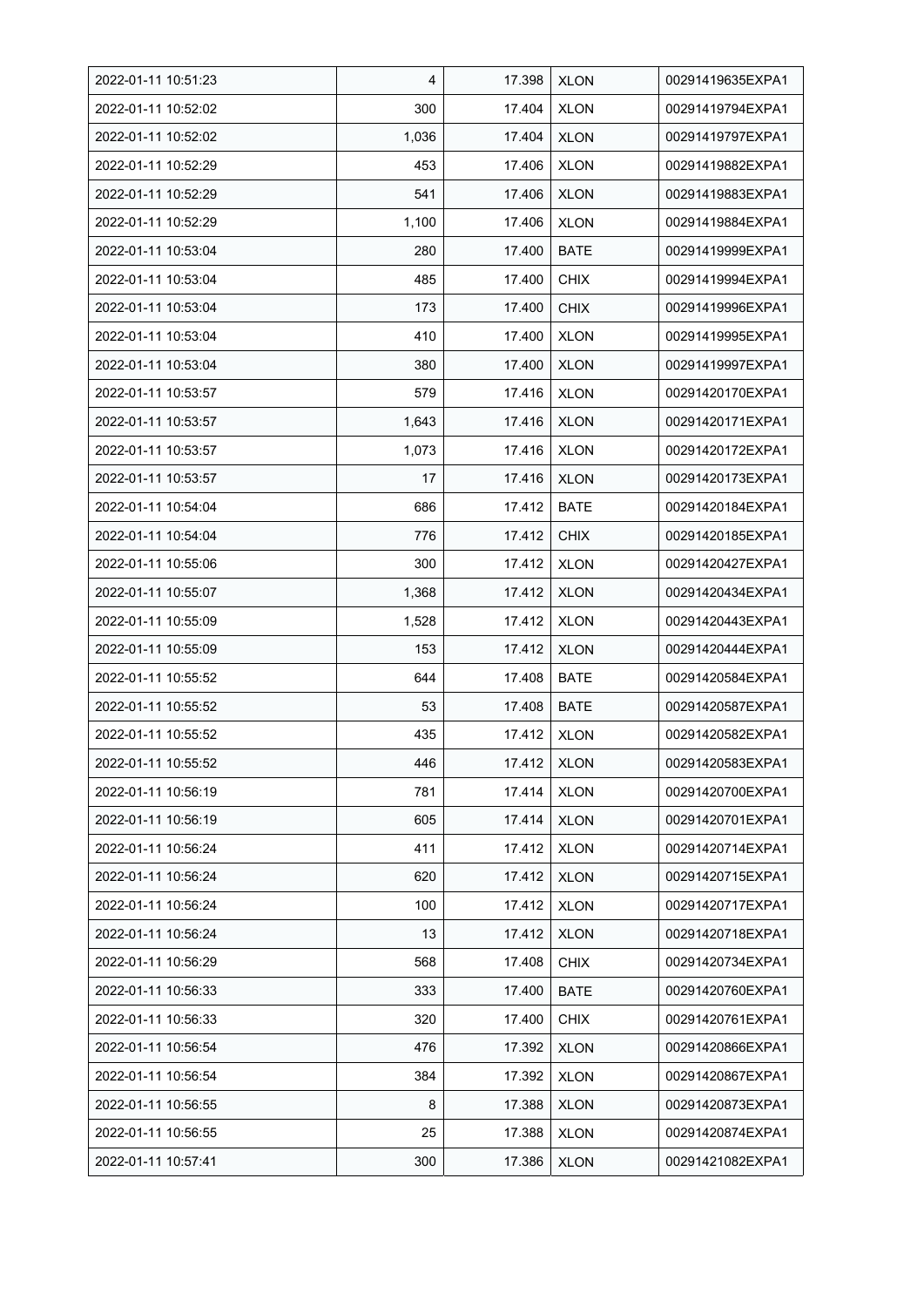| 2022-01-11 10:57:59 | 1,621 | 17.392 | <b>XLON</b> | 00291421113EXPA1 |
|---------------------|-------|--------|-------------|------------------|
| 2022-01-11 10:57:59 | 1,280 | 17.392 | <b>XLON</b> | 00291421114EXPA1 |
| 2022-01-11 10:57:59 | 41    | 17.392 | <b>XLON</b> | 00291421115EXPA1 |
| 2022-01-11 10:58:57 | 633   | 17.374 | <b>XLON</b> | 00291421402EXPA1 |
| 2022-01-11 10:58:57 | 450   | 17.374 | <b>XLON</b> | 00291421403EXPA1 |
| 2022-01-11 10:58:57 | 574   | 17.374 | <b>XLON</b> | 00291421404EXPA1 |
| 2022-01-11 10:58:58 | 701   | 17.370 | <b>CHIX</b> | 00291421407EXPA1 |
| 2022-01-11 10:58:58 | 708   | 17.372 | <b>XLON</b> | 00291421406EXPA1 |
| 2022-01-11 10:59:01 | 53    | 17.364 | <b>XLON</b> | 00291421425EXPA1 |
| 2022-01-11 10:59:02 | 33    | 17.364 | <b>XLON</b> | 00291421428EXPA1 |
| 2022-01-11 10:59:33 | 147   | 17.362 | <b>XLON</b> | 00291421606EXPA1 |
| 2022-01-11 10:59:33 | 386   | 17.362 | <b>XLON</b> | 00291421607EXPA1 |
| 2022-01-11 10:59:33 | 294   | 17.362 | <b>XLON</b> | 00291421608EXPA1 |
| 2022-01-11 10:59:39 | 419   | 17.360 | <b>XLON</b> | 00291421647EXPA1 |
| 2022-01-11 10:59:39 | 338   | 17.360 | <b>XLON</b> | 00291421648EXPA1 |
| 2022-01-11 10:59:39 | 61    | 17.360 | <b>XLON</b> | 00291421649EXPA1 |
| 2022-01-11 11:00:07 | 713   | 17.356 | <b>BATE</b> | 00291421765EXPA1 |
| 2022-01-11 11:00:30 | 131   | 17.356 | <b>XLON</b> | 00291421869EXPA1 |
| 2022-01-11 11:00:30 | 390   | 17.356 | <b>XLON</b> | 00291421870EXPA1 |
| 2022-01-11 11:00:30 | 100   | 17.356 | <b>XLON</b> | 00291421871EXPA1 |
| 2022-01-11 11:00:30 | 161   | 17.356 | <b>XLON</b> | 00291421872EXPA1 |
| 2022-01-11 11:00:30 | 242   | 17.356 | <b>XLON</b> | 00291421873EXPA1 |
| 2022-01-11 11:00:30 | 545   | 17.356 | <b>XLON</b> | 00291421874EXPA1 |
| 2022-01-11 11:00:30 | 505   | 17.356 | <b>XLON</b> | 00291421875EXPA1 |
| 2022-01-11 11:00:30 | 263   | 17.356 | <b>XLON</b> | 00291421876EXPA1 |
| 2022-01-11 11:00:38 | 512   | 17.352 | <b>CHIX</b> | 00291421893EXPA1 |
| 2022-01-11 11:00:38 | 66    | 17.354 | <b>XLON</b> | 00291421892EXPA1 |
| 2022-01-11 11:00:48 | 93    | 17.350 | <b>XLON</b> | 00291421938EXPA1 |
| 2022-01-11 11:00:48 | 409   | 17.350 | <b>XLON</b> | 00291421940EXPA1 |
| 2022-01-11 11:00:55 | 436   | 17.348 | <b>XLON</b> | 00291421956EXPA1 |
| 2022-01-11 11:01:03 | 401   | 17.344 | <b>XLON</b> | 00291421989EXPA1 |
| 2022-01-11 11:01:03 | 184   | 17.344 | <b>XLON</b> | 00291421990EXPA1 |
| 2022-01-11 11:01:20 | 333   | 17.348 | <b>XLON</b> | 00291422059EXPA1 |
| 2022-01-11 11:01:20 | 378   | 17.346 | <b>XLON</b> | 00291422060EXPA1 |
| 2022-01-11 11:02:15 | 116   | 17.358 | <b>XLON</b> | 00291422208EXPA1 |
| 2022-01-11 11:02:20 | 1,447 | 17.362 | <b>XLON</b> | 00291422218EXPA1 |
| 2022-01-11 11:02:20 | 663   | 17.362 | <b>XLON</b> | 00291422219EXPA1 |
| 2022-01-11 11:02:20 | 542   | 17.362 | <b>XLON</b> | 00291422220EXPA1 |
| 2022-01-11 11:02:20 | 424   | 17.362 | <b>XLON</b> | 00291422221EXPA1 |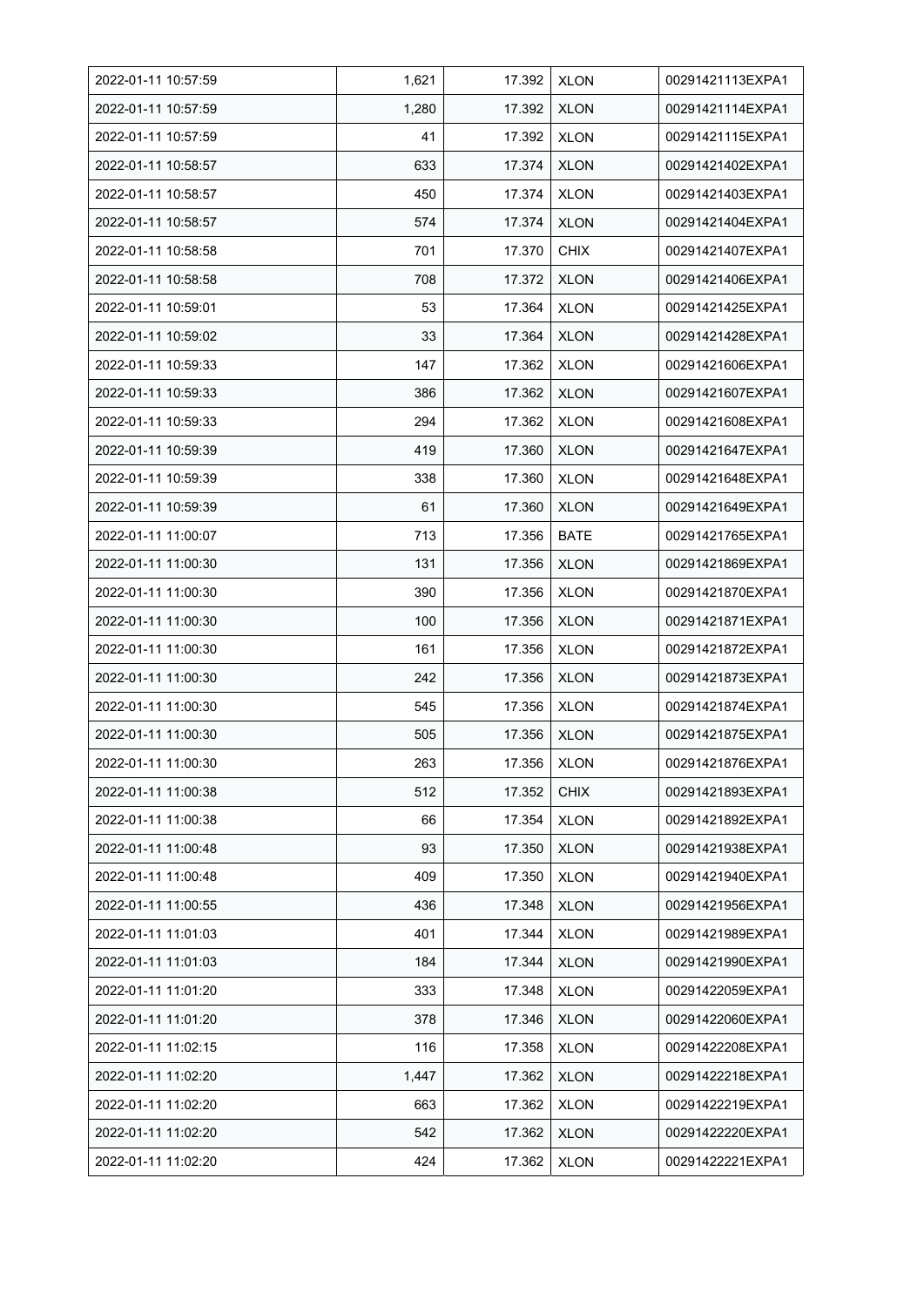| 2022-01-11 11:03:01 | 579   | 17.358 | <b>CHIX</b> | 00291422396EXPA1 |
|---------------------|-------|--------|-------------|------------------|
| 2022-01-11 11:03:01 | 436   | 17.358 | <b>XLON</b> | 00291422397EXPA1 |
| 2022-01-11 11:03:01 | 190   | 17.358 | <b>XLON</b> | 00291422398EXPA1 |
| 2022-01-11 11:03:01 | 197   | 17.358 | <b>XLON</b> | 00291422399EXPA1 |
| 2022-01-11 11:03:02 | 662   | 17.356 | <b>BATE</b> | 00291422400EXPA1 |
| 2022-01-11 11:03:02 | 366   | 17.356 | <b>XLON</b> | 00291422401EXPA1 |
| 2022-01-11 11:03:02 | 405   | 17.356 | <b>XLON</b> | 00291422402EXPA1 |
| 2022-01-11 11:03:03 | 46    | 17.352 | <b>XLON</b> | 00291422425EXPA1 |
| 2022-01-11 11:04:02 | 1,222 | 17.374 | <b>XLON</b> | 00291422619EXPA1 |
| 2022-01-11 11:04:02 | 1,340 | 17.374 | <b>XLON</b> | 00291422620EXPA1 |
| 2022-01-11 11:05:15 | 162   | 17.376 | <b>XLON</b> | 00291422868EXPA1 |
| 2022-01-11 11:05:15 | 1,232 | 17.376 | <b>XLON</b> | 00291422869EXPA1 |
| 2022-01-11 11:05:15 | 36    | 17.376 | <b>XLON</b> | 00291422870EXPA1 |
| 2022-01-11 11:05:15 | 214   | 17.376 | <b>XLON</b> | 00291422871EXPA1 |
| 2022-01-11 11:05:15 | 189   | 17.376 | <b>XLON</b> | 00291422872EXPA1 |
| 2022-01-11 11:05:15 | 141   | 17.376 | <b>XLON</b> | 00291422873EXPA1 |
| 2022-01-11 11:05:15 | 899   | 17.376 | <b>XLON</b> | 00291422874EXPA1 |
| 2022-01-11 11:05:35 | 800   | 17.382 | <b>CHIX</b> | 00291422955EXPA1 |
| 2022-01-11 11:05:35 | 485   | 17.382 | <b>CHIX</b> | 00291422956EXPA1 |
| 2022-01-11 11:06:05 | 500   | 17.380 | <b>XLON</b> | 00291423066EXPA1 |
| 2022-01-11 11:06:05 | 479   | 17.380 | <b>XLON</b> | 00291423067EXPA1 |
| 2022-01-11 11:06:05 | 161   | 17.380 | <b>XLON</b> | 00291423068EXPA1 |
| 2022-01-11 11:06:05 | 226   | 17.380 | <b>XLON</b> | 00291423069EXPA1 |
| 2022-01-11 11:06:05 | 600   | 17.380 | <b>XLON</b> | 00291423070EXPA1 |
| 2022-01-11 11:06:05 | 24    | 17.380 | <b>XLON</b> | 00291423071EXPA1 |
| 2022-01-11 11:06:44 | 270   | 17.378 | <b>XLON</b> | 00291423276EXPA1 |
| 2022-01-11 11:06:44 | 1,408 | 17.378 | <b>XLON</b> | 00291423277EXPA1 |
| 2022-01-11 11:06:44 | 446   | 17.378 | <b>XLON</b> | 00291423278EXPA1 |
| 2022-01-11 11:06:44 | 369   | 17.378 | <b>XLON</b> | 00291423279EXPA1 |
| 2022-01-11 11:06:44 | 62    | 17.378 | <b>XLON</b> | 00291423280EXPA1 |
| 2022-01-11 11:06:44 | 222   | 17.378 | <b>XLON</b> | 00291423281EXPA1 |
| 2022-01-11 11:07:09 | 225   | 17.374 | <b>BATE</b> | 00291423404EXPA1 |
| 2022-01-11 11:07:23 | 490   | 17.374 | <b>BATE</b> | 00291423431EXPA1 |
| 2022-01-11 11:07:23 | 425   | 17.374 | <b>XLON</b> | 00291423432EXPA1 |
| 2022-01-11 11:07:23 | 382   | 17.374 | <b>XLON</b> | 00291423433EXPA1 |
| 2022-01-11 11:07:23 | 375   | 17.374 | XLON        | 00291423434EXPA1 |
| 2022-01-11 11:07:29 | 382   | 17.372 | <b>XLON</b> | 00291423459EXPA1 |
| 2022-01-11 11:07:32 | 497   | 17.366 | <b>BATE</b> | 00291423487EXPA1 |
| 2022-01-11 11:07:32 | 458   | 17.366 | <b>CHIX</b> | 00291423489EXPA1 |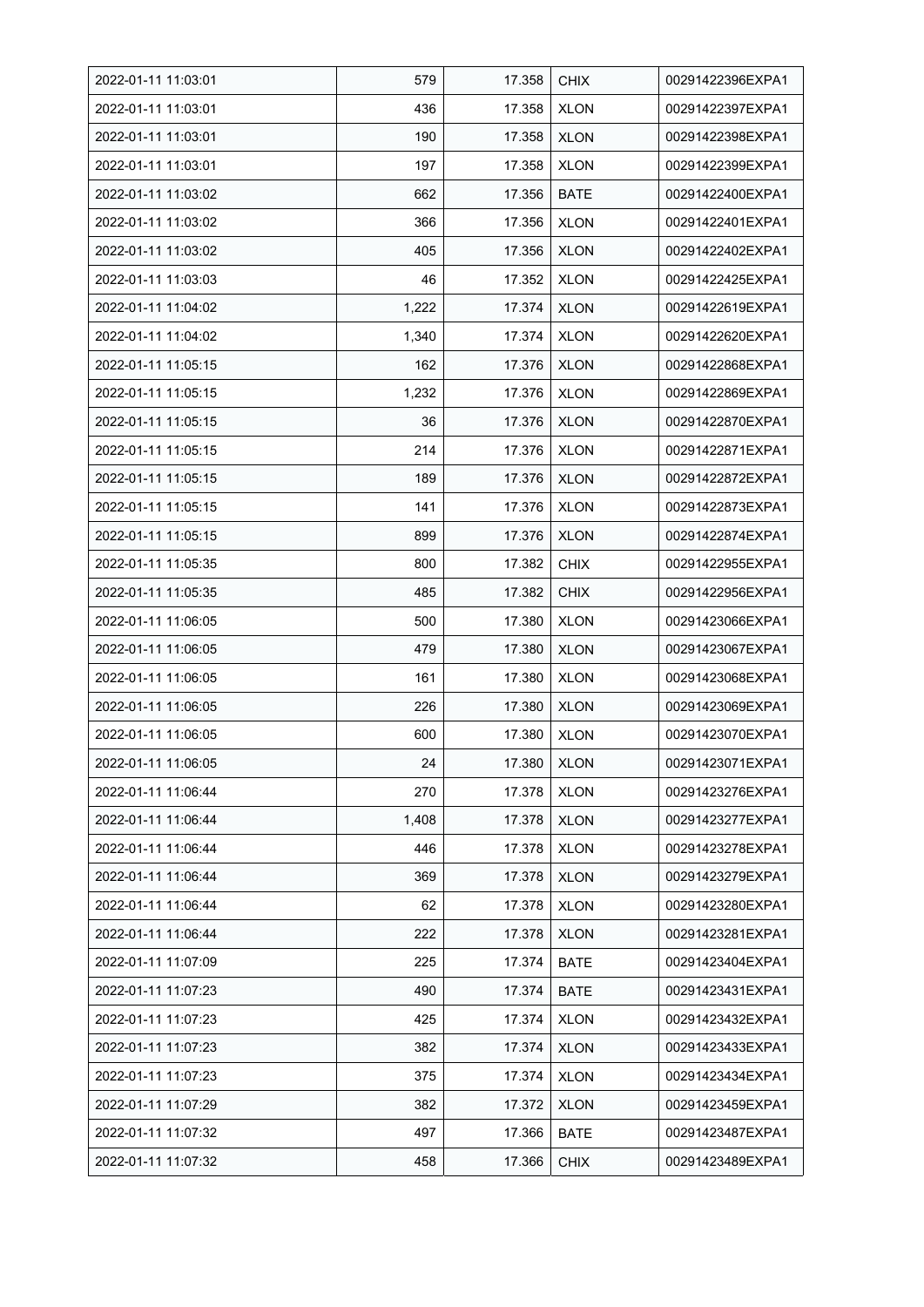| 2022-01-11 11:07:32 | 50    | 17.368 | <b>XLON</b> | 00291423484EXPA1 |
|---------------------|-------|--------|-------------|------------------|
| 2022-01-11 11:08:25 | 600   | 17.378 | <b>XLON</b> | 00291423645EXPA1 |
| 2022-01-11 11:08:25 | 600   | 17.378 | <b>XLON</b> | 00291423646EXPA1 |
| 2022-01-11 11:08:25 | 148   | 17.378 | <b>XLON</b> | 00291423647EXPA1 |
| 2022-01-11 11:08:25 | 600   | 17.378 | <b>XLON</b> | 00291423648EXPA1 |
| 2022-01-11 11:08:25 | 148   | 17.378 | <b>XLON</b> | 00291423649EXPA1 |
| 2022-01-11 11:08:25 | 545   | 17.378 | <b>XLON</b> | 00291423650EXPA1 |
| 2022-01-11 11:08:25 | 55    | 17.378 | <b>XLON</b> | 00291423651EXPA1 |
| 2022-01-11 11:08:25 | 77    | 17.378 | <b>XLON</b> | 00291423652EXPA1 |
| 2022-01-11 11:08:33 | 235   | 17.376 | <b>XLON</b> | 00291423692EXPA1 |
| 2022-01-11 11:09:32 | 158   | 17.382 | <b>CHIX</b> | 00291423913EXPA1 |
| 2022-01-11 11:09:32 | 200   | 17.384 | <b>CHIX</b> | 00291423916EXPA1 |
| 2022-01-11 11:09:32 | 341   | 17.384 | <b>CHIX</b> | 00291423917EXPA1 |
| 2022-01-11 11:09:32 | 135   | 17.384 | <b>XLON</b> | 00291423912EXPA1 |
| 2022-01-11 11:09:32 | 427   | 17.384 | <b>XLON</b> | 00291423914EXPA1 |
| 2022-01-11 11:09:32 | 757   | 17.384 | <b>XLON</b> | 00291423915EXPA1 |
| 2022-01-11 11:09:39 | 1,439 | 17.384 | <b>XLON</b> | 00291423938EXPA1 |
| 2022-01-11 11:09:42 | 206   | 17.382 | <b>XLON</b> | 00291423949EXPA1 |
| 2022-01-11 11:09:42 | 414   | 17.380 | <b>XLON</b> | 00291423954EXPA1 |
| 2022-01-11 11:09:42 | 4     | 17.378 | <b>XLON</b> | 00291423955EXPA1 |
| 2022-01-11 11:10:43 | 668   | 17.380 | <b>XLON</b> | 00291424169EXPA1 |
| 2022-01-11 11:10:43 | 345   | 17.380 | <b>XLON</b> | 00291424170EXPA1 |
| 2022-01-11 11:10.51 | 231   | 17.384 | <b>XLON</b> | 00291424232EXPA1 |
| 2022-01-11 11:11:31 | 569   | 17.384 | <b>BATE</b> | 00291424386EXPA1 |
| 2022-01-11 11:11:31 | 398   | 17.380 | <b>BATE</b> | 00291424398EXPA1 |
| 2022-01-11 11:11:31 | 509   | 17.384 | <b>CHIX</b> | 00291424387EXPA1 |
| 2022-01-11 11:11:31 | 126   | 17.380 | <b>CHIX</b> | 00291424400EXPA1 |
| 2022-01-11 11:11:31 | 221   | 17.384 | <b>XLON</b> | 00291424385EXPA1 |
| 2022-01-11 11:11:31 | 898   | 17.384 | <b>XLON</b> | 00291424388EXPA1 |
| 2022-01-11 11:11:31 | 199   | 17.384 | <b>XLON</b> | 00291424389EXPA1 |
| 2022-01-11 11:11:31 | 3     | 17.384 | <b>XLON</b> | 00291424390EXPA1 |
| 2022-01-11 11:11:31 | 524   | 17.384 | <b>XLON</b> | 00291424391EXPA1 |
| 2022-01-11 11:11:31 | 907   | 17.384 | <b>XLON</b> | 00291424392EXPA1 |
| 2022-01-11 11:11:31 | 500   | 17.384 | <b>XLON</b> | 00291424393EXPA1 |
| 2022-01-11 11:11:31 | 76    | 17.384 | <b>XLON</b> | 00291424395EXPA1 |
| 2022-01-11 11:11:31 | 304   | 17.380 | XLON        | 00291424397EXPA1 |
| 2022-01-11 11:13:11 | 1,943 | 17.382 | <b>XLON</b> | 00291424716EXPA1 |
| 2022-01-11 11:13:11 | 383   | 17.382 | <b>XLON</b> | 00291424717EXPA1 |
| 2022-01-11 11:13:11 | 66    | 17.382 | <b>XLON</b> | 00291424718EXPA1 |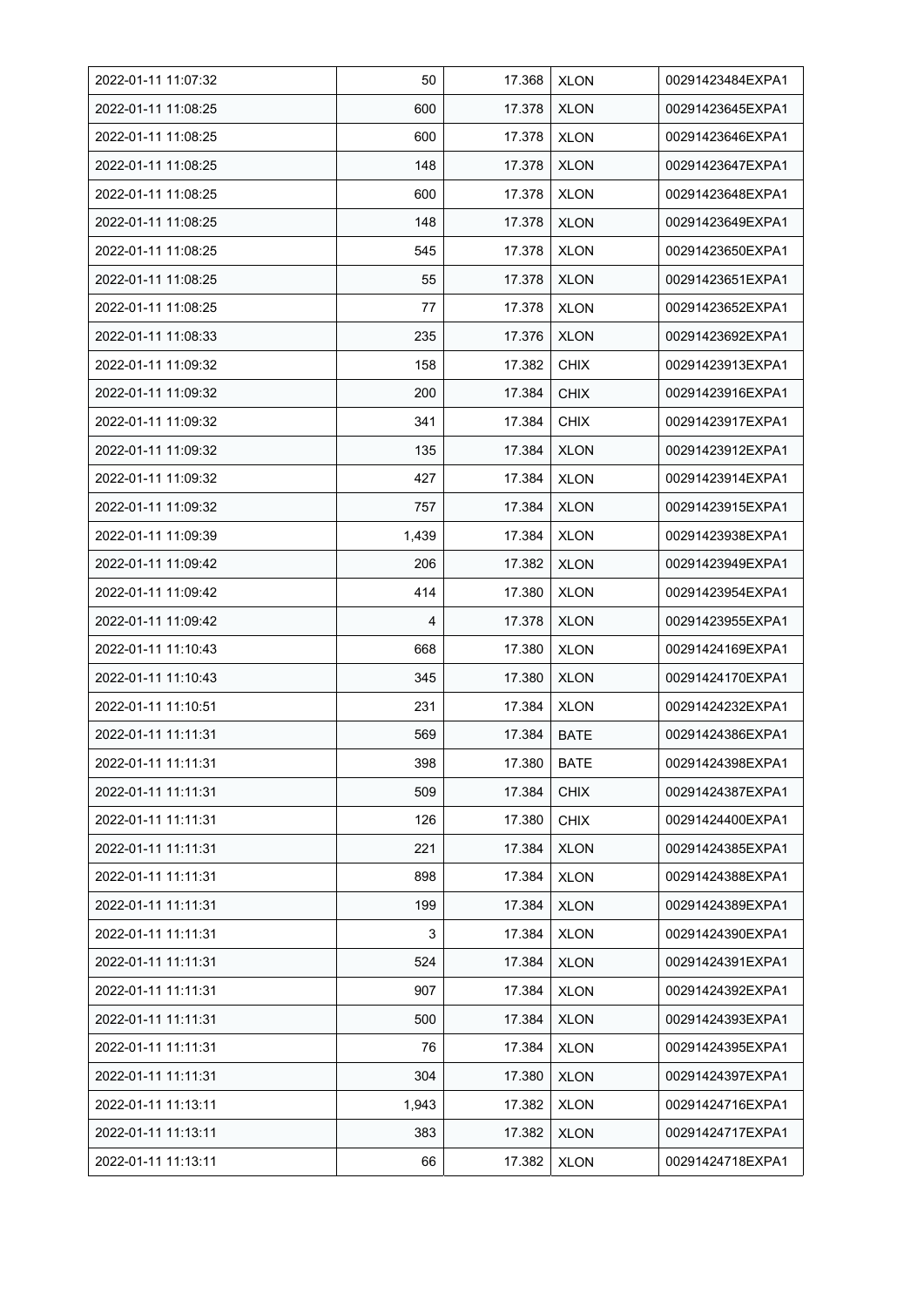| 2022-01-11 11:13:11 | 188   | 17.382 | <b>XLON</b> | 00291424719EXPA1 |
|---------------------|-------|--------|-------------|------------------|
| 2022-01-11 11:13:11 | 1,364 | 17.382 | <b>XLON</b> | 00291424720EXPA1 |
| 2022-01-11 11:14:15 | 1,579 | 17.386 | <b>XLON</b> | 00291425008EXPA1 |
| 2022-01-11 11:14:31 | 271   | 17.390 | <b>XLON</b> | 00291425087EXPA1 |
| 2022-01-11 11:14:31 | 131   | 17.390 | <b>XLON</b> | 00291425088EXPA1 |
| 2022-01-11 11:14:31 | 347   | 17.390 | <b>XLON</b> | 00291425089EXPA1 |
| 2022-01-11 11:14:31 | 213   | 17.390 | <b>XLON</b> | 00291425090EXPA1 |
| 2022-01-11 11:14:31 | 271   | 17.390 | <b>XLON</b> | 00291425091EXPA1 |
| 2022-01-11 11:14:31 | 732   | 17.390 | <b>XLON</b> | 00291425092EXPA1 |
| 2022-01-11 11:14:35 | 88    | 17.386 | <b>XLON</b> | 00291425105EXPA1 |
| 2022-01-11 11:14:59 | 372   | 17.384 | <b>XLON</b> | 00291425196EXPA1 |
| 2022-01-11 11:14:59 | 342   | 17.384 | <b>XLON</b> | 00291425197EXPA1 |
| 2022-01-11 11:14:59 | 387   | 17.384 | <b>XLON</b> | 00291425201EXPA1 |
| 2022-01-11 11:14:59 | 213   | 17.384 | <b>XLON</b> | 00291425203EXPA1 |
| 2022-01-11 11:14:59 | 189   | 17.384 | <b>XLON</b> | 00291425204EXPA1 |
| 2022-01-11 11:15:00 | 726   | 17.382 | <b>BATE</b> | 00291425211EXPA1 |
| 2022-01-11 11:15:00 | 150   | 17.380 | <b>BATE</b> | 00291425222EXPA1 |
| 2022-01-11 11:15:00 | 658   | 17.380 | <b>CHIX</b> | 00291425213EXPA1 |
| 2022-01-11 11:15:00 | 290   | 17.380 | <b>CHIX</b> | 00291425219EXPA1 |
| 2022-01-11 11:15:00 | 298   | 17.382 | <b>CHIX</b> | 00291425220EXPA1 |
| 2022-01-11 11:15:59 | 63    | 17.390 | <b>XLON</b> | 00291425421EXPA1 |
| 2022-01-11 11:16:00 | 1,544 | 17.390 | <b>XLON</b> | 00291425423EXPA1 |
| 2022-01-11 11:16:00 | 701   | 17.390 | <b>XLON</b> | 00291425424EXPA1 |
| 2022-01-11 11:16:00 | 74    | 17.390 | <b>XLON</b> | 00291425425EXPA1 |
| 2022-01-11 11:16:01 | 408   | 17.388 | <b>XLON</b> | 00291425427EXPA1 |
| 2022-01-11 11:16:01 | 45    | 17.388 | <b>XLON</b> | 00291425433EXPA1 |
| 2022-01-11 11:16:44 | 385   | 17.394 | <b>XLON</b> | 00291425609EXPA1 |
| 2022-01-11 11:16:45 | 363   | 17.392 | <b>XLON</b> | 00291425614EXPA1 |
| 2022-01-11 11:16:45 | 62    | 17.392 | <b>XLON</b> | 00291425615EXPA1 |
| 2022-01-11 11:16:45 | 320   | 17.392 | <b>XLON</b> | 00291425617EXPA1 |
| 2022-01-11 11:16:49 | 684   | 17.390 | <b>XLON</b> | 00291425637EXPA1 |
| 2022-01-11 11:16:49 | 371   | 17.390 | <b>XLON</b> | 00291425638EXPA1 |
| 2022-01-11 11:17:50 | 199   | 17.404 | <b>XLON</b> | 00291425859EXPA1 |
| 2022-01-11 11:17:50 | 1,066 | 17.404 | <b>XLON</b> | 00291425860EXPA1 |
| 2022-01-11 11:17:55 | 101   | 17.400 | <b>XLON</b> | 00291425880EXPA1 |
| 2022-01-11 11:17:55 | 1,416 | 17.400 | <b>XLON</b> | 00291425881EXPA1 |
| 2022-01-11 11:18:00 | 300   | 17.396 | <b>CHIX</b> | 00291425894EXPA1 |
| 2022-01-11 11:18:18 | 573   | 17.396 | <b>CHIX</b> | 00291425939EXPA1 |
| 2022-01-11 11:18:49 | 1,405 | 17.398 | <b>XLON</b> | 00291426042EXPA1 |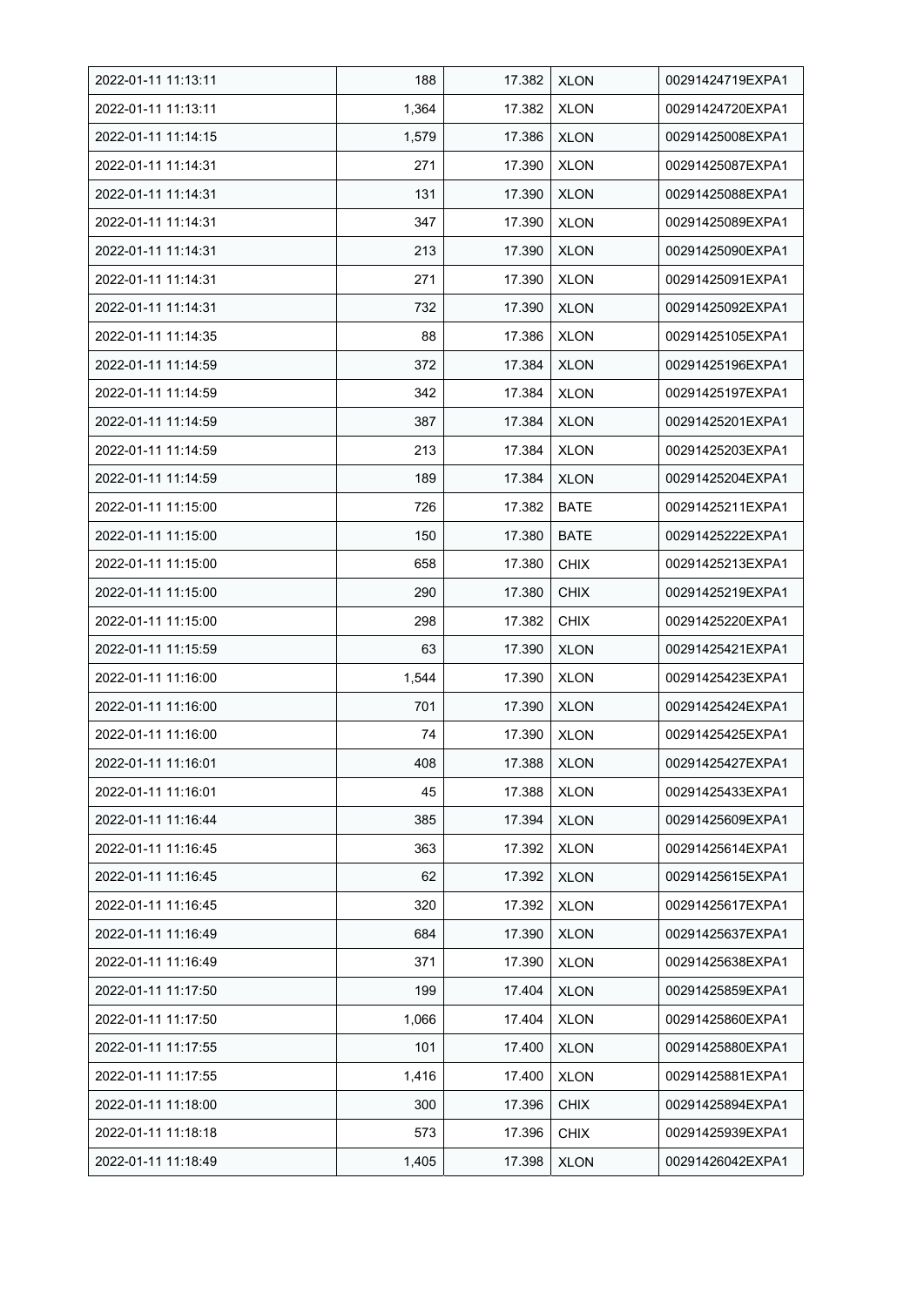| 2022-01-11 11:19:48 | 72    | 17.412 | <b>XLON</b> | 00291426275EXPA1 |
|---------------------|-------|--------|-------------|------------------|
| 2022-01-11 11:19:51 | 800   | 17.414 | <b>XLON</b> | 00291426293EXPA1 |
| 2022-01-11 11:19:54 | 869   | 17.414 | <b>XLON</b> | 00291426317EXPA1 |
| 2022-01-11 11:19:54 | 178   | 17.414 | <b>XLON</b> | 00291426318EXPA1 |
| 2022-01-11 11:20:05 | 1,271 | 17.416 | <b>BATE</b> | 00291426397EXPA1 |
| 2022-01-11 11:20:05 | 135   | 17.416 | <b>XLON</b> | 00291426384EXPA1 |
| 2022-01-11 11:20:05 | 24    | 17.416 | <b>XLON</b> | 00291426385EXPA1 |
| 2022-01-11 11:20:05 | 126   | 17.416 | <b>XLON</b> | 00291426386EXPA1 |
| 2022-01-11 11:20:05 | 200   | 17.416 | <b>XLON</b> | 00291426387EXPA1 |
| 2022-01-11 11:20:05 | 138   | 17.416 | <b>XLON</b> | 00291426388EXPA1 |
| 2022-01-11 11:20:05 | 304   | 17.416 | <b>XLON</b> | 00291426389EXPA1 |
| 2022-01-11 11:20:05 | 162   | 17.416 | <b>XLON</b> | 00291426396EXPA1 |
| 2022-01-11 11:20:05 | 241   | 17.416 | <b>XLON</b> | 00291426398EXPA1 |
| 2022-01-11 11:20:05 | 195   | 17.416 | <b>XLON</b> | 00291426399EXPA1 |
| 2022-01-11 11:20:05 | 167   | 17.416 | <b>XLON</b> | 00291426400EXPA1 |
| 2022-01-11 11:20:05 | 340   | 17.416 | <b>XLON</b> | 00291426401EXPA1 |
| 2022-01-11 11:20:05 | 162   | 17.416 | <b>XLON</b> | 00291426402EXPA1 |
| 2022-01-11 11:20:06 | 39    | 17.414 | <b>XLON</b> | 00291426403EXPA1 |
| 2022-01-11 11:20:06 | 515   | 17.414 | <b>XLON</b> | 00291426404EXPA1 |
| 2022-01-11 11:20:06 | 39    | 17.414 | <b>XLON</b> | 00291426405EXPA1 |
| 2022-01-11 11:20:07 | 778   | 17.410 | <b>CHIX</b> | 00291426441EXPA1 |
| 2022-01-11 11:20:30 | 412   | 17.410 | <b>XLON</b> | 00291426496EXPA1 |
| 2022-01-11 11:20:30 | 358   | 17.410 | <b>XLON</b> | 00291426498EXPA1 |
| 2022-01-11 11:20:47 | 385   | 17.404 | <b>XLON</b> | 00291426575EXPA1 |
| 2022-01-11 11:20:47 | 28    | 17.406 | <b>XLON</b> | 00291426577EXPA1 |
| 2022-01-11 11:20:47 | 400   | 17.406 | <b>XLON</b> | 00291426580EXPA1 |
| 2022-01-11 11:21:12 | 439   | 17.406 | <b>XLON</b> | 00291426750EXPA1 |
| 2022-01-11 11:21:12 | 446   | 17.406 | <b>XLON</b> | 00291426751EXPA1 |
| 2022-01-11 11:21:30 | 182   | 17.398 | <b>CHIX</b> | 00291426813EXPA1 |
| 2022-01-11 11:21:30 | 396   | 17.404 | <b>XLON</b> | 00291426809EXPA1 |
| 2022-01-11 11:21:30 | 404   | 17.404 | <b>XLON</b> | 00291426810EXPA1 |
| 2022-01-11 11:21:30 | 33    | 17.400 | <b>XLON</b> | 00291426812EXPA1 |
| 2022-01-11 11:21:41 | 356   | 17.398 | <b>XLON</b> | 00291426891EXPA1 |
| 2022-01-11 11:21:53 | 222   | 17.402 | <b>XLON</b> | 00291426909EXPA1 |
| 2022-01-11 11:22:22 | 136   | 17.408 | <b>XLON</b> | 00291427062EXPA1 |
| 2022-01-11 11:22:22 | 143   | 17.408 | <b>XLON</b> | 00291427063EXPA1 |
| 2022-01-11 11:22:22 | 131   | 17.408 | <b>XLON</b> | 00291427064EXPA1 |
| 2022-01-11 11:22:22 | 128   | 17.408 | <b>XLON</b> | 00291427065EXPA1 |
| 2022-01-11 11:22:22 | 63    | 17.408 | <b>XLON</b> | 00291427066EXPA1 |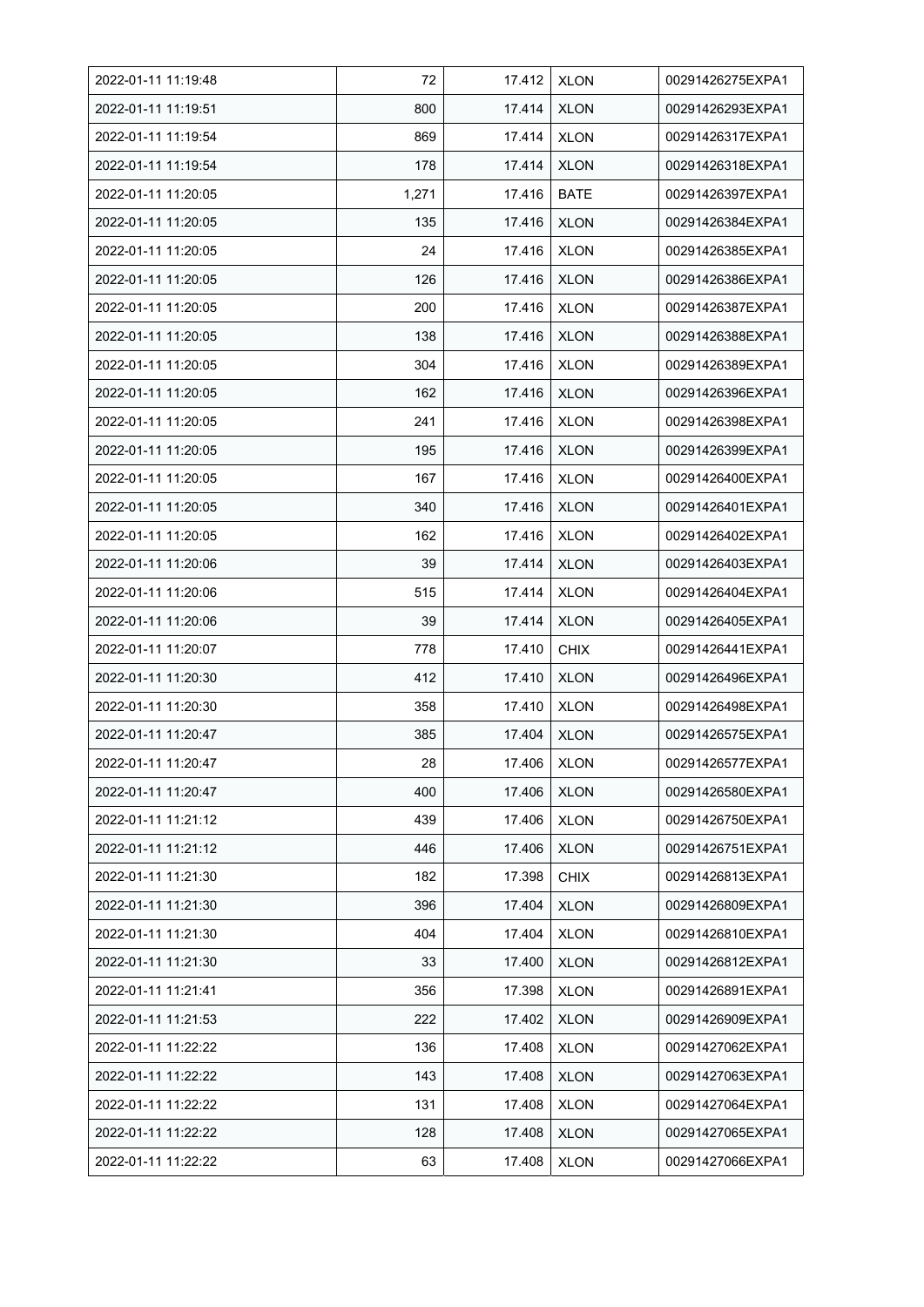| 2022-01-11 11:22:29 | 600   | 17.410 | <b>XLON</b> | 00291427082EXPA1 |
|---------------------|-------|--------|-------------|------------------|
| 2022-01-11 11:22:29 | 600   | 17.410 | <b>XLON</b> | 00291427083EXPA1 |
| 2022-01-11 11:22:29 | 373   | 17.410 | <b>XLON</b> | 00291427084EXPA1 |
| 2022-01-11 11:23:18 | 621   | 17.424 | <b>CHIX</b> | 00291427274EXPA1 |
| 2022-01-11 11:23:21 | 96    | 17.424 | <b>XLON</b> | 00291427291EXPA1 |
| 2022-01-11 11:23:21 | 1,213 | 17.424 | <b>XLON</b> | 00291427292EXPA1 |
| 2022-01-11 11:23:28 | 555   | 17.424 | <b>XLON</b> | 00291427298EXPA1 |
| 2022-01-11 11:23:28 | 1,081 | 17.424 | XLON        | 00291427299EXPA1 |
| 2022-01-11 11:23:28 | 6     | 17.424 | <b>XLON</b> | 00291427300EXPA1 |
| 2022-01-11 11:23:49 | 413   | 17.424 | <b>XLON</b> | 00291427334EXPA1 |
| 2022-01-11 11:23:50 | 122   | 17.420 | <b>XLON</b> | 00291427335EXPA1 |
| 2022-01-11 11:24:03 | 459   | 17.418 | <b>XLON</b> | 00291427381EXPA1 |
| 2022-01-11 11:24:03 | 406   | 17.416 | <b>XLON</b> | 00291427383EXPA1 |
| 2022-01-11 11:24:03 | 230   | 17.416 | <b>XLON</b> | 00291427385EXPA1 |
| 2022-01-11 11:24:08 | 386   | 17.416 | <b>BATE</b> | 00291427422EXPA1 |
| 2022-01-11 11:24:08 | 83    | 17.416 | <b>BATE</b> | 00291427423EXPA1 |
| 2022-01-11 11:24:08 | 243   | 17.416 | <b>BATE</b> | 00291427424EXPA1 |
| 2022-01-11 11:24:57 | 241   | 17.414 | <b>XLON</b> | 00291427517EXPA1 |
| 2022-01-11 11:25:12 | 600   | 17.416 | <b>XLON</b> | 00291427564EXPA1 |
| 2022-01-11 11:25:54 | 283   | 17.424 | <b>XLON</b> | 00291427673EXPA1 |
| 2022-01-11 11:25:54 | 723   | 17.424 | <b>XLON</b> | 00291427674EXPA1 |
| 2022-01-11 11:25:54 | 303   | 17.424 | <b>XLON</b> | 00291427675EXPA1 |
| 2022-01-11 11:25:54 | 419   | 17.424 | <b>XLON</b> | 00291427677EXPA1 |
| 2022-01-11 11:25:54 | 1,642 | 17.424 | <b>XLON</b> | 00291427678EXPA1 |
| 2022-01-11 11:25:55 | 223   | 17.424 | <b>XLON</b> | 00291427679EXPA1 |
| 2022-01-11 11:26:36 | 664   | 17.436 | <b>CHIX</b> | 00291427800EXPA1 |
| 2022-01-11 11:26:36 | 726   | 17.436 | <b>CHIX</b> | 00291427802EXPA1 |
| 2022-01-11 11:26:36 | 1,255 | 17.436 | <b>XLON</b> | 00291427799EXPA1 |
| 2022-01-11 11:26:36 | 88    | 17.436 | <b>XLON</b> | 00291427801EXPA1 |
| 2022-01-11 11:26:37 | 143   | 17.432 | <b>BATE</b> | 00291427803EXPA1 |
| 2022-01-11 11:26:37 | 698   | 17.434 | <b>XLON</b> | 00291427804EXPA1 |
| 2022-01-11 11:27:13 | 668   | 17.432 | <b>BATE</b> | 00291427966EXPA1 |
| 2022-01-11 11:27:13 | 446   | 17.434 | <b>XLON</b> | 00291427967EXPA1 |
| 2022-01-11 11:27:13 | 473   | 17.432 | <b>XLON</b> | 00291427969EXPA1 |
| 2022-01-11 11:28:00 | 135   | 17.440 | <b>XLON</b> | 00291428115EXPA1 |
| 2022-01-11 11:28:00 | 539   | 17.440 | XLON        | 00291428116EXPA1 |
| 2022-01-11 11:28:00 | 145   | 17.440 | <b>XLON</b> | 00291428117EXPA1 |
| 2022-01-11 11:28:00 | 813   | 17.440 | <b>XLON</b> | 00291428118EXPA1 |
| 2022-01-11 11:28:25 | 86    | 17.440 | <b>XLON</b> | 00291428175EXPA1 |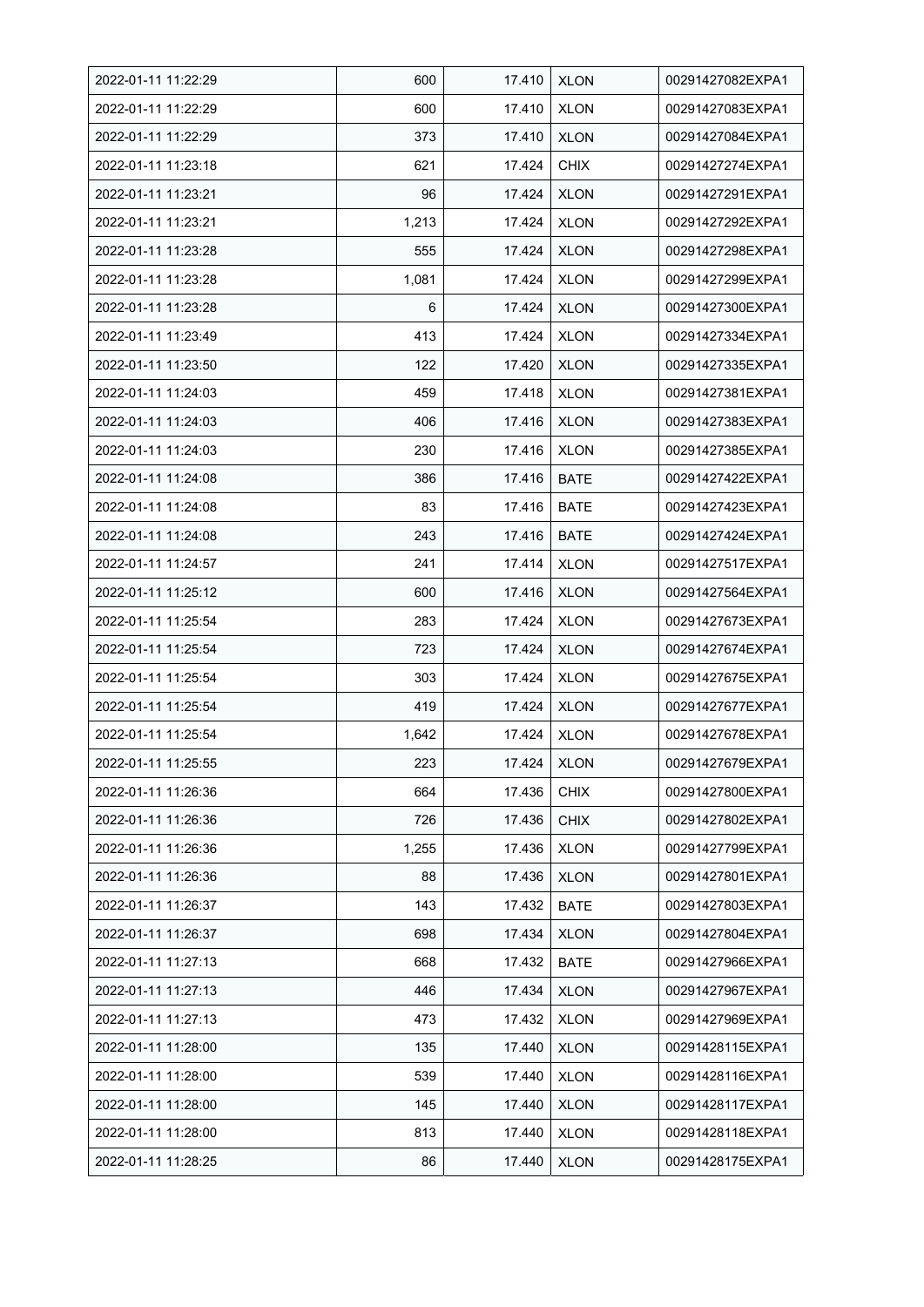| 2022-01-11 11:28:25 | 72    | 17.440 | <b>XLON</b> | 00291428176EXPA1 |
|---------------------|-------|--------|-------------|------------------|
| 2022-01-11 11:28:25 | 1,492 | 17.440 | <b>XLON</b> | 00291428177EXPA1 |
| 2022-01-11 11:28:25 | 343   | 17.440 | <b>XLON</b> | 00291428178EXPA1 |
| 2022-01-11 11:28:25 | 565   | 17.436 | <b>XLON</b> | 00291428180EXPA1 |
| 2022-01-11 11:28:34 | 242   | 17.436 | <b>XLON</b> | 00291428197EXPA1 |
| 2022-01-11 11:28:34 | 76    | 17.436 | <b>XLON</b> | 00291428198EXPA1 |
| 2022-01-11 11:29:26 | 11    | 17.434 | <b>XLON</b> | 00291428366EXPA1 |
| 2022-01-11 11:29:37 | 600   | 17.438 | <b>XLON</b> | 00291428393EXPA1 |
| 2022-01-11 11:29:37 | 100   | 17.438 | <b>XLON</b> | 00291428394EXPA1 |
| 2022-01-11 11:29:37 | 100   | 17.438 | <b>XLON</b> | 00291428395EXPA1 |
| 2022-01-11 11:29:37 | 100   | 17.438 | <b>XLON</b> | 00291428396EXPA1 |
| 2022-01-11 11:29:37 | 100   | 17.438 | <b>XLON</b> | 00291428397EXPA1 |
| 2022-01-11 11:29:37 | 3     | 17.438 | <b>XLON</b> | 00291428398EXPA1 |
| 2022-01-11 11:29:37 | 600   | 17.438 | <b>XLON</b> | 00291428399EXPA1 |
| 2022-01-11 11:29:42 | 129   | 17.438 | <b>XLON</b> | 00291428414EXPA1 |
| 2022-01-11 11:29:42 | 355   | 17.438 | <b>XLON</b> | 00291428417EXPA1 |
| 2022-01-11 11:29:42 | 154   | 17.438 | <b>XLON</b> | 00291428421EXPA1 |
| 2022-01-11 11:29:42 | 418   | 17.438 | <b>XLON</b> | 00291428422EXPA1 |
| 2022-01-11 11:29:52 | 192   | 17.434 | <b>BATE</b> | 00291428498EXPA1 |
| 2022-01-11 11:29:52 | 650   | 17.434 | <b>CHIX</b> | 00291428497EXPA1 |
| 2022-01-11 11:30:21 | 1,442 | 17.438 | <b>XLON</b> | 00291428582EXPA1 |
| 2022-01-11 11:30:21 | 108   | 17.436 | <b>XLON</b> | 00291428583EXPA1 |
| 2022-01-11 11:30:21 | 325   | 17.436 | <b>XLON</b> | 00291428584EXPA1 |
| 2022-01-11 11:30:21 | 176   | 17.434 | <b>XLON</b> | 00291428587EXPA1 |
| 2022-01-11 11:30:48 | 787   | 17.434 | <b>BATE</b> | 00291428674EXPA1 |
| 2022-01-11 11:30:48 | 607   | 17.434 | <b>CHIX</b> | 00291428676EXPA1 |
| 2022-01-11 11:30:48 | 419   | 17.434 | <b>XLON</b> | 00291428675EXPA1 |
| 2022-01-11 11:30:48 | 37    | 17.430 | <b>XLON</b> | 00291428681EXPA1 |
| 2022-01-11 11:30:48 | 469   | 17.430 | <b>XLON</b> | 00291428682EXPA1 |
| 2022-01-11 11:30:57 | 606   | 17.426 | <b>XLON</b> | 00291428720EXPA1 |
| 2022-01-11 11:31:36 | 787   | 17.438 | <b>XLON</b> | 00291428851EXPA1 |
| 2022-01-11 11:31:36 | 14    | 17.438 | <b>XLON</b> | 00291428852EXPA1 |
| 2022-01-11 11:32:05 | 200   | 17.430 | <b>CHIX</b> | 00291428941EXPA1 |
| 2022-01-11 11:32:06 | 300   | 17.434 | <b>XLON</b> | 00291428950EXPA1 |
| 2022-01-11 11:32:06 | 145   | 17.434 | <b>XLON</b> | 00291428951EXPA1 |
| 2022-01-11 11:32:06 | 97    | 17.434 | <b>XLON</b> | 00291428952EXPA1 |
| 2022-01-11 11:32:06 | 470   | 17.434 | <b>XLON</b> | 00291428953EXPA1 |
| 2022-01-11 11:32:06 | 448   | 17.434 | <b>XLON</b> | 00291428954EXPA1 |
| 2022-01-11 11:32:13 | 354   | 17.430 | <b>XLON</b> | 00291428985EXPA1 |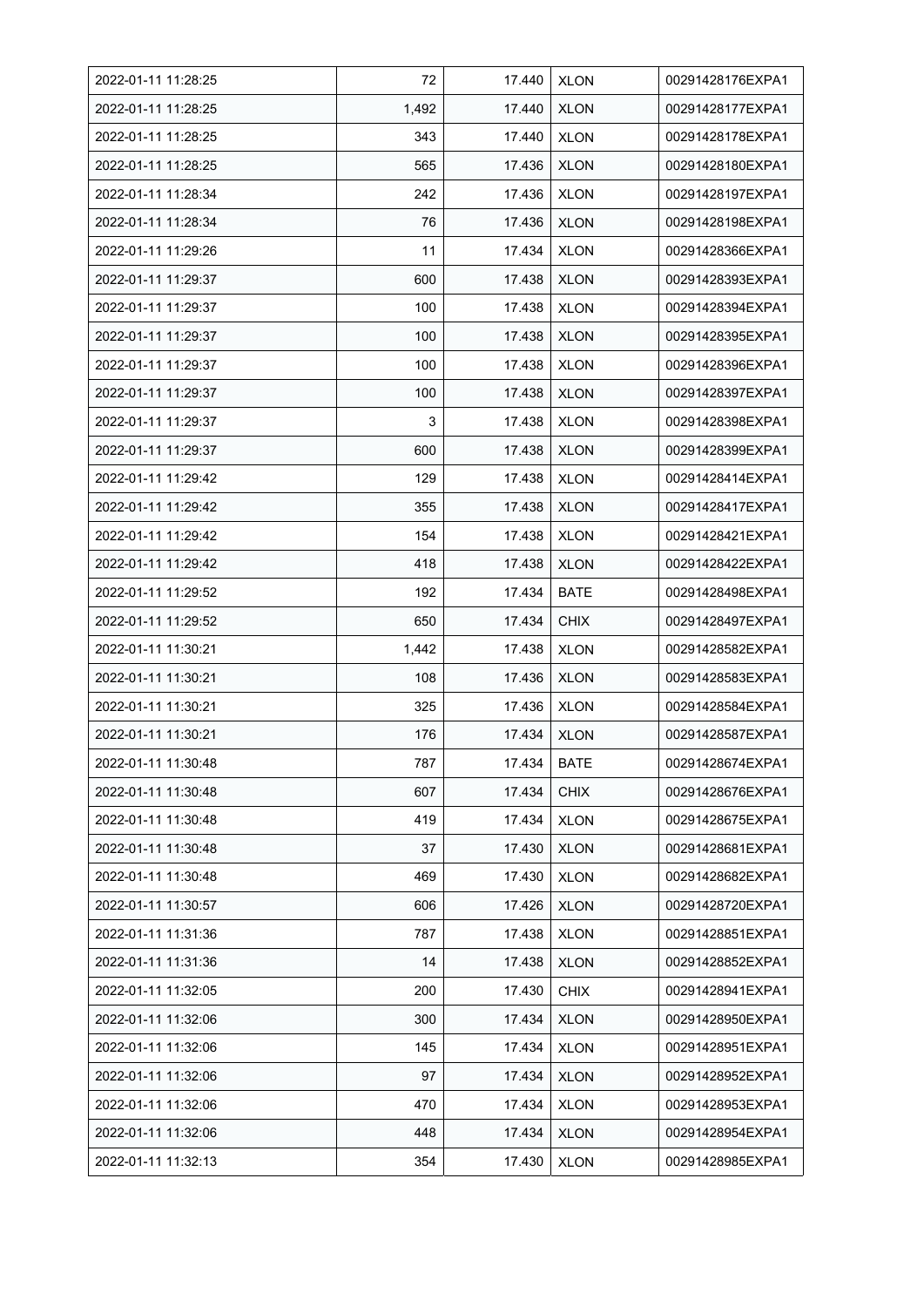| 2022-01-11 11:32:13 | 227   | 17.430 | <b>XLON</b> | 00291428986EXPA1 |
|---------------------|-------|--------|-------------|------------------|
| 2022-01-11 11:32:13 | 97    | 17.430 | <b>XLON</b> | 00291428987EXPA1 |
| 2022-01-11 11:32:20 | 598   | 17.428 | <b>XLON</b> | 00291428999EXPA1 |
| 2022-01-11 11:32:57 | 380   | 17.424 | <b>XLON</b> | 00291429109EXPA1 |
| 2022-01-11 11:33:03 | 600   | 17.428 | <b>XLON</b> | 00291429120EXPA1 |
| 2022-01-11 11:33:03 | 600   | 17.428 | <b>XLON</b> | 00291429121EXPA1 |
| 2022-01-11 11:33:03 | 154   | 17.428 | <b>XLON</b> | 00291429122EXPA1 |
| 2022-01-11 11:33:11 | 38    | 17.424 | <b>XLON</b> | 00291429150EXPA1 |
| 2022-01-11 11:33:11 | 135   | 17.424 | <b>XLON</b> | 00291429151EXPA1 |
| 2022-01-11 11:33:12 | 103   | 17.422 | <b>XLON</b> | 00291429155EXPA1 |
| 2022-01-11 11:33:12 | 701   | 17.422 | <b>XLON</b> | 00291429156EXPA1 |
| 2022-01-11 11:34:17 | 1,439 | 17.424 | <b>XLON</b> | 00291429331EXPA1 |
| 2022-01-11 11:34:32 | 105   | 17.430 | <b>XLON</b> | 00291429417EXPA1 |
| 2022-01-11 11:34:32 | 1,467 | 17.430 | <b>XLON</b> | 00291429418EXPA1 |
| 2022-01-11 11:34:32 | 51    | 17.430 | <b>XLON</b> | 00291429419EXPA1 |
| 2022-01-11 11:34:34 | 300   | 17.428 | <b>CHIX</b> | 00291429432EXPA1 |
| 2022-01-11 11:34:34 | 228   | 17.428 | <b>CHIX</b> | 00291429433EXPA1 |
| 2022-01-11 11:35:00 | 667   | 17.424 | <b>BATE</b> | 00291429472EXPA1 |
| 2022-01-11 11:35:00 | 718   | 17.424 | <b>CHIX</b> | 00291429475EXPA1 |
| 2022-01-11 11:35:00 | 87    | 17.424 | <b>XLON</b> | 00291429467EXPA1 |
| 2022-01-11 11:35:00 | 429   | 17.424 | <b>XLON</b> | 00291429471EXPA1 |
| 2022-01-11 11:35:00 | 116   | 17.424 | <b>XLON</b> | 00291429474EXPA1 |
| 2022-01-11 11:35:00 | 133   | 17.420 | <b>XLON</b> | 00291429487EXPA1 |
| 2022-01-11 11:35:02 | 100   | 17.420 | <b>XLON</b> | 00291429490EXPA1 |
| 2022-01-11 11:35:03 | 71    | 17.418 | <b>XLON</b> | 00291429495EXPA1 |
| 2022-01-11 11:35:06 | 340   | 17.418 | <b>XLON</b> | 00291429506EXPA1 |
| 2022-01-11 11:35:06 | 652   | 17.418 | <b>XLON</b> | 00291429507EXPA1 |
| 2022-01-11 11:35:19 | 383   | 17.418 | <b>XLON</b> | 00291429562EXPA1 |
| 2022-01-11 11:35:31 | 299   | 17.418 | <b>XLON</b> | 00291429598EXPA1 |
| 2022-01-11 11:35:31 | 134   | 17.418 | <b>XLON</b> | 00291429599EXPA1 |
| 2022-01-11 11:36:20 | 528   | 17.430 | <b>XLON</b> | 00291429813EXPA1 |
| 2022-01-11 11:36:20 | 1,151 | 17.430 | <b>XLON</b> | 00291429814EXPA1 |
| 2022-01-11 11:36:24 | 400   | 17.424 | <b>BATE</b> | 00291429844EXPA1 |
| 2022-01-11 11:36:24 | 339   | 17.424 | <b>BATE</b> | 00291429845EXPA1 |
| 2022-01-11 11:36:24 | 391   | 17.422 | <b>XLON</b> | 00291429846EXPA1 |
| 2022-01-11 11:37:02 | 600   | 17.426 | <b>XLON</b> | 00291429992EXPA1 |
| 2022-01-11 11:37:02 | 148   | 17.426 | <b>XLON</b> | 00291429993EXPA1 |
| 2022-01-11 11:37:41 | 1,319 | 17.432 | <b>XLON</b> | 00291430090EXPA1 |
| 2022-01-11 11:37:41 | 1,671 | 17.432 | <b>XLON</b> | 00291430091EXPA1 |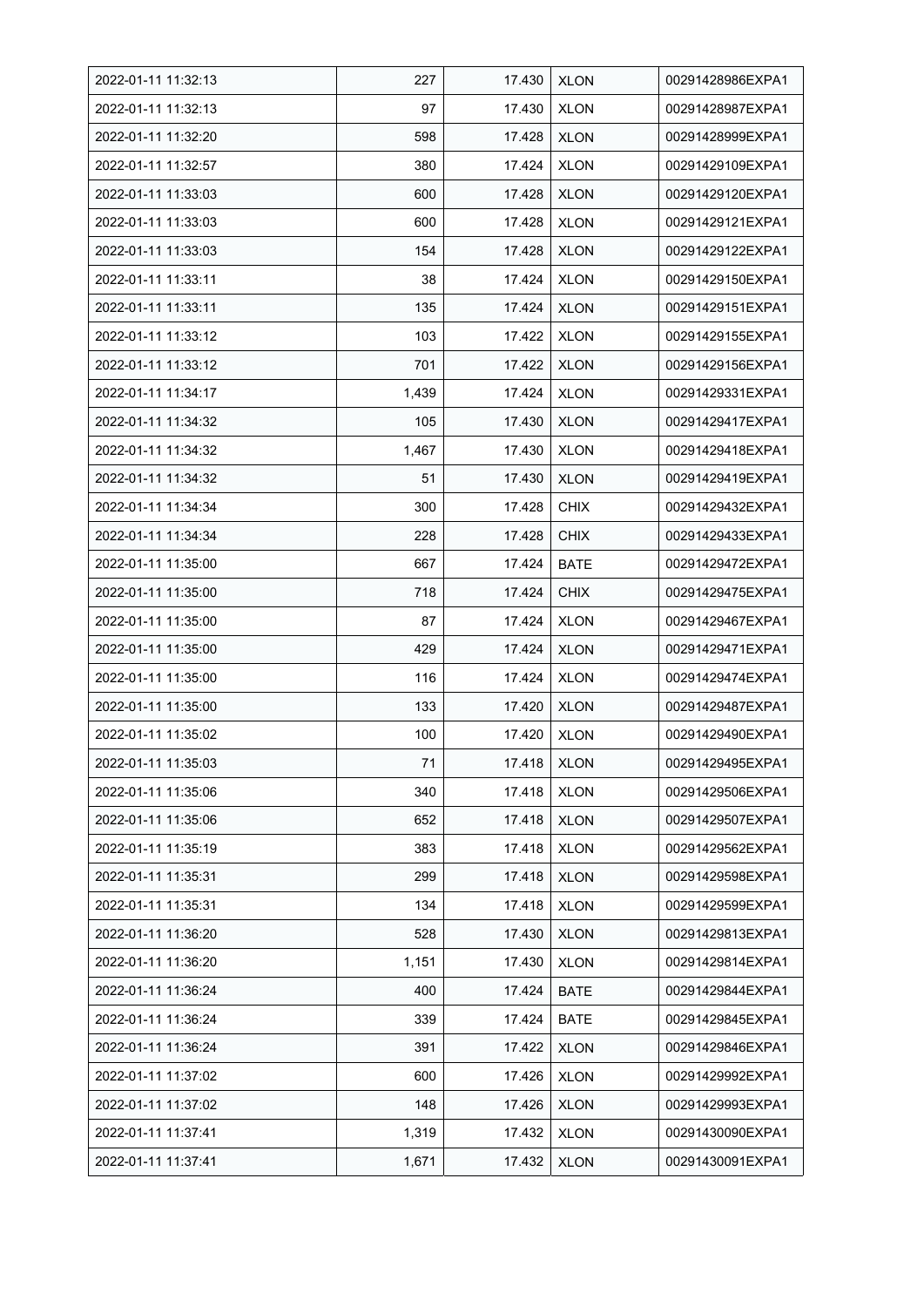| 2022-01-11 11:37:50 | 750   | 17.428 | <b>CHIX</b> | 00291430113EXPA1 |
|---------------------|-------|--------|-------------|------------------|
| 2022-01-11 11:37:50 | 413   | 17.428 | <b>XLON</b> | 00291430114EXPA1 |
| 2022-01-11 11:37:50 | 154   | 17.428 | <b>XLON</b> | 00291430115EXPA1 |
| 2022-01-11 11:37:50 | 219   | 17.428 | <b>XLON</b> | 00291430116EXPA1 |
| 2022-01-11 11:38:57 | 1,480 | 17.422 | <b>XLON</b> | 00291430253EXPA1 |
| 2022-01-11 11:38:57 | 1,538 | 17.422 | <b>XLON</b> | 00291430254EXPA1 |
| 2022-01-11 11:39:05 | 583   | 17.420 | <b>CHIX</b> | 00291430273EXPA1 |
| 2022-01-11 11:39:38 | 802   | 17.418 | <b>XLON</b> | 00291430388EXPA1 |
| 2022-01-11 11:39:38 | 689   | 17.418 | <b>XLON</b> | 00291430390EXPA1 |
| 2022-01-11 11:41:15 | 2,334 | 17.430 | <b>XLON</b> | 00291430653EXPA1 |
| 2022-01-11 11:41:15 | 467   | 17.430 | <b>XLON</b> | 00291430654EXPA1 |
| 2022-01-11 11:41:15 | 85    | 17.430 | <b>XLON</b> | 00291430655EXPA1 |
| 2022-01-11 11:41:15 | 289   | 17.430 | <b>XLON</b> | 00291430656EXPA1 |
| 2022-01-11 11:41:15 | 1,570 | 17.430 | <b>XLON</b> | 00291430657EXPA1 |
| 2022-01-11 11:41:16 | 200   | 17.430 | <b>BATE</b> | 00291430658EXPA1 |
| 2022-01-11 11:41:16 | 300   | 17.430 | <b>BATE</b> | 00291430659EXPA1 |
| 2022-01-11 11:42:22 | 250   | 17.438 | <b>BATE</b> | 00291430820EXPA1 |
| 2022-01-11 11:42:22 | 442   | 17.438 | <b>BATE</b> | 00291430821EXPA1 |
| 2022-01-11 11:42:22 | 93    | 17.438 | <b>XLON</b> | 00291430816EXPA1 |
| 2022-01-11 11:42:22 | 839   | 17.438 | <b>XLON</b> | 00291430817EXPA1 |
| 2022-01-11 11:42:22 | 1,270 | 17.438 | <b>XLON</b> | 00291430818EXPA1 |
| 2022-01-11 11:42:22 | 532   | 17.438 | <b>XLON</b> | 00291430819EXPA1 |
| 2022-01-11 11:42:25 | 739   | 17.434 | <b>CHIX</b> | 00291430829EXPA1 |
| 2022-01-11 11:42:40 | 477   | 17.434 | <b>XLON</b> | 00291430867EXPA1 |
| 2022-01-11 11:43:22 | 1,283 | 17.438 | <b>XLON</b> | 00291430966EXPA1 |
| 2022-01-11 11:43:24 | 73    | 17.436 | <b>XLON</b> | 00291430976EXPA1 |
| 2022-01-11 11:43:24 | 227   | 17.436 | <b>XLON</b> | 00291430977EXPA1 |
| 2022-01-11 11:44:04 | 113   | 17.440 | <b>XLON</b> | 00291431105EXPA1 |
| 2022-01-11 11:44:04 | 266   | 17.440 | <b>XLON</b> | 00291431106EXPA1 |
| 2022-01-11 11:44:04 | 1,351 | 17.440 | <b>XLON</b> | 00291431107EXPA1 |
| 2022-01-11 11:44:04 | 291   | 17.440 | <b>XLON</b> | 00291431108EXPA1 |
| 2022-01-11 11:44:04 | 89    | 17.440 | <b>XLON</b> | 00291431109EXPA1 |
| 2022-01-11 11:44:04 | 305   | 17.440 | <b>XLON</b> | 00291431110EXPA1 |
| 2022-01-11 11:44:04 | 272   | 17.440 | <b>XLON</b> | 00291431115EXPA1 |
| 2022-01-11 11:44:04 | 387   | 17.440 | <b>XLON</b> | 00291431116EXPA1 |
| 2022-01-11 11:44:56 | 1,290 | 17.446 | <b>CHIX</b> | 00291431284EXPA1 |
| 2022-01-11 11:44:59 | 130   | 17.438 | <b>BATE</b> | 00291431321EXPA1 |
| 2022-01-11 11:45:01 | 518   | 17.438 | BATE        | 00291431327EXPA1 |
| 2022-01-11 11:45:01 | 97    | 17.438 | <b>XLON</b> | 00291431328EXPA1 |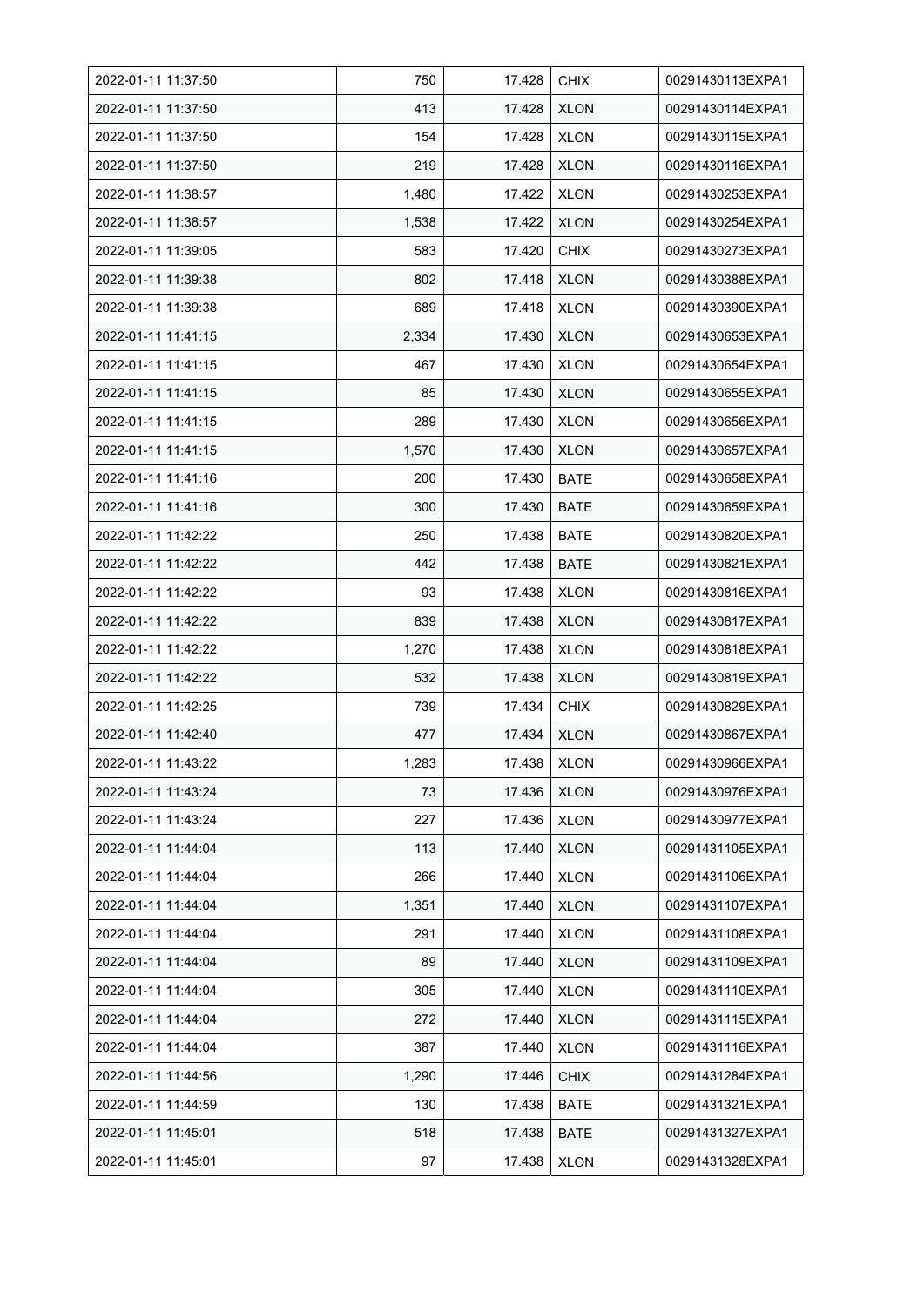| 2022-01-11 11:45:01 | 44    | 17.438 | <b>XLON</b> | 00291431329EXPA1 |
|---------------------|-------|--------|-------------|------------------|
| 2022-01-11 11:45:01 | 490   | 17.438 | <b>XLON</b> | 00291431330EXPA1 |
| 2022-01-11 11:45:01 | 300   | 17.438 | <b>XLON</b> | 00291431331EXPA1 |
| 2022-01-11 11:45:46 | 613   | 17.448 | <b>XLON</b> | 00291431476EXPA1 |
| 2022-01-11 11:45:46 | 147   | 17.448 | <b>XLON</b> | 00291431477EXPA1 |
| 2022-01-11 11:45:46 | 357   | 17.448 | <b>XLON</b> | 00291431478EXPA1 |
| 2022-01-11 11:45:54 | 1,072 | 17.448 | <b>XLON</b> | 00291431497EXPA1 |
| 2022-01-11 11:45:54 | 104   | 17.448 | XLON        | 00291431499EXPA1 |
| 2022-01-11 11:45:54 | 184   | 17.448 | <b>XLON</b> | 00291431500EXPA1 |
| 2022-01-11 11:45:54 | 357   | 17.448 | <b>XLON</b> | 00291431501EXPA1 |
| 2022-01-11 11:45:54 | 529   | 17.448 | <b>XLON</b> | 00291431502EXPA1 |
| 2022-01-11 11:45:54 | 244   | 17.448 | <b>XLON</b> | 00291431503EXPA1 |
| 2022-01-11 11:46:42 | 217   | 17.444 | <b>XLON</b> | 00291431644EXPA1 |
| 2022-01-11 11:46:42 | 1,086 | 17.444 | <b>XLON</b> | 00291431645EXPA1 |
| 2022-01-11 11:46:42 | 99    | 17.444 | <b>XLON</b> | 00291431646EXPA1 |
| 2022-01-11 11:46:42 | 29    | 17.444 | <b>XLON</b> | 00291431647EXPA1 |
| 2022-01-11 11:46:42 | 1,139 | 17.444 | <b>XLON</b> | 00291431648EXPA1 |
| 2022-01-11 11:47:09 | 365   | 17.444 | <b>XLON</b> | 00291431718EXPA1 |
| 2022-01-11 11:47:09 | 69    | 17.444 | <b>XLON</b> | 00291431719EXPA1 |
| 2022-01-11 11:47:09 | 425   | 17.444 | <b>XLON</b> | 00291431720EXPA1 |
| 2022-01-11 11:47:12 | 196   | 17.440 | <b>BATE</b> | 00291431745EXPA1 |
| 2022-01-11 11:47:12 | 104   | 17.440 | <b>BATE</b> | 00291431746EXPA1 |
| 2022-01-11 11:47:15 | 100   | 17.440 | <b>CHIX</b> | 00291431749EXPA1 |
| 2022-01-11 11:47:15 | 401   | 17.440 | <b>CHIX</b> | 00291431752EXPA1 |
| 2022-01-11 11:48:03 | 1,354 | 17.448 | <b>XLON</b> | 00291431883EXPA1 |
| 2022-01-11 11:48:03 | 1,334 | 17.448 | <b>XLON</b> | 00291431884EXPA1 |
| 2022-01-11 11:49:01 | 1,151 | 17.450 | <b>XLON</b> | 00291432017EXPA1 |
| 2022-01-11 11:49:01 | 849   | 17.450 | <b>XLON</b> | 00291432018EXPA1 |
| 2022-01-11 11:49:19 | 729   | 17.452 | <b>BATE</b> | 00291432048EXPA1 |
| 2022-01-11 11:49:19 | 122   | 17.450 | <b>XLON</b> | 00291432049EXPA1 |
| 2022-01-11 11:49:19 | 11    | 17.450 | <b>XLON</b> | 00291432050EXPA1 |
| 2022-01-11 11:49:40 | 1,101 | 17.450 | <b>XLON</b> | 00291432130EXPA1 |
| 2022-01-11 11:49:40 | 197   | 17.450 | <b>XLON</b> | 00291432131EXPA1 |
| 2022-01-11 11:50:08 | 767   | 17.454 | <b>XLON</b> | 00291432252EXPA1 |
| 2022-01-11 11:50:08 | 39    | 17.454 | <b>XLON</b> | 00291432253EXPA1 |
| 2022-01-11 11:50:37 | 1,374 | 17.454 | <b>CHIX</b> | 00291432382EXPA1 |
| 2022-01-11 11:50:37 | 1,299 | 17.454 | <b>XLON</b> | 00291432383EXPA1 |
| 2022-01-11 11:50:39 | 119   | 17.454 | <b>XLON</b> | 00291432408EXPA1 |
| 2022-01-11 11:50:39 | 123   | 17.454 | <b>XLON</b> | 00291432409EXPA1 |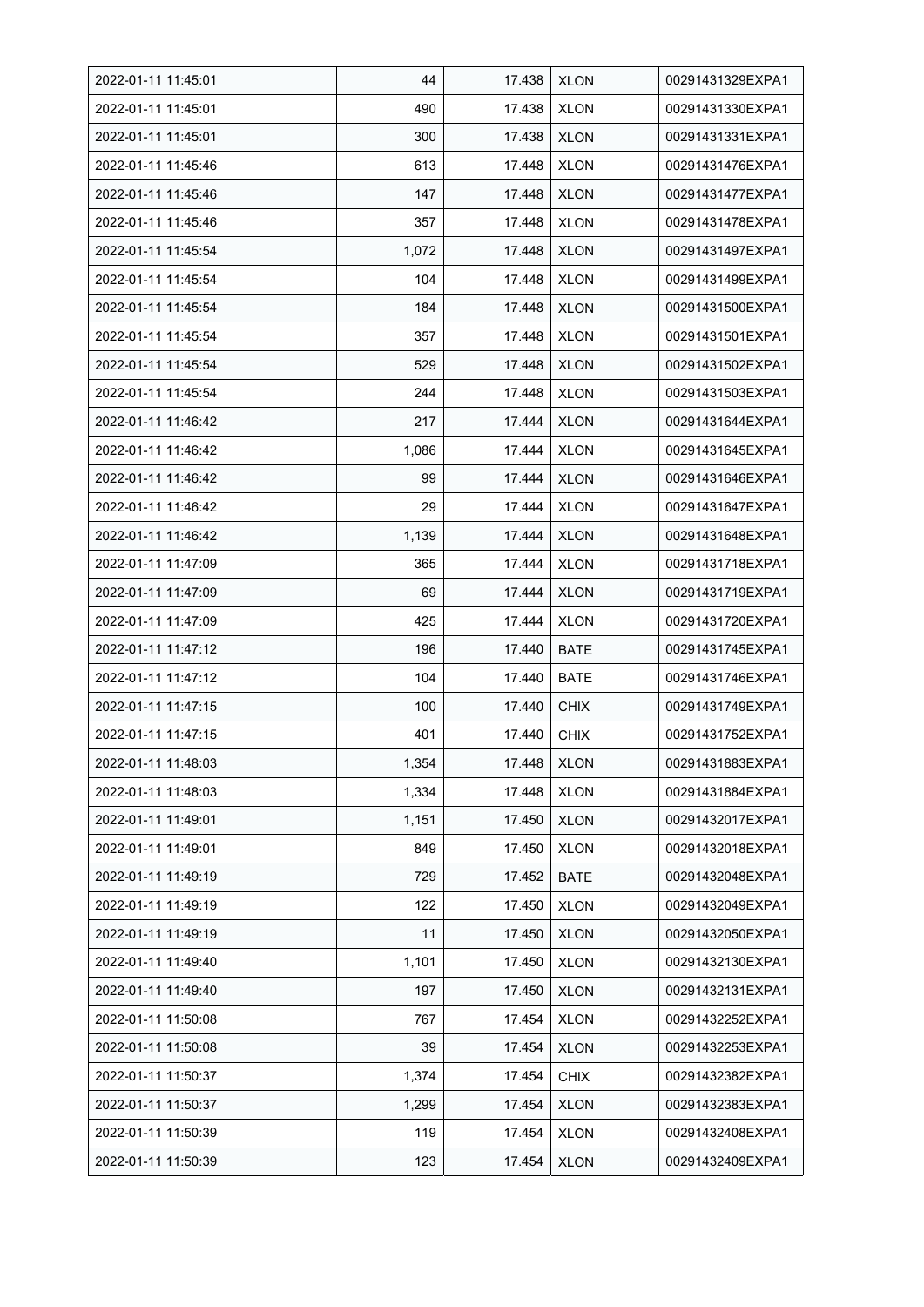| 2022-01-11 11:50:40 | 116   | 17.454 | <b>XLON</b> | 00291432411EXPA1 |
|---------------------|-------|--------|-------------|------------------|
| 2022-01-11 11:50:40 | 757   | 17.454 | <b>XLON</b> | 00291432412EXPA1 |
| 2022-01-11 11:50:40 | 141   | 17.454 | <b>XLON</b> | 00291432413EXPA1 |
| 2022-01-11 11:50:40 | 126   | 17.454 | <b>XLON</b> | 00291432414EXPA1 |
| 2022-01-11 11:51:02 | 479   | 17.452 | <b>XLON</b> | 00291432480EXPA1 |
| 2022-01-11 11:51:02 | 11    | 17.452 | <b>XLON</b> | 00291432482EXPA1 |
| 2022-01-11 11:51:02 | 176   | 17.452 | <b>XLON</b> | 00291432484EXPA1 |
| 2022-01-11 11:51:03 | 165   | 17.448 | <b>CHIX</b> | 00291432494EXPA1 |
| 2022-01-11 11:51:03 | 441   | 17.452 | <b>XLON</b> | 00291432489EXPA1 |
| 2022-01-11 11:51:06 | 4     | 17.446 | <b>BATE</b> | 00291432502EXPA1 |
| 2022-01-11 11:51:19 | 724   | 17.444 | <b>BATE</b> | 00291432555EXPA1 |
| 2022-01-11 11:52:27 | 282   | 17.456 | <b>XLON</b> | 00291432800EXPA1 |
| 2022-01-11 11:52:27 | 930   | 17.456 | <b>XLON</b> | 00291432801EXPA1 |
| 2022-01-11 11:52:27 | 499   | 17.456 | <b>XLON</b> | 00291432802EXPA1 |
| 2022-01-11 11:52:28 | 600   | 17.454 | <b>XLON</b> | 00291432805EXPA1 |
| 2022-01-11 11:52:28 | 147   | 17.454 | <b>XLON</b> | 00291432806EXPA1 |
| 2022-01-11 11:52:29 | 169   | 17.454 | <b>XLON</b> | 00291432809EXPA1 |
| 2022-01-11 11:52:35 | 312   | 17.456 | <b>XLON</b> | 00291432814EXPA1 |
| 2022-01-11 11:52:35 | 122   | 17.456 | <b>XLON</b> | 00291432815EXPA1 |
| 2022-01-11 11:52:37 | 14    | 17.454 | <b>XLON</b> | 00291432820EXPA1 |
| 2022-01-11 11:52:37 | 801   | 17.454 | <b>XLON</b> | 00291432821EXPA1 |
| 2022-01-11 11:53:14 | 188   | 17.458 | <b>XLON</b> | 00291432943EXPA1 |
| 2022-01-11 11:53:14 | 197   | 17.458 | <b>XLON</b> | 00291432944EXPA1 |
| 2022-01-11 11:53:14 | 521   | 17.458 | <b>XLON</b> | 00291432945EXPA1 |
| 2022-01-11 11:53:14 | 49    | 17.458 | <b>XLON</b> | 00291432946EXPA1 |
| 2022-01-11 11:53:14 | 139   | 17.458 | <b>XLON</b> | 00291432947EXPA1 |
| 2022-01-11 11:54:00 | 300   | 17.468 | <b>XLON</b> | 00291433094EXPA1 |
| 2022-01-11 11:54:00 | 1,432 | 17.468 | <b>XLON</b> | 00291433095EXPA1 |
| 2022-01-11 11:54:06 | 758   | 17.466 | <b>XLON</b> | 00291433130EXPA1 |
| 2022-01-11 11:54:06 | 49    | 17.466 | <b>XLON</b> | 00291433131EXPA1 |
| 2022-01-11 11:54:10 | 240   | 17.464 | <b>BATE</b> | 00291433159EXPA1 |
| 2022-01-11 11:54:10 | 325   | 17.464 | <b>XLON</b> | 00291433158EXPA1 |
| 2022-01-11 11:54:15 | 200   | 17.462 | <b>CHIX</b> | 00291433177EXPA1 |
| 2022-01-11 11:54:15 | 145   | 17.462 | <b>CHIX</b> | 00291433178EXPA1 |
| 2022-01-11 11:54:15 | 359   | 17.462 | <b>CHIX</b> | 00291433179EXPA1 |
| 2022-01-11 11:54:15 | 311   | 17.462 | <b>XLON</b> | 00291433176EXPA1 |
| 2022-01-11 11:54:52 | 195   | 17.464 | <b>XLON</b> | 00291433310EXPA1 |
| 2022-01-11 11:54:59 | 283   | 17.464 | <b>BATE</b> | 00291433365EXPA1 |
| 2022-01-11 11:54:59 | 300   | 17.464 | <b>XLON</b> | 00291433367EXPA1 |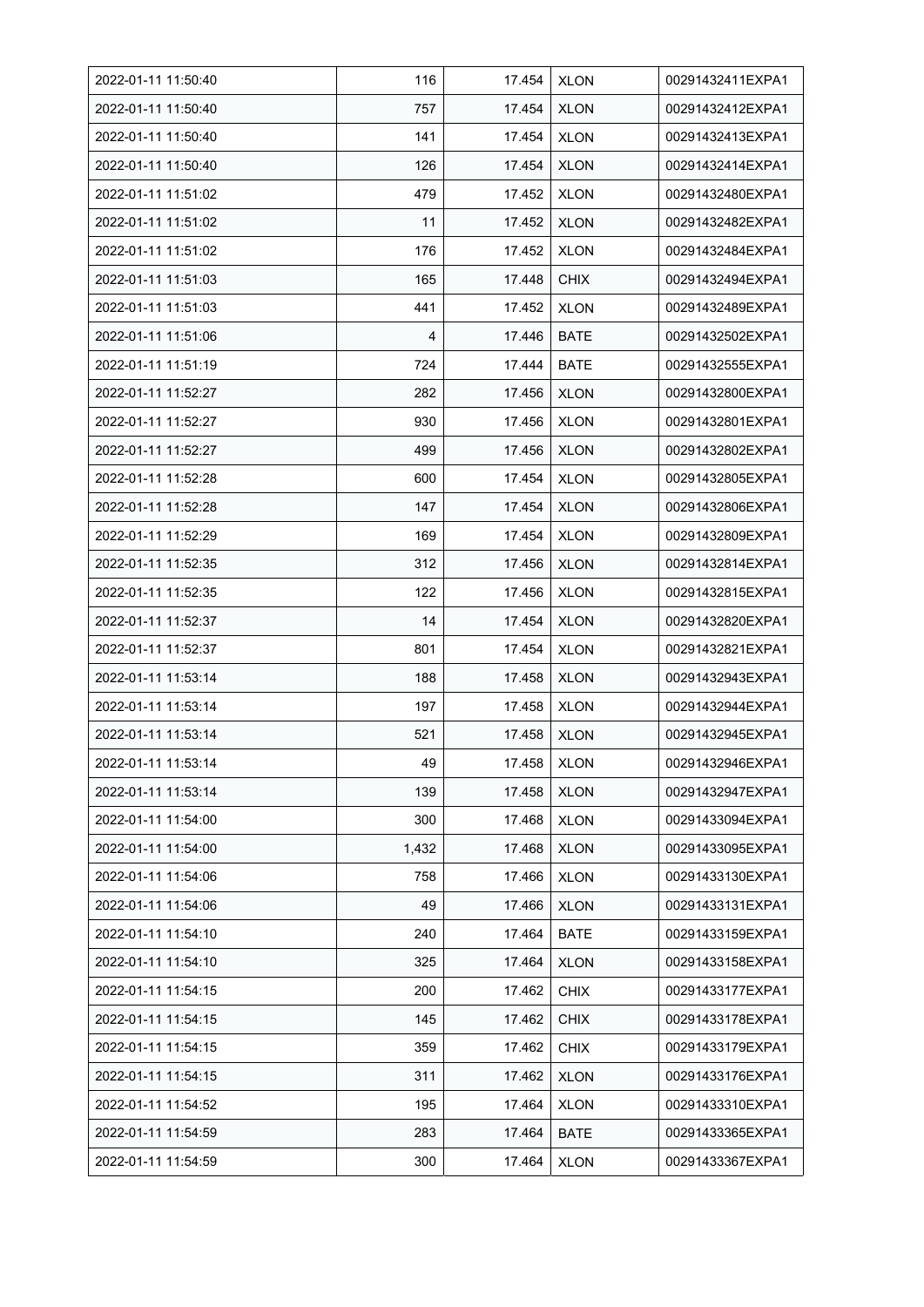| 2022-01-11 11:54:59 | 703   | 17.464 | <b>XLON</b> | 00291433368EXPA1 |
|---------------------|-------|--------|-------------|------------------|
| 2022-01-11 11:55:01 | 57    | 17.460 | <b>CHIX</b> | 00291433396EXPA1 |
| 2022-01-11 11:55:15 | 300   | 17.468 | <b>XLON</b> | 00291433467EXPA1 |
| 2022-01-11 11:55:15 | 500   | 17.468 | <b>XLON</b> | 00291433468EXPA1 |
| 2022-01-11 11:55:15 | 300   | 17.468 | <b>XLON</b> | 00291433469EXPA1 |
| 2022-01-11 11:55:25 | 554   | 17.466 | <b>CHIX</b> | 00291433486EXPA1 |
| 2022-01-11 11:55:25 | 297   | 17.466 | <b>XLON</b> | 00291433488EXPA1 |
| 2022-01-11 11:55:25 | 16    | 17.466 | <b>XLON</b> | 00291433489EXPA1 |
| 2022-01-11 11:55:45 | 488   | 17.462 | <b>XLON</b> | 00291433574EXPA1 |
| 2022-01-11 11:55:46 | 680   | 17.460 | <b>XLON</b> | 00291433598EXPA1 |
| 2022-01-11 11:56:27 | 65    | 17.466 | <b>XLON</b> | 00291433736EXPA1 |
| 2022-01-11 11:56:29 | 187   | 17.466 | <b>XLON</b> | 00291433746EXPA1 |
| 2022-01-11 11:56:29 | 246   | 17.466 | <b>XLON</b> | 00291433747EXPA1 |
| 2022-01-11 11:56:29 | 218   | 17.466 | <b>XLON</b> | 00291433748EXPA1 |
| 2022-01-11 11:56:29 | 565   | 17.466 | <b>XLON</b> | 00291433750EXPA1 |
| 2022-01-11 11:56:30 | 600   | 17.466 | <b>XLON</b> | 00291433779EXPA1 |
| 2022-01-11 11:56:30 | 600   | 17.466 | <b>XLON</b> | 00291433780EXPA1 |
| 2022-01-11 11:56:30 | 300   | 17.466 | <b>XLON</b> | 00291433781EXPA1 |
| 2022-01-11 11:56:43 | 136   | 17.464 | <b>XLON</b> | 00291433814EXPA1 |
| 2022-01-11 11:57:41 | 230   | 17.472 | <b>CHIX</b> | 00291434042EXPA1 |
| 2022-01-11 11:57:41 | 200   | 17.472 | <b>CHIX</b> | 00291434043EXPA1 |
| 2022-01-11 11:57:41 | 200   | 17.472 | <b>CHIX</b> | 00291434044EXPA1 |
| 2022-01-11 11:57:41 | 55    | 17.472 | <b>CHIX</b> | 00291434045EXPA1 |
| 2022-01-11 11:57:41 | 1,349 | 17.472 | <b>XLON</b> | 00291434038EXPA1 |
| 2022-01-11 11:57:41 | 159   | 17.470 | <b>XLON</b> | 00291434039EXPA1 |
| 2022-01-11 11:57:41 | 282   | 17.470 | <b>XLON</b> | 00291434040EXPA1 |
| 2022-01-11 11:57:41 | 266   | 17.470 | XLON        | 00291434041EXPA1 |
| 2022-01-11 11:58:30 | 61    | 17.476 | <b>BATE</b> | 00291434171EXPA1 |
| 2022-01-11 11:58:35 | 800   | 17.476 | <b>BATE</b> | 00291434191EXPA1 |
| 2022-01-11 11:58:35 | 511   | 17.476 | <b>BATE</b> | 00291434192EXPA1 |
| 2022-01-11 11:58:35 | 600   | 17.476 | <b>XLON</b> | 00291434194EXPA1 |
| 2022-01-11 11:58:35 | 600   | 17.476 | <b>XLON</b> | 00291434195EXPA1 |
| 2022-01-11 11:58:35 | 429   | 17.476 | <b>XLON</b> | 00291434196EXPA1 |
| 2022-01-11 11:58:35 | 171   | 17.476 | <b>XLON</b> | 00291434197EXPA1 |
| 2022-01-11 11:58:36 | 82    | 17.476 | XLON        | 00291434198EXPA1 |
| 2022-01-11 11:58:36 | 49    | 17.476 | XLON        | 00291434199EXPA1 |
| 2022-01-11 11:58:42 | 635   | 17.478 | <b>XLON</b> | 00291434212EXPA1 |
| 2022-01-11 11:58:42 | 526   | 17.478 | <b>XLON</b> | 00291434213EXPA1 |
| 2022-01-11 11:58:59 | 210   | 17.476 | <b>XLON</b> | 00291434275EXPA1 |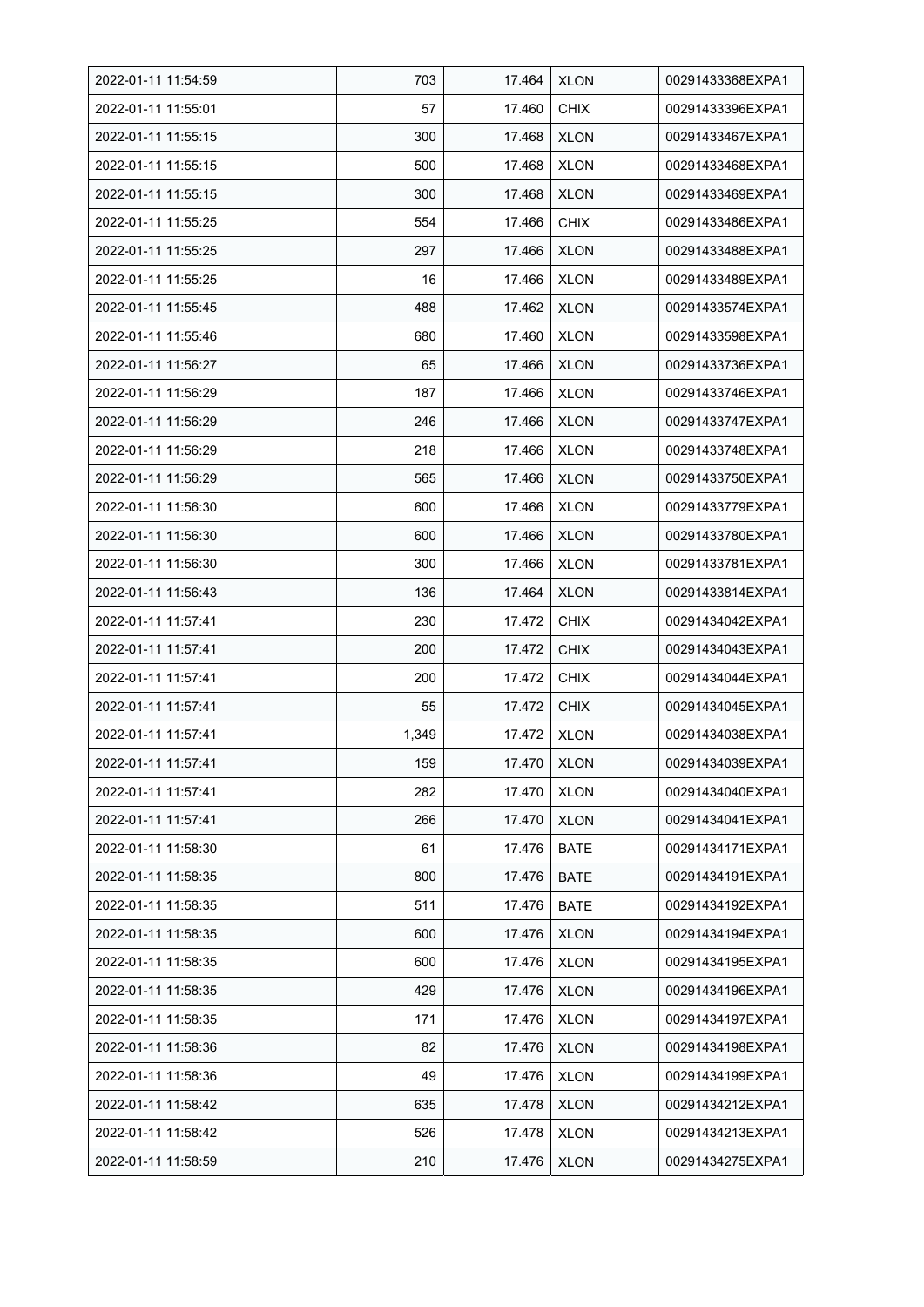| 2022-01-11 11:59:01 | 48    | 17.476 | <b>XLON</b> | 00291434282EXPA1 |
|---------------------|-------|--------|-------------|------------------|
| 2022-01-11 11:59:02 | 187   | 17.476 | <b>XLON</b> | 00291434290EXPA1 |
| 2022-01-11 11:59:16 | 183   | 17.476 | <b>XLON</b> | 00291434358EXPA1 |
| 2022-01-11 11:59:16 | 456   | 17.476 | <b>XLON</b> | 00291434359EXPA1 |
| 2022-01-11 11:59:52 | 1,136 | 17.480 | <b>XLON</b> | 00291434454EXPA1 |
| 2022-01-11 11:59:52 | 1,123 | 17.480 | <b>XLON</b> | 00291434455EXPA1 |
| 2022-01-11 11:59:52 | 197   | 17.480 | <b>XLON</b> | 00291434456EXPA1 |
| 2022-01-11 11:59:57 | 225   | 17.478 | <b>XLON</b> | 00291434471EXPA1 |
| 2022-01-11 11:59:58 | 855   | 17.476 | <b>CHIX</b> | 00291434475EXPA1 |
| 2022-01-11 12:00:17 | 425   | 17.480 | <b>XLON</b> | 00291434595EXPA1 |
| 2022-01-11 12:00:17 | 410   | 17.480 | <b>XLON</b> | 00291434596EXPA1 |
| 2022-01-11 12:00:19 | 28    | 17.478 | <b>XLON</b> | 00291434598EXPA1 |
| 2022-01-11 12:00:28 | 398   | 17.474 | <b>XLON</b> | 00291434626EXPA1 |
| 2022-01-11 12:00:30 | 453   | 17.472 | <b>XLON</b> | 00291434634EXPA1 |
| 2022-01-11 12:01:11 | 476   | 17.472 | <b>XLON</b> | 00291434788EXPA1 |
| 2022-01-11 12:01:13 | 87    | 17.472 | <b>XLON</b> | 00291434792EXPA1 |
| 2022-01-11 12:01:13 | 423   | 17.472 | <b>XLON</b> | 00291434793EXPA1 |
| 2022-01-11 12:01:13 | 712   | 17.472 | <b>XLON</b> | 00291434794EXPA1 |
| 2022-01-11 12:02:02 | 36    | 17.476 | <b>XLON</b> | 00291434977EXPA1 |
| 2022-01-11 12:02:02 | 12    | 17.476 | <b>XLON</b> | 00291434978EXPA1 |
| 2022-01-11 12:02:03 | 155   | 17.476 | <b>XLON</b> | 00291434982EXPA1 |
| 2022-01-11 12:02:03 | 502   | 17.476 | <b>XLON</b> | 00291434983EXPA1 |
| 2022-01-11 12:02:03 | 678   | 17.476 | <b>XLON</b> | 00291434984EXPA1 |
| 2022-01-11 12:02:05 | 550   | 17.476 | <b>XLON</b> | 00291434996EXPA1 |
| 2022-01-11 12:02:05 | 95    | 17.476 | <b>XLON</b> | 00291434997EXPA1 |
| 2022-01-11 12:02:05 | 205   | 17.476 | <b>XLON</b> | 00291434998EXPA1 |
| 2022-01-11 12:02:05 | 289   | 17.476 | <b>XLON</b> | 00291434999EXPA1 |
| 2022-01-11 12:02:05 | 149   | 17.476 | <b>XLON</b> | 00291435000EXPA1 |
| 2022-01-11 12:02:58 | 440   | 17.472 | <b>XLON</b> | 00291435288EXPA1 |
| 2022-01-11 12:02:58 | 355   | 17.472 | <b>XLON</b> | 00291435289EXPA1 |
| 2022-01-11 12:02:58 | 33    | 17.472 | XLON        | 00291435290EXPA1 |
| 2022-01-11 12:03:49 | 100   | 17.486 | <b>XLON</b> | 00291435522EXPA1 |
| 2022-01-11 12:03:49 | 53    | 17.486 | <b>XLON</b> | 00291435523EXPA1 |
| 2022-01-11 12:03:49 | 100   | 17.486 | <b>XLON</b> | 00291435524EXPA1 |
| 2022-01-11 12:03:50 | 300   | 17.486 | <b>CHIX</b> | 00291435530EXPA1 |
| 2022-01-11 12:03:50 | 300   | 17.486 | <b>CHIX</b> | 00291435531EXPA1 |
| 2022-01-11 12:03:50 | 98    | 17.486 | <b>XLON</b> | 00291435526EXPA1 |
| 2022-01-11 12:03:50 | 1,277 | 17.486 | <b>XLON</b> | 00291435527EXPA1 |
| 2022-01-11 12:03:50 | 167   | 17.486 | <b>XLON</b> | 00291435528EXPA1 |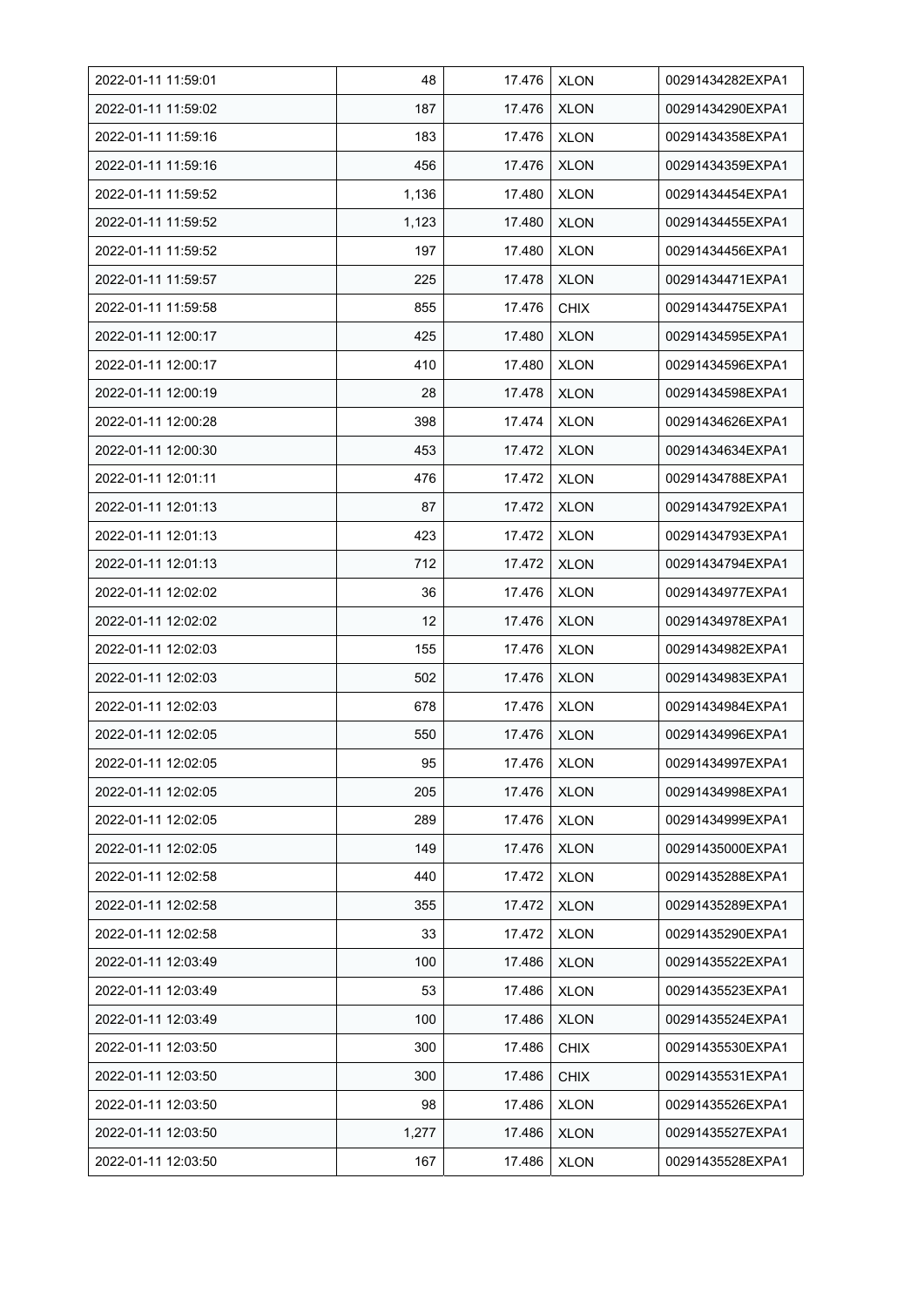| 2022-01-11 12:03:50 | 7     | 17.486 | <b>XLON</b> | 00291435529EXPA1 |
|---------------------|-------|--------|-------------|------------------|
| 2022-01-11 12:04:04 | 373   | 17.488 | <b>XLON</b> | 00291435548EXPA1 |
| 2022-01-11 12:04:04 | 235   | 17.488 | <b>XLON</b> | 00291435549EXPA1 |
| 2022-01-11 12:04:04 | 194   | 17.488 | <b>XLON</b> | 00291435550EXPA1 |
| 2022-01-11 12:04:04 | 300   | 17.488 | <b>XLON</b> | 00291435551EXPA1 |
| 2022-01-11 12:04:09 | 300   | 17.486 | <b>BATE</b> | 00291435570EXPA1 |
| 2022-01-11 12:04:09 | 243   | 17.486 | <b>BATE</b> | 00291435571EXPA1 |
| 2022-01-11 12:04:09 | 57    | 17.486 | <b>BATE</b> | 00291435574EXPA1 |
| 2022-01-11 12:04:09 | 375   | 17.488 | <b>XLON</b> | 00291435566EXPA1 |
| 2022-01-11 12:04:09 | 818   | 17.488 | <b>XLON</b> | 00291435567EXPA1 |
| 2022-01-11 12:04:10 | 300   | 17.486 | <b>BATE</b> | 00291435575EXPA1 |
| 2022-01-11 12:04:10 | 140   | 17.486 | <b>BATE</b> | 00291435576EXPA1 |
| 2022-01-11 12:04:10 | 100   | 17.486 | <b>BATE</b> | 00291435577EXPA1 |
| 2022-01-11 12:04:10 | 60    | 17.486 | <b>BATE</b> | 00291435578EXPA1 |
| 2022-01-11 12:04:18 | 649   | 17.484 | <b>CHIX</b> | 00291435610EXPA1 |
| 2022-01-11 12:04:18 | 46    | 17.486 | <b>XLON</b> | 00291435608EXPA1 |
| 2022-01-11 12:04:18 | 307   | 17.486 | <b>XLON</b> | 00291435609EXPA1 |
| 2022-01-11 12:05:11 | 1,270 | 17.502 | <b>XLON</b> | 00291435799EXPA1 |
| 2022-01-11 12:05:17 | 87    | 17.502 | <b>XLON</b> | 00291435839EXPA1 |
| 2022-01-11 12:05:18 | 1,252 | 17.502 | <b>XLON</b> | 00291435841EXPA1 |
| 2022-01-11 12:05:28 | 454   | 17.500 | <b>XLON</b> | 00291435862EXPA1 |
| 2022-01-11 12:05:28 | 368   | 17.500 | <b>XLON</b> | 00291435863EXPA1 |
| 2022-01-11 12:05:45 | 300   | 17.496 | <b>CHIX</b> | 00291435907EXPA1 |
| 2022-01-11 12:06:03 | 133   | 17.496 | <b>XLON</b> | 00291435929EXPA1 |
| 2022-01-11 12:06:41 | 300   | 17.502 | <b>XLON</b> | 00291436098EXPA1 |
| 2022-01-11 12:06:41 | 631   | 17.502 | <b>XLON</b> | 00291436099EXPA1 |
| 2022-01-11 12:06:41 | 294   | 17.502 | <b>XLON</b> | 00291436100EXPA1 |
| 2022-01-11 12:06:41 | 256   | 17.502 | <b>XLON</b> | 00291436101EXPA1 |
| 2022-01-11 12:06:41 | 1,394 | 17.502 | <b>XLON</b> | 00291436102EXPA1 |
| 2022-01-11 12:06:41 | 156   | 17.502 | <b>XLON</b> | 00291436103EXPA1 |
| 2022-01-11 12:06:41 | 384   | 17.502 | <b>XLON</b> | 00291436104EXPA1 |
| 2022-01-11 12:06:45 | 749   | 17.498 | <b>BATE</b> | 00291436112EXPA1 |
| 2022-01-11 12:06:45 | 621   | 17.498 | <b>CHIX</b> | 00291436114EXPA1 |
| 2022-01-11 12:07:07 | 182   | 17.492 | <b>CHIX</b> | 00291436173EXPA1 |
| 2022-01-11 12:07:07 | 469   | 17.496 | <b>XLON</b> | 00291436170EXPA1 |
| 2022-01-11 12:07:07 | 459   | 17.496 | XLON        | 00291436171EXPA1 |
| 2022-01-11 12:07:22 | 300   | 17.490 | <b>XLON</b> | 00291436214EXPA1 |
| 2022-01-11 12:07:22 | 163   | 17.490 | <b>XLON</b> | 00291436215EXPA1 |
| 2022-01-11 12:07:31 | 388   | 17.488 | <b>XLON</b> | 00291436272EXPA1 |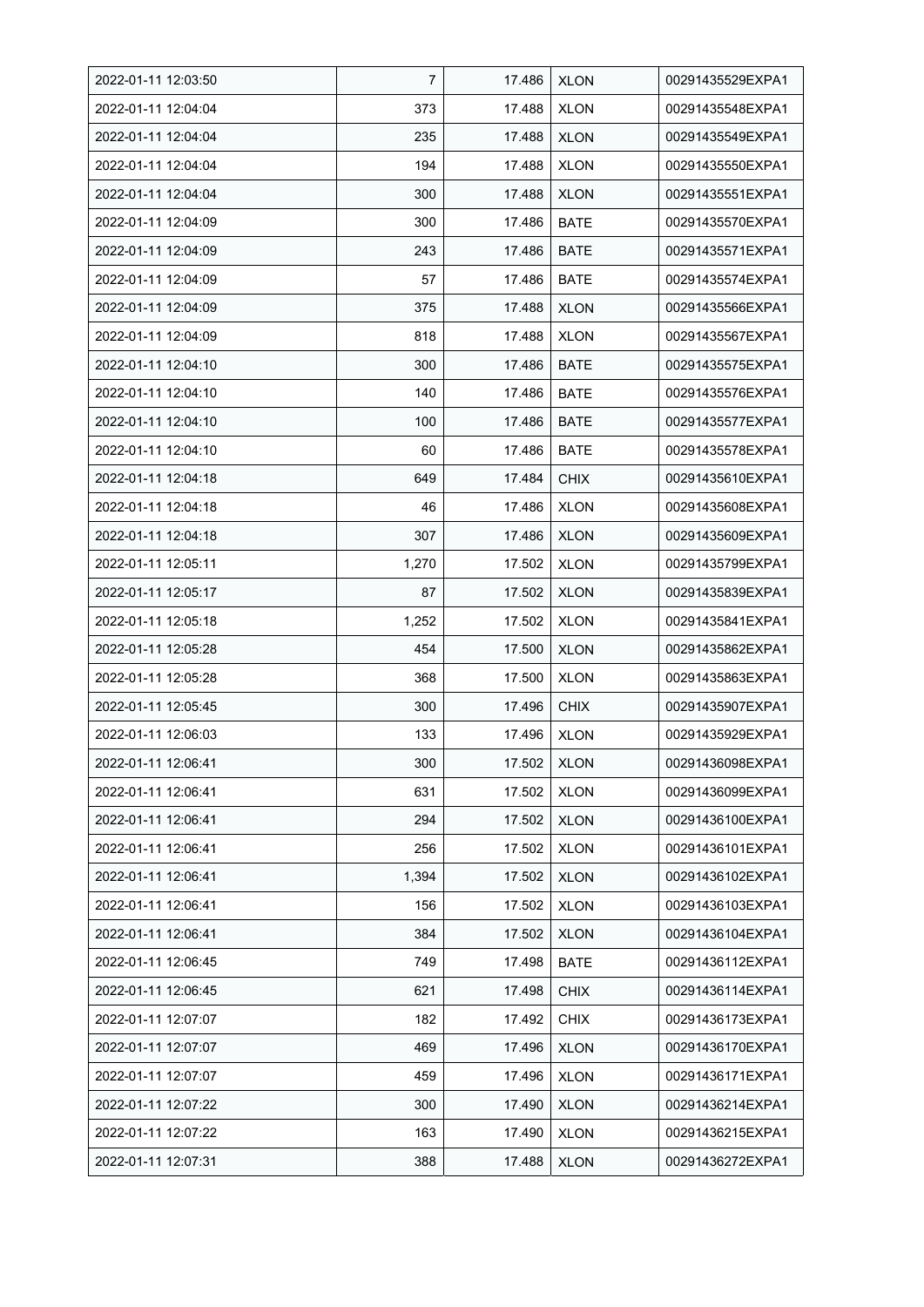| 2022-01-11 12:07:42 | 467   | 17.492 | <b>XLON</b> | 00291436300EXPA1 |
|---------------------|-------|--------|-------------|------------------|
| 2022-01-11 12:07:59 | 405   | 17.490 | <b>XLON</b> | 00291436356EXPA1 |
| 2022-01-11 12:08:02 | 145   | 17.488 | <b>XLON</b> | 00291436382EXPA1 |
| 2022-01-11 12:08:02 | 148   | 17.488 | <b>XLON</b> | 00291436383EXPA1 |
| 2022-01-11 12:08:04 | 176   | 17.486 | <b>XLON</b> | 00291436431EXPA1 |
| 2022-01-11 12:08:39 | 137   | 17.494 | <b>XLON</b> | 00291436572EXPA1 |
| 2022-01-11 12:08:42 | 200   | 17.494 | <b>CHIX</b> | 00291436583EXPA1 |
| 2022-01-11 12:08:42 | 300   | 17.494 | <b>CHIX</b> | 00291436584EXPA1 |
| 2022-01-11 12:08:43 | 797   | 17.494 | <b>XLON</b> | 00291436595EXPA1 |
| 2022-01-11 12:09:08 | 300   | 17.498 | <b>XLON</b> | 00291436733EXPA1 |
| 2022-01-11 12:09:08 | 100   | 17.498 | <b>XLON</b> | 00291436734EXPA1 |
| 2022-01-11 12:09:08 | 200   | 17.498 | <b>XLON</b> | 00291436735EXPA1 |
| 2022-01-11 12:09:08 | 172   | 17.498 | <b>XLON</b> | 00291436736EXPA1 |
| 2022-01-11 12:09:38 | 1,354 | 17.504 | <b>XLON</b> | 00291436831EXPA1 |
| 2022-01-11 12:09:41 | 300   | 17.504 | <b>BATE</b> | 00291436845EXPA1 |
| 2022-01-11 12:09:41 | 300   | 17.504 | <b>XLON</b> | 00291436844EXPA1 |
| 2022-01-11 12:09:44 | 600   | 17.506 | <b>XLON</b> | 00291436864EXPA1 |
| 2022-01-11 12:09:44 | 133   | 17.506 | <b>XLON</b> | 00291436865EXPA1 |
| 2022-01-11 12:09:44 | 600   | 17.506 | <b>XLON</b> | 00291436866EXPA1 |
| 2022-01-11 12:09:44 | 25    | 17.506 | <b>XLON</b> | 00291436867EXPA1 |
| 2022-01-11 12:10:27 | 52    | 17.502 | <b>XLON</b> | 00291437001EXPA1 |
| 2022-01-11 12:10:27 | 435   | 17.502 | <b>XLON</b> | 00291437002EXPA1 |
| 2022-01-11 12:10:27 | 100   | 17.504 | <b>XLON</b> | 00291437003EXPA1 |
| 2022-01-11 12:10:52 | 1,300 | 17.506 | <b>XLON</b> | 00291437058EXPA1 |
| 2022-01-11 12:10:52 | 1,539 | 17.506 | <b>XLON</b> | 00291437059EXPA1 |
| 2022-01-11 12:10:55 | 117   | 17.502 | <b>CHIX</b> | 00291437060EXPA1 |
| 2022-01-11 12:10:56 | 500   | 17.502 | <b>CHIX</b> | 00291437061EXPA1 |
| 2022-01-11 12:11:14 | 65    | 17.502 | <b>XLON</b> | 00291437100EXPA1 |
| 2022-01-11 12:11:14 | 471   | 17.502 | <b>XLON</b> | 00291437101EXPA1 |
| 2022-01-11 12:11:14 | 58    | 17.502 | <b>XLON</b> | 00291437102EXPA1 |
| 2022-01-11 12:11:15 | 463   | 17.500 | <b>BATE</b> | 00291437106EXPA1 |
| 2022-01-11 12:11:15 | 405   | 17.500 | <b>XLON</b> | 00291437107EXPA1 |
| 2022-01-11 12:12:03 | 548   | 17.500 | <b>CHIX</b> | 00291437287EXPA1 |
| 2022-01-11 12:12:07 | 300   | 17.502 | <b>XLON</b> | 00291437342EXPA1 |
| 2022-01-11 12:12:08 | 300   | 17.502 | <b>XLON</b> | 00291437344EXPA1 |
| 2022-01-11 12:12:08 | 300   | 17.502 | <b>XLON</b> | 00291437345EXPA1 |
| 2022-01-11 12:12:08 | 665   | 17.502 | <b>XLON</b> | 00291437346EXPA1 |
| 2022-01-11 12:12:08 | 977   | 17.502 | <b>XLON</b> | 00291437347EXPA1 |
| 2022-01-11 12:12:08 | 46    | 17.502 | <b>XLON</b> | 00291437348EXPA1 |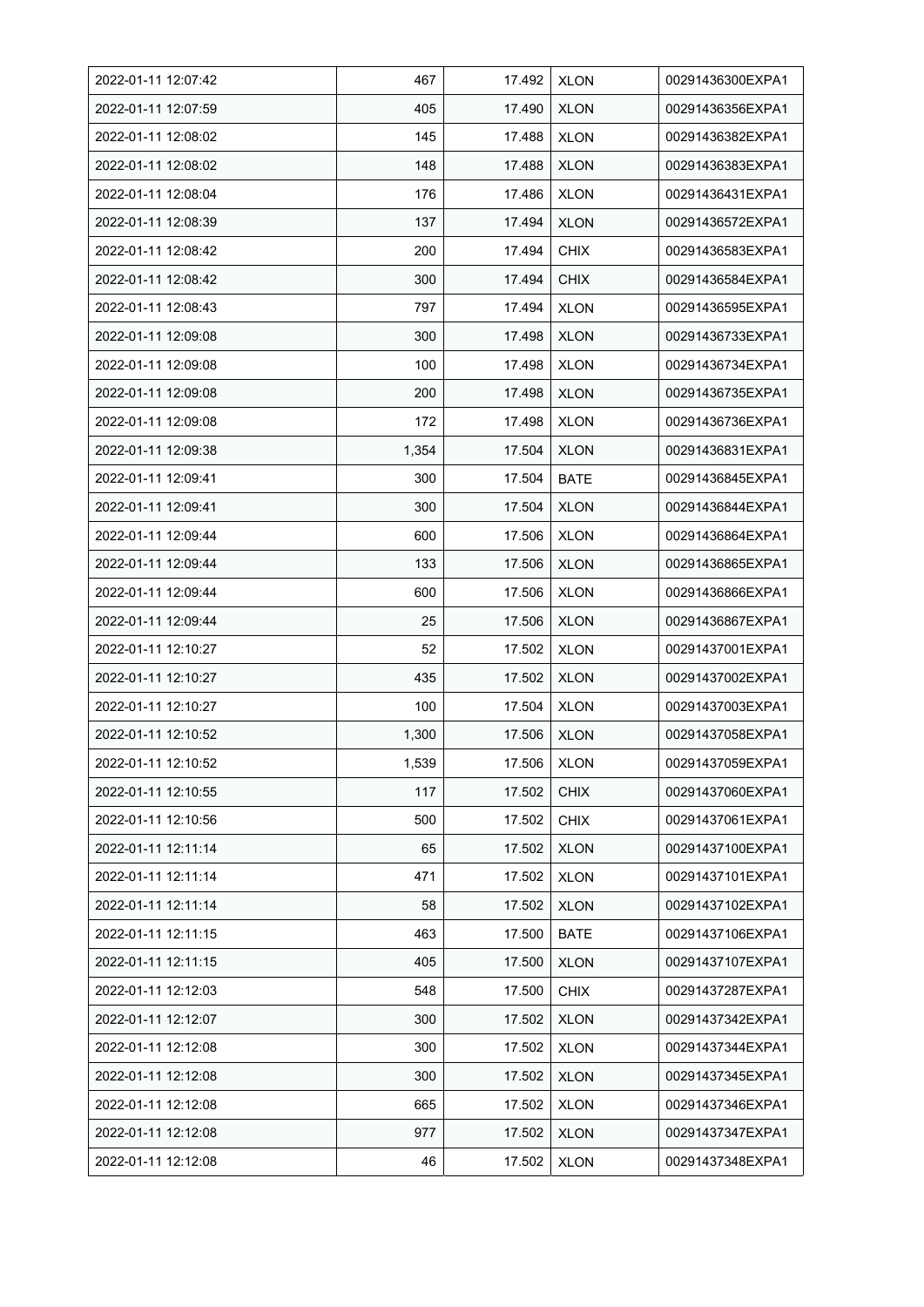| 2022-01-11 12:12:26 | 69    | 17.498 | <b>XLON</b> | 00291437402EXPA1 |
|---------------------|-------|--------|-------------|------------------|
| 2022-01-11 12:12:40 | 55    | 17.496 | <b>XLON</b> | 00291437440EXPA1 |
| 2022-01-11 12:12:40 | 374   | 17.496 | <b>XLON</b> | 00291437441EXPA1 |
| 2022-01-11 12:12:40 | 389   | 17.496 | <b>XLON</b> | 00291437442EXPA1 |
| 2022-01-11 12:12:43 | 215   | 17.492 | <b>CHIX</b> | 00291437453EXPA1 |
| 2022-01-11 12:13:05 | 214   | 17.492 | <b>XLON</b> | 00291437505EXPA1 |
| 2022-01-11 12:13:05 | 31    | 17.492 | <b>XLON</b> | 00291437506EXPA1 |
| 2022-01-11 12:13:05 | 188   | 17.492 | <b>XLON</b> | 00291437507EXPA1 |
| 2022-01-11 12:13:05 | 446   | 17.492 | <b>XLON</b> | 00291437508EXPA1 |
| 2022-01-11 12:13:07 | 23    | 17.490 | <b>XLON</b> | 00291437512EXPA1 |
| 2022-01-11 12:13:07 | 10    | 17.490 | <b>XLON</b> | 00291437513EXPA1 |
| 2022-01-11 12:13:09 | 27    | 17.488 | <b>XLON</b> | 00291437517EXPA1 |
| 2022-01-11 12:13:36 | 300   | 17.490 | <b>BATE</b> | 00291437588EXPA1 |
| 2022-01-11 12:13:51 | 117   | 17.502 | XLON        | 00291437648EXPA1 |
| 2022-01-11 12:13:51 | 169   | 17.502 | <b>XLON</b> | 00291437649EXPA1 |
| 2022-01-11 12:13:51 | 173   | 17.502 | <b>XLON</b> | 00291437650EXPA1 |
| 2022-01-11 12:13:51 | 148   | 17.502 | <b>XLON</b> | 00291437657EXPA1 |
| 2022-01-11 12:14:02 | 701   | 17.500 | <b>XLON</b> | 00291437707EXPA1 |
| 2022-01-11 12:14:05 | 695   | 17.502 | <b>XLON</b> | 00291437732EXPA1 |
| 2022-01-11 12:14:05 | 1,011 | 17.502 | <b>XLON</b> | 00291437733EXPA1 |
| 2022-01-11 12:14:18 | 692   | 17.500 | <b>BATE</b> | 00291437786EXPA1 |
| 2022-01-11 12:14:18 | 473   | 17.500 | <b>CHIX</b> | 00291437789EXPA1 |
| 2022-01-11 12:14:18 | 458   | 17.500 | <b>XLON</b> | 00291437787EXPA1 |
| 2022-01-11 12:14:42 | 434   | 17.500 | <b>XLON</b> | 00291437866EXPA1 |
| 2022-01-11 12:14:42 | 466   | 17.500 | <b>XLON</b> | 00291437867EXPA1 |
| 2022-01-11 12:14:54 | 80    | 17.496 | <b>XLON</b> | 00291437954EXPA1 |
| 2022-01-11 12:14:56 | 300   | 17.496 | <b>XLON</b> | 00291437963EXPA1 |
| 2022-01-11 12:14:56 | 60    | 17.496 | <b>XLON</b> | 00291437964EXPA1 |
| 2022-01-11 12:15:06 | 336   | 17.492 | <b>CHIX</b> | 00291438010EXPA1 |
| 2022-01-11 12:15:06 | 288   | 17.494 | <b>XLON</b> | 00291438007EXPA1 |
| 2022-01-11 12:15:06 | 430   | 17.494 | <b>XLON</b> | 00291438008EXPA1 |
| 2022-01-11 12:15:06 | 137   | 17.494 | <b>XLON</b> | 00291438009EXPA1 |
| 2022-01-11 12:15:07 | 436   | 17.490 | <b>XLON</b> | 00291438012EXPA1 |
| 2022-01-11 12:15:09 | 216   | 17.488 | <b>BATE</b> | 00291438018EXPA1 |
| 2022-01-11 12:15:17 | 50    | 17.486 | <b>XLON</b> | 00291438054EXPA1 |
| 2022-01-11 12:16:03 | 1,127 | 17.488 | <b>XLON</b> | 00291438176EXPA1 |
| 2022-01-11 12:16:15 | 218   | 17.488 | <b>XLON</b> | 00291438200EXPA1 |
| 2022-01-11 12:16:36 | 1,706 | 17.494 | <b>XLON</b> | 00291438250EXPA1 |
| 2022-01-11 12:17:02 | 300   | 17.488 | <b>CHIX</b> | 00291438290EXPA1 |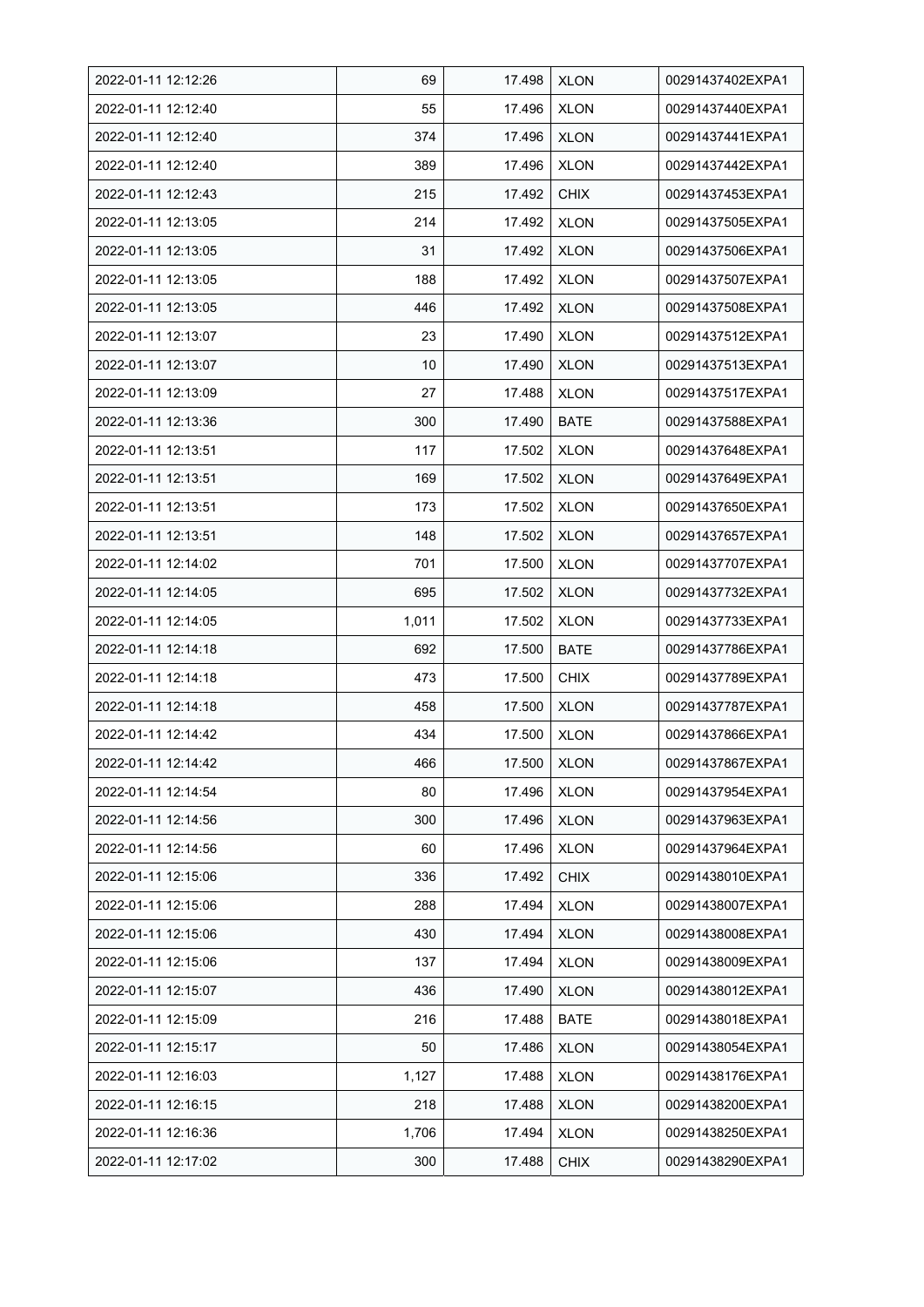| 2022-01-11 12:17:23 | 67    | 17.490 | <b>XLON</b> | 00291438344EXPA1 |
|---------------------|-------|--------|-------------|------------------|
| 2022-01-11 12:17:23 | 1,140 | 17.490 | <b>XLON</b> | 00291438345EXPA1 |
| 2022-01-11 12:17:23 | 281   | 17.490 | <b>XLON</b> | 00291438347EXPA1 |
| 2022-01-11 12:17:23 | 929   | 17.490 | <b>XLON</b> | 00291438349EXPA1 |
| 2022-01-11 12:17:25 | 174   | 17.488 | <b>XLON</b> | 00291438352EXPA1 |
| 2022-01-11 12:17:25 | 455   | 17.488 | <b>XLON</b> | 00291438353EXPA1 |
| 2022-01-11 12:17:44 | 300   | 17.492 | <b>XLON</b> | 00291438422EXPA1 |
| 2022-01-11 12:17:45 | 141   | 17.492 | <b>XLON</b> | 00291438430EXPA1 |
| 2022-01-11 12:17:57 | 300   | 17.490 | <b>BATE</b> | 00291438492EXPA1 |
| 2022-01-11 12:17:57 | 300   | 17.490 | <b>BATE</b> | 00291438493EXPA1 |
| 2022-01-11 12:18:08 | 273   | 17.490 | <b>XLON</b> | 00291438528EXPA1 |
| 2022-01-11 12:18:08 | 145   | 17.490 | <b>XLON</b> | 00291438529EXPA1 |
| 2022-01-11 12:18:21 | 477   | 17.490 | <b>XLON</b> | 00291438565EXPA1 |
| 2022-01-11 12:18:21 | 429   | 17.490 | <b>XLON</b> | 00291438566EXPA1 |
| 2022-01-11 12:18:42 | 400   | 17.488 | <b>XLON</b> | 00291438622EXPA1 |
| 2022-01-11 12:18:42 | 463   | 17.488 | <b>XLON</b> | 00291438624EXPA1 |
| 2022-01-11 12:18:44 | 533   | 17.486 | <b>CHIX</b> | 00291438641EXPA1 |
| 2022-01-11 12:18:44 | 362   | 17.484 | <b>CHIX</b> | 00291438645EXPA1 |
| 2022-01-11 12:18:44 | 420   | 17.486 | <b>XLON</b> | 00291438642EXPA1 |
| 2022-01-11 12:18:44 | 442   | 17.486 | <b>XLON</b> | 00291438643EXPA1 |
| 2022-01-11 12:18:44 | 46    | 17.484 | <b>XLON</b> | 00291438646EXPA1 |
| 2022-01-11 12:19:08 | 5     | 17.480 | <b>XLON</b> | 00291438741EXPA1 |
| 2022-01-11 12:19:08 | 445   | 17.480 | <b>XLON</b> | 00291438742EXPA1 |
| 2022-01-11 12:19:08 | 294   | 17.480 | <b>XLON</b> | 00291438743EXPA1 |
| 2022-01-11 12:19:08 | 110   | 17.480 | <b>XLON</b> | 00291438744EXPA1 |
| 2022-01-11 12:19:35 | 448   | 17.478 | <b>XLON</b> | 00291438842EXPA1 |
| 2022-01-11 12:19:35 | 432   | 17.478 | <b>XLON</b> | 00291438843EXPA1 |
| 2022-01-11 12:19:46 | 22    | 17.476 | <b>XLON</b> | 00291438854EXPA1 |
| 2022-01-11 12:19:46 | 416   | 17.476 | <b>XLON</b> | 00291438855EXPA1 |
| 2022-01-11 12:20:28 | 474   | 17.484 | <b>CHIX</b> | 00291438928EXPA1 |
| 2022-01-11 12:20:28 | 726   | 17.484 | <b>XLON</b> | 00291438929EXPA1 |
| 2022-01-11 12:20:28 | 543   | 17.484 | <b>XLON</b> | 00291438930EXPA1 |
| 2022-01-11 12:21:02 | 300   | 17.488 | <b>XLON</b> | 00291439120EXPA1 |
| 2022-01-11 12:21:02 | 40    | 17.488 | <b>XLON</b> | 00291439132EXPA1 |
| 2022-01-11 12:21:02 | 1,395 | 17.488 | <b>XLON</b> | 00291439133EXPA1 |
| 2022-01-11 12:21:02 | 40    | 17.488 | <b>XLON</b> | 00291439134EXPA1 |
| 2022-01-11 12:21:16 | 300   | 17.488 | <b>XLON</b> | 00291439170EXPA1 |
| 2022-01-11 12:21:16 | 131   | 17.488 | <b>XLON</b> | 00291439171EXPA1 |
| 2022-01-11 12:21:16 | 263   | 17.488 | <b>XLON</b> | 00291439172EXPA1 |
|                     |       |        |             |                  |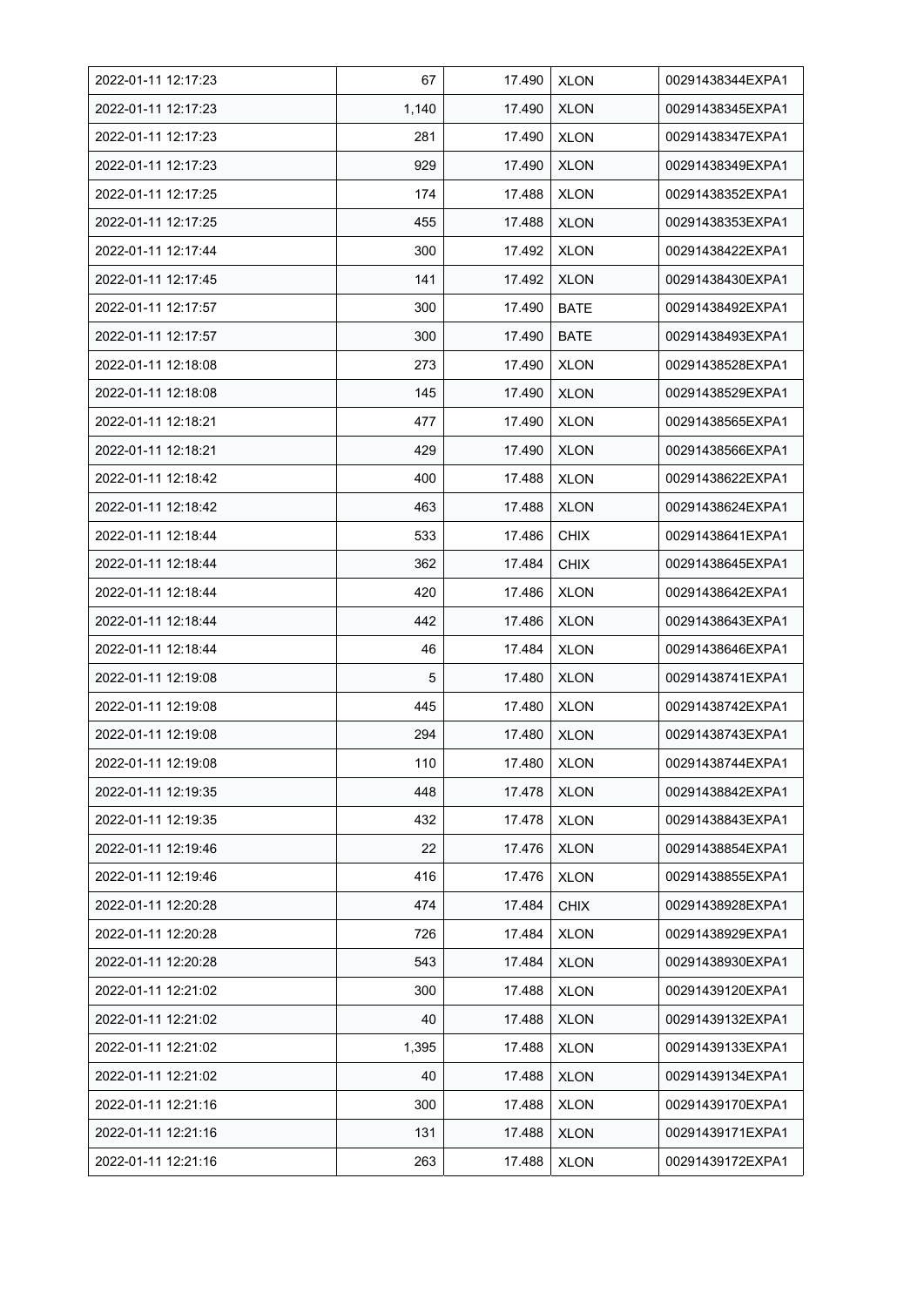| 2022-01-11 12:21:16 | 150   | 17.488 | <b>XLON</b> | 00291439173EXPA1 |
|---------------------|-------|--------|-------------|------------------|
| 2022-01-11 12:21:16 | 311   | 17.488 | <b>XLON</b> | 00291439174EXPA1 |
| 2022-01-11 12:21:26 | 206   | 17.486 | <b>XLON</b> | 00291439196EXPA1 |
| 2022-01-11 12:21:26 | 460   | 17.486 | <b>XLON</b> | 00291439197EXPA1 |
| 2022-01-11 12:21:31 | 90    | 17.480 | <b>BATE</b> | 00291439255EXPA1 |
| 2022-01-11 12:21:31 | 300   | 17.480 | <b>BATE</b> | 00291439256EXPA1 |
| 2022-01-11 12:22:29 | 170   | 17.484 | <b>XLON</b> | 00291439500EXPA1 |
| 2022-01-11 12:22:29 | 212   | 17.484 | <b>XLON</b> | 00291439501EXPA1 |
| 2022-01-11 12:22:29 | 141   | 17.484 | <b>XLON</b> | 00291439502EXPA1 |
| 2022-01-11 12:22:29 | 1,386 | 17.484 | <b>XLON</b> | 00291439503EXPA1 |
| 2022-01-11 12:22:29 | 11    | 17.484 | <b>XLON</b> | 00291439504EXPA1 |
| 2022-01-11 12:22:29 | 51    | 17.484 | <b>XLON</b> | 00291439505EXPA1 |
| 2022-01-11 12:22:29 | 759   | 17.484 | <b>XLON</b> | 00291439506EXPA1 |
| 2022-01-11 12:22:29 | 9     | 17.484 | <b>XLON</b> | 00291439507EXPA1 |
| 2022-01-11 12:22:32 | 212   | 17.480 | <b>BATE</b> | 00291439518EXPA1 |
| 2022-01-11 12:23:16 | 300   | 17.484 | <b>XLON</b> | 00291439642EXPA1 |
| 2022-01-11 12:23:59 | 18    | 17.490 | <b>XLON</b> | 00291439722EXPA1 |
| 2022-01-11 12:24:00 | 283   | 17.490 | <b>XLON</b> | 00291439723EXPA1 |
| 2022-01-11 12:24:03 | 600   | 17.492 | <b>XLON</b> | 00291439735EXPA1 |
| 2022-01-11 12:24:03 | 600   | 17.492 | <b>XLON</b> | 00291439740EXPA1 |
| 2022-01-11 12:24:03 | 600   | 17.492 | <b>XLON</b> | 00291439741EXPA1 |
| 2022-01-11 12:24:03 | 600   | 17.492 | <b>XLON</b> | 00291439742EXPA1 |
| 2022-01-11 12:24:03 | 600   | 17.492 | <b>XLON</b> | 00291439743EXPA1 |
| 2022-01-11 12:24:03 | 233   | 17.492 | <b>XLON</b> | 00291439744EXPA1 |
| 2022-01-11 12:24:03 | 459   | 17.492 | <b>XLON</b> | 00291439745EXPA1 |
| 2022-01-11 12:24:04 | 1,377 | 17.490 | <b>CHIX</b> | 00291439749EXPA1 |
| 2022-01-11 12:24:04 | 94    | 17.490 | <b>XLON</b> | 00291439750EXPA1 |
| 2022-01-11 12:24:04 | 9     | 17.490 | <b>XLON</b> | 00291439751EXPA1 |
| 2022-01-11 12:24:05 | 222   | 17.490 | <b>BATE</b> | 00291439752EXPA1 |
| 2022-01-11 12:24:05 | 124   | 17.490 | <b>BATE</b> | 00291439753EXPA1 |
| 2022-01-11 12:24:05 | 300   | 17.490 | <b>BATE</b> | 00291439754EXPA1 |
| 2022-01-11 12:24:05 | 176   | 17.490 | <b>BATE</b> | 00291439755EXPA1 |
| 2022-01-11 12:24:20 | 7     | 17.490 | <b>XLON</b> | 00291439778EXPA1 |
| 2022-01-11 12:25:04 | 3     | 17.502 | <b>XLON</b> | 00291439903EXPA1 |
| 2022-01-11 12:25:05 | 60    | 17.504 | <b>XLON</b> | 00291439904EXPA1 |
| 2022-01-11 12:25:05 | 484   | 17.504 | XLON        | 00291439905EXPA1 |
| 2022-01-11 12:25:07 | 176   | 17.504 | <b>XLON</b> | 00291439915EXPA1 |
| 2022-01-11 12:25:07 | 1,474 | 17.504 | <b>XLON</b> | 00291439916EXPA1 |
| 2022-01-11 12:25:07 | 823   | 17.504 | <b>XLON</b> | 00291439917EXPA1 |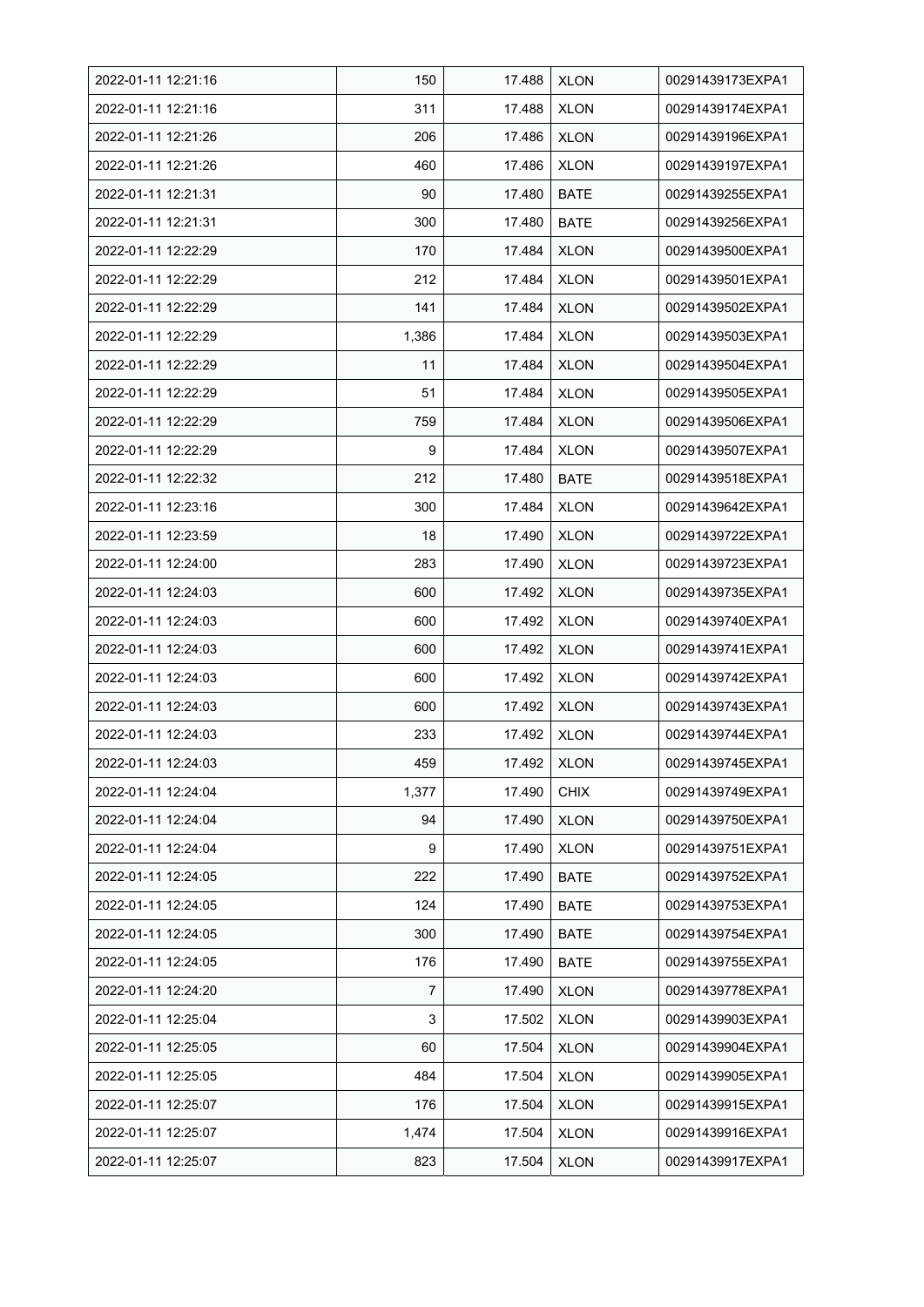| 2022-01-11 12:25:13 | 45    | 17.500 | <b>XLON</b> | 00291439951EXPA1 |
|---------------------|-------|--------|-------------|------------------|
| 2022-01-11 12:26:09 | 300   | 17.500 | <b>XLON</b> | 00291440188EXPA1 |
| 2022-01-11 12:26:09 | 202   | 17.500 | <b>XLON</b> | 00291440189EXPA1 |
| 2022-01-11 12:26:09 | 171   | 17.500 | <b>XLON</b> | 00291440191EXPA1 |
| 2022-01-11 12:26:09 | 161   | 17.500 | <b>XLON</b> | 00291440192EXPA1 |
| 2022-01-11 12:26:09 | 161   | 17.500 | <b>XLON</b> | 00291440193EXPA1 |
| 2022-01-11 12:26:10 | 300   | 17.500 | <b>XLON</b> | 00291440209EXPA1 |
| 2022-01-11 12:26:10 | 153   | 17.500 | <b>XLON</b> | 00291440210EXPA1 |
| 2022-01-11 12:26:10 | 147   | 17.500 | <b>XLON</b> | 00291440211EXPA1 |
| 2022-01-11 12:27:01 | 13    | 17.502 | <b>XLON</b> | 00291440401EXPA1 |
| 2022-01-11 12:27:25 | 192   | 17.504 | <b>XLON</b> | 00291440436EXPA1 |
| 2022-01-11 12:27:25 | 487   | 17.504 | <b>XLON</b> | 00291440437EXPA1 |
| 2022-01-11 12:27:25 | 353   | 17.504 | <b>XLON</b> | 00291440438EXPA1 |
| 2022-01-11 12:27:25 | 295   | 17.504 | <b>XLON</b> | 00291440439EXPA1 |
| 2022-01-11 12:27:25 | 1,400 | 17.504 | <b>XLON</b> | 00291440440EXPA1 |
| 2022-01-11 12:27:25 | 1,136 | 17.504 | <b>XLON</b> | 00291440441EXPA1 |
| 2022-01-11 12:27:25 | 30    | 17.504 | <b>XLON</b> | 00291440442EXPA1 |
| 2022-01-11 12:27:37 | 172   | 17.504 | <b>XLON</b> | 00291440470EXPA1 |
| 2022-01-11 12:27:37 | 164   | 17.504 | <b>XLON</b> | 00291440471EXPA1 |
| 2022-01-11 12:27:42 | 435   | 17.502 | <b>XLON</b> | 00291440489EXPA1 |
| 2022-01-11 12:27:42 | 126   | 17.502 | <b>XLON</b> | 00291440490EXPA1 |
| 2022-01-11 12:27:44 | 211   | 17.500 | <b>BATE</b> | 00291440493EXPA1 |
| 2022-01-11 12:27:44 | 89    | 17.500 | <b>BATE</b> | 00291440494EXPA1 |
| 2022-01-11 12:28:02 | 169   | 17.504 | <b>CHIX</b> | 00291440536EXPA1 |
| 2022-01-11 12:28:08 | 300   | 17.510 | <b>XLON</b> | 00291440545EXPA1 |
| 2022-01-11 12:28:08 | 200   | 17.510 | <b>XLON</b> | 00291440546EXPA1 |
| 2022-01-11 12:28:08 | 12    | 17.510 | <b>XLON</b> | 00291440547EXPA1 |
| 2022-01-11 12:28:28 | 230   | 17.508 | <b>CHIX</b> | 00291440600EXPA1 |
| 2022-01-11 12:28:28 | 300   | 17.508 | <b>CHIX</b> | 00291440601EXPA1 |
| 2022-01-11 12:28:28 | 400   | 17.508 | <b>CHIX</b> | 00291440602EXPA1 |
| 2022-01-11 12:28:28 | 280   | 17.508 | <b>CHIX</b> | 00291440603EXPA1 |
| 2022-01-11 12:28:28 | 493   | 17.508 | <b>XLON</b> | 00291440599EXPA1 |
| 2022-01-11 12:28:43 | 234   | 17.510 | <b>XLON</b> | 00291440669EXPA1 |
| 2022-01-11 12:28:43 | 833   | 17.510 | <b>XLON</b> | 00291440670EXPA1 |
| 2022-01-11 12:28:43 | 216   | 17.510 | <b>XLON</b> | 00291440671EXPA1 |
| 2022-01-11 12:28:43 | 607   | 17.510 | <b>XLON</b> | 00291440672EXPA1 |
| 2022-01-11 12:29:02 | 666   | 17.508 | <b>BATE</b> | 00291440737EXPA1 |
| 2022-01-11 12:29:02 | 474   | 17.508 | <b>XLON</b> | 00291440738EXPA1 |
| 2022-01-11 12:29:02 | 466   | 17.508 | <b>XLON</b> | 00291440739EXPA1 |
|                     |       |        |             |                  |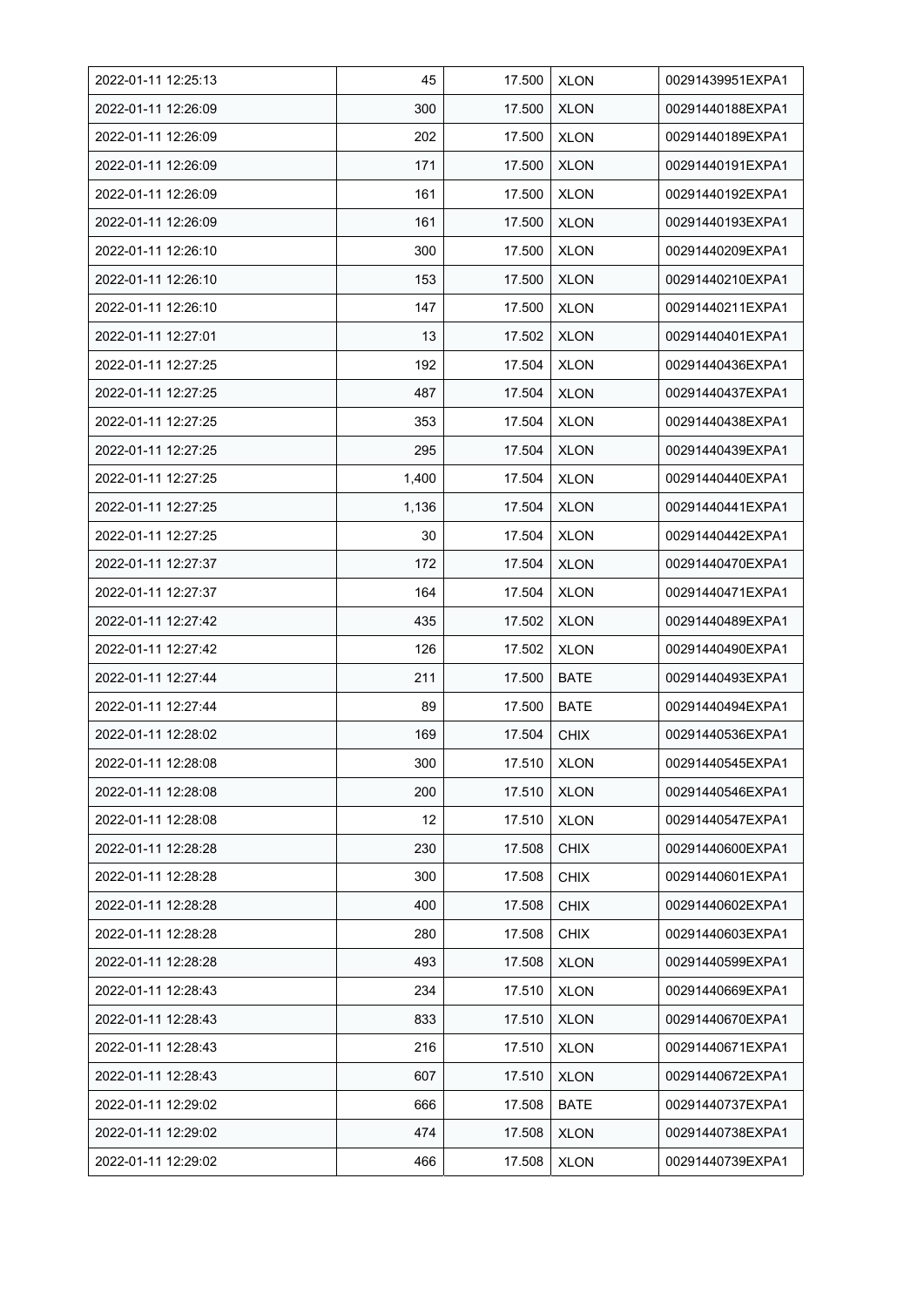| 2022-01-11 12:29:02 | 58    | 17.508 | <b>XLON</b> | 00291440742EXPA1 |
|---------------------|-------|--------|-------------|------------------|
| 2022-01-11 12:29:25 | 428   | 17.510 | <b>XLON</b> | 00291440808EXPA1 |
| 2022-01-11 12:29:39 | 235   | 17.508 | <b>XLON</b> | 00291440827EXPA1 |
| 2022-01-11 12:29:39 | 37    | 17.508 | <b>XLON</b> | 00291440828EXPA1 |
| 2022-01-11 12:29:39 | 196   | 17.508 | <b>XLON</b> | 00291440829EXPA1 |
| 2022-01-11 12:29:39 | 39    | 17.508 | <b>XLON</b> | 00291440830EXPA1 |
| 2022-01-11 12:29:59 | 300   | 17.508 | <b>CHIX</b> | 00291440890EXPA1 |
| 2022-01-11 12:29:59 | 201   | 17.508 | <b>CHIX</b> | 00291440891EXPA1 |
| 2022-01-11 12:30:19 | 300   | 17.512 | <b>XLON</b> | 00291440942EXPA1 |
| 2022-01-11 12:30:19 | 300   | 17.512 | <b>XLON</b> | 00291440943EXPA1 |
| 2022-01-11 12:30:19 | 300   | 17.512 | <b>XLON</b> | 00291440944EXPA1 |
| 2022-01-11 12:30:20 | 300   | 17.512 | XLON        | 00291440945EXPA1 |
| 2022-01-11 12:30:20 | 300   | 17.512 | <b>XLON</b> | 00291440946EXPA1 |
| 2022-01-11 12:30:30 | 734   | 17.510 | <b>XLON</b> | 00291440956EXPA1 |
| 2022-01-11 12:30:30 | 513   | 17.510 | <b>XLON</b> | 00291440957EXPA1 |
| 2022-01-11 12:31:44 | 800   | 17.512 | <b>XLON</b> | 00291441131EXPA1 |
| 2022-01-11 12:32:23 | 245   | 17.514 | <b>XLON</b> | 00291441263EXPA1 |
| 2022-01-11 12:32:23 | 27    | 17.514 | <b>XLON</b> | 00291441264EXPA1 |
| 2022-01-11 12:32:45 | 70    | 17.516 | <b>XLON</b> | 00291441315EXPA1 |
| 2022-01-11 12:32:45 | 300   | 17.516 | <b>XLON</b> | 00291441317EXPA1 |
| 2022-01-11 12:32:55 | 800   | 17.520 | <b>BATE</b> | 00291441344EXPA1 |
| 2022-01-11 12:32:55 | 542   | 17.520 | <b>BATE</b> | 00291441345EXPA1 |
| 2022-01-11 12:32:55 | 293   | 17.520 | <b>XLON</b> | 00291441346EXPA1 |
| 2022-01-11 12:32:55 | 55    | 17.520 | <b>XLON</b> | 00291441347EXPA1 |
| 2022-01-11 12:32:55 | 1,377 | 17.520 | <b>XLON</b> | 00291441348EXPA1 |
| 2022-01-11 12:32:55 | 457   | 17.520 | <b>XLON</b> | 00291441349EXPA1 |
| 2022-01-11 12:32:55 | 280   | 17.520 | <b>XLON</b> | 00291441350EXPA1 |
| 2022-01-11 12:32:55 | 164   | 17.520 | <b>XLON</b> | 00291441351EXPA1 |
| 2022-01-11 12:32:55 | 290   | 17.520 | <b>XLON</b> | 00291441352EXPA1 |
| 2022-01-11 12:32:55 | 10    | 17.520 | <b>XLON</b> | 00291441353EXPA1 |
| 2022-01-11 12:32:55 | 62    | 17.520 | <b>XLON</b> | 00291441354EXPA1 |
| 2022-01-11 12:32:55 | 1,576 | 17.520 | <b>XLON</b> | 00291441355EXPA1 |
| 2022-01-11 12:33:02 | 147   | 17.518 | <b>CHIX</b> | 00291441377EXPA1 |
| 2022-01-11 12:33:02 | 13    | 17.518 | <b>CHIX</b> | 00291441378EXPA1 |
| 2022-01-11 12:33:02 | 13    | 17.518 | <b>CHIX</b> | 00291441379EXPA1 |
| 2022-01-11 12:33:02 | 100   | 17.518 | XLON        | 00291441373EXPA1 |
| 2022-01-11 12:33:02 | 492   | 17.518 | <b>XLON</b> | 00291441374EXPA1 |
| 2022-01-11 12:33:02 | 435   | 17.518 | <b>XLON</b> | 00291441375EXPA1 |
| 2022-01-11 12:33:02 | 18    | 17.518 | <b>XLON</b> | 00291441376EXPA1 |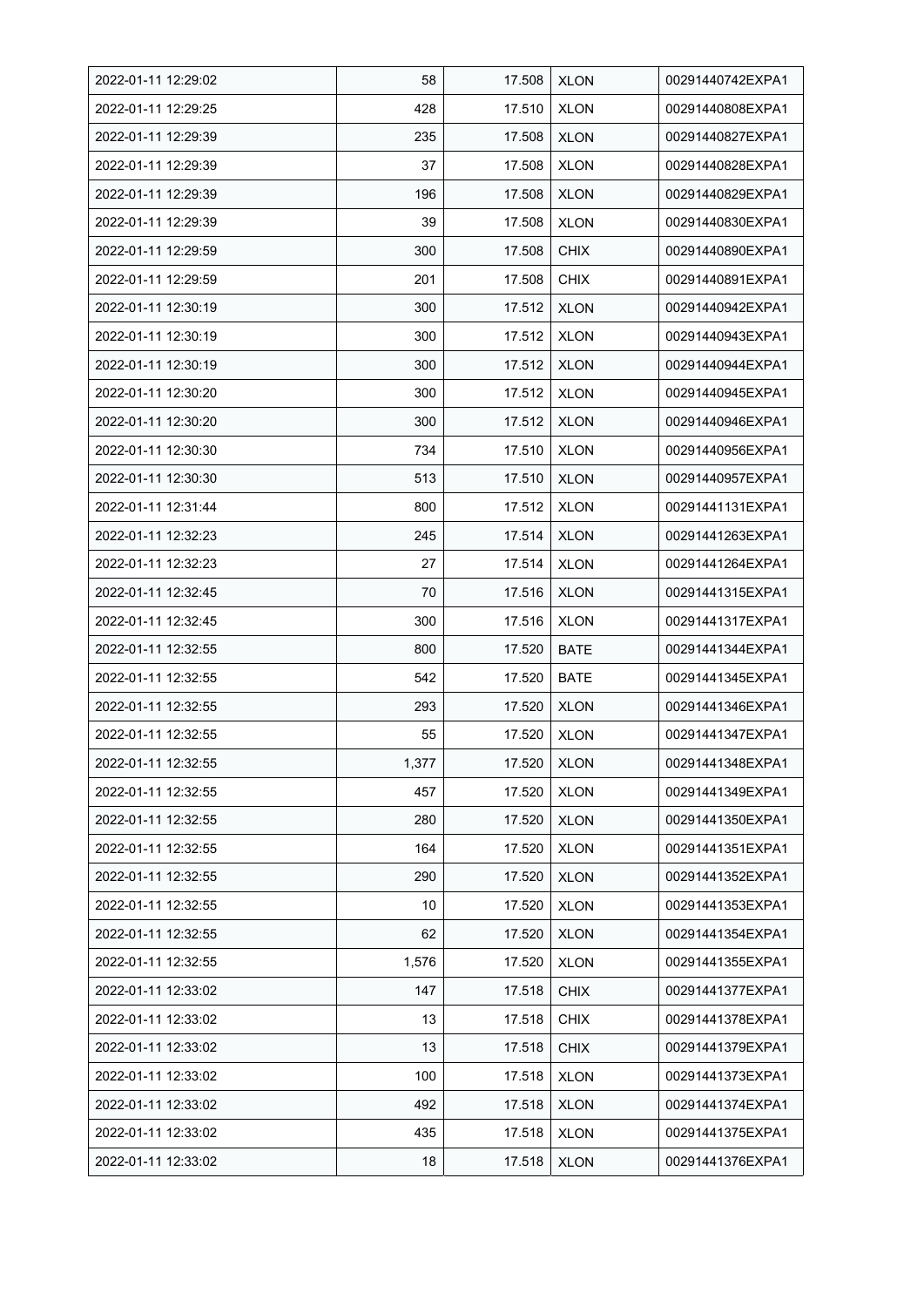| 2022-01-11 12:33:03 | 300            | 17.518 | <b>CHIX</b> | 00291441383EXPA1 |
|---------------------|----------------|--------|-------------|------------------|
| 2022-01-11 12:33:07 | 66             | 17.516 | <b>CHIX</b> | 00291441389EXPA1 |
| 2022-01-11 12:33:07 | 90             | 17.516 | <b>CHIX</b> | 00291441393EXPA1 |
| 2022-01-11 12:33:29 | 14             | 17.516 | <b>XLON</b> | 00291441461EXPA1 |
| 2022-01-11 12:34:01 | $\overline{2}$ | 17.520 | <b>XLON</b> | 00291441532EXPA1 |
| 2022-01-11 12:34:02 | 298            | 17.520 | <b>XLON</b> | 00291441538EXPA1 |
| 2022-01-11 12:34:02 | 254            | 17.520 | <b>XLON</b> | 00291441541EXPA1 |
| 2022-01-11 12:34:02 | 300            | 17.520 | XLON        | 00291441542EXPA1 |
| 2022-01-11 12:34:02 | 46             | 17.520 | <b>XLON</b> | 00291441543EXPA1 |
| 2022-01-11 12:34:03 | 200            | 17.520 | <b>XLON</b> | 00291441546EXPA1 |
| 2022-01-11 12:34:08 | 800            | 17.520 | <b>XLON</b> | 00291441560EXPA1 |
| 2022-01-11 12:34:08 | 186            | 17.520 | <b>XLON</b> | 00291441561EXPA1 |
| 2022-01-11 12:34:08 | 330            | 17.520 | <b>XLON</b> | 00291441562EXPA1 |
| 2022-01-11 12:34:42 | 455            | 17.518 | <b>XLON</b> | 00291441671EXPA1 |
| 2022-01-11 12:34:43 | 43             | 17.516 | <b>CHIX</b> | 00291441688EXPA1 |
| 2022-01-11 12:34:44 | 150            | 17.516 | <b>CHIX</b> | 00291441689EXPA1 |
| 2022-01-11 12:34:44 | 357            | 17.516 | <b>CHIX</b> | 00291441690EXPA1 |
| 2022-01-11 12:34:44 | 586            | 17.516 | <b>XLON</b> | 00291441691EXPA1 |
| 2022-01-11 12:35:09 | 7              | 17.516 | <b>XLON</b> | 00291441746EXPA1 |
| 2022-01-11 12:35:09 | 280            | 17.516 | <b>XLON</b> | 00291441747EXPA1 |
| 2022-01-11 12:35:09 | 254            | 17.516 | <b>XLON</b> | 00291441748EXPA1 |
| 2022-01-11 12:35:11 | 300            | 17.514 | <b>CHIX</b> | 00291441761EXPA1 |
| 2022-01-11 12:35:11 | 300            | 17.516 | <b>XLON</b> | 00291441754EXPA1 |
| 2022-01-11 12:35:11 | 300            | 17.516 | <b>XLON</b> | 00291441756EXPA1 |
| 2022-01-11 12:35:11 | 912            | 17.516 | <b>XLON</b> | 00291441757EXPA1 |
| 2022-01-11 12:35:12 | 106            | 17.514 | <b>CHIX</b> | 00291441765EXPA1 |
| 2022-01-11 12:35:12 | 104            | 17.514 | <b>CHIX</b> | 00291441766EXPA1 |
| 2022-01-11 12:35:12 | 100            | 17.514 | <b>CHIX</b> | 00291441767EXPA1 |
| 2022-01-11 12:35:12 | 14             | 17.514 | <b>CHIX</b> | 00291441768EXPA1 |
| 2022-01-11 12:35:18 | 304            | 17.514 | <b>XLON</b> | 00291441809EXPA1 |
| 2022-01-11 12:35:18 | 205            | 17.514 | XLON        | 00291441810EXPA1 |
| 2022-01-11 12:35:18 | 49             | 17.514 | <b>XLON</b> | 00291441812EXPA1 |
| 2022-01-11 12:36:39 | 300            | 17.520 | <b>XLON</b> | 00291442088EXPA1 |
| 2022-01-11 12:36:39 | 300            | 17.520 | <b>XLON</b> | 00291442090EXPA1 |
| 2022-01-11 12:36:39 | 300            | 17.520 | <b>XLON</b> | 00291442091EXPA1 |
| 2022-01-11 12:36:39 | 235            | 17.520 | <b>XLON</b> | 00291442092EXPA1 |
| 2022-01-11 12:36:39 | 205            | 17.520 | <b>XLON</b> | 00291442093EXPA1 |
| 2022-01-11 12:36:39 | 149            | 17.520 | <b>XLON</b> | 00291442094EXPA1 |
| 2022-01-11 12:36:39 | 300            | 17.520 | <b>XLON</b> | 00291442095EXPA1 |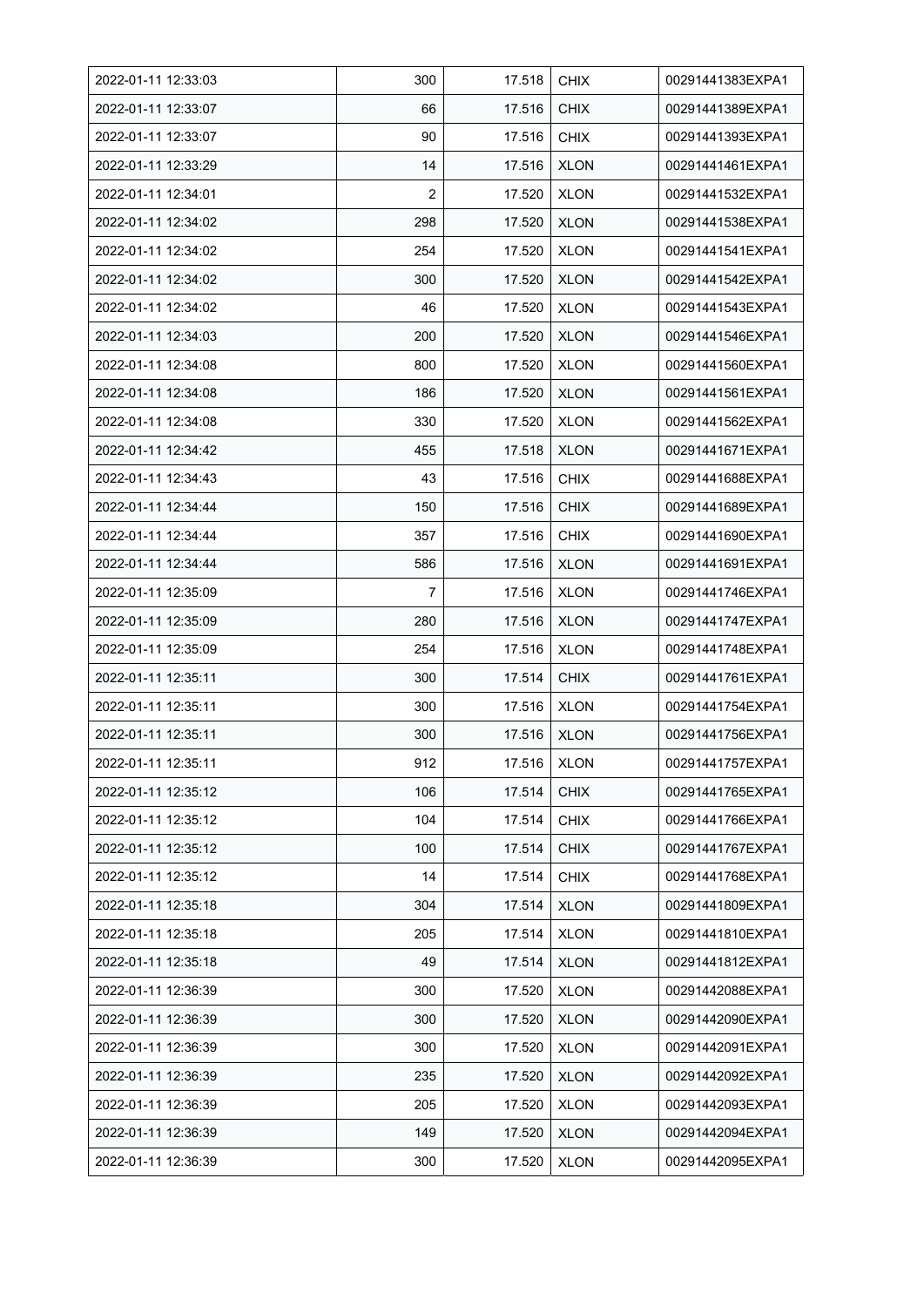| 2022-01-11 12:36:40 | 300   | 17.520 | <b>XLON</b> | 00291442096EXPA1 |
|---------------------|-------|--------|-------------|------------------|
| 2022-01-11 12:36:40 | 228   | 17.520 | <b>XLON</b> | 00291442097EXPA1 |
| 2022-01-11 12:36:40 | 246   | 17.520 | <b>XLON</b> | 00291442098EXPA1 |
| 2022-01-11 12:36:40 | 117   | 17.520 | <b>XLON</b> | 00291442099EXPA1 |
| 2022-01-11 12:36:40 | 183   | 17.520 | <b>XLON</b> | 00291442100EXPA1 |
| 2022-01-11 12:37:01 | 600   | 17.520 | <b>XLON</b> | 00291442159EXPA1 |
| 2022-01-11 12:37:01 | 300   | 17.520 | <b>XLON</b> | 00291442160EXPA1 |
| 2022-01-11 12:37:38 | 1,006 | 17.524 | <b>BATE</b> | 00291442230EXPA1 |
| 2022-01-11 12:37:46 | 56    | 17.524 | <b>XLON</b> | 00291442248EXPA1 |
| 2022-01-11 12:38:15 | 897   | 17.528 | <b>XLON</b> | 00291442364EXPA1 |
| 2022-01-11 12:38:21 | 562   | 17.532 | <b>XLON</b> | 00291442394EXPA1 |
| 2022-01-11 12:38:21 | 600   | 17.532 | <b>XLON</b> | 00291442395EXPA1 |
| 2022-01-11 12:38:21 | 227   | 17.532 | <b>XLON</b> | 00291442396EXPA1 |
| 2022-01-11 12:38:21 | 257   | 17.532 | XLON        | 00291442397EXPA1 |
| 2022-01-11 12:38:22 | 1,218 | 17.532 | <b>XLON</b> | 00291442401EXPA1 |
| 2022-01-11 12:38:23 | 561   | 17.530 | <b>XLON</b> | 00291442402EXPA1 |
| 2022-01-11 12:38:23 | 64    | 17.530 | <b>XLON</b> | 00291442403EXPA1 |
| 2022-01-11 12:39:35 | 262   | 17.536 | <b>CHIX</b> | 00291442589EXPA1 |
| 2022-01-11 12:39:35 | 600   | 17.536 | <b>XLON</b> | 00291442585EXPA1 |
| 2022-01-11 12:39:35 | 96    | 17.536 | <b>XLON</b> | 00291442586EXPA1 |
| 2022-01-11 12:39:35 | 650   | 17.536 | <b>XLON</b> | 00291442587EXPA1 |
| 2022-01-11 12:39:44 | 137   | 17.536 | <b>BATE</b> | 00291442632EXPA1 |
| 2022-01-11 12:40:05 | 300   | 17.542 | <b>XLON</b> | 00291442689EXPA1 |
| 2022-01-11 12:40:05 | 153   | 17.542 | <b>XLON</b> | 00291442691EXPA1 |
| 2022-01-11 12:40:05 | 222   | 17.542 | <b>XLON</b> | 00291442692EXPA1 |
| 2022-01-11 12:40:05 | 152   | 17.542 | <b>XLON</b> | 00291442693EXPA1 |
| 2022-01-11 12:40:05 | 53    | 17.542 | <b>XLON</b> | 00291442697EXPA1 |
| 2022-01-11 12:40:06 | 247   | 17.542 | <b>XLON</b> | 00291442698EXPA1 |
| 2022-01-11 12:40:06 | 607   | 17.542 | <b>XLON</b> | 00291442700EXPA1 |
| 2022-01-11 12:40:06 | 244   | 17.542 | <b>XLON</b> | 00291442701EXPA1 |
| 2022-01-11 12:40:08 | 600   | 17.542 | <b>XLON</b> | 00291442706EXPA1 |
| 2022-01-11 12:40:08 | 150   | 17.542 | XLON        | 00291442707EXPA1 |
| 2022-01-11 12:40:08 | 85    | 17.542 | <b>XLON</b> | 00291442708EXPA1 |
| 2022-01-11 12:40:45 | 22    | 17.540 | <b>BATE</b> | 00291442846EXPA1 |
| 2022-01-11 12:40:45 | 176   | 17.540 | <b>BATE</b> | 00291442847EXPA1 |
| 2022-01-11 12:40:45 | 300   | 17.540 | <b>CHIX</b> | 00291442848EXPA1 |
| 2022-01-11 12:40:46 | 120   | 17.540 | <b>CHIX</b> | 00291442849EXPA1 |
| 2022-01-11 12:40:46 | 180   | 17.540 | <b>CHIX</b> | 00291442850EXPA1 |
| 2022-01-11 12:40:46 | 300   | 17.540 | <b>CHIX</b> | 00291442851EXPA1 |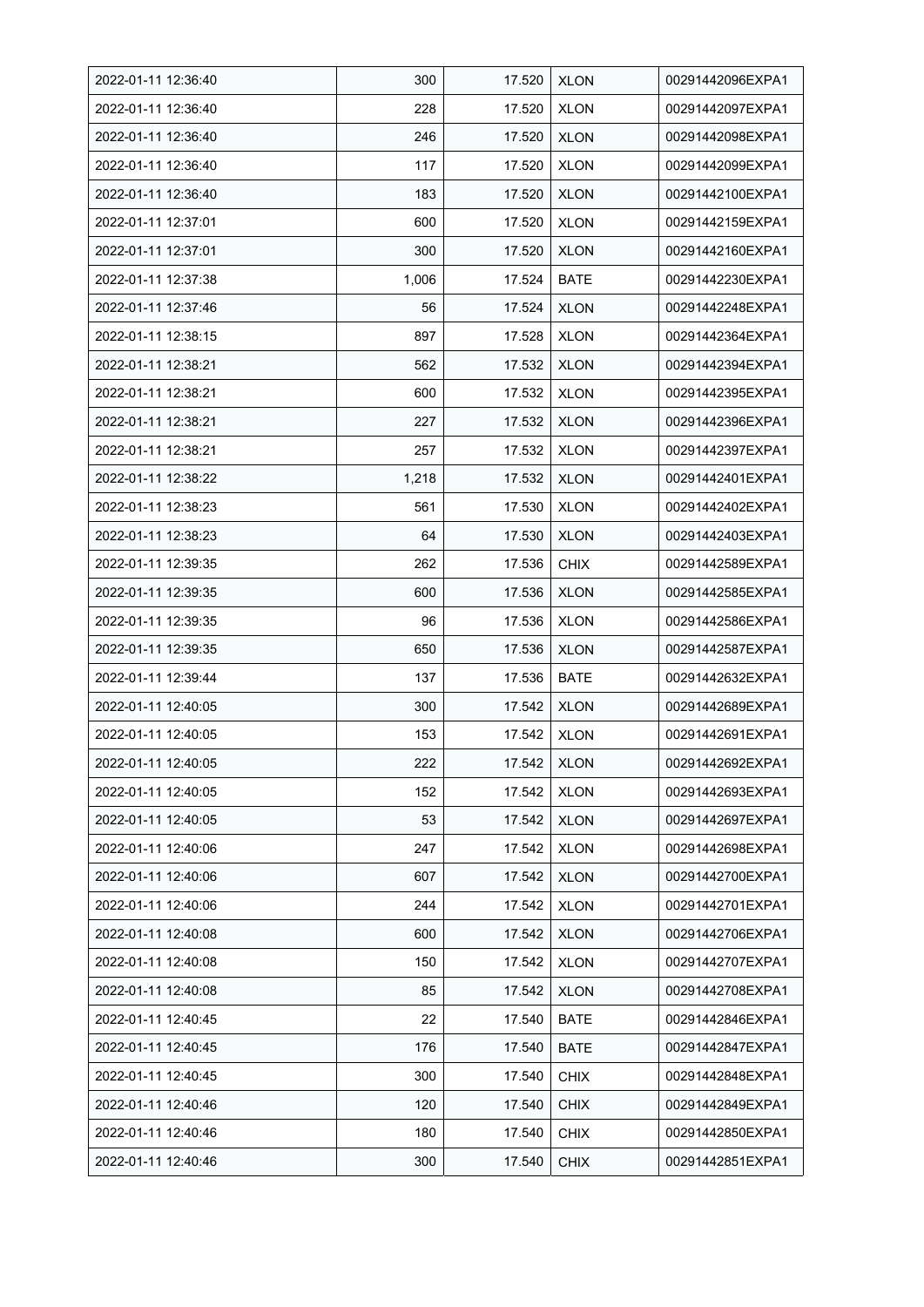| 2022-01-11 12:40:46 | 80    | 17.540 | <b>CHIX</b> | 00291442852EXPA1 |
|---------------------|-------|--------|-------------|------------------|
| 2022-01-11 12:40:55 | 300   | 17.542 | <b>XLON</b> | 00291442889EXPA1 |
| 2022-01-11 12:41:10 | 109   | 17.542 | <b>XLON</b> | 00291442927EXPA1 |
| 2022-01-11 12:41:10 | 338   | 17.542 | <b>XLON</b> | 00291442928EXPA1 |
| 2022-01-11 12:41:10 | 142   | 17.542 | <b>XLON</b> | 00291442929EXPA1 |
| 2022-01-11 12:41:10 | 974   | 17.542 | <b>XLON</b> | 00291442930EXPA1 |
| 2022-01-11 12:41:10 | 10    | 17.542 | <b>XLON</b> | 00291442931EXPA1 |
| 2022-01-11 12:41:12 | 157   | 17.540 | <b>CHIX</b> | 00291442935EXPA1 |
| 2022-01-11 12:41:12 | 143   | 17.540 | <b>CHIX</b> | 00291442936EXPA1 |
| 2022-01-11 12:41:18 | 300   | 17.542 | <b>XLON</b> | 00291442941EXPA1 |
| 2022-01-11 12:41:21 | 300   | 17.542 | <b>XLON</b> | 00291442947EXPA1 |
| 2022-01-11 12:41:21 | 300   | 17.542 | <b>XLON</b> | 00291442948EXPA1 |
| 2022-01-11 12:41:24 | 300   | 17.542 | <b>XLON</b> | 00291442953EXPA1 |
| 2022-01-11 12:41:39 | 197   | 17.540 | <b>BATE</b> | 00291442991EXPA1 |
| 2022-01-11 12:42:03 | 685   | 17.540 | <b>BATE</b> | 00291443079EXPA1 |
| 2022-01-11 12:42:03 | 510   | 17.540 | <b>CHIX</b> | 00291443077EXPA1 |
| 2022-01-11 12:42:03 | 633   | 17.540 | <b>XLON</b> | 00291443076EXPA1 |
| 2022-01-11 12:42:03 | 553   | 17.540 | <b>XLON</b> | 00291443078EXPA1 |
| 2022-01-11 12:42:45 | 1,596 | 17.544 | <b>XLON</b> | 00291443220EXPA1 |
| 2022-01-11 12:42:45 | 726   | 17.544 | <b>XLON</b> | 00291443221EXPA1 |
| 2022-01-11 12:42:45 | 805   | 17.544 | <b>XLON</b> | 00291443222EXPA1 |
| 2022-01-11 12:43:04 | 470   | 17.542 | <b>CHIX</b> | 00291443263EXPA1 |
| 2022-01-11 12:43:04 | 612   | 17.542 | <b>XLON</b> | 00291443264EXPA1 |
| 2022-01-11 12:43:56 | 180   | 17.544 | <b>XLON</b> | 00291443390EXPA1 |
| 2022-01-11 12:44:29 | 979   | 17.548 | <b>XLON</b> | 00291443528EXPA1 |
| 2022-01-11 12:44:29 | 842   | 17.548 | <b>XLON</b> | 00291443529EXPA1 |
| 2022-01-11 12:44:29 | 657   | 17.548 | <b>XLON</b> | 00291443530EXPA1 |
| 2022-01-11 12:44:29 | 457   | 17.548 | <b>XLON</b> | 00291443531EXPA1 |
| 2022-01-11 12:44:29 | 578   | 17.548 | <b>XLON</b> | 00291443532EXPA1 |
| 2022-01-11 12:44:29 | 70    | 17.548 | <b>XLON</b> | 00291443533EXPA1 |
| 2022-01-11 12:44:29 | 32    | 17.548 | XLON        | 00291443534EXPA1 |
| 2022-01-11 12:44:29 | 29    | 17.546 | <b>XLON</b> | 00291443535EXPA1 |
| 2022-01-11 12:45:24 | 1,597 | 17.550 | <b>XLON</b> | 00291443693EXPA1 |
| 2022-01-11 12:45:24 | 650   | 17.550 | <b>XLON</b> | 00291443694EXPA1 |
| 2022-01-11 12:45:24 | 557   | 17.550 | <b>XLON</b> | 00291443695EXPA1 |
| 2022-01-11 12:45:24 | 255   | 17.550 | <b>XLON</b> | 00291443696EXPA1 |
| 2022-01-11 12:45:24 | 88    | 17.550 | <b>XLON</b> | 00291443697EXPA1 |
| 2022-01-11 12:46:17 | 835   | 17.552 | <b>CHIX</b> | 00291443835EXPA1 |
| 2022-01-11 12:46:29 | 139   | 17.552 | <b>XLON</b> | 00291443866EXPA1 |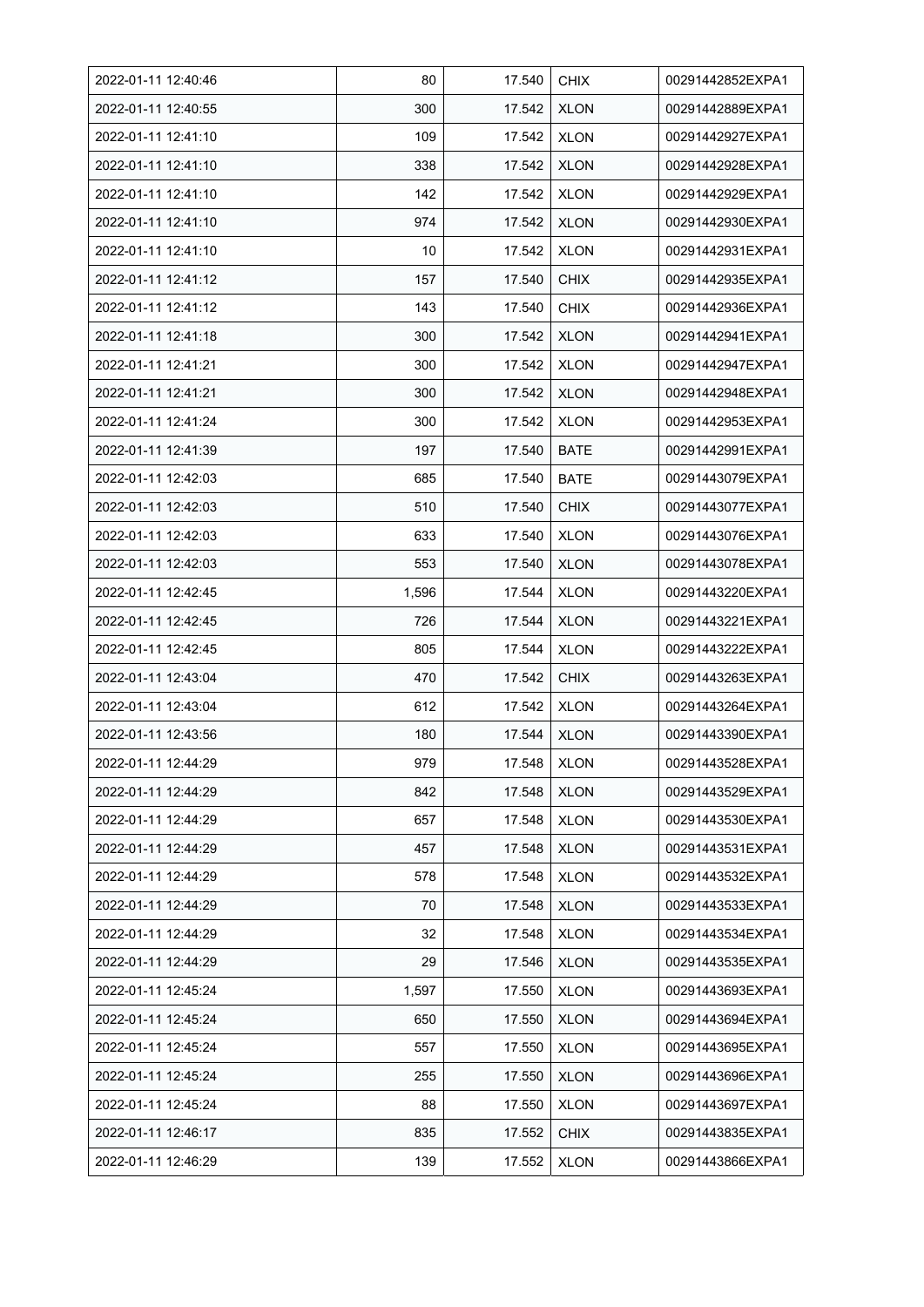| 2022-01-11 12:46:29 | 652   | 17.552 | <b>XLON</b> | 00291443867EXPA1 |
|---------------------|-------|--------|-------------|------------------|
| 2022-01-11 12:46:29 | 508   | 17.552 | <b>XLON</b> | 00291443868EXPA1 |
| 2022-01-11 12:46:29 | 68    | 17.552 | <b>XLON</b> | 00291443869EXPA1 |
| 2022-01-11 12:46:29 | 1,299 | 17.552 | <b>XLON</b> | 00291443870EXPA1 |
| 2022-01-11 12:46:45 | 979   | 17.550 | <b>BATE</b> | 00291443936EXPA1 |
| 2022-01-11 12:46:45 | 280   | 17.550 | <b>XLON</b> | 00291443937EXPA1 |
| 2022-01-11 12:46:45 | 268   | 17.550 | <b>XLON</b> | 00291443938EXPA1 |
| 2022-01-11 12:46:53 | 388   | 17.546 | <b>CHIX</b> | 00291443964EXPA1 |
| 2022-01-11 12:47:06 | 118   | 17.540 | <b>BATE</b> | 00291444006EXPA1 |
| 2022-01-11 12:47:06 | 91    | 17.540 | <b>CHIX</b> | 00291444007EXPA1 |
| 2022-01-11 12:47:06 | 474   | 17.542 | <b>XLON</b> | 00291444004EXPA1 |
| 2022-01-11 12:47:06 | 473   | 17.542 | <b>XLON</b> | 00291444005EXPA1 |
| 2022-01-11 12:47:38 | 249   | 17.536 | <b>CHIX</b> | 00291444165EXPA1 |
| 2022-01-11 12:47:38 | 5     | 17.540 | <b>XLON</b> | 00291444163EXPA1 |
| 2022-01-11 12:47:38 | 553   | 17.538 | <b>XLON</b> | 00291444164EXPA1 |
| 2022-01-11 12:47:38 | 577   | 17.540 | <b>XLON</b> | 00291444166EXPA1 |
| 2022-01-11 12:48:55 | 301   | 17.540 | <b>XLON</b> | 00291444443EXPA1 |
| 2022-01-11 12:48:55 | 800   | 17.540 | XLON        | 00291444444EXPA1 |
| 2022-01-11 12:48:55 | 2,068 | 17.540 | <b>XLON</b> | 00291444445EXPA1 |
| 2022-01-11 12:48:55 | 210   | 17.540 | <b>XLON</b> | 00291444446EXPA1 |
| 2022-01-11 12:48:55 | 732   | 17.540 | <b>XLON</b> | 00291444447EXPA1 |
| 2022-01-11 12:48:55 | 83    | 17.540 | <b>XLON</b> | 00291444448EXPA1 |
| 2022-01-11 12:49:39 | 300   | 17.542 | <b>BATE</b> | 00291444587EXPA1 |
| 2022-01-11 12:49:40 | 499   | 17.542 | <b>XLON</b> | 00291444589EXPA1 |
| 2022-01-11 12:50:00 | 669   | 17.538 | <b>CHIX</b> | 00291444649EXPA1 |
| 2022-01-11 12:50:00 | 153   | 17.536 | CHIX        | 00291444656EXPA1 |
| 2022-01-11 12:50:00 | 157   | 17.538 | <b>XLON</b> | 00291444650EXPA1 |
| 2022-01-11 12:50:00 | 405   | 17.538 | <b>XLON</b> | 00291444651EXPA1 |
| 2022-01-11 12:50:00 | 176   | 17.538 | <b>XLON</b> | 00291444652EXPA1 |
| 2022-01-11 12:50:00 | 199   | 17.538 | <b>XLON</b> | 00291444653EXPA1 |
| 2022-01-11 12:50:00 | 85    | 17.538 | <b>XLON</b> | 00291444654EXPA1 |
| 2022-01-11 12:50:00 | 22    | 17.538 | <b>XLON</b> | 00291444655EXPA1 |
| 2022-01-11 12:50:01 | 240   | 17.536 | <b>XLON</b> | 00291444661EXPA1 |
| 2022-01-11 12:50:41 | 4     | 17.548 | <b>XLON</b> | 00291444785EXPA1 |
| 2022-01-11 12:50:55 | 257   | 17.554 | <b>XLON</b> | 00291444810EXPA1 |
| 2022-01-11 12:51:00 | 300   | 17.556 | XLON        | 00291444816EXPA1 |
| 2022-01-11 12:51:01 | 134   | 17.556 | <b>XLON</b> | 00291444817EXPA1 |
| 2022-01-11 12:51:01 | 130   | 17.556 | <b>XLON</b> | 00291444818EXPA1 |
| 2022-01-11 12:51:01 | 453   | 17.556 | <b>XLON</b> | 00291444819EXPA1 |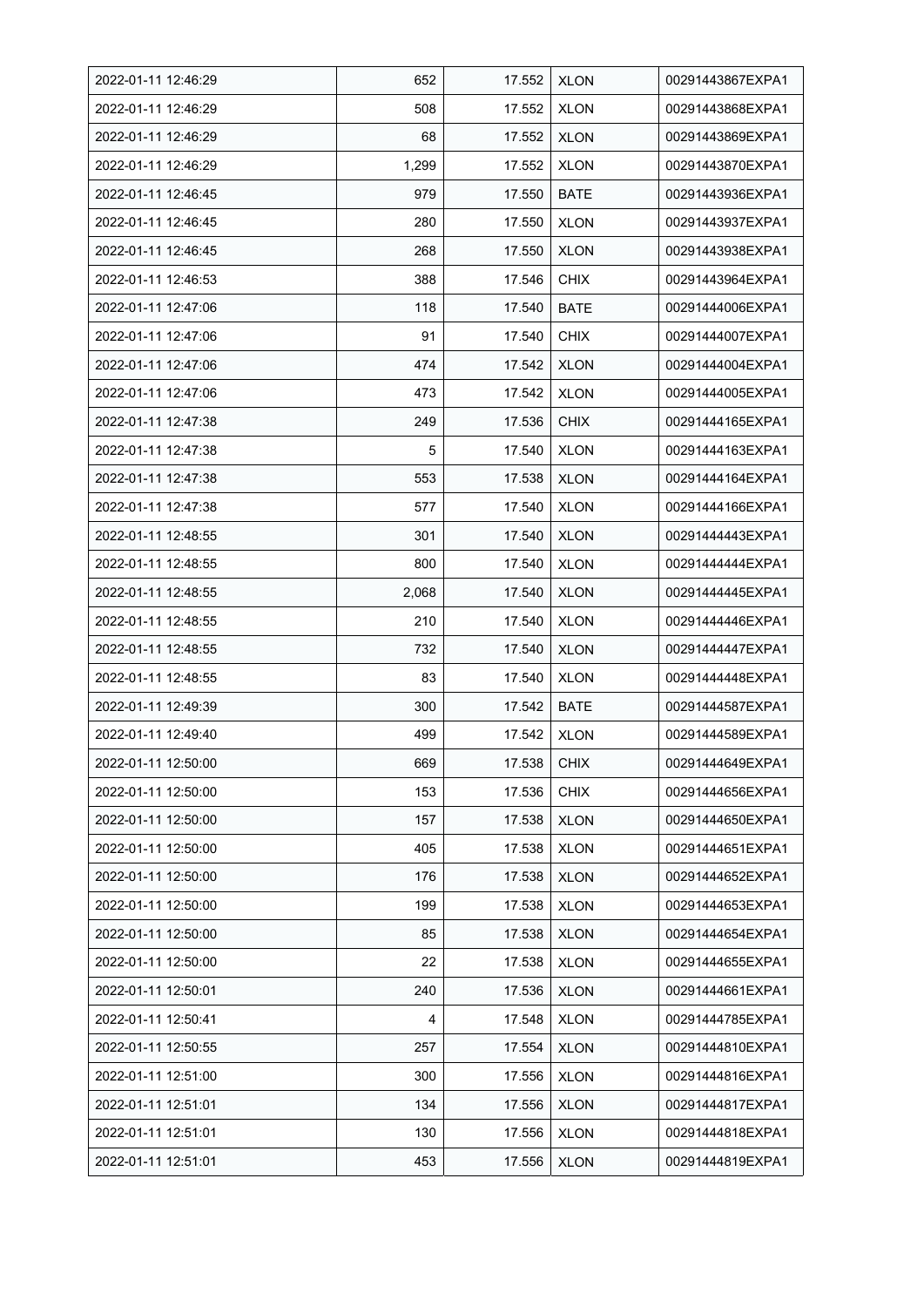| 2022-01-11 12:51:01 | 12    | 17.556 | <b>XLON</b> | 00291444820EXPA1 |
|---------------------|-------|--------|-------------|------------------|
| 2022-01-11 12:51:01 | 222   | 17.556 | <b>XLON</b> | 00291444821EXPA1 |
| 2022-01-11 12:51:01 | 287   | 17.556 | <b>XLON</b> | 00291444822EXPA1 |
| 2022-01-11 12:51:01 | 198   | 17.556 | <b>XLON</b> | 00291444823EXPA1 |
| 2022-01-11 12:51:01 | 562   | 17.556 | <b>XLON</b> | 00291444824EXPA1 |
| 2022-01-11 12:51:01 | 153   | 17.556 | <b>XLON</b> | 00291444825EXPA1 |
| 2022-01-11 12:51:01 | 235   | 17.556 | <b>XLON</b> | 00291444826EXPA1 |
| 2022-01-11 12:51:01 | 23    | 17.556 | <b>XLON</b> | 00291444827EXPA1 |
| 2022-01-11 12:51:01 | 549   | 17.556 | <b>XLON</b> | 00291444828EXPA1 |
| 2022-01-11 12:51:35 | 510   | 17.556 | <b>XLON</b> | 00291444941EXPA1 |
| 2022-01-11 12:52:14 | 3     | 17.562 | <b>XLON</b> | 00291445011EXPA1 |
| 2022-01-11 12:52:17 | 1,585 | 17.564 | <b>XLON</b> | 00291445038EXPA1 |
| 2022-01-11 12:52:21 | 550   | 17.562 | <b>CHIX</b> | 00291445044EXPA1 |
| 2022-01-11 12:52:27 | 1,560 | 17.566 | <b>XLON</b> | 00291445057EXPA1 |
| 2022-01-11 12:53:08 | 164   | 17.568 | <b>XLON</b> | 00291445156EXPA1 |
| 2022-01-11 12:53:08 | 136   | 17.568 | <b>XLON</b> | 00291445157EXPA1 |
| 2022-01-11 12:53:08 | 109   | 17.568 | <b>XLON</b> | 00291445158EXPA1 |
| 2022-01-11 12:53:09 | 64    | 17.568 | <b>XLON</b> | 00291445160EXPA1 |
| 2022-01-11 12:54:05 | 898   | 17.574 | <b>XLON</b> | 00291445285EXPA1 |
| 2022-01-11 12:54:05 | 600   | 17.574 | <b>XLON</b> | 00291445286EXPA1 |
| 2022-01-11 12:54:05 | 484   | 17.574 | <b>XLON</b> | 00291445287EXPA1 |
| 2022-01-11 12:54:08 | 1,602 | 17.574 | <b>BATE</b> | 00291445297EXPA1 |
| 2022-01-11 12:54:08 | 355   | 17.574 | <b>XLON</b> | 00291445298EXPA1 |
| 2022-01-11 12:54:08 | 1,549 | 17.574 | <b>XLON</b> | 00291445299EXPA1 |
| 2022-01-11 12:54:08 | 372   | 17.574 | <b>XLON</b> | 00291445300EXPA1 |
| 2022-01-11 12:55:09 | 135   | 17.572 | <b>XLON</b> | 00291445432EXPA1 |
| 2022-01-11 12:55:09 | 1,342 | 17.572 | <b>XLON</b> | 00291445434EXPA1 |
| 2022-01-11 12:55:09 | 136   | 17.572 | <b>XLON</b> | 00291445435EXPA1 |
| 2022-01-11 12:55:09 | 292   | 17.572 | <b>XLON</b> | 00291445436EXPA1 |
| 2022-01-11 12:55:09 | 112   | 17.572 | <b>XLON</b> | 00291445437EXPA1 |
| 2022-01-11 12:55:28 | 100   | 17.570 | <b>CHIX</b> | 00291445555EXPA1 |
| 2022-01-11 12:55:28 | 300   | 17.570 | <b>CHIX</b> | 00291445556EXPA1 |
| 2022-01-11 12:55:40 | 898   | 17.568 | <b>CHIX</b> | 00291445576EXPA1 |
| 2022-01-11 12:55:40 | 113   | 17.568 | <b>XLON</b> | 00291445577EXPA1 |
| 2022-01-11 12:55:42 | 300   | 17.562 | BATE        | 00291445582EXPA1 |
| 2022-01-11 12:55:42 | 16    | 17.562 | <b>BATE</b> | 00291445583EXPA1 |
| 2022-01-11 12:55:42 | 988   | 17.564 | <b>XLON</b> | 00291445579EXPA1 |
| 2022-01-11 12:56:16 | 600   | 17.566 | <b>XLON</b> | 00291445761EXPA1 |
| 2022-01-11 12:56:37 | 139   | 17.568 | <b>XLON</b> | 00291445849EXPA1 |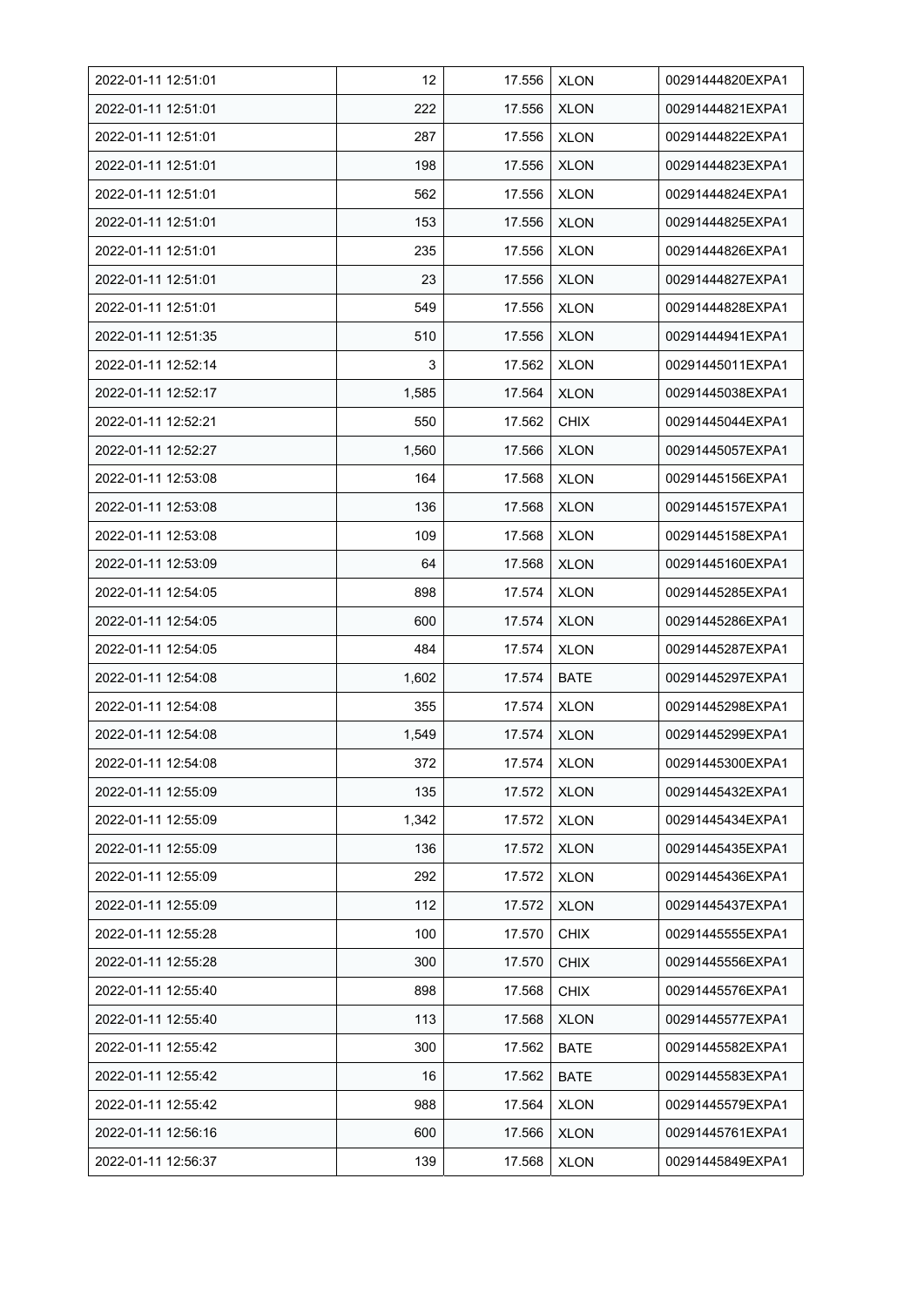| 2022-01-11 12:56:37 | 346   | 17.568 | <b>XLON</b> | 00291445850EXPA1 |
|---------------------|-------|--------|-------------|------------------|
| 2022-01-11 12:56:37 | 260   | 17.568 | <b>XLON</b> | 00291445851EXPA1 |
| 2022-01-11 12:56:37 | 107   | 17.568 | <b>XLON</b> | 00291445852EXPA1 |
| 2022-01-11 12:56:47 | 339   | 17.566 | <b>XLON</b> | 00291445881EXPA1 |
| 2022-01-11 12:56:47 | 550   | 17.566 | <b>XLON</b> | 00291445882EXPA1 |
| 2022-01-11 12:57:13 | 100   | 17.572 | <b>XLON</b> | 00291445928EXPA1 |
| 2022-01-11 12:57:13 | 300   | 17.572 | <b>XLON</b> | 00291445929EXPA1 |
| 2022-01-11 12:57:13 | 300   | 17.572 | <b>XLON</b> | 00291445930EXPA1 |
| 2022-01-11 12:57:14 | 253   | 17.572 | <b>XLON</b> | 00291445931EXPA1 |
| 2022-01-11 12:57:15 | 44    | 17.570 | <b>XLON</b> | 00291445971EXPA1 |
| 2022-01-11 12:57:16 | 204   | 17.570 | <b>XLON</b> | 00291445980EXPA1 |
| 2022-01-11 12:58:08 | 143   | 17.576 | <b>XLON</b> | 00291446082EXPA1 |
| 2022-01-11 12:58:08 | 48    | 17.576 | <b>XLON</b> | 00291446083EXPA1 |
| 2022-01-11 12:58:08 | 2,096 | 17.576 | <b>XLON</b> | 00291446085EXPA1 |
| 2022-01-11 12:58:08 | 600   | 17.576 | <b>XLON</b> | 00291446088EXPA1 |
| 2022-01-11 12:58:08 | 402   | 17.576 | <b>XLON</b> | 00291446091EXPA1 |
| 2022-01-11 12:58:31 | 300   | 17.572 | <b>BATE</b> | 00291446150EXPA1 |
| 2022-01-11 12:58:37 | 300   | 17.570 | <b>CHIX</b> | 00291446158EXPA1 |
| 2022-01-11 12:58:37 | 555   | 17.570 | <b>CHIX</b> | 00291446159EXPA1 |
| 2022-01-11 12:58:39 | 147   | 17.568 | <b>CHIX</b> | 00291446171EXPA1 |
| 2022-01-11 12:58:39 | 551   | 17.570 | <b>XLON</b> | 00291446170EXPA1 |
| 2022-01-11 12:58:40 | 900   | 17.568 | <b>XLON</b> | 00291446173EXPA1 |
| 2022-01-11 12:59:26 | 390   | 17.570 | <b>XLON</b> | 00291446328EXPA1 |
| 2022-01-11 12:59:26 | 258   | 17.570 | <b>XLON</b> | 00291446329EXPA1 |
| 2022-01-11 12:59:26 | 176   | 17.570 | <b>XLON</b> | 00291446331EXPA1 |
| 2022-01-11 12:59:26 | 124   | 17.570 | <b>XLON</b> | 00291446332EXPA1 |
| 2022-01-11 12:59:46 | 89    | 17.570 | <b>XLON</b> | 00291446366EXPA1 |
| 2022-01-11 12:59:46 | 300   | 17.570 | <b>XLON</b> | 00291446373EXPA1 |
| 2022-01-11 12:59:46 | 200   | 17.570 | <b>XLON</b> | 00291446374EXPA1 |
| 2022-01-11 12:59:50 | 300   | 17.570 | <b>XLON</b> | 00291446380EXPA1 |
| 2022-01-11 12:59:56 | 128   | 17.570 | <b>XLON</b> | 00291446391EXPA1 |
| 2022-01-11 12:59:56 | 300   | 17.570 | <b>XLON</b> | 00291446392EXPA1 |
| 2022-01-11 12:59:58 | 204   | 17.568 | <b>XLON</b> | 00291446418EXPA1 |
| 2022-01-11 12:59:58 | 164   | 17.568 | <b>XLON</b> | 00291446419EXPA1 |
| 2022-01-11 12:59:58 | 85    | 17.568 | <b>XLON</b> | 00291446420EXPA1 |
| 2022-01-11 12:59:58 | 57    | 17.568 | <b>XLON</b> | 00291446422EXPA1 |
| 2022-01-11 12:59:58 | 61    | 17.568 | <b>XLON</b> | 00291446423EXPA1 |
| 2022-01-11 12:59:58 | 232   | 17.568 | <b>XLON</b> | 00291446424EXPA1 |
| 2022-01-11 12:59:59 | 100   | 17.568 | <b>CHIX</b> | 00291446435EXPA1 |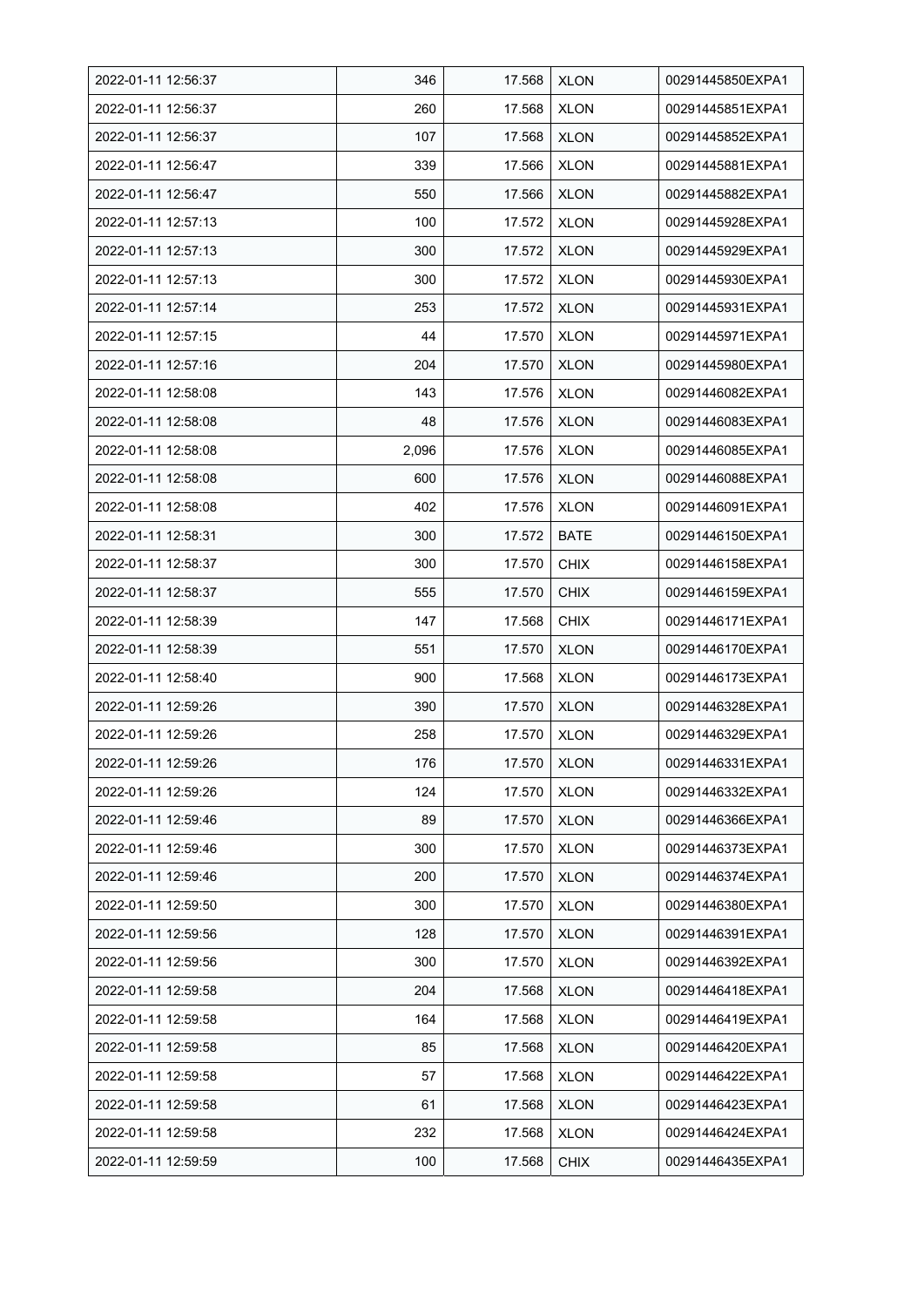| 2022-01-11 13:00:00 | 256   | 17.568 | <b>CHIX</b> | 00291446446EXPA1 |
|---------------------|-------|--------|-------------|------------------|
| 2022-01-11 13:01:05 | 300   | 17.576 | <b>XLON</b> | 00291446587EXPA1 |
| 2022-01-11 13:01:09 | 400   | 17.576 | <b>XLON</b> | 00291446598EXPA1 |
| 2022-01-11 13:01:09 | 183   | 17.576 | <b>XLON</b> | 00291446599EXPA1 |
| 2022-01-11 13:01:09 | 300   | 17.576 | <b>XLON</b> | 00291446600EXPA1 |
| 2022-01-11 13:01:09 | 204   | 17.576 | <b>XLON</b> | 00291446601EXPA1 |
| 2022-01-11 13:01:09 | 171   | 17.576 | <b>XLON</b> | 00291446602EXPA1 |
| 2022-01-11 13:01:09 | 300   | 17.576 | <b>XLON</b> | 00291446603EXPA1 |
| 2022-01-11 13:01:09 | 100   | 17.576 | <b>XLON</b> | 00291446607EXPA1 |
| 2022-01-11 13:01:10 | 61    | 17.576 | <b>XLON</b> | 00291446612EXPA1 |
| 2022-01-11 13:01:12 | 223   | 17.576 | <b>XLON</b> | 00291446615EXPA1 |
| 2022-01-11 13:01:26 | 546   | 17.578 | <b>XLON</b> | 00291446639EXPA1 |
| 2022-01-11 13:01:26 | 281   | 17.578 | <b>XLON</b> | 00291446640EXPA1 |
| 2022-01-11 13:01:26 | 1,416 | 17.578 | <b>XLON</b> | 00291446641EXPA1 |
| 2022-01-11 13:02:03 | 300   | 17.578 | <b>BATE</b> | 00291446937EXPA1 |
| 2022-01-11 13:02:03 | 1,026 | 17.578 | <b>BATE</b> | 00291446938EXPA1 |
| 2022-01-11 13:02:17 | 200   | 17.578 | <b>XLON</b> | 00291446984EXPA1 |
| 2022-01-11 13:02:46 | 142   | 17.578 | <b>XLON</b> | 00291447095EXPA1 |
| 2022-01-11 13:02:46 | 2,153 | 17.578 | <b>XLON</b> | 00291447096EXPA1 |
| 2022-01-11 13:02:46 | 205   | 17.578 | <b>XLON</b> | 00291447097EXPA1 |
| 2022-01-11 13:02:46 | 171   | 17.578 | <b>XLON</b> | 00291447098EXPA1 |
| 2022-01-11 13:02:54 | 227   | 17.576 | <b>CHIX</b> | 00291447106EXPA1 |
| 2022-01-11 13:02:54 | 300   | 17.576 | <b>CHIX</b> | 00291447108EXPA1 |
| 2022-01-11 13:02:54 | 131   | 17.576 | <b>CHIX</b> | 00291447109EXPA1 |
| 2022-01-11 13:03:04 | 418   | 17.574 | <b>XLON</b> | 00291447141EXPA1 |
| 2022-01-11 13:03:35 | 504   | 17.574 | <b>CHIX</b> | 00291447275EXPA1 |
| 2022-01-11 13:03:35 | 161   | 17.574 | <b>XLON</b> | 00291447273EXPA1 |
| 2022-01-11 13:03:35 | 133   | 17.574 | <b>XLON</b> | 00291447274EXPA1 |
| 2022-01-11 13:03:35 | 135   | 17.574 | <b>XLON</b> | 00291447276EXPA1 |
| 2022-01-11 13:03:35 | 149   | 17.574 | <b>XLON</b> | 00291447277EXPA1 |
| 2022-01-11 13:03:35 | 296   | 17.574 | <b>XLON</b> | 00291447278EXPA1 |
| 2022-01-11 13:03:35 | 169   | 17.574 | <b>XLON</b> | 00291447279EXPA1 |
| 2022-01-11 13:03:35 | 300   | 17.574 | <b>XLON</b> | 00291447280EXPA1 |
| 2022-01-11 13:03:35 | 1,042 | 17.574 | <b>XLON</b> | 00291447281EXPA1 |
| 2022-01-11 13:03:58 | 85    | 17.572 | <b>XLON</b> | 00291447370EXPA1 |
| 2022-01-11 13:04:05 | 784   | 17.570 | <b>XLON</b> | 00291447392EXPA1 |
| 2022-01-11 13:04:05 | 681   | 17.568 | <b>XLON</b> | 00291447416EXPA1 |
| 2022-01-11 13:04:56 | 433   | 17.568 | <b>XLON</b> | 00291447577EXPA1 |
| 2022-01-11 13:05:07 | 300   | 17.568 | <b>BATE</b> | 00291447599EXPA1 |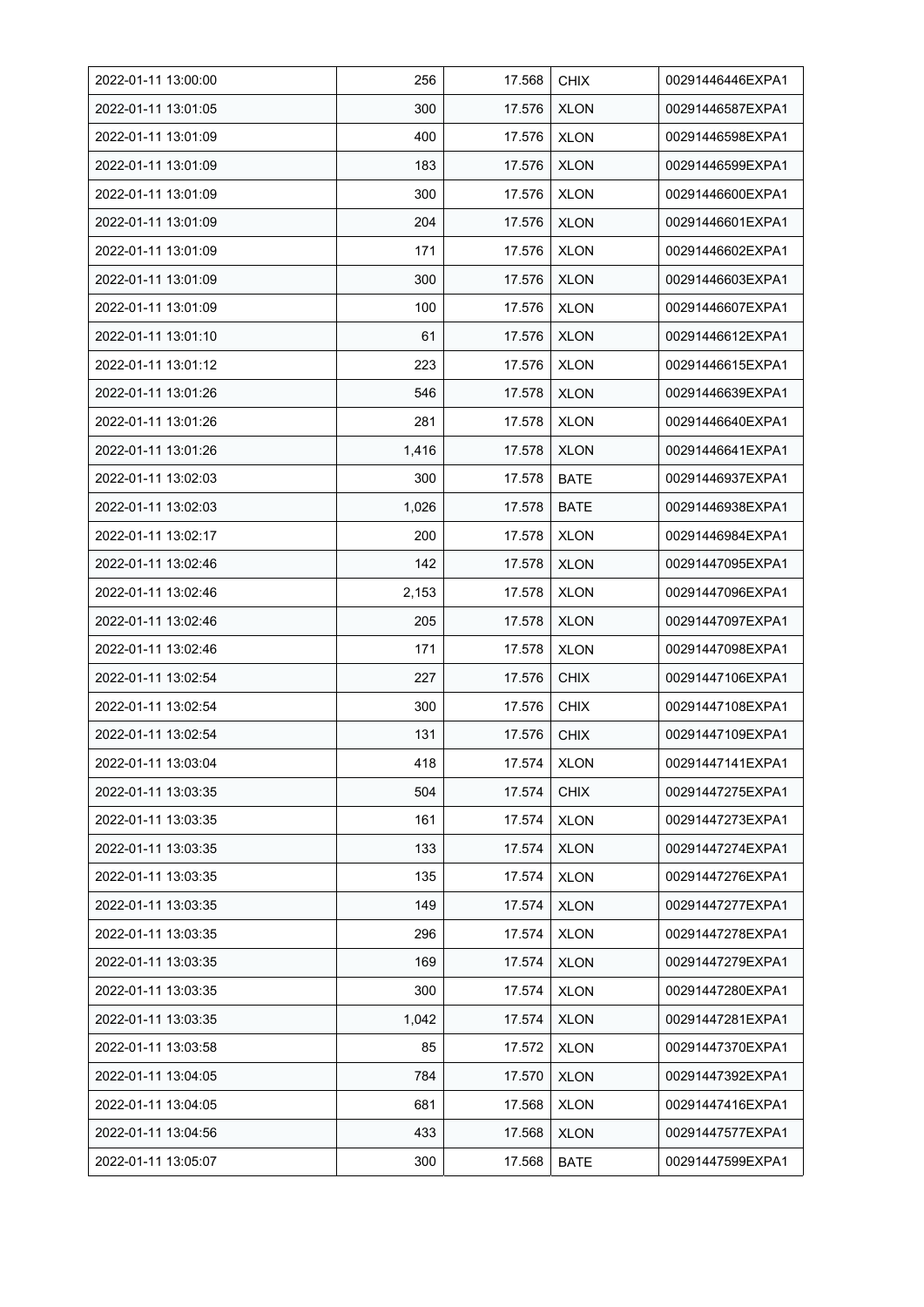| 2022-01-11 13:05:10 | 200 | 17.568 | <b>CHIX</b> | 00291447608EXPA1 |
|---------------------|-----|--------|-------------|------------------|
| 2022-01-11 13:05:13 | 300 | 17.568 | <b>XLON</b> | 00291447628EXPA1 |
| 2022-01-11 13:05:13 | 24  | 17.568 | <b>XLON</b> | 00291447629EXPA1 |
| 2022-01-11 13:05:13 | 276 | 17.568 | <b>XLON</b> | 00291447630EXPA1 |
| 2022-01-11 13:05:13 | 300 | 17.568 | <b>XLON</b> | 00291447631EXPA1 |
| 2022-01-11 13:05:13 | 300 | 17.568 | <b>XLON</b> | 00291447632EXPA1 |
| 2022-01-11 13:05:26 | 300 | 17.568 | <b>XLON</b> | 00291447669EXPA1 |
| 2022-01-11 13:05:26 | 500 | 17.568 | <b>XLON</b> | 00291447670EXPA1 |
| 2022-01-11 13:05:26 | 395 | 17.568 | <b>XLON</b> | 00291447671EXPA1 |
| 2022-01-11 13:05:26 | 69  | 17.568 | <b>XLON</b> | 00291447672EXPA1 |
| 2022-01-11 13:05:31 | 808 | 17.566 | <b>XLON</b> | 00291447688EXPA1 |
| 2022-01-11 13:06:11 | 56  | 17.564 | <b>BATE</b> | 00291447791EXPA1 |
| 2022-01-11 13:06:18 | 838 | 17.562 | <b>CHIX</b> | 00291447804EXPA1 |
| 2022-01-11 13:06:18 | 507 | 17.562 | <b>XLON</b> | 00291447803EXPA1 |
| 2022-01-11 13:06:32 | 116 | 17.562 | <b>XLON</b> | 00291447851EXPA1 |
| 2022-01-11 13:06:32 | 100 | 17.562 | <b>XLON</b> | 00291447852EXPA1 |
| 2022-01-11 13:06:32 | 300 | 17.562 | <b>XLON</b> | 00291447853EXPA1 |
| 2022-01-11 13:06:32 | 300 | 17.562 | XLON        | 00291447854EXPA1 |
| 2022-01-11 13:06:33 | 100 | 17.562 | <b>XLON</b> | 00291447856EXPA1 |
| 2022-01-11 13:06:33 | 150 | 17.562 | <b>XLON</b> | 00291447857EXPA1 |
| 2022-01-11 13:06:33 | 50  | 17.562 | <b>XLON</b> | 00291447858EXPA1 |
| 2022-01-11 13:06:50 | 131 | 17.562 | <b>XLON</b> | 00291447900EXPA1 |
| 2022-01-11 13:06:50 | 300 | 17.562 | <b>XLON</b> | 00291447901EXPA1 |
| 2022-01-11 13:06:50 | 272 | 17.562 | <b>XLON</b> | 00291447902EXPA1 |
| 2022-01-11 13:07:10 | 74  | 17.560 | <b>BATE</b> | 00291447950EXPA1 |
| 2022-01-11 13:07:10 | 562 | 17.560 | <b>BATE</b> | 00291447951EXPA1 |
| 2022-01-11 13:07:10 | 668 | 17.560 | <b>XLON</b> | 00291447952EXPA1 |
| 2022-01-11 13:07:11 | 300 | 17.560 | <b>XLON</b> | 00291447953EXPA1 |
| 2022-01-11 13:07:11 | 300 | 17.560 | <b>XLON</b> | 00291447954EXPA1 |
| 2022-01-11 13:07:11 | 308 | 17.560 | <b>XLON</b> | 00291447955EXPA1 |
| 2022-01-11 13:07:12 | 226 | 17.558 | <b>BATE</b> | 00291447977EXPA1 |
| 2022-01-11 13:07:12 | 340 | 17.558 | <b>XLON</b> | 00291447974EXPA1 |
| 2022-01-11 13:07:18 | 179 | 17.552 | <b>XLON</b> | 00291447998EXPA1 |
| 2022-01-11 13:07:18 | 244 | 17.552 | <b>XLON</b> | 00291448000EXPA1 |
| 2022-01-11 13:08:03 | 600 | 17.556 | <b>XLON</b> | 00291448113EXPA1 |
| 2022-01-11 13:08:03 | 544 | 17.556 | <b>XLON</b> | 00291448114EXPA1 |
| 2022-01-11 13:08:24 | 243 | 17.550 | <b>XLON</b> | 00291448212EXPA1 |
| 2022-01-11 13:09:06 | 300 | 17.558 | <b>CHIX</b> | 00291448332EXPA1 |
| 2022-01-11 13:09:06 | 200 | 17.558 | <b>CHIX</b> | 00291448333EXPA1 |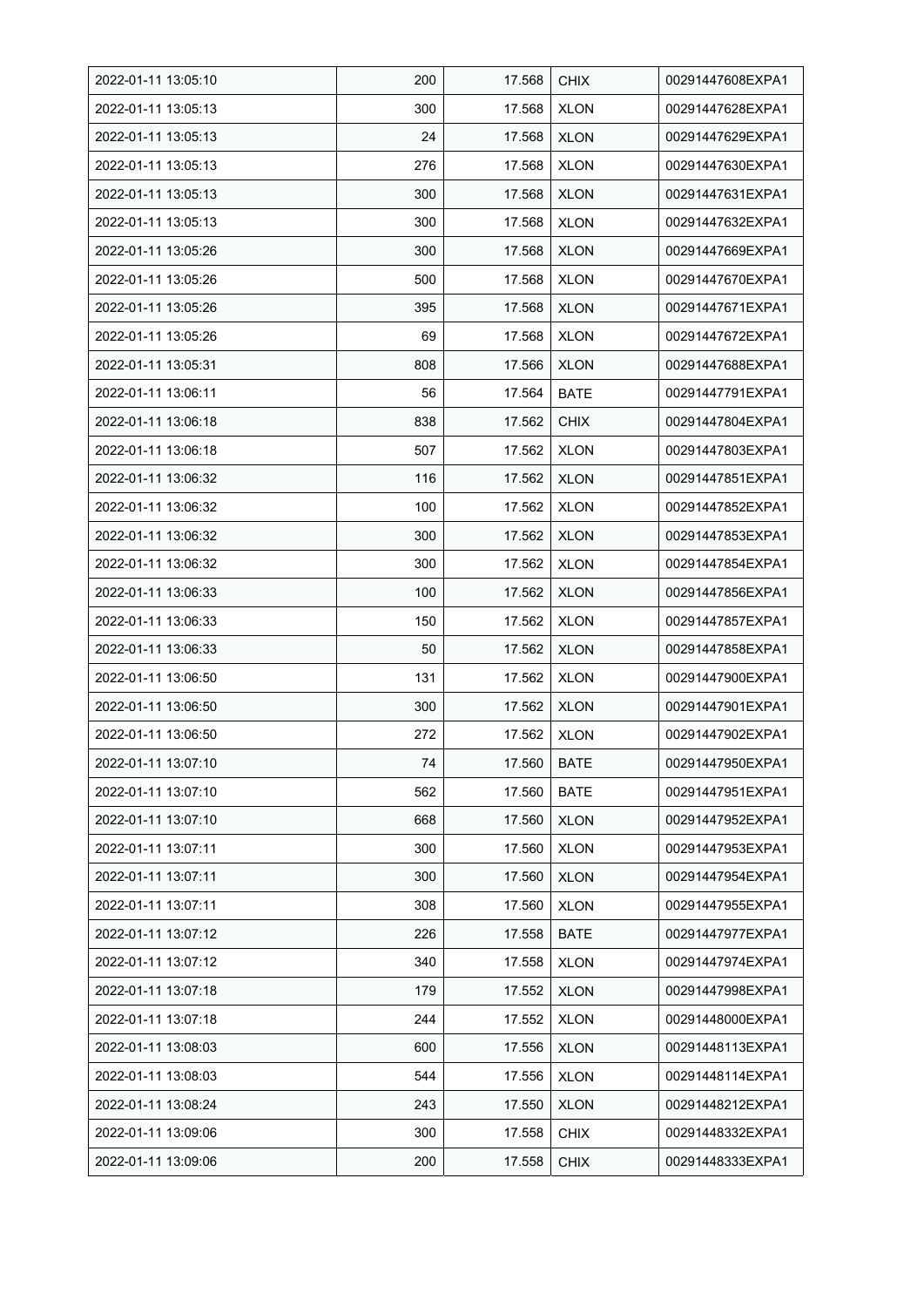| 2022-01-11 13:09:06 | 138   | 17.558 | <b>XLON</b> | 00291448324EXPA1 |
|---------------------|-------|--------|-------------|------------------|
| 2022-01-11 13:09:06 | 377   | 17.558 | <b>XLON</b> | 00291448325EXPA1 |
| 2022-01-11 13:09:06 | 94    | 17.558 | <b>XLON</b> | 00291448326EXPA1 |
| 2022-01-11 13:09:06 | 153   | 17.558 | <b>XLON</b> | 00291448327EXPA1 |
| 2022-01-11 13:09:06 | 161   | 17.558 | <b>XLON</b> | 00291448328EXPA1 |
| 2022-01-11 13:09:06 | 66    | 17.558 | <b>XLON</b> | 00291448329EXPA1 |
| 2022-01-11 13:09:06 | 305   | 17.558 | <b>XLON</b> | 00291448330EXPA1 |
| 2022-01-11 13:09:06 | 1,843 | 17.558 | <b>XLON</b> | 00291448331EXPA1 |
| 2022-01-11 13:10:35 | 29    | 17.554 | <b>BATE</b> | 00291448568EXPA1 |
| 2022-01-11 13:10:35 | 600   | 17.554 | <b>BATE</b> | 00291448570EXPA1 |
| 2022-01-11 13:10:35 | 493   | 17.554 | <b>CHIX</b> | 00291448569EXPA1 |
| 2022-01-11 13:10:35 | 334   | 17.554 | <b>XLON</b> | 00291448567EXPA1 |
| 2022-01-11 13:10:36 | 300   | 17.554 | <b>XLON</b> | 00291448581EXPA1 |
| 2022-01-11 13:10:36 | 410   | 17.554 | <b>XLON</b> | 00291448582EXPA1 |
| 2022-01-11 13:10:36 | 300   | 17.554 | <b>XLON</b> | 00291448583EXPA1 |
| 2022-01-11 13:10:54 | 54    | 17.554 | <b>XLON</b> | 00291448607EXPA1 |
| 2022-01-11 13:10:54 | 14    | 17.554 | XLON        | 00291448608EXPA1 |
| 2022-01-11 13:10:54 | 86    | 17.554 | <b>XLON</b> | 00291448609EXPA1 |
| 2022-01-11 13:10:54 | 708   | 17.556 | <b>XLON</b> | 00291448610EXPA1 |
| 2022-01-11 13:10:54 | 410   | 17.556 | <b>XLON</b> | 00291448611EXPA1 |
| 2022-01-11 13:13:00 | 600   | 17.566 | <b>XLON</b> | 00291448952EXPA1 |
| 2022-01-11 13:13:00 | 300   | 17.566 | <b>XLON</b> | 00291448953EXPA1 |
| 2022-01-11 13:13:00 | 119   | 17.566 | <b>XLON</b> | 00291448954EXPA1 |
| 2022-01-11 13:13:18 | 43    | 17.568 | <b>CHIX</b> | 00291449008EXPA1 |
| 2022-01-11 13:13:18 | 61    | 17.568 | <b>CHIX</b> | 00291449009EXPA1 |
| 2022-01-11 13:13:19 | 300   | 17.568 | <b>CHIX</b> | 00291449011EXPA1 |
| 2022-01-11 13:13:25 | 38    | 17.568 | <b>CHIX</b> | 00291449027EXPA1 |
| 2022-01-11 13:13:25 | 38    | 17.568 | <b>CHIX</b> | 00291449031EXPA1 |
| 2022-01-11 13:13:25 | 38    | 17.568 | <b>CHIX</b> | 00291449032EXPA1 |
| 2022-01-11 13:13:25 | 38    | 17.568 | <b>CHIX</b> | 00291449033EXPA1 |
| 2022-01-11 13:13:51 | 34    | 17.570 | <b>XLON</b> | 00291449130EXPA1 |
| 2022-01-11 13:13:54 | 283   | 17.570 | <b>XLON</b> | 00291449134EXPA1 |
| 2022-01-11 13:13:57 | 300   | 17.570 | <b>XLON</b> | 00291449140EXPA1 |
| 2022-01-11 13:13:57 | 15    | 17.570 | <b>XLON</b> | 00291449141EXPA1 |
| 2022-01-11 13:13:57 | 283   | 17.570 | <b>XLON</b> | 00291449142EXPA1 |
| 2022-01-11 13:13:57 | 37    | 17.570 | <b>XLON</b> | 00291449143EXPA1 |
| 2022-01-11 13:14:00 | 170   | 17.570 | <b>XLON</b> | 00291449149EXPA1 |
| 2022-01-11 13:14:00 | 130   | 17.570 | <b>XLON</b> | 00291449150EXPA1 |
| 2022-01-11 13:14:06 | 600   | 17.568 | <b>XLON</b> | 00291449176EXPA1 |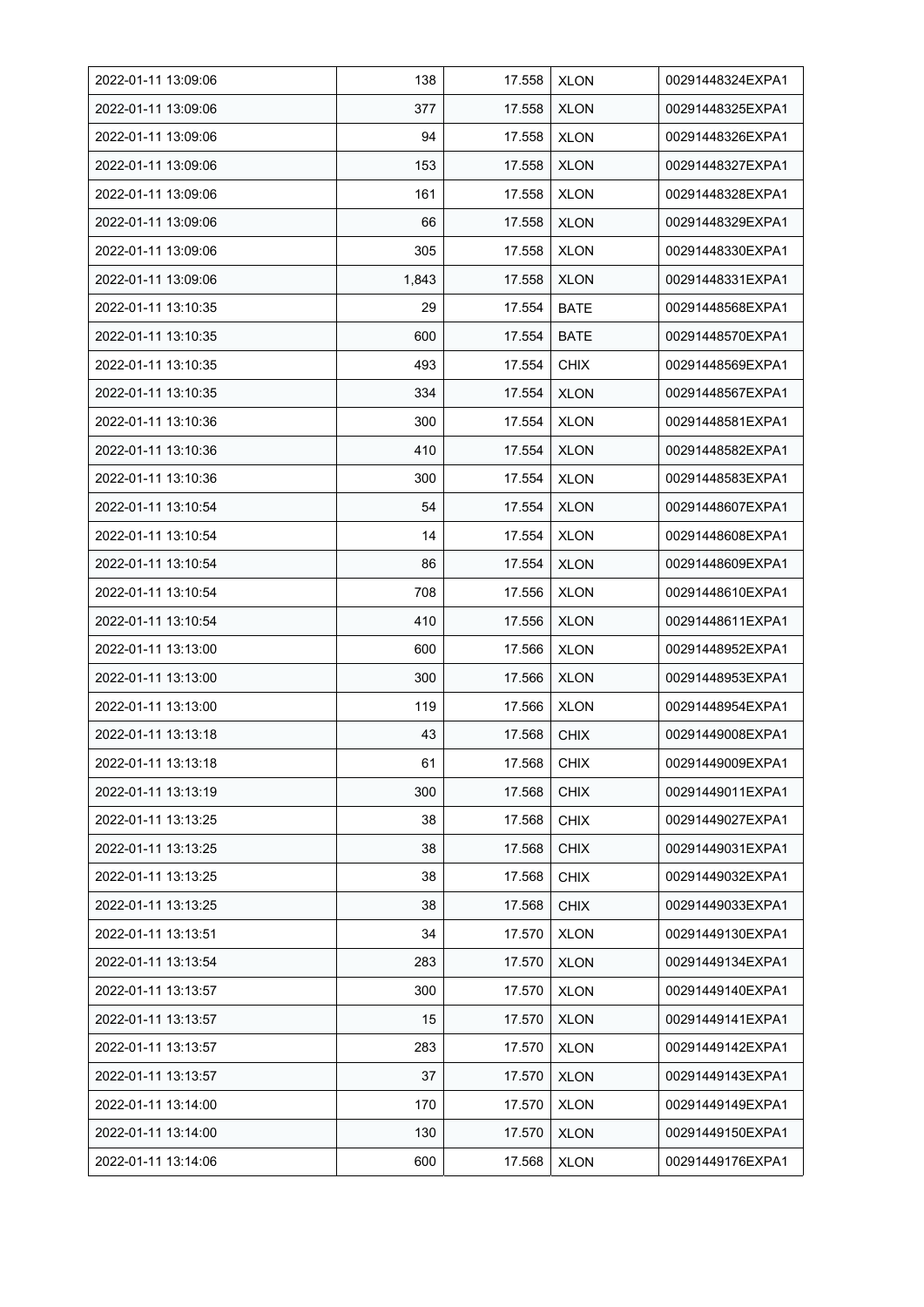| 2022-01-11 13:14:06 | 200 | 17.568 | <b>XLON</b> | 00291449177EXPA1 |
|---------------------|-----|--------|-------------|------------------|
| 2022-01-11 13:14:06 | 600 | 17.568 | <b>XLON</b> | 00291449178EXPA1 |
| 2022-01-11 13:14:06 | 414 | 17.568 | <b>XLON</b> | 00291449179EXPA1 |
| 2022-01-11 13:14:07 | 148 | 17.566 | <b>CHIX</b> | 00291449180EXPA1 |
| 2022-01-11 13:14:09 | 300 | 17.566 | <b>XLON</b> | 00291449181EXPA1 |
| 2022-01-11 13:14:45 | 300 | 17.566 | <b>XLON</b> | 00291449289EXPA1 |
| 2022-01-11 13:14:45 | 300 | 17.566 | <b>XLON</b> | 00291449290EXPA1 |
| 2022-01-11 13:14:46 | 100 | 17.566 | <b>BATE</b> | 00291449292EXPA1 |
| 2022-01-11 13:14:46 | 100 | 17.566 | <b>BATE</b> | 00291449293EXPA1 |
| 2022-01-11 13:14:46 | 40  | 17.566 | <b>BATE</b> | 00291449294EXPA1 |
| 2022-01-11 13:14:46 | 20  | 17.566 | <b>BATE</b> | 00291449295EXPA1 |
| 2022-01-11 13:14:46 | 20  | 17.566 | <b>BATE</b> | 00291449296EXPA1 |
| 2022-01-11 13:14:46 | 100 | 17.566 | <b>BATE</b> | 00291449297EXPA1 |
| 2022-01-11 13:14:46 | 280 | 17.566 | <b>BATE</b> | 00291449298EXPA1 |
| 2022-01-11 13:14:51 | 20  | 17.566 | <b>XLON</b> | 00291449304EXPA1 |
| 2022-01-11 13:14:51 | 131 | 17.566 | <b>XLON</b> | 00291449305EXPA1 |
| 2022-01-11 13:14:51 | 300 | 17.566 | <b>XLON</b> | 00291449306EXPA1 |
| 2022-01-11 13:14:54 | 100 | 17.566 | <b>XLON</b> | 00291449315EXPA1 |
| 2022-01-11 13:14:54 | 200 | 17.566 | <b>XLON</b> | 00291449316EXPA1 |
| 2022-01-11 13:14:57 | 100 | 17.566 | <b>XLON</b> | 00291449320EXPA1 |
| 2022-01-11 13:14:57 | 200 | 17.566 | <b>XLON</b> | 00291449321EXPA1 |
| 2022-01-11 13:15:00 | 300 | 17.566 | <b>XLON</b> | 00291449334EXPA1 |
| 2022-01-11 13:15:00 | 100 | 17.566 | <b>XLON</b> | 00291449335EXPA1 |
| 2022-01-11 13:15:00 | 100 | 17.566 | <b>XLON</b> | 00291449336EXPA1 |
| 2022-01-11 13:15:00 | 27  | 17.566 | <b>XLON</b> | 00291449337EXPA1 |
| 2022-01-11 13:15:03 | 300 | 17.566 | <b>XLON</b> | 00291449348EXPA1 |
| 2022-01-11 13:15:15 | 300 | 17.568 | <b>XLON</b> | 00291449380EXPA1 |
| 2022-01-11 13:15:18 | 300 | 17.568 | <b>XLON</b> | 00291449384EXPA1 |
| 2022-01-11 13:15:18 | 117 | 17.568 | <b>XLON</b> | 00291449385EXPA1 |
| 2022-01-11 13:16:08 | 969 | 17.570 | <b>CHIX</b> | 00291449508EXPA1 |
| 2022-01-11 13:16:08 | 507 | 17.570 | <b>CHIX</b> | 00291449509EXPA1 |
| 2022-01-11 13:16:08 | 31  | 17.570 | <b>CHIX</b> | 00291449510EXPA1 |
| 2022-01-11 13:16:09 | 222 | 17.566 | <b>BATE</b> | 00291449514EXPA1 |
| 2022-01-11 13:16:30 | 121 | 17.568 | <b>XLON</b> | 00291449572EXPA1 |
| 2022-01-11 13:16:33 | 132 | 17.566 | BATE        | 00291449578EXPA1 |
| 2022-01-11 13:16:33 | 156 | 17.566 | <b>BATE</b> | 00291449579EXPA1 |
| 2022-01-11 13:16:54 | 300 | 17.572 | <b>XLON</b> | 00291449682EXPA1 |
| 2022-01-11 13:18:13 | 118 | 17.574 | <b>XLON</b> | 00291449906EXPA1 |
| 2022-01-11 13:18:16 | 320 | 17.574 | <b>XLON</b> | 00291449915EXPA1 |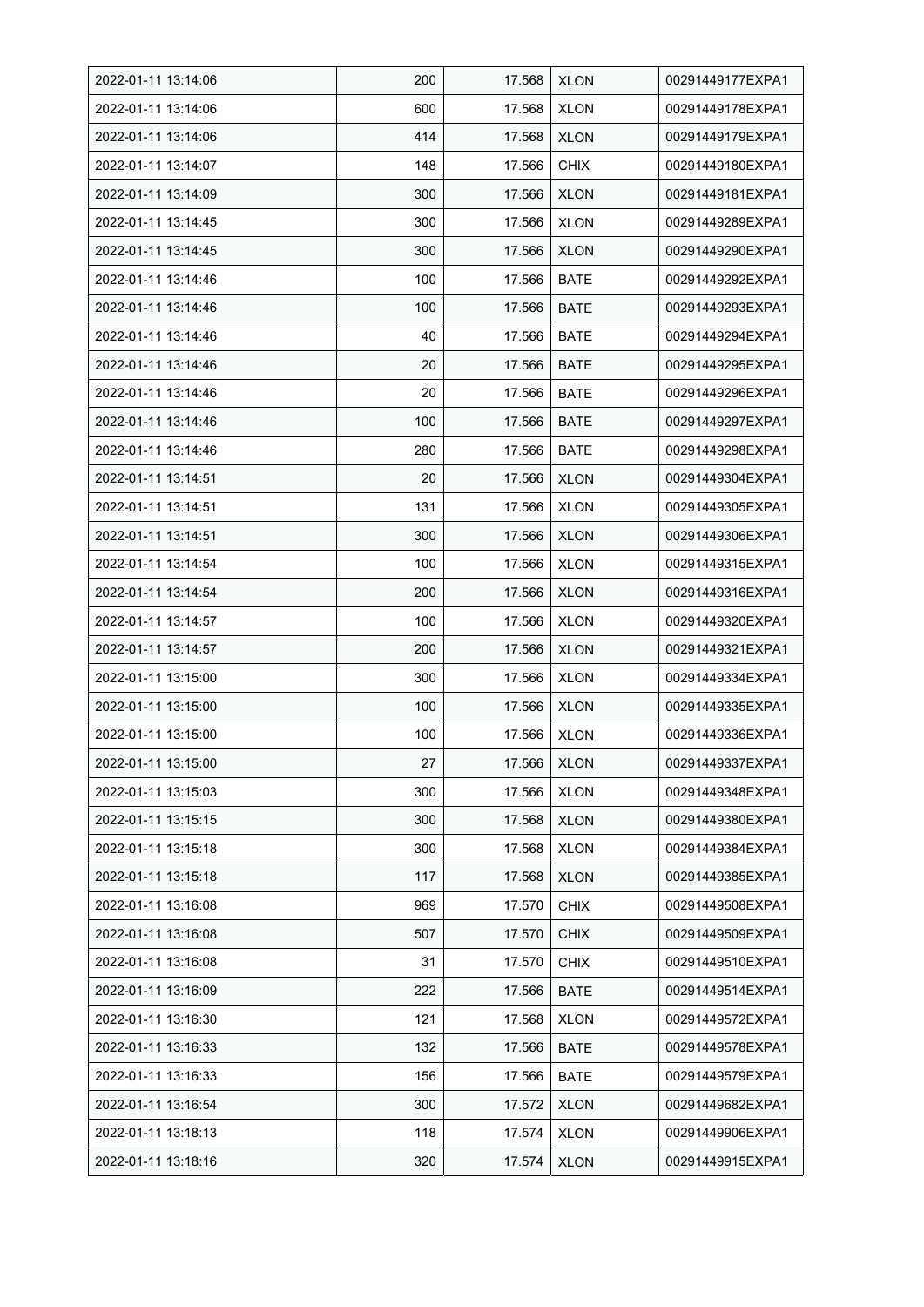| 2022-01-11 13:18:28 | 200 | 17.574 | <b>XLON</b> | 00291449940EXPA1 |
|---------------------|-----|--------|-------------|------------------|
| 2022-01-11 13:18:31 | 200 | 17.574 | <b>XLON</b> | 00291449957EXPA1 |
| 2022-01-11 13:18:31 | 100 | 17.574 | <b>XLON</b> | 00291449958EXPA1 |
| 2022-01-11 13:18:37 | 300 | 17.574 | <b>XLON</b> | 00291449997EXPA1 |
| 2022-01-11 13:18:37 | 25  | 17.572 | <b>XLON</b> | 00291450002EXPA1 |
| 2022-01-11 13:18:37 | 18  | 17.572 | <b>XLON</b> | 00291450004EXPA1 |
| 2022-01-11 13:19:00 | 300 | 17.572 | <b>XLON</b> | 00291450068EXPA1 |
| 2022-01-11 13:19:00 | 121 | 17.572 | <b>XLON</b> | 00291450069EXPA1 |
| 2022-01-11 13:19:00 | 300 | 17.572 | <b>XLON</b> | 00291450070EXPA1 |
| 2022-01-11 13:19:06 | 14  | 17.572 | <b>XLON</b> | 00291450081EXPA1 |
| 2022-01-11 13:19:22 | 82  | 17.570 | <b>CHIX</b> | 00291450158EXPA1 |
| 2022-01-11 13:19:22 | 409 | 17.570 | <b>CHIX</b> | 00291450160EXPA1 |
| 2022-01-11 13:19:22 | 600 | 17.572 | <b>XLON</b> | 00291450155EXPA1 |
| 2022-01-11 13:19:22 | 600 | 17.572 | <b>XLON</b> | 00291450156EXPA1 |
| 2022-01-11 13:19:22 | 656 | 17.570 | <b>XLON</b> | 00291450159EXPA1 |
| 2022-01-11 13:19:23 | 300 | 17.568 | <b>BATE</b> | 00291450164EXPA1 |
| 2022-01-11 13:19:31 | 300 | 17.570 | <b>XLON</b> | 00291450185EXPA1 |
| 2022-01-11 13:19:43 | 300 | 17.572 | <b>XLON</b> | 00291450200EXPA1 |
| 2022-01-11 13:19:49 | 220 | 17.572 | <b>XLON</b> | 00291450227EXPA1 |
| 2022-01-11 13:20:13 | 879 | 17.578 | <b>BATE</b> | 00291450321EXPA1 |
| 2022-01-11 13:20:13 | 809 | 17.578 | <b>CHIX</b> | 00291450325EXPA1 |
| 2022-01-11 13:20:13 | 990 | 17.578 | <b>XLON</b> | 00291450318EXPA1 |
| 2022-01-11 13:20:49 | 600 | 17.578 | <b>XLON</b> | 00291450423EXPA1 |
| 2022-01-11 13:20:49 | 300 | 17.578 | <b>XLON</b> | 00291450424EXPA1 |
| 2022-01-11 13:20:49 | 118 | 17.578 | <b>XLON</b> | 00291450425EXPA1 |
| 2022-01-11 13:21:26 | 13  | 17.576 | <b>CHIX</b> | 00291450534EXPA1 |
| 2022-01-11 13:21:26 | 160 | 17.576 | <b>CHIX</b> | 00291450535EXPA1 |
| 2022-01-11 13:21:31 | 20  | 17.576 | <b>XLON</b> | 00291450539EXPA1 |
| 2022-01-11 13:21:31 | 231 | 17.576 | <b>XLON</b> | 00291450540EXPA1 |
| 2022-01-11 13:21:31 | 305 | 17.576 | <b>XLON</b> | 00291450541EXPA1 |
| 2022-01-11 13:21:31 | 201 | 17.576 | <b>XLON</b> | 00291450542EXPA1 |
| 2022-01-11 13:21:31 | 9   | 17.576 | <b>XLON</b> | 00291450543EXPA1 |
| 2022-01-11 13:22:01 | 199 | 17.576 | <b>XLON</b> | 00291450608EXPA1 |
| 2022-01-11 13:22:01 | 300 | 17.576 | <b>XLON</b> | 00291450609EXPA1 |
| 2022-01-11 13:22:16 | 101 | 17.578 | <b>XLON</b> | 00291450668EXPA1 |
| 2022-01-11 13:22:16 | 199 | 17.578 | <b>XLON</b> | 00291450669EXPA1 |
| 2022-01-11 13:22:19 | 199 | 17.578 | <b>XLON</b> | 00291450675EXPA1 |
| 2022-01-11 13:22:19 | 101 | 17.578 | <b>XLON</b> | 00291450676EXPA1 |
| 2022-01-11 13:22:22 | 53  | 17.578 | <b>XLON</b> | 00291450679EXPA1 |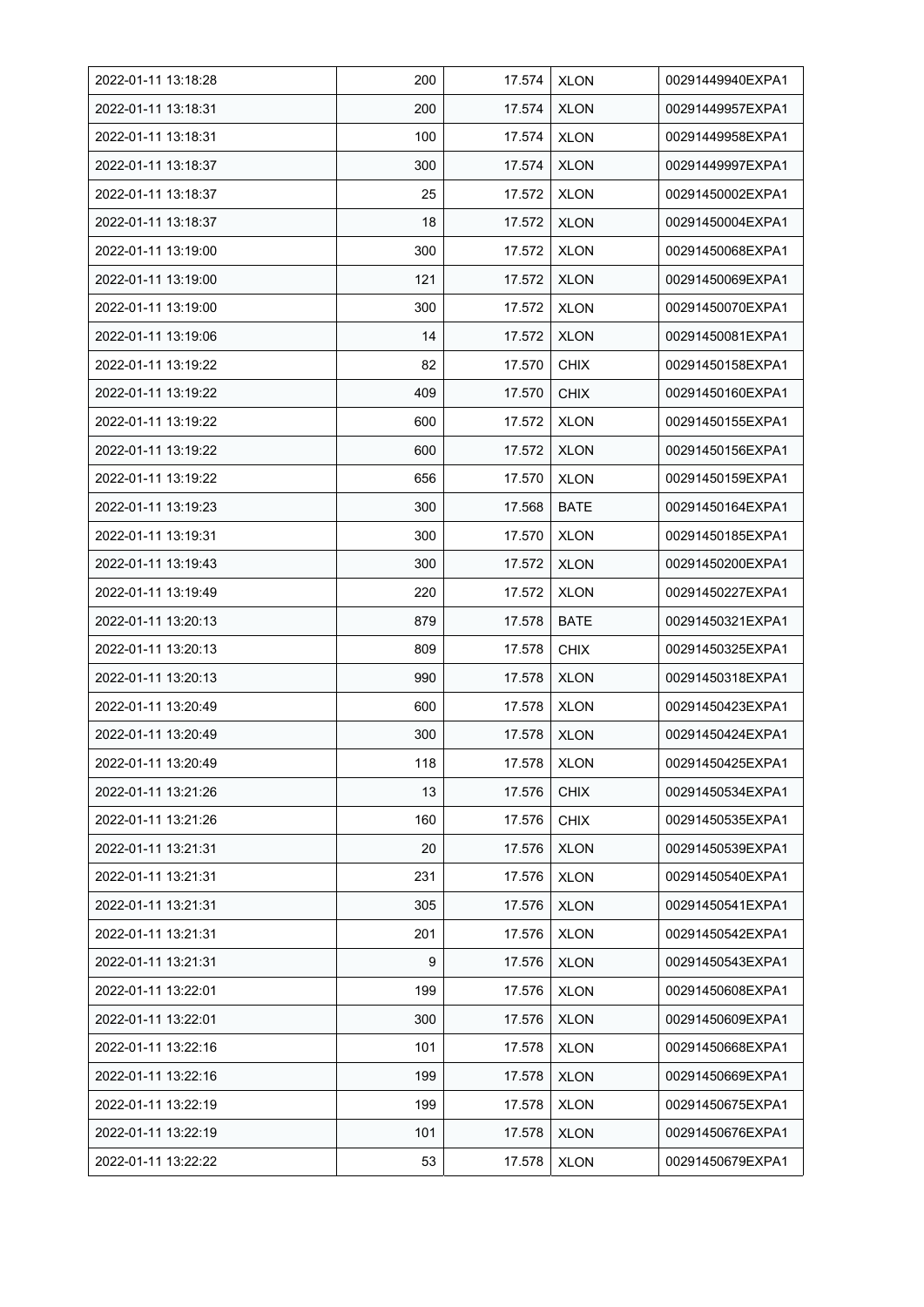| 2022-01-11 13:22:25 | 46  | 17.578 | <b>XLON</b> | 00291450685EXPA1 |
|---------------------|-----|--------|-------------|------------------|
| 2022-01-11 13:22:55 | 642 | 17.576 | <b>BATE</b> | 00291450768EXPA1 |
| 2022-01-11 13:22:55 | 512 | 17.576 | <b>CHIX</b> | 00291450769EXPA1 |
| 2022-01-11 13:22:55 | 600 | 17.576 | <b>XLON</b> | 00291450770EXPA1 |
| 2022-01-11 13:22:57 | 153 | 17.574 | <b>CHIX</b> | 00291450784EXPA1 |
| 2022-01-11 13:22:57 | 68  | 17.574 | <b>CHIX</b> | 00291450785EXPA1 |
| 2022-01-11 13:22:57 | 138 | 17.574 | <b>XLON</b> | 00291450783EXPA1 |
| 2022-01-11 13:22:57 | 232 | 17.574 | <b>XLON</b> | 00291450786EXPA1 |
| 2022-01-11 13:22:57 | 220 | 17.574 | <b>XLON</b> | 00291450787EXPA1 |
| 2022-01-11 13:22:57 | 439 | 17.574 | <b>XLON</b> | 00291450788EXPA1 |
| 2022-01-11 13:22:57 | 30  | 17.574 | <b>XLON</b> | 00291450789EXPA1 |
| 2022-01-11 13:22:57 | 27  | 17.574 | <b>XLON</b> | 00291450790EXPA1 |
| 2022-01-11 13:22:58 | 300 | 17.574 | <b>XLON</b> | 00291450793EXPA1 |
| 2022-01-11 13:23:19 | 300 | 17.574 | <b>XLON</b> | 00291450867EXPA1 |
| 2022-01-11 13:23:19 | 300 | 17.574 | <b>XLON</b> | 00291450868EXPA1 |
| 2022-01-11 13:23:43 | 300 | 17.576 | <b>XLON</b> | 00291450927EXPA1 |
| 2022-01-11 13:23:52 | 300 | 17.576 | <b>XLON</b> | 00291450963EXPA1 |
| 2022-01-11 13:24:40 | 35  | 17.576 | <b>CHIX</b> | 00291451113EXPA1 |
| 2022-01-11 13:24:43 | 300 | 17.578 | <b>XLON</b> | 00291451126EXPA1 |
| 2022-01-11 13:25:04 | 200 | 17.580 | <b>XLON</b> | 00291451270EXPA1 |
| 2022-01-11 13:25:39 | 693 | 17.582 | <b>XLON</b> | 00291451379EXPA1 |
| 2022-01-11 13:25:40 | 200 | 17.582 | <b>XLON</b> | 00291451382EXPA1 |
| 2022-01-11 13:25:40 | 300 | 17.582 | <b>XLON</b> | 00291451383EXPA1 |
| 2022-01-11 13:25:47 | 814 | 17.580 | <b>XLON</b> | 00291451401EXPA1 |
| 2022-01-11 13:25:49 | 300 | 17.580 | <b>XLON</b> | 00291451403EXPA1 |
| 2022-01-11 13:25:49 | 275 | 17.580 | <b>XLON</b> | 00291451404EXPA1 |
| 2022-01-11 13:25:49 | 300 | 17.580 | <b>XLON</b> | 00291451405EXPA1 |
| 2022-01-11 13:26:16 | 600 | 17.582 | <b>XLON</b> | 00291451510EXPA1 |
| 2022-01-11 13:26:16 | 15  | 17.582 | <b>XLON</b> | 00291451511EXPA1 |
| 2022-01-11 13:27:10 | 738 | 17.584 | <b>CHIX</b> | 00291451658EXPA1 |
| 2022-01-11 13:27:10 | 424 | 17.584 | <b>XLON</b> | 00291451659EXPA1 |
| 2022-01-11 13:27:10 | 300 | 17.584 | <b>XLON</b> | 00291451660EXPA1 |
| 2022-01-11 13:27:13 | 600 | 17.584 | <b>XLON</b> | 00291451665EXPA1 |
| 2022-01-11 13:27:43 | 599 | 17.590 | <b>XLON</b> | 00291451710EXPA1 |
| 2022-01-11 13:27:43 | 484 | 17.590 | <b>XLON</b> | 00291451711EXPA1 |
| 2022-01-11 13:27:52 | 300 | 17.590 | <b>CHIX</b> | 00291451720EXPA1 |
| 2022-01-11 13:27:52 | 583 | 17.590 | <b>CHIX</b> | 00291451721EXPA1 |
| 2022-01-11 13:28:22 | 307 | 17.592 | <b>XLON</b> | 00291451804EXPA1 |
| 2022-01-11 13:28:22 | 242 | 17.592 | <b>XLON</b> | 00291451805EXPA1 |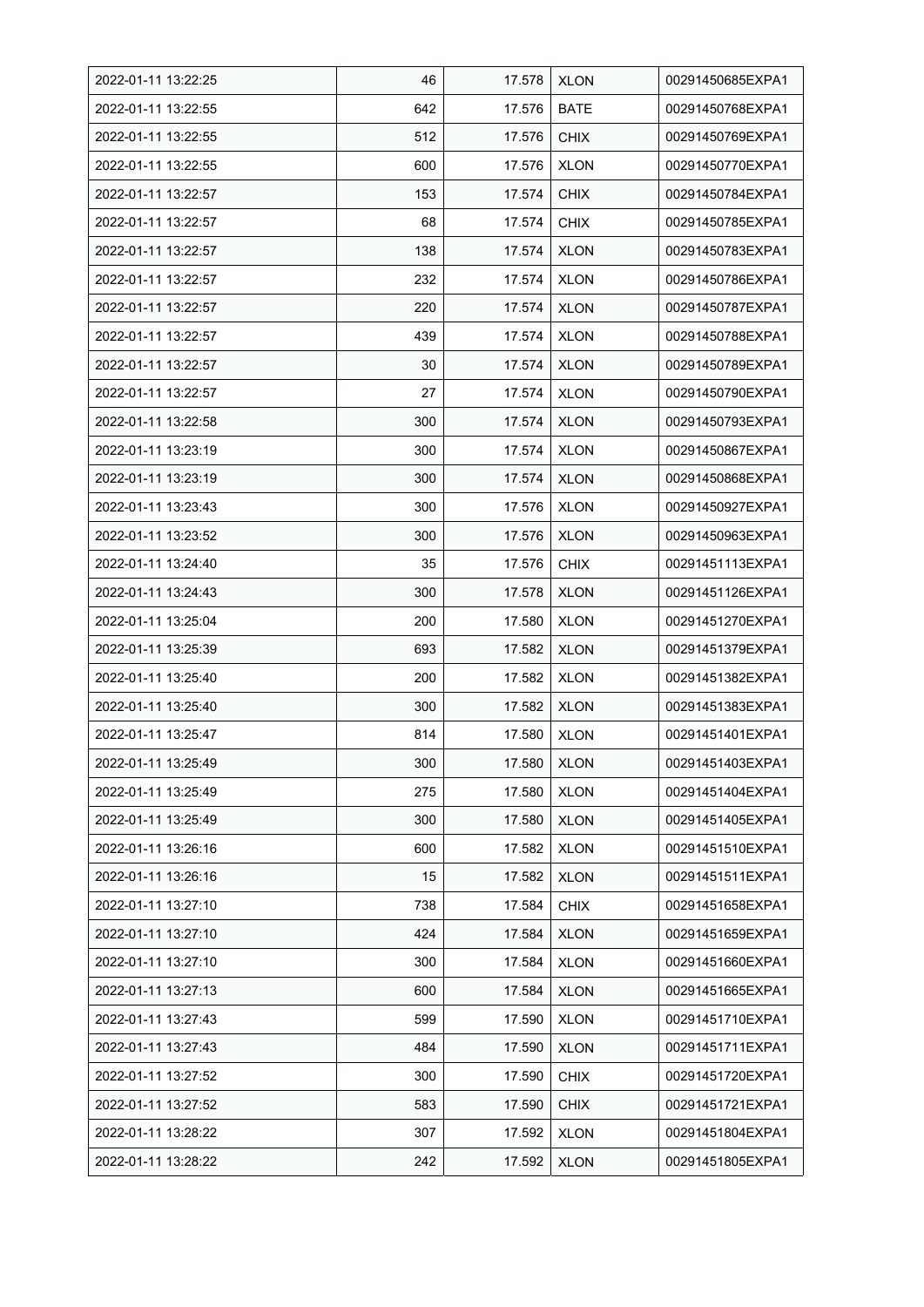| 2022-01-11 13:28:25 | 76             | 17.592 | <b>XLON</b> | 00291451808EXPA1 |
|---------------------|----------------|--------|-------------|------------------|
| 2022-01-11 13:28:25 | 178            | 17.592 | <b>XLON</b> | 00291451809EXPA1 |
| 2022-01-11 13:28:25 | 256            | 17.592 | <b>XLON</b> | 00291451810EXPA1 |
| 2022-01-11 13:28:25 | 30             | 17.592 | <b>XLON</b> | 00291451811EXPA1 |
| 2022-01-11 13:28:25 | 179            | 17.592 | <b>XLON</b> | 00291451812EXPA1 |
| 2022-01-11 13:28:29 | 300            | 17.592 | <b>BATE</b> | 00291451818EXPA1 |
| 2022-01-11 13:28:29 | 300            | 17.592 | <b>BATE</b> | 00291451819EXPA1 |
| 2022-01-11 13:28:33 | 263            | 17.592 | <b>BATE</b> | 00291451826EXPA1 |
| 2022-01-11 13:28:33 | 300            | 17.592 | <b>BATE</b> | 00291451827EXPA1 |
| 2022-01-11 13:28:34 | 200            | 17.592 | <b>XLON</b> | 00291451831EXPA1 |
| 2022-01-11 13:28:46 | 600            | 17.590 | <b>XLON</b> | 00291451852EXPA1 |
| 2022-01-11 13:28:46 | 300            | 17.590 | <b>XLON</b> | 00291451853EXPA1 |
| 2022-01-11 13:28:46 | 340            | 17.590 | <b>XLON</b> | 00291451854EXPA1 |
| 2022-01-11 13:28:46 | 592            | 17.590 | <b>XLON</b> | 00291451855EXPA1 |
| 2022-01-11 13:29:08 | 200            | 17.592 | <b>XLON</b> | 00291451941EXPA1 |
| 2022-01-11 13:29:13 | 1,002          | 17.588 | <b>XLON</b> | 00291451965EXPA1 |
| 2022-01-11 13:29:15 | 830            | 17.588 | <b>XLON</b> | 00291451975EXPA1 |
| 2022-01-11 13:29:32 | 290            | 17.588 | <b>XLON</b> | 00291452005EXPA1 |
| 2022-01-11 13:29:39 | 149            | 17.586 | <b>XLON</b> | 00291452028EXPA1 |
| 2022-01-11 13:29:42 | 26             | 17.586 | <b>XLON</b> | 00291452036EXPA1 |
| 2022-01-11 13:30:20 | 200            | 17.590 | <b>XLON</b> | 00291452147EXPA1 |
| 2022-01-11 13:30:35 | 200            | 17.590 | <b>XLON</b> | 00291452179EXPA1 |
| 2022-01-11 13:30:46 | 198            | 17.586 | <b>BATE</b> | 00291452195EXPA1 |
| 2022-01-11 13:30:46 | $\overline{2}$ | 17.586 | <b>BATE</b> | 00291452196EXPA1 |
| 2022-01-11 13:30:46 | 100            | 17.586 | <b>BATE</b> | 00291452197EXPA1 |
| 2022-01-11 13:30:46 | 100            | 17.586 | BATE        | 00291452198EXPA1 |
| 2022-01-11 13:30:47 | 600            | 17.588 | <b>XLON</b> | 00291452199EXPA1 |
| 2022-01-11 13:30:47 | 300            | 17.588 | <b>XLON</b> | 00291452200EXPA1 |
| 2022-01-11 13:30:50 | 500            | 17.588 | <b>XLON</b> | 00291452207EXPA1 |
| 2022-01-11 13:30:50 | 200            | 17.588 | <b>XLON</b> | 00291452208EXPA1 |
| 2022-01-11 13:30:56 | 550            | 17.588 | <b>XLON</b> | 00291452224EXPA1 |
| 2022-01-11 13:31:05 | 300            | 17.588 | <b>XLON</b> | 00291452251EXPA1 |
| 2022-01-11 13:31:11 | 600            | 17.588 | <b>XLON</b> | 00291452269EXPA1 |
| 2022-01-11 13:31:35 | 765            | 17.588 | <b>CHIX</b> | 00291452358EXPA1 |
| 2022-01-11 13:31:35 | 476            | 17.588 | <b>CHIX</b> | 00291452360EXPA1 |
| 2022-01-11 13:31:36 | 123            | 17.588 | <b>CHIX</b> | 00291452364EXPA1 |
| 2022-01-11 13:31:37 | 300            | 17.586 | <b>BATE</b> | 00291452370EXPA1 |
| 2022-01-11 13:31:38 | 300            | 17.588 | <b>XLON</b> | 00291452373EXPA1 |
| 2022-01-11 13:31:41 | 300            | 17.588 | <b>XLON</b> | 00291452391EXPA1 |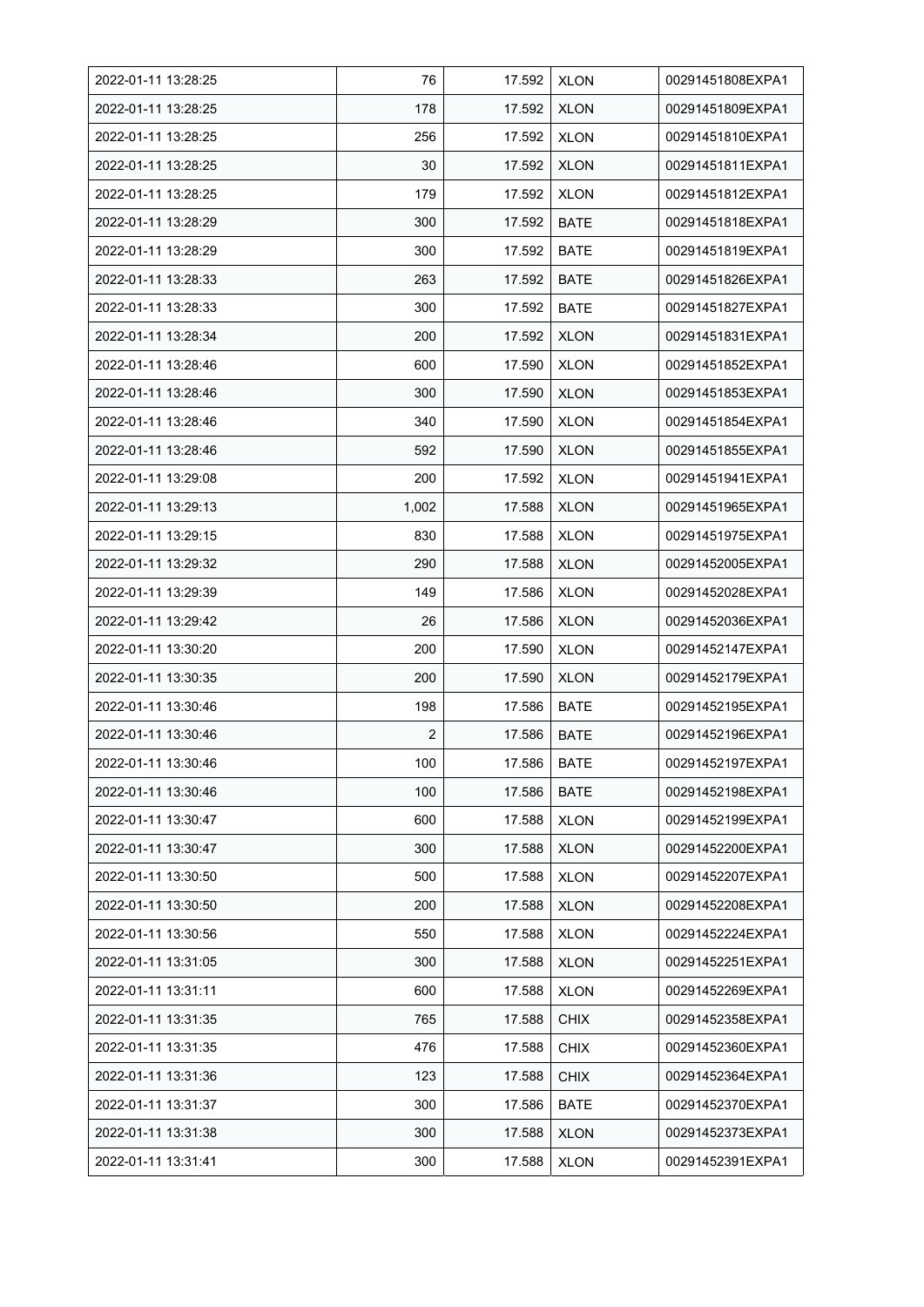| 2022-01-11 13:31:44 | 300 | 17.588 | <b>XLON</b> | 00291452399EXPA1 |
|---------------------|-----|--------|-------------|------------------|
| 2022-01-11 13:31:47 | 300 | 17.588 | <b>XLON</b> | 00291452409EXPA1 |
| 2022-01-11 13:32:47 | 161 | 17.594 | <b>XLON</b> | 00291452578EXPA1 |
| 2022-01-11 13:32:50 | 161 | 17.594 | <b>XLON</b> | 00291452582EXPA1 |
| 2022-01-11 13:32:50 | 139 | 17.594 | <b>XLON</b> | 00291452583EXPA1 |
| 2022-01-11 13:32:50 | 118 | 17.594 | <b>XLON</b> | 00291452584EXPA1 |
| 2022-01-11 13:32:53 | 300 | 17.592 | <b>XLON</b> | 00291452591EXPA1 |
| 2022-01-11 13:33:00 | 121 | 17.588 | <b>CHIX</b> | 00291452599EXPA1 |
| 2022-01-11 13:33:07 | 37  | 17.586 | <b>XLON</b> | 00291452635EXPA1 |
| 2022-01-11 13:33:26 | 99  | 17.588 | <b>XLON</b> | 00291452706EXPA1 |
| 2022-01-11 13:33:26 | 600 | 17.590 | <b>XLON</b> | 00291452707EXPA1 |
| 2022-01-11 13:33:26 | 131 | 17.590 | <b>XLON</b> | 00291452708EXPA1 |
| 2022-01-11 13:33:26 | 300 | 17.590 | <b>XLON</b> | 00291452709EXPA1 |
| 2022-01-11 13:33:26 | 410 | 17.590 | <b>XLON</b> | 00291452710EXPA1 |
| 2022-01-11 13:33:29 | 300 | 17.590 | <b>XLON</b> | 00291452717EXPA1 |
| 2022-01-11 13:33:32 | 300 | 17.590 | <b>XLON</b> | 00291452735EXPA1 |
| 2022-01-11 13:34:16 | 855 | 17.596 | <b>XLON</b> | 00291452941EXPA1 |
| 2022-01-11 13:34:17 | 183 | 17.596 | XLON        | 00291452944EXPA1 |
| 2022-01-11 13:34:17 | 321 | 17.596 | <b>XLON</b> | 00291452945EXPA1 |
| 2022-01-11 13:34:17 | 200 | 17.596 | <b>XLON</b> | 00291452946EXPA1 |
| 2022-01-11 13:34:17 | 100 | 17.596 | <b>XLON</b> | 00291452947EXPA1 |
| 2022-01-11 13:34:29 | 300 | 17.596 | <b>XLON</b> | 00291452976EXPA1 |
| 2022-01-11 13:34:32 | 300 | 17.596 | <b>XLON</b> | 00291452987EXPA1 |
| 2022-01-11 13:34:47 | 200 | 17.596 | <b>XLON</b> | 00291453114EXPA1 |
| 2022-01-11 13:34:51 | 867 | 17.592 | <b>BATE</b> | 00291453128EXPA1 |
| 2022-01-11 13:35:04 | 85  | 17.592 | <b>XLON</b> | 00291453177EXPA1 |
| 2022-01-11 13:35:05 | 141 | 17.592 | <b>XLON</b> | 00291453178EXPA1 |
| 2022-01-11 13:35:05 | 147 | 17.592 | <b>XLON</b> | 00291453184EXPA1 |
| 2022-01-11 13:35:05 | 53  | 17.592 | <b>XLON</b> | 00291453185EXPA1 |
| 2022-01-11 13:35:05 | 311 | 17.592 | <b>XLON</b> | 00291453186EXPA1 |
| 2022-01-11 13:35:05 | 172 | 17.592 | <b>XLON</b> | 00291453187EXPA1 |
| 2022-01-11 13:35:07 | 45  | 17.590 | <b>XLON</b> | 00291453191EXPA1 |
| 2022-01-11 13:35:07 | 300 | 17.590 | <b>XLON</b> | 00291453195EXPA1 |
| 2022-01-11 13:35:07 | 41  | 17.590 | <b>XLON</b> | 00291453196EXPA1 |
| 2022-01-11 13:35:07 | 258 | 17.590 | <b>XLON</b> | 00291453197EXPA1 |
| 2022-01-11 13:35:07 | 130 | 17.590 | <b>XLON</b> | 00291453198EXPA1 |
| 2022-01-11 13:35:07 | 132 | 17.590 | <b>XLON</b> | 00291453199EXPA1 |
| 2022-01-11 13:35:08 | 144 | 17.590 | <b>XLON</b> | 00291453200EXPA1 |
| 2022-01-11 13:35:35 | 200 | 17.590 | <b>XLON</b> | 00291453263EXPA1 |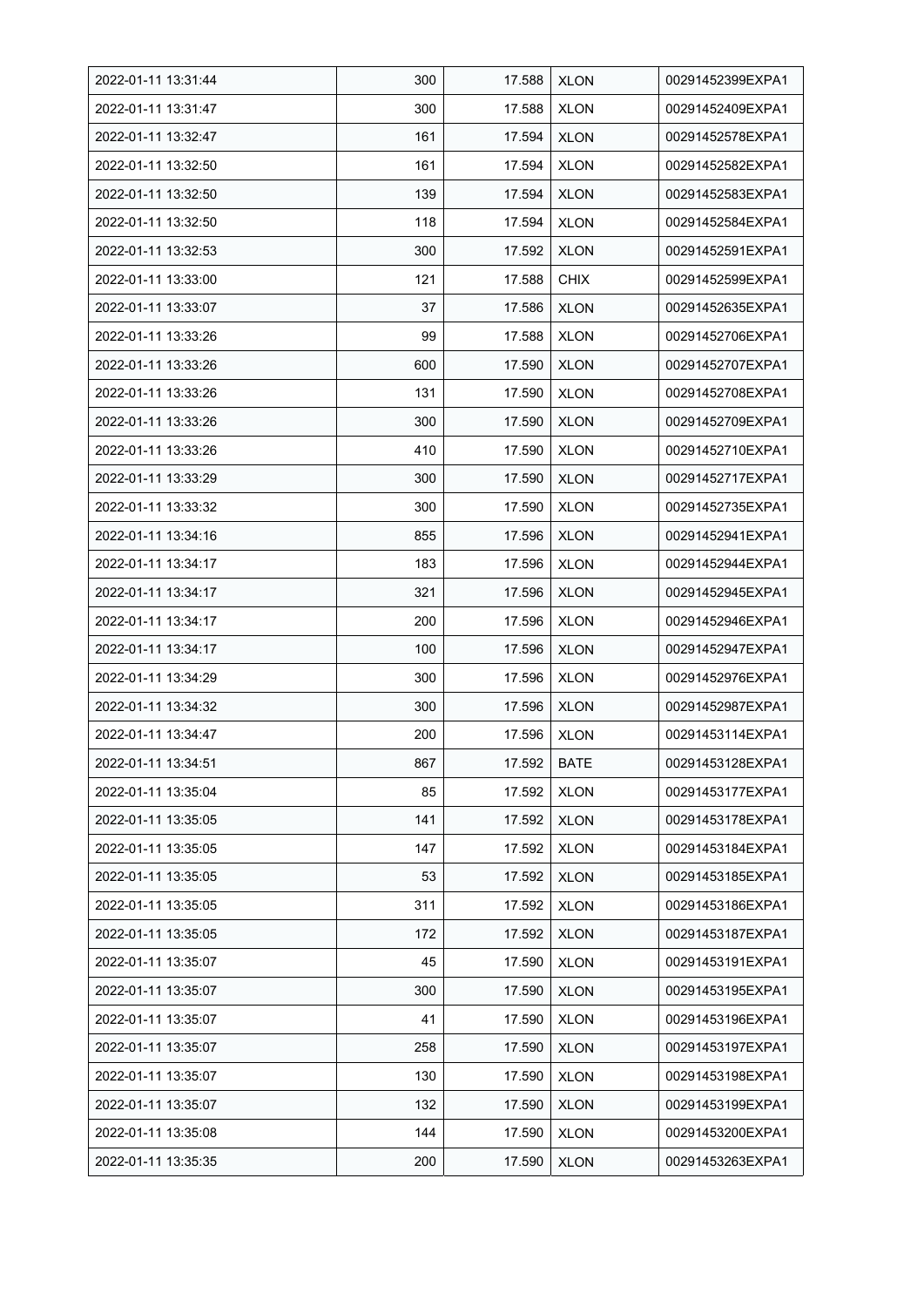| 2022-01-11 13:35:47 | 246   | 17.588 | <b>CHIX</b> | 00291453278EXPA1 |
|---------------------|-------|--------|-------------|------------------|
| 2022-01-11 13:35:47 | 246   | 17.588 | <b>CHIX</b> | 00291453279EXPA1 |
| 2022-01-11 13:35:53 | 300   | 17.590 | <b>XLON</b> | 00291453297EXPA1 |
| 2022-01-11 13:35:53 | 117   | 17.590 | <b>XLON</b> | 00291453298EXPA1 |
| 2022-01-11 13:36:20 | 300   | 17.592 | <b>XLON</b> | 00291453383EXPA1 |
| 2022-01-11 13:37:36 | 78    | 17.592 | <b>CHIX</b> | 00291453581EXPA1 |
| 2022-01-11 13:37:39 | 130   | 17.592 | <b>CHIX</b> | 00291453597EXPA1 |
| 2022-01-11 13:37:53 | 221   | 17.590 | <b>CHIX</b> | 00291453675EXPA1 |
| 2022-01-11 13:37:53 | 57    | 17.590 | <b>CHIX</b> | 00291453676EXPA1 |
| 2022-01-11 13:37:53 | 238   | 17.590 | <b>CHIX</b> | 00291453677EXPA1 |
| 2022-01-11 13:38:02 | 300   | 17.590 | <b>XLON</b> | 00291453712EXPA1 |
| 2022-01-11 13:38:02 | 600   | 17.590 | <b>XLON</b> | 00291453713EXPA1 |
| 2022-01-11 13:38:05 | 300   | 17.590 | <b>XLON</b> | 00291453722EXPA1 |
| 2022-01-11 13:38:08 | 300   | 17.590 | <b>XLON</b> | 00291453730EXPA1 |
| 2022-01-11 13:38:18 | 100   | 17.588 | <b>BATE</b> | 00291453752EXPA1 |
| 2022-01-11 13:38:19 | 510   | 17.588 | <b>BATE</b> | 00291453754EXPA1 |
| 2022-01-11 13:38:19 | 673   | 17.588 | <b>CHIX</b> | 00291453757EXPA1 |
| 2022-01-11 13:38:19 | 872   | 17.588 | <b>XLON</b> | 00291453756EXPA1 |
| 2022-01-11 13:38:29 | 300   | 17.588 | <b>XLON</b> | 00291453806EXPA1 |
| 2022-01-11 13:38:29 | 50    | 17.588 | <b>XLON</b> | 00291453807EXPA1 |
| 2022-01-11 13:38:44 | 189   | 17.588 | <b>XLON</b> | 00291453858EXPA1 |
| 2022-01-11 13:38:44 | 300   | 17.588 | <b>XLON</b> | 00291453859EXPA1 |
| 2022-01-11 13:42:36 | 800   | 17.594 | <b>BATE</b> | 00291454510EXPA1 |
| 2022-01-11 13:42:36 | 828   | 17.594 | <b>BATE</b> | 00291454512EXPA1 |
| 2022-01-11 13:42:36 | 226   | 17.594 | <b>XLON</b> | 00291454507EXPA1 |
| 2022-01-11 13:42:36 | 210   | 17.594 | <b>XLON</b> | 00291454508EXPA1 |
| 2022-01-11 13:42:36 | 300   | 17.594 | <b>XLON</b> | 00291454509EXPA1 |
| 2022-01-11 13:42:36 | 5     | 17.594 | <b>XLON</b> | 00291454511EXPA1 |
| 2022-01-11 13:42:36 | 226   | 17.594 | <b>XLON</b> | 00291454513EXPA1 |
| 2022-01-11 13:42:36 | 17    | 17.594 | <b>XLON</b> | 00291454514EXPA1 |
| 2022-01-11 13:42:39 | 226   | 17.594 | <b>XLON</b> | 00291454531EXPA1 |
| 2022-01-11 13:42:39 | 300   | 17.594 | <b>XLON</b> | 00291454532EXPA1 |
| 2022-01-11 13:42:39 | 117   | 17.594 | <b>XLON</b> | 00291454533EXPA1 |
| 2022-01-11 13:42:39 | 4     | 17.594 | <b>XLON</b> | 00291454534EXPA1 |
| 2022-01-11 13:42:41 | 1,534 | 17.592 | <b>CHIX</b> | 00291454551EXPA1 |
| 2022-01-11 13:42:48 | 139   | 17.594 | <b>XLON</b> | 00291454582EXPA1 |
| 2022-01-11 13:42:54 | 6     | 17.596 | <b>XLON</b> | 00291454608EXPA1 |
| 2022-01-11 13:42:54 | 256   | 17.596 | <b>XLON</b> | 00291454609EXPA1 |
| 2022-01-11 13:43:00 | 149   | 17.596 | <b>XLON</b> | 00291454652EXPA1 |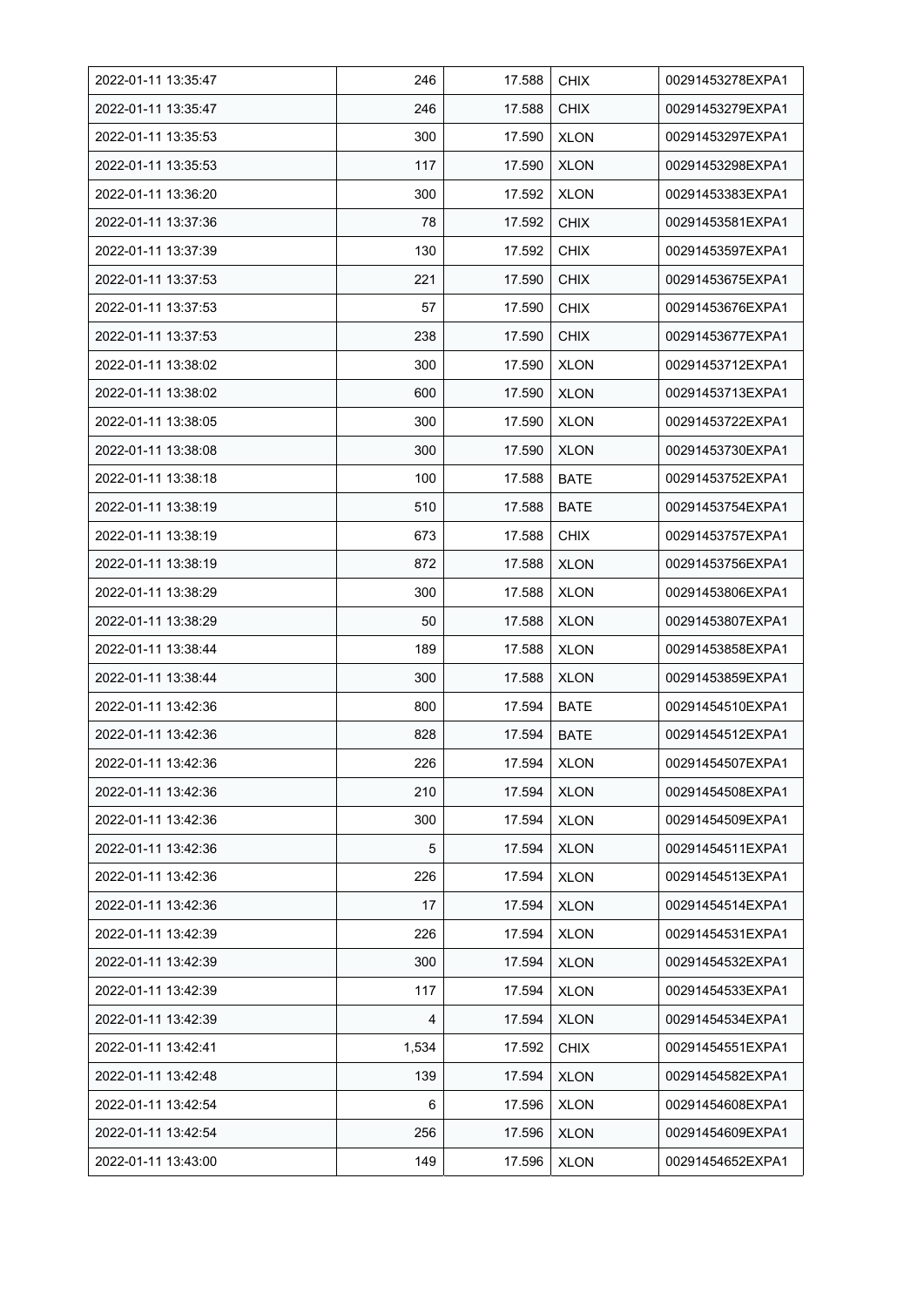| 2022-01-11 13:43:00 | 195 | 17.598 | <b>XLON</b> | 00291454653EXPA1 |
|---------------------|-----|--------|-------------|------------------|
| 2022-01-11 13:43:00 | 300 | 17.598 | <b>XLON</b> | 00291454654EXPA1 |
| 2022-01-11 13:43:00 | 600 | 17.598 | <b>XLON</b> | 00291454655EXPA1 |
| 2022-01-11 13:43:00 | 600 | 17.598 | <b>XLON</b> | 00291454656EXPA1 |
| 2022-01-11 13:43:01 | 73  | 17.596 | <b>XLON</b> | 00291454660EXPA1 |
| 2022-01-11 13:43:03 | 600 | 17.598 | <b>XLON</b> | 00291454671EXPA1 |
| 2022-01-11 13:43:03 | 218 | 17.598 | <b>XLON</b> | 00291454672EXPA1 |
| 2022-01-11 13:43:03 | 82  | 17.598 | <b>XLON</b> | 00291454673EXPA1 |
| 2022-01-11 13:43:06 | 577 | 17.596 | <b>XLON</b> | 00291454681EXPA1 |
| 2022-01-11 13:43:06 | 600 | 17.596 | <b>XLON</b> | 00291454682EXPA1 |
| 2022-01-11 13:43:06 | 218 | 17.596 | <b>XLON</b> | 00291454684EXPA1 |
| 2022-01-11 13:43:06 | 39  | 17.596 | <b>XLON</b> | 00291454685EXPA1 |
| 2022-01-11 13:43:06 | 43  | 17.596 | <b>XLON</b> | 00291454686EXPA1 |
| 2022-01-11 13:43:06 | 300 | 17.596 | <b>XLON</b> | 00291454687EXPA1 |
| 2022-01-11 13:43:15 | 264 | 17.598 | <b>XLON</b> | 00291454710EXPA1 |
| 2022-01-11 13:43:18 | 300 | 17.598 | <b>XLON</b> | 00291454725EXPA1 |
| 2022-01-11 13:43:21 | 300 | 17.598 | <b>XLON</b> | 00291454729EXPA1 |
| 2022-01-11 13:43:24 | 300 | 17.598 | <b>XLON</b> | 00291454752EXPA1 |
| 2022-01-11 13:43:27 | 300 | 17.596 | <b>XLON</b> | 00291454770EXPA1 |
| 2022-01-11 13:43:27 | 181 | 17.596 | <b>XLON</b> | 00291454771EXPA1 |
| 2022-01-11 13:43:27 | 181 | 17.596 | <b>XLON</b> | 00291454772EXPA1 |
| 2022-01-11 13:43:27 | 181 | 17.596 | <b>XLON</b> | 00291454773EXPA1 |
| 2022-01-11 13:43:30 | 48  | 17.596 | <b>XLON</b> | 00291454779EXPA1 |
| 2022-01-11 13:43:30 | 300 | 17.596 | <b>XLON</b> | 00291454780EXPA1 |
| 2022-01-11 13:43:32 | 159 | 17.592 | <b>CHIX</b> | 00291454786EXPA1 |
| 2022-01-11 13:43:32 | 611 | 17.594 | <b>XLON</b> | 00291454785EXPA1 |
| 2022-01-11 13:43:33 | 149 | 17.592 | <b>CHIX</b> | 00291454788EXPA1 |
| 2022-01-11 13:43:34 | 15  | 17.592 | <b>XLON</b> | 00291454789EXPA1 |
| 2022-01-11 13:43:39 | 218 | 17.592 | <b>XLON</b> | 00291454803EXPA1 |
| 2022-01-11 13:43:39 | 96  | 17.592 | <b>XLON</b> | 00291454804EXPA1 |
| 2022-01-11 13:43:39 | 160 | 17.592 | <b>XLON</b> | 00291454805EXPA1 |
| 2022-01-11 13:43:39 | 310 | 17.592 | <b>XLON</b> | 00291454807EXPA1 |
| 2022-01-11 13:43:39 | 278 | 17.590 | <b>XLON</b> | 00291454808EXPA1 |
| 2022-01-11 13:43:40 | 117 | 17.590 | <b>XLON</b> | 00291454809EXPA1 |
| 2022-01-11 13:43:40 | 215 | 17.590 | <b>XLON</b> | 00291454810EXPA1 |
| 2022-01-11 13:43:45 | 300 | 17.590 | <b>XLON</b> | 00291454819EXPA1 |
| 2022-01-11 13:44:02 | 821 | 17.588 | <b>XLON</b> | 00291454852EXPA1 |
| 2022-01-11 13:44:14 | 780 | 17.586 | <b>XLON</b> | 00291454880EXPA1 |
| 2022-01-11 13:44:41 | 610 | 17.586 | <b>XLON</b> | 00291454949EXPA1 |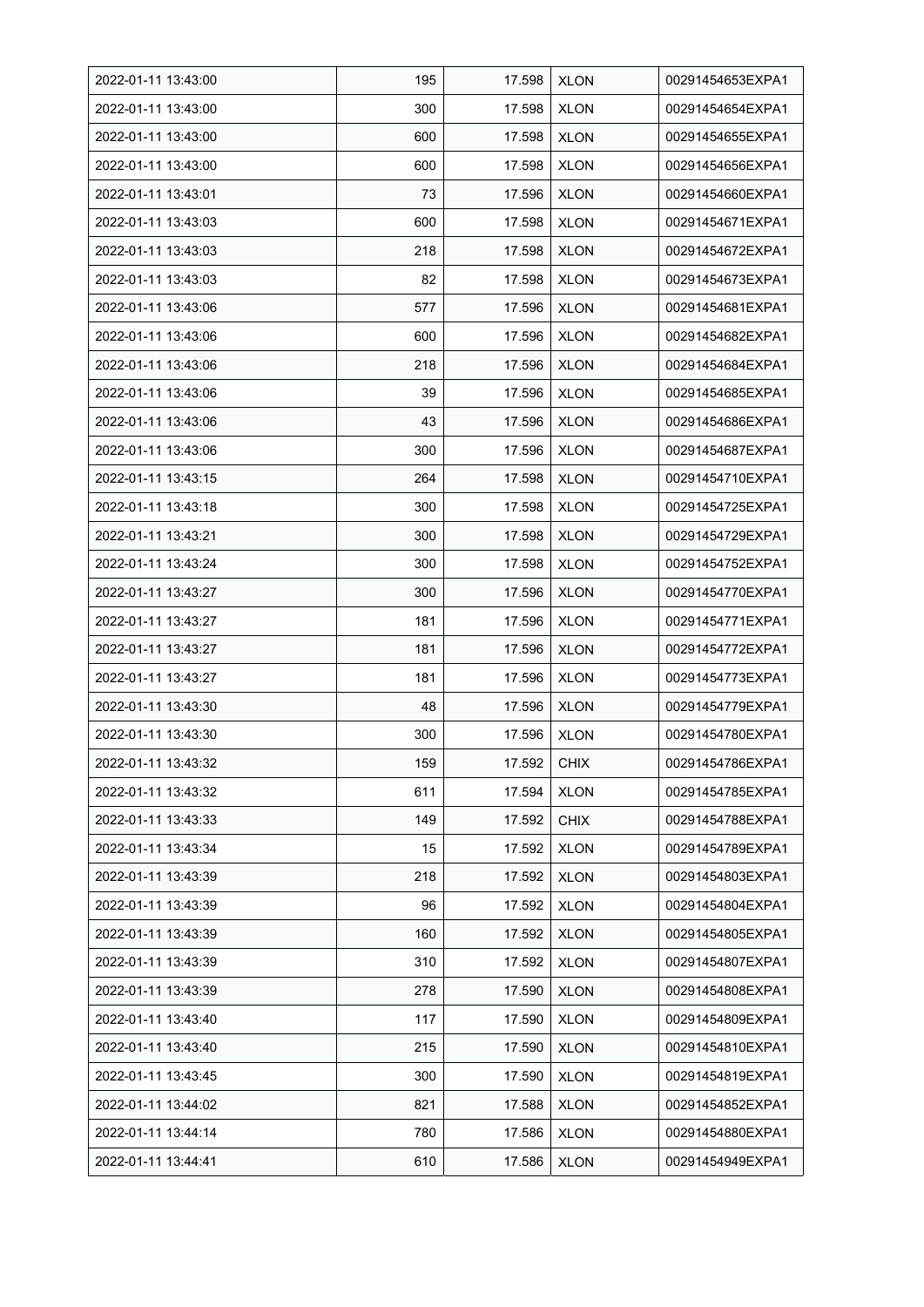| 2022-01-11 13:44:42 | 600 | 17.586 | <b>XLON</b> | 00291454952EXPA1 |
|---------------------|-----|--------|-------------|------------------|
| 2022-01-11 13:44:42 | 700 | 17.586 | <b>XLON</b> | 00291454953EXPA1 |
| 2022-01-11 13:44:42 | 706 | 17.586 | <b>XLON</b> | 00291454954EXPA1 |
| 2022-01-11 13:44:45 | 499 | 17.586 | <b>XLON</b> | 00291454959EXPA1 |
| 2022-01-11 13:44:45 | 300 | 17.586 | <b>XLON</b> | 00291454960EXPA1 |
| 2022-01-11 13:44:45 | 118 | 17.586 | <b>XLON</b> | 00291454961EXPA1 |
| 2022-01-11 13:44:48 | 300 | 17.586 | <b>XLON</b> | 00291454962EXPA1 |
| 2022-01-11 13:44:51 | 600 | 17.586 | <b>XLON</b> | 00291454969EXPA1 |
| 2022-01-11 13:44:51 | 300 | 17.586 | <b>XLON</b> | 00291454970EXPA1 |
| 2022-01-11 13:44:54 | 300 | 17.586 | <b>XLON</b> | 00291454980EXPA1 |
| 2022-01-11 13:44:57 | 600 | 17.586 | <b>XLON</b> | 00291454991EXPA1 |
| 2022-01-11 13:44:57 | 300 | 17.586 | <b>XLON</b> | 00291454992EXPA1 |
| 2022-01-11 13:45:00 | 40  | 17.584 | <b>XLON</b> | 00291454999EXPA1 |
| 2022-01-11 13:45:00 | 300 | 17.586 | <b>XLON</b> | 00291455000EXPA1 |
| 2022-01-11 13:45:00 | 160 | 17.584 | <b>XLON</b> | 00291455001EXPA1 |
| 2022-01-11 13:45:03 | 300 | 17.586 | <b>XLON</b> | 00291455009EXPA1 |
| 2022-01-11 13:45:07 | 48  | 17.584 | XLON        | 00291455026EXPA1 |
| 2022-01-11 13:45:07 | 135 | 17.584 | XLON        | 00291455027EXPA1 |
| 2022-01-11 13:45:07 | 95  | 17.584 | <b>XLON</b> | 00291455028EXPA1 |
| 2022-01-11 13:45:07 | 70  | 17.584 | <b>XLON</b> | 00291455029EXPA1 |
| 2022-01-11 13:45:08 | 15  | 17.584 | <b>XLON</b> | 00291455032EXPA1 |
| 2022-01-11 13:45:08 | 266 | 17.584 | <b>XLON</b> | 00291455033EXPA1 |
| 2022-01-11 13:45:08 | 58  | 17.584 | <b>XLON</b> | 00291455034EXPA1 |
| 2022-01-11 13:45:09 | 157 | 17.584 | <b>XLON</b> | 00291455035EXPA1 |
| 2022-01-11 13:45:09 | 600 | 17.584 | <b>XLON</b> | 00291455036EXPA1 |
| 2022-01-11 13:45:09 | 500 | 17.584 | <b>XLON</b> | 00291455037EXPA1 |
| 2022-01-11 13:45:09 | 284 | 17.584 | <b>XLON</b> | 00291455038EXPA1 |
| 2022-01-11 13:45:51 | 198 | 17.582 | <b>CHIX</b> | 00291455152EXPA1 |
| 2022-01-11 13:45:58 | 200 | 17.582 | <b>BATE</b> | 00291455168EXPA1 |
| 2022-01-11 13:45:58 | 100 | 17.582 | BATE        | 00291455169EXPA1 |
| 2022-01-11 13:46:00 | 200 | 17.582 | <b>XLON</b> | 00291455183EXPA1 |
| 2022-01-11 13:46:00 | 200 | 17.582 | <b>XLON</b> | 00291455184EXPA1 |
| 2022-01-11 13:46:21 | 131 | 17.582 | <b>XLON</b> | 00291455239EXPA1 |
| 2022-01-11 13:46:21 | 289 | 17.582 | <b>XLON</b> | 00291455240EXPA1 |
| 2022-01-11 13:46:37 | 156 | 17.580 | <b>CHIX</b> | 00291455280EXPA1 |
| 2022-01-11 13:46:39 | 600 | 17.582 | <b>XLON</b> | 00291455292EXPA1 |
| 2022-01-11 13:46:39 | 300 | 17.582 | <b>XLON</b> | 00291455293EXPA1 |
| 2022-01-11 13:46:42 | 300 | 17.582 | <b>XLON</b> | 00291455305EXPA1 |
| 2022-01-11 13:46:46 | 217 | 17.580 | <b>CHIX</b> | 00291455349EXPA1 |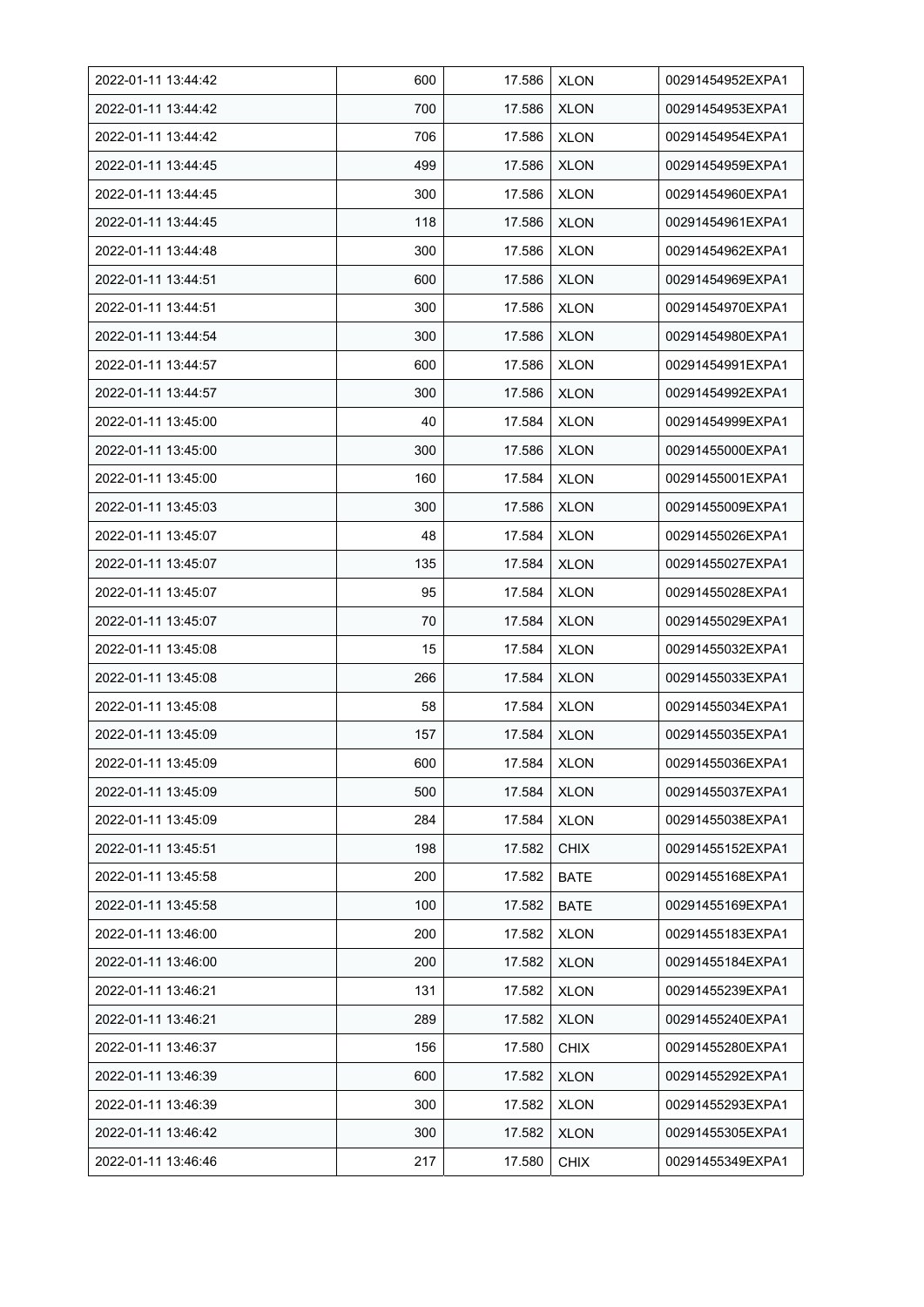| 2022-01-11 13:46:46 | 256 | 17.580 | <b>CHIX</b> | 00291455350EXPA1 |
|---------------------|-----|--------|-------------|------------------|
| 2022-01-11 13:46:48 | 700 | 17.582 | <b>XLON</b> | 00291455354EXPA1 |
| 2022-01-11 13:46:48 | 200 | 17.582 | <b>XLON</b> | 00291455355EXPA1 |
| 2022-01-11 13:46:48 | 600 | 17.582 | <b>XLON</b> | 00291455356EXPA1 |
| 2022-01-11 13:46:48 | 100 | 17.582 | <b>XLON</b> | 00291455357EXPA1 |
| 2022-01-11 13:47:09 | 600 | 17.584 | <b>XLON</b> | 00291455429EXPA1 |
| 2022-01-11 13:47:48 | 496 | 17.588 | <b>CHIX</b> | 00291455550EXPA1 |
| 2022-01-11 13:47:51 | 131 | 17.588 | <b>XLON</b> | 00291455556EXPA1 |
| 2022-01-11 13:47:51 | 500 | 17.588 | <b>XLON</b> | 00291455557EXPA1 |
| 2022-01-11 13:47:51 | 257 | 17.588 | <b>XLON</b> | 00291455558EXPA1 |
| 2022-01-11 13:48:00 | 300 | 17.588 | <b>XLON</b> | 00291455577EXPA1 |
| 2022-01-11 13:48:06 | 300 | 17.588 | <b>XLON</b> | 00291455592EXPA1 |
| 2022-01-11 13:48:39 | 300 | 17.592 | <b>XLON</b> | 00291455729EXPA1 |
| 2022-01-11 13:48:45 | 300 | 17.592 | <b>XLON</b> | 00291455784EXPA1 |
| 2022-01-11 13:48:48 | 300 | 17.592 | <b>XLON</b> | 00291455803EXPA1 |
| 2022-01-11 13:50:06 | 600 | 17.594 | <b>XLON</b> | 00291456093EXPA1 |
| 2022-01-11 13:50:09 | 200 | 17.594 | <b>XLON</b> | 00291456112EXPA1 |
| 2022-01-11 13:50:24 | 300 | 17.594 | <b>XLON</b> | 00291456185EXPA1 |
| 2022-01-11 13:50:24 | 118 | 17.594 | <b>XLON</b> | 00291456186EXPA1 |
| 2022-01-11 13:50:24 | 66  | 17.594 | <b>XLON</b> | 00291456187EXPA1 |
| 2022-01-11 13:50:32 | 691 | 17.592 | <b>BATE</b> | 00291456222EXPA1 |
| 2022-01-11 13:50:32 | 96  | 17.592 | <b>BATE</b> | 00291456223EXPA1 |
| 2022-01-11 13:50:32 | 243 | 17.590 | <b>BATE</b> | 00291456227EXPA1 |
| 2022-01-11 13:50:32 | 157 | 17.590 | <b>BATE</b> | 00291456230EXPA1 |
| 2022-01-11 13:50:32 | 513 | 17.592 | <b>CHIX</b> | 00291456224EXPA1 |
| 2022-01-11 13:50:32 | 499 | 17.592 | <b>CHIX</b> | 00291456225EXPA1 |
| 2022-01-11 13:50:32 | 53  | 17.592 | <b>CHIX</b> | 00291456226EXPA1 |
| 2022-01-11 13:50:32 | 155 | 17.590 | <b>XLON</b> | 00291456228EXPA1 |
| 2022-01-11 13:50:32 | 546 | 17.590 | <b>XLON</b> | 00291456229EXPA1 |
| 2022-01-11 13:50:34 | 167 | 17.590 | <b>XLON</b> | 00291456235EXPA1 |
| 2022-01-11 13:50:57 | 534 | 17.590 | <b>XLON</b> | 00291456318EXPA1 |
| 2022-01-11 13:51:05 | 411 | 17.588 | <b>BATE</b> | 00291456349EXPA1 |
| 2022-01-11 13:51:05 | 80  | 17.588 | <b>XLON</b> | 00291456350EXPA1 |
| 2022-01-11 13:51:05 | 499 | 17.588 | <b>XLON</b> | 00291456351EXPA1 |
| 2022-01-11 13:51:07 | 171 | 17.588 | <b>XLON</b> | 00291456384EXPA1 |
| 2022-01-11 13:51:08 | 203 | 17.584 | <b>BATE</b> | 00291456397EXPA1 |
| 2022-01-11 13:51:08 | 198 | 17.586 | <b>XLON</b> | 00291456396EXPA1 |
| 2022-01-11 13:51:08 | 510 | 17.586 | <b>XLON</b> | 00291456398EXPA1 |
| 2022-01-11 13:51:08 | 714 | 17.584 | <b>XLON</b> | 00291456405EXPA1 |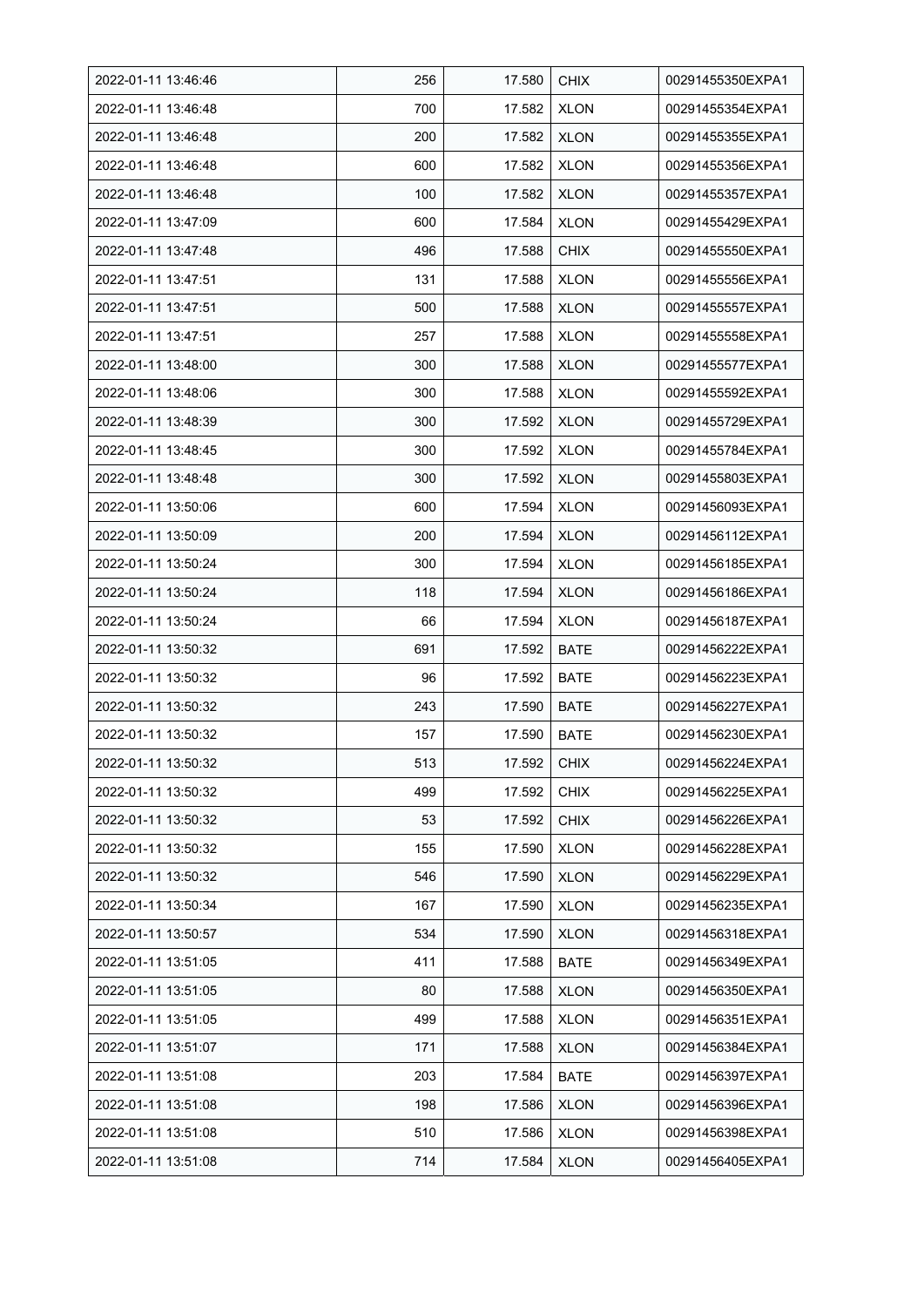| 2022-01-11 13:51:09 | 172 | 17.584 | <b>CHIX</b> | 00291456417EXPA1 |
|---------------------|-----|--------|-------------|------------------|
| 2022-01-11 13:51:09 | 700 | 17.584 | <b>XLON</b> | 00291456419EXPA1 |
| 2022-01-11 13:51:09 | 300 | 17.584 | <b>XLON</b> | 00291456421EXPA1 |
| 2022-01-11 13:51:15 | 300 | 17.586 | <b>XLON</b> | 00291456456EXPA1 |
| 2022-01-11 13:51:18 | 150 | 17.584 | <b>XLON</b> | 00291456477EXPA1 |
| 2022-01-11 13:52:52 | 300 | 17.584 | <b>XLON</b> | 00291456724EXPA1 |
| 2022-01-11 13:52:55 | 300 | 17.584 | <b>XLON</b> | 00291456735EXPA1 |
| 2022-01-11 13:52:57 | 475 | 17.582 | <b>CHIX</b> | 00291456736EXPA1 |
| 2022-01-11 13:52:57 | 778 | 17.582 | <b>XLON</b> | 00291456737EXPA1 |
| 2022-01-11 13:53:04 | 223 | 17.578 | <b>XLON</b> | 00291456767EXPA1 |
| 2022-01-11 13:53:04 | 428 | 17.578 | <b>XLON</b> | 00291456768EXPA1 |
| 2022-01-11 13:53:19 | 600 | 17.580 | <b>XLON</b> | 00291456806EXPA1 |
| 2022-01-11 13:53:19 | 131 | 17.580 | <b>XLON</b> | 00291456807EXPA1 |
| 2022-01-11 13:53:19 | 131 | 17.580 | <b>XLON</b> | 00291456808EXPA1 |
| 2022-01-11 13:53:19 | 117 | 17.580 | <b>XLON</b> | 00291456809EXPA1 |
| 2022-01-11 13:53:19 | 370 | 17.580 | <b>XLON</b> | 00291456810EXPA1 |
| 2022-01-11 13:53:19 | 104 | 17.580 | <b>XLON</b> | 00291456811EXPA1 |
| 2022-01-11 13:53:28 | 600 | 17.580 | <b>XLON</b> | 00291456825EXPA1 |
| 2022-01-11 13:53:28 | 300 | 17.580 | <b>XLON</b> | 00291456826EXPA1 |
| 2022-01-11 13:53:28 | 66  | 17.580 | <b>XLON</b> | 00291456827EXPA1 |
| 2022-01-11 13:53:31 | 255 | 17.580 | <b>XLON</b> | 00291456833EXPA1 |
| 2022-01-11 13:53:31 | 45  | 17.580 | <b>XLON</b> | 00291456834EXPA1 |
| 2022-01-11 13:54:00 | 300 | 17.576 | <b>BATE</b> | 00291456916EXPA1 |
| 2022-01-11 13:54:00 | 260 | 17.576 | <b>XLON</b> | 00291456919EXPA1 |
| 2022-01-11 13:54:00 | 241 | 17.576 | <b>XLON</b> | 00291456920EXPA1 |
| 2022-01-11 13:54:00 | 204 | 17.576 | <b>XLON</b> | 00291456921EXPA1 |
| 2022-01-11 13:54:00 | 57  | 17.576 | <b>XLON</b> | 00291456922EXPA1 |
| 2022-01-11 13:54:04 | 779 | 17.576 | <b>XLON</b> | 00291456935EXPA1 |
| 2022-01-11 13:54:07 | 300 | 17.576 | <b>XLON</b> | 00291456955EXPA1 |
| 2022-01-11 13:54:10 | 200 | 17.576 | <b>XLON</b> | 00291456964EXPA1 |
| 2022-01-11 13:54:13 | 200 | 17.576 | <b>XLON</b> | 00291456979EXPA1 |
| 2022-01-11 13:54:13 | 100 | 17.576 | <b>XLON</b> | 00291456980EXPA1 |
| 2022-01-11 13:54:16 | 219 | 17.576 | <b>XLON</b> | 00291456989EXPA1 |
| 2022-01-11 13:54:16 | 81  | 17.576 | <b>XLON</b> | 00291456990EXPA1 |
| 2022-01-11 13:54:19 | 19  | 17.576 | <b>XLON</b> | 00291457004EXPA1 |
| 2022-01-11 13:54:19 | 281 | 17.576 | XLON        | 00291457005EXPA1 |
| 2022-01-11 13:54:22 | 300 | 17.576 | <b>XLON</b> | 00291457018EXPA1 |
| 2022-01-11 13:54:25 | 200 | 17.576 | <b>XLON</b> | 00291457029EXPA1 |
| 2022-01-11 13:54:43 | 223 | 17.576 | <b>XLON</b> | 00291457143EXPA1 |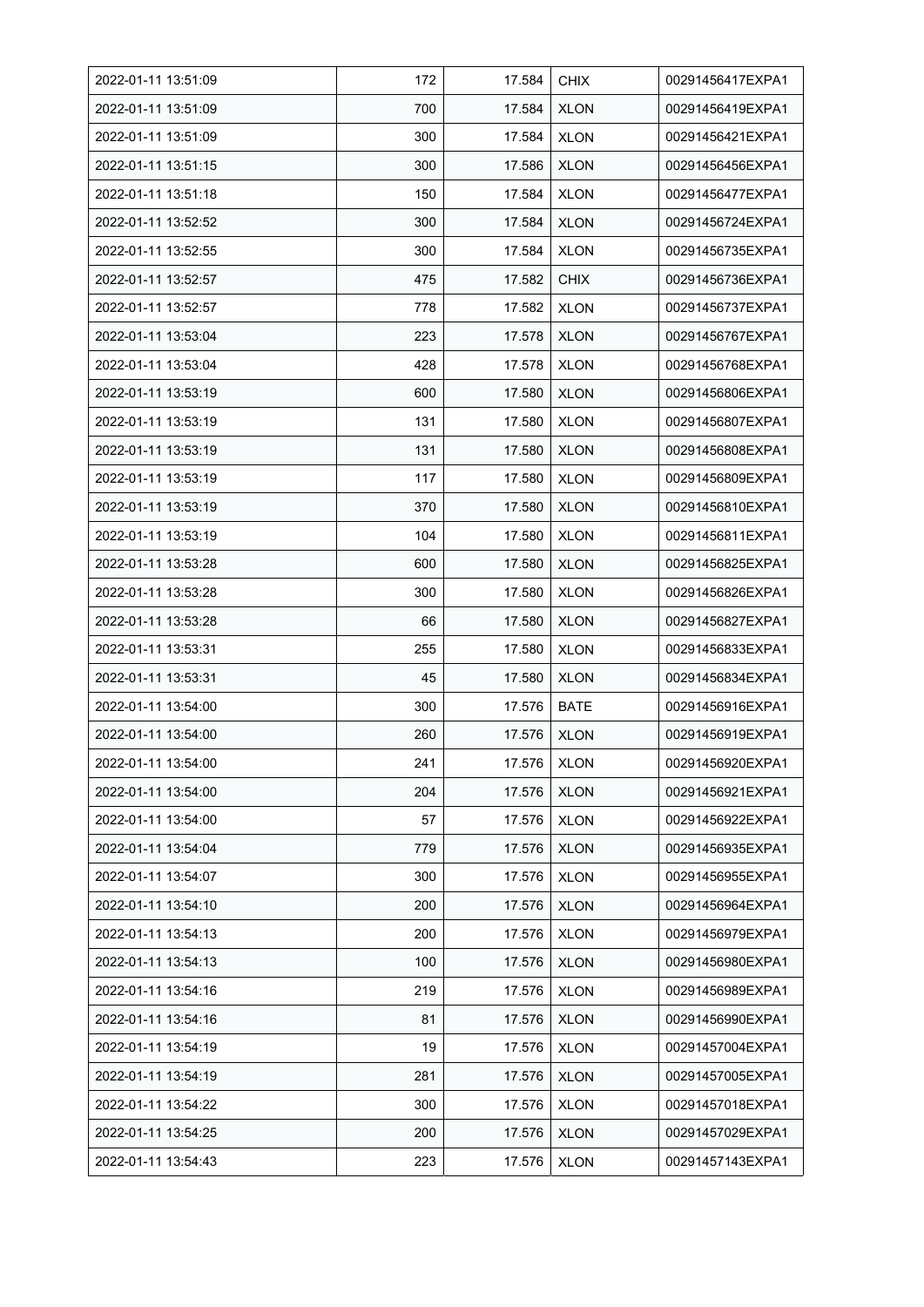| 2022-01-11 13:54:43 | 113   | 17.576 | <b>XLON</b> | 00291457144EXPA1 |
|---------------------|-------|--------|-------------|------------------|
| 2022-01-11 13:55:04 | 300   | 17.574 | <b>BATE</b> | 00291457296EXPA1 |
| 2022-01-11 13:55:13 | 300   | 17.578 | <b>XLON</b> | 00291457323EXPA1 |
| 2022-01-11 13:55:16 | 262   | 17.578 | <b>XLON</b> | 00291457328EXPA1 |
| 2022-01-11 13:55:19 | 300   | 17.578 | <b>XLON</b> | 00291457338EXPA1 |
| 2022-01-11 13:55:19 | 635   | 17.578 | <b>XLON</b> | 00291457339EXPA1 |
| 2022-01-11 13:56:05 | 124   | 17.576 | <b>BATE</b> | 00291457427EXPA1 |
| 2022-01-11 13:56:07 | 600   | 17.578 | <b>XLON</b> | 00291457444EXPA1 |
| 2022-01-11 13:56:07 | 300   | 17.578 | <b>XLON</b> | 00291457445EXPA1 |
| 2022-01-11 13:56:16 | 118   | 17.578 | <b>XLON</b> | 00291457469EXPA1 |
| 2022-01-11 13:56:25 | 132   | 17.578 | <b>CHIX</b> | 00291457484EXPA1 |
| 2022-01-11 13:56:25 | 174   | 17.578 | <b>CHIX</b> | 00291457485EXPA1 |
| 2022-01-11 13:56:43 | 13    | 17.580 | <b>XLON</b> | 00291457531EXPA1 |
| 2022-01-11 13:56:43 | 300   | 17.580 | <b>XLON</b> | 00291457532EXPA1 |
| 2022-01-11 13:57:18 | 300   | 17.578 | <b>CHIX</b> | 00291457640EXPA1 |
| 2022-01-11 13:57:18 | 56    | 17.578 | <b>CHIX</b> | 00291457641EXPA1 |
| 2022-01-11 13:57:18 | 50    | 17.578 | <b>CHIX</b> | 00291457643EXPA1 |
| 2022-01-11 13:57:31 | 110   | 17.578 | <b>CHIX</b> | 00291457677EXPA1 |
| 2022-01-11 13:57:31 | 135   | 17.578 | <b>CHIX</b> | 00291457678EXPA1 |
| 2022-01-11 13:57:37 | 300   | 17.580 | <b>XLON</b> | 00291457699EXPA1 |
| 2022-01-11 13:57:40 | 300   | 17.580 | <b>XLON</b> | 00291457706EXPA1 |
| 2022-01-11 13:57:58 | 172   | 17.582 | <b>XLON</b> | 00291457746EXPA1 |
| 2022-01-11 13:57:58 | 128   | 17.582 | <b>XLON</b> | 00291457747EXPA1 |
| 2022-01-11 13:58:20 | 15    | 17.578 | <b>CHIX</b> | 00291457808EXPA1 |
| 2022-01-11 13:58:23 | 98    | 17.578 | <b>CHIX</b> | 00291457829EXPA1 |
| 2022-01-11 13:58:49 | 235   | 17.580 | <b>XLON</b> | 00291457912EXPA1 |
| 2022-01-11 13:58:52 | 235   | 17.580 | <b>XLON</b> | 00291457929EXPA1 |
| 2022-01-11 13:58:52 | 65    | 17.580 | <b>XLON</b> | 00291457930EXPA1 |
| 2022-01-11 13:59:28 | 5     | 17.580 | <b>CHIX</b> | 00291458050EXPA1 |
| 2022-01-11 13:59:28 | 105   | 17.580 | <b>CHIX</b> | 00291458052EXPA1 |
| 2022-01-11 13:59:30 | 26    | 17.580 | <b>BATE</b> | 00291458056EXPA1 |
| 2022-01-11 13:59:35 | 200   | 17.580 | <b>BATE</b> | 00291458064EXPA1 |
| 2022-01-11 13:59:35 | 60    | 17.580 | <b>BATE</b> | 00291458066EXPA1 |
| 2022-01-11 13:59:35 | 64    | 17.580 | <b>CHIX</b> | 00291458065EXPA1 |
| 2022-01-11 13:59:45 | 159   | 17.580 | BATE        | 00291458085EXPA1 |
| 2022-01-11 13:59:45 | 800   | 17.580 | BATE        | 00291458087EXPA1 |
| 2022-01-11 13:59:46 | 1,117 | 17.580 | <b>CHIX</b> | 00291458093EXPA1 |
| 2022-01-11 13:59:49 | 166   | 17.580 | <b>XLON</b> | 00291458109EXPA1 |
| 2022-01-11 14:00:08 | 53    | 17.578 | <b>BATE</b> | 00291458152EXPA1 |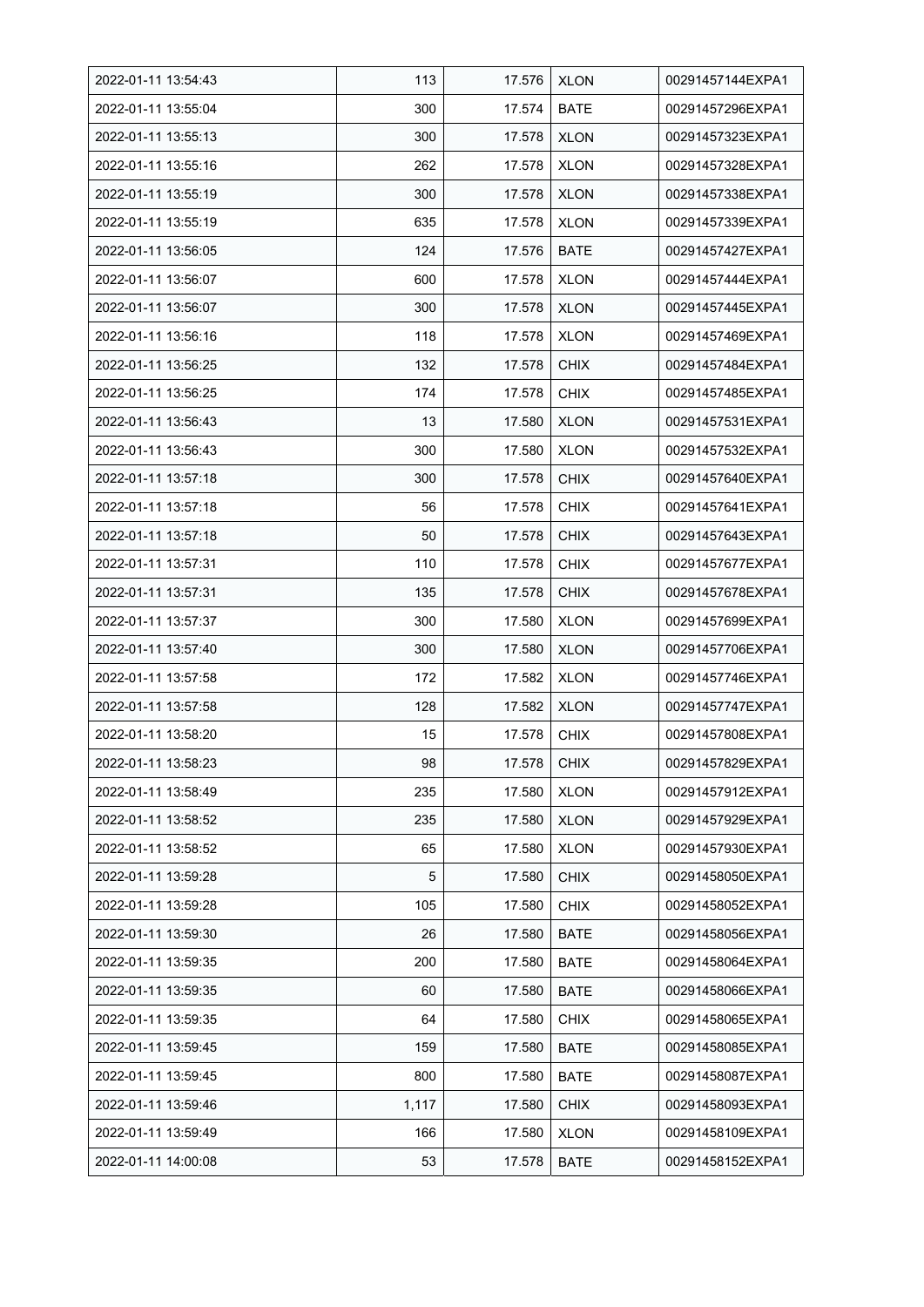| 2022-01-11 14:00:08 | 68    | 17.578 | <b>BATE</b> | 00291458153EXPA1 |
|---------------------|-------|--------|-------------|------------------|
| 2022-01-11 14:00:10 | 300   | 17.576 | <b>XLON</b> | 00291458167EXPA1 |
| 2022-01-11 14:00:10 | 550   | 17.576 | <b>XLON</b> | 00291458168EXPA1 |
| 2022-01-11 14:00:25 | 144   | 17.580 | <b>XLON</b> | 00291458236EXPA1 |
| 2022-01-11 14:00:25 | 282   | 17.580 | <b>XLON</b> | 00291458237EXPA1 |
| 2022-01-11 14:00:28 | 119   | 17.582 | <b>XLON</b> | 00291458240EXPA1 |
| 2022-01-11 14:00:28 | 181   | 17.582 | <b>XLON</b> | 00291458241EXPA1 |
| 2022-01-11 14:00:34 | 300   | 17.582 | <b>XLON</b> | 00291458247EXPA1 |
| 2022-01-11 14:00:37 | 200   | 17.580 | <b>XLON</b> | 00291458269EXPA1 |
| 2022-01-11 14:00:37 | 700   | 17.580 | <b>XLON</b> | 00291458270EXPA1 |
| 2022-01-11 14:00:46 | 300   | 17.582 | <b>XLON</b> | 00291458285EXPA1 |
| 2022-01-11 14:01:03 | 126   | 17.574 | <b>BATE</b> | 00291458353EXPA1 |
| 2022-01-11 14:01:03 | 152   | 17.574 | <b>CHIX</b> | 00291458351EXPA1 |
| 2022-01-11 14:01:03 | 695   | 17.574 | XLON        | 00291458352EXPA1 |
| 2022-01-11 14:01:04 | 206   | 17.572 | <b>BATE</b> | 00291458359EXPA1 |
| 2022-01-11 14:01:04 | 382   | 17.572 | <b>CHIX</b> | 00291458358EXPA1 |
| 2022-01-11 14:01:04 | 689   | 17.572 | <b>XLON</b> | 00291458360EXPA1 |
| 2022-01-11 14:01:32 | 137   | 17.572 | <b>XLON</b> | 00291458426EXPA1 |
| 2022-01-11 14:01:32 | 141   | 17.572 | <b>XLON</b> | 00291458428EXPA1 |
| 2022-01-11 14:01:34 | 784   | 17.570 | <b>XLON</b> | 00291458449EXPA1 |
| 2022-01-11 14:01:34 | 81    | 17.570 | <b>XLON</b> | 00291458450EXPA1 |
| 2022-01-11 14:01:34 | 600   | 17.570 | <b>XLON</b> | 00291458451EXPA1 |
| 2022-01-11 14:01:34 | 1     | 17.570 | <b>XLON</b> | 00291458452EXPA1 |
| 2022-01-11 14:01:37 | 600   | 17.570 | <b>XLON</b> | 00291458466EXPA1 |
| 2022-01-11 14:01:37 | 300   | 17.570 | <b>XLON</b> | 00291458467EXPA1 |
| 2022-01-11 14:01:40 | 300   | 17.570 | <b>XLON</b> | 00291458493EXPA1 |
| 2022-01-11 14:01:40 | 1,603 | 17.570 | <b>XLON</b> | 00291458494EXPA1 |
| 2022-01-11 14:01:41 | 91    | 17.568 | <b>XLON</b> | 00291458496EXPA1 |
| 2022-01-11 14:01:41 | 476   | 17.568 | <b>XLON</b> | 00291458497EXPA1 |
| 2022-01-11 14:01:41 | 301   | 17.568 | <b>XLON</b> | 00291458498EXPA1 |
| 2022-01-11 14:01:46 | 206   | 17.568 | <b>XLON</b> | 00291458519EXPA1 |
| 2022-01-11 14:01:46 | 171   | 17.568 | <b>XLON</b> | 00291458520EXPA1 |
| 2022-01-11 14:01:54 | 300   | 17.566 | <b>XLON</b> | 00291458532EXPA1 |
| 2022-01-11 14:01:54 | 563   | 17.566 | <b>XLON</b> | 00291458533EXPA1 |
| 2022-01-11 14:01:58 | 300   | 17.566 | <b>XLON</b> | 00291458546EXPA1 |
| 2022-01-11 14:02:04 | 300   | 17.566 | <b>XLON</b> | 00291458560EXPA1 |
| 2022-01-11 14:02:07 | 117   | 17.566 | <b>XLON</b> | 00291458575EXPA1 |
| 2022-01-11 14:02:07 | 300   | 17.566 | <b>XLON</b> | 00291458576EXPA1 |
| 2022-01-11 14:02:10 | 300   | 17.566 | <b>XLON</b> | 00291458580EXPA1 |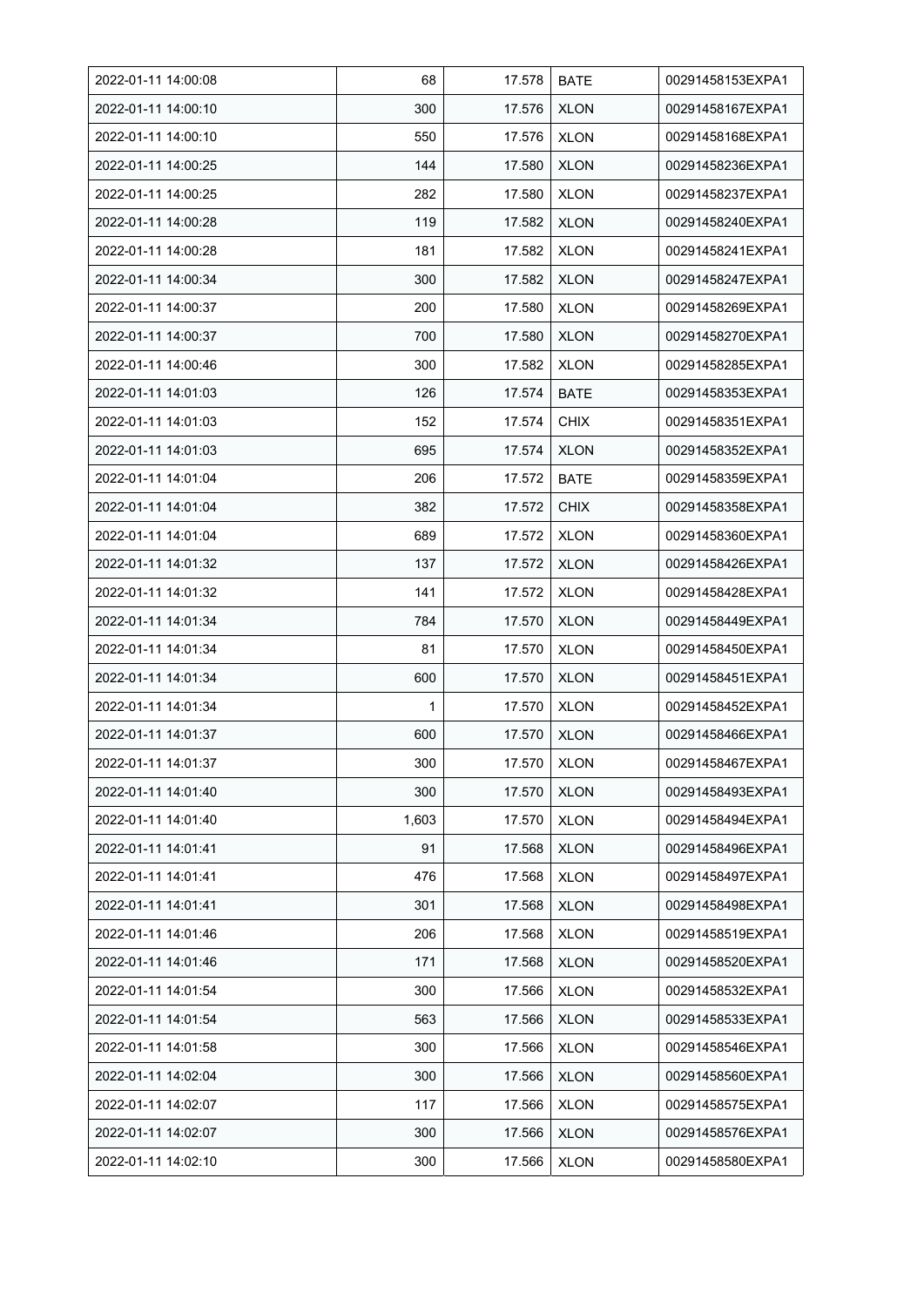| 2022-01-11 14:02:13 | 300 | 17.566 | <b>XLON</b> | 00291458585EXPA1 |
|---------------------|-----|--------|-------------|------------------|
| 2022-01-11 14:02:23 | 126 | 17.564 | <b>XLON</b> | 00291458616EXPA1 |
| 2022-01-11 14:02:23 | 267 | 17.564 | <b>XLON</b> | 00291458618EXPA1 |
| 2022-01-11 14:02:23 | 255 | 17.564 | <b>XLON</b> | 00291458619EXPA1 |
| 2022-01-11 14:02:25 | 200 | 17.564 | <b>XLON</b> | 00291458622EXPA1 |
| 2022-01-11 14:02:25 | 340 | 17.564 | <b>XLON</b> | 00291458623EXPA1 |
| 2022-01-11 14:02:43 | 200 | 17.564 | <b>XLON</b> | 00291458649EXPA1 |
| 2022-01-11 14:02:47 | 820 | 17.560 | <b>XLON</b> | 00291458673EXPA1 |
| 2022-01-11 14:02:52 | 200 | 17.560 | <b>XLON</b> | 00291458692EXPA1 |
| 2022-01-11 14:03:04 | 77  | 17.562 | <b>XLON</b> | 00291458734EXPA1 |
| 2022-01-11 14:03:04 | 131 | 17.562 | <b>XLON</b> | 00291458735EXPA1 |
| 2022-01-11 14:03:04 | 300 | 17.562 | <b>XLON</b> | 00291458736EXPA1 |
| 2022-01-11 14:03:04 | 975 | 17.562 | <b>XLON</b> | 00291458737EXPA1 |
| 2022-01-11 14:03:16 | 131 | 17.564 | <b>XLON</b> | 00291458776EXPA1 |
| 2022-01-11 14:03:21 | 709 | 17.558 | <b>XLON</b> | 00291458790EXPA1 |
| 2022-01-11 14:03:21 | 294 | 17.558 | <b>XLON</b> | 00291458791EXPA1 |
| 2022-01-11 14:03:22 | 300 | 17.558 | <b>XLON</b> | 00291458799EXPA1 |
| 2022-01-11 14:03:22 | 300 | 17.558 | XLON        | 00291458800EXPA1 |
| 2022-01-11 14:03:25 | 68  | 17.558 | <b>XLON</b> | 00291458805EXPA1 |
| 2022-01-11 14:03:25 | 200 | 17.558 | <b>XLON</b> | 00291458806EXPA1 |
| 2022-01-11 14:03:49 | 300 | 17.558 | <b>XLON</b> | 00291458887EXPA1 |
| 2022-01-11 14:04:32 | 300 | 17.558 | <b>XLON</b> | 00291459024EXPA1 |
| 2022-01-11 14:04:35 | 300 | 17.558 | <b>XLON</b> | 00291459028EXPA1 |
| 2022-01-11 14:04:44 | 600 | 17.558 | <b>XLON</b> | 00291459050EXPA1 |
| 2022-01-11 14:04:49 | 178 | 17.556 | <b>BATE</b> | 00291459079EXPA1 |
| 2022-01-11 14:04:49 | 34  | 17.556 | <b>BATE</b> | 00291459080EXPA1 |
| 2022-01-11 14:04:49 | 571 | 17.556 | <b>CHIX</b> | 00291459082EXPA1 |
| 2022-01-11 14:04:49 | 31  | 17.556 | <b>CHIX</b> | 00291459084EXPA1 |
| 2022-01-11 14:04:49 | 44  | 17.556 | <b>CHIX</b> | 00291459085EXPA1 |
| 2022-01-11 14:04:49 | 979 | 17.556 | <b>XLON</b> | 00291459081EXPA1 |
| 2022-01-11 14:04:50 | 200 | 17.554 | <b>XLON</b> | 00291459088EXPA1 |
| 2022-01-11 14:04:52 | 300 | 17.554 | <b>XLON</b> | 00291459103EXPA1 |
| 2022-01-11 14:04:52 | 63  | 17.554 | <b>XLON</b> | 00291459104EXPA1 |
| 2022-01-11 14:04:52 | 237 | 17.554 | <b>XLON</b> | 00291459105EXPA1 |
| 2022-01-11 14:04:53 | 100 | 17.554 | <b>XLON</b> | 00291459107EXPA1 |
| 2022-01-11 14:04:55 | 90  | 17.550 | <b>XLON</b> | 00291459119EXPA1 |
| 2022-01-11 14:04:55 | 627 | 17.550 | <b>XLON</b> | 00291459120EXPA1 |
| 2022-01-11 14:05:23 | 269 | 17.550 | <b>XLON</b> | 00291459229EXPA1 |
| 2022-01-11 14:05:23 | 489 | 17.552 | <b>XLON</b> | 00291459230EXPA1 |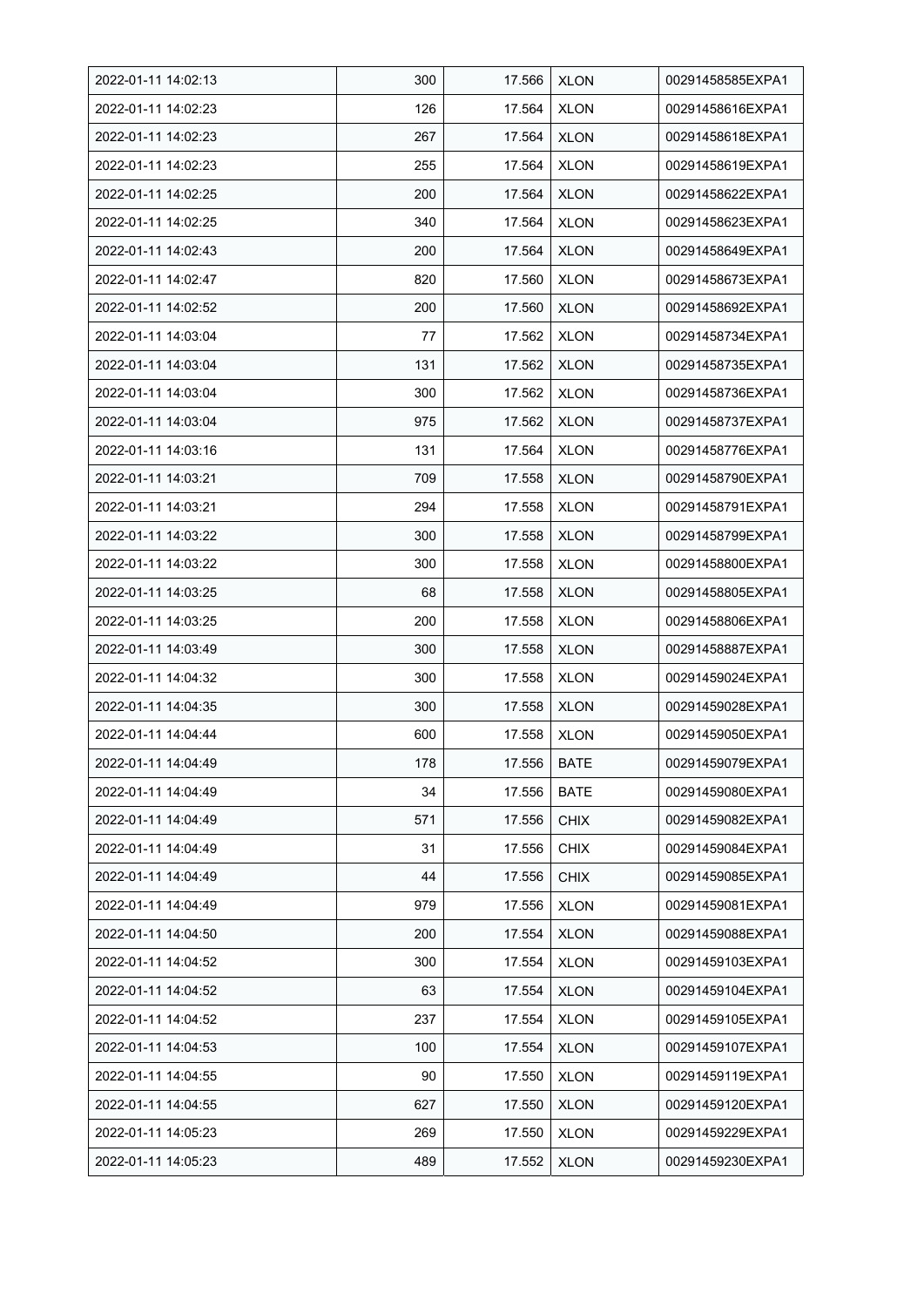| 2022-01-11 14:05:23 | 300   | 17.552 | <b>XLON</b> | 00291459231EXPA1 |
|---------------------|-------|--------|-------------|------------------|
| 2022-01-11 14:05:32 | 269   | 17.552 | <b>XLON</b> | 00291459296EXPA1 |
| 2022-01-11 14:05:32 | 600   | 17.554 | <b>XLON</b> | 00291459297EXPA1 |
| 2022-01-11 14:05:32 | 489   | 17.554 | <b>XLON</b> | 00291459298EXPA1 |
| 2022-01-11 14:05:32 | 770   | 17.554 | <b>XLON</b> | 00291459299EXPA1 |
| 2022-01-11 14:05:53 | 300   | 17.554 | <b>XLON</b> | 00291459392EXPA1 |
| 2022-01-11 14:05:56 | 119   | 17.554 | <b>XLON</b> | 00291459407EXPA1 |
| 2022-01-11 14:05:56 | 181   | 17.554 | <b>XLON</b> | 00291459408EXPA1 |
| 2022-01-11 14:05:59 | 386   | 17.554 | <b>XLON</b> | 00291459410EXPA1 |
| 2022-01-11 14:05:59 | 300   | 17.554 | <b>XLON</b> | 00291459411EXPA1 |
| 2022-01-11 14:06:14 | 93    | 17.556 | <b>XLON</b> | 00291459443EXPA1 |
| 2022-01-11 14:06:23 | 200   | 17.554 | <b>XLON</b> | 00291459455EXPA1 |
| 2022-01-11 14:06:23 | 600   | 17.556 | <b>XLON</b> | 00291459456EXPA1 |
| 2022-01-11 14:06:23 | 300   | 17.556 | <b>XLON</b> | 00291459457EXPA1 |
| 2022-01-11 14:07:36 | 60    | 17.562 | <b>BATE</b> | 00291459692EXPA1 |
| 2022-01-11 14:07:53 | 300   | 17.564 | <b>XLON</b> | 00291459738EXPA1 |
| 2022-01-11 14:07:59 | 300   | 17.564 | <b>XLON</b> | 00291459743EXPA1 |
| 2022-01-11 14:08:11 | 200   | 17.564 | <b>XLON</b> | 00291459782EXPA1 |
| 2022-01-11 14:08:13 | 200   | 17.562 | <b>BATE</b> | 00291459790EXPA1 |
| 2022-01-11 14:08:13 | 100   | 17.562 | <b>BATE</b> | 00291459791EXPA1 |
| 2022-01-11 14:08:14 | 300   | 17.564 | <b>XLON</b> | 00291459796EXPA1 |
| 2022-01-11 14:08:17 | 278   | 17.562 | <b>BATE</b> | 00291459807EXPA1 |
| 2022-01-11 14:08:17 | 265   | 17.562 | <b>BATE</b> | 00291459812EXPA1 |
| 2022-01-11 14:08:17 | 351   | 17.562 | <b>BATE</b> | 00291459813EXPA1 |
| 2022-01-11 14:08:17 | 600   | 17.564 | <b>XLON</b> | 00291459800EXPA1 |
| 2022-01-11 14:08:17 | 600   | 17.564 | <b>XLON</b> | 00291459802EXPA1 |
| 2022-01-11 14:08:39 | 1,881 | 17.562 | <b>CHIX</b> | 00291459878EXPA1 |
| 2022-01-11 14:08:41 | 300   | 17.560 | <b>XLON</b> | 00291459894EXPA1 |
| 2022-01-11 14:09:35 | 112   | 17.558 | <b>BATE</b> | 00291460078EXPA1 |
| 2022-01-11 14:09:35 | 238   | 17.560 | <b>XLON</b> | 00291460081EXPA1 |
| 2022-01-11 14:09:38 | 300   | 17.560 | <b>XLON</b> | 00291460088EXPA1 |
| 2022-01-11 14:09:41 | 300   | 17.560 | <b>XLON</b> | 00291460104EXPA1 |
| 2022-01-11 14:09:44 | 771   | 17.560 | <b>XLON</b> | 00291460113EXPA1 |
| 2022-01-11 14:09:44 | 300   | 17.560 | <b>XLON</b> | 00291460114EXPA1 |
| 2022-01-11 14:09:47 | 300   | 17.560 | <b>XLON</b> | 00291460135EXPA1 |
| 2022-01-11 14:09:50 | 300   | 17.560 | <b>XLON</b> | 00291460139EXPA1 |
| 2022-01-11 14:09:53 | 300   | 17.560 | <b>XLON</b> | 00291460144EXPA1 |
| 2022-01-11 14:09:56 | 300   | 17.560 | <b>XLON</b> | 00291460150EXPA1 |
| 2022-01-11 14:09:59 | 300   | 17.560 | <b>XLON</b> | 00291460159EXPA1 |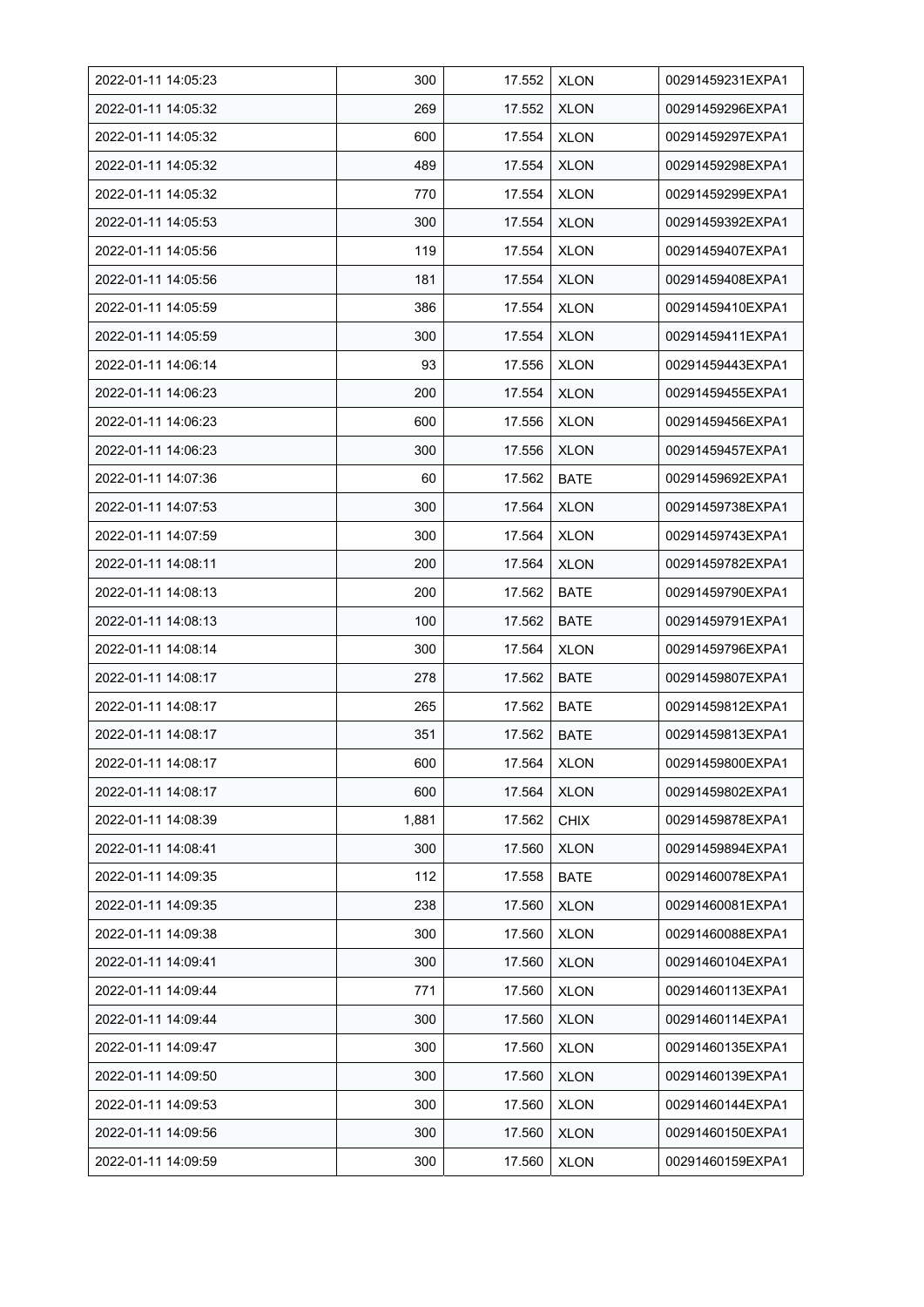| 2022-01-11 14:10:01 | 308   | 17.558 | <b>XLON</b> | 00291460170EXPA1 |
|---------------------|-------|--------|-------------|------------------|
| 2022-01-11 14:10:01 | 177   | 17.558 | <b>XLON</b> | 00291460171EXPA1 |
| 2022-01-11 14:10:01 | 276   | 17.558 | <b>XLON</b> | 00291460172EXPA1 |
| 2022-01-11 14:10:01 | 37    | 17.558 | <b>XLON</b> | 00291460173EXPA1 |
| 2022-01-11 14:10:02 | 26    | 17.556 | <b>BATE</b> | 00291460177EXPA1 |
| 2022-01-11 14:10:02 | 300   | 17.558 | <b>XLON</b> | 00291460178EXPA1 |
| 2022-01-11 14:10:04 | 15    | 17.556 | <b>BATE</b> | 00291460193EXPA1 |
| 2022-01-11 14:10:04 | 187   | 17.556 | <b>BATE</b> | 00291460194EXPA1 |
| 2022-01-11 14:10:50 | 300   | 17.560 | <b>XLON</b> | 00291460314EXPA1 |
| 2022-01-11 14:10:53 | 118   | 17.560 | <b>XLON</b> | 00291460322EXPA1 |
| 2022-01-11 14:11:23 | 1,000 | 17.562 | <b>XLON</b> | 00291460487EXPA1 |
| 2022-01-11 14:11:23 | 550   | 17.562 | <b>XLON</b> | 00291460488EXPA1 |
| 2022-01-11 14:11:58 | 198   | 17.566 | <b>XLON</b> | 00291460566EXPA1 |
| 2022-01-11 14:11:58 | 181   | 17.566 | <b>XLON</b> | 00291460567EXPA1 |
| 2022-01-11 14:11:58 | 304   | 17.566 | <b>XLON</b> | 00291460568EXPA1 |
| 2022-01-11 14:11:59 | 300   | 17.566 | <b>XLON</b> | 00291460573EXPA1 |
| 2022-01-11 14:11:59 | 300   | 17.566 | <b>XLON</b> | 00291460574EXPA1 |
| 2022-01-11 14:12:07 | 300   | 17.568 | <b>BATE</b> | 00291460619EXPA1 |
| 2022-01-11 14:12:19 | 200   | 17.568 | <b>CHIX</b> | 00291460645EXPA1 |
| 2022-01-11 14:12:29 | 88    | 17.570 | <b>XLON</b> | 00291460685EXPA1 |
| 2022-01-11 14:12:29 | 87    | 17.570 | <b>XLON</b> | 00291460686EXPA1 |
| 2022-01-11 14:12:29 | 125   | 17.570 | <b>XLON</b> | 00291460687EXPA1 |
| 2022-01-11 14:12:35 | 300   | 17.570 | <b>XLON</b> | 00291460695EXPA1 |
| 2022-01-11 14:12:35 | 300   | 17.570 | <b>XLON</b> | 00291460696EXPA1 |
| 2022-01-11 14:13:05 | 173   | 17.570 | <b>XLON</b> | 00291460810EXPA1 |
| 2022-01-11 14:13:05 | 300   | 17.570 | <b>XLON</b> | 00291460811EXPA1 |
| 2022-01-11 14:13:11 | 294   | 17.570 | <b>XLON</b> | 00291460820EXPA1 |
| 2022-01-11 14:13:11 | 214   | 17.570 | <b>XLON</b> | 00291460821EXPA1 |
| 2022-01-11 14:13:15 | 300   | 17.570 | <b>CHIX</b> | 00291460834EXPA1 |
| 2022-01-11 14:13:15 | 300   | 17.570 | <b>CHIX</b> | 00291460835EXPA1 |
| 2022-01-11 14:13:17 | 107   | 17.570 | <b>XLON</b> | 00291460849EXPA1 |
| 2022-01-11 14:13:17 | 193   | 17.570 | <b>XLON</b> | 00291460850EXPA1 |
| 2022-01-11 14:13:20 | 107   | 17.570 | <b>XLON</b> | 00291460860EXPA1 |
| 2022-01-11 14:13:20 | 193   | 17.570 | <b>XLON</b> | 00291460861EXPA1 |
| 2022-01-11 14:13:23 | 71    | 17.568 | BATE        | 00291460884EXPA1 |
| 2022-01-11 14:13:23 | 97    | 17.568 | BATE        | 00291460885EXPA1 |
| 2022-01-11 14:13:23 | 47    | 17.568 | <b>BATE</b> | 00291460886EXPA1 |
| 2022-01-11 14:14:01 | 292   | 17.568 | <b>BATE</b> | 00291461010EXPA1 |
| 2022-01-11 14:14:05 | 600   | 17.568 | <b>XLON</b> | 00291461040EXPA1 |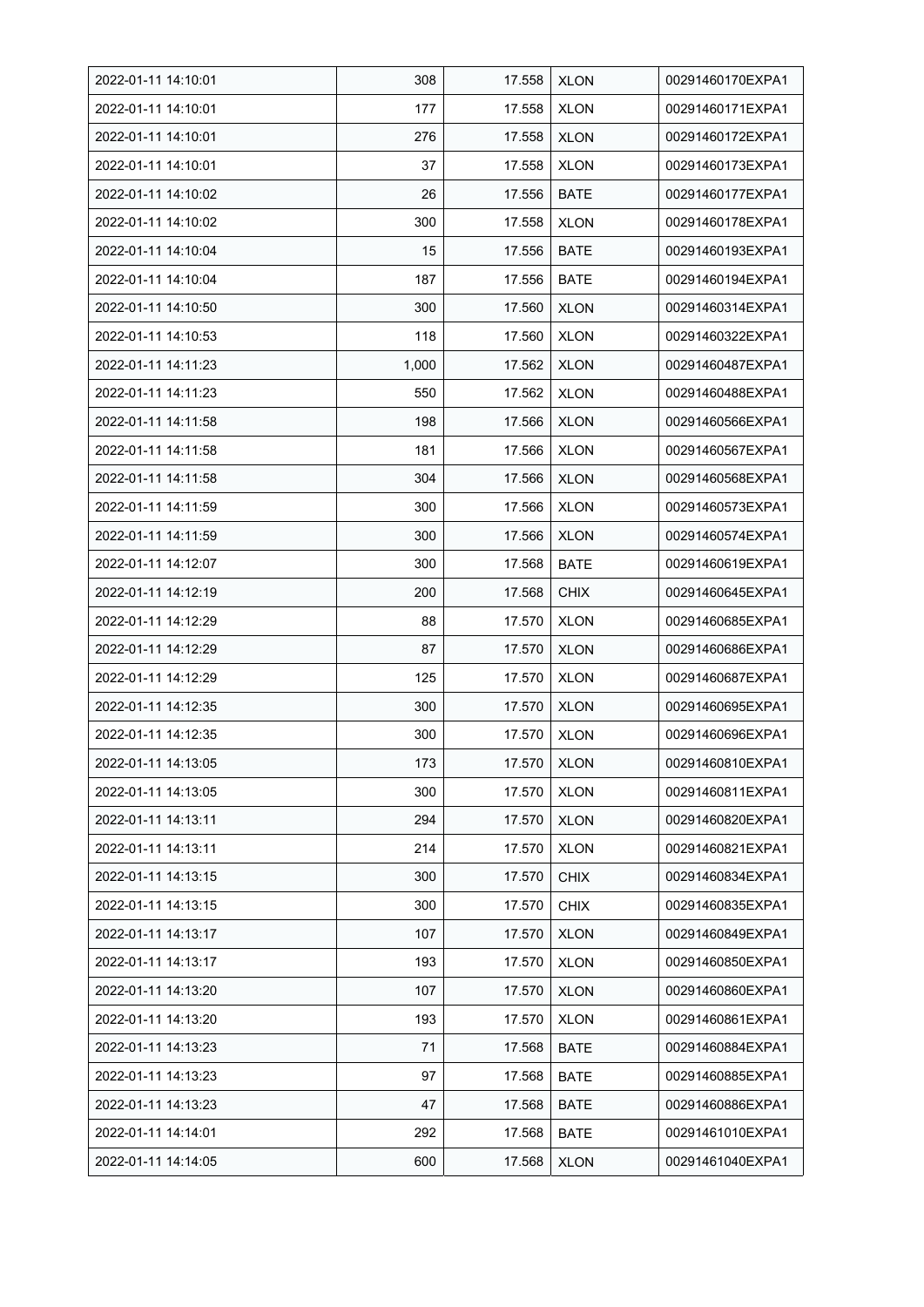| 2022-01-11 14:14:05 | 600 | 17.568 | <b>XLON</b> | 00291461041EXPA1 |
|---------------------|-----|--------|-------------|------------------|
| 2022-01-11 14:14:05 | 173 | 17.568 | <b>XLON</b> | 00291461042EXPA1 |
| 2022-01-11 14:14:05 | 72  | 17.568 | <b>XLON</b> | 00291461043EXPA1 |
| 2022-01-11 14:14:08 | 117 | 17.568 | <b>XLON</b> | 00291461057EXPA1 |
| 2022-01-11 14:14:26 | 300 | 17.568 | <b>XLON</b> | 00291461116EXPA1 |
| 2022-01-11 14:14:29 | 300 | 17.568 | <b>XLON</b> | 00291461131EXPA1 |
| 2022-01-11 14:14:32 | 174 | 17.568 | <b>XLON</b> | 00291461139EXPA1 |
| 2022-01-11 14:14:32 | 300 | 17.568 | <b>XLON</b> | 00291461140EXPA1 |
| 2022-01-11 14:14:41 | 300 | 17.568 | <b>XLON</b> | 00291461168EXPA1 |
| 2022-01-11 14:14:47 | 300 | 17.568 | <b>XLON</b> | 00291461188EXPA1 |
| 2022-01-11 14:14:50 | 300 | 17.568 | <b>XLON</b> | 00291461193EXPA1 |
| 2022-01-11 14:15:23 | 300 | 17.574 | <b>XLON</b> | 00291461387EXPA1 |
| 2022-01-11 14:15:26 | 600 | 17.574 | <b>XLON</b> | 00291461398EXPA1 |
| 2022-01-11 14:15:26 | 300 | 17.574 | <b>XLON</b> | 00291461399EXPA1 |
| 2022-01-11 14:15:29 | 300 | 17.574 | <b>XLON</b> | 00291461404EXPA1 |
| 2022-01-11 14:15:29 | 280 | 17.574 | <b>XLON</b> | 00291461405EXPA1 |
| 2022-01-11 14:15:29 | 600 | 17.574 | <b>XLON</b> | 00291461406EXPA1 |
| 2022-01-11 14:15:29 | 66  | 17.572 | <b>XLON</b> | 00291461407EXPA1 |
| 2022-01-11 14:15:29 | 220 | 17.574 | <b>XLON</b> | 00291461408EXPA1 |
| 2022-01-11 14:15:31 | 112 | 17.572 | <b>CHIX</b> | 00291461409EXPA1 |
| 2022-01-11 14:15:31 | 300 | 17.572 | <b>CHIX</b> | 00291461410EXPA1 |
| 2022-01-11 14:16:02 | 600 | 17.576 | <b>XLON</b> | 00291461478EXPA1 |
| 2022-01-11 14:16:02 | 131 | 17.576 | <b>XLON</b> | 00291461479EXPA1 |
| 2022-01-11 14:16:02 | 300 | 17.576 | <b>XLON</b> | 00291461480EXPA1 |
| 2022-01-11 14:16:02 | 200 | 17.576 | <b>XLON</b> | 00291461481EXPA1 |
| 2022-01-11 14:16:02 | 63  | 17.576 | <b>XLON</b> | 00291461482EXPA1 |
| 2022-01-11 14:16:02 | 173 | 17.576 | <b>XLON</b> | 00291461483EXPA1 |
| 2022-01-11 14:16:34 | 800 | 17.580 | <b>CHIX</b> | 00291461555EXPA1 |
| 2022-01-11 14:16:34 | 512 | 17.580 | <b>CHIX</b> | 00291461556EXPA1 |
| 2022-01-11 14:16:45 | 59  | 17.578 | <b>XLON</b> | 00291461597EXPA1 |
| 2022-01-11 14:16:45 | 100 | 17.578 | <b>XLON</b> | 00291461598EXPA1 |
| 2022-01-11 14:17:15 | 600 | 17.578 | <b>XLON</b> | 00291461676EXPA1 |
| 2022-01-11 14:17:15 | 300 | 17.578 | <b>XLON</b> | 00291461677EXPA1 |
| 2022-01-11 14:17:15 | 600 | 17.578 | <b>XLON</b> | 00291461678EXPA1 |
| 2022-01-11 14:17:17 | 703 | 17.578 | BATE        | 00291461682EXPA1 |
| 2022-01-11 14:17:17 | 118 | 17.578 | BATE        | 00291461683EXPA1 |
| 2022-01-11 14:17:18 | 600 | 17.578 | <b>XLON</b> | 00291461684EXPA1 |
| 2022-01-11 14:17:18 | 200 | 17.578 | <b>XLON</b> | 00291461685EXPA1 |
| 2022-01-11 14:17:24 | 600 | 17.578 | <b>XLON</b> | 00291461695EXPA1 |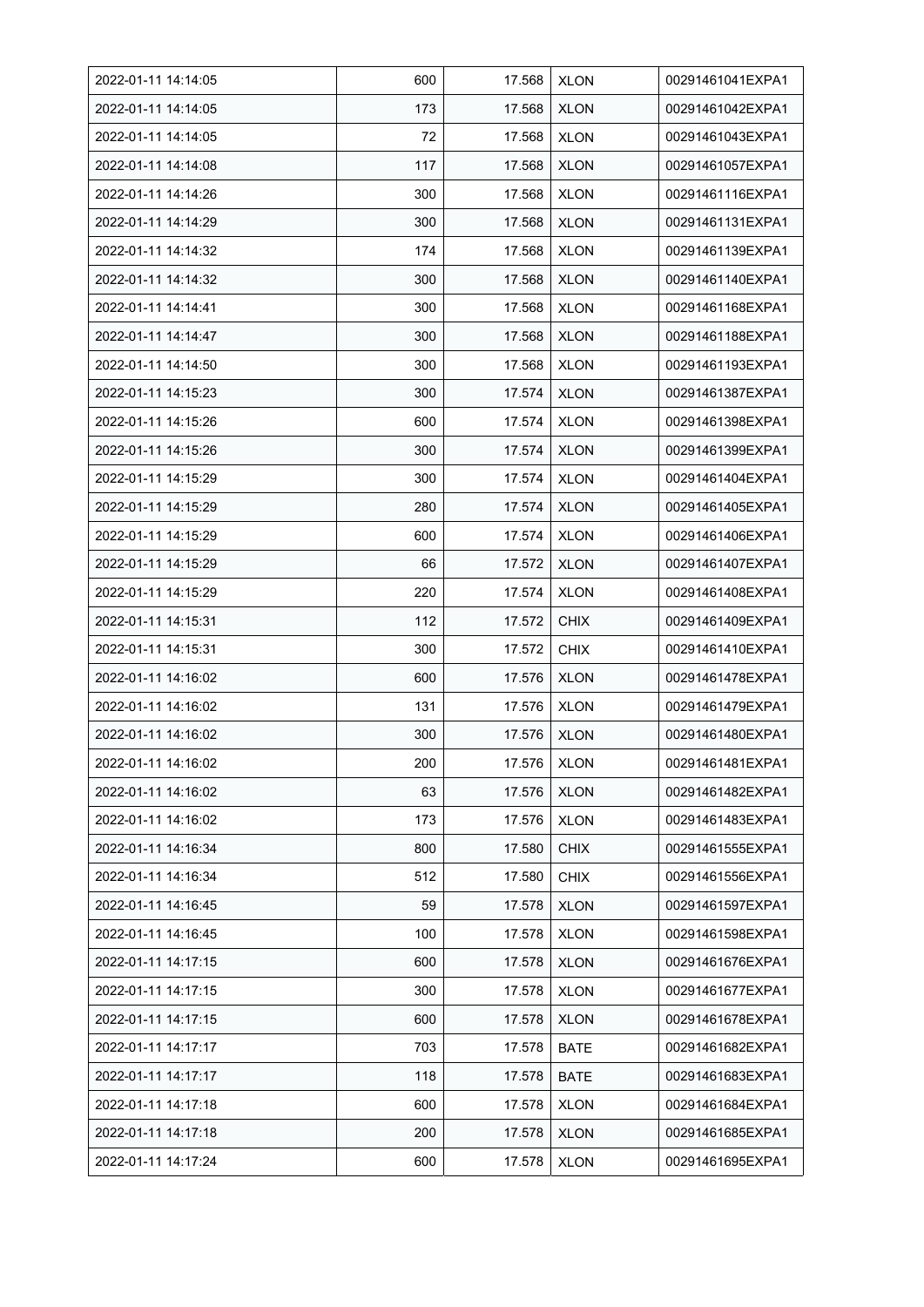| 2022-01-11 14:17:24 | 169   | 17.578 | <b>XLON</b> | 00291461696EXPA1 |
|---------------------|-------|--------|-------------|------------------|
| 2022-01-11 14:17:27 | 600   | 17.578 | <b>XLON</b> | 00291461728EXPA1 |
| 2022-01-11 14:17:27 | 300   | 17.578 | <b>XLON</b> | 00291461729EXPA1 |
| 2022-01-11 14:17:30 | 300   | 17.578 | <b>XLON</b> | 00291461736EXPA1 |
| 2022-01-11 14:17:42 | 141   | 17.576 | <b>XLON</b> | 00291461753EXPA1 |
| 2022-01-11 14:17:54 | 300   | 17.576 | <b>XLON</b> | 00291461789EXPA1 |
| 2022-01-11 14:17:57 | 300   | 17.576 | <b>XLON</b> | 00291461800EXPA1 |
| 2022-01-11 14:18:03 | 300   | 17.576 | <b>XLON</b> | 00291461804EXPA1 |
| 2022-01-11 14:18:09 | 265   | 17.578 | <b>XLON</b> | 00291461820EXPA1 |
| 2022-01-11 14:18:12 | 279   | 17.578 | <b>XLON</b> | 00291461824EXPA1 |
| 2022-01-11 14:18:12 | 168   | 17.578 | <b>XLON</b> | 00291461825EXPA1 |
| 2022-01-11 14:18:12 | 300   | 17.578 | <b>XLON</b> | 00291461826EXPA1 |
| 2022-01-11 14:18:12 | 211   | 17.578 | <b>XLON</b> | 00291461827EXPA1 |
| 2022-01-11 14:18:24 | 156   | 17.574 | <b>BATE</b> | 00291461865EXPA1 |
| 2022-01-11 14:18:30 | 300   | 17.576 | <b>XLON</b> | 00291461888EXPA1 |
| 2022-01-11 14:18:30 | 65    | 17.576 | <b>XLON</b> | 00291461889EXPA1 |
| 2022-01-11 14:18:30 | 209   | 17.576 | <b>XLON</b> | 00291461890EXPA1 |
| 2022-01-11 14:19:27 | 10    | 17.572 | <b>XLON</b> | 00291462089EXPA1 |
| 2022-01-11 14:19:27 | 300   | 17.574 | <b>XLON</b> | 00291462090EXPA1 |
| 2022-01-11 14:19:27 | 200   | 17.574 | <b>XLON</b> | 00291462091EXPA1 |
| 2022-01-11 14:19:57 | 300   | 17.576 | <b>XLON</b> | 00291462174EXPA1 |
| 2022-01-11 14:19:57 | 163   | 17.576 | <b>XLON</b> | 00291462175EXPA1 |
| 2022-01-11 14:20:19 | 928   | 17.576 | <b>CHIX</b> | 00291462239EXPA1 |
| 2022-01-11 14:20:19 | 369   | 17.576 | <b>CHIX</b> | 00291462240EXPA1 |
| 2022-01-11 14:20:48 | 600   | 17.576 | <b>XLON</b> | 00291462287EXPA1 |
| 2022-01-11 14:20:48 | 600   | 17.576 | <b>XLON</b> | 00291462288EXPA1 |
| 2022-01-11 14:20:48 | 165   | 17.576 | <b>XLON</b> | 00291462289EXPA1 |
| 2022-01-11 14:20:48 | 300   | 17.576 | <b>XLON</b> | 00291462290EXPA1 |
| 2022-01-11 14:20:57 | 200   | 17.574 | <b>BATE</b> | 00291462322EXPA1 |
| 2022-01-11 14:21:03 | 600   | 17.576 | <b>XLON</b> | 00291462339EXPA1 |
| 2022-01-11 14:21:03 | 650   | 17.576 | <b>XLON</b> | 00291462340EXPA1 |
| 2022-01-11 14:21:03 | 300   | 17.576 | <b>XLON</b> | 00291462341EXPA1 |
| 2022-01-11 14:21:12 | 300   | 17.576 | <b>XLON</b> | 00291462351EXPA1 |
| 2022-01-11 14:21:16 | 1,077 | 17.574 | <b>BATE</b> | 00291462357EXPA1 |
| 2022-01-11 14:21:16 | 215   | 17.574 | <b>CHIX</b> | 00291462358EXPA1 |
| 2022-01-11 14:21:16 | 173   | 17.572 | <b>XLON</b> | 00291462359EXPA1 |
| 2022-01-11 14:21:18 | 550   | 17.574 | <b>XLON</b> | 00291462365EXPA1 |
| 2022-01-11 14:21:18 | 183   | 17.574 | <b>XLON</b> | 00291462366EXPA1 |
| 2022-01-11 14:21:18 | 117   | 17.574 | <b>XLON</b> | 00291462367EXPA1 |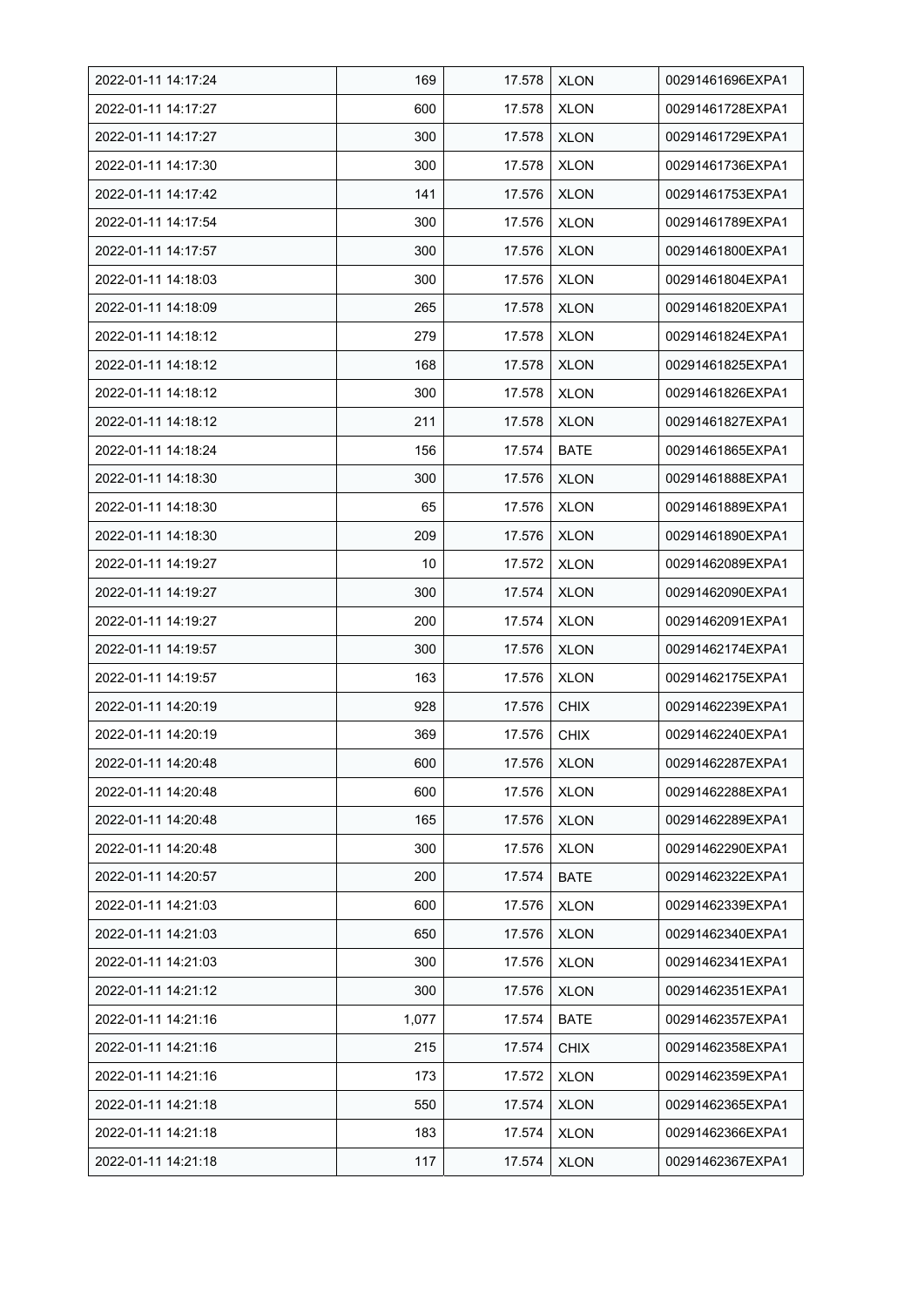| 2022-01-11 14:21:18 | 200 | 17.574 | <b>XLON</b> | 00291462368EXPA1 |
|---------------------|-----|--------|-------------|------------------|
| 2022-01-11 14:21:54 | 2   | 17.578 | <b>XLON</b> | 00291462460EXPA1 |
| 2022-01-11 14:22:18 | 502 | 17.578 | <b>XLON</b> | 00291462549EXPA1 |
| 2022-01-11 14:22:18 | 470 | 17.578 | <b>XLON</b> | 00291462550EXPA1 |
| 2022-01-11 14:22:18 | 166 | 17.578 | <b>XLON</b> | 00291462551EXPA1 |
| 2022-01-11 14:22:18 | 230 | 17.578 | <b>XLON</b> | 00291462552EXPA1 |
| 2022-01-11 14:22:18 | 480 | 17.578 | <b>XLON</b> | 00291462553EXPA1 |
| 2022-01-11 14:22:18 | 200 | 17.578 | XLON        | 00291462554EXPA1 |
| 2022-01-11 14:22:18 | 100 | 17.578 | <b>XLON</b> | 00291462556EXPA1 |
| 2022-01-11 14:22:27 | 235 | 17.576 | <b>XLON</b> | 00291462588EXPA1 |
| 2022-01-11 14:22:27 | 300 | 17.576 | <b>XLON</b> | 00291462589EXPA1 |
| 2022-01-11 14:22:54 | 600 | 17.574 | <b>XLON</b> | 00291462722EXPA1 |
| 2022-01-11 14:22:54 | 118 | 17.574 | <b>XLON</b> | 00291462723EXPA1 |
| 2022-01-11 14:23:24 | 600 | 17.574 | <b>XLON</b> | 00291462872EXPA1 |
| 2022-01-11 14:23:42 | 300 | 17.576 | <b>XLON</b> | 00291462923EXPA1 |
| 2022-01-11 14:24:42 | 192 | 17.578 | <b>XLON</b> | 00291463093EXPA1 |
| 2022-01-11 14:24:42 | 490 | 17.578 | <b>XLON</b> | 00291463094EXPA1 |
| 2022-01-11 14:24:42 | 131 | 17.578 | <b>XLON</b> | 00291463095EXPA1 |
| 2022-01-11 14:24:42 | 131 | 17.578 | <b>XLON</b> | 00291463096EXPA1 |
| 2022-01-11 14:24:42 | 245 | 17.578 | <b>XLON</b> | 00291463097EXPA1 |
| 2022-01-11 14:24:42 | 163 | 17.578 | <b>XLON</b> | 00291463098EXPA1 |
| 2022-01-11 14:24:42 | 242 | 17.578 | <b>XLON</b> | 00291463099EXPA1 |
| 2022-01-11 14:24:51 | 300 | 17.578 | <b>XLON</b> | 00291463124EXPA1 |
| 2022-01-11 14:25:03 | 200 | 17.582 | <b>CHIX</b> | 00291463156EXPA1 |
| 2022-01-11 14:25:03 | 200 | 17.582 | <b>CHIX</b> | 00291463157EXPA1 |
| 2022-01-11 14:25:10 | 164 | 17.582 | <b>CHIX</b> | 00291463176EXPA1 |
| 2022-01-11 14:25:10 | 23  | 17.582 | <b>CHIX</b> | 00291463178EXPA1 |
| 2022-01-11 14:25:10 | 100 | 17.582 | <b>CHIX</b> | 00291463179EXPA1 |
| 2022-01-11 14:25:10 | 132 | 17.582 | <b>XLON</b> | 00291463177EXPA1 |
| 2022-01-11 14:25:10 | 229 | 17.582 | <b>XLON</b> | 00291463180EXPA1 |
| 2022-01-11 14:25:10 | 389 | 17.582 | <b>XLON</b> | 00291463181EXPA1 |
| 2022-01-11 14:25:12 | 300 | 17.582 | <b>XLON</b> | 00291463186EXPA1 |
| 2022-01-11 14:25:18 | 217 | 17.580 | <b>CHIX</b> | 00291463204EXPA1 |
| 2022-01-11 14:25:18 | 702 | 17.580 | <b>XLON</b> | 00291463205EXPA1 |
| 2022-01-11 14:25:18 | 300 | 17.580 | <b>XLON</b> | 00291463206EXPA1 |
| 2022-01-11 14:25:18 | 600 | 17.580 | <b>XLON</b> | 00291463207EXPA1 |
| 2022-01-11 14:25:20 | 146 | 17.578 | <b>BATE</b> | 00291463212EXPA1 |
| 2022-01-11 14:25:21 | 119 | 17.580 | <b>XLON</b> | 00291463215EXPA1 |
| 2022-01-11 14:25:30 | 280 | 17.580 | <b>XLON</b> | 00291463270EXPA1 |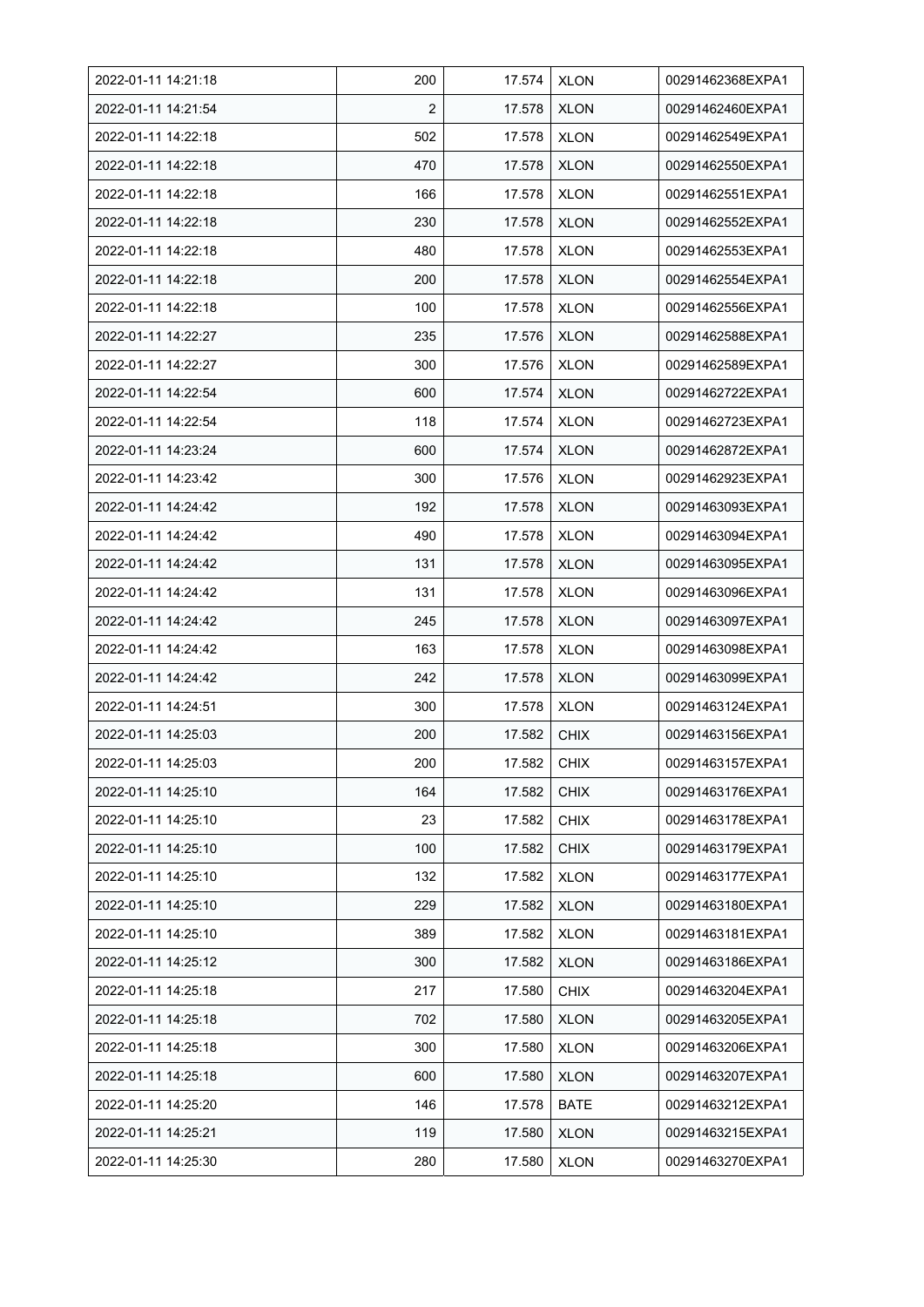| 2022-01-11 14:25:35 | 300   | 17.578 | <b>BATE</b> | 00291463294EXPA1 |
|---------------------|-------|--------|-------------|------------------|
| 2022-01-11 14:25:35 | 300   | 17.578 | <b>BATE</b> | 00291463295EXPA1 |
| 2022-01-11 14:25:35 | 61    | 17.578 | <b>XLON</b> | 00291463285EXPA1 |
| 2022-01-11 14:25:35 | 595   | 17.578 | <b>XLON</b> | 00291463286EXPA1 |
| 2022-01-11 14:25:35 | 84    | 17.578 | <b>XLON</b> | 00291463287EXPA1 |
| 2022-01-11 14:25:35 | 414   | 17.578 | <b>XLON</b> | 00291463288EXPA1 |
| 2022-01-11 14:25:35 | 179   | 17.578 | <b>XLON</b> | 00291463290EXPA1 |
| 2022-01-11 14:25:35 | 315   | 17.578 | XLON        | 00291463291EXPA1 |
| 2022-01-11 14:25:35 | 52    | 17.578 | <b>XLON</b> | 00291463292EXPA1 |
| 2022-01-11 14:25:35 | 315   | 17.578 | <b>XLON</b> | 00291463293EXPA1 |
| 2022-01-11 14:25:35 | 3     | 17.578 | <b>XLON</b> | 00291463296EXPA1 |
| 2022-01-11 14:25:36 | 780   | 17.578 | <b>XLON</b> | 00291463297EXPA1 |
| 2022-01-11 14:25:36 | 211   | 17.578 | <b>XLON</b> | 00291463298EXPA1 |
| 2022-01-11 14:25:36 | 89    | 17.578 | <b>XLON</b> | 00291463299EXPA1 |
| 2022-01-11 14:25:36 | 300   | 17.578 | <b>XLON</b> | 00291463300EXPA1 |
| 2022-01-11 14:25:54 | 300   | 17.580 | <b>XLON</b> | 00291463351EXPA1 |
| 2022-01-11 14:26:21 | 28    | 17.578 | <b>XLON</b> | 00291463427EXPA1 |
| 2022-01-11 14:26:21 | 181   | 17.578 | <b>XLON</b> | 00291463428EXPA1 |
| 2022-01-11 14:26:21 | 162   | 17.578 | <b>XLON</b> | 00291463429EXPA1 |
| 2022-01-11 14:26:24 | 100   | 17.578 | <b>XLON</b> | 00291463438EXPA1 |
| 2022-01-11 14:26:24 | 200   | 17.578 | <b>XLON</b> | 00291463439EXPA1 |
| 2022-01-11 14:26:24 | 362   | 17.578 | <b>XLON</b> | 00291463440EXPA1 |
| 2022-01-11 14:26:30 | 300   | 17.580 | <b>XLON</b> | 00291463470EXPA1 |
| 2022-01-11 14:26:30 | 458   | 17.580 | <b>XLON</b> | 00291463471EXPA1 |
| 2022-01-11 14:26:30 | 173   | 17.580 | <b>XLON</b> | 00291463472EXPA1 |
| 2022-01-11 14:26:30 | 1.000 | 17.580 | <b>XLON</b> | 00291463473EXPA1 |
| 2022-01-11 14:26:33 | 300   | 17.580 | <b>XLON</b> | 00291463501EXPA1 |
| 2022-01-11 14:26:36 | 300   | 17.580 | <b>XLON</b> | 00291463530EXPA1 |
| 2022-01-11 14:26:39 | 300   | 17.580 | <b>XLON</b> | 00291463538EXPA1 |
| 2022-01-11 14:26:39 | 216   | 17.580 | <b>XLON</b> | 00291463539EXPA1 |
| 2022-01-11 14:26:42 | 200   | 17.580 | <b>XLON</b> | 00291463561EXPA1 |
| 2022-01-11 14:26:42 | 100   | 17.580 | <b>XLON</b> | 00291463563EXPA1 |
| 2022-01-11 14:26:45 | 200   | 17.580 | <b>XLON</b> | 00291463582EXPA1 |
| 2022-01-11 14:26:45 | 100   | 17.580 | <b>XLON</b> | 00291463583EXPA1 |
| 2022-01-11 14:26:48 | 100   | 17.580 | <b>XLON</b> | 00291463592EXPA1 |
| 2022-01-11 14:26:48 | 200   | 17.580 | XLON        | 00291463593EXPA1 |
| 2022-01-11 14:26:51 | 300   | 17.580 | <b>XLON</b> | 00291463615EXPA1 |
| 2022-01-11 14:26:57 | 27    | 17.582 | <b>XLON</b> | 00291463627EXPA1 |
| 2022-01-11 14:26:57 | 100   | 17.582 | <b>XLON</b> | 00291463628EXPA1 |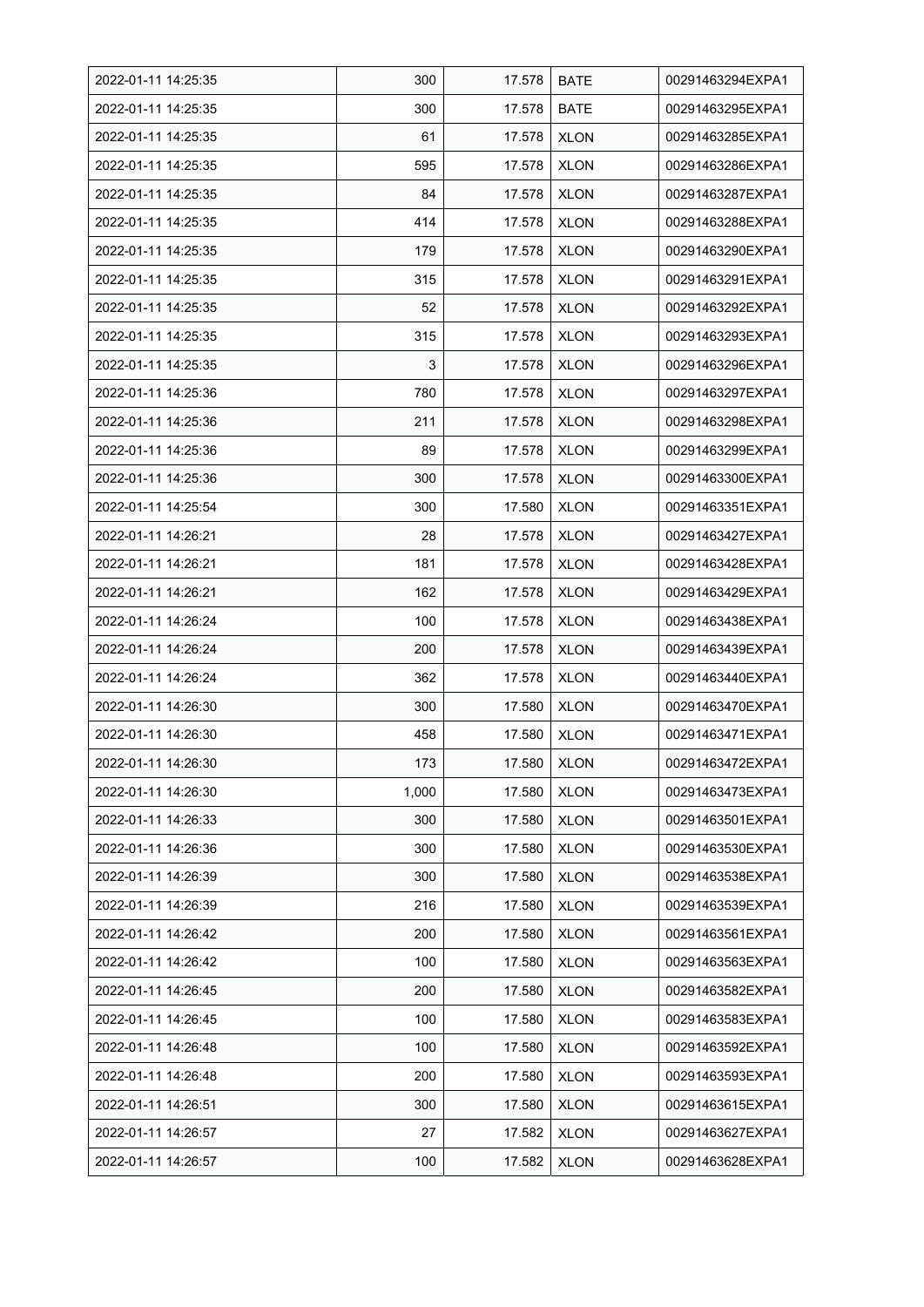| 2022-01-11 14:26:57 | 100 | 17.582 | <b>XLON</b> | 00291463629EXPA1 |
|---------------------|-----|--------|-------------|------------------|
| 2022-01-11 14:26:57 | 100 | 17.582 | <b>XLON</b> | 00291463630EXPA1 |
| 2022-01-11 14:26:57 | 100 | 17.582 | <b>XLON</b> | 00291463631EXPA1 |
| 2022-01-11 14:26:57 | 100 | 17.582 | <b>XLON</b> | 00291463632EXPA1 |
| 2022-01-11 14:27:00 | 100 | 17.582 | <b>XLON</b> | 00291463651EXPA1 |
| 2022-01-11 14:27:00 | 100 | 17.582 | <b>XLON</b> | 00291463652EXPA1 |
| 2022-01-11 14:27:00 | 100 | 17.582 | <b>XLON</b> | 00291463653EXPA1 |
| 2022-01-11 14:27:00 | 100 | 17.582 | XLON        | 00291463654EXPA1 |
| 2022-01-11 14:27:00 | 100 | 17.582 | <b>XLON</b> | 00291463655EXPA1 |
| 2022-01-11 14:27:03 | 300 | 17.582 | <b>XLON</b> | 00291463681EXPA1 |
| 2022-01-11 14:27:03 | 100 | 17.582 | <b>XLON</b> | 00291463682EXPA1 |
| 2022-01-11 14:27:03 | 100 | 17.582 | <b>XLON</b> | 00291463683EXPA1 |
| 2022-01-11 14:27:03 | 100 | 17.582 | <b>XLON</b> | 00291463684EXPA1 |
| 2022-01-11 14:27:03 | 74  | 17.582 | <b>XLON</b> | 00291463685EXPA1 |
| 2022-01-11 14:27:04 | 17  | 17.580 | <b>BATE</b> | 00291463687EXPA1 |
| 2022-01-11 14:27:05 | 27  | 17.580 | <b>BATE</b> | 00291463690EXPA1 |
| 2022-01-11 14:27:05 | 273 | 17.580 | <b>BATE</b> | 00291463691EXPA1 |
| 2022-01-11 14:27:24 | 178 | 17.582 | <b>XLON</b> | 00291463796EXPA1 |
| 2022-01-11 14:27:24 | 80  | 17.582 | <b>XLON</b> | 00291463797EXPA1 |
| 2022-01-11 14:27:26 | 221 | 17.582 | <b>CHIX</b> | 00291463800EXPA1 |
| 2022-01-11 14:27:31 | 800 | 17.582 | <b>CHIX</b> | 00291463812EXPA1 |
| 2022-01-11 14:27:39 | 300 | 17.588 | <b>XLON</b> | 00291463868EXPA1 |
| 2022-01-11 14:27:39 | 273 | 17.588 | <b>XLON</b> | 00291463869EXPA1 |
| 2022-01-11 14:27:39 | 27  | 17.588 | <b>XLON</b> | 00291463870EXPA1 |
| 2022-01-11 14:27:42 | 128 | 17.586 | <b>XLON</b> | 00291463875EXPA1 |
| 2022-01-11 14:27:42 | 300 | 17.588 | <b>XLON</b> | 00291463876EXPA1 |
| 2022-01-11 14:27:45 | 300 | 17.588 | <b>XLON</b> | 00291463883EXPA1 |
| 2022-01-11 14:27:48 | 300 | 17.588 | <b>XLON</b> | 00291463886EXPA1 |
| 2022-01-11 14:27:54 | 300 | 17.588 | <b>XLON</b> | 00291463896EXPA1 |
| 2022-01-11 14:28:04 | 86  | 17.586 | <b>XLON</b> | 00291463929EXPA1 |
| 2022-01-11 14:28:06 | 300 | 17.588 | <b>XLON</b> | 00291463942EXPA1 |
| 2022-01-11 14:28:21 | 565 | 17.592 | <b>XLON</b> | 00291463963EXPA1 |
| 2022-01-11 14:28:21 | 600 | 17.592 | <b>XLON</b> | 00291463964EXPA1 |
| 2022-01-11 14:28:21 | 300 | 17.592 | <b>XLON</b> | 00291463965EXPA1 |
| 2022-01-11 14:28:21 | 300 | 17.592 | <b>XLON</b> | 00291463966EXPA1 |
| 2022-01-11 14:28:30 | 558 | 17.592 | <b>XLON</b> | 00291463981EXPA1 |
| 2022-01-11 14:28:30 | 600 | 17.592 | <b>XLON</b> | 00291463982EXPA1 |
| 2022-01-11 14:28:30 | 300 | 17.592 | <b>XLON</b> | 00291463983EXPA1 |
| 2022-01-11 14:28:33 | 300 | 17.592 | <b>XLON</b> | 00291464003EXPA1 |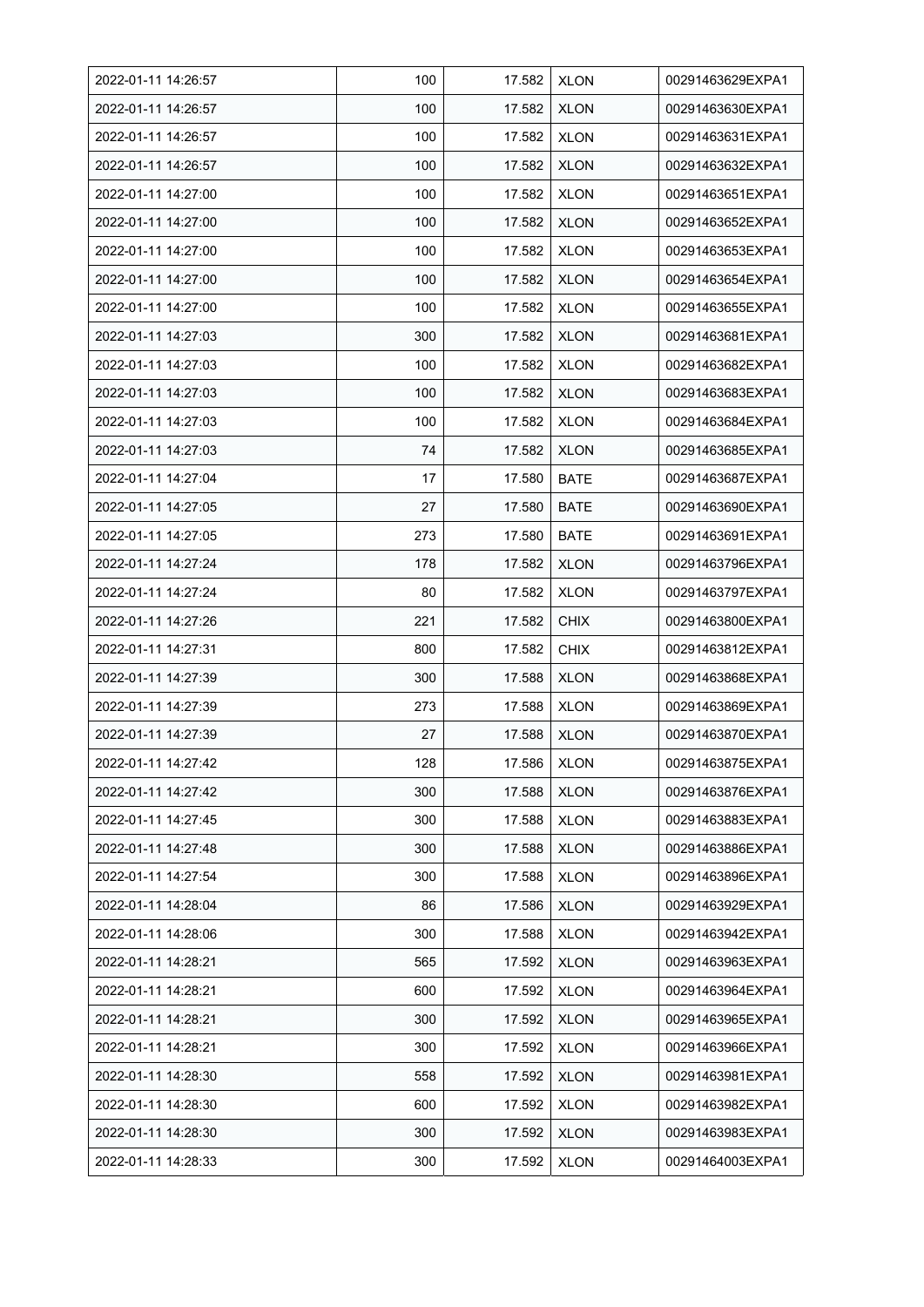| 2022-01-11 14:28:33 | 600   | 17.592 | <b>XLON</b> | 00291464004EXPA1 |
|---------------------|-------|--------|-------------|------------------|
| 2022-01-11 14:28:36 | 300   | 17.592 | <b>XLON</b> | 00291464015EXPA1 |
| 2022-01-11 14:28:42 | 300   | 17.592 | <b>XLON</b> | 00291464020EXPA1 |
| 2022-01-11 14:28:42 | 171   | 17.592 | <b>XLON</b> | 00291464021EXPA1 |
| 2022-01-11 14:28:42 | 471   | 17.592 | <b>XLON</b> | 00291464022EXPA1 |
| 2022-01-11 14:28:45 | 300   | 17.592 | <b>XLON</b> | 00291464032EXPA1 |
| 2022-01-11 14:28:51 | 181   | 17.592 | <b>XLON</b> | 00291464044EXPA1 |
| 2022-01-11 14:29:03 | 280   | 17.592 | XLON        | 00291464078EXPA1 |
| 2022-01-11 14:29:03 | 550   | 17.592 | <b>XLON</b> | 00291464079EXPA1 |
| 2022-01-11 14:29:03 | 300   | 17.592 | <b>XLON</b> | 00291464080EXPA1 |
| 2022-01-11 14:29:07 | 300   | 17.588 | <b>BATE</b> | 00291464096EXPA1 |
| 2022-01-11 14:29:09 | 300   | 17.588 | <b>XLON</b> | 00291464106EXPA1 |
| 2022-01-11 14:29:12 | 300   | 17.588 | <b>XLON</b> | 00291464112EXPA1 |
| 2022-01-11 14:29:18 | 219   | 17.588 | <b>XLON</b> | 00291464137EXPA1 |
| 2022-01-11 14:29:22 | 219   | 17.588 | <b>XLON</b> | 00291464142EXPA1 |
| 2022-01-11 14:29:24 | 604   | 17.586 | <b>XLON</b> | 00291464180EXPA1 |
| 2022-01-11 14:29:24 | 600   | 17.586 | <b>XLON</b> | 00291464185EXPA1 |
| 2022-01-11 14:29:24 | 200   | 17.588 | <b>XLON</b> | 00291464186EXPA1 |
| 2022-01-11 14:29:24 | 212   | 17.588 | <b>XLON</b> | 00291464187EXPA1 |
| 2022-01-11 14:29:24 | 1,000 | 17.588 | <b>XLON</b> | 00291464188EXPA1 |
| 2022-01-11 14:29:24 | 434   | 17.588 | <b>XLON</b> | 00291464189EXPA1 |
| 2022-01-11 14:29:28 | 200   | 17.588 | <b>XLON</b> | 00291464198EXPA1 |
| 2022-01-11 14:29:31 | 300   | 17.586 | <b>XLON</b> | 00291464211EXPA1 |
| 2022-01-11 14:29:31 | 1,000 | 17.588 | <b>XLON</b> | 00291464212EXPA1 |
| 2022-01-11 14:29:31 | 453   | 17.588 | <b>XLON</b> | 00291464213EXPA1 |
| 2022-01-11 14:30:32 | 109   | 17.592 | <b>CHIX</b> | 00291464441EXPA1 |
| 2022-01-11 14:31:12 | 5     | 17.602 | <b>XLON</b> | 00291464574EXPA1 |
| 2022-01-11 14:31:27 | 300   | 17.602 | <b>XLON</b> | 00291464628EXPA1 |
| 2022-01-11 14:31:29 | 400   | 17.602 | <b>CHIX</b> | 00291464632EXPA1 |
| 2022-01-11 14:31:29 | 300   | 17.602 | <b>CHIX</b> | 00291464633EXPA1 |
| 2022-01-11 14:31:29 | 220   | 17.602 | <b>CHIX</b> | 00291464634EXPA1 |
| 2022-01-11 14:31:48 | 300   | 17.604 | <b>XLON</b> | 00291464688EXPA1 |
| 2022-01-11 14:31:51 | 295   | 17.604 | <b>XLON</b> | 00291464711EXPA1 |
| 2022-01-11 14:31:51 | 5     | 17.604 | <b>XLON</b> | 00291464712EXPA1 |
| 2022-01-11 14:31:54 | 600   | 17.604 | <b>XLON</b> | 00291464723EXPA1 |
| 2022-01-11 14:31:54 | 300   | 17.604 | <b>XLON</b> | 00291464724EXPA1 |
| 2022-01-11 14:31:56 | 200   | 17.598 | <b>XLON</b> | 00291464726EXPA1 |
| 2022-01-11 14:31:56 | 100   | 17.598 | <b>XLON</b> | 00291464727EXPA1 |
| 2022-01-11 14:31:58 | 211   | 17.598 | <b>XLON</b> | 00291464748EXPA1 |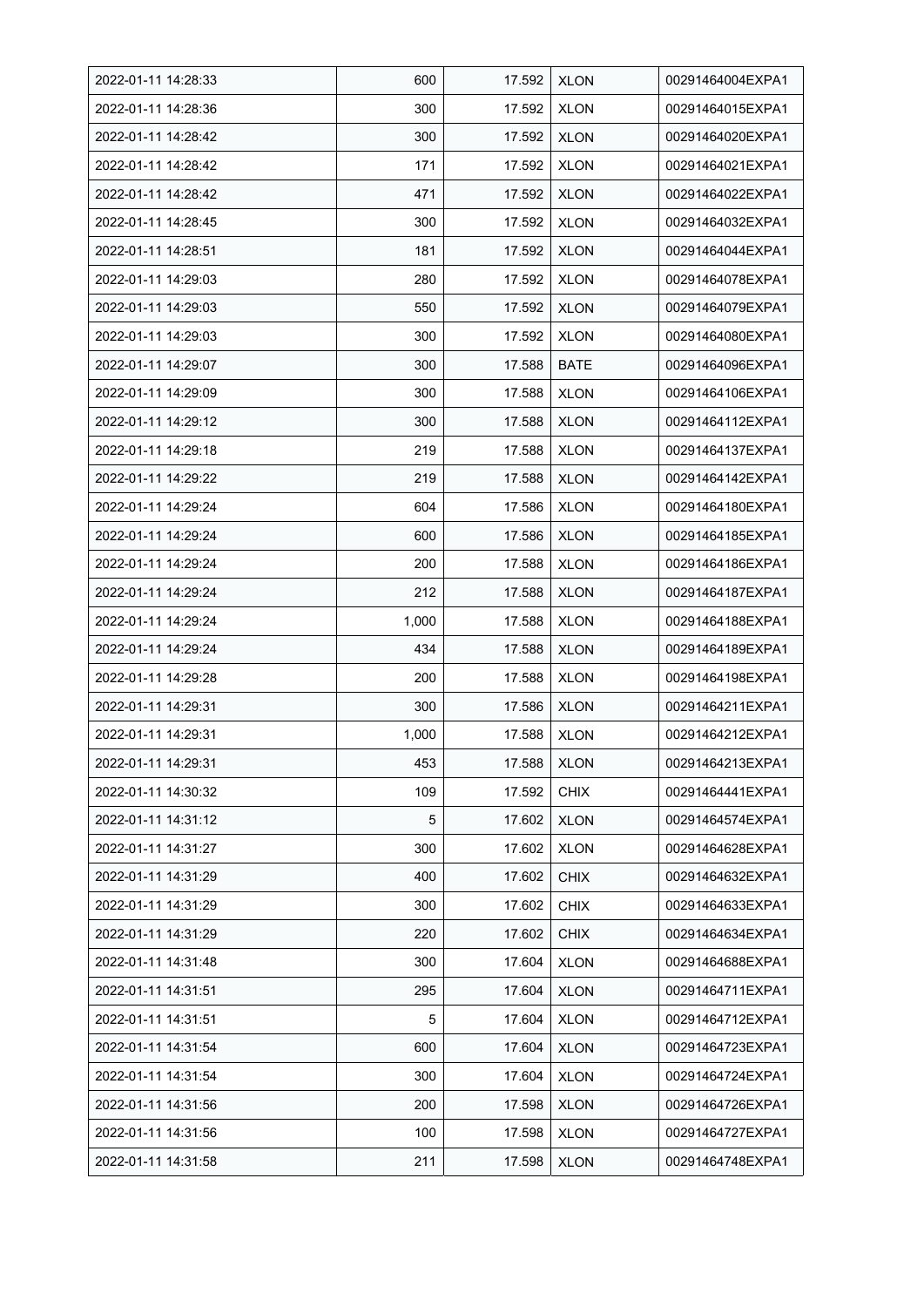| 2022-01-11 14:32:01 | 300   | 17.598 | <b>XLON</b> | 00291464755EXPA1 |
|---------------------|-------|--------|-------------|------------------|
| 2022-01-11 14:32:01 | 48    | 17.598 | <b>XLON</b> | 00291464756EXPA1 |
| 2022-01-11 14:32:02 | 170   | 17.600 | <b>BATE</b> | 00291464760EXPA1 |
| 2022-01-11 14:32:02 | 24    | 17.600 | <b>BATE</b> | 00291464762EXPA1 |
| 2022-01-11 14:32:02 | 48    | 17.600 | <b>BATE</b> | 00291464763EXPA1 |
| 2022-01-11 14:32:02 | 447   | 17.600 | <b>BATE</b> | 00291464764EXPA1 |
| 2022-01-11 14:32:25 | 530   | 17.596 | <b>CHIX</b> | 00291464847EXPA1 |
| 2022-01-11 14:32:25 | 886   | 17.596 | <b>XLON</b> | 00291464848EXPA1 |
| 2022-01-11 14:33:04 | 12    | 17.594 | <b>BATE</b> | 00291464972EXPA1 |
| 2022-01-11 14:33:23 | 300   | 17.594 | <b>BATE</b> | 00291465030EXPA1 |
| 2022-01-11 14:33:23 | 221   | 17.594 | <b>XLON</b> | 00291465031EXPA1 |
| 2022-01-11 14:33:23 | 126   | 17.594 | <b>XLON</b> | 00291465032EXPA1 |
| 2022-01-11 14:33:23 | 125   | 17.594 | <b>XLON</b> | 00291465033EXPA1 |
| 2022-01-11 14:33:23 | 300   | 17.594 | <b>XLON</b> | 00291465034EXPA1 |
| 2022-01-11 14:33:23 | 86    | 17.594 | <b>XLON</b> | 00291465035EXPA1 |
| 2022-01-11 14:33:30 | 321   | 17.592 | <b>CHIX</b> | 00291465065EXPA1 |
| 2022-01-11 14:33:30 | 300   | 17.594 | <b>XLON</b> | 00291465071EXPA1 |
| 2022-01-11 14:33:30 | 390   | 17.594 | <b>XLON</b> | 00291465072EXPA1 |
| 2022-01-11 14:33:57 | 174   | 17.596 | <b>XLON</b> | 00291465171EXPA1 |
| 2022-01-11 14:34:00 | 600   | 17.596 | <b>XLON</b> | 00291465177EXPA1 |
| 2022-01-11 14:34:00 | 300   | 17.596 | <b>XLON</b> | 00291465178EXPA1 |
| 2022-01-11 14:34:00 | 1,000 | 17.596 | <b>XLON</b> | 00291465179EXPA1 |
| 2022-01-11 14:34:18 | 200   | 17.594 | <b>XLON</b> | 00291465248EXPA1 |
| 2022-01-11 14:34:36 | 360   | 17.596 | <b>XLON</b> | 00291465305EXPA1 |
| 2022-01-11 14:34:36 | 174   | 17.596 | <b>XLON</b> | 00291465306EXPA1 |
| 2022-01-11 14:34:39 | 90    | 17.596 | <b>XLON</b> | 00291465315EXPA1 |
| 2022-01-11 14:34:42 | 600   | 17.596 | <b>XLON</b> | 00291465335EXPA1 |
| 2022-01-11 14:34:49 | 200   | 17.592 | BATE        | 00291465367EXPA1 |
| 2022-01-11 14:34:49 | 200   | 17.592 | <b>BATE</b> | 00291465372EXPA1 |
| 2022-01-11 14:34:50 | 174   | 17.592 | <b>BATE</b> | 00291465378EXPA1 |
| 2022-01-11 14:34:50 | 363   | 17.592 | <b>CHIX</b> | 00291465382EXPA1 |
| 2022-01-11 14:34:50 | 170   | 17.592 | <b>XLON</b> | 00291465379EXPA1 |
| 2022-01-11 14:34:50 | 354   | 17.592 | <b>XLON</b> | 00291465380EXPA1 |
| 2022-01-11 14:34:50 | 266   | 17.592 | <b>XLON</b> | 00291465381EXPA1 |
| 2022-01-11 14:34:50 | 110   | 17.592 | <b>XLON</b> | 00291465383EXPA1 |
| 2022-01-11 14:34:51 | 200   | 17.590 | BATE        | 00291465387EXPA1 |
| 2022-01-11 14:34:51 | 1,111 | 17.590 | <b>XLON</b> | 00291465389EXPA1 |
| 2022-01-11 14:34:54 | 300   | 17.590 | <b>XLON</b> | 00291465393EXPA1 |
| 2022-01-11 14:34:55 | 172   | 17.586 | <b>BATE</b> | 00291465411EXPA1 |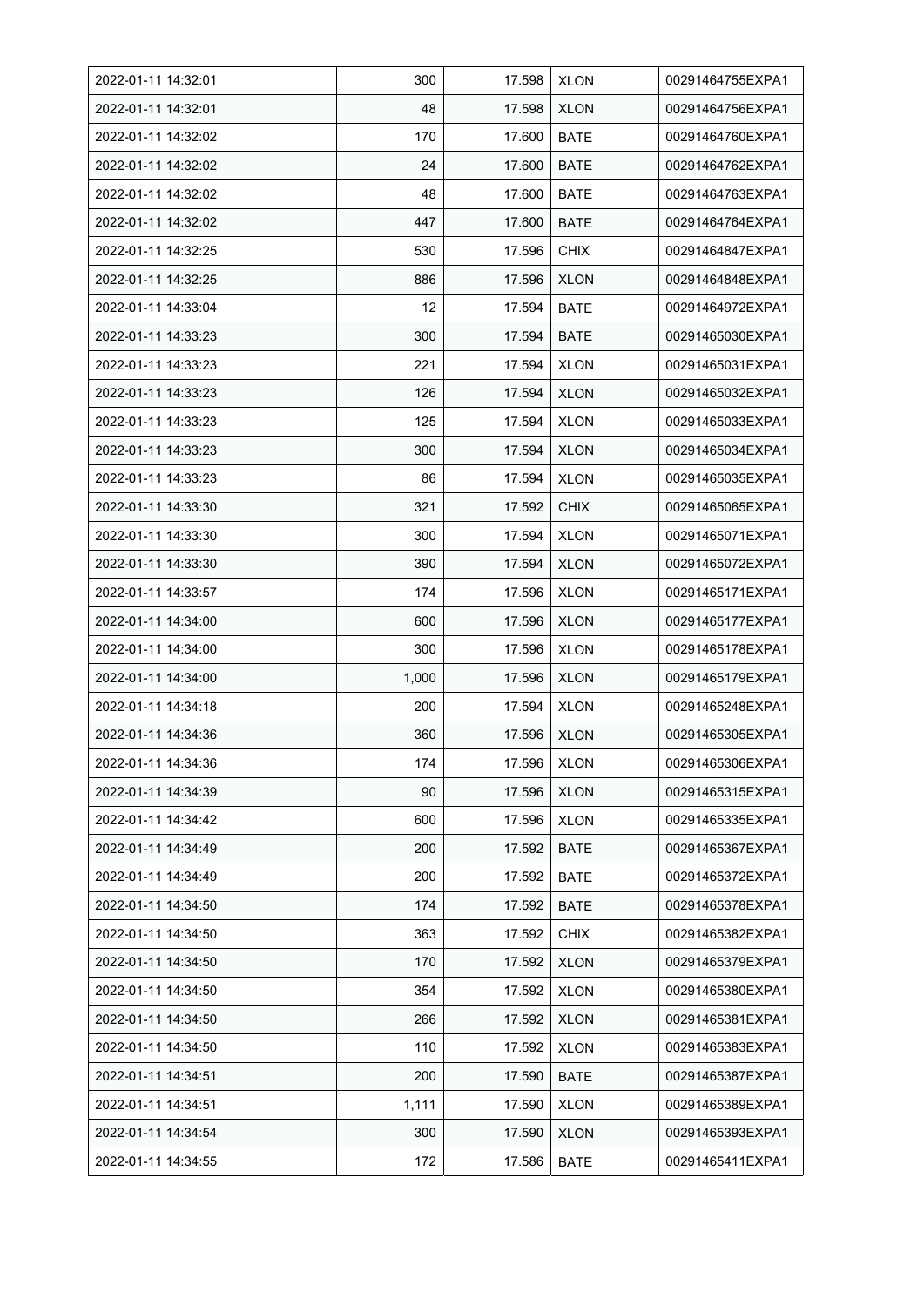| 2022-01-11 14:34:55 | 340   | 17.586 | <b>CHIX</b> | 00291465410EXPA1 |
|---------------------|-------|--------|-------------|------------------|
| 2022-01-11 14:34:55 | 863   | 17.588 | <b>XLON</b> | 00291465406EXPA1 |
| 2022-01-11 14:34:57 | 300   | 17.586 | <b>XLON</b> | 00291465420EXPA1 |
| 2022-01-11 14:34:59 | 277   | 17.584 | <b>XLON</b> | 00291465422EXPA1 |
| 2022-01-11 14:35:30 | 276   | 17.584 | <b>XLON</b> | 00291465530EXPA1 |
| 2022-01-11 14:35:30 | 300   | 17.586 | <b>XLON</b> | 00291465533EXPA1 |
| 2022-01-11 14:35:33 | 194   | 17.586 | <b>XLON</b> | 00291465547EXPA1 |
| 2022-01-11 14:35:33 | 106   | 17.586 | <b>XLON</b> | 00291465548EXPA1 |
| 2022-01-11 14:35:39 | 300   | 17.586 | <b>XLON</b> | 00291465563EXPA1 |
| 2022-01-11 14:35:48 | 173   | 17.584 | <b>XLON</b> | 00291465586EXPA1 |
| 2022-01-11 14:35:48 | 149   | 17.584 | <b>XLON</b> | 00291465587EXPA1 |
| 2022-01-11 14:35:48 | 141   | 17.584 | <b>XLON</b> | 00291465588EXPA1 |
| 2022-01-11 14:35:49 | 125   | 17.586 | <b>XLON</b> | 00291465595EXPA1 |
| 2022-01-11 14:35:49 | 244   | 17.586 | <b>XLON</b> | 00291465596EXPA1 |
| 2022-01-11 14:35:49 | 175   | 17.586 | <b>XLON</b> | 00291465597EXPA1 |
| 2022-01-11 14:35:52 | 190   | 17.584 | <b>XLON</b> | 00291465610EXPA1 |
| 2022-01-11 14:35:52 | 68    | 17.584 | <b>XLON</b> | 00291465611EXPA1 |
| 2022-01-11 14:35:55 | 300   | 17.584 | XLON        | 00291465620EXPA1 |
| 2022-01-11 14:35:56 | 776   | 17.582 | <b>XLON</b> | 00291465624EXPA1 |
| 2022-01-11 14:35:58 | 700   | 17.582 | <b>XLON</b> | 00291465626EXPA1 |
| 2022-01-11 14:35:58 | 263   | 17.582 | <b>XLON</b> | 00291465627EXPA1 |
| 2022-01-11 14:35:58 | 211   | 17.582 | <b>XLON</b> | 00291465628EXPA1 |
| 2022-01-11 14:35:58 | 89    | 17.582 | <b>XLON</b> | 00291465629EXPA1 |
| 2022-01-11 14:35:58 | 219   | 17.582 | <b>XLON</b> | 00291465630EXPA1 |
| 2022-01-11 14:35:58 | 300   | 17.582 | <b>XLON</b> | 00291465631EXPA1 |
| 2022-01-11 14:35:58 | 812   | 17.582 | <b>XLON</b> | 00291465632EXPA1 |
| 2022-01-11 14:36:01 | 1,033 | 17.582 | <b>XLON</b> | 00291465637EXPA1 |
| 2022-01-11 14:36:10 | 300   | 17.582 | <b>XLON</b> | 00291465660EXPA1 |
| 2022-01-11 14:36:11 | 26    | 17.576 | <b>CHIX</b> | 00291465669EXPA1 |
| 2022-01-11 14:36:11 | 999   | 17.578 | <b>XLON</b> | 00291465668EXPA1 |
| 2022-01-11 14:36:13 | 300   | 17.576 | <b>XLON</b> | 00291465678EXPA1 |
| 2022-01-11 14:36:18 | 516   | 17.572 | <b>CHIX</b> | 00291465705EXPA1 |
| 2022-01-11 14:36:18 | 924   | 17.574 | <b>XLON</b> | 00291465704EXPA1 |
| 2022-01-11 14:36:19 | 700   | 17.574 | <b>XLON</b> | 00291465711EXPA1 |
| 2022-01-11 14:36:19 | 600   | 17.574 | <b>XLON</b> | 00291465712EXPA1 |
| 2022-01-11 14:36:19 | 500   | 17.574 | <b>XLON</b> | 00291465713EXPA1 |
| 2022-01-11 14:36:20 | 353   | 17.568 | <b>BATE</b> | 00291465738EXPA1 |
| 2022-01-11 14:36:22 | 166   | 17.570 | <b>XLON</b> | 00291465748EXPA1 |
| 2022-01-11 14:36:22 | 300   | 17.572 | <b>XLON</b> | 00291465749EXPA1 |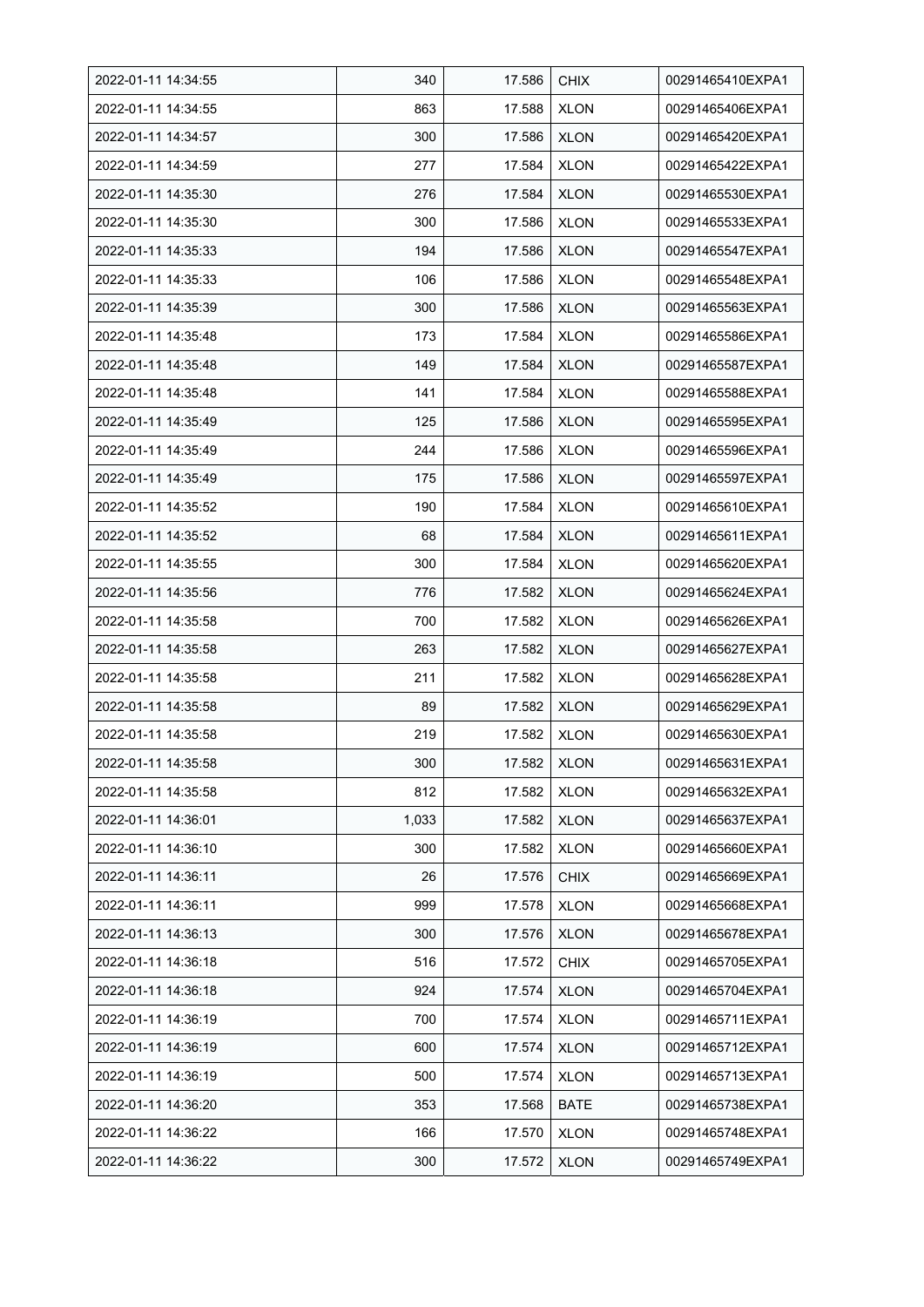| 2022-01-11 14:36:25 | 294   | 17.572 | <b>XLON</b> | 00291465758EXPA1 |
|---------------------|-------|--------|-------------|------------------|
| 2022-01-11 14:36:26 | 160   | 17.568 | <b>XLON</b> | 00291465767EXPA1 |
| 2022-01-11 14:36:28 | 600   | 17.570 | <b>XLON</b> | 00291465776EXPA1 |
| 2022-01-11 14:36:28 | 300   | 17.570 | <b>XLON</b> | 00291465777EXPA1 |
| 2022-01-11 14:36:28 | 300   | 17.570 | <b>XLON</b> | 00291465778EXPA1 |
| 2022-01-11 14:36:28 | 219   | 17.568 | <b>XLON</b> | 00291465781EXPA1 |
| 2022-01-11 14:36:28 | 264   | 17.568 | <b>XLON</b> | 00291465782EXPA1 |
| 2022-01-11 14:36:28 | 302   | 17.568 | <b>XLON</b> | 00291465783EXPA1 |
| 2022-01-11 14:36:43 | 600   | 17.570 | <b>XLON</b> | 00291465828EXPA1 |
| 2022-01-11 14:36:43 | 247   | 17.570 | <b>XLON</b> | 00291465829EXPA1 |
| 2022-01-11 14:37:01 | 300   | 17.576 | <b>XLON</b> | 00291465948EXPA1 |
| 2022-01-11 14:37:10 | 1,105 | 17.576 | <b>XLON</b> | 00291466001EXPA1 |
| 2022-01-11 14:37:28 | 176   | 17.574 | <b>XLON</b> | 00291466079EXPA1 |
| 2022-01-11 14:37:28 | 24    | 17.574 | <b>XLON</b> | 00291466080EXPA1 |
| 2022-01-11 14:37:28 | 100   | 17.574 | <b>XLON</b> | 00291466081EXPA1 |
| 2022-01-11 14:37:28 | 200   | 17.574 | <b>XLON</b> | 00291466082EXPA1 |
| 2022-01-11 14:37:34 | 600   | 17.574 | <b>XLON</b> | 00291466094EXPA1 |
| 2022-01-11 14:37:34 | 300   | 17.574 | <b>XLON</b> | 00291466095EXPA1 |
| 2022-01-11 14:37:37 | 300   | 17.574 | <b>XLON</b> | 00291466101EXPA1 |
| 2022-01-11 14:37:40 | 300   | 17.572 | <b>XLON</b> | 00291466109EXPA1 |
| 2022-01-11 14:37:40 | 267   | 17.572 | <b>XLON</b> | 00291466110EXPA1 |
| 2022-01-11 14:37:40 | 26    | 17.572 | <b>XLON</b> | 00291466111EXPA1 |
| 2022-01-11 14:37:43 | 300   | 17.572 | <b>XLON</b> | 00291466120EXPA1 |
| 2022-01-11 14:37:45 | 183   | 17.568 | <b>XLON</b> | 00291466138EXPA1 |
| 2022-01-11 14:37:45 | 64    | 17.568 | <b>XLON</b> | 00291466139EXPA1 |
| 2022-01-11 14:37:59 | 228   | 17.566 | <b>XLON</b> | 00291466177EXPA1 |
| 2022-01-11 14:37:59 | 300   | 17.566 | <b>XLON</b> | 00291466178EXPA1 |
| 2022-01-11 14:37:59 | 178   | 17.566 | <b>XLON</b> | 00291466179EXPA1 |
| 2022-01-11 14:37:59 | 72    | 17.566 | <b>XLON</b> | 00291466180EXPA1 |
| 2022-01-11 14:37:59 | 97    | 17.566 | <b>XLON</b> | 00291466182EXPA1 |
| 2022-01-11 14:38:01 | 290   | 17.566 | <b>XLON</b> | 00291466204EXPA1 |
| 2022-01-11 14:38:01 | 300   | 17.566 | <b>XLON</b> | 00291466205EXPA1 |
| 2022-01-11 14:38:04 | 300   | 17.566 | <b>XLON</b> | 00291466213EXPA1 |
| 2022-01-11 14:38:13 | 188   | 17.566 | <b>XLON</b> | 00291466252EXPA1 |
| 2022-01-11 14:38:16 | 272   | 17.566 | <b>XLON</b> | 00291466259EXPA1 |
| 2022-01-11 14:38:19 | 300   | 17.566 | <b>XLON</b> | 00291466283EXPA1 |
| 2022-01-11 14:38:22 | 300   | 17.566 | <b>XLON</b> | 00291466320EXPA1 |
| 2022-01-11 14:38:25 | 300   | 17.566 | <b>XLON</b> | 00291466332EXPA1 |
| 2022-01-11 14:38:34 | 300   | 17.566 | <b>XLON</b> | 00291466372EXPA1 |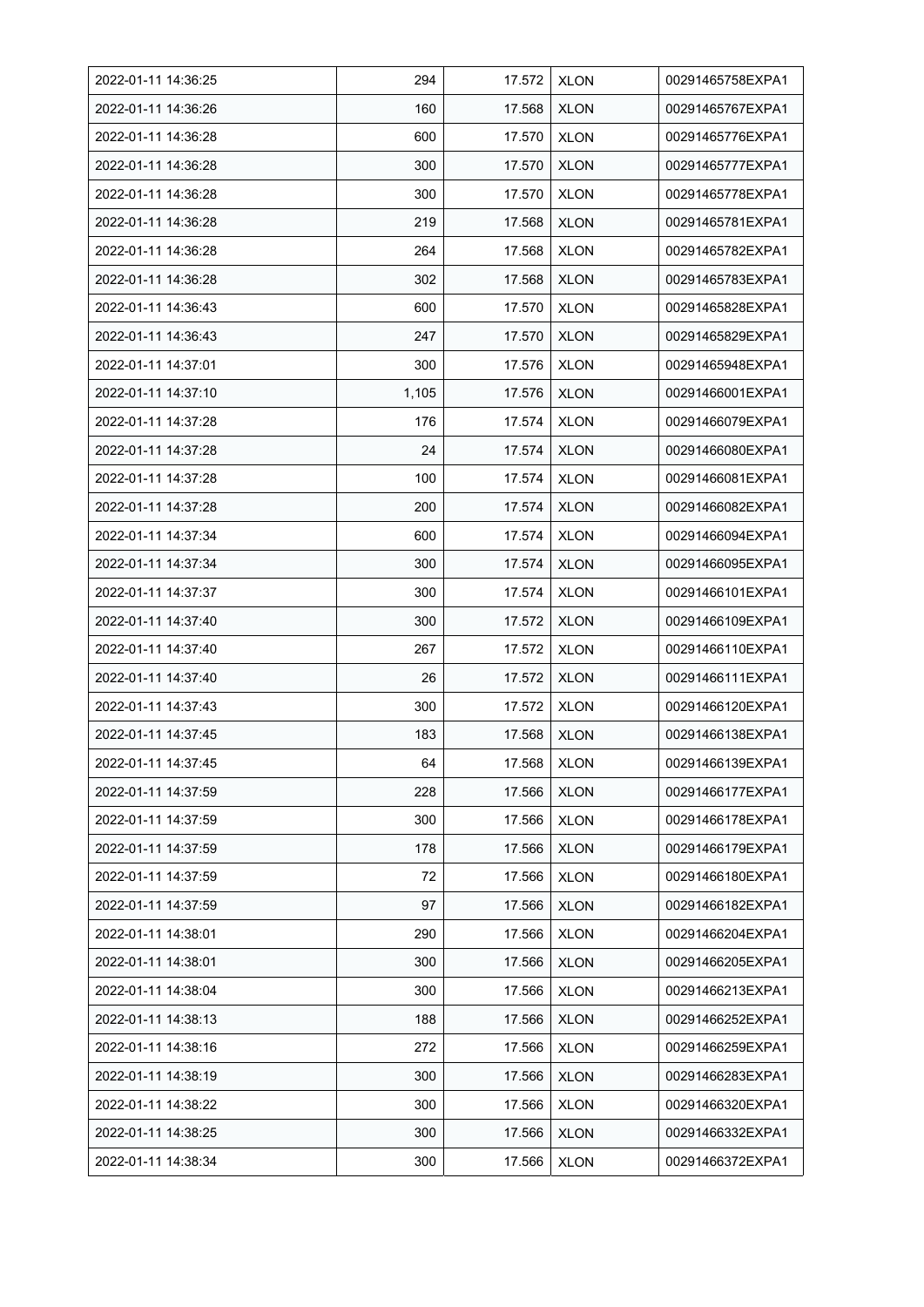| 2022-01-11 14:38:36 | 72  | 17.564 | <b>CHIX</b> | 00291466382EXPA1 |
|---------------------|-----|--------|-------------|------------------|
| 2022-01-11 14:38:37 | 200 | 17.566 | <b>XLON</b> | 00291466384EXPA1 |
| 2022-01-11 14:38:37 | 100 | 17.566 | <b>XLON</b> | 00291466385EXPA1 |
| 2022-01-11 14:38:40 | 200 | 17.566 | <b>XLON</b> | 00291466388EXPA1 |
| 2022-01-11 14:38:46 | 300 | 17.566 | <b>XLON</b> | 00291466408EXPA1 |
| 2022-01-11 14:38:52 | 300 | 17.566 | <b>XLON</b> | 00291466429EXPA1 |
| 2022-01-11 14:38:55 | 300 | 17.566 | <b>XLON</b> | 00291466434EXPA1 |
| 2022-01-11 14:39:01 | 300 | 17.566 | <b>XLON</b> | 00291466477EXPA1 |
| 2022-01-11 14:39:07 | 283 | 17.566 | <b>XLON</b> | 00291466502EXPA1 |
| 2022-01-11 14:39:10 | 300 | 17.566 | <b>XLON</b> | 00291466515EXPA1 |
| 2022-01-11 14:39:13 | 19  | 17.564 | <b>BATE</b> | 00291466521EXPA1 |
| 2022-01-11 14:39:13 | 150 | 17.564 | <b>BATE</b> | 00291466522EXPA1 |
| 2022-01-11 14:39:13 | 23  | 17.564 | <b>BATE</b> | 00291466523EXPA1 |
| 2022-01-11 14:39:13 | 31  | 17.564 | <b>CHIX</b> | 00291466524EXPA1 |
| 2022-01-11 14:39:13 | 300 | 17.566 | <b>XLON</b> | 00291466520EXPA1 |
| 2022-01-11 14:39:15 | 300 | 17.564 | <b>CHIX</b> | 00291466537EXPA1 |
| 2022-01-11 14:39:15 | 18  | 17.564 | <b>CHIX</b> | 00291466538EXPA1 |
| 2022-01-11 14:39:15 | 200 | 17.564 | <b>CHIX</b> | 00291466540EXPA1 |
| 2022-01-11 14:39:15 | 22  | 17.564 | <b>CHIX</b> | 00291466542EXPA1 |
| 2022-01-11 14:39:15 | 176 | 17.564 | <b>CHIX</b> | 00291466544EXPA1 |
| 2022-01-11 14:39:15 | 33  | 17.564 | <b>XLON</b> | 00291466539EXPA1 |
| 2022-01-11 14:39:15 | 74  | 17.564 | <b>XLON</b> | 00291466541EXPA1 |
| 2022-01-11 14:39:15 | 687 | 17.564 | <b>XLON</b> | 00291466543EXPA1 |
| 2022-01-11 14:39:19 | 300 | 17.564 | <b>XLON</b> | 00291466581EXPA1 |
| 2022-01-11 14:39:31 | 913 | 17.564 | <b>XLON</b> | 00291466636EXPA1 |
| 2022-01-11 14:39:34 | 635 | 17.564 | <b>XLON</b> | 00291466649EXPA1 |
| 2022-01-11 14:39:34 | 300 | 17.564 | <b>XLON</b> | 00291466650EXPA1 |
| 2022-01-11 14:39:55 | 300 | 17.564 | <b>XLON</b> | 00291466722EXPA1 |
| 2022-01-11 14:39:55 | 218 | 17.564 | <b>XLON</b> | 00291466723EXPA1 |
| 2022-01-11 14:39:55 | 213 | 17.564 | <b>XLON</b> | 00291466724EXPA1 |
| 2022-01-11 14:40:03 | 276 | 17.562 | <b>BATE</b> | 00291466746EXPA1 |
| 2022-01-11 14:40:03 | 210 | 17.562 | <b>BATE</b> | 00291466747EXPA1 |
| 2022-01-11 14:40:04 | 300 | 17.564 | <b>XLON</b> | 00291466754EXPA1 |
| 2022-01-11 14:40:04 | 165 | 17.564 | <b>XLON</b> | 00291466755EXPA1 |
| 2022-01-11 14:40:07 | 300 | 17.564 | <b>XLON</b> | 00291466772EXPA1 |
| 2022-01-11 14:40:07 | 117 | 17.564 | <b>XLON</b> | 00291466773EXPA1 |
| 2022-01-11 14:40:07 | 600 | 17.564 | <b>XLON</b> | 00291466774EXPA1 |
| 2022-01-11 14:40:07 | 600 | 17.564 | <b>XLON</b> | 00291466775EXPA1 |
| 2022-01-11 14:40:09 | 958 | 17.562 | <b>XLON</b> | 00291466778EXPA1 |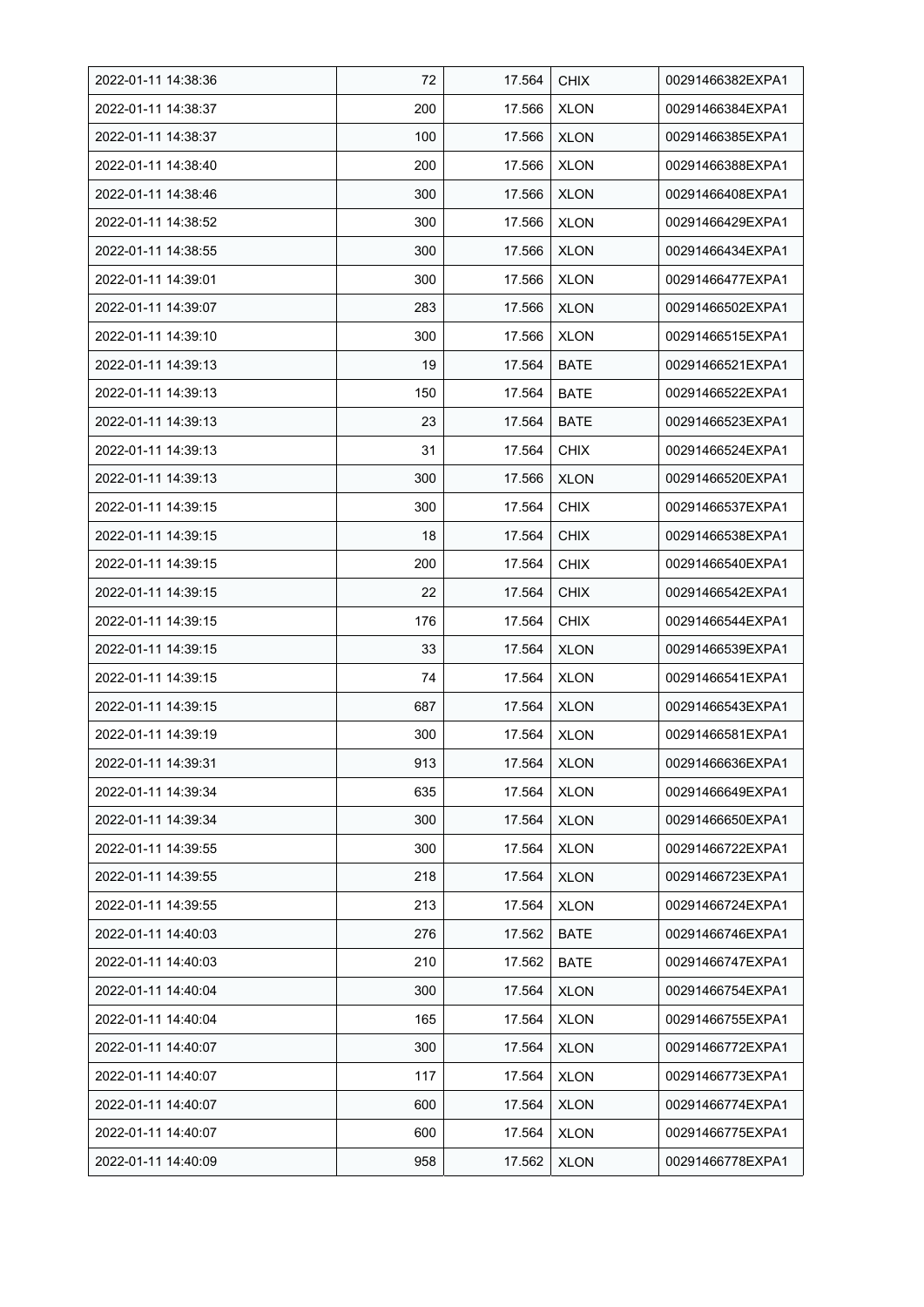| 2022-01-11 14:40:10 | 300   | 17.562 | <b>XLON</b> | 00291466779EXPA1 |
|---------------------|-------|--------|-------------|------------------|
| 2022-01-11 14:40:12 | 156   | 17.560 | <b>XLON</b> | 00291466784EXPA1 |
| 2022-01-11 14:40:12 | 83    | 17.560 | <b>XLON</b> | 00291466785EXPA1 |
| 2022-01-11 14:40:13 | 300   | 17.560 | <b>XLON</b> | 00291466787EXPA1 |
| 2022-01-11 14:40:13 | 500   | 17.560 | <b>XLON</b> | 00291466788EXPA1 |
| 2022-01-11 14:40:13 | 600   | 17.560 | <b>XLON</b> | 00291466789EXPA1 |
| 2022-01-11 14:40:13 | 300   | 17.560 | <b>XLON</b> | 00291466790EXPA1 |
| 2022-01-11 14:40:13 | 300   | 17.560 | <b>XLON</b> | 00291466791EXPA1 |
| 2022-01-11 14:40:20 | 77    | 17.564 | <b>XLON</b> | 00291466805EXPA1 |
| 2022-01-11 14:40.21 | 95    | 17.564 | <b>XLON</b> | 00291466807EXPA1 |
| 2022-01-11 14:40.21 | 210   | 17.564 | <b>XLON</b> | 00291466808EXPA1 |
| 2022-01-11 14:40:26 | 153   | 17.564 | <b>XLON</b> | 00291466828EXPA1 |
| 2022-01-11 14:40:36 | 3,072 | 17.582 | <b>XLON</b> | 00291466899EXPA1 |
| 2022-01-11 14:40:40 | 483   | 17.580 | <b>CHIX</b> | 00291466917EXPA1 |
| 2022-01-11 14:40:52 | 134   | 17.578 | <b>XLON</b> | 00291466947EXPA1 |
| 2022-01-11 14:41:22 | 315   | 17.578 | <b>XLON</b> | 00291467053EXPA1 |
| 2022-01-11 14:41:22 | 138   | 17.578 | <b>XLON</b> | 00291467054EXPA1 |
| 2022-01-11 14:41:22 | 778   | 17.578 | <b>XLON</b> | 00291467055EXPA1 |
| 2022-01-11 14:41:22 | 471   | 17.578 | <b>XLON</b> | 00291467056EXPA1 |
| 2022-01-11 14:42:03 | 182   | 17.574 | <b>XLON</b> | 00291467170EXPA1 |
| 2022-01-11 14:42:03 | 165   | 17.574 | <b>XLON</b> | 00291467171EXPA1 |
| 2022-01-11 14:42:03 | 100   | 17.574 | <b>XLON</b> | 00291467172EXPA1 |
| 2022-01-11 14:42:03 | 200   | 17.574 | <b>XLON</b> | 00291467173EXPA1 |
| 2022-01-11 14:42:23 | 871   | 17.574 | <b>XLON</b> | 00291467243EXPA1 |
| 2022-01-11 14:42:26 | 169   | 17.574 | <b>XLON</b> | 00291467245EXPA1 |
| 2022-01-11 14:42:26 | 714   | 17.574 | <b>XLON</b> | 00291467246EXPA1 |
| 2022-01-11 14:42:26 | 742   | 17.574 | XLON        | 00291467247EXPA1 |
| 2022-01-11 14:43:03 | 701   | 17.566 | <b>BATE</b> | 00291467364EXPA1 |
| 2022-01-11 14:43:03 | 254   | 17.564 | <b>BATE</b> | 00291467379EXPA1 |
| 2022-01-11 14:43:03 | 36    | 17.566 | <b>CHIX</b> | 00291467362EXPA1 |
| 2022-01-11 14:43:03 | 673   | 17.566 | <b>CHIX</b> | 00291467365EXPA1 |
| 2022-01-11 14:43:03 | 946   | 17.568 | <b>XLON</b> | 00291467363EXPA1 |
| 2022-01-11 14:43:04 | 115   | 17.564 | <b>CHIX</b> | 00291467387EXPA1 |
| 2022-01-11 14:43:38 | 300   | 17.568 | <b>XLON</b> | 00291467470EXPA1 |
| 2022-01-11 14:43:38 | 270   | 17.568 | <b>XLON</b> | 00291467471EXPA1 |
| 2022-01-11 14:43:39 | 1,507 | 17.568 | <b>XLON</b> | 00291467478EXPA1 |
| 2022-01-11 14:44:07 | 300   | 17.564 | <b>XLON</b> | 00291467621EXPA1 |
| 2022-01-11 14:44:24 | 300   | 17.568 | <b>XLON</b> | 00291467709EXPA1 |
| 2022-01-11 14:44:24 | 163   | 17.568 | <b>XLON</b> | 00291467710EXPA1 |
|                     |       |        |             |                  |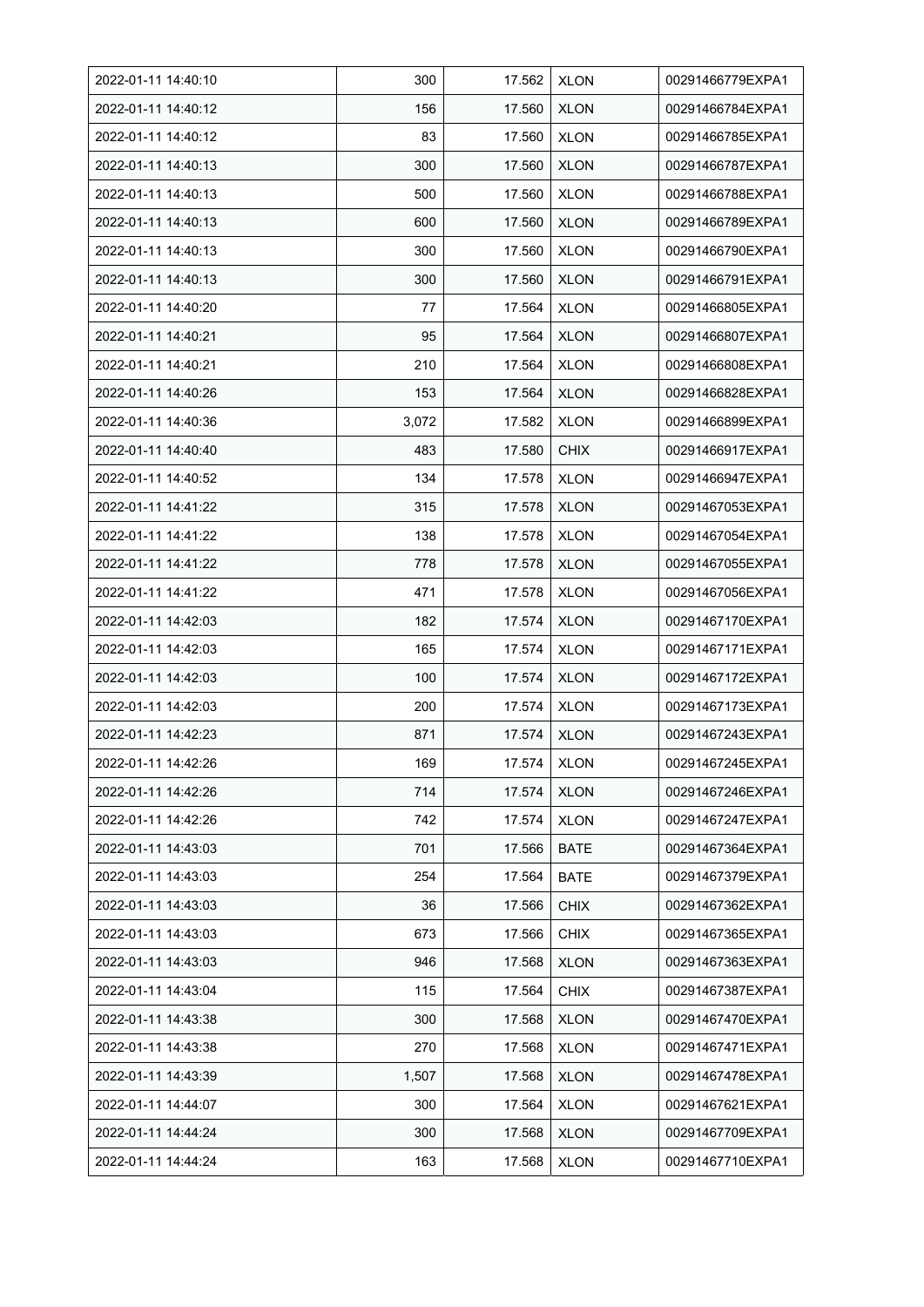| 2022-01-11 14:44:39 | 600   | 17.566 | <b>XLON</b> | 00291467785EXPA1 |
|---------------------|-------|--------|-------------|------------------|
| 2022-01-11 14:44:39 | 480   | 17.566 | <b>XLON</b> | 00291467786EXPA1 |
| 2022-01-11 14:44:39 | 300   | 17.566 | <b>XLON</b> | 00291467787EXPA1 |
| 2022-01-11 14:44:39 | 600   | 17.566 | <b>XLON</b> | 00291467788EXPA1 |
| 2022-01-11 14:44:49 | 210   | 17.560 | <b>BATE</b> | 00291467819EXPA1 |
| 2022-01-11 14:44:49 | 547   | 17.562 | <b>CHIX</b> | 00291467818EXPA1 |
| 2022-01-11 14:44:49 | 323   | 17.562 | <b>XLON</b> | 00291467817EXPA1 |
| 2022-01-11 14:45:22 | 103   | 17.566 | <b>XLON</b> | 00291467942EXPA1 |
| 2022-01-11 14:45:28 | 300   | 17.572 | <b>XLON</b> | 00291467947EXPA1 |
| 2022-01-11 14:45:28 | 300   | 17.572 | <b>XLON</b> | 00291467948EXPA1 |
| 2022-01-11 14:45:28 | 221   | 17.572 | <b>XLON</b> | 00291467949EXPA1 |
| 2022-01-11 14:45:47 | 300   | 17.572 | <b>XLON</b> | 00291467984EXPA1 |
| 2022-01-11 14:45:47 | 600   | 17.574 | <b>XLON</b> | 00291467985EXPA1 |
| 2022-01-11 14:45:47 | 443   | 17.574 | <b>XLON</b> | 00291467986EXPA1 |
| 2022-01-11 14:46:10 | 117   | 17.570 | <b>XLON</b> | 00291468082EXPA1 |
| 2022-01-11 14:46:10 | 167   | 17.570 | <b>XLON</b> | 00291468083EXPA1 |
| 2022-01-11 14:46:10 | 600   | 17.572 | <b>XLON</b> | 00291468084EXPA1 |
| 2022-01-11 14:46:10 | 494   | 17.572 | XLON        | 00291468085EXPA1 |
| 2022-01-11 14:46:10 | 300   | 17.572 | <b>XLON</b> | 00291468086EXPA1 |
| 2022-01-11 14:46:10 | 8     | 17.572 | <b>XLON</b> | 00291468087EXPA1 |
| 2022-01-11 14:47:14 | 400   | 17.572 | <b>XLON</b> | 00291468308EXPA1 |
| 2022-01-11 14:47:16 | 213   | 17.572 | <b>XLON</b> | 00291468313EXPA1 |
| 2022-01-11 14:47:16 | 300   | 17.572 | <b>XLON</b> | 00291468314EXPA1 |
| 2022-01-11 14:47:16 | 300   | 17.572 | <b>XLON</b> | 00291468315EXPA1 |
| 2022-01-11 14:47:16 | 300   | 17.572 | <b>XLON</b> | 00291468316EXPA1 |
| 2022-01-11 14:47:16 | 172   | 17.572 | <b>XLON</b> | 00291468317EXPA1 |
| 2022-01-11 14:47:17 | 300   | 17.572 | <b>XLON</b> | 00291468318EXPA1 |
| 2022-01-11 14:47:17 | 100   | 17.572 | <b>XLON</b> | 00291468319EXPA1 |
| 2022-01-11 14:47:24 | 800   | 17.570 | <b>BATE</b> | 00291468343EXPA1 |
| 2022-01-11 14:47:24 | 3     | 17.570 | <b>BATE</b> | 00291468346EXPA1 |
| 2022-01-11 14:47:24 | 142   | 17.570 | <b>CHIX</b> | 00291468344EXPA1 |
| 2022-01-11 14:47:24 | 373   | 17.570 | <b>CHIX</b> | 00291468348EXPA1 |
| 2022-01-11 14:47:24 | 151   | 17.570 | <b>XLON</b> | 00291468345EXPA1 |
| 2022-01-11 14:47:24 | 535   | 17.570 | <b>XLON</b> | 00291468347EXPA1 |
| 2022-01-11 14:47:24 | 131   | 17.570 | <b>XLON</b> | 00291468349EXPA1 |
| 2022-01-11 14:47:59 | 2,045 | 17.566 | <b>XLON</b> | 00291468433EXPA1 |
| 2022-01-11 14:48:03 | 289   | 17.560 | <b>CHIX</b> | 00291468442EXPA1 |
| 2022-01-11 14:48:47 | 15    | 17.556 | <b>CHIX</b> | 00291468584EXPA1 |
| 2022-01-11 14:48:48 | 300   | 17.556 | <b>CHIX</b> | 00291468595EXPA1 |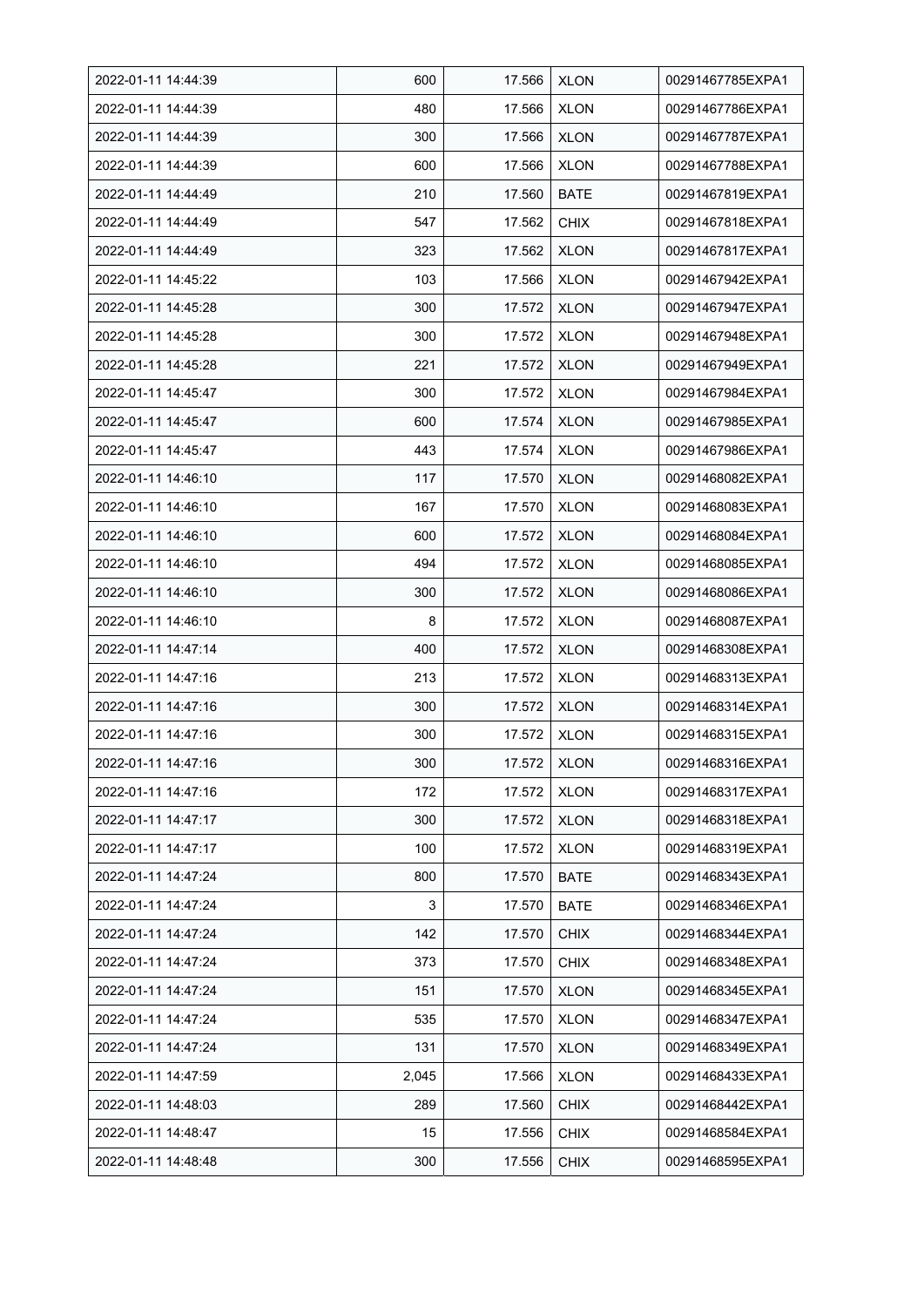| 2022-01-11 14:48:48 | 102   | 17.556 | <b>XLON</b> | 00291468594EXPA1 |
|---------------------|-------|--------|-------------|------------------|
| 2022-01-11 14:48:48 | 300   | 17.556 | <b>XLON</b> | 00291468596EXPA1 |
| 2022-01-11 14:48:49 | 71    | 17.556 | <b>XLON</b> | 00291468597EXPA1 |
| 2022-01-11 14:48:55 | 200   | 17.556 | <b>XLON</b> | 00291468606EXPA1 |
| 2022-01-11 14:48:57 | 312   | 17.556 | <b>XLON</b> | 00291468628EXPA1 |
| 2022-01-11 14:48:57 | 23    | 17.556 | <b>XLON</b> | 00291468629EXPA1 |
| 2022-01-11 14:48:57 | 93    | 17.556 | <b>XLON</b> | 00291468630EXPA1 |
| 2022-01-11 14:48:57 | 826   | 17.556 | <b>XLON</b> | 00291468631EXPA1 |
| 2022-01-11 14:49:49 | 143   | 17.556 | <b>XLON</b> | 00291468817EXPA1 |
| 2022-01-11 14:49:49 | 2,273 | 17.556 | <b>XLON</b> | 00291468818EXPA1 |
| 2022-01-11 14:49:49 | 144   | 17.556 | <b>XLON</b> | 00291468819EXPA1 |
| 2022-01-11 14:49:49 | 252   | 17.556 | <b>XLON</b> | 00291468820EXPA1 |
| 2022-01-11 14:50:19 | 120   | 17.552 | <b>CHIX</b> | 00291468935EXPA1 |
| 2022-01-11 14:50:19 | 243   | 17.552 | <b>CHIX</b> | 00291468936EXPA1 |
| 2022-01-11 14:50:19 | 369   | 17.552 | <b>CHIX</b> | 00291468938EXPA1 |
| 2022-01-11 14:50:19 | 422   | 17.552 | <b>XLON</b> | 00291468937EXPA1 |
| 2022-01-11 14:50:19 | 91    | 17.552 | <b>XLON</b> | 00291468939EXPA1 |
| 2022-01-11 14:50:55 | 200   | 17.554 | XLON        | 00291469012EXPA1 |
| 2022-01-11 14:50:55 | 206   | 17.554 | <b>XLON</b> | 00291469013EXPA1 |
| 2022-01-11 14:50:55 | 168   | 17.554 | <b>XLON</b> | 00291469014EXPA1 |
| 2022-01-11 14:50:55 | 129   | 17.554 | <b>XLON</b> | 00291469015EXPA1 |
| 2022-01-11 14:50:55 | 127   | 17.554 | <b>XLON</b> | 00291469016EXPA1 |
| 2022-01-11 14:50:55 | 140   | 17.554 | <b>XLON</b> | 00291469017EXPA1 |
| 2022-01-11 14:50:55 | 43    | 17.554 | <b>XLON</b> | 00291469018EXPA1 |
| 2022-01-11 14:50:55 | 55    | 17.554 | <b>XLON</b> | 00291469019EXPA1 |
| 2022-01-11 14:50:55 | 300   | 17.554 | <b>XLON</b> | 00291469020EXPA1 |
| 2022-01-11 14:50:56 | 100   | 17.554 | <b>XLON</b> | 00291469021EXPA1 |
| 2022-01-11 14:50:56 | 200   | 17.554 | <b>XLON</b> | 00291469022EXPA1 |
| 2022-01-11 14:51:10 | 147   | 17.552 | <b>XLON</b> | 00291469076EXPA1 |
| 2022-01-11 14:51:10 | 188   | 17.552 | <b>XLON</b> | 00291469077EXPA1 |
| 2022-01-11 14:51:10 | 84    | 17.552 | <b>XLON</b> | 00291469078EXPA1 |
| 2022-01-11 14:51:10 | 147   | 17.552 | <b>XLON</b> | 00291469079EXPA1 |
| 2022-01-11 14:51:10 | 300   | 17.550 | <b>XLON</b> | 00291469083EXPA1 |
| 2022-01-11 14:51:43 | 15    | 17.554 | <b>XLON</b> | 00291469159EXPA1 |
| 2022-01-11 14:51:43 | 300   | 17.554 | <b>XLON</b> | 00291469160EXPA1 |
| 2022-01-11 14:51:43 | 300   | 17.554 | <b>XLON</b> | 00291469167EXPA1 |
| 2022-01-11 14:51:44 | 300   | 17.554 | <b>XLON</b> | 00291469171EXPA1 |
| 2022-01-11 14:51:44 | 300   | 17.554 | <b>XLON</b> | 00291469172EXPA1 |
| 2022-01-11 14:51:44 | 300   | 17.554 | <b>XLON</b> | 00291469173EXPA1 |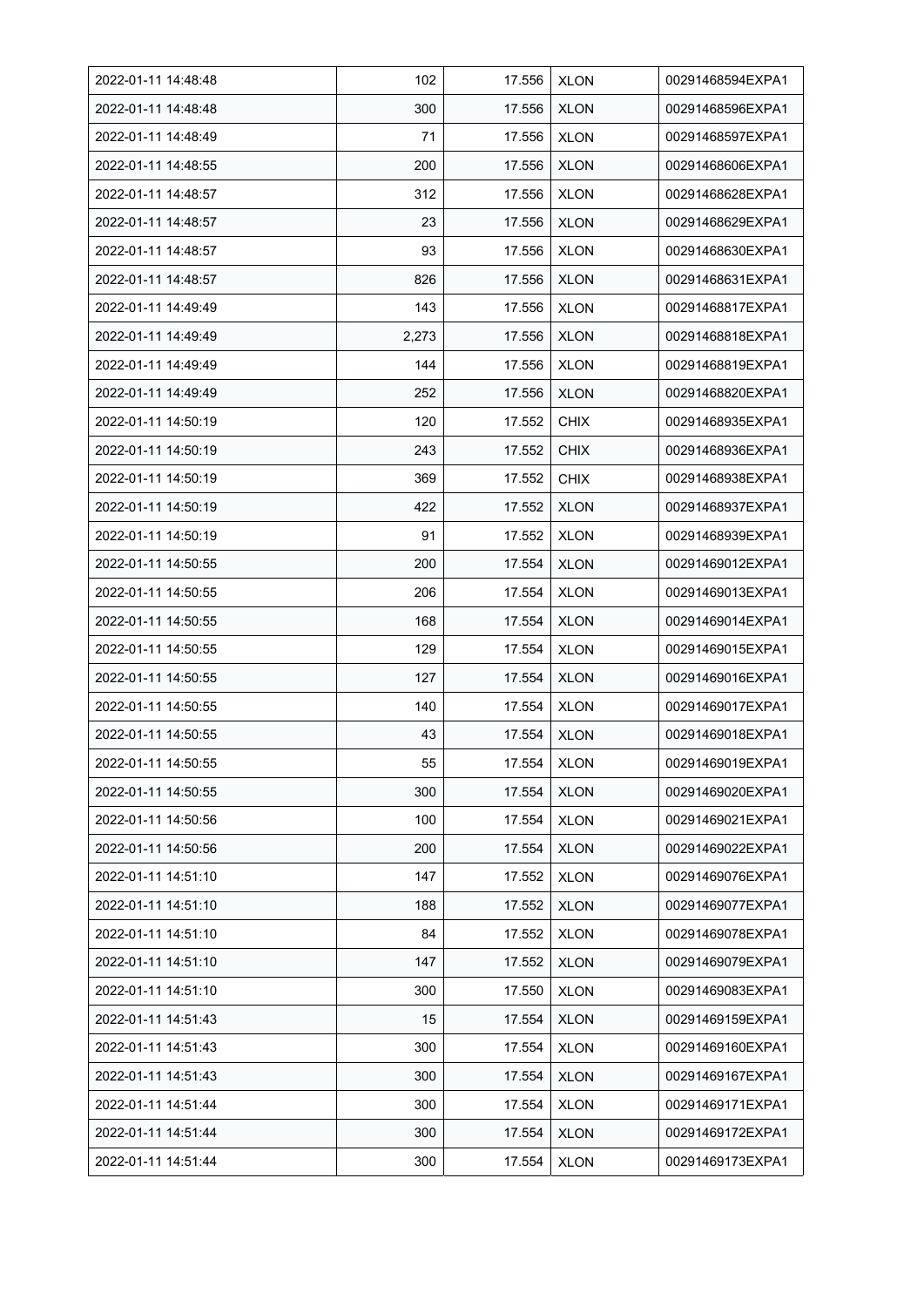| 2022-01-11 14:51:44 | 200   | 17.554 | <b>XLON</b> | 00291469174EXPA1 |
|---------------------|-------|--------|-------------|------------------|
| 2022-01-11 14:52:10 | 600   | 17.552 | <b>XLON</b> | 00291469275EXPA1 |
| 2022-01-11 14:52:10 | 102   | 17.552 | <b>XLON</b> | 00291469276EXPA1 |
| 2022-01-11 14:52:31 | 300   | 17.550 | <b>BATE</b> | 00291469334EXPA1 |
| 2022-01-11 14:52:31 | 300   | 17.550 | <b>BATE</b> | 00291469335EXPA1 |
| 2022-01-11 14:52:31 | 200   | 17.550 | <b>BATE</b> | 00291469336EXPA1 |
| 2022-01-11 14:52:32 | 100   | 17.550 | <b>BATE</b> | 00291469343EXPA1 |
| 2022-01-11 14:52:34 | 171   | 17.548 | <b>BATE</b> | 00291469346EXPA1 |
| 2022-01-11 14:52:34 | 280   | 17.548 | <b>BATE</b> | 00291469347EXPA1 |
| 2022-01-11 14:52:34 | 2,173 | 17.550 | <b>XLON</b> | 00291469345EXPA1 |
| 2022-01-11 14:52:37 | 300   | 17.544 | <b>CHIX</b> | 00291469357EXPA1 |
| 2022-01-11 14:52:52 | 200   | 17.540 | <b>CHIX</b> | 00291469406EXPA1 |
| 2022-01-11 14:52:54 | 939   | 17.538 | <b>XLON</b> | 00291469429EXPA1 |
| 2022-01-11 14:53:14 | 642   | 17.532 | <b>XLON</b> | 00291469538EXPA1 |
| 2022-01-11 14:53:30 | 112   | 17.528 | <b>CHIX</b> | 00291469596EXPA1 |
| 2022-01-11 14:53:30 | 139   | 17.528 | <b>CHIX</b> | 00291469597EXPA1 |
| 2022-01-11 14:53:30 | 100   | 17.528 | <b>CHIX</b> | 00291469598EXPA1 |
| 2022-01-11 14:53:30 | 315   | 17.528 | <b>CHIX</b> | 00291469599EXPA1 |
| 2022-01-11 14:53:43 | 250   | 17.526 | <b>XLON</b> | 00291469630EXPA1 |
| 2022-01-11 14:53:43 | 589   | 17.526 | <b>XLON</b> | 00291469631EXPA1 |
| 2022-01-11 14:53:45 | 156   | 17.524 | <b>XLON</b> | 00291469634EXPA1 |
| 2022-01-11 14:54:02 | 495   | 17.518 | <b>XLON</b> | 00291469673EXPA1 |
| 2022-01-11 14:54:02 | 144   | 17.518 | <b>XLON</b> | 00291469674EXPA1 |
| 2022-01-11 14:54:02 | 185   | 17.518 | <b>XLON</b> | 00291469675EXPA1 |
| 2022-01-11 14:54:02 | 138   | 17.518 | <b>XLON</b> | 00291469676EXPA1 |
| 2022-01-11 14:54:43 | 600   | 17.522 | <b>XLON</b> | 00291469844EXPA1 |
| 2022-01-11 14:54:43 | 695   | 17.522 | XLON        | 00291469845EXPA1 |
| 2022-01-11 14:54:43 | 300   | 17.522 | <b>XLON</b> | 00291469846EXPA1 |
| 2022-01-11 14:54:43 | 548   | 17.522 | <b>XLON</b> | 00291469847EXPA1 |
| 2022-01-11 14:54:59 | 491   | 17.518 | <b>XLON</b> | 00291469882EXPA1 |
| 2022-01-11 14:55:41 | 216   | 17.514 | <b>XLON</b> | 00291470041EXPA1 |
| 2022-01-11 14:55:41 | 200   | 17.514 | <b>XLON</b> | 00291470042EXPA1 |
| 2022-01-11 14:55:41 | 250   | 17.514 | <b>XLON</b> | 00291470043EXPA1 |
| 2022-01-11 14:55:41 | 183   | 17.514 | <b>XLON</b> | 00291470044EXPA1 |
| 2022-01-11 14:55:41 | 175   | 17.514 | XLON        | 00291470045EXPA1 |
| 2022-01-11 14:55:41 | 260   | 17.514 | <b>XLON</b> | 00291470046EXPA1 |
| 2022-01-11 14:55:41 | 140   | 17.514 | <b>XLON</b> | 00291470047EXPA1 |
| 2022-01-11 14:55:41 | 652   | 17.514 | <b>XLON</b> | 00291470048EXPA1 |
| 2022-01-11 14:55:41 | 76    | 17.514 | <b>XLON</b> | 00291470049EXPA1 |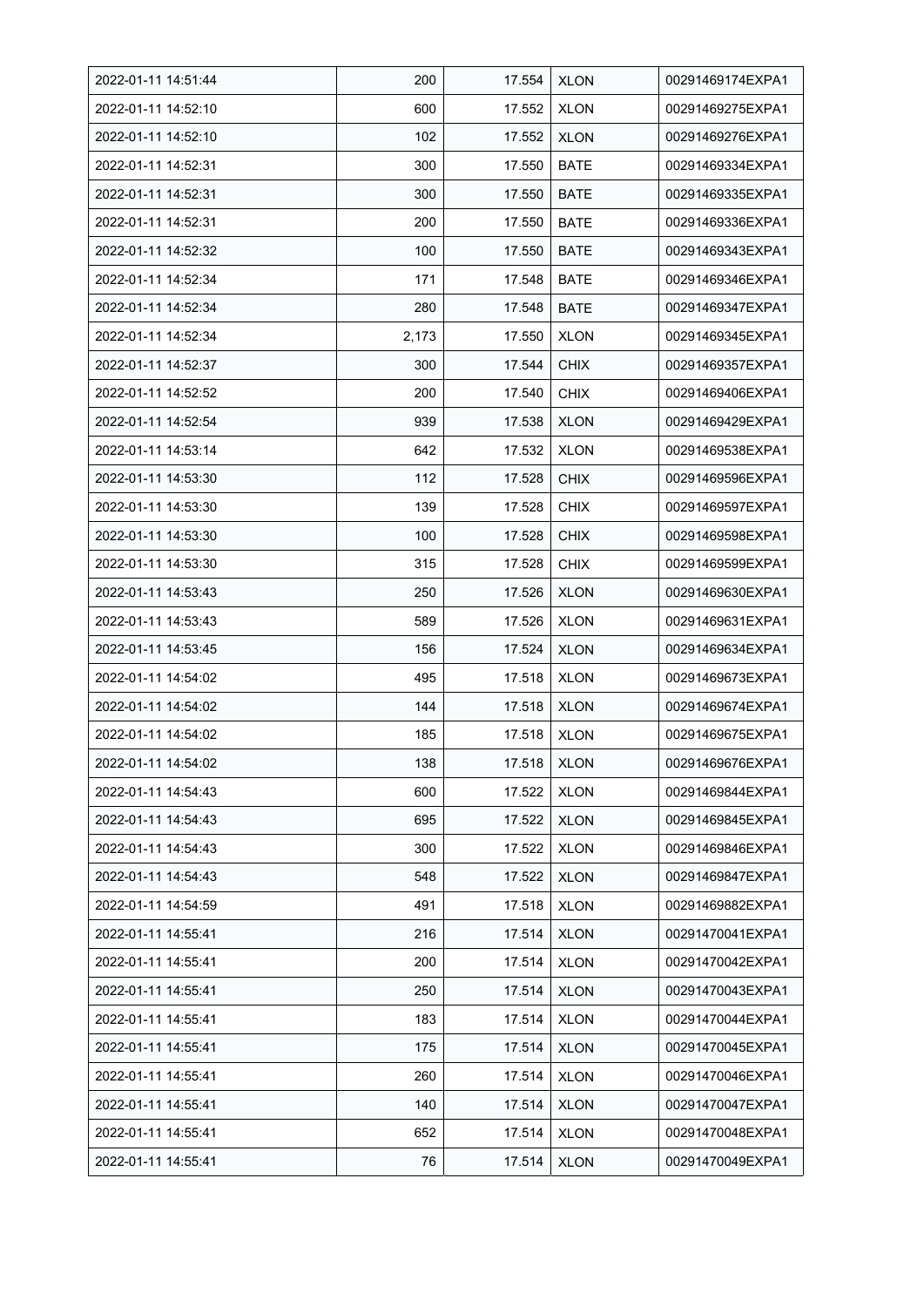| 2022-01-11 14:55:57 | 184   | 17.508 | <b>BATE</b> | 00291470103EXPA1 |
|---------------------|-------|--------|-------------|------------------|
| 2022-01-11 14:55:57 | 186   | 17.508 | <b>CHIX</b> | 00291470101EXPA1 |
| 2022-01-11 14:55:57 | 437   | 17.508 | <b>XLON</b> | 00291470102EXPA1 |
| 2022-01-11 14:56:32 | 5     | 17.504 | <b>XLON</b> | 00291470238EXPA1 |
| 2022-01-11 14:56:35 | 300   | 17.504 | <b>XLON</b> | 00291470251EXPA1 |
| 2022-01-11 14:56:53 | 135   | 17.506 | <b>XLON</b> | 00291470303EXPA1 |
| 2022-01-11 14:56:53 | 184   | 17.506 | <b>XLON</b> | 00291470304EXPA1 |
| 2022-01-11 14:56:53 | 767   | 17.506 | <b>XLON</b> | 00291470305EXPA1 |
| 2022-01-11 14:56:53 | 1,229 | 17.506 | <b>XLON</b> | 00291470306EXPA1 |
| 2022-01-11 14:56:53 | 193   | 17.506 | <b>XLON</b> | 00291470307EXPA1 |
| 2022-01-11 14:57:11 | 355   | 17.500 | <b>XLON</b> | 00291470347EXPA1 |
| 2022-01-11 14:57:32 | 122   | 17.500 | <b>BATE</b> | 00291470406EXPA1 |
| 2022-01-11 14:57:32 | 100   | 17.500 | <b>BATE</b> | 00291470407EXPA1 |
| 2022-01-11 14:57:32 | 129   | 17.500 | <b>CHIX</b> | 00291470404EXPA1 |
| 2022-01-11 14:57:32 | 81    | 17.500 | <b>XLON</b> | 00291470405EXPA1 |
| 2022-01-11 14:57:41 | 129   | 17.500 | <b>XLON</b> | 00291470449EXPA1 |
| 2022-01-11 14:57:41 | 224   | 17.500 | <b>XLON</b> | 00291470450EXPA1 |
| 2022-01-11 14:57:45 | 300   | 17.496 | <b>BATE</b> | 00291470466EXPA1 |
| 2022-01-11 14:57:45 | 300   | 17.496 | <b>CHIX</b> | 00291470471EXPA1 |
| 2022-01-11 14:57:45 | 300   | 17.496 | <b>CHIX</b> | 00291470474EXPA1 |
| 2022-01-11 14:57:45 | 295   | 17.496 | <b>XLON</b> | 00291470476EXPA1 |
| 2022-01-11 14:57:45 | 313   | 17.496 | <b>XLON</b> | 00291470477EXPA1 |
| 2022-01-11 14:57:45 | 69    | 17.496 | <b>XLON</b> | 00291470478EXPA1 |
| 2022-01-11 14:58:21 | 302   | 17.498 | <b>XLON</b> | 00291470567EXPA1 |
| 2022-01-11 14:58:22 | 600   | 17.500 | <b>XLON</b> | 00291470569EXPA1 |
| 2022-01-11 14:58:22 | 260   | 17.500 | <b>XLON</b> | 00291470570EXPA1 |
| 2022-01-11 14:58:22 | 1,619 | 17.500 | <b>XLON</b> | 00291470571EXPA1 |
| 2022-01-11 14:59:02 | 84    | 17.492 | <b>BATE</b> | 00291470723EXPA1 |
| 2022-01-11 14:59:02 | 122   | 17.492 | <b>BATE</b> | 00291470724EXPA1 |
| 2022-01-11 14:59:02 | 84    | 17.492 | <b>CHIX</b> | 00291470722EXPA1 |
| 2022-01-11 14:59:02 | 1,485 | 17.492 | <b>XLON</b> | 00291470721EXPA1 |
| 2022-01-11 14:59:07 | 146   | 17.488 | <b>CHIX</b> | 00291470741EXPA1 |
| 2022-01-11 14:59:09 | 50    | 17.486 | <b>CHIX</b> | 00291470751EXPA1 |
| 2022-01-11 14:59:11 | 124   | 17.484 | <b>CHIX</b> | 00291470769EXPA1 |
| 2022-01-11 14:59:11 | 100   | 17.484 | <b>XLON</b> | 00291470770EXPA1 |
| 2022-01-11 14:59:16 | 486   | 17.482 | <b>XLON</b> | 00291470786EXPA1 |
| 2022-01-11 14:59:57 | 500   | 17.498 | <b>XLON</b> | 00291470898EXPA1 |
| 2022-01-11 14:59:57 | 213   | 17.498 | <b>XLON</b> | 00291470899EXPA1 |
| 2022-01-11 14:59:57 | 289   | 17.498 | <b>XLON</b> | 00291470902EXPA1 |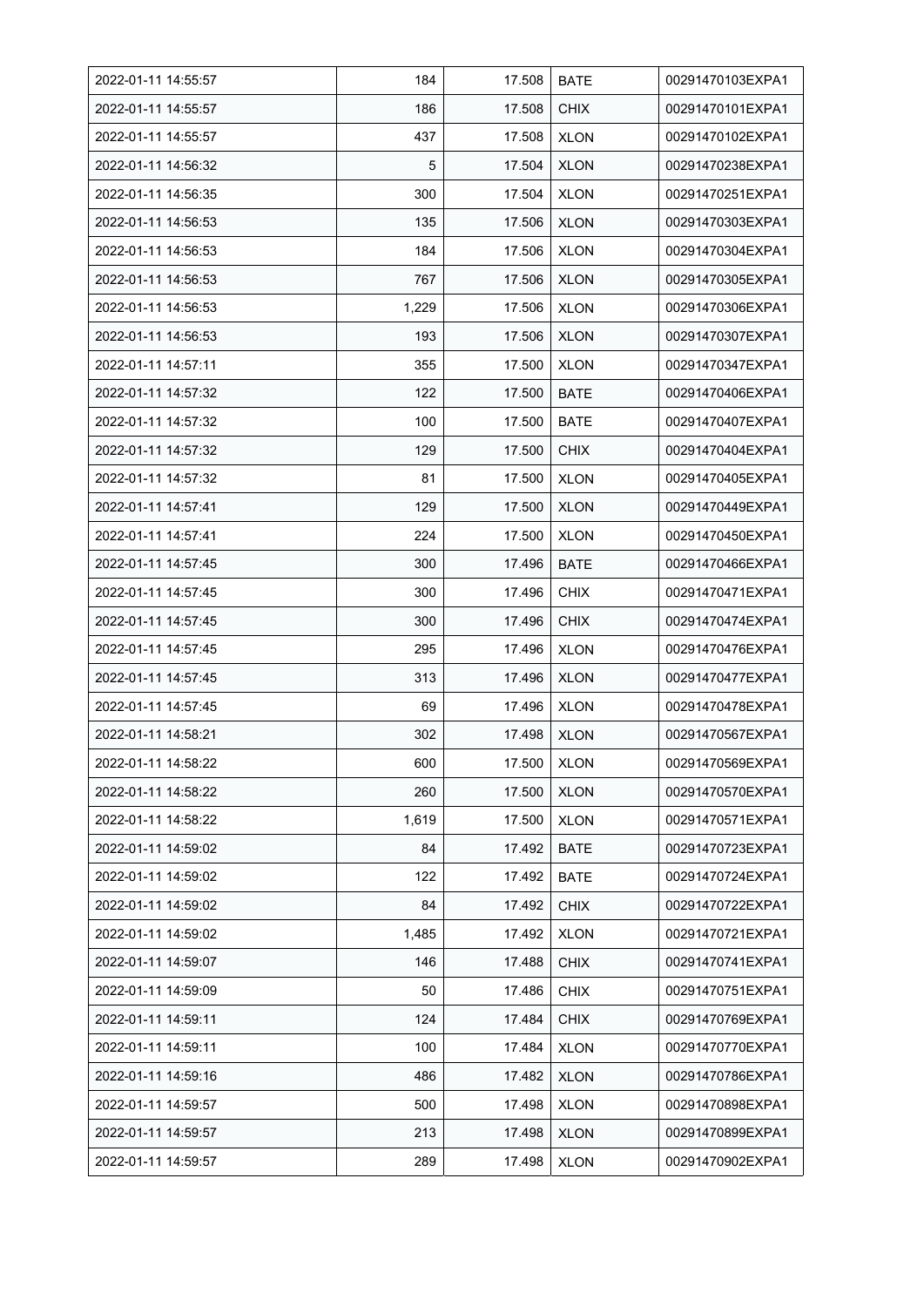| 2022-01-11 15:00:02 | 298 | 17.512 | <b>BATE</b> | 00291470934EXPA1 |
|---------------------|-----|--------|-------------|------------------|
| 2022-01-11 15:00:02 | 597 | 17.512 | <b>BATE</b> | 00291470936EXPA1 |
| 2022-01-11 15:00:02 | 262 | 17.512 | <b>CHIX</b> | 00291470935EXPA1 |
| 2022-01-11 15:00:02 | 525 | 17.512 | <b>CHIX</b> | 00291470937EXPA1 |
| 2022-01-11 15:00:02 | 131 | 17.508 | <b>CHIX</b> | 00291470940EXPA1 |
| 2022-01-11 15:00:02 | 69  | 17.508 | <b>XLON</b> | 00291470941EXPA1 |
| 2022-01-11 15:00:02 | 741 | 17.508 | <b>XLON</b> | 00291470942EXPA1 |
| 2022-01-11 15:00:45 | 300 | 17.506 | <b>XLON</b> | 00291471059EXPA1 |
| 2022-01-11 15:00:45 | 823 | 17.506 | <b>XLON</b> | 00291471060EXPA1 |
| 2022-01-11 15:00:45 | 146 | 17.506 | <b>XLON</b> | 00291471061EXPA1 |
| 2022-01-11 15:00:45 | 620 | 17.506 | <b>XLON</b> | 00291471062EXPA1 |
| 2022-01-11 15:00:45 | 188 | 17.506 | <b>XLON</b> | 00291471063EXPA1 |
| 2022-01-11 15:00:45 | 131 | 17.506 | <b>XLON</b> | 00291471064EXPA1 |
| 2022-01-11 15:00:45 | 128 | 17.506 | <b>XLON</b> | 00291471065EXPA1 |
| 2022-01-11 15:01:27 | 160 | 17.540 | <b>XLON</b> | 00291471272EXPA1 |
| 2022-01-11 15:01:27 | 175 | 17.540 | <b>XLON</b> | 00291471280EXPA1 |
| 2022-01-11 15:01:27 | 178 | 17.540 | <b>XLON</b> | 00291471282EXPA1 |
| 2022-01-11 15:01:27 | 186 | 17.540 | <b>XLON</b> | 00291471283EXPA1 |
| 2022-01-11 15:01:27 | 800 | 17.540 | <b>XLON</b> | 00291471284EXPA1 |
| 2022-01-11 15:01:27 | 230 | 17.540 | <b>XLON</b> | 00291471285EXPA1 |
| 2022-01-11 15:01:27 | 23  | 17.540 | <b>XLON</b> | 00291471287EXPA1 |
| 2022-01-11 15:02:07 | 118 | 17.544 | <b>XLON</b> | 00291471385EXPA1 |
| 2022-01-11 15:02:07 | 450 | 17.544 | <b>XLON</b> | 00291471386EXPA1 |
| 2022-01-11 15:02:07 | 241 | 17.544 | <b>XLON</b> | 00291471387EXPA1 |
| 2022-01-11 15:02:15 | 124 | 17.540 | <b>XLON</b> | 00291471414EXPA1 |
| 2022-01-11 15:02:15 | 250 | 17.540 | <b>XLON</b> | 00291471415EXPA1 |
| 2022-01-11 15:02:15 | 198 | 17.540 | <b>XLON</b> | 00291471416EXPA1 |
| 2022-01-11 15:02:15 | 386 | 17.540 | <b>XLON</b> | 00291471417EXPA1 |
| 2022-01-11 15:02:50 | 102 | 17.540 | <b>XLON</b> | 00291471541EXPA1 |
| 2022-01-11 15:02:50 | 236 | 17.540 | <b>XLON</b> | 00291471542EXPA1 |
| 2022-01-11 15:02:50 | 61  | 17.540 | <b>XLON</b> | 00291471543EXPA1 |
| 2022-01-11 15:02:50 | 390 | 17.540 | <b>XLON</b> | 00291471544EXPA1 |
| 2022-01-11 15:02:50 | 312 | 17.540 | <b>XLON</b> | 00291471545EXPA1 |
| 2022-01-11 15:02:50 | 886 | 17.540 | <b>XLON</b> | 00291471546EXPA1 |
| 2022-01-11 15:02:50 | 61  | 17.540 | <b>XLON</b> | 00291471547EXPA1 |
| 2022-01-11 15:03:02 | 45  | 17.536 | <b>CHIX</b> | 00291471577EXPA1 |
| 2022-01-11 15:03:02 | 255 | 17.536 | <b>CHIX</b> | 00291471578EXPA1 |
| 2022-01-11 15:03:38 | 762 | 17.536 | <b>BATE</b> | 00291471708EXPA1 |
| 2022-01-11 15:03:38 | 678 | 17.536 | <b>CHIX</b> | 00291471709EXPA1 |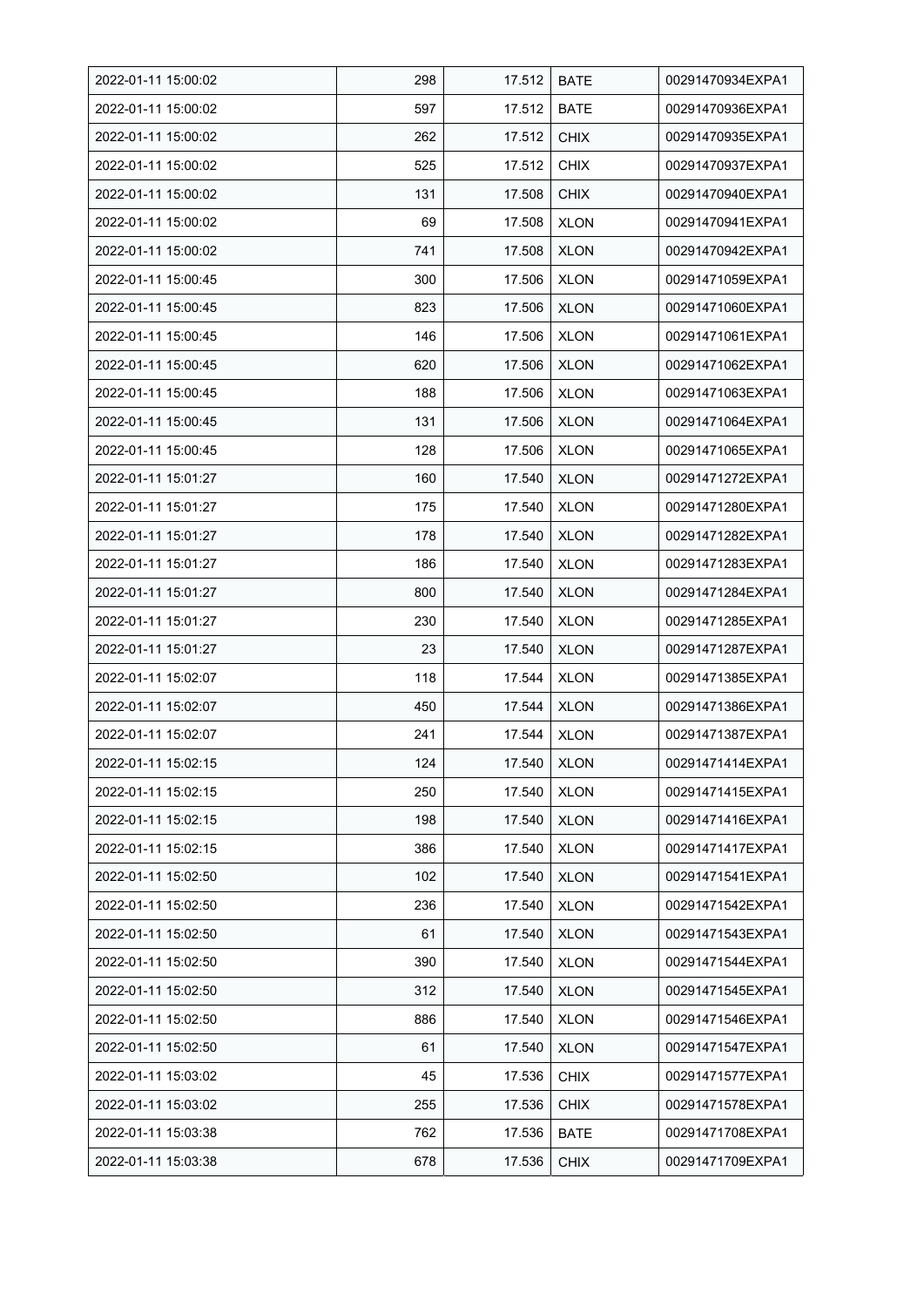| 2022-01-11 15:03:38 | 222   | 17.534 | <b>XLON</b> | 00291471710EXPA1 |
|---------------------|-------|--------|-------------|------------------|
| 2022-01-11 15:03:38 | 59    | 17.534 | <b>XLON</b> | 00291471711EXPA1 |
| 2022-01-11 15:03:39 | 905   | 17.532 | <b>XLON</b> | 00291471719EXPA1 |
| 2022-01-11 15:03:59 | 177   | 17.530 | <b>XLON</b> | 00291471834EXPA1 |
| 2022-01-11 15:03:59 | 219   | 17.530 | <b>XLON</b> | 00291471835EXPA1 |
| 2022-01-11 15:03:59 | 271   | 17.530 | <b>XLON</b> | 00291471836EXPA1 |
| 2022-01-11 15:03:59 | 75    | 17.530 | <b>XLON</b> | 00291471837EXPA1 |
| 2022-01-11 15:03:59 | 278   | 17.530 | <b>XLON</b> | 00291471838EXPA1 |
| 2022-01-11 15:03:59 | 1,157 | 17.530 | <b>XLON</b> | 00291471839EXPA1 |
| 2022-01-11 15:04:42 | 300   | 17.524 | <b>XLON</b> | 00291472082EXPA1 |
| 2022-01-11 15:04:42 | 212   | 17.524 | <b>XLON</b> | 00291472083EXPA1 |
| 2022-01-11 15:04:51 | 277   | 17.518 | <b>XLON</b> | 00291472108EXPA1 |
| 2022-01-11 15:04:51 | 743   | 17.518 | <b>XLON</b> | 00291472111EXPA1 |
| 2022-01-11 15:04:52 | 497   | 17.516 | <b>CHIX</b> | 00291472116EXPA1 |
| 2022-01-11 15:05:24 | 100   | 17.518 | <b>XLON</b> | 00291472244EXPA1 |
| 2022-01-11 15:05:24 | 170   | 17.518 | <b>XLON</b> | 00291472246EXPA1 |
| 2022-01-11 15:05:24 | 616   | 17.518 | <b>XLON</b> | 00291472249EXPA1 |
| 2022-01-11 15:05:24 | 280   | 17.518 | <b>XLON</b> | 00291472250EXPA1 |
| 2022-01-11 15:05:24 | 292   | 17.518 | <b>XLON</b> | 00291472251EXPA1 |
| 2022-01-11 15:05:24 | 152   | 17.518 | <b>XLON</b> | 00291472252EXPA1 |
| 2022-01-11 15:05:24 | 172   | 17.518 | <b>XLON</b> | 00291472253EXPA1 |
| 2022-01-11 15:06:01 | 783   | 17.532 | <b>XLON</b> | 00291472458EXPA1 |
| 2022-01-11 15:06:14 | 600   | 17.532 | <b>XLON</b> | 00291472498EXPA1 |
| 2022-01-11 15:06:14 | 480   | 17.532 | <b>XLON</b> | 00291472499EXPA1 |
| 2022-01-11 15:06:14 | 164   | 17.532 | <b>XLON</b> | 00291472500EXPA1 |
| 2022-01-11 15:06:49 | 194   | 17.534 | <b>XLON</b> | 00291472570EXPA1 |
| 2022-01-11 15:06:49 | 150   | 17.534 | <b>XLON</b> | 00291472571EXPA1 |
| 2022-01-11 15:06:49 | 169   | 17.534 | <b>XLON</b> | 00291472572EXPA1 |
| 2022-01-11 15:06:49 | 74    | 17.534 | <b>XLON</b> | 00291472573EXPA1 |
| 2022-01-11 15:06:51 | 966   | 17.534 | <b>XLON</b> | 00291472582EXPA1 |
| 2022-01-11 15:06:51 | 651   | 17.534 | <b>XLON</b> | 00291472583EXPA1 |
| 2022-01-11 15:07:32 | 154   | 17.530 | <b>BATE</b> | 00291472725EXPA1 |
| 2022-01-11 15:07:32 | 691   | 17.530 | <b>BATE</b> | 00291472729EXPA1 |
| 2022-01-11 15:07:32 | 716   | 17.530 | <b>CHIX</b> | 00291472724EXPA1 |
| 2022-01-11 15:07:32 | 42    | 17.528 | <b>CHIX</b> | 00291472737EXPA1 |
| 2022-01-11 15:07:32 | 131   | 17.530 | <b>XLON</b> | 00291472727EXPA1 |
| 2022-01-11 15:07:32 | 709   | 17.528 | <b>XLON</b> | 00291472738EXPA1 |
| 2022-01-11 15:07:32 | 145   | 17.528 | <b>XLON</b> | 00291472743EXPA1 |
| 2022-01-11 15:07:33 | 123   | 17.528 | <b>CHIX</b> | 00291472761EXPA1 |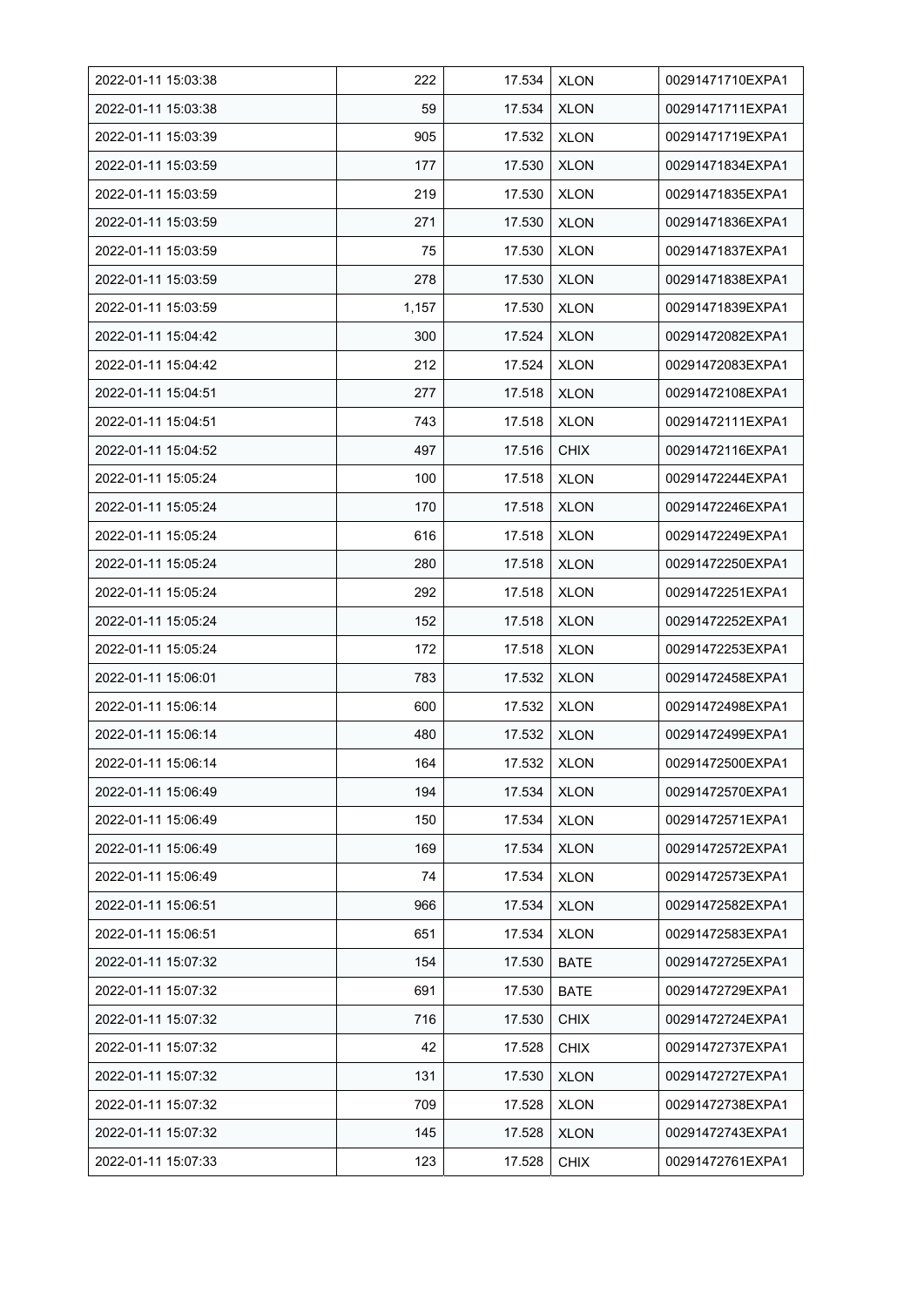| 2022-01-11 15:07:51 | 123   | 17.522 | <b>XLON</b> | 00291472833EXPA1 |
|---------------------|-------|--------|-------------|------------------|
| 2022-01-11 15:07:51 | 603   | 17.522 | <b>XLON</b> | 00291472834EXPA1 |
| 2022-01-11 15:07:51 | 93    | 17.522 | <b>XLON</b> | 00291472835EXPA1 |
| 2022-01-11 15:07:51 | 140   | 17.522 | <b>XLON</b> | 00291472836EXPA1 |
| 2022-01-11 15:08:07 | 723   | 17.518 | <b>XLON</b> | 00291472892EXPA1 |
| 2022-01-11 15:08:10 | 895   | 17.514 | <b>XLON</b> | 00291472925EXPA1 |
| 2022-01-11 15:09:02 | 189   | 17.516 | <b>XLON</b> | 00291473092EXPA1 |
| 2022-01-11 15:09:08 | 600   | 17.516 | <b>XLON</b> | 00291473107EXPA1 |
| 2022-01-11 15:09:08 | 300   | 17.516 | <b>XLON</b> | 00291473108EXPA1 |
| 2022-01-11 15:09:08 | 228   | 17.516 | <b>XLON</b> | 00291473109EXPA1 |
| 2022-01-11 15:09:48 | 113   | 17.524 | <b>XLON</b> | 00291473224EXPA1 |
| 2022-01-11 15:09:48 | 261   | 17.524 | <b>XLON</b> | 00291473225EXPA1 |
| 2022-01-11 15:09:48 | 2,273 | 17.524 | <b>XLON</b> | 00291473226EXPA1 |
| 2022-01-11 15:09:48 | 15    | 17.524 | <b>XLON</b> | 00291473227EXPA1 |
| 2022-01-11 15:09:48 | 367   | 17.524 | <b>XLON</b> | 00291473228EXPA1 |
| 2022-01-11 15:09:51 | 300   | 17.520 | <b>BATE</b> | 00291473238EXPA1 |
| 2022-01-11 15:09:51 | 487   | 17.520 | <b>BATE</b> | 00291473239EXPA1 |
| 2022-01-11 15:10:58 | 169   | 17.526 | <b>CHIX</b> | 00291473504EXPA1 |
| 2022-01-11 15:10:58 | 2,829 | 17.528 | <b>XLON</b> | 00291473503EXPA1 |
| 2022-01-11 15:11:00 | 162   | 17.526 | <b>CHIX</b> | 00291473507EXPA1 |
| 2022-01-11 15:11:03 | 137   | 17.524 | <b>XLON</b> | 00291473519EXPA1 |
| 2022-01-11 15:11:03 | 197   | 17.524 | <b>XLON</b> | 00291473520EXPA1 |
| 2022-01-11 15:11:04 | 277   | 17.524 | <b>CHIX</b> | 00291473521EXPA1 |
| 2022-01-11 15:11:40 | 300   | 17.520 | <b>XLON</b> | 00291473633EXPA1 |
| 2022-01-11 15:11:40 | 1,017 | 17.520 | <b>XLON</b> | 00291473634EXPA1 |
| 2022-01-11 15:11:40 | 293   | 17.520 | <b>XLON</b> | 00291473635EXPA1 |
| 2022-01-11 15:11:40 | 189   | 17.520 | <b>XLON</b> | 00291473636EXPA1 |
| 2022-01-11 15:11:51 | 119   | 17.516 | <b>CHIX</b> | 00291473695EXPA1 |
| 2022-01-11 15:11:51 | 38    | 17.516 | <b>XLON</b> | 00291473688EXPA1 |
| 2022-01-11 15:11:51 | 206   | 17.516 | <b>XLON</b> | 00291473690EXPA1 |
| 2022-01-11 15:12:06 | 692   | 17.512 | <b>CHIX</b> | 00291473778EXPA1 |
| 2022-01-11 15:12:06 | 520   | 17.512 | <b>XLON</b> | 00291473777EXPA1 |
| 2022-01-11 15:12:41 | 418   | 17.510 | <b>XLON</b> | 00291473946EXPA1 |
| 2022-01-11 15:12:42 | 149   | 17.508 | <b>XLON</b> | 00291474009EXPA1 |
| 2022-01-11 15:12:42 | 134   | 17.508 | <b>XLON</b> | 00291474010EXPA1 |
| 2022-01-11 15:12:48 | 300   | 17.504 | <b>XLON</b> | 00291474056EXPA1 |
| 2022-01-11 15:13:07 | 300   | 17.504 | <b>XLON</b> | 00291474102EXPA1 |
| 2022-01-11 15:13:07 | 109   | 17.504 | <b>XLON</b> | 00291474103EXPA1 |
| 2022-01-11 15:13:08 | 143   | 17.504 | <b>XLON</b> | 00291474104EXPA1 |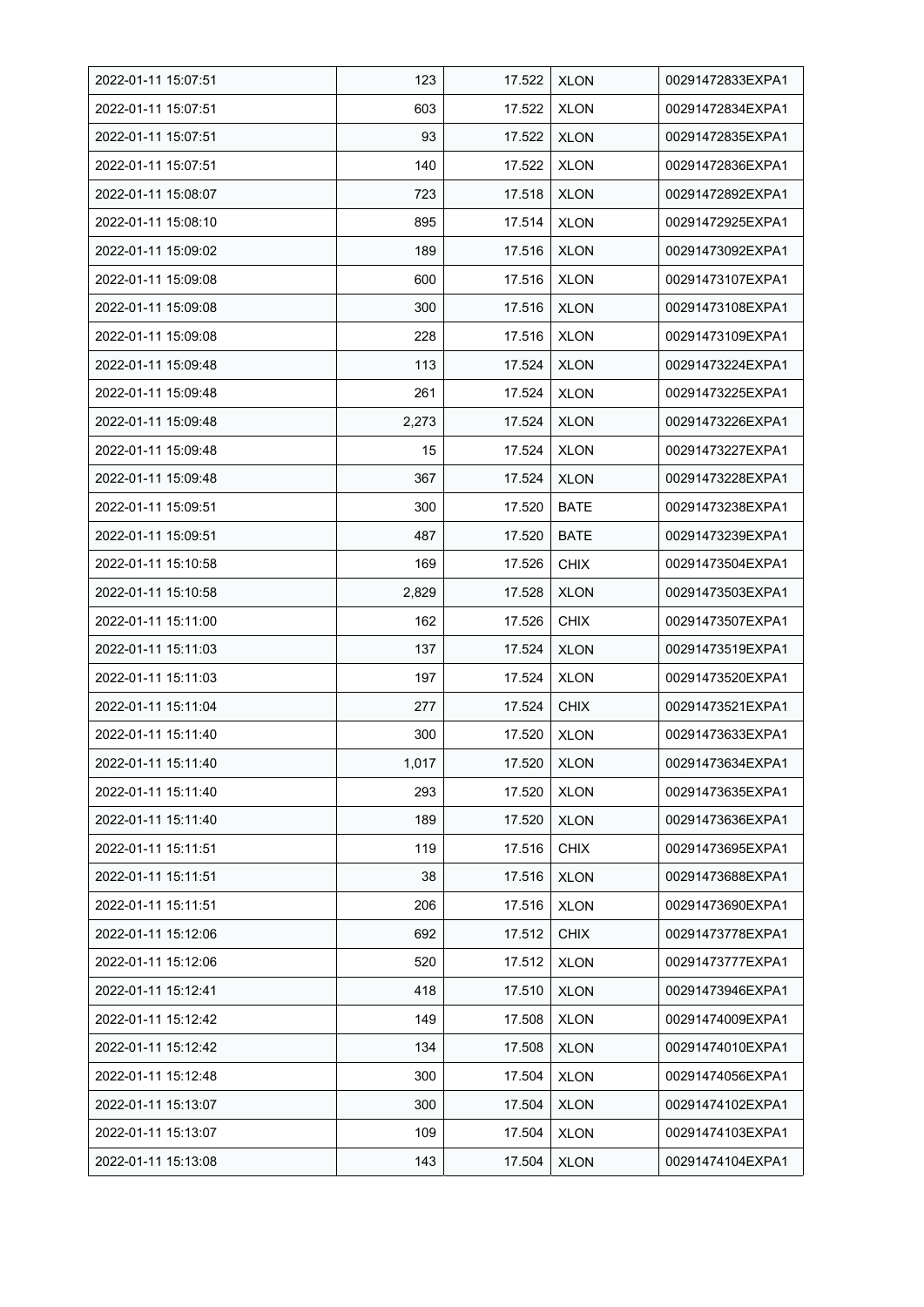| 2022-01-11 15:13:08 | 97    | 17.504 | <b>XLON</b> | 00291474105EXPA1 |
|---------------------|-------|--------|-------------|------------------|
| 2022-01-11 15:13:08 | 502   | 17.504 | <b>XLON</b> | 00291474106EXPA1 |
| 2022-01-11 15:13:08 | 1,061 | 17.504 | <b>XLON</b> | 00291474107EXPA1 |
| 2022-01-11 15:13:50 | 702   | 17.502 | <b>BATE</b> | 00291474234EXPA1 |
| 2022-01-11 15:13:50 | 727   | 17.502 | <b>CHIX</b> | 00291474232EXPA1 |
| 2022-01-11 15:13:50 | 473   | 17.502 | <b>XLON</b> | 00291474233EXPA1 |
| 2022-01-11 15:13:56 | 817   | 17.498 | <b>XLON</b> | 00291474252EXPA1 |
| 2022-01-11 15:14:03 | 126   | 17.496 | <b>XLON</b> | 00291474273EXPA1 |
| 2022-01-11 15:14:16 | 921   | 17.492 | <b>XLON</b> | 00291474321EXPA1 |
| 2022-01-11 15:14:17 | 690   | 17.488 | <b>XLON</b> | 00291474337EXPA1 |
| 2022-01-11 15:14:48 | 81    | 17.482 | <b>XLON</b> | 00291474569EXPA1 |
| 2022-01-11 15:14:56 | 528   | 17.482 | <b>XLON</b> | 00291474603EXPA1 |
| 2022-01-11 15:15:13 | 132   | 17.484 | <b>XLON</b> | 00291474652EXPA1 |
| 2022-01-11 15:15:13 | 215   | 17.484 | <b>XLON</b> | 00291474653EXPA1 |
| 2022-01-11 15:15:13 | 1,537 | 17.484 | <b>XLON</b> | 00291474654EXPA1 |
| 2022-01-11 15:15:13 | 203   | 17.484 | <b>XLON</b> | 00291474655EXPA1 |
| 2022-01-11 15:16:54 | 1,398 | 17.484 | <b>XLON</b> | 00291475186EXPA1 |
| 2022-01-11 15:16:54 | 479   | 17.484 | <b>XLON</b> | 00291475187EXPA1 |
| 2022-01-11 15:16:54 | 52    | 17.484 | <b>XLON</b> | 00291475188EXPA1 |
| 2022-01-11 15:16:54 | 285   | 17.484 | <b>XLON</b> | 00291475189EXPA1 |
| 2022-01-11 15:16:54 | 865   | 17.484 | <b>XLON</b> | 00291475190EXPA1 |
| 2022-01-11 15:17:03 | 620   | 17.482 | <b>XLON</b> | 00291475238EXPA1 |
| 2022-01-11 15:17:16 | 600   | 17.482 | <b>XLON</b> | 00291475270EXPA1 |
| 2022-01-11 15:17:18 | 300   | 17.480 | <b>BATE</b> | 00291475286EXPA1 |
| 2022-01-11 15:17:18 | 446   | 17.480 | <b>BATE</b> | 00291475291EXPA1 |
| 2022-01-11 15:17:18 | 682   | 17.480 | <b>CHIX</b> | 00291475287EXPA1 |
| 2022-01-11 15:17:18 | 197   | 17.480 | <b>XLON</b> | 00291475288EXPA1 |
| 2022-01-11 15:17:18 | 485   | 17.480 | <b>XLON</b> | 00291475290EXPA1 |
| 2022-01-11 15:17:18 | 71    | 17.480 | <b>XLON</b> | 00291475292EXPA1 |
| 2022-01-11 15:17:18 | 126   | 17.480 | <b>XLON</b> | 00291475293EXPA1 |
| 2022-01-11 15:17:58 | 600   | 17.478 | <b>XLON</b> | 00291475432EXPA1 |
| 2022-01-11 15:17:58 | 135   | 17.478 | <b>XLON</b> | 00291475433EXPA1 |
| 2022-01-11 15:18:33 | 1,170 | 17.480 | <b>XLON</b> | 00291475582EXPA1 |
| 2022-01-11 15:18:33 | 708   | 17.480 | <b>XLON</b> | 00291475583EXPA1 |
| 2022-01-11 15:18:33 | 892   | 17.480 | <b>XLON</b> | 00291475584EXPA1 |
| 2022-01-11 15:19:12 | 600   | 17.478 | <b>XLON</b> | 00291475730EXPA1 |
| 2022-01-11 15:19:12 | 300   | 17.478 | <b>XLON</b> | 00291475731EXPA1 |
| 2022-01-11 15:19:12 | 600   | 17.478 | <b>XLON</b> | 00291475732EXPA1 |
| 2022-01-11 15:19:46 | 245   | 17.478 | <b>XLON</b> | 00291475823EXPA1 |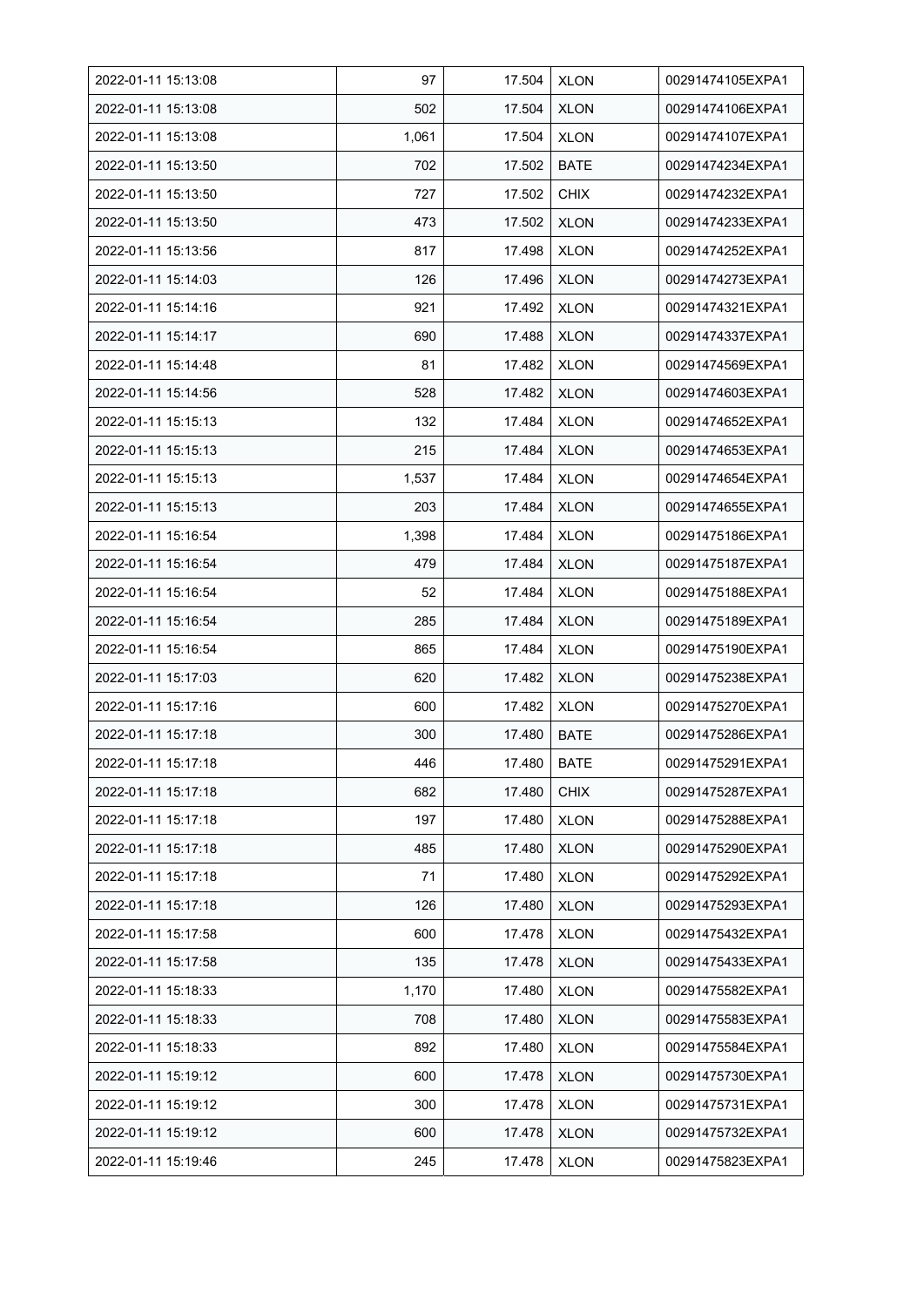| 2022-01-11 15:19:48 | 79    | 17.478 | <b>CHIX</b> | 00291475841EXPA1 |
|---------------------|-------|--------|-------------|------------------|
| 2022-01-11 15:19:48 | 325   | 17.478 | <b>CHIX</b> | 00291475842EXPA1 |
| 2022-01-11 15:19:48 | 193   | 17.478 | <b>CHIX</b> | 00291475843EXPA1 |
| 2022-01-11 15:19:54 | 600   | 17.478 | <b>XLON</b> | 00291475871EXPA1 |
| 2022-01-11 15:19:54 | 22    | 17.478 | <b>XLON</b> | 00291475872EXPA1 |
| 2022-01-11 15:19:54 | 300   | 17.478 | <b>XLON</b> | 00291475873EXPA1 |
| 2022-01-11 15:19:58 | 522   | 17.474 | <b>BATE</b> | 00291475900EXPA1 |
| 2022-01-11 15:20:36 | 128   | 17.482 | <b>XLON</b> | 00291476044EXPA1 |
| 2022-01-11 15:20:39 | 805   | 17.482 | <b>XLON</b> | 00291476052EXPA1 |
| 2022-01-11 15:20:39 | 168   | 17.482 | <b>XLON</b> | 00291476053EXPA1 |
| 2022-01-11 15:20:42 | 143   | 17.482 | <b>XLON</b> | 00291476058EXPA1 |
| 2022-01-11 15:20:42 | 157   | 17.482 | <b>XLON</b> | 00291476059EXPA1 |
| 2022-01-11 15:20:45 | 100   | 17.482 | <b>XLON</b> | 00291476063EXPA1 |
| 2022-01-11 15:21:01 | 200   | 17.486 | <b>XLON</b> | 00291476144EXPA1 |
| 2022-01-11 15:21:01 | 287   | 17.486 | <b>XLON</b> | 00291476145EXPA1 |
| 2022-01-11 15:21:01 | 159   | 17.486 | <b>XLON</b> | 00291476146EXPA1 |
| 2022-01-11 15:21:01 | 391   | 17.486 | <b>XLON</b> | 00291476147EXPA1 |
| 2022-01-11 15:21:01 | 132   | 17.486 | <b>XLON</b> | 00291476148EXPA1 |
| 2022-01-11 15:21:01 | 236   | 17.486 | <b>XLON</b> | 00291476149EXPA1 |
| 2022-01-11 15:21:01 | 1,379 | 17.486 | <b>XLON</b> | 00291476150EXPA1 |
| 2022-01-11 15:21:08 | 547   | 17.484 | <b>BATE</b> | 00291476174EXPA1 |
| 2022-01-11 15:21:08 | 196   | 17.484 | <b>BATE</b> | 00291476175EXPA1 |
| 2022-01-11 15:21:08 | 121   | 17.484 | <b>CHIX</b> | 00291476176EXPA1 |
| 2022-01-11 15:21:23 | 712   | 17.482 | <b>CHIX</b> | 00291476240EXPA1 |
| 2022-01-11 15:21:23 | 300   | 17.480 | <b>CHIX</b> | 00291476241EXPA1 |
| 2022-01-11 15:21:23 | 142   | 17.480 | CHIX        | 00291476244EXPA1 |
| 2022-01-11 15:21:28 | 311   | 17.478 | <b>XLON</b> | 00291476276EXPA1 |
| 2022-01-11 15:21:28 | 434   | 17.478 | <b>XLON</b> | 00291476278EXPA1 |
| 2022-01-11 15:21:28 | 114   | 17.476 | <b>XLON</b> | 00291476280EXPA1 |
| 2022-01-11 15:21:29 | 45    | 17.472 | <b>BATE</b> | 00291476283EXPA1 |
| 2022-01-11 15:21:42 | 495   | 17.470 | <b>XLON</b> | 00291476333EXPA1 |
| 2022-01-11 15:22:24 | 521   | 17.466 | <b>XLON</b> | 00291476472EXPA1 |
| 2022-01-11 15:22:32 | 224   | 17.466 | <b>XLON</b> | 00291476495EXPA1 |
| 2022-01-11 15:22:33 | 1,151 | 17.466 | <b>XLON</b> | 00291476501EXPA1 |
| 2022-01-11 15:22:33 | 304   | 17.466 | <b>XLON</b> | 00291476502EXPA1 |
| 2022-01-11 15:22:33 | 507   | 17.466 | XLON        | 00291476503EXPA1 |
| 2022-01-11 15:22:56 | 38    | 17.462 | <b>XLON</b> | 00291476555EXPA1 |
| 2022-01-11 15:23:14 | 300   | 17.464 | <b>XLON</b> | 00291476649EXPA1 |
| 2022-01-11 15:23:24 | 600   | 17.466 | <b>XLON</b> | 00291476677EXPA1 |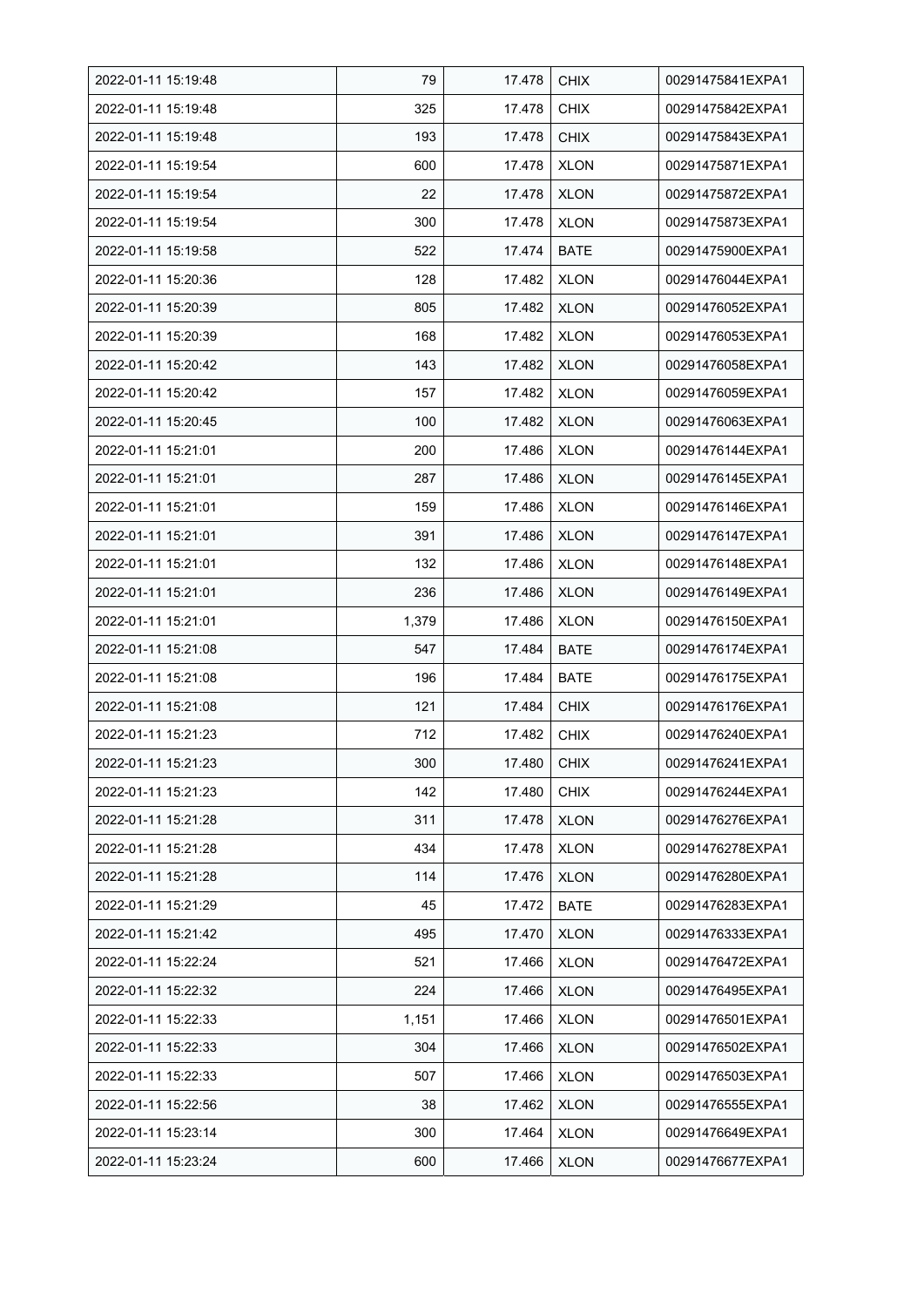| 2022-01-11 15:23:24 | 300 | 17.466 | <b>XLON</b> | 00291476678EXPA1 |
|---------------------|-----|--------|-------------|------------------|
| 2022-01-11 15:23:24 | 115 | 17.466 | <b>XLON</b> | 00291476680EXPA1 |
| 2022-01-11 15:23:24 | 105 | 17.466 | <b>XLON</b> | 00291476681EXPA1 |
| 2022-01-11 15:23:30 | 114 | 17.462 | <b>XLON</b> | 00291476699EXPA1 |
| 2022-01-11 15:23:30 | 315 | 17.462 | <b>XLON</b> | 00291476700EXPA1 |
| 2022-01-11 15:23:30 | 313 | 17.462 | <b>XLON</b> | 00291476701EXPA1 |
| 2022-01-11 15:23:30 | 299 | 17.462 | <b>XLON</b> | 00291476702EXPA1 |
| 2022-01-11 15:23:36 | 126 | 17.460 | <b>XLON</b> | 00291476711EXPA1 |
| 2022-01-11 15:24:00 | 927 | 17.470 | <b>XLON</b> | 00291476796EXPA1 |
| 2022-01-11 15:24:05 | 429 | 17.466 | <b>XLON</b> | 00291476826EXPA1 |
| 2022-01-11 15:24:50 | 802 | 17.464 | <b>XLON</b> | 00291476942EXPA1 |
| 2022-01-11 15:24:50 | 188 | 17.464 | <b>XLON</b> | 00291476943EXPA1 |
| 2022-01-11 15:24:50 | 237 | 17.464 | <b>XLON</b> | 00291476944EXPA1 |
| 2022-01-11 15:24:50 | 953 | 17.464 | <b>XLON</b> | 00291476945EXPA1 |
| 2022-01-11 15:24:52 | 2   | 17.462 | <b>BATE</b> | 00291476949EXPA1 |
| 2022-01-11 15:24:52 | 608 | 17.462 | <b>BATE</b> | 00291476950EXPA1 |
| 2022-01-11 15:25:23 | 66  | 17.464 | <b>CHIX</b> | 00291477042EXPA1 |
| 2022-01-11 15:25:23 | 21  | 17.464 | <b>CHIX</b> | 00291477043EXPA1 |
| 2022-01-11 15:25:24 | 21  | 17.464 | <b>CHIX</b> | 00291477044EXPA1 |
| 2022-01-11 15:25:24 | 21  | 17.464 | <b>CHIX</b> | 00291477047EXPA1 |
| 2022-01-11 15:25:25 | 21  | 17.464 | <b>CHIX</b> | 00291477054EXPA1 |
| 2022-01-11 15:25:25 | 21  | 17.464 | <b>CHIX</b> | 00291477055EXPA1 |
| 2022-01-11 15:25:25 | 21  | 17.464 | <b>CHIX</b> | 00291477056EXPA1 |
| 2022-01-11 15:25:26 | 21  | 17.464 | <b>CHIX</b> | 00291477057EXPA1 |
| 2022-01-11 15:25:26 | 21  | 17.464 | <b>CHIX</b> | 00291477059EXPA1 |
| 2022-01-11 15:25:26 | 21  | 17.464 | <b>CHIX</b> | 00291477060EXPA1 |
| 2022-01-11 15:25:27 | 21  | 17.464 | <b>CHIX</b> | 00291477061EXPA1 |
| 2022-01-11 15:25:27 | 21  | 17.464 | <b>CHIX</b> | 00291477062EXPA1 |
| 2022-01-11 15:25:30 | 21  | 17.464 | <b>CHIX</b> | 00291477066EXPA1 |
| 2022-01-11 15:25:30 | 21  | 17.464 | <b>CHIX</b> | 00291477067EXPA1 |
| 2022-01-11 15:25:30 | 21  | 17.464 | <b>CHIX</b> | 00291477068EXPA1 |
| 2022-01-11 15:25:30 | 21  | 17.464 | <b>CHIX</b> | 00291477069EXPA1 |
| 2022-01-11 15:25:30 | 21  | 17.464 | <b>CHIX</b> | 00291477072EXPA1 |
| 2022-01-11 15:25:30 | 945 | 17.464 | <b>CHIX</b> | 00291477073EXPA1 |
| 2022-01-11 15:25:31 | 21  | 17.464 | <b>XLON</b> | 00291477075EXPA1 |
| 2022-01-11 15:25:34 | 21  | 17.464 | <b>XLON</b> | 00291477080EXPA1 |
| 2022-01-11 15:25:37 | 21  | 17.462 | <b>XLON</b> | 00291477094EXPA1 |
| 2022-01-11 15:26:27 | 568 | 17.478 | <b>XLON</b> | 00291477252EXPA1 |
| 2022-01-11 15:26:27 | 123 | 17.478 | <b>XLON</b> | 00291477253EXPA1 |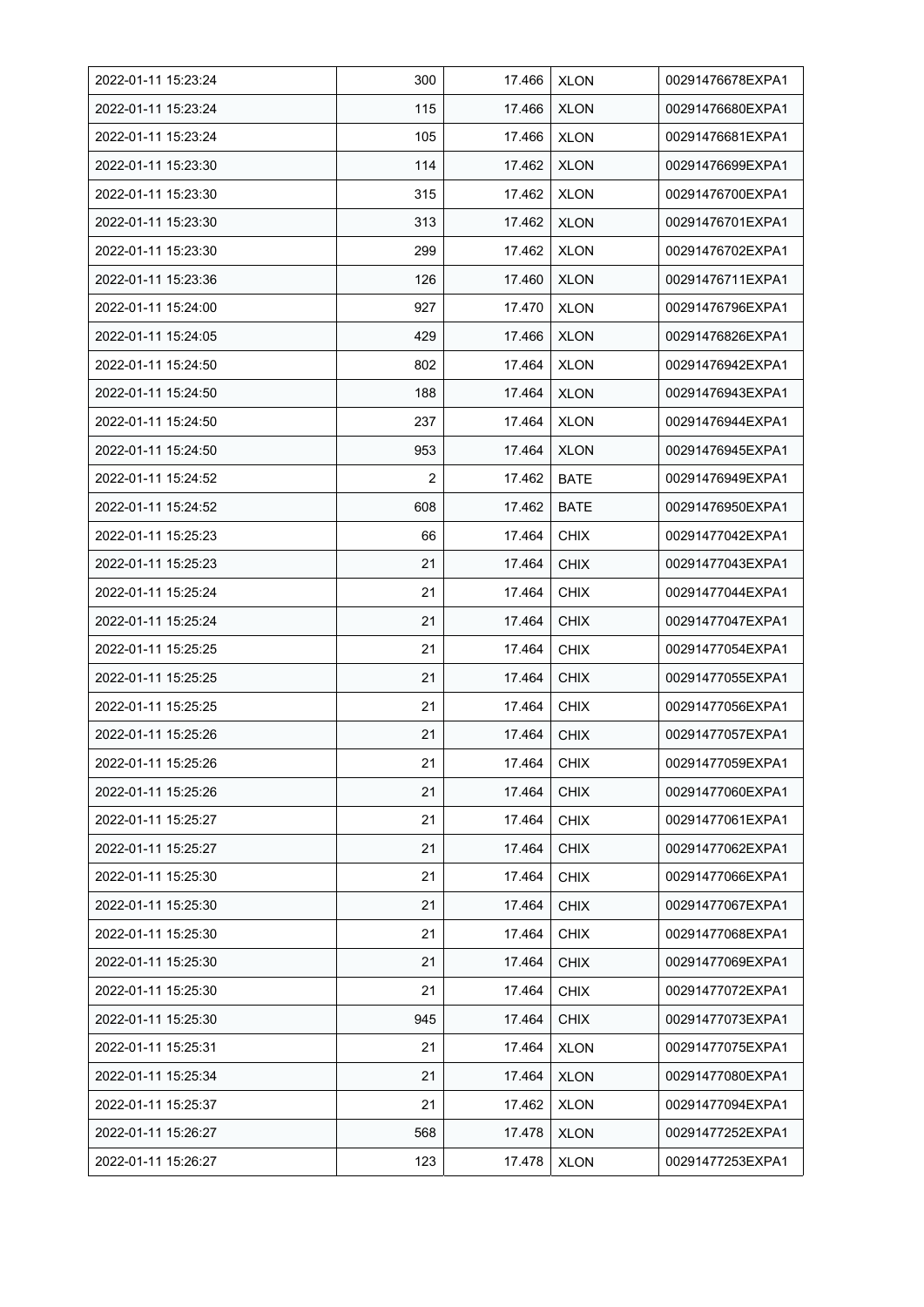| 2022-01-11 15:26:27 | 79    | 17.478 | <b>XLON</b> | 00291477254EXPA1 |
|---------------------|-------|--------|-------------|------------------|
| 2022-01-11 15:26:33 | 687   | 17.476 | <b>XLON</b> | 00291477270EXPA1 |
| 2022-01-11 15:26:34 | 600   | 17.476 | <b>XLON</b> | 00291477284EXPA1 |
| 2022-01-11 15:26:57 | 2,301 | 17.476 | <b>XLON</b> | 00291477396EXPA1 |
| 2022-01-11 15:26:57 | 402   | 17.476 | <b>XLON</b> | 00291477397EXPA1 |
| 2022-01-11 15:26:57 | 55    | 17.476 | <b>XLON</b> | 00291477398EXPA1 |
| 2022-01-11 15:27:02 | 212   | 17.474 | <b>BATE</b> | 00291477420EXPA1 |
| 2022-01-11 15:27:20 | 600   | 17.476 | <b>XLON</b> | 00291477508EXPA1 |
| 2022-01-11 15:27:32 | 1,049 | 17.476 | <b>XLON</b> | 00291477554EXPA1 |
| 2022-01-11 15:28:03 | 490   | 17.476 | <b>XLON</b> | 00291477678EXPA1 |
| 2022-01-11 15:28:03 | 600   | 17.476 | <b>XLON</b> | 00291477679EXPA1 |
| 2022-01-11 15:28:03 | 26    | 17.476 | <b>XLON</b> | 00291477680EXPA1 |
| 2022-01-11 15:28:03 | 293   | 17.476 | <b>XLON</b> | 00291477681EXPA1 |
| 2022-01-11 15:28:03 | 171   | 17.476 | <b>XLON</b> | 00291477682EXPA1 |
| 2022-01-11 15:28:09 | 752   | 17.474 | <b>BATE</b> | 00291477716EXPA1 |
| 2022-01-11 15:28:09 | 48    | 17.474 | <b>CHIX</b> | 00291477714EXPA1 |
| 2022-01-11 15:28:09 | 595   | 17.474 | <b>CHIX</b> | 00291477717EXPA1 |
| 2022-01-11 15:28:09 | 214   | 17.470 | <b>CHIX</b> | 00291477719EXPA1 |
| 2022-01-11 15:28:09 | 445   | 17.474 | <b>XLON</b> | 00291477715EXPA1 |
| 2022-01-11 15:28:09 | 393   | 17.474 | <b>XLON</b> | 00291477718EXPA1 |
| 2022-01-11 15:28:56 | 210   | 17.466 | <b>XLON</b> | 00291477857EXPA1 |
| 2022-01-11 15:28:56 | 242   | 17.466 | <b>XLON</b> | 00291477858EXPA1 |
| 2022-01-11 15:29:12 | 600   | 17.464 | <b>XLON</b> | 00291477956EXPA1 |
| 2022-01-11 15:29:32 | 621   | 17.466 | <b>XLON</b> | 00291478048EXPA1 |
| 2022-01-11 15:29:32 | 1,156 | 17.466 | <b>XLON</b> | 00291478049EXPA1 |
| 2022-01-11 15:29:32 | 270   | 17.466 | <b>XLON</b> | 00291478050EXPA1 |
| 2022-01-11 15:30:02 | 131   | 17.488 | <b>XLON</b> | 00291478248EXPA1 |
| 2022-01-11 15:30:02 | 310   | 17.488 | <b>XLON</b> | 00291478249EXPA1 |
| 2022-01-11 15:30:02 | 319   | 17.488 | <b>XLON</b> | 00291478250EXPA1 |
| 2022-01-11 15:30:02 | 1,256 | 17.488 | <b>XLON</b> | 00291478252EXPA1 |
| 2022-01-11 15:30:30 | 648   | 17.478 | <b>CHIX</b> | 00291478619EXPA1 |
| 2022-01-11 15:30:32 | 831   | 17.474 | <b>XLON</b> | 00291478628EXPA1 |
| 2022-01-11 15:30:39 | 53    | 17.472 | <b>XLON</b> | 00291478664EXPA1 |
| 2022-01-11 15:30:39 | 465   | 17.472 | <b>XLON</b> | 00291478665EXPA1 |
| 2022-01-11 15:30:39 | 80    | 17.472 | <b>XLON</b> | 00291478666EXPA1 |
| 2022-01-11 15:30:41 | 98    | 17.474 | <b>XLON</b> | 00291478676EXPA1 |
| 2022-01-11 15:30:59 | 236   | 17.506 | <b>BATE</b> | 00291478843EXPA1 |
| 2022-01-11 15:31:01 | 799   | 17.508 | <b>XLON</b> | 00291478873EXPA1 |
| 2022-01-11 15:31:23 | 800   | 17.520 | <b>XLON</b> | 00291479065EXPA1 |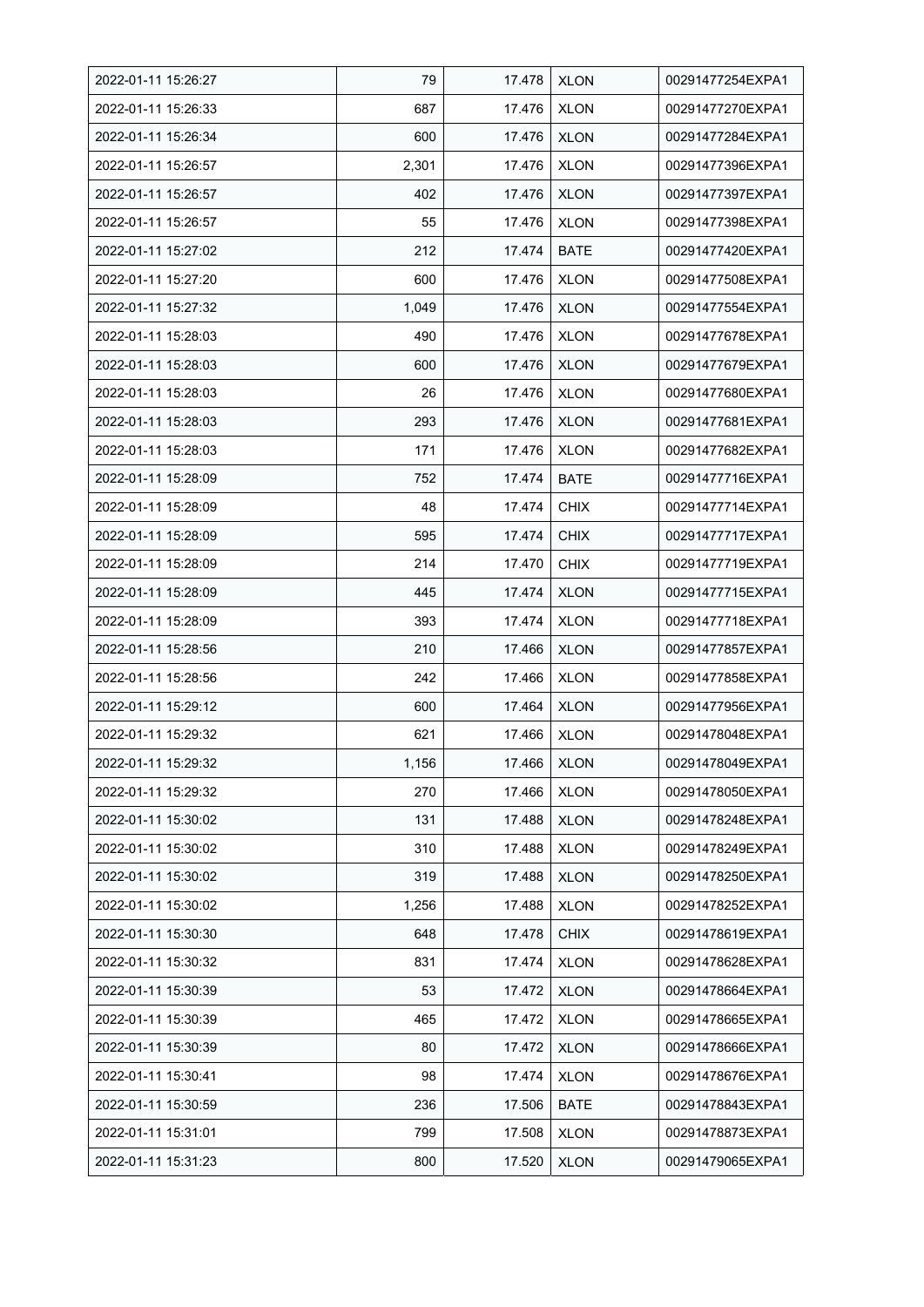| 2022-01-11 15:31:23 | 63  | 17.520 | <b>XLON</b> | 00291479066EXPA1 |
|---------------------|-----|--------|-------------|------------------|
| 2022-01-11 15:31:23 | 526 | 17.516 | <b>XLON</b> | 00291479067EXPA1 |
| 2022-01-11 15:31:24 | 119 | 17.512 | <b>XLON</b> | 00291479078EXPA1 |
| 2022-01-11 15:32:08 | 137 | 17.522 | <b>XLON</b> | 00291479314EXPA1 |
| 2022-01-11 15:32:08 | 659 | 17.522 | <b>XLON</b> | 00291479315EXPA1 |
| 2022-01-11 15:32:08 | 947 | 17.516 | <b>XLON</b> | 00291479326EXPA1 |
| 2022-01-11 15:32:27 | 136 | 17.508 | <b>XLON</b> | 00291479440EXPA1 |
| 2022-01-11 15:32:36 | 907 | 17.518 | <b>BATE</b> | 00291479513EXPA1 |
| 2022-01-11 15:32:39 | 334 | 17.516 | <b>CHIX</b> | 00291479546EXPA1 |
| 2022-01-11 15:32:39 | 49  | 17.516 | <b>CHIX</b> | 00291479548EXPA1 |
| 2022-01-11 15:32:39 | 909 | 17.516 | <b>XLON</b> | 00291479547EXPA1 |
| 2022-01-11 15:33:15 | 236 | 17.502 | <b>XLON</b> | 00291479788EXPA1 |
| 2022-01-11 15:33:15 | 527 | 17.502 | <b>XLON</b> | 00291479789EXPA1 |
| 2022-01-11 15:33:23 | 115 | 17.508 | <b>XLON</b> | 00291479826EXPA1 |
| 2022-01-11 15:33:23 | 714 | 17.508 | <b>XLON</b> | 00291479827EXPA1 |
| 2022-01-11 15:33:23 | 134 | 17.504 | <b>XLON</b> | 00291479832EXPA1 |
| 2022-01-11 15:33:23 | 124 | 17.504 | <b>XLON</b> | 00291479833EXPA1 |
| 2022-01-11 15:33:23 | 429 | 17.504 | <b>XLON</b> | 00291479834EXPA1 |
| 2022-01-11 15:34:05 | 32  | 17.498 | <b>CHIX</b> | 00291480054EXPA1 |
| 2022-01-11 15:34:05 | 485 | 17.498 | <b>XLON</b> | 00291480045EXPA1 |
| 2022-01-11 15:34:06 | 41  | 17.498 | <b>CHIX</b> | 00291480068EXPA1 |
| 2022-01-11 15:34:06 | 33  | 17.498 | <b>CHIX</b> | 00291480069EXPA1 |
| 2022-01-11 15:34:06 | 51  | 17.498 | <b>CHIX</b> | 00291480070EXPA1 |
| 2022-01-11 15:34:06 | 633 | 17.498 | <b>CHIX</b> | 00291480071EXPA1 |
| 2022-01-11 15:34:06 | 693 | 17.498 | <b>XLON</b> | 00291480067EXPA1 |
| 2022-01-11 15:34:07 | 609 | 17.494 | <b>XLON</b> | 00291480077EXPA1 |
| 2022-01-11 15:34:07 | 244 | 17.488 | <b>XLON</b> | 00291480080EXPA1 |
| 2022-01-11 15:34:08 | 193 | 17.486 | <b>CHIX</b> | 00291480081EXPA1 |
| 2022-01-11 15:34:44 | 929 | 17.478 | <b>XLON</b> | 00291480256EXPA1 |
| 2022-01-11 15:34:59 | 104 | 17.476 | <b>XLON</b> | 00291480311EXPA1 |
| 2022-01-11 15:34:59 | 756 | 17.476 | <b>XLON</b> | 00291480312EXPA1 |
| 2022-01-11 15:34:59 | 104 | 17.476 | <b>XLON</b> | 00291480313EXPA1 |
| 2022-01-11 15:35:00 | 499 | 17.470 | <b>XLON</b> | 00291480323EXPA1 |
| 2022-01-11 15:35:05 | 440 | 17.474 | <b>XLON</b> | 00291480365EXPA1 |
| 2022-01-11 15:35:34 | 396 | 17.462 | <b>XLON</b> | 00291480643EXPA1 |
| 2022-01-11 15:35:35 | 176 | 17.458 | <b>XLON</b> | 00291480645EXPA1 |
| 2022-01-11 15:35:35 | 305 | 17.458 | <b>XLON</b> | 00291480646EXPA1 |
| 2022-01-11 15:35:37 | 600 | 17.452 | <b>BATE</b> | 00291480669EXPA1 |
| 2022-01-11 15:35:37 | 205 | 17.452 | <b>BATE</b> | 00291480671EXPA1 |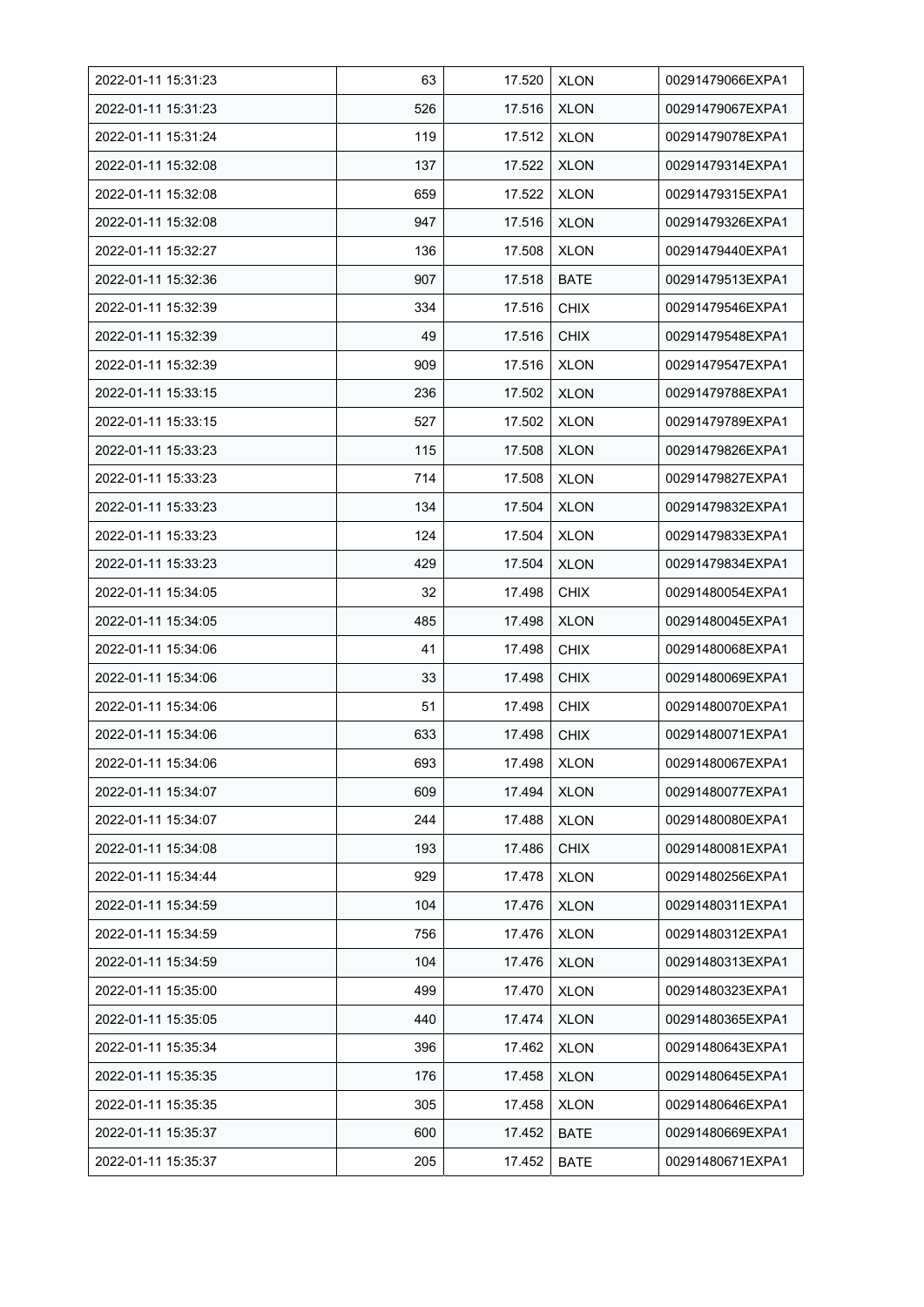| 2022-01-11 15:35:37 | 462   | 17.452 | <b>XLON</b> | 00291480670EXPA1 |
|---------------------|-------|--------|-------------|------------------|
| 2022-01-11 15:35:46 | 88    | 17.450 | <b>XLON</b> | 00291480719EXPA1 |
| 2022-01-11 15:35:49 | 77    | 17.440 | <b>XLON</b> | 00291480736EXPA1 |
| 2022-01-11 15:35:49 | 366   | 17.440 | <b>XLON</b> | 00291480737EXPA1 |
| 2022-01-11 15:35:59 | 177   | 17.434 | <b>CHIX</b> | 00291480809EXPA1 |
| 2022-01-11 15:35:59 | 28    | 17.434 | <b>CHIX</b> | 00291480811EXPA1 |
| 2022-01-11 15:35:59 | 120   | 17.434 | <b>CHIX</b> | 00291480813EXPA1 |
| 2022-01-11 15:35:59 | 190   | 17.434 | <b>CHIX</b> | 00291480814EXPA1 |
| 2022-01-11 15:36:02 | 260   | 17.430 | <b>XLON</b> | 00291480846EXPA1 |
| 2022-01-11 15:36:02 | 159   | 17.430 | <b>XLON</b> | 00291480847EXPA1 |
| 2022-01-11 15:36:02 | 26    | 17.430 | <b>XLON</b> | 00291480848EXPA1 |
| 2022-01-11 15:36:02 | 31    | 17.428 | <b>XLON</b> | 00291480850EXPA1 |
| 2022-01-11 15:36:08 | 37    | 17.420 | <b>XLON</b> | 00291480917EXPA1 |
| 2022-01-11 15:36:09 | 423   | 17.420 | <b>XLON</b> | 00291480922EXPA1 |
| 2022-01-11 15:36:41 | 788   | 17.420 | <b>XLON</b> | 00291481128EXPA1 |
| 2022-01-11 15:36:41 | 121   | 17.420 | <b>XLON</b> | 00291481129EXPA1 |
| 2022-01-11 15:37:01 | 711   | 17.436 | <b>XLON</b> | 00291481248EXPA1 |
| 2022-01-11 15:37:04 | 449   | 17.428 | <b>XLON</b> | 00291481294EXPA1 |
| 2022-01-11 15:37:06 | 306   | 17.422 | <b>XLON</b> | 00291481306EXPA1 |
| 2022-01-11 15:37:25 | 166   | 17.420 | <b>XLON</b> | 00291481386EXPA1 |
| 2022-01-11 15:37:25 | 600   | 17.420 | <b>XLON</b> | 00291481387EXPA1 |
| 2022-01-11 15:37:59 | 194   | 17.418 | <b>XLON</b> | 00291481644EXPA1 |
| 2022-01-11 15:38:12 | 721   | 17.428 | <b>CHIX</b> | 00291481710EXPA1 |
| 2022-01-11 15:38:13 | 600   | 17.428 | <b>XLON</b> | 00291481711EXPA1 |
| 2022-01-11 15:38:13 | 600   | 17.428 | <b>XLON</b> | 00291481712EXPA1 |
| 2022-01-11 15:38:14 | 187   | 17.426 | <b>XLON</b> | 00291481729EXPA1 |
| 2022-01-11 15:38:14 | 50    | 17.426 | <b>XLON</b> | 00291481730EXPA1 |
| 2022-01-11 15:38:14 | 378   | 17.426 | <b>XLON</b> | 00291481731EXPA1 |
| 2022-01-11 15:38:14 | 49    | 17.426 | <b>XLON</b> | 00291481732EXPA1 |
| 2022-01-11 15:38:23 | 453   | 17.420 | <b>XLON</b> | 00291481778EXPA1 |
| 2022-01-11 15:38:57 | 660   | 17.432 | <b>XLON</b> | 00291481966EXPA1 |
| 2022-01-11 15:39:11 | 629   | 17.424 | <b>BATE</b> | 00291482091EXPA1 |
| 2022-01-11 15:39:11 | 112   | 17.424 | <b>BATE</b> | 00291482092EXPA1 |
| 2022-01-11 15:39:11 | 792   | 17.422 | <b>XLON</b> | 00291482093EXPA1 |
| 2022-01-11 15:39:51 | 144   | 17.432 | <b>XLON</b> | 00291482333EXPA1 |
| 2022-01-11 15:39:51 | 120   | 17.432 | XLON        | 00291482334EXPA1 |
| 2022-01-11 15:39:51 | 2,230 | 17.432 | <b>XLON</b> | 00291482335EXPA1 |
| 2022-01-11 15:39:52 | 176   | 17.426 | <b>XLON</b> | 00291482344EXPA1 |
| 2022-01-11 15:39:52 | 135   | 17.426 | <b>XLON</b> | 00291482345EXPA1 |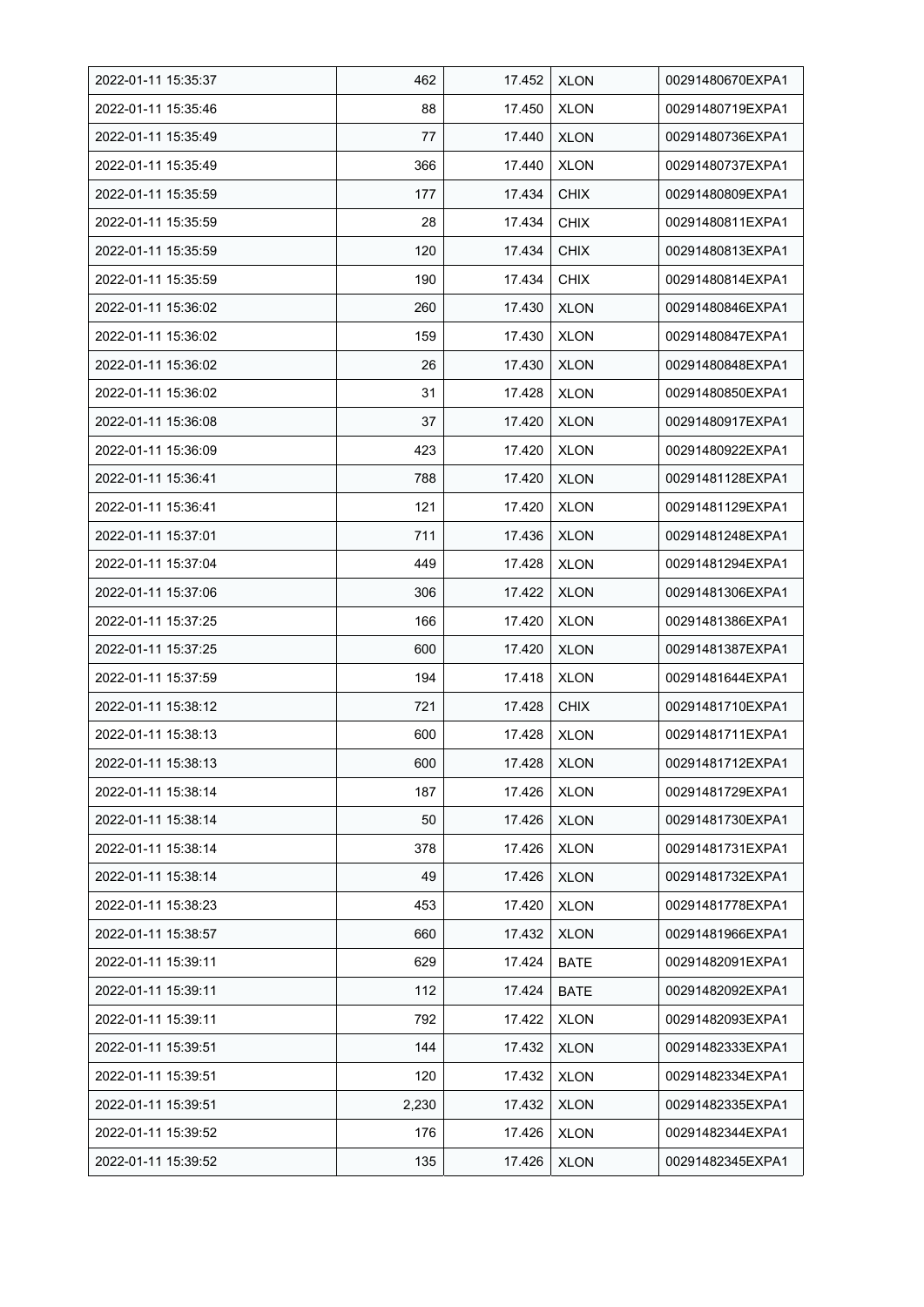| 2022-01-11 15:40:02 | 516   | 17.420 | <b>XLON</b> | 00291482447EXPA1 |
|---------------------|-------|--------|-------------|------------------|
| 2022-01-11 15:40:10 | 62    | 17.422 | <b>CHIX</b> | 00291482496EXPA1 |
| 2022-01-11 15:40:10 | 358   | 17.422 | <b>CHIX</b> | 00291482497EXPA1 |
| 2022-01-11 15:40:10 | 171   | 17.422 | <b>CHIX</b> | 00291482499EXPA1 |
| 2022-01-11 15:40:10 | 429   | 17.422 | <b>XLON</b> | 00291482498EXPA1 |
| 2022-01-11 15:40:11 | 8     | 17.414 | <b>CHIX</b> | 00291482512EXPA1 |
| 2022-01-11 15:40:11 | 188   | 17.414 | <b>CHIX</b> | 00291482513EXPA1 |
| 2022-01-11 15:41:00 | 781   | 17.438 | <b>XLON</b> | 00291482839EXPA1 |
| 2022-01-11 15:41:27 | 2,290 | 17.444 | <b>XLON</b> | 00291483093EXPA1 |
| 2022-01-11 15:41:29 | 61    | 17.444 | <b>XLON</b> | 00291483103EXPA1 |
| 2022-01-11 15:41:47 | 856   | 17.432 | <b>XLON</b> | 00291483211EXPA1 |
| 2022-01-11 15:41:48 | 102   | 17.424 | <b>BATE</b> | 00291483226EXPA1 |
| 2022-01-11 15:42:57 | 600   | 17.476 | <b>XLON</b> | 00291483642EXPA1 |
| 2022-01-11 15:42:57 | 162   | 17.476 | <b>XLON</b> | 00291483643EXPA1 |
| 2022-01-11 15:42:57 | 1,865 | 17.476 | <b>XLON</b> | 00291483644EXPA1 |
| 2022-01-11 15:43:02 | 684   | 17.470 | <b>BATE</b> | 00291483666EXPA1 |
| 2022-01-11 15:43:02 | 116   | 17.470 | <b>CHIX</b> | 00291483664EXPA1 |
| 2022-01-11 15:43:02 | 555   | 17.470 | <b>CHIX</b> | 00291483667EXPA1 |
| 2022-01-11 15:43:02 | 839   | 17.470 | <b>XLON</b> | 00291483665EXPA1 |
| 2022-01-11 15:43:12 | 474   | 17.466 | <b>XLON</b> | 00291483724EXPA1 |
| 2022-01-11 15:43:18 | 55    | 17.462 | <b>XLON</b> | 00291483752EXPA1 |
| 2022-01-11 15:43:24 | 442   | 17.458 | <b>XLON</b> | 00291483818EXPA1 |
| 2022-01-11 15:43:35 | 139   | 17.456 | <b>XLON</b> | 00291483859EXPA1 |
| 2022-01-11 15:43:35 | 372   | 17.456 | <b>XLON</b> | 00291483860EXPA1 |
| 2022-01-11 15:43:46 | 429   | 17.440 | <b>XLON</b> | 00291483933EXPA1 |
| 2022-01-11 15:44:12 | 509   | 17.450 | <b>CHIX</b> | 00291484065EXPA1 |
| 2022-01-11 15:44:12 | 645   | 17.450 | <b>XLON</b> | 00291484064EXPA1 |
| 2022-01-11 15:44:12 | 696   | 17.448 | <b>XLON</b> | 00291484066EXPA1 |
| 2022-01-11 15:44:38 | 855   | 17.446 | <b>XLON</b> | 00291484178EXPA1 |
| 2022-01-11 15:45:09 | 328   | 17.440 | <b>CHIX</b> | 00291484431EXPA1 |
| 2022-01-11 15:45:10 | 501   | 17.438 | <b>XLON</b> | 00291484435EXPA1 |
| 2022-01-11 15:45:13 | 354   | 17.436 | <b>XLON</b> | 00291484451EXPA1 |
| 2022-01-11 15:45:17 | 18    | 17.432 | <b>BATE</b> | 00291484472EXPA1 |
| 2022-01-11 15:45:17 | 76    | 17.432 | BATE        | 00291484474EXPA1 |
| 2022-01-11 15:45:17 | 14    | 17.432 | BATE        | 00291484475EXPA1 |
| 2022-01-11 15:45:17 | 88    | 17.432 | BATE        | 00291484476EXPA1 |
| 2022-01-11 15:45:17 | 25    | 17.432 | BATE        | 00291484477EXPA1 |
| 2022-01-11 15:45:17 | 568   | 17.432 | BATE        | 00291484478EXPA1 |
| 2022-01-11 15:45:17 | 754   | 17.432 | <b>XLON</b> | 00291484473EXPA1 |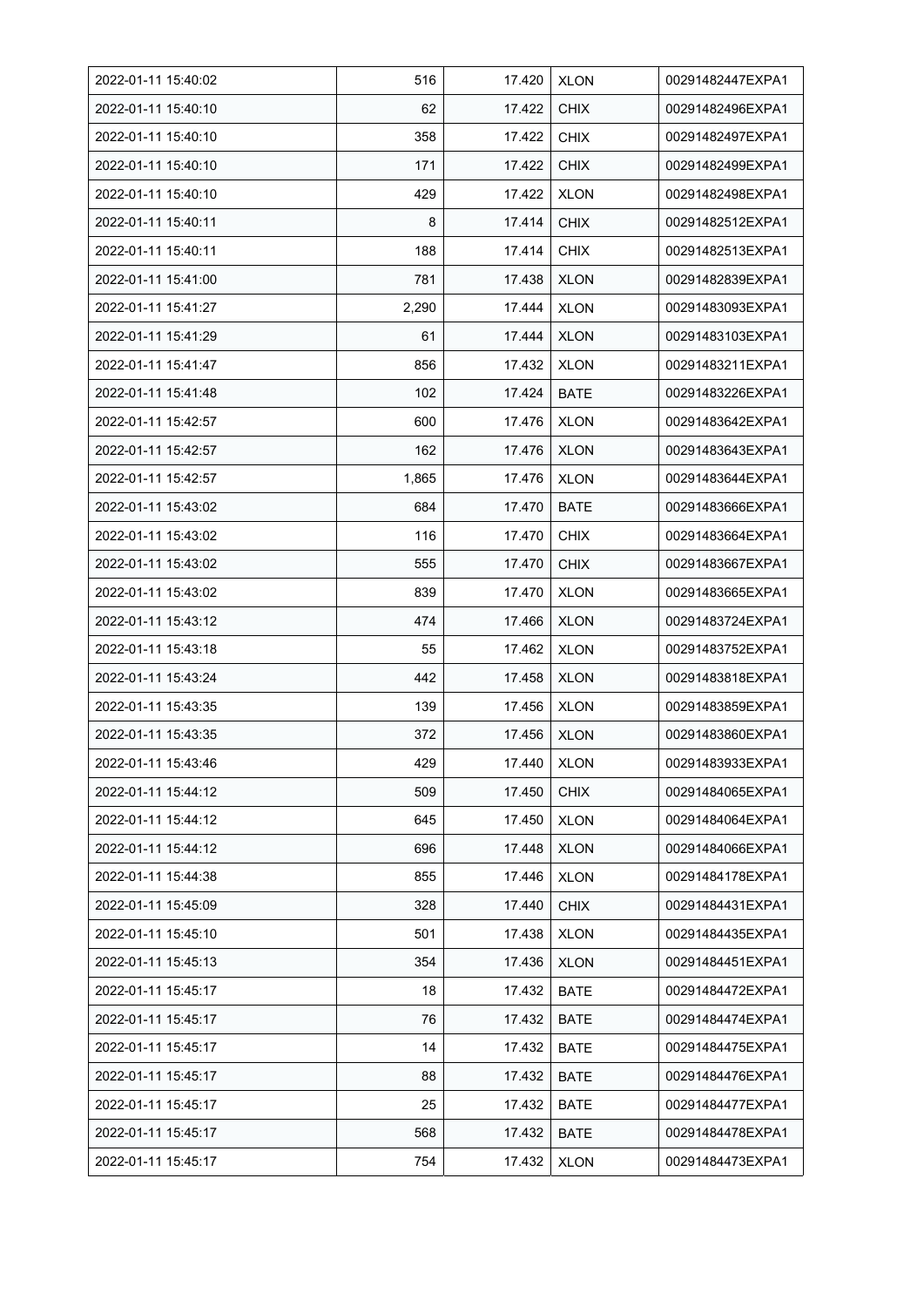| 2022-01-11 15:45:46 | 97    | 17.434 | <b>XLON</b> | 00291484596EXPA1 |
|---------------------|-------|--------|-------------|------------------|
| 2022-01-11 15:45:46 | 556   | 17.434 | <b>XLON</b> | 00291484597EXPA1 |
| 2022-01-11 15:45:46 | 97    | 17.434 | <b>XLON</b> | 00291484598EXPA1 |
| 2022-01-11 15:46:06 | 520   | 17.450 | <b>XLON</b> | 00291484705EXPA1 |
| 2022-01-11 15:46:06 | 33    | 17.450 | <b>XLON</b> | 00291484706EXPA1 |
| 2022-01-11 15:46:06 | 265   | 17.450 | <b>XLON</b> | 00291484707EXPA1 |
| 2022-01-11 15:46:06 | 3     | 17.450 | <b>XLON</b> | 00291484708EXPA1 |
| 2022-01-11 15:46:09 | 736   | 17.442 | XLON        | 00291484722EXPA1 |
| 2022-01-11 15:46:10 | 356   | 17.438 | <b>XLON</b> | 00291484741EXPA1 |
| 2022-01-11 15:46:42 | 724   | 17.444 | <b>XLON</b> | 00291484875EXPA1 |
| 2022-01-11 15:47:14 | 44    | 17.452 | <b>XLON</b> | 00291485018EXPA1 |
| 2022-01-11 15:47:14 | 352   | 17.452 | XLON        | 00291485019EXPA1 |
| 2022-01-11 15:47:14 | 264   | 17.452 | <b>XLON</b> | 00291485020EXPA1 |
| 2022-01-11 15:47:14 | 560   | 17.452 | <b>XLON</b> | 00291485021EXPA1 |
| 2022-01-11 15:47:14 | 1,152 | 17.452 | <b>XLON</b> | 00291485022EXPA1 |
| 2022-01-11 15:47:14 | 44    | 17.452 | <b>XLON</b> | 00291485023EXPA1 |
| 2022-01-11 15:47:37 | 800   | 17.450 | <b>CHIX</b> | 00291485149EXPA1 |
| 2022-01-11 15:47:37 | 58    | 17.450 | <b>CHIX</b> | 00291485150EXPA1 |
| 2022-01-11 15:48:00 | 167   | 17.446 | <b>XLON</b> | 00291485244EXPA1 |
| 2022-01-11 15:48:00 | 568   | 17.448 | <b>XLON</b> | 00291485245EXPA1 |
| 2022-01-11 15:48:13 | 322   | 17.434 | <b>XLON</b> | 00291485341EXPA1 |
| 2022-01-11 15:48:13 | 311   | 17.434 | <b>XLON</b> | 00291485342EXPA1 |
| 2022-01-11 15:48:15 | 760   | 17.430 | <b>XLON</b> | 00291485354EXPA1 |
| 2022-01-11 15:48:23 | 149   | 17.426 | <b>XLON</b> | 00291485405EXPA1 |
| 2022-01-11 15:48:23 | 166   | 17.426 | <b>XLON</b> | 00291485406EXPA1 |
| 2022-01-11 15:48:23 | 132   | 17.426 | <b>XLON</b> | 00291485407EXPA1 |
| 2022-01-11 15:48:27 | 755   | 17.434 | <b>BATE</b> | 00291485427EXPA1 |
| 2022-01-11 15:49:05 | 120   | 17.442 | <b>XLON</b> | 00291485605EXPA1 |
| 2022-01-11 15:49:05 | 193   | 17.442 | <b>XLON</b> | 00291485606EXPA1 |
| 2022-01-11 15:49:05 | 1,853 | 17.442 | <b>XLON</b> | 00291485607EXPA1 |
| 2022-01-11 15:49:54 | 300   | 17.468 | <b>XLON</b> | 00291485841EXPA1 |
| 2022-01-11 15:49:54 | 107   | 17.468 | <b>XLON</b> | 00291485842EXPA1 |
| 2022-01-11 15:49:54 | 1,641 | 17.468 | <b>XLON</b> | 00291485843EXPA1 |
| 2022-01-11 15:50:00 | 782   | 17.460 | <b>CHIX</b> | 00291485890EXPA1 |
| 2022-01-11 15:50:00 | 114   | 17.462 | <b>XLON</b> | 00291485883EXPA1 |
| 2022-01-11 15:50:00 | 88    | 17.460 | XLON        | 00291485889EXPA1 |
| 2022-01-11 15:50:00 | 194   | 17.460 | <b>XLON</b> | 00291485892EXPA1 |
| 2022-01-11 15:50:00 | 52    | 17.460 | <b>XLON</b> | 00291485893EXPA1 |
| 2022-01-11 15:50:00 | 88    | 17.460 | <b>XLON</b> | 00291485894EXPA1 |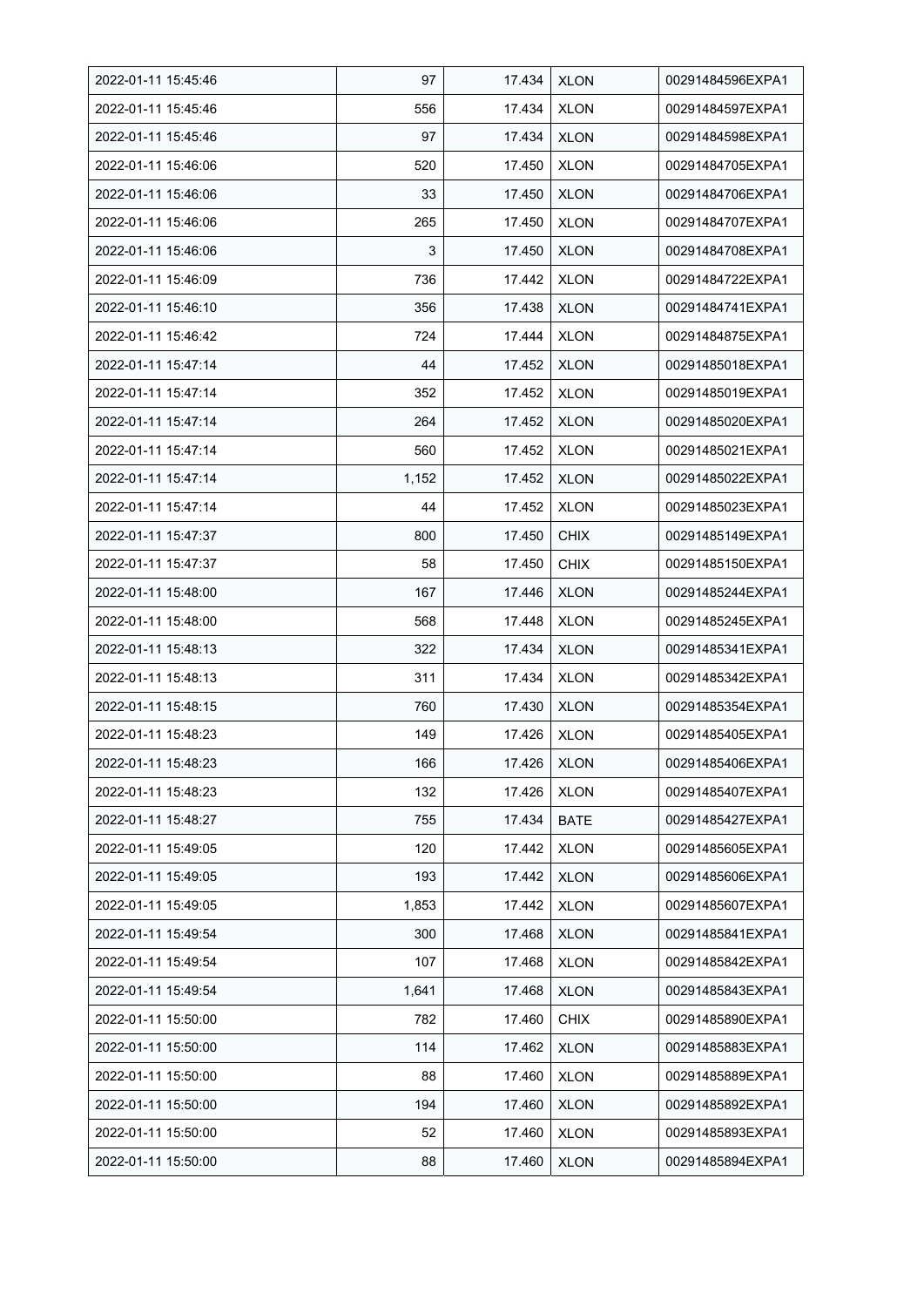| 2022-01-11 15:50:43 | 1,887 | 17.466 | <b>XLON</b> | 00291486116EXPA1 |
|---------------------|-------|--------|-------------|------------------|
| 2022-01-11 15:51:31 | 2,062 | 17.484 | <b>XLON</b> | 00291486510EXPA1 |
| 2022-01-11 15:52:06 | 992   | 17.492 | <b>XLON</b> | 00291486739EXPA1 |
| 2022-01-11 15:52:07 | 136   | 17.490 | <b>XLON</b> | 00291486744EXPA1 |
| 2022-01-11 15:52:07 | 448   | 17.490 | <b>XLON</b> | 00291486745EXPA1 |
| 2022-01-11 15:52:14 | 642   | 17.488 | <b>BATE</b> | 00291486784EXPA1 |
| 2022-01-11 15:52:14 | 58    | 17.488 | <b>XLON</b> | 00291486785EXPA1 |
| 2022-01-11 15:52:42 | 734   | 17.482 | <b>XLON</b> | 00291486916EXPA1 |
| 2022-01-11 15:52:48 | 116   | 17.482 | <b>XLON</b> | 00291486949EXPA1 |
| 2022-01-11 15:52:48 | 588   | 17.482 | <b>XLON</b> | 00291486950EXPA1 |
| 2022-01-11 15:52:48 | 116   | 17.482 | <b>XLON</b> | 00291486951EXPA1 |
| 2022-01-11 15:52:49 | 41    | 17.482 | <b>CHIX</b> | 00291486952EXPA1 |
| 2022-01-11 15:52:49 | 750   | 17.482 | <b>CHIX</b> | 00291486953EXPA1 |
| 2022-01-11 15:53:00 | 437   | 17.472 | <b>XLON</b> | 00291487034EXPA1 |
| 2022-01-11 15:53:01 | 166   | 17.470 | <b>XLON</b> | 00291487041EXPA1 |
| 2022-01-11 15:53:07 | 132   | 17.466 | <b>XLON</b> | 00291487078EXPA1 |
| 2022-01-11 15:53:07 | 135   | 17.466 | <b>XLON</b> | 00291487079EXPA1 |
| 2022-01-11 15:53:07 | 109   | 17.466 | <b>XLON</b> | 00291487080EXPA1 |
| 2022-01-11 15:53:47 | 1,766 | 17.468 | <b>XLON</b> | 00291487303EXPA1 |
| 2022-01-11 15:53:47 | 217   | 17.468 | <b>XLON</b> | 00291487305EXPA1 |
| 2022-01-11 15:53:47 | 155   | 17.468 | <b>XLON</b> | 00291487307EXPA1 |
| 2022-01-11 15:54:06 | 512   | 17.472 | <b>BATE</b> | 00291487405EXPA1 |
| 2022-01-11 15:54:06 | 229   | 17.472 | <b>BATE</b> | 00291487406EXPA1 |
| 2022-01-11 15:54:06 | 636   | 17.472 | <b>XLON</b> | 00291487402EXPA1 |
| 2022-01-11 15:54:06 | 216   | 17.472 | <b>XLON</b> | 00291487404EXPA1 |
| 2022-01-11 15:54:13 | 94    | 17.472 | <b>XLON</b> | 00291487440EXPA1 |
| 2022-01-11 15:54:26 | 123   | 17.466 | <b>CHIX</b> | 00291487498EXPA1 |
| 2022-01-11 15:54:26 | 611   | 17.466 | <b>CHIX</b> | 00291487499EXPA1 |
| 2022-01-11 15:54:26 | 540   | 17.466 | <b>XLON</b> | 00291487497EXPA1 |
| 2022-01-11 15:54:45 | 702   | 17.450 | <b>XLON</b> | 00291487609EXPA1 |
| 2022-01-11 15:54:45 | 39    | 17.450 | XLON        | 00291487611EXPA1 |
| 2022-01-11 15:54:45 | 99    | 17.448 | <b>XLON</b> | 00291487624EXPA1 |
| 2022-01-11 15:54:45 | 253   | 17.448 | <b>XLON</b> | 00291487626EXPA1 |
| 2022-01-11 15:55:06 | 40    | 17.434 | <b>XLON</b> | 00291487847EXPA1 |
| 2022-01-11 15:55:06 | 276   | 17.434 | <b>XLON</b> | 00291487848EXPA1 |
| 2022-01-11 15:55:06 | 446   | 17.434 | <b>XLON</b> | 00291487849EXPA1 |
| 2022-01-11 15:55:11 | 520   | 17.432 | <b>XLON</b> | 00291487876EXPA1 |
| 2022-01-11 15:55:27 | 472   | 17.436 | <b>XLON</b> | 00291487980EXPA1 |
| 2022-01-11 15:55:36 | 429   | 17.428 | <b>XLON</b> | 00291488006EXPA1 |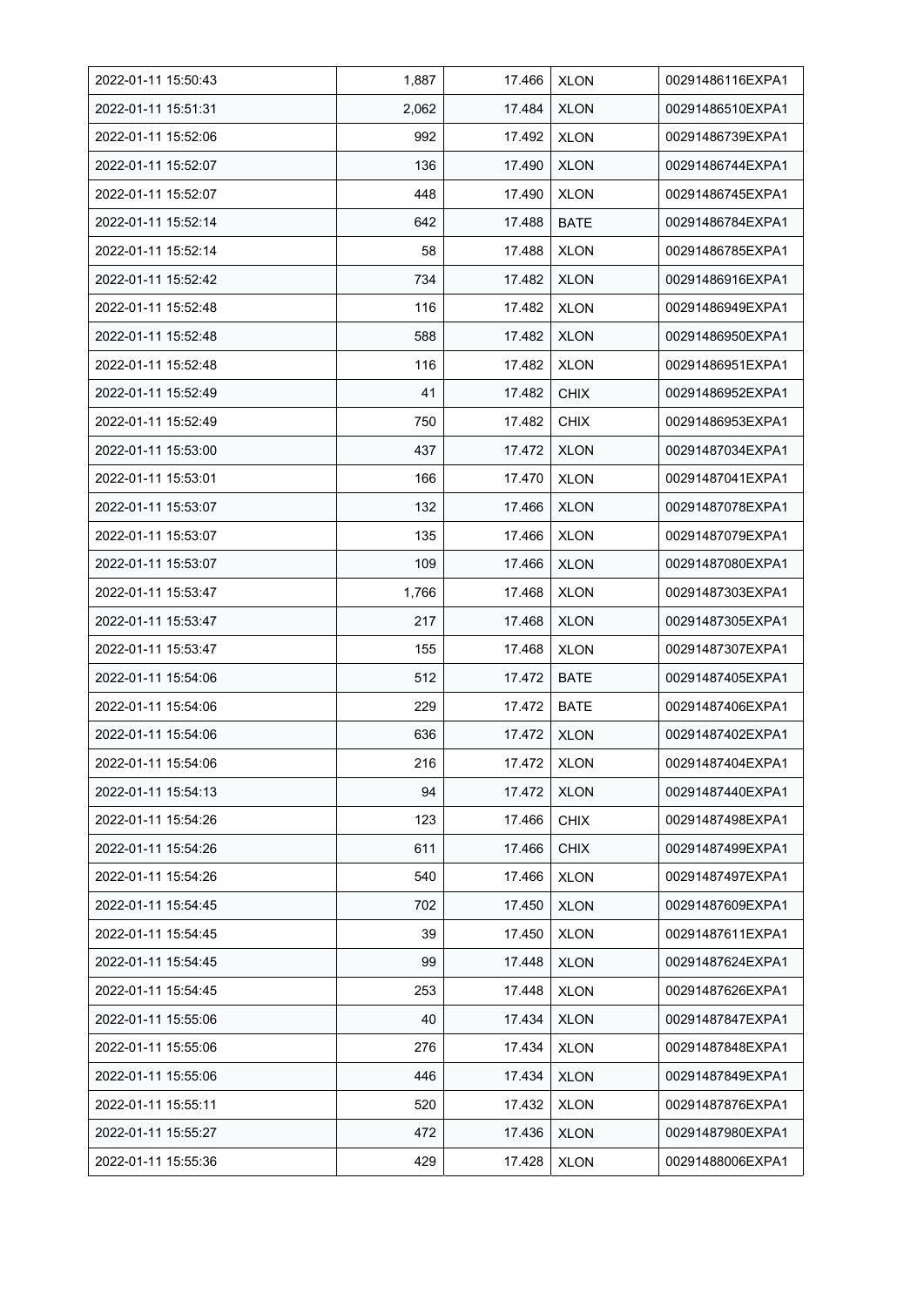| 2022-01-11 15:55:40 | 462   | 17.422 | <b>XLON</b> | 00291488019EXPA1 |
|---------------------|-------|--------|-------------|------------------|
| 2022-01-11 15:56:15 | 725   | 17.426 | <b>XLON</b> | 00291488148EXPA1 |
| 2022-01-11 15:56:15 | 71    | 17.426 | <b>XLON</b> | 00291488149EXPA1 |
| 2022-01-11 15:56:39 | 683   | 17.436 | <b>XLON</b> | 00291488236EXPA1 |
| 2022-01-11 15:56:40 | 161   | 17.434 | <b>XLON</b> | 00291488245EXPA1 |
| 2022-01-11 15:56:40 | 439   | 17.434 | <b>XLON</b> | 00291488246EXPA1 |
| 2022-01-11 15:56:40 | 266   | 17.434 | <b>XLON</b> | 00291488247EXPA1 |
| 2022-01-11 15:56:40 | 5     | 17.434 | <b>XLON</b> | 00291488248EXPA1 |
| 2022-01-11 15:57:02 | 601   | 17.440 | <b>BATE</b> | 00291488395EXPA1 |
| 2022-01-11 15:57:17 | 728   | 17.456 | <b>CHIX</b> | 00291488478EXPA1 |
| 2022-01-11 15:57:17 | 648   | 17.456 | <b>XLON</b> | 00291488479EXPA1 |
| 2022-01-11 15:57:22 | 137   | 17.452 | <b>XLON</b> | 00291488510EXPA1 |
| 2022-01-11 15:57:22 | 533   | 17.452 | <b>XLON</b> | 00291488511EXPA1 |
| 2022-01-11 15:57:51 | 600   | 17.454 | <b>XLON</b> | 00291488648EXPA1 |
| 2022-01-11 15:57:55 | 239   | 17.446 | XLON        | 00291488656EXPA1 |
| 2022-01-11 15:57:55 | 196   | 17.446 | <b>XLON</b> | 00291488657EXPA1 |
| 2022-01-11 15:58:09 | 392   | 17.442 | <b>XLON</b> | 00291488771EXPA1 |
| 2022-01-11 15:58:12 | 252   | 17.442 | <b>XLON</b> | 00291488785EXPA1 |
| 2022-01-11 15:58:20 | 189   | 17.438 | <b>XLON</b> | 00291488818EXPA1 |
| 2022-01-11 15:58:20 | 63    | 17.438 | XLON        | 00291488819EXPA1 |
| 2022-01-11 15:58:20 | 440   | 17.438 | <b>XLON</b> | 00291488820EXPA1 |
| 2022-01-11 15:58:20 | 126   | 17.438 | <b>XLON</b> | 00291488821EXPA1 |
| 2022-01-11 15:58:32 | 478   | 17.430 | <b>CHIX</b> | 00291488913EXPA1 |
| 2022-01-11 15:58:32 | 586   | 17.430 | <b>XLON</b> | 00291488907EXPA1 |
| 2022-01-11 15:58:32 | 344   | 17.430 | <b>XLON</b> | 00291488921EXPA1 |
| 2022-01-11 15:58:32 | 432   | 17.430 | <b>XLON</b> | 00291488928EXPA1 |
| 2022-01-11 15:59:08 | 1,078 | 17.432 | <b>XLON</b> | 00291489079EXPA1 |
| 2022-01-11 15:59:48 | 497   | 17.442 | <b>XLON</b> | 00291489204EXPA1 |
| 2022-01-11 15:59:48 | 137   | 17.442 | <b>XLON</b> | 00291489206EXPA1 |
| 2022-01-11 15:59:56 | 739   | 17.438 | <b>XLON</b> | 00291489245EXPA1 |
| 2022-01-11 15:59:56 | 47    | 17.438 | <b>XLON</b> | 00291489246EXPA1 |
| 2022-01-11 15:59:56 | 77    | 17.438 | <b>XLON</b> | 00291489247EXPA1 |
| 2022-01-11 16:00:15 | 416   | 17.458 | <b>XLON</b> | 00291489378EXPA1 |
| 2022-01-11 16:00:15 | 100   | 17.458 | <b>XLON</b> | 00291489380EXPA1 |
| 2022-01-11 16:00:15 | 1,653 | 17.458 | <b>XLON</b> | 00291489381EXPA1 |
| 2022-01-11 16:00:56 | 174   | 17.476 | <b>BATE</b> | 00291489605EXPA1 |
| 2022-01-11 16:01:01 | 493   | 17.476 | BATE        | 00291489621EXPA1 |
| 2022-01-11 16:01:01 | 290   | 17.476 | <b>CHIX</b> | 00291489623EXPA1 |
| 2022-01-11 16:01:01 | 759   | 17.476 | <b>XLON</b> | 00291489622EXPA1 |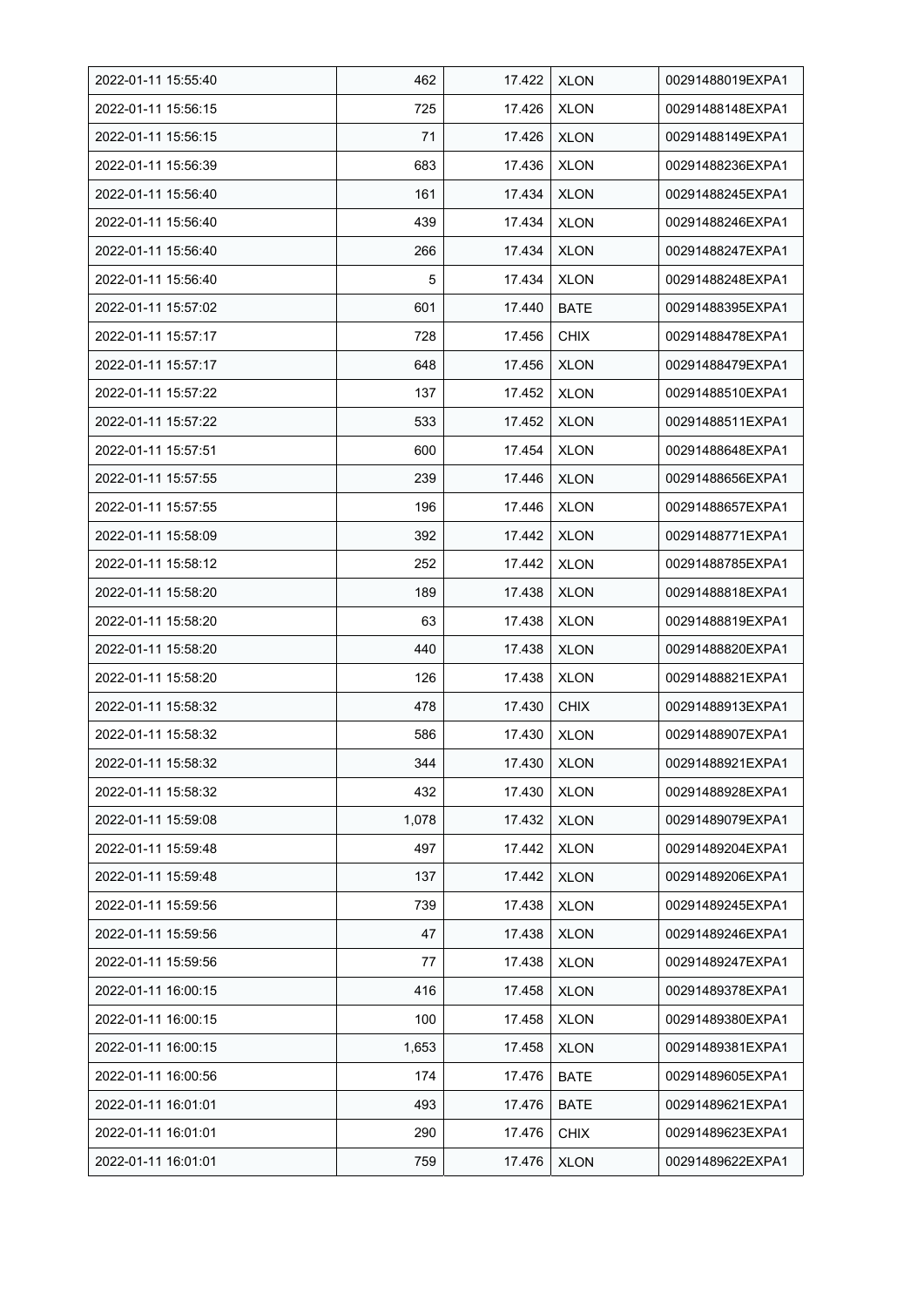| 2022-01-11 16:01:03 | 736   | 17.472 | <b>XLON</b> | 00291489633EXPA1 |
|---------------------|-------|--------|-------------|------------------|
| 2022-01-11 16:01:05 | 513   | 17.470 | <b>XLON</b> | 00291489645EXPA1 |
| 2022-01-11 16:01:58 | 725   | 17.476 | <b>XLON</b> | 00291489836EXPA1 |
| 2022-01-11 16:01:58 | 266   | 17.476 | <b>XLON</b> | 00291489838EXPA1 |
| 2022-01-11 16:01:58 | 1,126 | 17.476 | <b>XLON</b> | 00291489839EXPA1 |
| 2022-01-11 16:02:08 | 273   | 17.474 | <b>XLON</b> | 00291489872EXPA1 |
| 2022-01-11 16:02:10 | 56    | 17.470 | <b>BATE</b> | 00291489891EXPA1 |
| 2022-01-11 16:02:10 | 125   | 17.472 | <b>CHIX</b> | 00291489879EXPA1 |
| 2022-01-11 16:02:10 | 46    | 17.472 | <b>CHIX</b> | 00291489880EXPA1 |
| 2022-01-11 16:02:10 | 51    | 17.472 | <b>CHIX</b> | 00291489882EXPA1 |
| 2022-01-11 16:02:10 | 84    | 17.472 | <b>XLON</b> | 00291489881EXPA1 |
| 2022-01-11 16:02:10 | 353   | 17.472 | <b>XLON</b> | 00291489883EXPA1 |
| 2022-01-11 16:02:12 | 200   | 17.468 | <b>XLON</b> | 00291489900EXPA1 |
| 2022-01-11 16:02:12 | 144   | 17.468 | <b>XLON</b> | 00291489901EXPA1 |
| 2022-01-11 16:02:12 | 123   | 17.468 | <b>XLON</b> | 00291489902EXPA1 |
| 2022-01-11 16:02:13 | 681   | 17.466 | <b>BATE</b> | 00291489909EXPA1 |
| 2022-01-11 16:02:13 | 669   | 17.468 | <b>CHIX</b> | 00291489903EXPA1 |
| 2022-01-11 16:02:47 | 793   | 17.450 | <b>XLON</b> | 00291490126EXPA1 |
| 2022-01-11 16:02:47 | 81    | 17.450 | <b>XLON</b> | 00291490127EXPA1 |
| 2022-01-11 16:03:20 | 600   | 17.458 | <b>XLON</b> | 00291490383EXPA1 |
| 2022-01-11 16:03:30 | 222   | 17.454 | <b>XLON</b> | 00291490420EXPA1 |
| 2022-01-11 16:03:30 | 354   | 17.454 | <b>XLON</b> | 00291490421EXPA1 |
| 2022-01-11 16:03:30 | 222   | 17.454 | <b>XLON</b> | 00291490422EXPA1 |
| 2022-01-11 16:03:55 | 165   | 17.452 | <b>XLON</b> | 00291490529EXPA1 |
| 2022-01-11 16:03:55 | 2,082 | 17.452 | <b>XLON</b> | 00291490530EXPA1 |
| 2022-01-11 16:04:30 | 646   | 17.460 | <b>XLON</b> | 00291490665EXPA1 |
| 2022-01-11 16:04:56 | 91    | 17.466 | <b>CHIX</b> | 00291490785EXPA1 |
| 2022-01-11 16:04:56 | 1,311 | 17.468 | <b>XLON</b> | 00291490779EXPA1 |
| 2022-01-11 16:04:56 | 811   | 17.468 | <b>XLON</b> | 00291490780EXPA1 |
| 2022-01-11 16:05:06 | 466   | 17.466 | <b>XLON</b> | 00291490927EXPA1 |
| 2022-01-11 16:05:14 | 647   | 17.460 | <b>BATE</b> | 00291491048EXPA1 |
| 2022-01-11 16:05:14 | 868   | 17.460 | <b>CHIX</b> | 00291491046EXPA1 |
| 2022-01-11 16:05:14 | 125   | 17.460 | <b>XLON</b> | 00291491047EXPA1 |
| 2022-01-11 16:05:14 | 213   | 17.460 | <b>XLON</b> | 00291491049EXPA1 |
| 2022-01-11 16:05:14 | 86    | 17.460 | <b>XLON</b> | 00291491050EXPA1 |
| 2022-01-11 16:06:06 | 466   | 17.472 | <b>XLON</b> | 00291491325EXPA1 |
| 2022-01-11 16:06:06 | 26    | 17.472 | <b>XLON</b> | 00291491326EXPA1 |
| 2022-01-11 16:06:06 | 1,582 | 17.472 | <b>XLON</b> | 00291491327EXPA1 |
| 2022-01-11 16:06:42 | 117   | 17.476 | <b>CHIX</b> | 00291491495EXPA1 |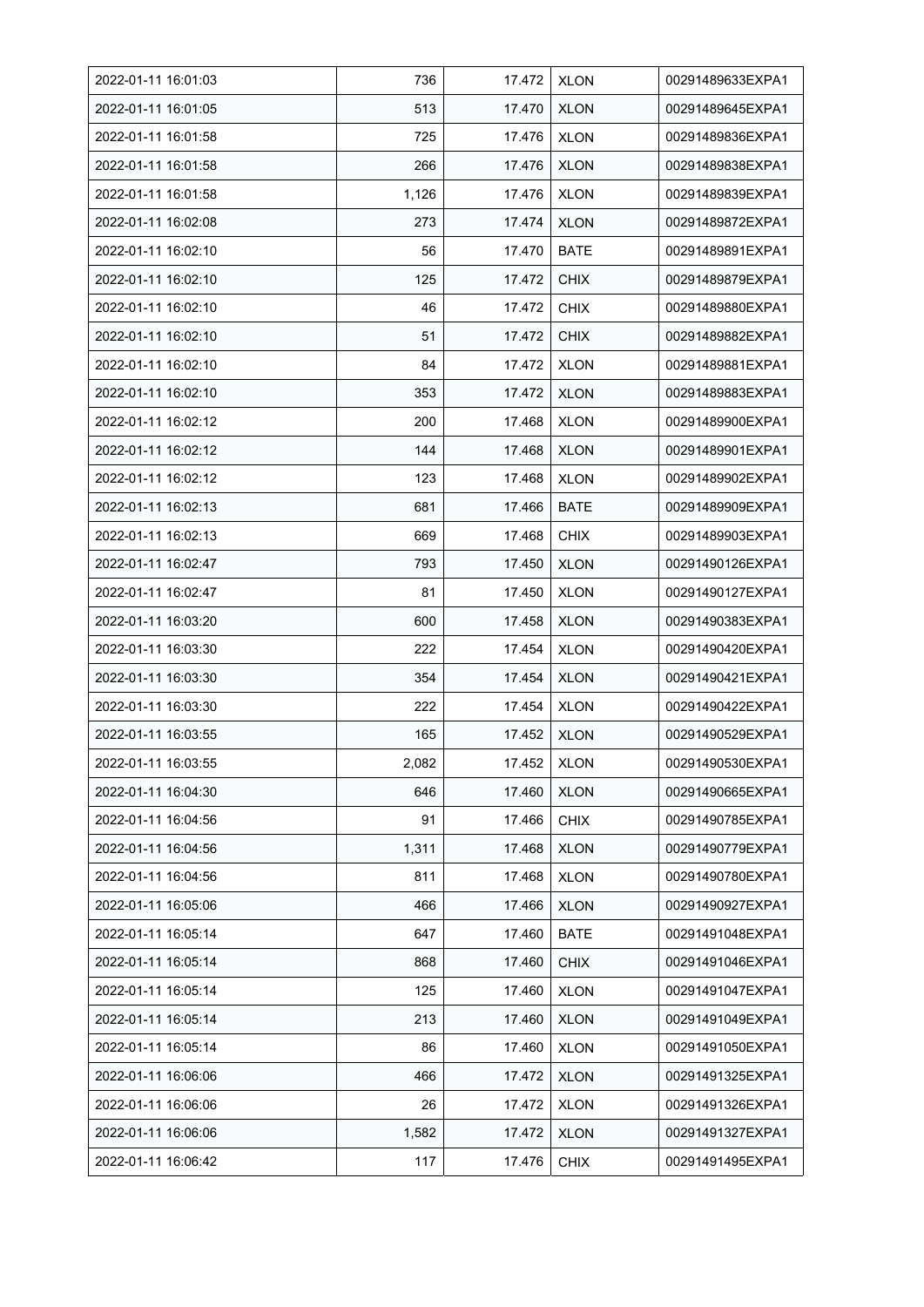| 2022-01-11 16:06:42 | 619   | 17.476 | <b>CHIX</b> | 00291491497EXPA1 |
|---------------------|-------|--------|-------------|------------------|
| 2022-01-11 16:06:42 | 809   | 17.476 | <b>XLON</b> | 00291491496EXPA1 |
| 2022-01-11 16:07:09 | 300   | 17.478 | <b>XLON</b> | 00291491668EXPA1 |
| 2022-01-11 16:07:09 | 131   | 17.478 | <b>XLON</b> | 00291491669EXPA1 |
| 2022-01-11 16:07:09 | 351   | 17.478 | <b>XLON</b> | 00291491670EXPA1 |
| 2022-01-11 16:07:09 | 1,445 | 17.478 | <b>XLON</b> | 00291491671EXPA1 |
| 2022-01-11 16:07:52 | 9     | 17.462 | <b>BATE</b> | 00291491950EXPA1 |
| 2022-01-11 16:07:52 | 28    | 17.462 | <b>BATE</b> | 00291491951EXPA1 |
| 2022-01-11 16:07:53 | 19    | 17.462 | <b>BATE</b> | 00291491952EXPA1 |
| 2022-01-11 16:07:53 | 23    | 17.462 | <b>BATE</b> | 00291491953EXPA1 |
| 2022-01-11 16:07:53 | 19    | 17.462 | <b>BATE</b> | 00291491956EXPA1 |
| 2022-01-11 16:07:53 | 46    | 17.462 | <b>BATE</b> | 00291491957EXPA1 |
| 2022-01-11 16:07:53 | 38    | 17.462 | <b>BATE</b> | 00291491959EXPA1 |
| 2022-01-11 16:07:53 | 14    | 17.462 | <b>BATE</b> | 00291491960EXPA1 |
| 2022-01-11 16:07:53 | 483   | 17.462 | <b>BATE</b> | 00291491961EXPA1 |
| 2022-01-11 16:07:53 | 790   | 17.460 | <b>XLON</b> | 00291491962EXPA1 |
| 2022-01-11 16:08:32 | 168   | 17.468 | <b>XLON</b> | 00291492142EXPA1 |
| 2022-01-11 16:08:32 | 1,511 | 17.468 | <b>XLON</b> | 00291492143EXPA1 |
| 2022-01-11 16:08:32 | 652   | 17.468 | <b>XLON</b> | 00291492144EXPA1 |
| 2022-01-11 16:08:32 | 415   | 17.468 | <b>XLON</b> | 00291492145EXPA1 |
| 2022-01-11 16:08:32 | 243   | 17.468 | <b>XLON</b> | 00291492146EXPA1 |
| 2022-01-11 16:09:20 | 600   | 17.478 | <b>XLON</b> | 00291492355EXPA1 |
| 2022-01-11 16:09:20 | 1,536 | 17.478 | <b>XLON</b> | 00291492356EXPA1 |
| 2022-01-11 16:09:34 | 303   | 17.470 | <b>CHIX</b> | 00291492439EXPA1 |
| 2022-01-11 16:09:34 | 478   | 17.470 | <b>CHIX</b> | 00291492441EXPA1 |
| 2022-01-11 16:09:34 | 512   | 17.470 | <b>XLON</b> | 00291492440EXPA1 |
| 2022-01-11 16:10:16 | 400   | 17.468 | <b>XLON</b> | 00291492701EXPA1 |
| 2022-01-11 16:10:32 | 42    | 17.480 | <b>XLON</b> | 00291492759EXPA1 |
| 2022-01-11 16:10:32 | 1,487 | 17.480 | <b>XLON</b> | 00291492760EXPA1 |
| 2022-01-11 16:10:32 | 624   | 17.480 | <b>XLON</b> | 00291492761EXPA1 |
| 2022-01-11 16:11:15 | 694   | 17.474 | <b>CHIX</b> | 00291492998EXPA1 |
| 2022-01-11 16:11:18 | 38    | 17.476 | <b>XLON</b> | 00291493008EXPA1 |
| 2022-01-11 16:11:18 | 2,083 | 17.476 | <b>XLON</b> | 00291493009EXPA1 |
| 2022-01-11 16:11:33 | 8     | 17.470 | <b>BATE</b> | 00291493047EXPA1 |
| 2022-01-11 16:11:33 | 392   | 17.470 | BATE        | 00291493048EXPA1 |
| 2022-01-11 16:12:06 | 35    | 17.472 | <b>XLON</b> | 00291493170EXPA1 |
| 2022-01-11 16:12:09 | 171   | 17.472 | <b>XLON</b> | 00291493179EXPA1 |
| 2022-01-11 16:12:09 | 1,259 | 17.472 | <b>XLON</b> | 00291493180EXPA1 |
| 2022-01-11 16:12:09 | 881   | 17.472 | <b>XLON</b> | 00291493181EXPA1 |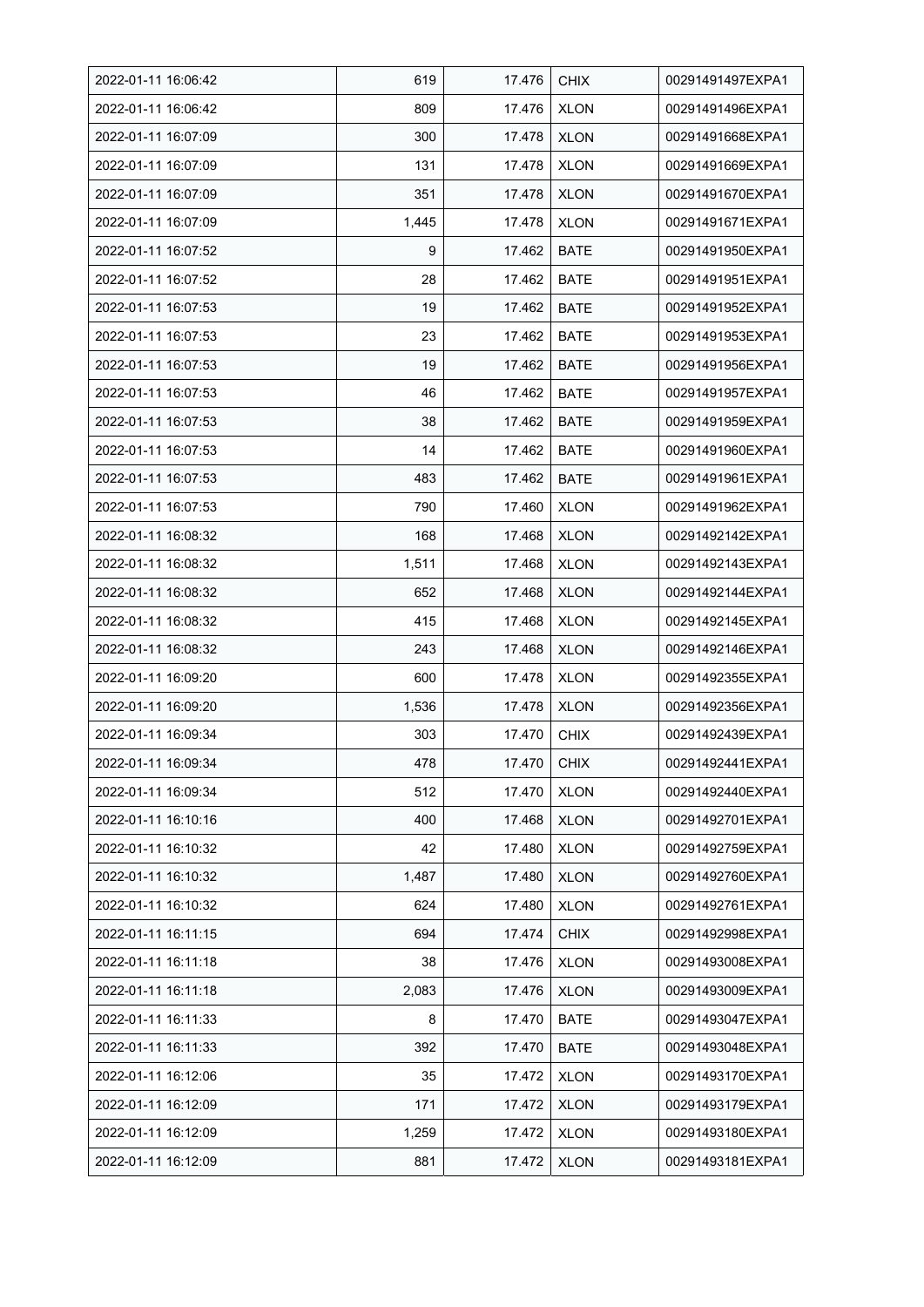| 2022-01-11 16:12:58 | 318   | 17.484 | <b>XLON</b> | 00291493436EXPA1 |
|---------------------|-------|--------|-------------|------------------|
| 2022-01-11 16:12:58 | 79    | 17.484 | <b>XLON</b> | 00291493437EXPA1 |
| 2022-01-11 16:12:58 | 66    | 17.484 | <b>XLON</b> | 00291493438EXPA1 |
| 2022-01-11 16:12:58 | 79    | 17.484 | <b>XLON</b> | 00291493439EXPA1 |
| 2022-01-11 16:12:58 | 74    | 17.484 | <b>XLON</b> | 00291493440EXPA1 |
| 2022-01-11 16:12:58 | 245   | 17.484 | <b>XLON</b> | 00291493441EXPA1 |
| 2022-01-11 16:12:58 | 228   | 17.484 | <b>XLON</b> | 00291493442EXPA1 |
| 2022-01-11 16:13:18 | 819   | 17.476 | <b>BATE</b> | 00291493531EXPA1 |
| 2022-01-11 16:13:18 | 59    | 17.476 | <b>CHIX</b> | 00291493530EXPA1 |
| 2022-01-11 16:13:18 | 293   | 17.476 | <b>CHIX</b> | 00291493533EXPA1 |
| 2022-01-11 16:13:18 | 141   | 17.476 | <b>XLON</b> | 00291493532EXPA1 |
| 2022-01-11 16:13:18 | 276   | 17.476 | <b>XLON</b> | 00291493534EXPA1 |
| 2022-01-11 16:13:18 | 389   | 17.476 | <b>XLON</b> | 00291493535EXPA1 |
| 2022-01-11 16:13:34 | 579   | 17.472 | <b>XLON</b> | 00291493593EXPA1 |
| 2022-01-11 16:13:34 | 64    | 17.472 | <b>XLON</b> | 00291493594EXPA1 |
| 2022-01-11 16:13:42 | 321   | 17.468 | <b>CHIX</b> | 00291493641EXPA1 |
| 2022-01-11 16:13:42 | 764   | 17.468 | <b>XLON</b> | 00291493637EXPA1 |
| 2022-01-11 16:14:26 | 72    | 17.484 | <b>XLON</b> | 00291493968EXPA1 |
| 2022-01-11 16:14:26 | 38    | 17.484 | <b>XLON</b> | 00291493971EXPA1 |
| 2022-01-11 16:14:26 | 203   | 17.484 | <b>XLON</b> | 00291493976EXPA1 |
| 2022-01-11 16:14:26 | 81    | 17.484 | <b>XLON</b> | 00291493977EXPA1 |
| 2022-01-11 16:14:26 | 2,378 | 17.484 | <b>XLON</b> | 00291493978EXPA1 |
| 2022-01-11 16:14:43 | 395   | 17.482 | <b>CHIX</b> | 00291494049EXPA1 |
| 2022-01-11 16:15:13 | 761   | 17.486 | <b>XLON</b> | 00291494213EXPA1 |
| 2022-01-11 16:15:13 | 862   | 17.484 | <b>XLON</b> | 00291494217EXPA1 |
| 2022-01-11 16:15:17 | 137   | 17.482 | BATE        | 00291494248EXPA1 |
| 2022-01-11 16:15:17 | 403   | 17.482 | <b>BATE</b> | 00291494249EXPA1 |
| 2022-01-11 16:15:17 | 299   | 17.482 | <b>XLON</b> | 00291494246EXPA1 |
| 2022-01-11 16:15:24 | 455   | 17.478 | <b>XLON</b> | 00291494371EXPA1 |
| 2022-01-11 16:15:56 | 176   | 17.478 | <b>XLON</b> | 00291494504EXPA1 |
| 2022-01-11 16:15:56 | 134   | 17.478 | <b>XLON</b> | 00291494507EXPA1 |
| 2022-01-11 16:15:56 | 169   | 17.478 | <b>XLON</b> | 00291494510EXPA1 |
| 2022-01-11 16:15:56 | 409   | 17.478 | <b>XLON</b> | 00291494511EXPA1 |
| 2022-01-11 16:16:29 | 2,217 | 17.484 | <b>XLON</b> | 00291494632EXPA1 |
| 2022-01-11 16:16:35 | 8     | 17.476 | <b>CHIX</b> | 00291494676EXPA1 |
| 2022-01-11 16:16:35 | 611   | 17.476 | <b>CHIX</b> | 00291494679EXPA1 |
| 2022-01-11 16:16:35 | 189   | 17.476 | <b>XLON</b> | 00291494678EXPA1 |
| 2022-01-11 16:17:01 | 789   | 17.490 | <b>XLON</b> | 00291494821EXPA1 |
| 2022-01-11 16:17:39 | 2,078 | 17.500 | <b>XLON</b> | 00291494991EXPA1 |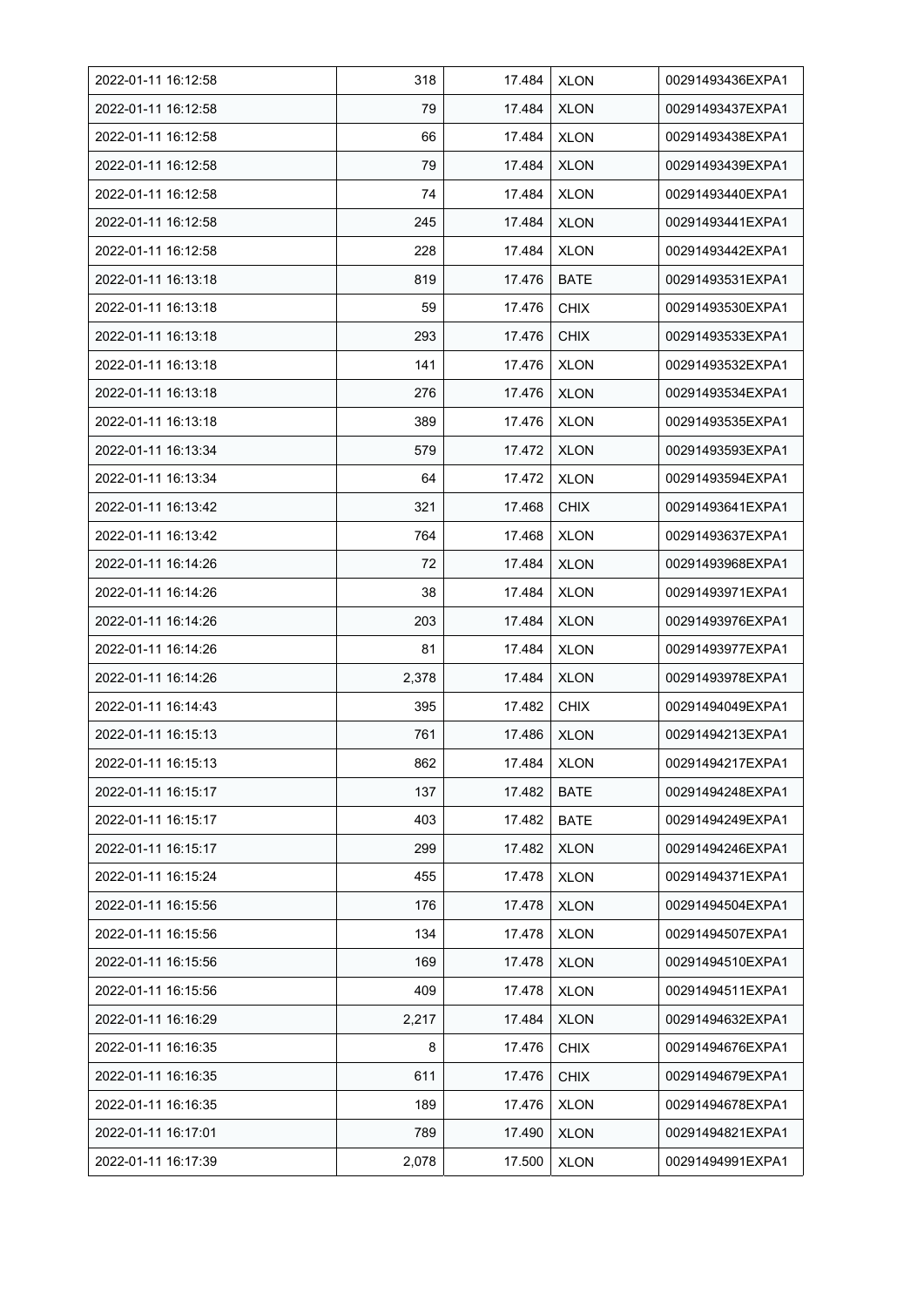| 2022-01-11 16:18:11 | 170   | 17.504 | <b>XLON</b> | 00291495187EXPA1 |
|---------------------|-------|--------|-------------|------------------|
| 2022-01-11 16:18:11 | 538   | 17.504 | <b>XLON</b> | 00291495188EXPA1 |
| 2022-01-11 16:18:24 | 678   | 17.500 | <b>BATE</b> | 00291495212EXPA1 |
| 2022-01-11 16:18:24 | 679   | 17.500 | <b>CHIX</b> | 00291495210EXPA1 |
| 2022-01-11 16:18:24 | 742   | 17.500 | <b>XLON</b> | 00291495211EXPA1 |
| 2022-01-11 16:18:57 | 334   | 17.504 | <b>XLON</b> | 00291495407EXPA1 |
| 2022-01-11 16:18:57 | 600   | 17.504 | <b>XLON</b> | 00291495408EXPA1 |
| 2022-01-11 16:18:57 | 600   | 17.504 | <b>XLON</b> | 00291495409EXPA1 |
| 2022-01-11 16:18:57 | 600   | 17.504 | <b>XLON</b> | 00291495410EXPA1 |
| 2022-01-11 16:18:57 | 63    | 17.504 | <b>XLON</b> | 00291495411EXPA1 |
| 2022-01-11 16:19:33 | 863   | 17.508 | <b>XLON</b> | 00291495582EXPA1 |
| 2022-01-11 16:20:20 | 544   | 17.518 | <b>CHIX</b> | 00291495791EXPA1 |
| 2022-01-11 16:20:20 | 163   | 17.518 | <b>XLON</b> | 00291495792EXPA1 |
| 2022-01-11 16:20:20 | 2,439 | 17.518 | <b>XLON</b> | 00291495793EXPA1 |
| 2022-01-11 16:20:53 | 578   | 17.518 | <b>XLON</b> | 00291495897EXPA1 |
| 2022-01-11 16:20:53 | 104   | 17.518 | <b>XLON</b> | 00291495898EXPA1 |
| 2022-01-11 16:20:53 | 213   | 17.518 | <b>XLON</b> | 00291495899EXPA1 |
| 2022-01-11 16:21:20 | 234   | 17.528 | <b>BATE</b> | 00291496070EXPA1 |
| 2022-01-11 16:21:31 | 1,937 | 17.530 | <b>XLON</b> | 00291496159EXPA1 |
| 2022-01-11 16:21:31 | 454   | 17.526 | <b>XLON</b> | 00291496160EXPA1 |
| 2022-01-11 16:22:07 | 182   | 17.522 | <b>XLON</b> | 00291496347EXPA1 |
| 2022-01-11 16:22:07 | 194   | 17.522 | <b>XLON</b> | 00291496348EXPA1 |
| 2022-01-11 16:22:07 | 115   | 17.522 | <b>XLON</b> | 00291496352EXPA1 |
| 2022-01-11 16:22:07 | 231   | 17.522 | <b>XLON</b> | 00291496354EXPA1 |
| 2022-01-11 16:22:36 | 600   | 17.538 | <b>XLON</b> | 00291496504EXPA1 |
| 2022-01-11 16:22:36 | 600   | 17.538 | <b>XLON</b> | 00291496505EXPA1 |
| 2022-01-11 16:23:04 | 349   | 17.536 | <b>XLON</b> | 00291496608EXPA1 |
| 2022-01-11 16:23:04 | 1,642 | 17.536 | <b>XLON</b> | 00291496609EXPA1 |
| 2022-01-11 16:23:04 | 390   | 17.536 | <b>XLON</b> | 00291496610EXPA1 |
| 2022-01-11 16:23:14 | 828   | 17.532 | <b>BATE</b> | 00291496673EXPA1 |
| 2022-01-11 16:23:51 | 710   | 17.536 | <b>XLON</b> | 00291496834EXPA1 |
| 2022-01-11 16:24:02 | 600   | 17.536 | <b>XLON</b> | 00291496879EXPA1 |
| 2022-01-11 16:24:02 | 172   | 17.536 | <b>XLON</b> | 00291496880EXPA1 |
| 2022-01-11 16:24:05 | 60    | 17.536 | <b>CHIX</b> | 00291496926EXPA1 |
| 2022-01-11 16:24:05 | 400   | 17.536 | <b>CHIX</b> | 00291496927EXPA1 |
| 2022-01-11 16:24:14 | 123   | 17.534 | <b>CHIX</b> | 00291496985EXPA1 |
| 2022-01-11 16:24:14 | 98    | 17.534 | <b>CHIX</b> | 00291496986EXPA1 |
| 2022-01-11 16:24:29 | 300   | 17.538 | <b>XLON</b> | 00291497042EXPA1 |
| 2022-01-11 16:24:45 | 15    | 17.532 | <b>CHIX</b> | 00291497086EXPA1 |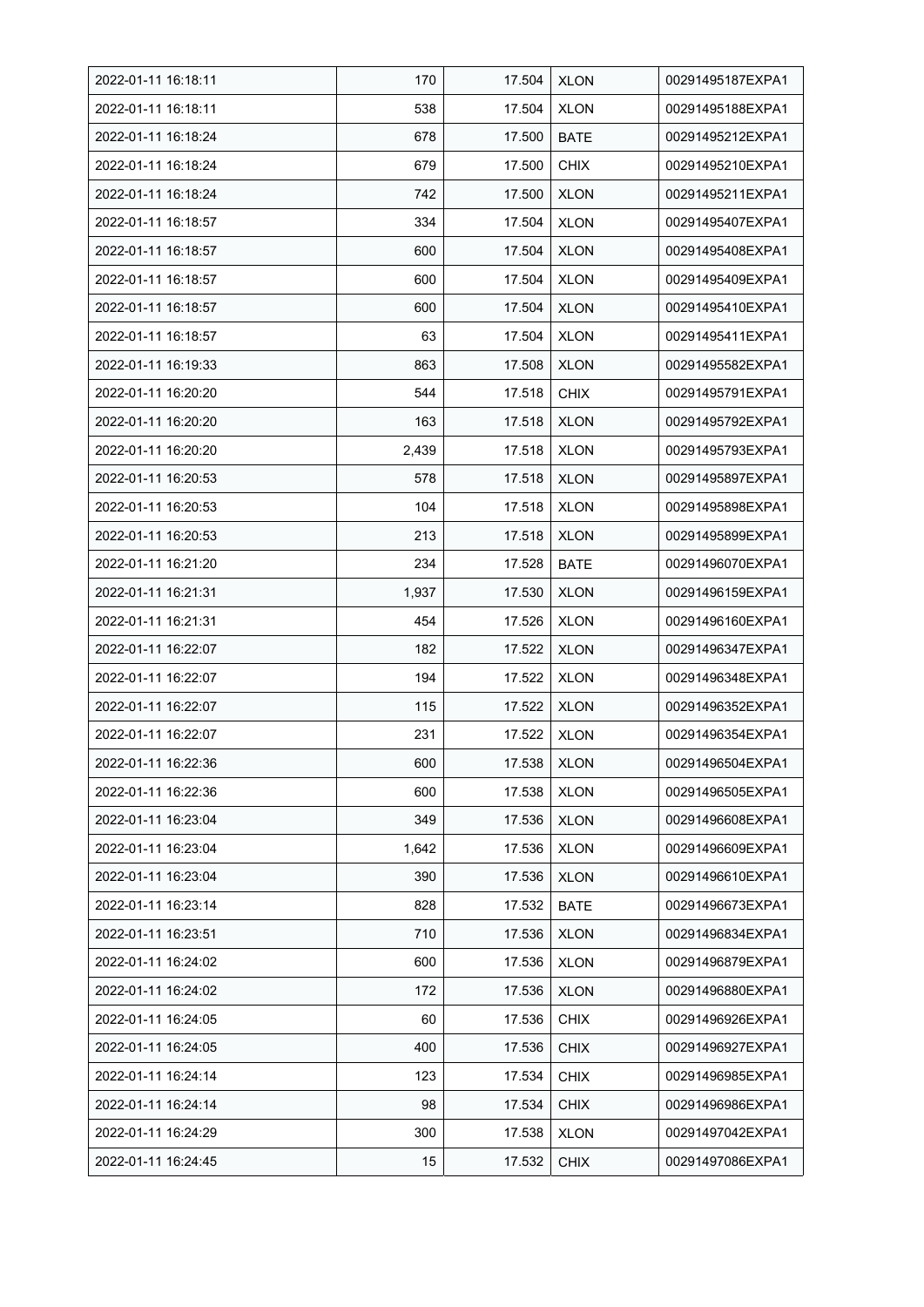| 2022-01-11 16:24:45 | 40    | 17.532 | <b>CHIX</b> | 00291497087EXPA1 |
|---------------------|-------|--------|-------------|------------------|
| 2022-01-11 16:24:55 | 400   | 17.526 | <b>BATE</b> | 00291497195EXPA1 |
| 2022-01-11 16:24:55 | 12    | 17.526 | <b>BATE</b> | 00291497205EXPA1 |
| 2022-01-11 16:24:55 | 47    | 17.526 | <b>BATE</b> | 00291497206EXPA1 |
| 2022-01-11 16:24:55 | 15    | 17.526 | <b>BATE</b> | 00291497207EXPA1 |
| 2022-01-11 16:24:55 | 700   | 17.526 | <b>CHIX</b> | 00291497202EXPA1 |
| 2022-01-11 16:24:55 | 40    | 17.526 | <b>CHIX</b> | 00291497204EXPA1 |
| 2022-01-11 16:24:55 | 124   | 17.528 | <b>XLON</b> | 00291497196EXPA1 |
| 2022-01-11 16:24:55 | 330   | 17.528 | <b>XLON</b> | 00291497197EXPA1 |
| 2022-01-11 16:24:55 | 867   | 17.526 | <b>XLON</b> | 00291497203EXPA1 |
| 2022-01-11 16:24:57 | 261   | 17.526 | <b>XLON</b> | 00291497236EXPA1 |
| 2022-01-11 16:25:14 | 300   | 17.534 | <b>XLON</b> | 00291497370EXPA1 |
| 2022-01-11 16:25:14 | 635   | 17.536 | <b>XLON</b> | 00291497371EXPA1 |
| 2022-01-11 16:25:14 | 230   | 17.536 | <b>XLON</b> | 00291497372EXPA1 |
| 2022-01-11 16:25:14 | 601   | 17.536 | <b>XLON</b> | 00291497373EXPA1 |
| 2022-01-11 16:25:33 | 195   | 17.530 | <b>XLON</b> | 00291497492EXPA1 |
| 2022-01-11 16:25:33 | 284   | 17.530 | <b>XLON</b> | 00291497496EXPA1 |
| 2022-01-11 16:25:54 | 200   | 17.530 | <b>CHIX</b> | 00291497635EXPA1 |
| 2022-01-11 16:26:02 | 177   | 17.532 | <b>XLON</b> | 00291497654EXPA1 |
| 2022-01-11 16:26:05 | 80    | 17.534 | <b>XLON</b> | 00291497675EXPA1 |
| 2022-01-11 16:26:05 | 2,167 | 17.534 | <b>XLON</b> | 00291497676EXPA1 |
| 2022-01-11 16:26:51 | 600   | 17.550 | <b>XLON</b> | 00291497972EXPA1 |
| 2022-01-11 16:27:02 | 300   | 17.550 | <b>XLON</b> | 00291498003EXPA1 |
| 2022-01-11 16:27:02 | 71    | 17.550 | <b>XLON</b> | 00291498004EXPA1 |
| 2022-01-11 16:27:02 | 274   | 17.550 | <b>XLON</b> | 00291498008EXPA1 |
| 2022-01-11 16:27:02 | 1,502 | 17.550 | <b>XLON</b> | 00291498009EXPA1 |
| 2022-01-11 16:27:51 | 319   | 17.556 | <b>XLON</b> | 00291498340EXPA1 |
| 2022-01-11 16:27:51 | 189   | 17.556 | <b>XLON</b> | 00291498343EXPA1 |
| 2022-01-11 16:27:51 | 1,682 | 17.556 | <b>XLON</b> | 00291498344EXPA1 |
| 2022-01-11 16:27:56 | 887   | 17.552 | BATE        | 00291498357EXPA1 |
| 2022-01-11 16:27:56 | 710   | 17.552 | <b>CHIX</b> | 00291498358EXPA1 |
| 2022-01-11 16:28:12 | 510   | 17.548 | <b>XLON</b> | 00291498432EXPA1 |
| 2022-01-11 16:28:37 | 709   | 17.542 | <b>XLON</b> | 00291498534EXPA1 |
| 2022-01-11 16:28:43 | 93    | 17.540 | <b>XLON</b> | 00291498551EXPA1 |
| 2022-01-11 16:29:11 | 600   | 17.546 | <b>XLON</b> | 00291498698EXPA1 |
| 2022-01-11 16:29:11 | 174   | 17.546 | <b>XLON</b> | 00291498699EXPA1 |
| 2022-01-11 16:29:11 | 509   | 17.546 | <b>XLON</b> | 00291498700EXPA1 |
| 2022-01-11 16:29:46 | 286   | 17.546 | <b>XLON</b> | 00291498875EXPA1 |
| 2022-01-11 16:29:46 | 1,015 | 17.546 | <b>XLON</b> | 00291498878EXPA1 |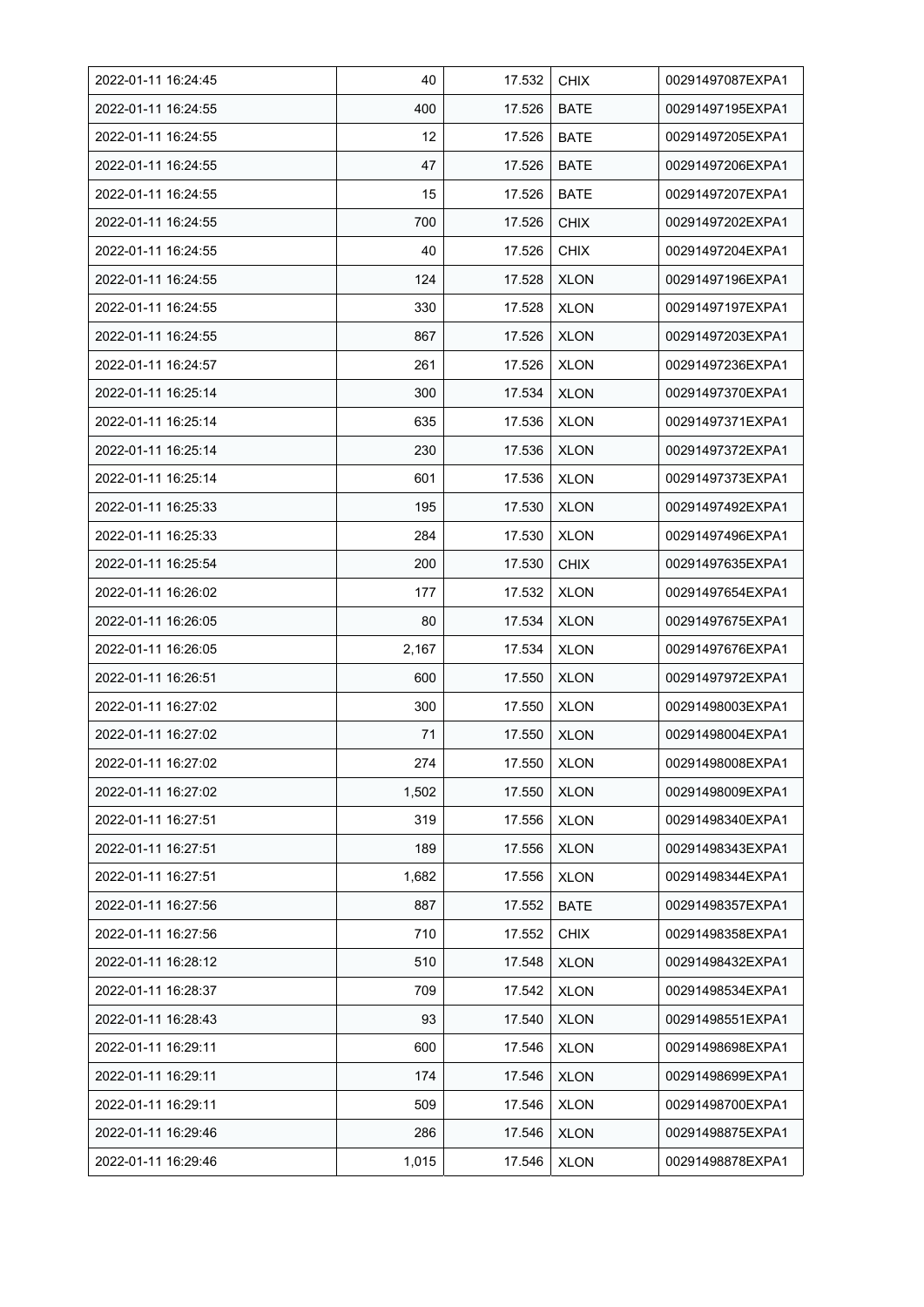| 2022-01-11 16:29:46 | 140   | 17.546 | <b>XLON</b> | 00291498879EXPA1 |
|---------------------|-------|--------|-------------|------------------|
| 2022-01-11 16:29:46 | 314   | 17.546 | <b>XLON</b> | 00291498881EXPA1 |
| 2022-01-11 16:29:46 | 286   | 17.546 | <b>XLON</b> | 00291498882EXPA1 |
| 2022-01-11 16:29:50 | 300   | 17.548 | <b>CHIX</b> | 00291498912EXPA1 |
| 2022-01-11 16:30:09 | 693   | 17.542 | <b>CHIX</b> | 00291499052EXPA1 |
| 2022-01-11 16:30:09 | 245   | 17.542 | <b>XLON</b> | 00291499053EXPA1 |
| 2022-01-11 16:30:09 | 314   | 17.542 | <b>XLON</b> | 00291499054EXPA1 |
| 2022-01-11 16:30:09 | 245   | 17.542 | <b>XLON</b> | 00291499055EXPA1 |
| 2022-01-11 16:30:41 | 600   | 17.546 | <b>XLON</b> | 00291499243EXPA1 |
| 2022-01-11 16:30:41 | 162   | 17.546 | <b>XLON</b> | 00291499244EXPA1 |
| 2022-01-11 16:30:41 | 600   | 17.546 | <b>XLON</b> | 00291499245EXPA1 |
| 2022-01-11 16:30:46 | 694   | 17.542 | <b>BATE</b> | 00291499307EXPA1 |
| 2022-01-11 16:30:46 | 155   | 17.538 | <b>CHIX</b> | 00291499312EXPA1 |
| 2022-01-11 16:30:46 | 8     | 17.538 | <b>CHIX</b> | 00291499313EXPA1 |
| 2022-01-11 16:30:46 | 180   | 17.538 | <b>XLON</b> | 00291499314EXPA1 |
| 2022-01-11 16:30:46 | 175   | 17.538 | <b>XLON</b> | 00291499315EXPA1 |
| 2022-01-11 16:30:46 | 217   | 17.538 | <b>XLON</b> | 00291499316EXPA1 |
| 2022-01-11 16:31:01 | 248   | 17.534 | <b>XLON</b> | 00291499432EXPA1 |
| 2022-01-11 16:31:01 | 111   | 17.534 | <b>XLON</b> | 00291499468EXPA1 |
| 2022-01-11 16:31:01 | 484   | 17.532 | <b>XLON</b> | 00291499490EXPA1 |
| 2022-01-11 16:31:27 | 128   | 17.526 | <b>CHIX</b> | 00291499694EXPA1 |
| 2022-01-11 16:31:39 | 600   | 17.530 | <b>XLON</b> | 00291499776EXPA1 |
| 2022-01-11 16:31:40 | 146   | 17.530 | <b>XLON</b> | 00291499779EXPA1 |
| 2022-01-11 16:31:40 | 1,001 | 17.530 | <b>XLON</b> | 00291499780EXPA1 |
| 2022-01-11 16:31:40 | 146   | 17.530 | <b>XLON</b> | 00291499781EXPA1 |
| 2022-01-11 16:32:24 | 223   | 17.530 | <b>XLON</b> | 00291500016EXPA1 |
| 2022-01-11 16:32:24 | 322   | 17.530 | <b>XLON</b> | 00291500017EXPA1 |
| 2022-01-11 16:32:24 | 173   | 17.530 | <b>XLON</b> | 00291500018EXPA1 |
| 2022-01-11 16:32:24 | 41    | 17.530 | <b>XLON</b> | 00291500019EXPA1 |
| 2022-01-11 16:32:24 | 223   | 17.530 | <b>XLON</b> | 00291500020EXPA1 |
| 2022-01-11 16:32:48 | 187   | 17.530 | <b>XLON</b> | 00291500110EXPA1 |
| 2022-01-11 16:32:48 | 273   | 17.530 | <b>XLON</b> | 00291500111EXPA1 |
| 2022-01-11 16:32:48 | 1,076 | 17.530 | <b>XLON</b> | 00291500112EXPA1 |
| 2022-01-11 16:32:49 | 135   | 17.528 | <b>XLON</b> | 00291500114EXPA1 |
| 2022-01-11 16:33:21 | 77    | 17.534 | <b>XLON</b> | 00291500294EXPA1 |
| 2022-01-11 16:33:21 | 759   | 17.534 | <b>XLON</b> | 00291500295EXPA1 |
| 2022-01-11 16:33:46 | 13    | 17.538 | <b>XLON</b> | 00291500417EXPA1 |
| 2022-01-11 16:33:47 | 203   | 17.538 | <b>XLON</b> | 00291500429EXPA1 |
| 2022-01-11 16:33:47 | 190   | 17.538 | <b>XLON</b> | 00291500430EXPA1 |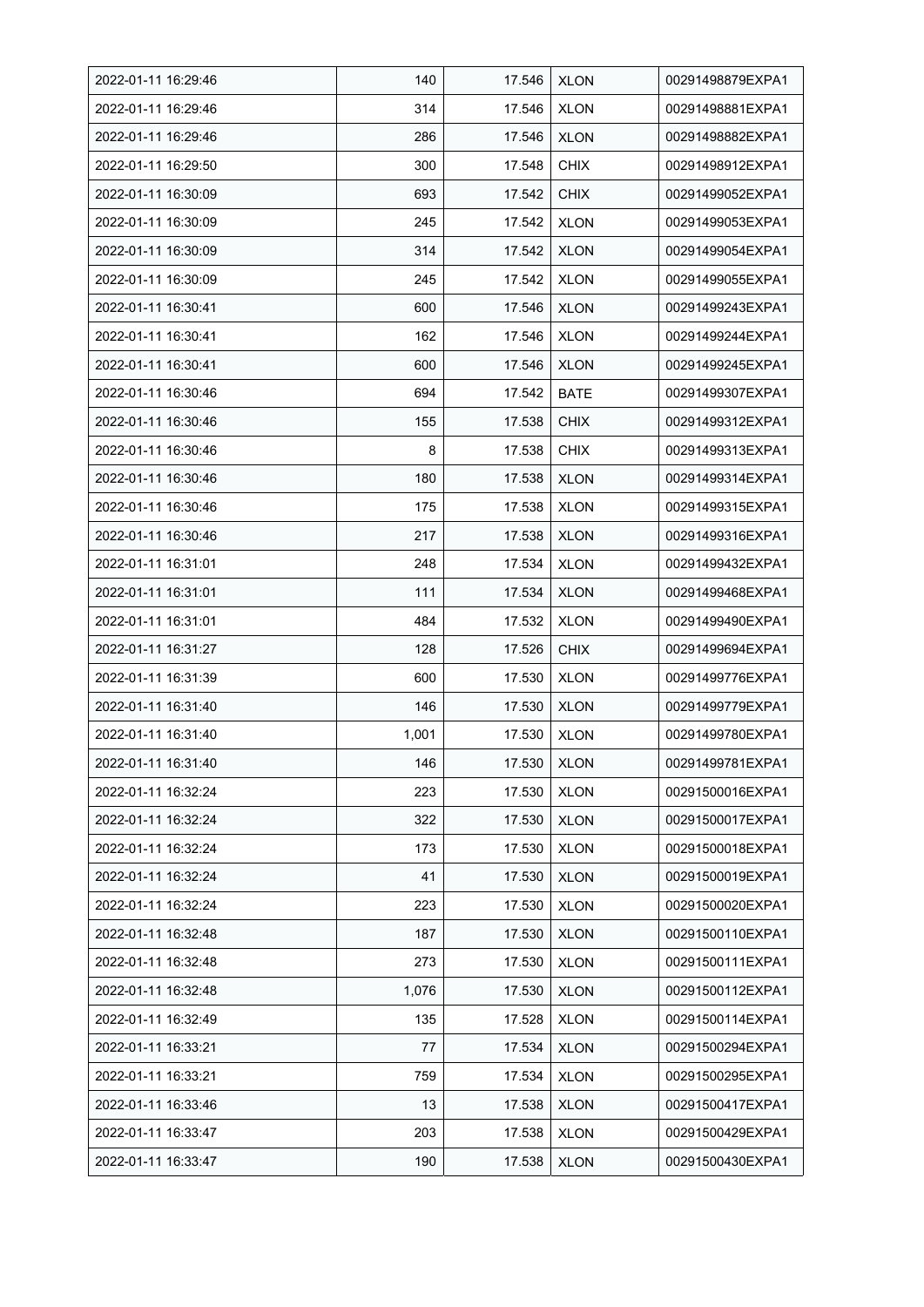| 2022-01-11 16:33:47 | 174   | 17.538 | <b>XLON</b> | 00291500431EXPA1 |
|---------------------|-------|--------|-------------|------------------|
| 2022-01-11 16:33:47 | 170   | 17.538 | <b>XLON</b> | 00291500432EXPA1 |
| 2022-01-11 16:33:47 | 1,637 | 17.538 | <b>XLON</b> | 00291500434EXPA1 |
| 2022-01-11 16:34:00 | 842   | 17.536 | <b>CHIX</b> | 00291500482EXPA1 |
| 2022-01-11 16:34:00 | 101   | 17.536 | <b>XLON</b> | 00291500486EXPA1 |
| 2022-01-11 16:34:02 | 476   | 17.532 | <b>XLON</b> | 00291500502EXPA1 |
| 2022-01-11 16:34:43 | 600   | 17.538 | <b>XLON</b> | 00291501184EXPA1 |
| 2022-01-11 16:34:43 | 585   | 17.538 | <b>XLON</b> | 00291501185EXPA1 |
| 2022-01-11 16:34:43 | 131   | 17.538 | <b>XLON</b> | 00291501186EXPA1 |
| 2022-01-11 16:34:43 | 32    | 17.538 | <b>XLON</b> | 00291501187EXPA1 |
| 2022-01-11 16:34:45 | 1,015 | 17.534 | <b>BATE</b> | 00291501203EXPA1 |
| 2022-01-11 16:35:05 | 355   | 17.532 | <b>CHIX</b> | 00291501396EXPA1 |
| 2022-01-11 16:35:18 | 1,985 | 17.532 | <b>XLON</b> | 00291501493EXPA1 |
| 2022-01-11 16:35:22 | 333   | 17.526 | <b>XLON</b> | 00291501525EXPA1 |
| 2022-01-11 16:35:48 | 79    | 17.530 | <b>XLON</b> | 00291501717EXPA1 |
| 2022-01-11 16:35:48 | 861   | 17.530 | <b>XLON</b> | 00291501718EXPA1 |
| 2022-01-11 16:36:19 | 850   | 17.548 | <b>XLON</b> | 00291501946EXPA1 |
| 2022-01-11 16:36:20 | 763   | 17.546 | <b>XLON</b> | 00291501961EXPA1 |
| 2022-01-11 16:36:53 | 160   | 17.546 | <b>XLON</b> | 00291502100EXPA1 |
| 2022-01-11 16:36:53 | 777   | 17.546 | <b>XLON</b> | 00291502101EXPA1 |
| 2022-01-11 16:36:54 | 606   | 17.546 | <b>CHIX</b> | 00291502108EXPA1 |
| 2022-01-11 16:37:15 | 511   | 17.544 | <b>XLON</b> | 00291502242EXPA1 |
| 2022-01-11 16:38:03 | 1,126 | 17.550 | <b>XLON</b> | 00291502517EXPA1 |
| 2022-01-11 16:38:03 | 1,746 | 17.550 | <b>XLON</b> | 00291502518EXPA1 |
| 2022-01-11 16:38:26 | 43    | 17.546 | <b>CHIX</b> | 00291502642EXPA1 |
| 2022-01-11 16:38:30 | 200   | 17.544 | <b>BATE</b> | 00291502663EXPA1 |
| 2022-01-11 16:38:30 | 548   | 17.544 | <b>BATE</b> | 00291502667EXPA1 |
| 2022-01-11 16:38:30 | 518   | 17.546 | <b>CHIX</b> | 00291502662EXPA1 |
| 2022-01-11 16:38:30 | 91    | 17.546 | <b>XLON</b> | 00291502664EXPA1 |
| 2022-01-11 16:38:30 | 214   | 17.544 | <b>XLON</b> | 00291502668EXPA1 |
| 2022-01-11 16:38:30 | 47    | 17.544 | <b>XLON</b> | 00291502669EXPA1 |
| 2022-01-11 16:38:30 | 374   | 17.544 | <b>XLON</b> | 00291502670EXPA1 |
| 2022-01-11 16:38:30 | 214   | 17.544 | <b>XLON</b> | 00291502671EXPA1 |
| 2022-01-11 16:38:31 | 21    | 17.542 | <b>BATE</b> | 00291502689EXPA1 |
| 2022-01-11 16:38:31 | 29    | 17.542 | <b>BATE</b> | 00291502692EXPA1 |
| 2022-01-11 16:38:31 | 42    | 17.542 | <b>BATE</b> | 00291502694EXPA1 |
| 2022-01-11 16:38:31 | 17    | 17.542 | CHIX        | 00291502690EXPA1 |
| 2022-01-11 16:38:31 | 269   | 17.542 | <b>XLON</b> | 00291502688EXPA1 |
| 2022-01-11 16:39:13 | 1,078 | 17.546 | <b>XLON</b> | 00291503126EXPA1 |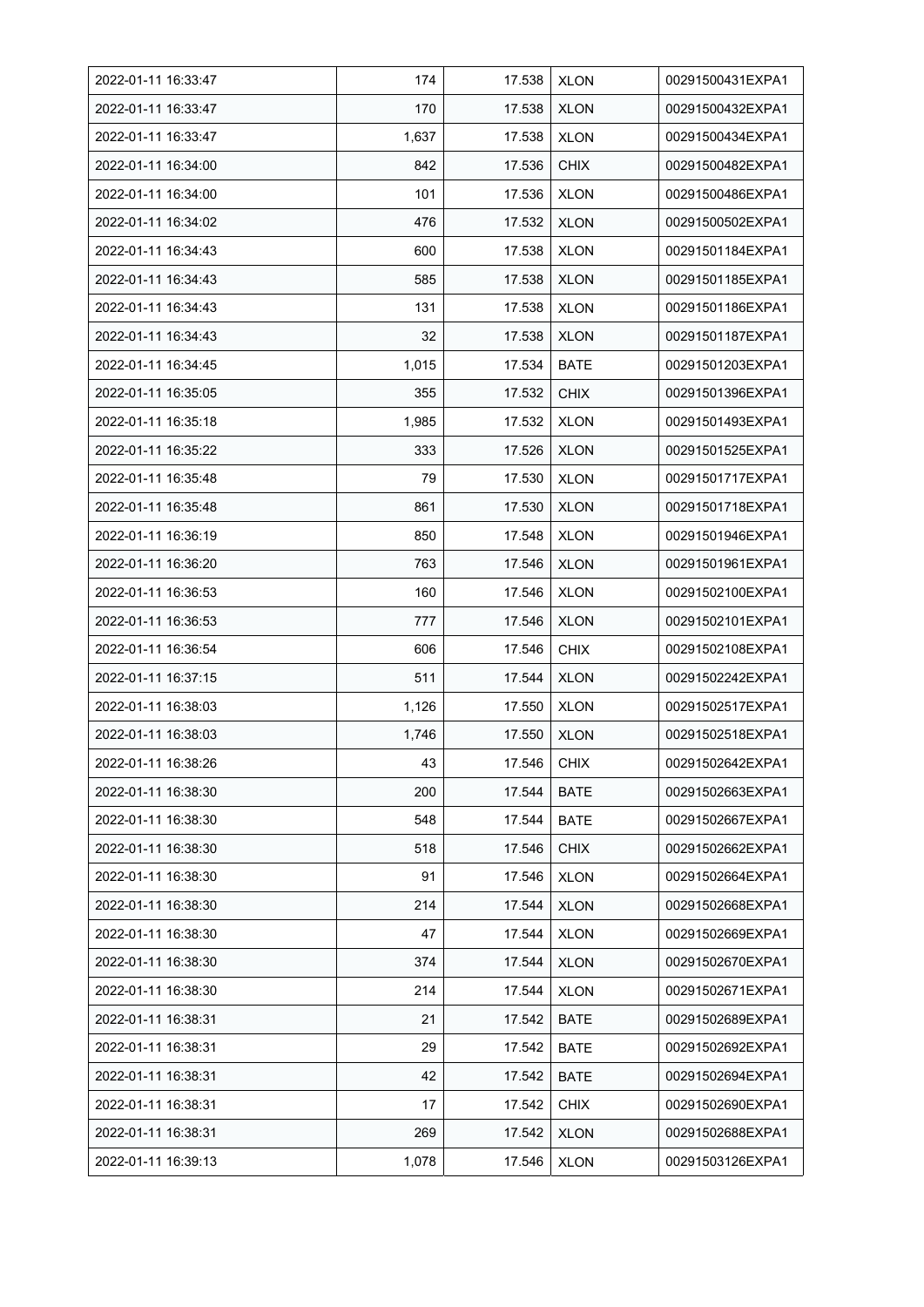| 2022-01-11 16:39:13 | 296   | 17.546 | <b>XLON</b> | 00291503127EXPA1 |
|---------------------|-------|--------|-------------|------------------|
| 2022-01-11 16:39:13 | 151   | 17.546 | <b>XLON</b> | 00291503128EXPA1 |
| 2022-01-11 16:39:13 | 345   | 17.546 | <b>XLON</b> | 00291503129EXPA1 |
| 2022-01-11 16:39:13 | 437   | 17.546 | <b>XLON</b> | 00291503130EXPA1 |
| 2022-01-11 16:40:00 | 600   | 17.550 | <b>XLON</b> | 00291503415EXPA1 |
| 2022-01-11 16:40:00 | 172   | 17.550 | <b>XLON</b> | 00291503416EXPA1 |
| 2022-01-11 16:40:00 | 600   | 17.550 | <b>XLON</b> | 00291503417EXPA1 |
| 2022-01-11 16:40:11 | 263   | 17.554 | <b>XLON</b> | 00291503501EXPA1 |
| 2022-01-11 16:40:11 | 155   | 17.554 | <b>XLON</b> | 00291503502EXPA1 |
| 2022-01-11 16:40:12 | 160   | 17.554 | <b>XLON</b> | 00291503504EXPA1 |
| 2022-01-11 16:40:12 | 278   | 17.554 | <b>XLON</b> | 00291503505EXPA1 |
| 2022-01-11 16:40:28 | 617   | 17.550 | <b>XLON</b> | 00291503543EXPA1 |
| 2022-01-11 16:40:30 | 520   | 17.546 | <b>XLON</b> | 00291503548EXPA1 |
| 2022-01-11 16:41:03 | 799   | 17.552 | <b>CHIX</b> | 00291503755EXPA1 |
| 2022-01-11 16:41:05 | 39    | 17.548 | <b>XLON</b> | 00291503781EXPA1 |
| 2022-01-11 16:41:05 | 400   | 17.548 | <b>XLON</b> | 00291503782EXPA1 |
| 2022-01-11 16:41:28 | 169   | 17.552 | <b>XLON</b> | 00291503981EXPA1 |
| 2022-01-11 16:41:28 | 734   | 17.552 | <b>XLON</b> | 00291503982EXPA1 |
| 2022-01-11 16:41:28 | 156   | 17.552 | <b>XLON</b> | 00291503984EXPA1 |
| 2022-01-11 16:41:53 | 94    | 17.556 | <b>BATE</b> | 00291504123EXPA1 |
| 2022-01-11 16:42:11 | 372   | 17.558 | <b>CHIX</b> | 00291504288EXPA1 |
| 2022-01-11 16:42:11 | 175   | 17.556 | <b>CHIX</b> | 00291504292EXPA1 |
| 2022-01-11 16:42:11 | 1,776 | 17.558 | <b>XLON</b> | 00291504289EXPA1 |
| 2022-01-11 16:42:11 | 692   | 17.558 | <b>XLON</b> | 00291504290EXPA1 |
| 2022-01-11 16:42:16 | 761   | 17.554 | <b>BATE</b> | 00291504312EXPA1 |
| 2022-01-11 16:42:44 | 300   | 17.556 | <b>XLON</b> | 00291504458EXPA1 |
| 2022-01-11 16:42:44 | 1,898 | 17.556 | <b>XLON</b> | 00291504459EXPA1 |
| 2022-01-11 16:43:20 | 38    | 17.542 | <b>XLON</b> | 00291504589EXPA1 |
| 2022-01-11 16:43:20 | 362   | 17.542 | <b>XLON</b> | 00291504590EXPA1 |
| 2022-01-11 16:43:20 | 243   | 17.542 | <b>XLON</b> | 00291504591EXPA1 |
| 2022-01-11 16:43:46 | 600   | 17.544 | <b>XLON</b> | 00291504795EXPA1 |
| 2022-01-11 16:43:46 | 300   | 17.544 | <b>XLON</b> | 00291504796EXPA1 |
| 2022-01-11 16:43:46 | 304   | 17.544 | <b>XLON</b> | 00291504797EXPA1 |
| 2022-01-11 16:43:46 | 284   | 17.544 | <b>XLON</b> | 00291504798EXPA1 |
| 2022-01-11 16:43:46 | 304   | 17.544 | <b>XLON</b> | 00291504799EXPA1 |
| 2022-01-11 16:43:46 | 170   | 17.542 | <b>XLON</b> | 00291504802EXPA1 |
| 2022-01-11 16:43:46 | 246   | 17.542 | <b>XLON</b> | 00291504803EXPA1 |
| 2022-01-11 16:44:59 | 66    | 17.548 | <b>BATE</b> | 00291505182EXPA1 |
| 2022-01-11 16:45:00 | 334   | 17.548 | <b>BATE</b> | 00291505191EXPA1 |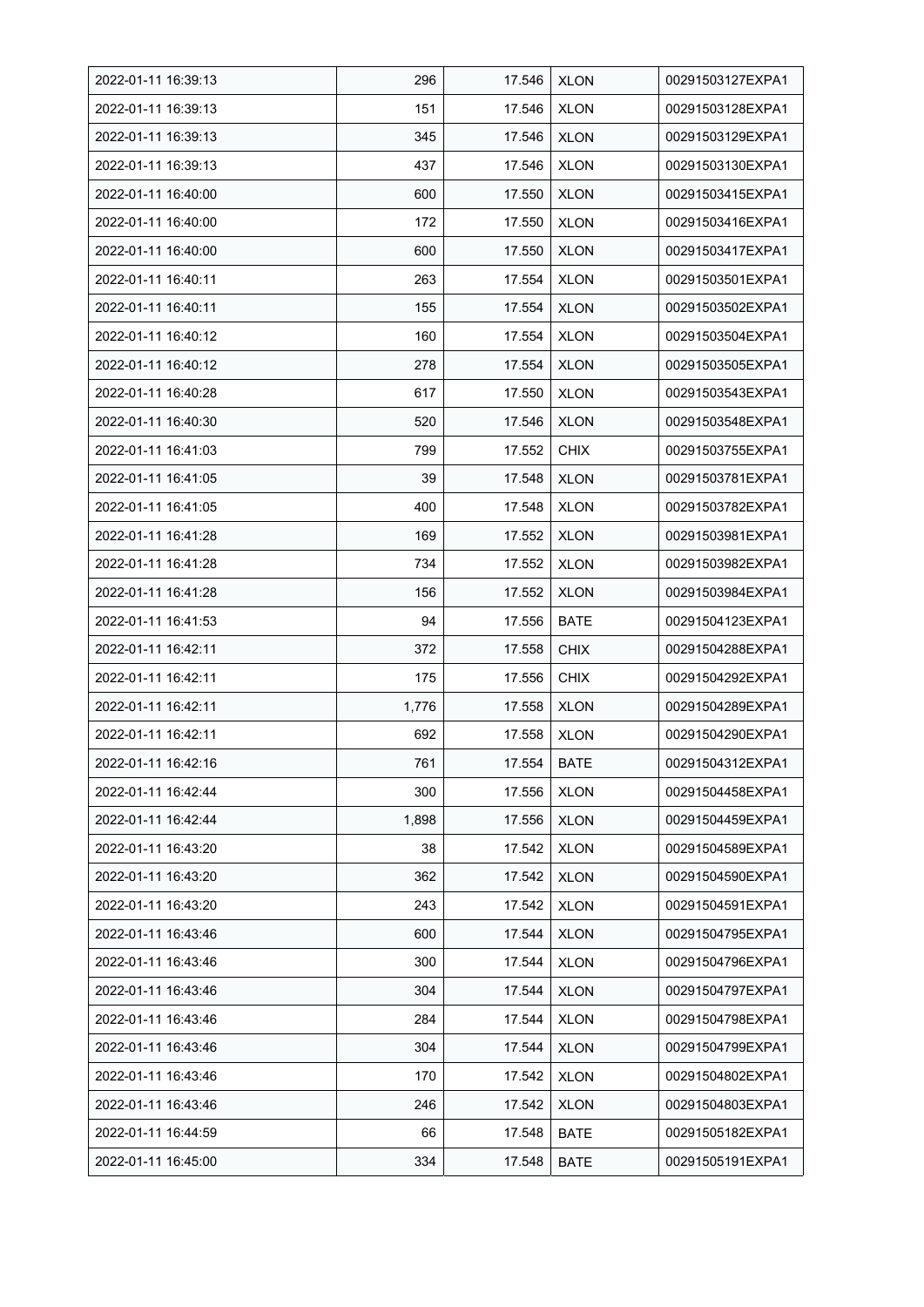| 2022-01-11 16:45:00 | 52    | 17.548 | <b>BATE</b> | 00291505193EXPA1 |
|---------------------|-------|--------|-------------|------------------|
| 2022-01-11 16:45:00 | 348   | 17.548 | <b>BATE</b> | 00291505194EXPA1 |
| 2022-01-11 16:45:00 | 105   | 17.548 | <b>CHIX</b> | 00291505190EXPA1 |
| 2022-01-11 16:45:00 | 707   | 17.548 | <b>CHIX</b> | 00291505192EXPA1 |
| 2022-01-11 16:47:15 | 660   | 17.538 | <b>CHIX</b> | 00291505901EXPA1 |
| 2022-01-11 16:47:15 | 72    | 17.538 | <b>CHIX</b> | 00291505902EXPA1 |
| 2022-01-11 16:49:04 | 51    | 17.542 | <b>CHIX</b> | 00291506484EXPA1 |
| 2022-01-11 16:49:45 | 1,015 | 17.550 | <b>BATE</b> | 00291506796EXPA1 |
| 2022-01-11 16:49:45 | 786   | 17.550 | <b>CHIX</b> | 00291506795EXPA1 |
| 2022-01-11 16:51:19 | 48    | 17.562 | <b>CHIX</b> | 00291507297EXPA1 |
| 2022-01-11 16:51:19 | 107   | 17.562 | <b>CHIX</b> | 00291507298EXPA1 |
| 2022-01-11 16:51:19 | 55    | 17.562 | <b>CHIX</b> | 00291507299EXPA1 |
| 2022-01-11 16:51:19 | 272   | 17.562 | <b>CHIX</b> | 00291507300EXPA1 |
| 2022-01-11 16:52:53 | 61    | 17.568 | <b>BATE</b> | 00291507717EXPA1 |
| 2022-01-11 16:52:54 | 64    | 17.568 | <b>BATE</b> | 00291507725EXPA1 |
| 2022-01-11 16:52:54 | 300   | 17.568 | <b>BATE</b> | 00291507726EXPA1 |
| 2022-01-11 16:53:40 | 400   | 17.562 | <b>BATE</b> | 00291507959EXPA1 |
| 2022-01-11 16:55:08 | 385   | 17.574 | <b>CHIX</b> | 00291508501EXPA1 |
| 2022-01-11 16:55:08 | 810   | 17.574 | <b>CHIX</b> | 00291508510EXPA1 |
| 2022-01-11 16:56:03 | 200   | 17.570 | <b>CHIX</b> | 00291508867EXPA1 |
| 2022-01-11 16:57:04 | 569   | 17.570 | <b>BATE</b> | 00291509253EXPA1 |
| 2022-01-11 16:57:04 | 646   | 17.570 | <b>CHIX</b> | 00291509252EXPA1 |
| 2022-01-11 16:58:49 | 285   | 17.576 | <b>BATE</b> | 00291509909EXPA1 |
| 2022-01-11 16:58:49 | 624   | 17.576 | <b>BATE</b> | 00291509910EXPA1 |
| 2022-01-11 16:58:49 | 324   | 17.576 | <b>CHIX</b> | 00291509908EXPA1 |
| 2022-01-11 16:59:03 | 101   | 17.570 | <b>BATE</b> | 00291510008EXPA1 |
| 2022-01-11 16:59:32 | 86    | 17.572 | <b>BATE</b> | 00291510207EXPA1 |
| 2022-01-11 16:59:32 | 66    | 17.572 | <b>BATE</b> | 00291510208EXPA1 |
| 2022-01-11 17:00:00 | 32    | 17.570 | <b>CHIX</b> | 00291510476EXPA1 |
| 2022-01-11 17:00:00 | 649   | 17.568 | <b>CHIX</b> | 00291510520EXPA1 |
| 2022-01-11 17:00:07 | 100   | 17.562 | <b>BATE</b> | 00291510566EXPA1 |
| 2022-01-11 17:02:00 | 15    | 17.566 | <b>CHIX</b> | 00291511259EXPA1 |
| 2022-01-11 17:02:00 | 200   | 17.566 | <b>CHIX</b> | 00291511260EXPA1 |
| 2022-01-11 17:03:09 | 620   | 17.564 | <b>BATE</b> | 00291511753EXPA1 |
| 2022-01-11 17:03:09 | 627   | 17.564 | <b>CHIX</b> | 00291511751EXPA1 |
| 2022-01-11 17:06:34 | 61    | 17.578 | <b>CHIX</b> | 00291513362EXPA1 |
| 2022-01-11 17:06:38 | 44    | 17.578 | <b>CHIX</b> | 00291513397EXPA1 |
| 2022-01-11 17:06:40 | 1,208 | 17.578 | <b>CHIX</b> | 00291513402EXPA1 |
| 2022-01-11 17:06:50 | 961   | 17.578 | <b>BATE</b> | 00291513477EXPA1 |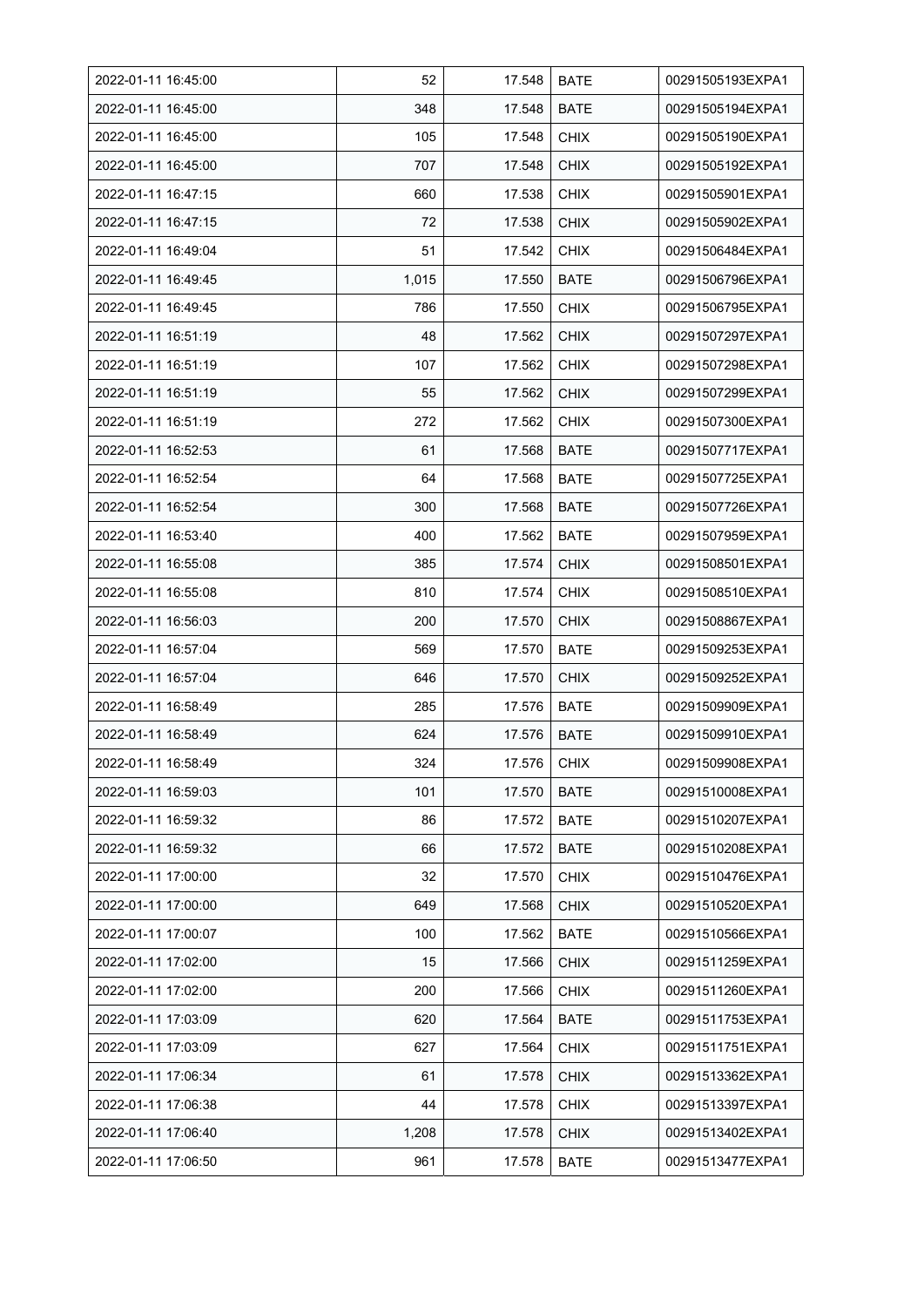| 2022-01-11 17:09:24 | 205   | 17.588 | <b>BATE</b> | 00291514588EXPA1 |
|---------------------|-------|--------|-------------|------------------|
| 2022-01-11 17:09:37 | 325   | 17.592 | <b>CHIX</b> | 00291514718EXPA1 |
| 2022-01-11 17:09:37 | 700   | 17.592 | <b>CHIX</b> | 00291514719EXPA1 |
| 2022-01-11 17:09:47 | 272   | 17.590 | <b>CHIX</b> | 00291514800EXPA1 |
| 2022-01-11 17:09:47 | 700   | 17.590 | <b>CHIX</b> | 00291514802EXPA1 |
| 2022-01-11 17:09:47 | 172   | 17.590 | <b>CHIX</b> | 00291514803EXPA1 |
| 2022-01-11 17:09:47 | 253   | 17.590 | <b>CHIX</b> | 00291514804EXPA1 |
| 2022-01-11 17:09:47 | 700   | 17.590 | <b>CHIX</b> | 00291514805EXPA1 |
| 2022-01-11 17:09:51 | 186   | 17.590 | <b>CHIX</b> | 00291514824EXPA1 |
| 2022-01-11 17:09:52 | 155   | 17.590 | <b>CHIX</b> | 00291514830EXPA1 |
| 2022-01-11 17:09:52 | 200   | 17.590 | <b>CHIX</b> | 00291514831EXPA1 |
| 2022-01-11 17:09:52 | 359   | 17.590 | <b>CHIX</b> | 00291514832EXPA1 |
| 2022-01-11 17:09:53 | 238   | 17.590 | <b>CHIX</b> | 00291514853EXPA1 |
| 2022-01-11 17:09:53 | 700   | 17.590 | <b>CHIX</b> | 00291514854EXPA1 |
| 2022-01-11 17:09:53 | 262   | 17.590 | <b>CHIX</b> | 00291514855EXPA1 |
| 2022-01-11 17:10:09 | 40    | 17.600 | <b>BATE</b> | 00291515032EXPA1 |
| 2022-01-11 17:10:09 | 260   | 17.600 | <b>BATE</b> | 00291515038EXPA1 |
| 2022-01-11 17:10:10 | 329   | 17.600 | <b>BATE</b> | 00291515048EXPA1 |
| 2022-01-11 17:10:10 | 134   | 17.600 | <b>BATE</b> | 00291515055EXPA1 |
| 2022-01-11 17:10:11 | 300   | 17.600 | <b>BATE</b> | 00291515056EXPA1 |
| 2022-01-11 17:10:11 | 959   | 17.600 | <b>BATE</b> | 00291515058EXPA1 |
| 2022-01-11 17:10:11 | 1,428 | 17.600 | <b>CHIX</b> | 00291515057EXPA1 |
| 2022-01-11 17:10:18 | 1,400 | 17.600 | <b>BATE</b> | 00291515109EXPA1 |
| 2022-01-11 17:10:18 | 72    | 17.600 | <b>BATE</b> | 00291515110EXPA1 |
| 2022-01-11 17:16:15 | 49    | 17.612 | <b>CHIX</b> | 00291517729EXPA1 |
| 2022-01-11 17:16:16 | 93    | 17.612 | <b>CHIX</b> | 00291517731EXPA1 |
| 2022-01-11 17:16:36 | 4     | 17.606 | <b>BATE</b> | 00291517900EXPA1 |
| 2022-01-11 17:17:34 | 9     | 17.604 | <b>BATE</b> | 00291518363EXPA1 |
| 2022-01-11 17:17:34 | 124   | 17.604 | <b>BATE</b> | 00291518364EXPA1 |
| 2022-01-11 17:17:40 | 337   | 17.606 | <b>CHIX</b> | 00291518388EXPA1 |
| 2022-01-11 17:19:04 | 21    | 17.612 | <b>CHIX</b> | 00291519036EXPA1 |
| 2022-01-11 17:19:41 | 78    | 17.612 | <b>XLON</b> | 00291519361EXPA1 |
| 2022-01-11 17:22:14 | 300   | 17.614 | <b>BATE</b> | 00291520826EXPA1 |
| 2022-01-11 17:22:15 | 767   | 17.614 | <b>BATE</b> | 00291520870EXPA1 |
| 2022-01-11 17:24:00 | 69    | 17.598 | BATE        | 00291521881EXPA1 |
| 2022-01-11 17:24:00 | 113   | 17.600 | BATE        | 00291521882EXPA1 |
| 2022-01-11 17:26:29 | 239   | 17.612 | <b>XLON</b> | 00291522922EXPA1 |
| 2022-01-11 17:27:14 | 200   | 17.612 | <b>XLON</b> | 00291523297EXPA1 |
| 2022-01-11 17:27:14 | 400   | 17.614 | <b>XLON</b> | 00291523298EXPA1 |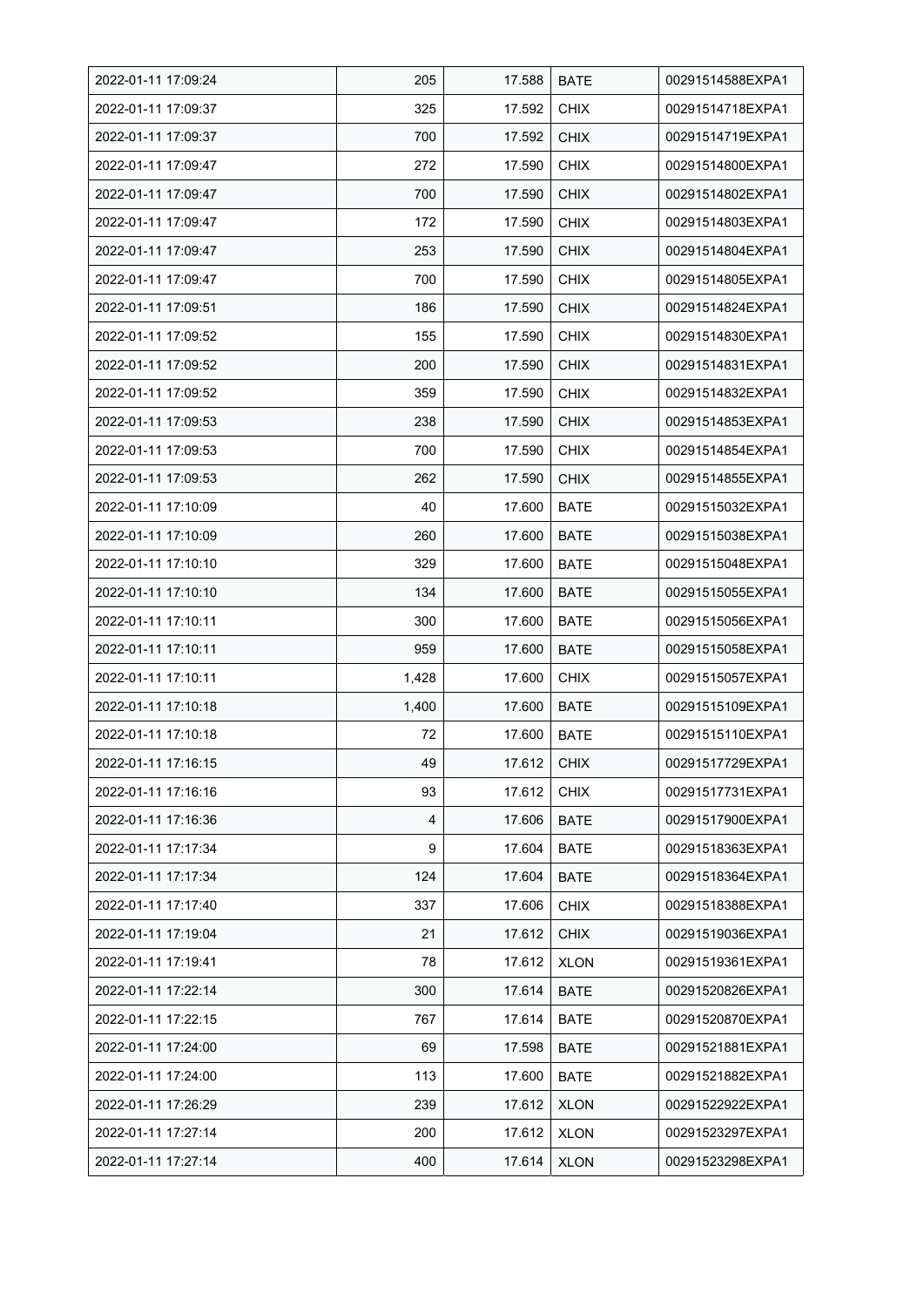| 2022-01-11 17:27:14 | 1,200 | 17.614 | <b>XLON</b> | 00291523299EXPA1 |
|---------------------|-------|--------|-------------|------------------|
| 2022-01-11 17:27:14 | 600   | 17.614 | <b>XLON</b> | 00291523300EXPA1 |
| 2022-01-11 17:27:14 | 5,214 | 17.614 | <b>XLON</b> | 00291523301EXPA1 |
| 2022-01-11 17:27:14 | 576   | 17.614 | <b>XLON</b> | 00291523303EXPA1 |
| 2022-01-11 17:27:14 | 588   | 17.614 | <b>XLON</b> | 00291523305EXPA1 |
| 2022-01-11 17:27:14 | 300   | 17.614 | <b>XLON</b> | 00291523310EXPA1 |
| 2022-01-11 17:27:14 | 300   | 17.614 | <b>XLON</b> | 00291523311EXPA1 |
| 2022-01-11 17:27:14 | 402   | 17.614 | <b>XLON</b> | 00291523316EXPA1 |
| 2022-01-11 17:27:14 | 140   | 17.614 | <b>XLON</b> | 00291523317EXPA1 |
| 2022-01-11 17:27:14 | 200   | 17.614 | <b>XLON</b> | 00291523323EXPA1 |
| 2022-01-11 17:27:14 | 100   | 17.614 | <b>XLON</b> | 00291523324EXPA1 |
| 2022-01-11 17:27:14 | 493   | 17.614 | <b>XLON</b> | 00291523325EXPA1 |
| 2022-01-11 17:27:15 | 300   | 17.614 | <b>XLON</b> | 00291523326EXPA1 |
| 2022-01-11 17:27:15 | 1,300 | 17.614 | <b>XLON</b> | 00291523327EXPA1 |
| 2022-01-11 17:27:15 | 40    | 17.614 | <b>XLON</b> | 00291523328EXPA1 |
| 2022-01-11 17:27:16 | 7     | 17.614 | <b>XLON</b> | 00291523329EXPA1 |
| 2022-01-11 17:27:16 | 40    | 17.614 | <b>XLON</b> | 00291523330EXPA1 |
| 2022-01-11 17:27:19 | 213   | 17.614 | <b>XLON</b> | 00291523356EXPA1 |
| 2022-01-11 17:27:19 | 350   | 17.614 | <b>XLON</b> | 00291523367EXPA1 |
| 2022-01-11 17:27:44 | 40    | 17.620 | <b>XLON</b> | 00291523509EXPA1 |
| 2022-01-11 17:27:44 | 91    | 17.620 | <b>XLON</b> | 00291523510EXPA1 |
| 2022-01-11 17:27:44 | 209   | 17.620 | <b>XLON</b> | 00291523511EXPA1 |
| 2022-01-11 17:27:45 | 40    | 17.620 | <b>XLON</b> | 00291523513EXPA1 |
| 2022-01-11 17:27:45 | 68    | 17.620 | <b>XLON</b> | 00291523530EXPA1 |
| 2022-01-11 17:27:48 | 1,509 | 17.620 | <b>XLON</b> | 00291523549EXPA1 |
| 2022-01-11 17:27:48 | 316   | 17.620 | <b>XLON</b> | 00291523550EXPA1 |
| 2022-01-11 17:27:48 | 339   | 17.620 | <b>XLON</b> | 00291523552EXPA1 |
| 2022-01-11 17:27:49 | 171   | 17.620 | <b>XLON</b> | 00291523567EXPA1 |
| 2022-01-11 17:27:49 | 543   | 17.620 | <b>XLON</b> | 00291523568EXPA1 |
| 2022-01-11 17:27:49 | 23    | 17.620 | <b>XLON</b> | 00291523569EXPA1 |
| 2022-01-11 17:27:49 | 147   | 17.620 | <b>XLON</b> | 00291523571EXPA1 |
| 2022-01-11 17:27:49 | 600   | 17.620 | <b>XLON</b> | 00291523572EXPA1 |
| 2022-01-11 17:27:51 | 483   | 17.620 | <b>XLON</b> | 00291523579EXPA1 |
| 2022-01-11 17:27:51 | 173   | 17.620 | <b>XLON</b> | 00291523580EXPA1 |
| 2022-01-11 17:27:51 | 135   | 17.620 | <b>XLON</b> | 00291523583EXPA1 |
| 2022-01-11 17:27:51 | 2,259 | 17.620 | XLON        | 00291523584EXPA1 |
| 2022-01-11 17:27:51 | 332   | 17.620 | <b>XLON</b> | 00291523588EXPA1 |
| 2022-01-11 17:27:54 | 351   | 17.620 | <b>XLON</b> | 00291523639EXPA1 |
| 2022-01-11 17:27:56 | 1,257 | 17.620 | <b>XLON</b> | 00291523683EXPA1 |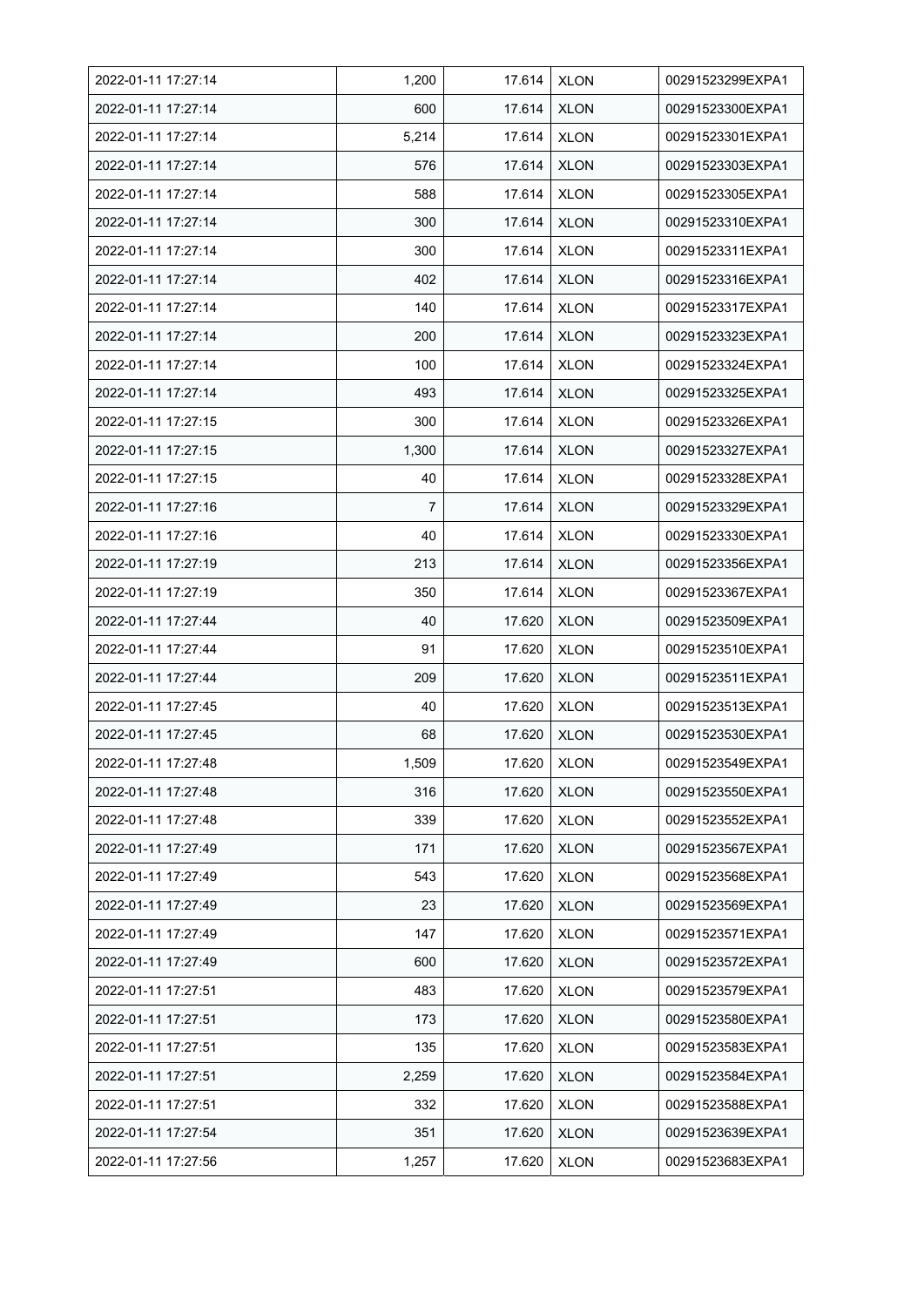| 2022-01-11 17:27:56 | 175    | 17.620 | <b>XLON</b> | 00291523684EXPA1 |
|---------------------|--------|--------|-------------|------------------|
| 2022-01-11 17:27:56 | 116    | 17.620 | <b>XLON</b> | 00291523686EXPA1 |
| 2022-01-11 17:27:56 | 159    | 17.620 | <b>XLON</b> | 00291523687EXPA1 |
| 2022-01-11 17:27:59 | 464    | 17.620 | <b>XLON</b> | 00291523723EXPA1 |
| 2022-01-11 17:27:59 | 66     | 17.620 | <b>XLON</b> | 00291523724EXPA1 |
| 2022-01-11 17:28:05 | 178    | 17.620 | <b>XLON</b> | 00291523773EXPA1 |
| 2022-01-11 17:28:05 | 10,597 | 17.620 | <b>XLON</b> | 00291523774EXPA1 |
| 2022-01-11 17:28:05 | 260    | 17.620 | <b>XLON</b> | 00291523775EXPA1 |
| 2022-01-11 17:28:05 | 896    | 17.620 | <b>XLON</b> | 00291523776EXPA1 |
| 2022-01-11 17:28:05 | 450    | 17.620 | <b>XLON</b> | 00291523777EXPA1 |
| 2022-01-11 17:28:05 | 882    | 17.620 | <b>XLON</b> | 00291523778EXPA1 |
| 2022-01-11 17:28:05 | 191    | 17.620 | <b>XLON</b> | 00291523779EXPA1 |
| 2022-01-11 17:28:05 | 208    | 17.620 | <b>XLON</b> | 00291523780EXPA1 |
| 2022-01-11 17:28:05 | 695    | 17.620 | <b>XLON</b> | 00291523781EXPA1 |
| 2022-01-11 17:28:05 | 291    | 17.620 | <b>XLON</b> | 00291523782EXPA1 |
| 2022-01-11 17:28:05 | 291    | 17.620 | <b>XLON</b> | 00291523783EXPA1 |
| 2022-01-11 17:28:06 | 231    | 17.620 | <b>XLON</b> | 00291523784EXPA1 |
| 2022-01-11 17:28:06 | 291    | 17.620 | <b>XLON</b> | 00291523785EXPA1 |
| 2022-01-11 17:28:06 | 191    | 17.620 | <b>XLON</b> | 00291523794EXPA1 |
| 2022-01-11 17:28:06 | 191    | 17.620 | <b>XLON</b> | 00291523795EXPA1 |
| 2022-01-11 17:28:06 | 31     | 17.620 | <b>XLON</b> | 00291523796EXPA1 |
| 2022-01-11 17:28:06 | 54     | 17.620 | <b>XLON</b> | 00291523797EXPA1 |
| 2022-01-11 17:28:06 | 228    | 17.620 | <b>XLON</b> | 00291523798EXPA1 |
| 2022-01-11 17:28:06 | 214    | 17.620 | <b>XLON</b> | 00291523799EXPA1 |
| 2022-01-11 17:28:07 | 214    | 17.620 | <b>XLON</b> | 00291523800EXPA1 |
| 2022-01-11 17:28:07 | 417    | 17.620 | <b>XLON</b> | 00291523801EXPA1 |
| 2022-01-11 17:28:07 | 291    | 17.620 | <b>XLON</b> | 00291523802EXPA1 |
| 2022-01-11 17:28:07 | 291    | 17.620 | <b>XLON</b> | 00291523804EXPA1 |
| 2022-01-11 17:28:07 | 5,048  | 17.620 | <b>XLON</b> | 00291523806EXPA1 |
| 2022-01-11 17:28:07 | 700    | 17.620 | <b>XLON</b> | 00291523807EXPA1 |
| 2022-01-11 17:28:07 | 223    | 17.620 | <b>XLON</b> | 00291523808EXPA1 |
| 2022-01-11 17:28:07 | 300    | 17.620 | <b>XLON</b> | 00291523809EXPA1 |
| 2022-01-11 17:28:07 | 421    | 17.620 | <b>XLON</b> | 00291523810EXPA1 |
| 2022-01-11 17:28:08 | 300    | 17.620 | <b>XLON</b> | 00291523812EXPA1 |
| 2022-01-11 17:28:08 | 5      | 17.620 | <b>XLON</b> | 00291523813EXPA1 |
| 2022-01-11 17:28:08 | 67     | 17.620 | XLON        | 00291523814EXPA1 |
| 2022-01-11 17:28:09 | 3,400  | 17.620 | <b>XLON</b> | 00291523823EXPA1 |
| 2022-01-11 17:28:10 | 344    | 17.620 | <b>XLON</b> | 00291523825EXPA1 |
| 2022-01-11 17:28:10 | 1,127  | 17.620 | <b>XLON</b> | 00291523826EXPA1 |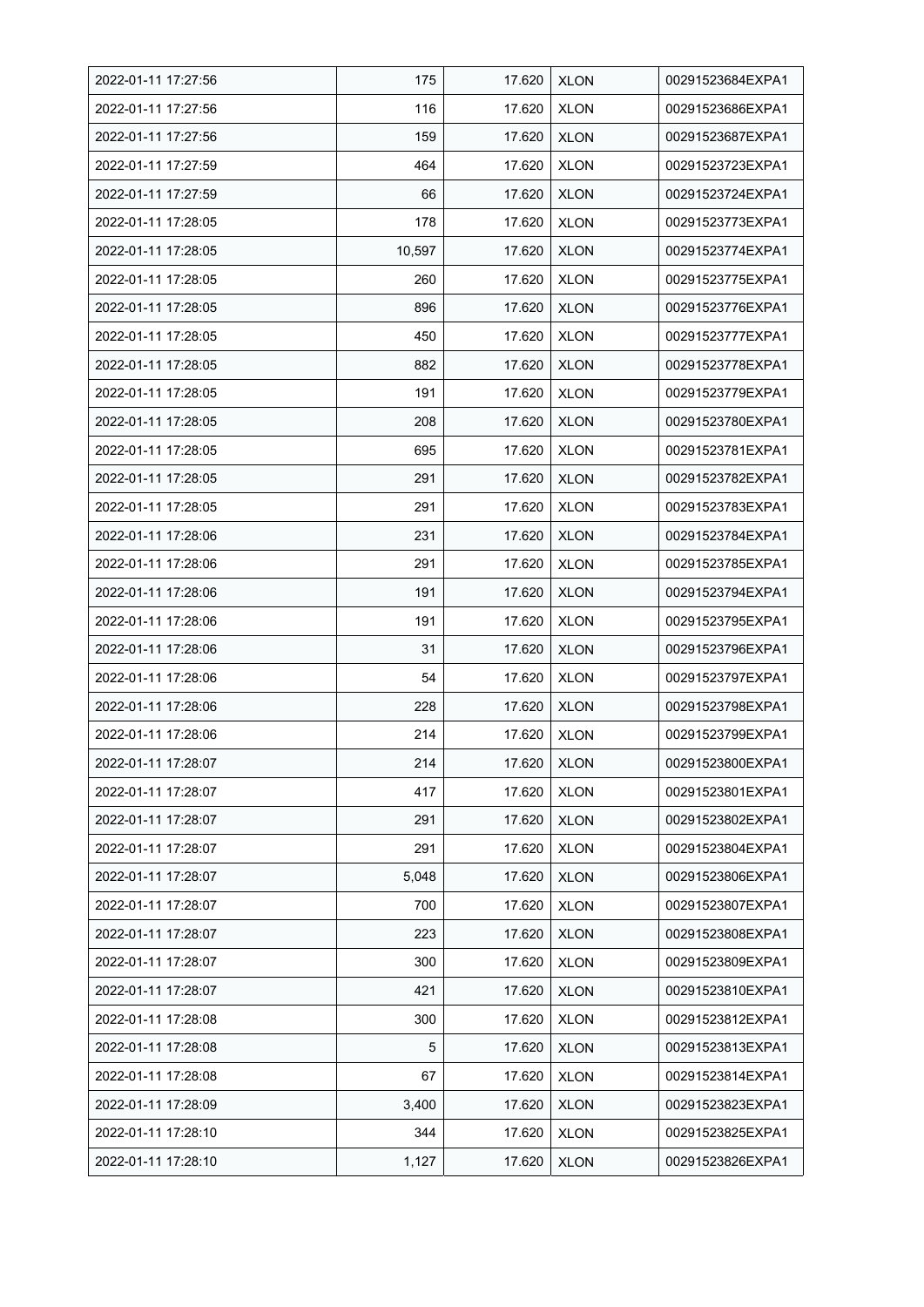| 2022-01-11 17:28:10 | 1,180 | 17.620 | <b>XLON</b> | 00291523827EXPA1 |
|---------------------|-------|--------|-------------|------------------|
| 2022-01-11 17:28:10 | 986   | 17.620 | <b>XLON</b> | 00291523835EXPA1 |
| 2022-01-11 17:28:13 | 18    | 17.620 | <b>XLON</b> | 00291523892EXPA1 |
| 2022-01-11 17:28:13 | 13    | 17.620 | <b>XLON</b> | 00291523894EXPA1 |
| 2022-01-11 17:28:13 | 200   | 17.620 | <b>XLON</b> | 00291523895EXPA1 |
| 2022-01-11 17:28:21 | 300   | 17.620 | <b>XLON</b> | 00291523952EXPA1 |
| 2022-01-11 17:28:21 | 162   | 17.620 | <b>XLON</b> | 00291523953EXPA1 |
| 2022-01-11 17:28:21 | 300   | 17.620 | <b>XLON</b> | 00291523954EXPA1 |
| 2022-01-11 17:28:21 | 300   | 17.620 | <b>XLON</b> | 00291523955EXPA1 |
| 2022-01-11 17:28:21 | 647   | 17.620 | <b>XLON</b> | 00291523957EXPA1 |
| 2022-01-11 17:28:21 | 246   | 17.620 | <b>XLON</b> | 00291523958EXPA1 |
| 2022-01-11 17:28:21 | 210   | 17.620 | <b>XLON</b> | 00291523959EXPA1 |
| 2022-01-11 17:28:21 | 90    | 17.620 | <b>XLON</b> | 00291523960EXPA1 |
| 2022-01-11 17:28:21 | 300   | 17.620 | <b>XLON</b> | 00291523963EXPA1 |
| 2022-01-11 17:28:21 | 300   | 17.620 | <b>XLON</b> | 00291523967EXPA1 |
| 2022-01-11 17:28:22 | 300   | 17.620 | <b>XLON</b> | 00291523968EXPA1 |
| 2022-01-11 17:28:22 | 183   | 17.620 | <b>XLON</b> | 00291523969EXPA1 |
| 2022-01-11 17:28:22 | 100   | 17.620 | <b>XLON</b> | 00291523970EXPA1 |
| 2022-01-11 17:28:22 | 17    | 17.620 | <b>XLON</b> | 00291523971EXPA1 |
| 2022-01-11 17:28:22 | 300   | 17.620 | <b>XLON</b> | 00291523972EXPA1 |
| 2022-01-11 17:28:23 | 100   | 17.620 | <b>XLON</b> | 00291523983EXPA1 |
| 2022-01-11 17:28:23 | 200   | 17.620 | <b>XLON</b> | 00291523984EXPA1 |
| 2022-01-11 17:28:23 | 200   | 17.620 | <b>XLON</b> | 00291523991EXPA1 |
| 2022-01-11 17:28:23 | 100   | 17.620 | <b>XLON</b> | 00291523992EXPA1 |
| 2022-01-11 17:28:23 | 300   | 17.620 | <b>XLON</b> | 00291523993EXPA1 |
| 2022-01-11 17:28:24 | 300   | 17.620 | <b>XLON</b> | 00291523997EXPA1 |
| 2022-01-11 17:28:26 | 736   | 17.620 | <b>XLON</b> | 00291524009EXPA1 |
| 2022-01-11 17:28:30 | 117   | 17.620 | <b>XLON</b> | 00291524032EXPA1 |
| 2022-01-11 17:28:30 | 117   | 17.620 | <b>XLON</b> | 00291524033EXPA1 |
| 2022-01-11 17:28:32 | 96    | 17.620 | <b>XLON</b> | 00291524055EXPA1 |
| 2022-01-11 17:28:33 | 117   | 17.620 | <b>XLON</b> | 00291524057EXPA1 |
| 2022-01-11 17:28:33 | 165   | 17.620 | <b>XLON</b> | 00291524058EXPA1 |
| 2022-01-11 17:28:33 | 210   | 17.620 | <b>XLON</b> | 00291524060EXPA1 |
| 2022-01-11 17:28:33 | 90    | 17.620 | <b>XLON</b> | 00291524061EXPA1 |
| 2022-01-11 17:28:33 | 48    | 17.620 | <b>XLON</b> | 00291524062EXPA1 |
| 2022-01-11 17:28:33 | 200   | 17.620 | <b>XLON</b> | 00291524064EXPA1 |
| 2022-01-11 17:28:33 | 100   | 17.620 | <b>XLON</b> | 00291524065EXPA1 |
| 2022-01-11 17:28:34 | 300   | 17.620 | <b>XLON</b> | 00291524066EXPA1 |
| 2022-01-11 17:28:34 | 300   | 17.620 | <b>XLON</b> | 00291524067EXPA1 |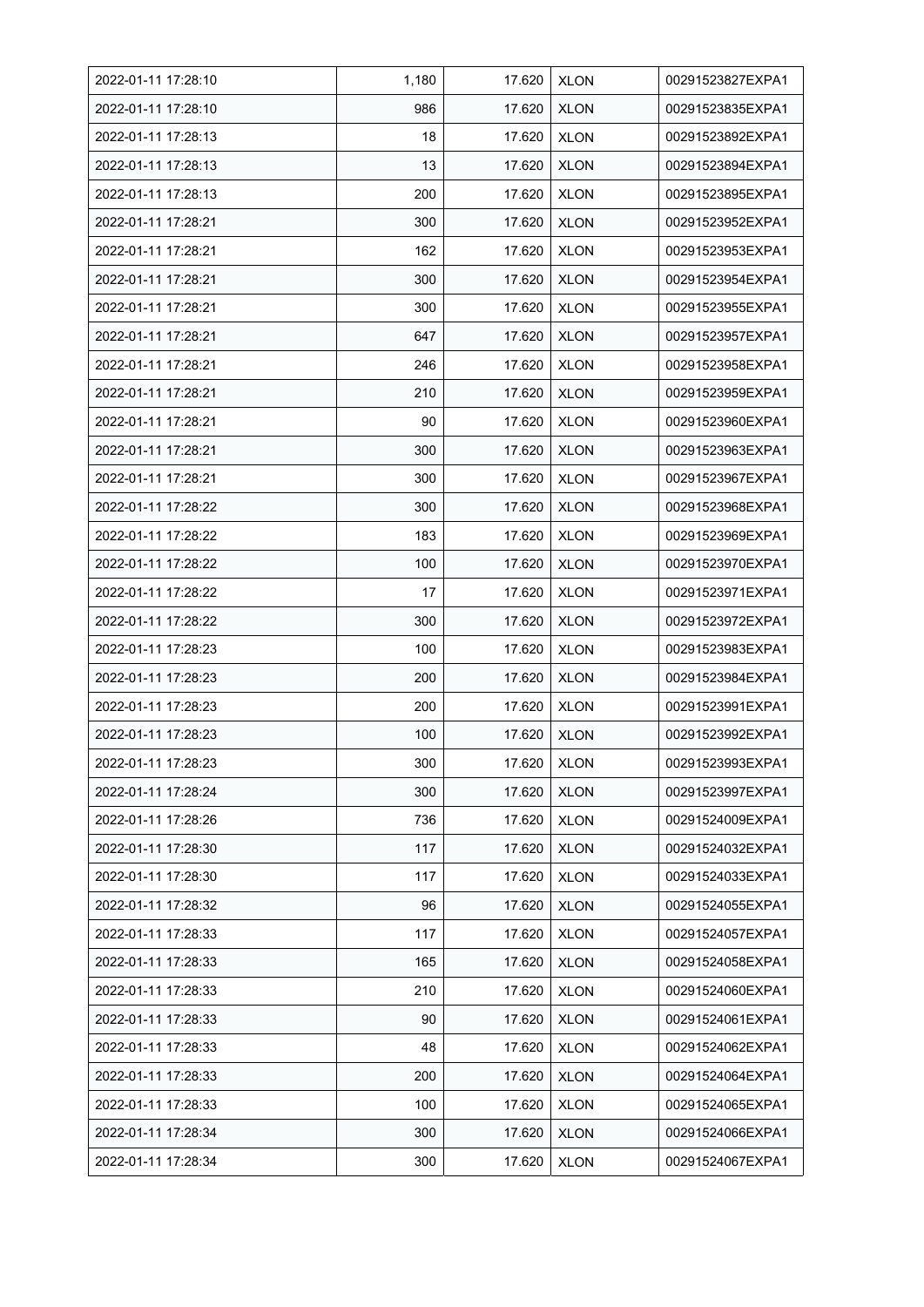| 2022-01-11 17:28:34 | 300   | 17.620 | <b>XLON</b> | 00291524068EXPA1 |
|---------------------|-------|--------|-------------|------------------|
| 2022-01-11 17:28:34 | 210   | 17.620 | <b>XLON</b> | 00291524069EXPA1 |
| 2022-01-11 17:28:34 | 90    | 17.620 | <b>XLON</b> | 00291524070EXPA1 |
| 2022-01-11 17:28:34 | 300   | 17.620 | <b>XLON</b> | 00291524071EXPA1 |
| 2022-01-11 17:28:35 | 210   | 17.620 | <b>XLON</b> | 00291524074EXPA1 |
| 2022-01-11 17:28:35 | 69    | 17.620 | <b>XLON</b> | 00291524075EXPA1 |
| 2022-01-11 17:28:35 | 21    | 17.620 | <b>XLON</b> | 00291524076EXPA1 |
| 2022-01-11 17:28:35 | 300   | 17.620 | <b>XLON</b> | 00291524077EXPA1 |
| 2022-01-11 17:28:35 | 300   | 17.620 | <b>XLON</b> | 00291524089EXPA1 |
| 2022-01-11 17:28:35 | 300   | 17.620 | <b>XLON</b> | 00291524093EXPA1 |
| 2022-01-11 17:28:35 | 170   | 17.620 | <b>XLON</b> | 00291524129EXPA1 |
| 2022-01-11 17:28:35 | 130   | 17.620 | <b>XLON</b> | 00291524130EXPA1 |
| 2022-01-11 17:28:36 | 2,238 | 17.620 | <b>XLON</b> | 00291524131EXPA1 |
| 2022-01-11 17:28:36 | 700   | 17.620 | <b>XLON</b> | 00291524132EXPA1 |
| 2022-01-11 17:28:36 | 300   | 17.620 | <b>XLON</b> | 00291524137EXPA1 |
| 2022-01-11 17:28:36 | 300   | 17.620 | <b>XLON</b> | 00291524138EXPA1 |
| 2022-01-11 17:28:36 | 300   | 17.620 | <b>XLON</b> | 00291524141EXPA1 |
| 2022-01-11 17:28:36 | 300   | 17.620 | <b>XLON</b> | 00291524142EXPA1 |
| 2022-01-11 17:28:36 | 300   | 17.620 | <b>XLON</b> | 00291524143EXPA1 |
| 2022-01-11 17:28:36 | 200   | 17.620 | <b>XLON</b> | 00291524144EXPA1 |
| 2022-01-11 17:28:36 | 100   | 17.620 | <b>XLON</b> | 00291524145EXPA1 |
| 2022-01-11 17:28:37 | 300   | 17.620 | <b>XLON</b> | 00291524147EXPA1 |
| 2022-01-11 17:28:37 | 200   | 17.620 | <b>XLON</b> | 00291524148EXPA1 |
| 2022-01-11 17:28:37 | 100   | 17.620 | <b>XLON</b> | 00291524149EXPA1 |
| 2022-01-11 17:28:37 | 300   | 17.620 | <b>XLON</b> | 00291524150EXPA1 |
| 2022-01-11 17:28:37 | 200   | 17.620 | <b>XLON</b> | 00291524151EXPA1 |
| 2022-01-11 17:28:37 | 100   | 17.620 | <b>XLON</b> | 00291524152EXPA1 |
| 2022-01-11 17:28:37 | 300   | 17.620 | <b>XLON</b> | 00291524155EXPA1 |
| 2022-01-11 17:28:37 | 1,720 | 17.620 | <b>XLON</b> | 00291524156EXPA1 |
| 2022-01-11 17:28:37 | 374   | 17.620 | <b>XLON</b> | 00291524157EXPA1 |
| 2022-01-11 17:28:37 | 300   | 17.620 | <b>XLON</b> | 00291524158EXPA1 |
| 2022-01-11 17:28:37 | 348   | 17.620 | <b>XLON</b> | 00291524159EXPA1 |
| 2022-01-11 17:28:37 | 150   | 17.620 | <b>XLON</b> | 00291524160EXPA1 |
| 2022-01-11 17:28:37 | 150   | 17.620 | <b>XLON</b> | 00291524161EXPA1 |
| 2022-01-11 17:28:37 | 300   | 17.620 | <b>XLON</b> | 00291524162EXPA1 |
| 2022-01-11 17:28:38 | 200   | 17.620 | XLON        | 00291524163EXPA1 |
| 2022-01-11 17:28:38 | 100   | 17.620 | <b>XLON</b> | 00291524164EXPA1 |
| 2022-01-11 17:28:38 | 300   | 17.620 | <b>XLON</b> | 00291524165EXPA1 |
| 2022-01-11 17:28:38 | 300   | 17.620 | <b>XLON</b> | 00291524166EXPA1 |